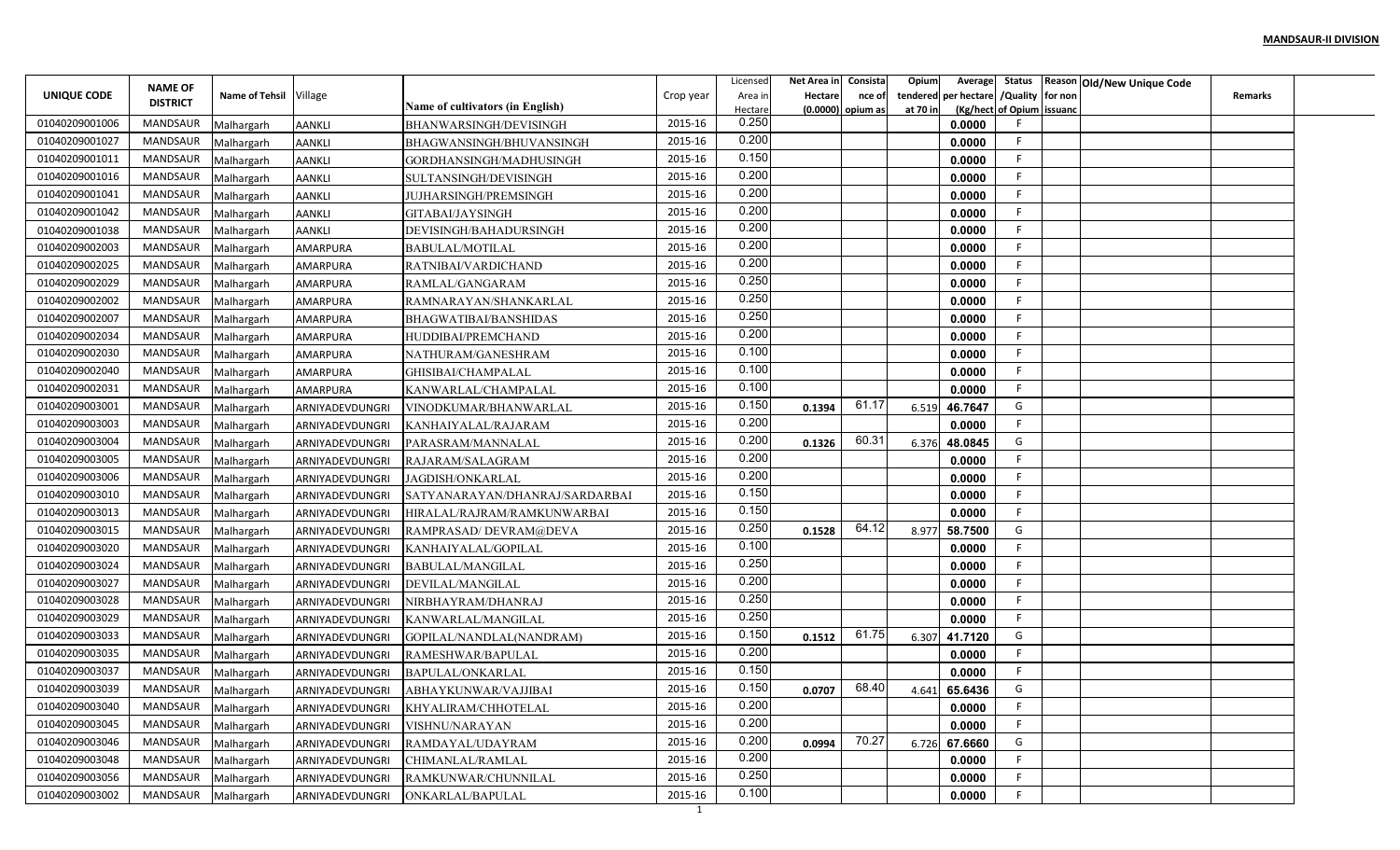|                |                 |                        |                 |                                                                                             |                | Licensed | Net Area in | Consista | Opium<br>Average        |     |                           | Status Reason Old/New Unique Code |                |  |
|----------------|-----------------|------------------------|-----------------|---------------------------------------------------------------------------------------------|----------------|----------|-------------|----------|-------------------------|-----|---------------------------|-----------------------------------|----------------|--|
| UNIQUE CODE    | <b>NAME OF</b>  | Name of Tehsil Village |                 |                                                                                             | Crop year      | Area ir  | Hectare     | nce of   | per hectare<br>tendered |     | /Quality for non          |                                   | <b>Remarks</b> |  |
|                | <b>DISTRICT</b> |                        |                 | Name of cultivators (in English)                                                            |                | Hectare  | (0.0000)    | opium as | at 70 in                |     | (Kg/hect of Opium issuanc |                                   |                |  |
| 01040209003066 | <b>MANDSAUR</b> | Malhargarh             | ARNIYADEVDUNGRI | MOHANLAL/HAJARILAL                                                                          | 2015-16        | 0.200    |             |          | 0.0000                  |     |                           |                                   |                |  |
| 01040209003051 | MANDSAUR        | Malhargarh             | ARNIYADEVDUNGRI | RAMESHWAR/RAMLAL                                                                            | 2015-16        | 0.200    |             |          | 0.0000                  | -F  |                           |                                   |                |  |
| 01040209003052 | MANDSAUR        | Malhargarh             | ARNIYADEVDUNGRI | RADHABAI/DHANRAJ                                                                            | 2015-16        | 0.150    |             |          | 0.0000                  | -F  |                           |                                   |                |  |
| 01040209003061 | <b>MANDSAUR</b> | Malhargarh             | ARNIYADEVDUNGRI | SUKHLAL/BOTLAL                                                                              | 2015-16        | 0.250    |             |          | 0.0000                  | F   |                           |                                   |                |  |
| 01040209003036 | MANDSAUR        | Malhargarh             | ARNIYADEVDUNGRI | BOTLAL/BHUWANIRAM                                                                           | 2015-16        | 0.250    |             |          | 0.0000                  | - 6 |                           |                                   |                |  |
| 01040209003011 | MANDSAUR        | Malhargarh             | ARNIYADEVDUNGRI | ROADMAL/BAGDIRAM                                                                            | 2015-16        | 0.150    |             |          | 0.0000                  | -F  |                           |                                   |                |  |
| 01040209003042 | MANDSAUR        | Malhargarh             | ARNIYADEVDUNGRI | SHANKARLAL/HIRALAL                                                                          | 2015-16        | 0.200    | 0.0700      | 54.35    | 37.8286<br>2.648        | G   |                           |                                   |                |  |
| 01040209003050 | MANDSAUR        | Malhargarh             | ARNIYADEVDUNGRI | <b>BHURIBAI/PYARA</b>                                                                       | 2015-16        | 0.150    |             |          | 0.0000                  |     |                           |                                   |                |  |
| 01040209003059 | MANDSAUR        | Malhargarh             | ARNIYADEVDUNGRI | RAMLAL/GOPILAL                                                                              | 2015-16        | 0.150    |             |          | 0.0000                  |     |                           |                                   |                |  |
| 01040209004001 | MANDSAUR        | Malhargarh             | <b>BAKROL</b>   | KANHAIYALAL/NATHU                                                                           | 2015-16        | 0.200    |             |          | 0.0000                  | F.  |                           |                                   |                |  |
| 01040209004004 | MANDSAUR        | Malhargarh             | <b>BAKROL</b>   | UGAM (UMANGBAI)/DEVILAL                                                                     | 2015-16        | 0.200    |             |          | 0.0000                  | -F  |                           |                                   |                |  |
| 01040209004009 | MANDSAUR        | Malhargarh             | <b>BAKROL</b>   | AMBALAL/NANDRAM                                                                             | 2015-16        | 0.200    |             |          | 0.0000                  | -F  |                           |                                   |                |  |
| 01040209004011 | MANDSAUR        | Malhargarh             | <b>BAKROL</b>   | RAMIBAI/KARULAL                                                                             | 2015-16        | 0.200    |             |          | 0.0000                  | -F  |                           |                                   |                |  |
| 01040209004012 | MANDSAUR        | Malhargarh             | <b>BAKROL</b>   | VISHNU/GOURA                                                                                | 2015-16        | 0.150    |             |          | 0.0000                  |     |                           |                                   |                |  |
| 01040209004014 | <b>MANDSAUR</b> | Malhargarh             | <b>BAKROL</b>   | <b>BANSHILAL/RATTA</b>                                                                      | 2015-16        | 0.150    |             |          | 0.0000                  | - 6 |                           |                                   |                |  |
| 01040209004015 | MANDSAUR        | Malhargarh             | <b>BAKROL</b>   | DULERARAM / PRABULAL                                                                        | 2015-16        | 0.100    |             |          | 0.0000                  |     |                           |                                   |                |  |
| 01040209004025 | MANDSAUR        | Malhargarh             | <b>BAKROL</b>   | RUGA/RATTA                                                                                  | 2015-16        | 0.100    |             |          | 0.0000                  |     |                           |                                   |                |  |
| 01040209004034 | MANDSAUR        | Malhargarh             | <b>BAKROL</b>   | SURESH/NANDRAM                                                                              | 2015-16        | 0.200    |             |          | 0.0000                  | -F  |                           |                                   |                |  |
| 01040209004039 | MANDSAUR        | Malhargarh             | <b>BAKROL</b>   | NANIBAI/GHASI                                                                               | 2015-16        | 0.100    |             |          | 0.0000                  |     |                           |                                   |                |  |
| 01040209004044 | MANDSAUR        | Malhargarh             | <b>BAKROL</b>   | RAMCHANDRA/PRABHULAL                                                                        | 2015-16        | 0.200    |             |          | 0.0000                  | -F  |                           |                                   |                |  |
| 01040209004046 | MANDSAUR        | Malhargarh             | <b>BAKROL</b>   | SITABAI/CHATRA                                                                              | 2015-16        | 0.150    |             |          | 0.0000                  | -F  |                           |                                   |                |  |
| 01040209004054 | <b>MANDSAUR</b> | Malhargarh             | <b>BAKROL</b>   | SUNDARLAL/KARULAL                                                                           | 2015-16        | 0.200    |             |          | 0.0000                  |     |                           |                                   |                |  |
| 01040209004056 | MANDSAUR        | Malhargarh             | <b>BAKROL</b>   | SATYANARAYAN/KARULAL                                                                        | 2015-16        | 0.200    |             |          | 0.0000                  | -F  |                           |                                   |                |  |
| 01040209004057 | MANDSAUR        | Malhargarh             | <b>BAKROL</b>   | CHHAGANLAL/BHANWARLAL                                                                       | 2015-16        | 0.200    |             |          | 0.0000                  | F   |                           |                                   |                |  |
| 01040209004061 | MANDSAUR        | Malhargarh             | <b>BAKROL</b>   | <b>GANPAT/NANURAM</b>                                                                       | 2015-16        | 0.200    |             |          | 0.0000                  |     |                           |                                   |                |  |
| 01040209004068 | MANDSAUR        | Malhargarh             | <b>BAKROL</b>   | SAJJANSINGH/PRATAPSINGH                                                                     | 2015-16        | 0.200    |             |          | 0.0000                  |     |                           |                                   |                |  |
| 01040209004043 | MANDSAUR        | Malhargarh             | <b>BAKROL</b>   | <b>JAYSINGH/BHAGGA</b>                                                                      | 2015-16        | 0.100    |             |          | 0.0000                  | -F  |                           |                                   |                |  |
| 01040209004016 | MANDSAUR        | Malhargarh             | <b>BAKROL</b>   | SITABAI/GORA                                                                                | 2015-16        | 0.100    |             |          | 0.0000                  | F   |                           |                                   |                |  |
| 01040209004027 | MANDSAUR        | Malhargarh             | <b>BAKROL</b>   | MANSINGH/RATTA                                                                              | 2015-16        | 0.100    |             |          | 0.0000                  | -F  |                           |                                   |                |  |
| 01040209004031 | MANDSAUR        | Malhargarh             | <b>BAKROL</b>   | RAYSINGH/LAKHMA                                                                             | 2015-16        | 0.100    |             |          | 0.0000                  |     |                           |                                   |                |  |
| 01040209004069 | <b>MANDSAUR</b> | Malhargarh             | <b>BAKROL</b>   | KAILASHBAI/RAMCHANDRA                                                                       | 2015-16        | 0.100    |             |          | 0.0000                  |     |                           |                                   |                |  |
| 01040209004058 | MANDSAUR        | Malhargarh             | <b>BAKROL</b>   | SAJNIBAI/SOJI                                                                               | 2015-16        | 0.100    |             |          | 0.0000                  |     |                           |                                   |                |  |
| 01040209004013 | MANDSAUR        | Malhargarh             | <b>BAKROL</b>   | RAMA/BIHARI                                                                                 | 2015-16        | 0.100    |             |          | 0.0000                  |     |                           |                                   |                |  |
| 01040209004022 | MANDSAUR        | Malhargarh             | <b>BAKROL</b>   | PREMA/DEVA                                                                                  | 2015-16        | 0.100    |             |          | 0.0000                  |     |                           |                                   |                |  |
| 01040209004026 | MANDSAUR        | Malhargarh             | <b>BAKROL</b>   | <b>GENDIBAI/LALU</b>                                                                        | 2015-16        | 0.100    |             |          | 0.0000                  |     |                           |                                   |                |  |
| 01040209004002 | MANDSAUR        | Malhargarh             | <b>BAKROL</b>   | SHIVNARAYAN/RAMLAL                                                                          | 2015-16        | 0.100    |             |          | 0.0000                  | -F  |                           |                                   |                |  |
| 01040209005003 | MANDSAUR        | Malhargarh             |                 | BARKHEDA DEV DUNG ONKARLAL/NATHU                                                            | 2015-16        | 0.250    |             |          | 0.0000                  | -F  |                           |                                   |                |  |
| 01040209005004 | MANDSAUR        | Malhargarh             |                 |                                                                                             | 2015-16        | 0.200    |             |          | 0.0000                  | -F  |                           |                                   |                |  |
| 01040209005006 | MANDSAUR        |                        |                 | <b>BARKHEDA DEV DUNG RADHAKISHAN/BHUWAN</b><br><b>BARKHEDA DEV DUNG SHANKARLAL/TULSIRAM</b> | 2015-16        | 0.200    |             |          | 0.0000                  |     |                           |                                   |                |  |
|                |                 | Malhargarh             |                 |                                                                                             | $\overline{2}$ |          |             |          |                         |     |                           |                                   |                |  |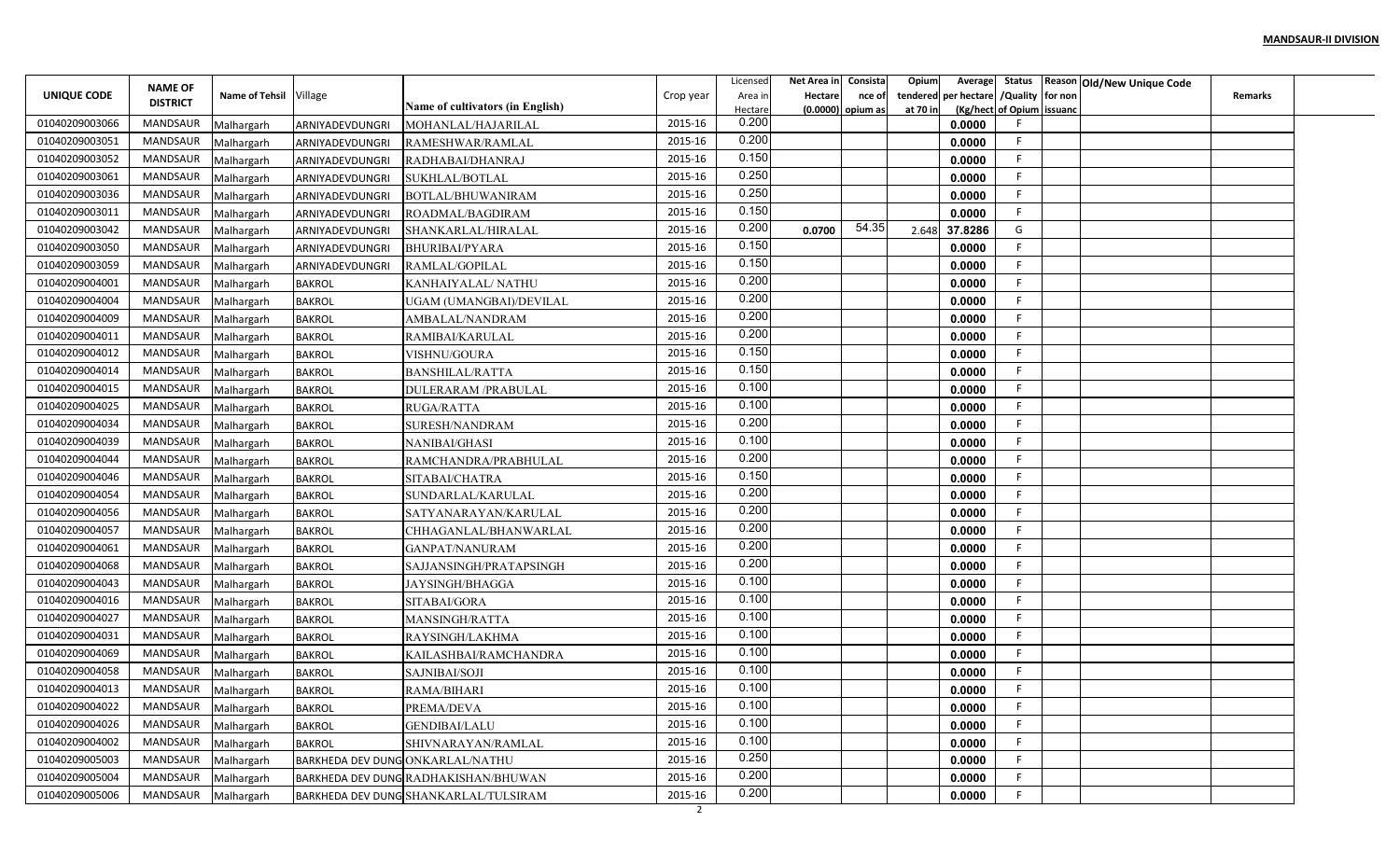| UNIQUE CODE<br>Name of Tehsil Village<br>tendered per hectare<br>/Quality for non<br>Crop year<br>Area in<br>Hectare<br>nce of<br><b>DISTRICT</b><br>Name of cultivators (in English)<br>(Kg/hect of Opium issuand<br>$(0.0000)$ opium as<br>at 70 in<br>Hectare<br>0.200<br>2015-16<br>01040209005010<br>MANDSAUR<br><b>BARKHEDA DEV DUNG BABULAL/AMBALAL</b><br>0.0000<br>Malhargarh | Remarks |
|----------------------------------------------------------------------------------------------------------------------------------------------------------------------------------------------------------------------------------------------------------------------------------------------------------------------------------------------------------------------------------------|---------|
|                                                                                                                                                                                                                                                                                                                                                                                        |         |
|                                                                                                                                                                                                                                                                                                                                                                                        |         |
| 0.200<br>01040209005011<br>MANDSAUR<br>2015-16<br>0.0000<br>Malhargarh<br><b>BARKHEDA DEV DUNG DASHRATH/DEVILAL</b>                                                                                                                                                                                                                                                                    |         |
| 0.200<br>2015-16<br>01040209005015<br><b>MANDSAUR</b><br><b>BARKHEDA DEV DUNG MANALAL/HARIRAM</b><br>0.0000<br>Malhargarh                                                                                                                                                                                                                                                              |         |
| 0.200<br>65.03<br>2015-16<br>G<br>01040209005018<br>MANDSAUR<br>4.887<br>27.1500<br>Malhargarh<br><b>BARKHEDA DEV DUNG VAKTAVARSINGH/UDAYSINGH</b><br>0.1800                                                                                                                                                                                                                           |         |
| 0.200<br>01040209005021<br>MANDSAUR<br>2015-16<br>0.0000<br>Malhargarh<br><b>BARKHEDA DEV DUNG DEVILAL/JAGANNATH</b>                                                                                                                                                                                                                                                                   |         |
| 0.200<br>2015-16<br>01040209005043<br>MANDSAUR<br>0.0000<br>Malhargarh<br><b>BARKHEDA DEV DUNG BAPULAL/BHAGATRAM</b>                                                                                                                                                                                                                                                                   |         |
| 0.200<br>01040209005045<br>MANDSAUR<br>2015-16<br><b>BARKHEDA DEV DUNG MANGILAL/GOBARA</b><br>0.0000<br>Malhargarh                                                                                                                                                                                                                                                                     |         |
| 0.100<br>01040209005049<br>MANDSAUR<br>2015-16<br><b>BARKHEDA DEV DUNG KAILASHCHAND/KANWARLAL</b><br>0.0000<br>Malhargarh                                                                                                                                                                                                                                                              |         |
| 0.200<br>2015-16<br>01040209005050<br>MANDSAUR<br>0.0000<br><b>BARKHEDA DEV DUNG PANNALAL/SITARAM</b><br>Malhargarh                                                                                                                                                                                                                                                                    |         |
| 0.200<br>2015-16<br>01040209005058<br>MANDSAUR<br>0.0000<br>Malhargarh<br><b>BARKHEDA DEV DUNG VARDICHAND/AMBALAL</b>                                                                                                                                                                                                                                                                  |         |
| 0.250<br>01040209005059<br>MANDSAUR<br>2015-16<br>0.0000<br>BARKHEDA DEV DUNG PRABHULAL/BHUVANIRAM<br>Malhargarh                                                                                                                                                                                                                                                                       |         |
| 0.100<br>2015-16<br>01040209005063<br>MANDSAUR<br>0.0000<br>Malhargarh<br><b>BARKHEDA DEV DUNG RAMCHANDRA/DEVA</b>                                                                                                                                                                                                                                                                     |         |
| 0.250<br>61.18<br>G<br>01040209005072<br>MANDSAUR<br>2015-16<br>52.9769<br>6.887<br>BARKHEDA DEV DUNG KOSHLYABAI/BHAGHATRAM<br>0.1300<br>Malhargarh                                                                                                                                                                                                                                    |         |
| 0.200<br>01040209005073<br>2015-16<br>MANDSAUR<br>0.0000<br>Malhargarh<br><b>BARKHEDA DEV DUNG RAMESHCHANDRA/KISHNIBAI</b>                                                                                                                                                                                                                                                             |         |
| 0.100<br>01040209005080<br>MANDSAUR<br>2015-16<br>0.0000<br><b>BARKHEDA DEV DUNG BANSHILAL/CHAMPALAL</b><br>Malhargarh                                                                                                                                                                                                                                                                 |         |
| 0.250<br>01040209005083<br>MANDSAUR<br>2015-16<br><b>BARKHEDA DEV DUNG DEVILAL/SHIVLAL</b><br>0.0000<br>Malhargarh                                                                                                                                                                                                                                                                     |         |
| 0.200<br>62.14<br>2015-16<br>G<br>01040209005084<br>MANDSAUR<br>11.594<br>58.5556<br>0.1980<br>Malhargarh<br>BARKHEDA DEV DUNG LAKSHMINARAYAN/SHANKARLAL                                                                                                                                                                                                                               |         |
| 0.200<br>01040209005094<br>MANDSAUR<br>2015-16<br>0.0000<br>Malhargarh<br><b>BARKHEDA DEV DUNG RUKMANBAI/AMRITRAM</b>                                                                                                                                                                                                                                                                  |         |
| 0.100<br>01040209005101<br>MANDSAUR<br>2015-16<br>0.0000<br>Malhargarh<br><b>BARKHEDA DEV DUNG CHHAGANLAL/MODA</b>                                                                                                                                                                                                                                                                     |         |
| 0.250<br>2015-16<br>01040209005110<br>MANDSAUR<br>0.0000<br>Malhargarh<br><b>BARKHEDA DEV DUNG DADAMCHAND/PRABHULAL</b>                                                                                                                                                                                                                                                                |         |
| 0.150<br>01040209005112<br>MANDSAUR<br>2015-16<br>0.0000<br>Malhargarh<br><b>BARKHEDA DEV DUNG BHOORSINGH/CHAINSINGH</b>                                                                                                                                                                                                                                                               |         |
| 0.100<br>2015-16<br>01040209005047<br>MANDSAUR<br>0.0000<br>Malhargarh<br><b>BARKHEDA DEV DUNG MUKESH KUMAR/ MOHANLAL</b>                                                                                                                                                                                                                                                              |         |
| 0.200<br>01040209005093<br>MANDSAUR<br>2015-16<br><b>BARKHEDA DEV DUNG UDAYRAM/SAVA</b><br>0.0000<br>Malhargarh                                                                                                                                                                                                                                                                        |         |
| 0.200<br>2015-16<br>01040209005122<br>MANDSAUR<br>G<br>66.4894<br><b>BARKHEDA DEV DUNG KISHOR /MANNALAL</b><br>Malhargarh<br>0.0658<br>62.12<br>4.375                                                                                                                                                                                                                                  |         |
| 0.200<br>2015-16<br>01040209005039<br>MANDSAUR<br><b>BARKHEDA DEV DUNG DIPSINGH/PRATAPSINGH</b><br>0.0000<br>Malhargarh                                                                                                                                                                                                                                                                |         |
| 0.200<br>01040209005007<br>MANDSAUR<br>2015-16<br>0.0000<br>Malhargarh<br>BARKHEDA DEV DUNG MOTILAL/BHANWARLAL                                                                                                                                                                                                                                                                         |         |
| 0.100<br>01040209005024<br>MANDSAUR<br>2015-16<br>G<br>5.282<br>53.8970<br>Malhargarh<br><b>BARKHEDA DEV DUNG SURESH/TORIRAM</b><br>0.0980<br>57.24                                                                                                                                                                                                                                    |         |
| 0.200<br>2015-16<br>01040209005150<br>MANDSAUR<br>0.0000<br>Malhargarh<br>BARKHEDA DEV DUNG GITABAI/SHANKARLAL                                                                                                                                                                                                                                                                         |         |
| 0.100<br>2015-16<br>01040209005081<br>MANDSAUR<br>0.0000<br>Malhargarh<br><b>BARKHEDA DEV DUNG RADHESHYAM/BHANWARLAL</b>                                                                                                                                                                                                                                                               |         |
| 0.100<br>2015-16<br>01040209005086<br>MANDSAUR<br>Malhargarh<br><b>BARKHEDA DEV DUNG MANNALAL/BHERAJI</b><br>0.0000                                                                                                                                                                                                                                                                    |         |
| 0.100<br>2015-16<br>01040209005089<br>MANDSAUR<br>0.0000<br>Malhargarh<br>BARKHEDA DEV DUNG JIWANSINGH/BHUWANISINGH                                                                                                                                                                                                                                                                    |         |
| 0.100<br>01040209005098<br>MANDSAUR<br>2015-16<br>0.0000<br>BARKHEDA DEV DUNG KESHRIMAL/SATYANARAYAN<br>Malhargarh                                                                                                                                                                                                                                                                     |         |
| 0.100<br>2015-16<br>01040209005119<br>MANDSAUR<br>0.0000<br>Malhargarh<br>BARKHEDA DEV DUNG SATYANARAYAN/KANWARLAL                                                                                                                                                                                                                                                                     |         |
| 0.100<br>2015-16<br>01040209005065<br>MANDSAUR<br>Malhargarh<br>BARKHEDA DEV DUNG KARULAL/HARIRAM<br>0.0000                                                                                                                                                                                                                                                                            |         |
| 0.100<br>2015-16<br>01040209005027<br>MANDSAUR<br>0.0000<br>Malhargarh<br>BARKHEDA DEV DUNG MOTILAL/KESHURAM                                                                                                                                                                                                                                                                           |         |
| 0.100<br>01040209005074<br>MANDSAUR<br>2015-16<br>BARKHEDA DEV DUNG CHHAGANLAL/ASHARAM<br>0.0000<br>Malhargarh                                                                                                                                                                                                                                                                         |         |
| 0.100<br>2015-16<br>01040209005092<br>MANDSAUR<br>0.0000<br>Malhargarh<br>BARKHEDA DEV DUNG RAMESHCHAND/SATYANARAYAN                                                                                                                                                                                                                                                                   |         |
| 0.100<br>2015-16<br>01040209005109<br>MANDSAUR<br>Malhargarh<br>BARKHEDA DEV DUNG SHYAMLAL/HIRALAL<br>0.0000                                                                                                                                                                                                                                                                           |         |
| 0.100<br>2015-16<br>01040209005001<br>MANDSAUR<br>BARKHEDA DEV DUNG BABULAL/CHAMPALAL<br>Malhargarh<br>0.0000                                                                                                                                                                                                                                                                          |         |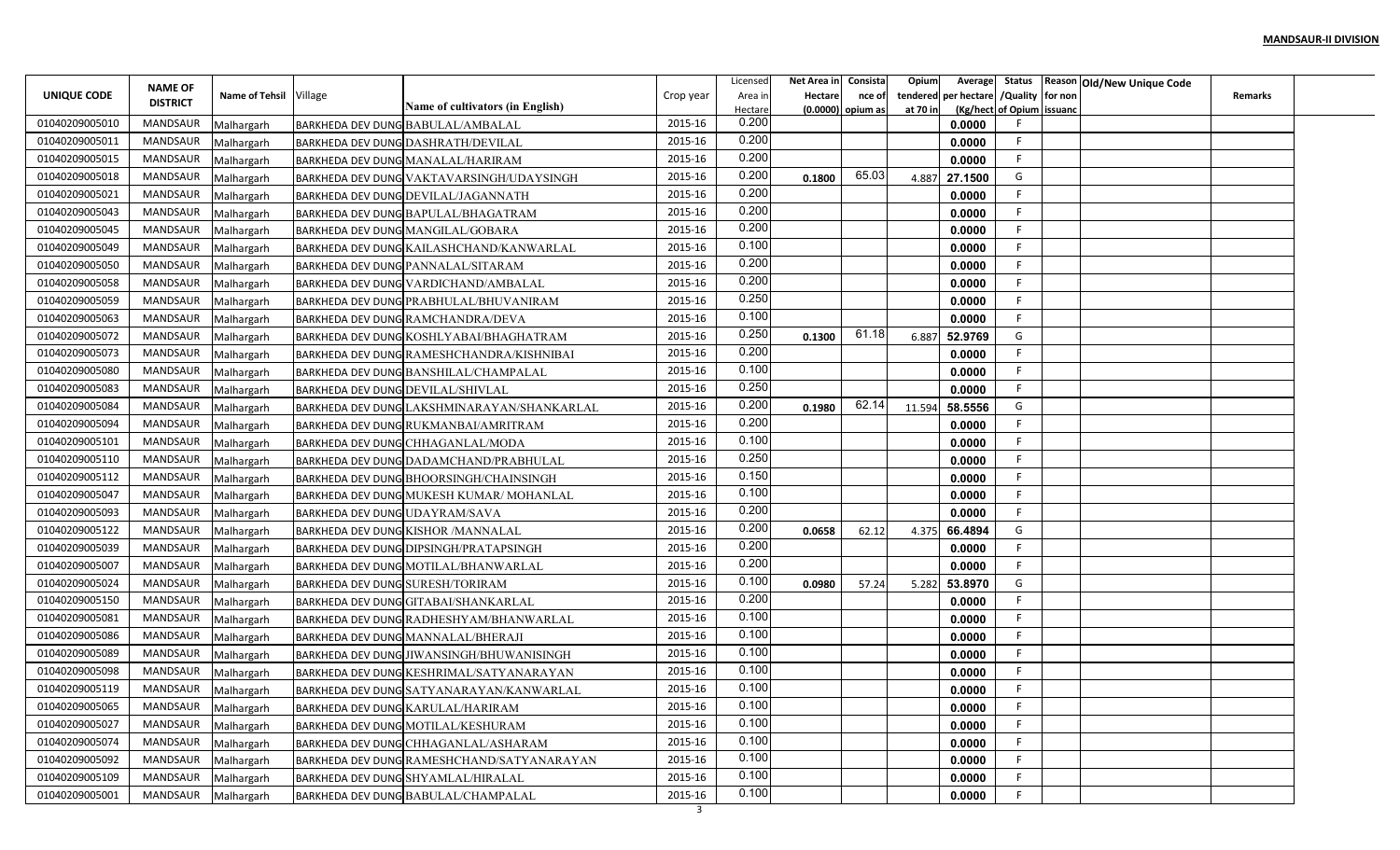|                | <b>NAME OF</b>  |                          |                                                |                                             |           | Licensed         | Net Area in    | Consista            | Opium    |                                        |                           | Average Status Reason Old/New Unique Code |                |  |
|----------------|-----------------|--------------------------|------------------------------------------------|---------------------------------------------|-----------|------------------|----------------|---------------------|----------|----------------------------------------|---------------------------|-------------------------------------------|----------------|--|
| UNIQUE CODE    | <b>DISTRICT</b> | Name of Tehsil Village   |                                                |                                             | Crop year | Area in          | <b>Hectare</b> | nce of              |          | tendered per hectare / Quality for non |                           |                                           | <b>Remarks</b> |  |
| 01040209006001 | MANDSAUR        |                          |                                                | Name of cultivators (in English)            | 2015-16   | Hectare<br>0.250 |                | $(0.0000)$ opium as | at 70 in | 0.0000                                 | (Kg/hect of Opium issuanc |                                           |                |  |
| 01040209006002 | MANDSAUR        | Malhargarh<br>Malhargarh | <b>BARKHEDA PANTH</b><br><b>BARKHEDA PANTH</b> | ASHARAM/MEGHA<br>BHAGVANTIBAI/BANSHILAL     | 2015-16   | 0.150            |                |                     |          | 0.0000                                 | F.                        |                                           |                |  |
| 01040209006004 | MANDSAUR        | Malhargarh               |                                                |                                             | 2015-16   | 0.200            |                |                     |          | 0.0000                                 | -F.                       |                                           |                |  |
| 01040209006013 | <b>MANDSAUR</b> | Malhargarh               | <b>BARKHEDA PANTH</b><br><b>BARKHEDA PANTH</b> | <b>BHAGWAN/BABRU</b><br>SUGNIBAI/VARDICHAND | 2015-16   | 0.200            |                |                     |          | 0.0000                                 | F.                        |                                           |                |  |
| 01040209006016 | MANDSAUR        | Malhargarh               | <b>BARKHEDA PANTH</b>                          | RADHESHYAM/SUKHRAM                          | 2015-16   | 0.100            |                |                     |          | 0.0000                                 | F.                        |                                           |                |  |
| 01040209006021 | MANDSAUR        | Malhargarh               | <b>BARKHEDA PANTH</b>                          | RAJARAM/CHUNNILAL                           | 2015-16   | 0.100            |                |                     |          | 0.0000                                 | F.                        |                                           |                |  |
| 01040209006022 | MANDSAUR        | Malhargarh               | <b>BARKHEDA PANTH</b>                          | BAGDIBAI/BHANWARLAL                         | 2015-16   | 0.200            |                |                     |          | 0.0000                                 | F.                        |                                           |                |  |
| 01040209006027 | MANDSAUR        | Malhargarh               | <b>BARKHEDA PANTH</b>                          | GORDHAN/GANGARAM GAYRI                      | 2015-16   | 0.250            |                |                     |          | 0.0000                                 | F.                        |                                           |                |  |
| 01040209006031 | MANDSAUR        | Malhargarh               | <b>BARKHEDA PANTH</b>                          | MOHANLAL/DULICHANDRA                        | 2015-16   | 0.150            |                |                     |          | 0.0000                                 | F                         |                                           |                |  |
| 01040209006032 | MANDSAUR        | Malhargarh               | <b>BARKHEDA PANTH</b>                          | JAGDISHCHANDRA/BHANWARDAS                   | 2015-16   | 0.250            |                |                     |          | 0.0000                                 | F                         |                                           |                |  |
| 01040209006035 | MANDSAUR        | Malhargarh               | <b>BARKHEDA PANTH</b>                          | MOHANDAS/BASANTIDAS                         | 2015-16   | 0.200            |                |                     |          | 0.0000                                 | -F                        |                                           |                |  |
| 01040209006038 | MANDSAUR        | Malhargarh               | <b>BARKHEDA PANTH</b>                          | MOHANBAI/BHERULAL                           | 2015-16   | 0.200            |                |                     |          | 0.0000                                 | -F                        |                                           |                |  |
| 01040209006044 | MANDSAUR        | Malhargarh               | <b>BARKHEDA PANTH</b>                          | RADHESHYAM/KESHURAM                         | 2015-16   | 0.100            |                |                     |          | 0.0000                                 | F.                        |                                           |                |  |
| 01040209006048 | MANDSAUR        | Malhargarh               | <b>BARKHEDA PANTH</b>                          | RADHESHYAM/DEVILAI                          | 2015-16   | 0.250            |                |                     |          | 0.0000                                 | F.                        |                                           |                |  |
| 01040209006068 | MANDSAUR        | Malhargarh               | <b>BARKHEDA PANTH</b>                          | GANGABAI/BHANWARLAL                         | 2015-16   | 0.200            |                |                     |          | 0.0000                                 | F.                        |                                           |                |  |
| 01040209006071 | MANDSAUR        | Malhargarh               | <b>BARKHEDA PANTH</b>                          | GITABAI/MANGILAL                            | 2015-16   | 0.250            |                |                     |          | 0.0000                                 | F.                        |                                           |                |  |
| 01040209006081 | MANDSAUR        | Malhargarh               | <b>BARKHEDA PANTH</b>                          | LAXMANSINGH/HIMMATSINGH                     | 2015-16   | 0.200            |                |                     |          | 0.0000                                 | F                         |                                           |                |  |
| 01040209006084 | MANDSAUR        | Malhargarh               | <b>BARKHEDA PANTH</b>                          | DEVILAL/BHUWAN PATIDAR                      | 2015-16   | 0.250            |                |                     |          | 0.0000                                 | F                         |                                           |                |  |
| 01040209006091 | MANDSAUR        | Malhargarh               | <b>BARKHEDA PANTH</b>                          | BHAGWANSINGH/KARANSINGH                     | 2015-16   | 0.200            |                |                     |          | 0.0000                                 | -F                        |                                           |                |  |
| 01040209006093 | MANDSAUR        | Malhargarh               | <b>BARKHEDA PANTH</b>                          | RAMNARAYAN/MODI BAI /BHERULAL               | 2015-16   | 0.250            |                |                     |          | 0.0000                                 | F.                        |                                           |                |  |
| 01040209006097 | MANDSAUR        | Malhargarh               | <b>BARKHEDA PANTH</b>                          | VISHNURAM/ONKARLAL                          | 2015-16   | 0.150            |                |                     |          | 0.0000                                 | F.                        |                                           |                |  |
| 01040209006102 | MANDSAUR        | Malhargarh               | <b>BARKHEDA PANTH</b>                          | AMRITABAI/GOVARDHANLAL                      | 2015-16   | 0.150            |                |                     |          | 0.0000                                 | F.                        |                                           |                |  |
| 01040209006110 | MANDSAUR        | Malhargarh               | <b>BARKHEDA PANTH</b>                          | LACHHIBAI/BANSHILAL                         | 2015-16   | 0.150            |                |                     |          | 0.0000                                 | F.                        |                                           |                |  |
| 01040209006096 | MANDSAUR        | Malhargarh               | <b>BARKHEDA PANTH</b>                          | BHAGIRATH/LACHHIRAM                         | 2015-16   | 0.250            |                |                     |          | 0.0000                                 | F                         |                                           |                |  |
| 01040209006106 | MANDSAUR        | Malhargarh               | <b>BARKHEDA PANTH</b>                          | GANGARAM/BABRU                              | 2015-16   | 0.250            |                |                     |          | 0.0000                                 | F                         |                                           |                |  |
| 01040209006033 | MANDSAUR        | Malhargarh               | <b>BARKHEDA PANTH</b>                          | GOPAL/HIRALAL                               | 2015-16   | 0.200            |                |                     |          | 0.0000                                 | E                         |                                           |                |  |
| 01040209006046 | MANDSAUR        | Malhargarh               | <b>BARKHEDA PANTH</b>                          | <b>GANGABAI/BABRU BAVRI</b>                 | 2015-16   | 0.200            |                |                     |          | 0.0000                                 | F.                        |                                           |                |  |
| 01040209006118 | MANDSAUR        | Malhargarh               | <b>BARKHEDA PANTH</b>                          | SHANTIBAI/JAGANNATH                         | 2015-16   | 0.250            |                |                     |          | 0.0000                                 | F                         |                                           |                |  |
| 01040209006055 | MANDSAUR        | Malhargarh               | <b>BARKHEDA PANTH</b>                          | MOTILAL/CHHOTULAL                           | 2015-16   | 0.250            |                |                     |          | 0.0000                                 | F.                        |                                           |                |  |
| 01040209006109 | <b>MANDSAUR</b> | Malhargarh               | <b>BARKHEDA PANTH</b>                          | KAILASHCHANDRA/BALMUKUND                    | 2015-16   | 0.200            |                |                     |          | 0.0000                                 | F                         |                                           |                |  |
| 01040209006079 | MANDSAUR        | Malhargarh               | <b>BARKHEDA PANTH</b>                          | ONKARIBAI/MOHANLAL                          | 2015-16   | 0.250            |                |                     |          | 0.0000                                 | F.                        |                                           |                |  |
| 01040209006054 | MANDSAUR        | Malhargarh               | <b>BARKHEDA PANTH</b>                          | SUKHRAM/NARAYAN                             | 2015-16   | 0.250            |                |                     |          | 0.0000                                 | F                         |                                           |                |  |
| 01040209006094 | MANDSAUR        | Malhargarh               | <b>BARKHEDA PANTH</b>                          | <b>BANSHILAL/BASANTILAL</b>                 | 2015-16   | 0.200            |                |                     |          | 0.0000                                 | F.                        |                                           |                |  |
| 01040209006028 | MANDSAUR        | Malhargarh               | <b>BARKHEDA PANTH</b>                          | MANGIBAI/RAMRATAN                           | 2015-16   | 0.200            |                |                     |          | 0.0000                                 | F.                        |                                           |                |  |
| 01040209006116 | MANDSAUR        | Malhargarh               | <b>BARKHEDA PANTH</b>                          | RADHESHYAM/BHANWARLAL                       | 2015-16   | 0.150            |                |                     |          | 0.0000                                 | F                         |                                           |                |  |
| 01040209006062 | MANDSAUR        | Malhargarh               | <b>BARKHEDA PANTH</b>                          | FAKIRCHANDRA/HIRALAL                        | 2015-16   | 0.250            |                |                     |          | 0.0000                                 | F.                        |                                           |                |  |
| 01040209006045 | MANDSAUR        | Malhargarh               | <b>BARKHEDA PANTH</b>                          | JAGDISHCHANDRA/JAGANNATH                    | 2015-16   | 0.250            |                |                     |          | 0.0000                                 | F                         |                                           |                |  |
| 01040209006076 | MANDSAUR        | Malhargarh               | <b>BARKHEDA PANTH</b>                          | MANGILAL/MAGNIRAM                           | 2015-16   | 0.250            |                |                     |          | 0.0000                                 | F.                        |                                           |                |  |
| 01040209006014 | MANDSAUR        | Malhargarh               | <b>BARKHEDA PANTH</b>                          | ONKARLAL/NARAYANIBAI                        | 2015-16   | 0.250            |                |                     |          | 0.0000                                 | F                         |                                           |                |  |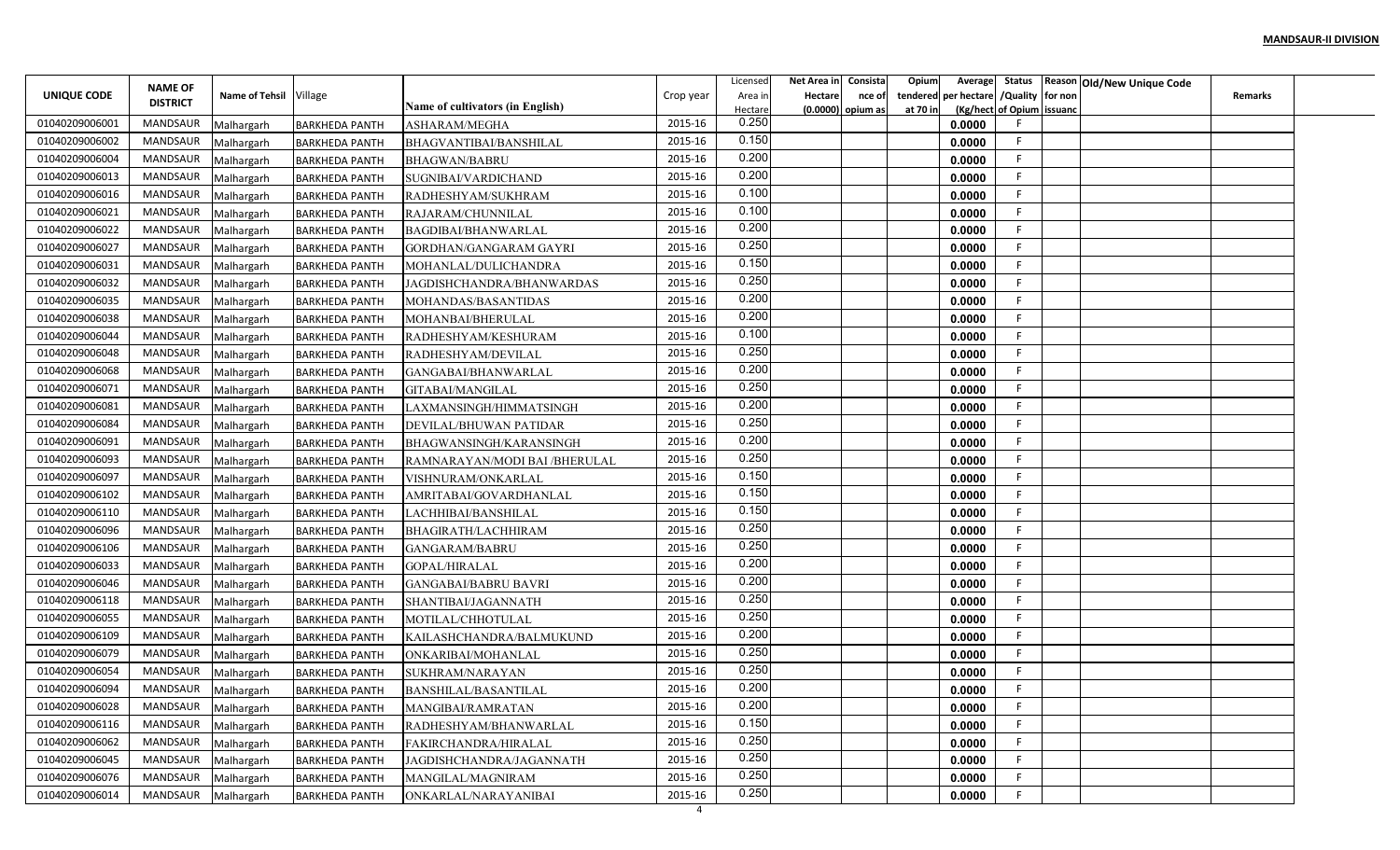|                | <b>NAME OF</b>  |                          |                                                |                                  |           | Licensed         | Net Area in | Consista            | Opium    | Average                             |                  | Status Reason Old/New Unique Code |                |  |
|----------------|-----------------|--------------------------|------------------------------------------------|----------------------------------|-----------|------------------|-------------|---------------------|----------|-------------------------------------|------------------|-----------------------------------|----------------|--|
| UNIQUE CODE    | <b>DISTRICT</b> | Name of Tehsil Village   |                                                |                                  | Crop year | Area in          | Hectare     | nce of              | tendered | per hectare                         | /Quality for non |                                   | <b>Remarks</b> |  |
| 01040209006049 | MANDSAUR        |                          |                                                | Name of cultivators (in English) | 2015-16   | Hectare<br>0.250 |             | $(0.0000)$ opium as | at 70 ir | (Kg/hect of Opium issuand<br>0.0000 |                  |                                   |                |  |
| 01040209006073 | MANDSAUR        | Malhargarh<br>Malhargarh | <b>BARKHEDA PANTH</b><br><b>BARKHEDA PANTH</b> | AMBALAL/BABRU<br>KAMAL/MANGILAL  | 2015-16   | 0.100            |             |                     |          | 0.0000                              |                  |                                   |                |  |
| 01040209006113 | MANDSAUR        | Malhargarh               | <b>BARKHEDA PANTH</b>                          | SHANKARLAL/SUKHLAL               | 2015-16   | 0.250            |             |                     |          | 0.0000                              |                  |                                   |                |  |
| 01040209006058 | MANDSAUR        | Malhargarh               | <b>BARKHEDA PANTH</b>                          | LALARAM/MANNALAL                 | 2015-16   | 0.200            |             |                     |          | 0.0000                              |                  |                                   |                |  |
| 01040209006086 | MANDSAUR        | Malhargarh               | <b>BARKHEDA PANTH</b>                          | KAMLABAI/RAMLAL                  | 2015-16   | 0.200            |             |                     |          | 0.0000                              |                  |                                   |                |  |
| 01040209006015 | MANDSAUR        | Malhargarh               | <b>BARKHEDA PANTH</b>                          | BHANWARLAL/DALURAM               | 2015-16   | 0.150            |             |                     |          | 0.0000                              |                  |                                   |                |  |
| 01040209006100 | MANDSAUR        | Malhargarh               | <b>BARKHEDA PANTH</b>                          | ONKARLAL/KACHRULAL               | 2015-16   | 0.100            | 0.1000      | 65.57               | 2.276    | 22.7600                             | G                |                                   |                |  |
| 01040209006019 | MANDSAUR        | Malhargarh               | <b>BARKHEDA PANTH</b>                          | SHANTIBAI/MANAKLAL               | 2015-16   | 0.100            |             |                     |          | 0.0000                              |                  |                                   |                |  |
| 01040209006107 | MANDSAUR        | Malhargarh               | <b>BARKHEDA PANTH</b>                          | RAMESHWAR/LACHHIRAM              | 2015-16   | 0.200            |             |                     |          | 0.0000                              |                  |                                   |                |  |
| 01040209006067 | MANDSAUR        | Malhargarh               | <b>BARKHEDA PANTH</b>                          | MANNALAL/LACHHIRAM               | 2015-16   | 0.200            |             |                     |          | 0.0000                              |                  |                                   |                |  |
| 01040209006029 | MANDSAUR        | Malhargarh               | <b>BARKHEDA PANTH</b>                          | RAJARAM/MAGNIRAM                 | 2015-16   | 0.200            |             |                     |          | 0.0000                              |                  |                                   |                |  |
| 01040209006099 | MANDSAUR        | Malhargarh               | <b>BARKHEDA PANTH</b>                          | JAGDISHCHANDRA/BHERULAL          | 2015-16   | 0.250            |             |                     |          | 0.0000                              |                  |                                   |                |  |
| 01040209006077 | MANDSAUR        | Malhargarh               | <b>BARKHEDA PANTH</b>                          | AMARCHAND/ONKARLAL               | 2015-16   | 0.100            |             |                     |          | 0.0000                              |                  |                                   |                |  |
| 01040209006101 | MANDSAUR        | Malhargarh               | <b>BARKHEDA PANTH</b>                          | KAMALKUMAR/ONKARLAL              | 2015-16   | 0.200            |             |                     |          | 0.0000                              |                  |                                   |                |  |
| 01040209006040 | MANDSAUR        | Malhargarh               | <b>BARKHEDA PANTH</b>                          | BHERULAL/AMBALAL                 | 2015-16   | 0.250            |             |                     |          | 0.0000                              |                  |                                   |                |  |
| 01040209006050 | MANDSAUR        | Malhargarh               | <b>BARKHEDA PANTH</b>                          | <b>BANSHILAL/DEVILAL</b>         | 2015-16   | 0.250            |             |                     |          | 0.0000                              |                  |                                   |                |  |
| 01040209006024 | MANDSAUR        | Malhargarh               | <b>BARKHEDA PANTH</b>                          | PYARIBAI/MOHANLAL                | 2015-16   | 0.200            | 0.0494      | 69.11               | 2.073    | 41.9636                             |                  |                                   |                |  |
| 01040209006008 | MANDSAUR        | Malhargarh               | <b>BARKHEDA PANTH</b>                          | ABHIMANYU/KACHRULAL              | 2015-16   | 0.200            |             |                     |          | 0.0000                              |                  |                                   |                |  |
| 01040209006059 | MANDSAUR        | Malhargarh               | <b>BARKHEDA PANTH</b>                          | NANIBAI/MANGILAL                 | 2015-16   | 0.250            |             |                     |          | 0.0000                              |                  |                                   |                |  |
| 01040209006039 | MANDSAUR        | Malhargarh               | <b>BARKHEDA PANTH</b>                          | <b>BANSHILAL/GHASILAL</b>        | 2015-16   | 0.100            | 0.1017      | 62.84               | 3.070    | 30.1868                             | G                |                                   |                |  |
| 01040209006025 | MANDSAUR        | Malhargarh               | <b>BARKHEDA PANTH</b>                          | RAMLAL/RATANLAL                  | 2015-16   | 0.150            |             |                     |          | 0.0000                              |                  |                                   |                |  |
| 01040209006108 | MANDSAUR        | Malhargarh               | <b>BARKHEDA PANTH</b>                          | AYODHYABAI/LACHHIRAM             | 2015-16   | 0.250            |             |                     |          | 0.0000                              |                  |                                   |                |  |
| 01040209006082 | MANDSAUR        | Malhargarh               | <b>BARKHEDA PANTH</b>                          | ONKARLAL/NANURAM                 | 2015-16   | 0.100            |             |                     |          | 0.0000                              |                  |                                   |                |  |
| 01040209006095 | MANDSAUR        | Malhargarh               | <b>BARKHEDA PANTH</b>                          | KANWARLAL/CHUNNILAL              | 2015-16   | 0.100            |             |                     |          | 0.0000                              |                  |                                   |                |  |
| 01040209007007 | MANDSAUR        | Malhargarh               | <b>CHANDVASA</b>                               | KAILASH/MANGILAI                 | 2015-16   | 0.100            |             |                     |          | 0.0000                              |                  |                                   |                |  |
| 01040209007018 | MANDSAUR        | Malhargarh               | CHANDVASA                                      | <b>GENDMAL/KANIRAM</b>           | 2015-16   | 0.100            |             |                     |          | 0.0000                              |                  |                                   |                |  |
| 01040209007024 | MANDSAUR        | Malhargarh               | CHANDVASA                                      | <b>BHARAT/BHAGWAN</b>            | 2015-16   | 0.100            |             |                     |          | 0.0000                              |                  |                                   |                |  |
| 01040209007029 | MANDSAUR        | Malhargarh               | <b>CHANDVASA</b>                               | BHAGATRAM/MANNALAL               | 2015-16   | 0.250            |             |                     |          | 0.0000                              |                  |                                   |                |  |
| 01040209007004 | MANDSAUR        | Malhargarh               | CHANDVASA                                      | DEVILAL/NATHU                    | 2015-16   | 0.200            |             |                     |          | 0.0000                              |                  |                                   |                |  |
| 01040209007035 | MANDSAUR        | Malhargarh               | CHANDVASA                                      | MOHANLAL/NATHULAL                | 2015-16   | 0.150            |             |                     |          | 0.0000                              |                  |                                   |                |  |
| 01040209007021 | MANDSAUR        | Malhargarh               | <b>CHANDVASA</b>                               | TULSIRAM/NANURAM                 | 2015-16   | 0.100            |             |                     |          | 0.0000                              |                  |                                   |                |  |
| 01040209007039 | MANDSAUR        | Malhargarh               | <b>CHANDVASA</b>                               | BAHADURSINGH/BHAGIRATH           | 2015-16   | 0.100            |             |                     |          | 0.0000                              |                  |                                   |                |  |
| 01040209007025 | MANDSAUR        | Malhargarh               | CHANDVASA                                      | BHANWARLAL/MODIRAM               | 2015-16   | 0.100            |             |                     |          | 0.0000                              |                  |                                   |                |  |
| 01040209008039 | MANDSAUR        | Malhargarh               | <b>CHANGERI</b>                                | ISHWARSINGH/DEVISINGH            | 2015-16   | 0.200            |             |                     |          | 0.0000                              | Е                |                                   |                |  |
| 01040209008045 | MANDSAUR        | Malhargarh               | CHANGERI                                       | DEVILAL/BASANTILAL               | 2015-16   | 0.100            |             |                     |          | 0.0000                              |                  |                                   |                |  |
| 01040209008003 | MANDSAUR        | Malhargarh               | CHANGERI                                       | NANDUBAI/BHANWARLAL              | 2015-16   | 0.100            | 0.0956      | 51.30               | 2.396    | 25.0628                             | G                |                                   |                |  |
| 01040209008024 | MANDSAUR        | Malhargarh               | <b>CHANGERI</b>                                | KALUSINGH/DEVISINGH              | 2015-16   | 0.100            |             |                     |          | 0.0000                              |                  |                                   |                |  |
| 01040209009009 | MANDSAUR        | Malhargarh               | <b>GUD BHELI BADI</b>                          | RAMCHANDRA/JAGANNATH             | 2015-16   | 0.200            |             |                     |          | 0.0000                              |                  |                                   |                |  |
| 01040209009011 | MANDSAUR        | Malhargarh               | <b>GUD BHELI BADI</b>                          | VISHNULAL/MADHOLAL               | 2015-16   | 0.200            |             |                     |          | 0.0000                              |                  |                                   |                |  |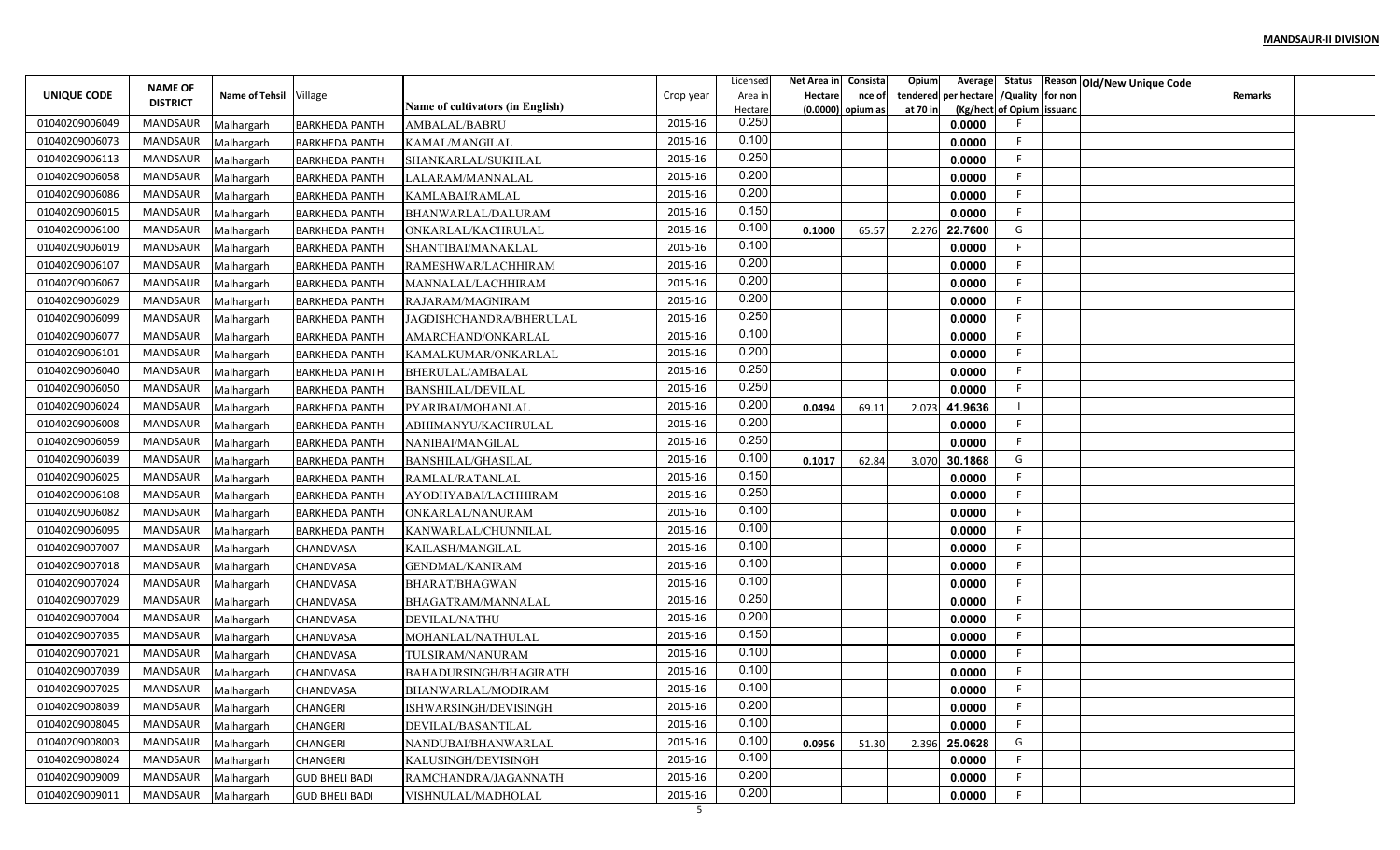|                |                                   |                        |                       |                                  |              | Licensed       | Net Area in | Consista            | Opium<br>Average        |                           | Status Reason Old/New Unique Code |                |  |
|----------------|-----------------------------------|------------------------|-----------------------|----------------------------------|--------------|----------------|-------------|---------------------|-------------------------|---------------------------|-----------------------------------|----------------|--|
| UNIQUE CODE    | <b>NAME OF</b><br><b>DISTRICT</b> | Name of Tehsil Village |                       |                                  | Crop year    | Area in        | Hectare     | nce of              | per hectare<br>tendered | /Quality for non          |                                   | <b>Remarks</b> |  |
|                |                                   |                        |                       | Name of cultivators (in English) |              | Hectare        |             | $(0.0000)$ opium as | at 70 in                | (Kg/hect of Opium issuanc |                                   |                |  |
| 01040209009012 | <b>MANDSAUR</b>                   | Malhargarh             | <b>GUD BHELI BADI</b> | BHAGIRATH/PRATAPBAI              | 2015-16      | 0.250          |             |                     | 0.0000                  |                           |                                   |                |  |
| 01040209009014 | <b>MANDSAUR</b>                   | Malhargarh             | <b>GUD BHELI BADI</b> | BHANWARBAI/BASHNTILAL            | 2015-16      | 0.200<br>0.250 |             |                     | 0.0000                  | -F                        |                                   |                |  |
| 01040209009016 | MANDSAUR                          | Malhargarh             | <b>GUD BHELI BADI</b> | AMBALAL/RAJARAM                  | 2015-16      |                |             |                     | 0.0000                  | -F                        |                                   |                |  |
| 01040209009017 | <b>MANDSAUR</b>                   | Malhargarh             | <b>GUD BHELI BADI</b> | KISHOR/ONKARLAL@NANDKISHOR       | 2015-16      | 0.250          |             |                     | 0.0000                  | F                         |                                   |                |  |
| 01040209009023 | <b>MANDSAUR</b>                   | Malhargarh             | <b>GUD BHELI BADI</b> | KASHIRAM/MANNALAL                | 2015-16      | 0.100          |             |                     | 0.0000                  | - 6                       |                                   |                |  |
| 01040209009026 | <b>MANDSAUR</b>                   | Malhargarh             | <b>GUD BHELI BADI</b> | NATHU/GIRDHARI                   | 2015-16      | 0.200          |             |                     | 0.0000                  | -F                        |                                   |                |  |
| 01040209009028 | <b>MANDSAUR</b>                   | Malhargarh             | <b>GUD BHELI BADI</b> | KAMERIBAI/BHERULAL               | 2015-16      | 0.200          |             |                     | 0.0000                  | -F                        |                                   |                |  |
| 01040209009031 | <b>MANDSAUR</b>                   | Malhargarh             | <b>GUD BHELI BADI</b> | UDAYRAM/BHANWARLAL PATEL         | 2015-16      | 0.250          |             |                     | 0.0000                  | -F                        |                                   |                |  |
| 01040209009032 | <b>MANDSAUR</b>                   | Malhargarh             | <b>GUD BHELI BADI</b> | MOHANBAI/BHANWARLAL              | 2015-16      | 0.250          |             |                     | 0.0000                  |                           |                                   |                |  |
| 01040209009034 | MANDSAUR                          | Malhargarh             | <b>GUD BHELI BADI</b> | <b>BADRILAL/NATHULAL</b>         | 2015-16      | 0.200          |             |                     | 0.0000                  | E                         |                                   |                |  |
| 01040209009035 | MANDSAUR                          | Malhargarh             | <b>GUD BHELI BADI</b> | RAMCHANDRIBAI/NANALAL            | 2015-16      | 0.250          |             |                     | 0.0000                  | -F                        |                                   |                |  |
| 01040209009036 | <b>MANDSAUR</b>                   | Malhargarh             | <b>GUD BHELI BADI</b> | SHANTIBAI/BHERULAL               | 2015-16      | 0.250          |             |                     | 0.0000                  | -F                        |                                   |                |  |
| 01040209009040 | <b>MANDSAUR</b>                   | Malhargarh             | <b>GUD BHELI BADI</b> | RAMNIWAS/NANDRAM                 | 2015-16      | 0.250          |             |                     | 0.0000                  | -F                        |                                   |                |  |
| 01040209009042 | <b>MANDSAUR</b>                   | Malhargarh             | <b>GUD BHELI BADI</b> | DHAPUBAI/NANDRAM                 | 2015-16      | 0.200          |             |                     | 0.0000                  |                           |                                   |                |  |
| 01040209009045 | <b>MANDSAUR</b>                   | Malhargarh             | <b>GUD BHELI BADI</b> | KALURAM/UMMEDRAM                 | 2015-16      | 0.250          |             |                     | 0.0000                  | -F                        |                                   |                |  |
| 01040209009047 | <b>MANDSAUR</b>                   | Malhargarh             | <b>GUD BHELI BADI</b> | <b>CHENRAM/RAMSUKH</b>           | 2015-16      | 0.250          |             |                     | 0.0000                  |                           |                                   |                |  |
| 01040209009058 | <b>MANDSAUR</b>                   | Malhargarh             | <b>GUD BHELI BADI</b> | KOSHLYABAI/LAXMINARAYAN          | 2015-16      | 0.250          |             |                     | 0.0000                  |                           |                                   |                |  |
| 01040209009061 | <b>MANDSAUR</b>                   | Malhargarh             | <b>GUD BHELI BADI</b> | UDAYRAM/ONKARLAL                 | 2015-16      | 0.250          |             |                     | 0.0000                  | -F                        |                                   |                |  |
| 01040209009066 | MANDSAUR                          | Malhargarh             | <b>GUD BHELI BADI</b> | SHYAMKUNWARBAI/BAPULAL           | 2015-16      | 0.250          |             |                     | 0.0000                  |                           |                                   |                |  |
| 01040209009073 | MANDSAUR                          | Malhargarh             | <b>GUD BHELI BADI</b> | BADRILAL/MANGILAL                | 2015-16      | 0.100          |             |                     | 0.0000                  | -F                        |                                   |                |  |
| 01040209009080 | MANDSAUR                          | Malhargarh             | <b>GUD BHELI BADI</b> | SHYAMABAI/BHANWARLAL             | 2015-16      | 0.250          |             |                     | 0.0000                  | -F                        |                                   |                |  |
| 01040209009084 | <b>MANDSAUR</b>                   | Malhargarh             | <b>GUD BHELI BADI</b> | BHAGATRAM/KALURAM PATIDAR        | 2015-16      | 0.250          |             |                     | 0.0000                  |                           |                                   |                |  |
| 01040209009086 | <b>MANDSAUR</b>                   | Malhargarh             | <b>GUD BHELI BADI</b> | RAMGIR/ONKARGIR                  | 2015-16      | 0.200          |             |                     | 0.0000                  | -F                        |                                   |                |  |
| 01040209009090 | <b>MANDSAUR</b>                   | Malhargarh             | <b>GUD BHELI BADI</b> | DINESHKUMAR/KANEHIALAL           | 2015-16      | 0.150          |             |                     | 0.0000                  | F                         |                                   |                |  |
| 01040209009091 | <b>MANDSAUR</b>                   | Malhargarh             | <b>GUD BHELI BADI</b> | KAMLABAI/DEEPCHANDRA             | 2015-16      | 0.100          |             |                     | 0.0000                  |                           |                                   |                |  |
| 01040209009094 | MANDSAUR                          | Malhargarh             | <b>GUD BHELI BADI</b> | UDAYRAM/DHANNA                   | 2015-16      | 0.250          |             |                     | 0.0000                  |                           |                                   |                |  |
| 01040209009098 | <b>MANDSAUR</b>                   | Malhargarh             | <b>GUD BHELI BADI</b> | MANGIBAI/KASHIRAM                | 2015-16      | 0.200          |             |                     | 0.0000                  | F                         |                                   |                |  |
| 01040209009104 | MANDSAUR                          | Malhargarh             | <b>GUD BHELI BADI</b> | BALURAM@BALMUKAND/NANDA          | 2015-16      | 0.250          |             |                     | 0.0000                  | F                         |                                   |                |  |
| 01040209009105 | <b>MANDSAUR</b>                   | Malhargarh             | <b>GUD BHELI BADI</b> | DHAPUBAI/LAKSHMANSINGH           | 2015-16      | 0.200          |             |                     | 0.0000                  | F                         |                                   |                |  |
| 01040209009107 | <b>MANDSAUR</b>                   | Malhargarh             | <b>GUD BHELI BADI</b> | MANNALAL/SITARAM                 | 2015-16      | 0.200          |             |                     | 0.0000                  |                           |                                   |                |  |
| 01040209009108 | <b>MANDSAUR</b>                   | Malhargarh             | <b>GUD BHELI BADI</b> | KANHAILAL/NATHULAL               | 2015-16      | 0.200          |             |                     | 0.0000                  |                           |                                   |                |  |
| 01040209009114 | MANDSAUR                          | Malhargarh             | <b>GUD BHELI BADI</b> | RAJMAL/RAMESHWAR                 | 2015-16      | 0.250          | 0.1000      | 63.98               | 60.4200<br>6.042        | G                         |                                   |                |  |
| 01040209009116 | MANDSAUR                          | Malhargarh             | <b>GUD BHELI BADI</b> | PREMABAI/KARULAL                 | 2015-16      | 0.200          |             |                     | 0.0000                  | -F.                       |                                   |                |  |
| 01040209009117 | MANDSAUR                          | Malhargarh             | <b>GUD BHELI BADI</b> |                                  | 2015-16      | 0.200          |             |                     | 0.0000                  |                           |                                   |                |  |
| 01040209009120 | MANDSAUR                          |                        |                       | SATYANARAYAN/PANNALAL            | 2015-16      | 0.200          |             |                     | 0.0000                  | -F                        |                                   |                |  |
| 01040209009126 | MANDSAUR                          | Malhargarh             | <b>GUD BHELI BADI</b> | VIMALKUNWAR/ROOPSINGH            | 2015-16      | 0.100          |             |                     | 0.0000                  | -F                        |                                   |                |  |
| 01040209009133 | MANDSAUR                          | Malhargarh             | <b>GUD BHELI BADI</b> | BHAGATRAM/KALURAM GAYRI          | 2015-16      | 0.250          |             |                     |                         | -F                        |                                   |                |  |
|                |                                   | Malhargarh             | <b>GUD BHELI BADI</b> | KARULAL/BHANWARLAL               |              | 0.250          |             |                     | 0.0000                  | -F                        |                                   |                |  |
| 01040209009136 | MANDSAUR                          | Malhargarh             | <b>GUD BHELI BADI</b> | RAMNIWAS /PRABHULAL              | 2015-16      | 0.250          |             |                     | 0.0000                  |                           |                                   |                |  |
| 01040209009137 | <b>MANDSAUR</b>                   | Malhargarh             | <b>GUD BHELI BADI</b> | BABULAL/BHAGATRAM                | 2015-16<br>6 |                |             |                     | 0.0000                  |                           |                                   |                |  |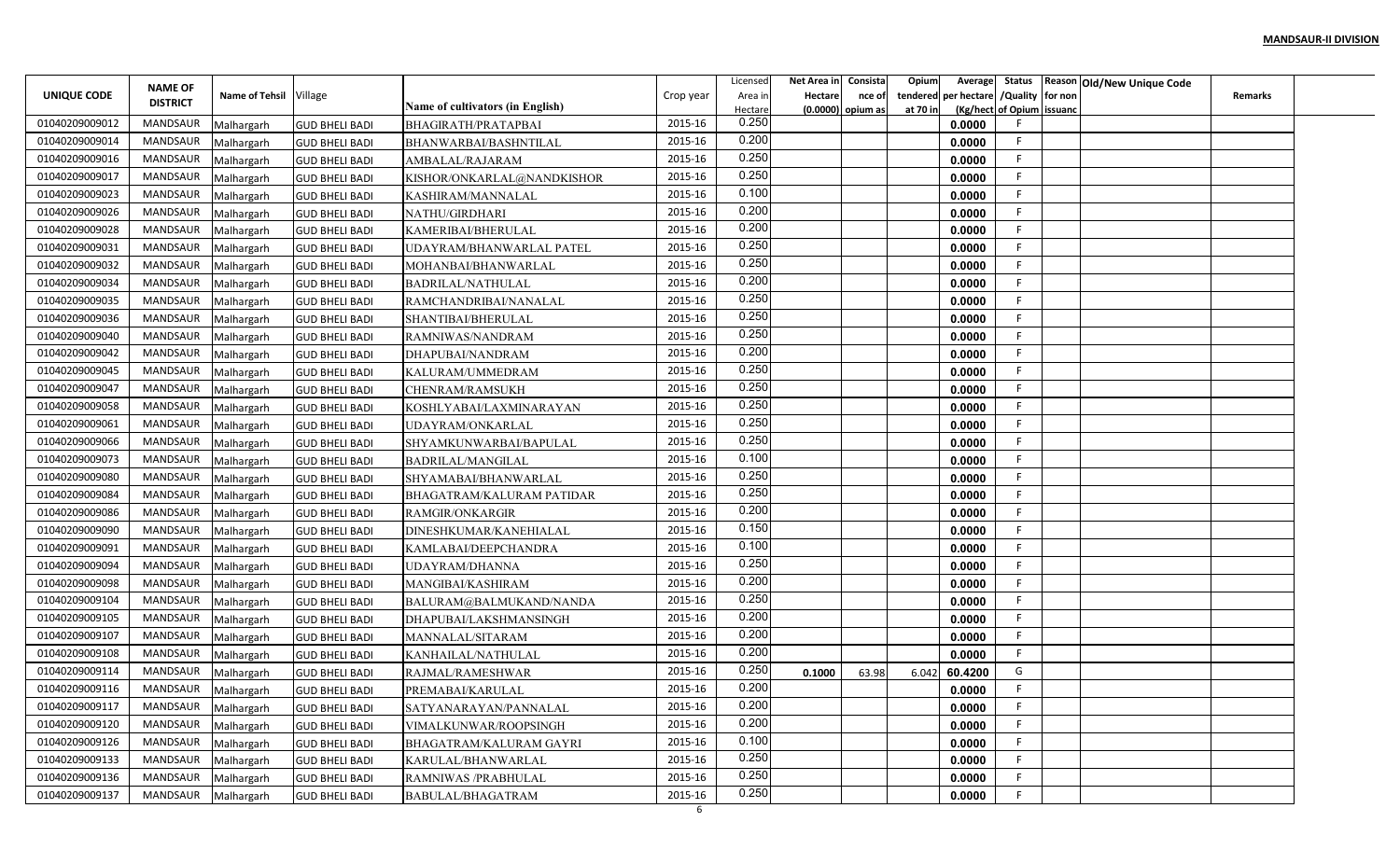|                |                 |                          |                       |                                         |                           | Licensed | Net Area in | Consista            | Opium<br>Average        |                           | Status Reason Old/New Unique Code |                |  |
|----------------|-----------------|--------------------------|-----------------------|-----------------------------------------|---------------------------|----------|-------------|---------------------|-------------------------|---------------------------|-----------------------------------|----------------|--|
| UNIQUE CODE    | <b>NAME OF</b>  | Name of Tehsil Village   |                       |                                         | Crop year                 | Area ir  | Hectare     | nce of              | per hectare<br>tendered | /Quality for non          |                                   | <b>Remarks</b> |  |
|                | <b>DISTRICT</b> |                          |                       | <b>Name of cultivators (in English)</b> |                           | Hectare  |             | $(0.0000)$ opium as | at 70 in                | (Kg/hect of Opium issuanc |                                   |                |  |
| 01040209009118 | MANDSAUR        | Malhargarh               | <b>GUD BHELI BADI</b> | BABULAL/NANDLAL GAYRI                   | 2015-16                   | 0.250    |             |                     | 0.0000                  |                           |                                   |                |  |
| 01040209009143 | MANDSAUR        | Malhargarh               | <b>GUD BHELI BADI</b> | MADHULAL/MANGILAL                       | 2015-16                   | 0.250    |             |                     | 0.0000                  | -F                        |                                   |                |  |
| 01040209009148 | MANDSAUR        | Malhargarh               | <b>GUD BHELI BADI</b> | VARDICHAND/BHUVAN                       | 2015-16                   | 0.250    |             |                     | 0.0000                  | -F                        |                                   |                |  |
| 01040209009157 | <b>MANDSAUR</b> | Malhargarh               | <b>GUD BHELI BADI</b> | MOHANLAL/NATHULAL                       | 2015-16                   | 0.250    |             |                     | 0.0000                  | F                         |                                   |                |  |
| 01040209009155 | MANDSAUR        | Malhargarh               | <b>GUD BHELI BADI</b> | CHIMANLAL/DEVILAL                       | 2015-16                   | 0.200    |             |                     | 0.0000                  | -F                        |                                   |                |  |
| 01040209009162 | MANDSAUR        | Malhargarh               | <b>GUD BHELI BADI</b> | RAJARAM/NANDA                           | 2015-16                   | 0.250    |             |                     | 0.0000                  |                           |                                   |                |  |
| 01040209009168 | MANDSAUR        | Malhargarh               | <b>GUD BHELI BADI</b> | NAGUSINGH/ROOPSINGH                     | 2015-16                   | 0.200    |             |                     | 0.0000                  | -F                        |                                   |                |  |
| 01040209009170 | MANDSAUR        | Malhargarh               | <b>GUD BHELI BADI</b> | RAMCHANDRA/SHANKARLAL                   | 2015-16                   | 0.100    |             |                     | 0.0000                  |                           |                                   |                |  |
| 01040209009171 | MANDSAUR        | Malhargarh               | <b>GUD BHELI BADI</b> | BHANWARLAL/SHANKARLAL (JOSHI)           | 2015-16                   | 0.250    |             |                     | 0.0000                  |                           |                                   |                |  |
| 01040209009172 | MANDSAUR        | Malhargarh               | <b>GUD BHELI BADI</b> | NANDUBAI/NATHULAL                       | 2015-16                   | 0.200    |             |                     | 0.0000                  | F.                        |                                   |                |  |
| 01040209009179 | MANDSAUR        | Malhargarh               | <b>GUD BHELI BADI</b> | SHIVSINGH/HAMERSINGH                    | 2015-16                   | 0.200    |             |                     | 0.0000                  | F                         |                                   |                |  |
| 01040209009010 | MANDSAUR        | Malhargarh               | <b>GUD BHELI BADI</b> | SITABAI/MANGILAL                        | 2015-16                   | 0.200    |             |                     | 0.0000                  | -F                        |                                   |                |  |
| 01040209009156 | MANDSAUR        | Malhargarh               | <b>GUD BHELI BADI</b> | SHANKARLAL/MANA JI                      | 2015-16                   | 0.200    |             |                     | 0.0000                  |                           |                                   |                |  |
| 01040209009181 | MANDSAUR        | Malhargarh               | <b>GUD BHELI BADI</b> | RADHAKISHAN/PRABHULAL                   | 2015-16                   | 0.100    |             |                     | 0.0000                  |                           |                                   |                |  |
| 01040209009184 | <b>MANDSAUR</b> | Malhargarh               | <b>GUD BHELI BADI</b> | PARASRAM/RAMSUKH                        | 2015-16                   | 0.250    |             |                     | 0.0000                  | - 6                       |                                   |                |  |
| 01040209009186 | MANDSAUR        | Malhargarh               | <b>GUD BHELI BADI</b> | SITABAI/BHERULAL                        | 2015-16                   | 0.250    |             |                     | 0.0000                  |                           |                                   |                |  |
| 01040209009188 | MANDSAUR        | Malhargarh               | <b>GUD BHELI BADI</b> | RAMESHWAR/BHANWARLAL                    | 2015-16                   | 0.200    |             |                     | 0.0000                  |                           |                                   |                |  |
| 01040209009189 | MANDSAUR        | Malhargarh               | <b>GUD BHELI BADI</b> | DEVRAM/MODIRAM                          | 2015-16                   | 0.250    |             |                     | 0.0000                  | -F                        |                                   |                |  |
| 01040209009191 | MANDSAUR        | Malhargarh               | <b>GUD BHELI BADI</b> | MEHTABBAI/BHANWARLAL                    | 2015-16                   | 0.250    |             |                     | 0.0000                  |                           |                                   |                |  |
| 01040209009195 | MANDSAUR        | Malhargarh               | <b>GUD BHELI BADI</b> | SHANTIBAI/MULCHAND                      | 2015-16                   | 0.250    |             |                     | 0.0000                  | -F                        |                                   |                |  |
| 01040209009196 | MANDSAUR        | Malhargarh               | <b>GUD BHELI BADI</b> | SHANTILAL/RAMSUKH                       | 2015-16                   | 0.100    |             |                     | 0.0000                  | -F                        |                                   |                |  |
| 01040209009199 | MANDSAUR        | Malhargarh               | <b>GUD BHELI BADI</b> | KESHARBAI/BHERUNATH                     | 2015-16                   | 0.250    |             |                     | 0.0000                  |                           |                                   |                |  |
| 01040209009202 | MANDSAUR        | Malhargarh               | <b>GUD BHELI BADI</b> | ASHOKKUMAR/BASANTILAL                   | 2015-16                   | 0.200    |             |                     | 0.0000                  | -F                        |                                   |                |  |
| 01040209009203 | MANDSAUR        | Malhargarh               | <b>GUD BHELI BADI</b> | JAGDISHCHANDRA/NATHULAL                 | 2015-16                   | 0.250    |             |                     | 0.0000                  | F                         |                                   |                |  |
| 01040209009204 | MANDSAUR        | Malhargarh               | <b>GUD BHELI BADI</b> | SHANKARLAL/RADHESHYAM                   | 2015-16                   | 0.200    |             |                     | 0.0000                  |                           |                                   |                |  |
| 01040209009208 | MANDSAUR        | Malhargarh               | <b>GUD BHELI BADI</b> | MOTILAL/CHAMPALAL                       | 2015-16                   | 0.250    |             |                     | 0.0000                  |                           |                                   |                |  |
| 01040209009209 | MANDSAUR        |                          | <b>GUD BHELI BADI</b> | UDAYRAM/BHANWARLAL KHERIYA              | 2015-16                   | 0.200    |             |                     | 0.0000                  | F.                        |                                   |                |  |
| 01040209009210 | MANDSAUR        | Malhargarh<br>Malhargarh | <b>GUD BHELI BADI</b> | <b>BALURAM/RAMCHANDRA</b>               | 2015-16                   | 0.250    |             |                     | 0.0000                  | F                         |                                   |                |  |
| 01040209009211 | <b>MANDSAUR</b> | Malhargarh               | <b>GUD BHELI BADI</b> | DINESHKUMAR/CHHOGALAL                   | 2015-16                   | 0.100    |             |                     | 0.0000                  | F                         |                                   |                |  |
| 01040209009213 | MANDSAUR        |                          | <b>GUD BHELI BADI</b> | RAJMAL/BHANWARLAL                       | 2015-16                   | 0.250    |             |                     | 0.0000                  |                           |                                   |                |  |
| 01040209009216 | <b>MANDSAUR</b> | Malhargarh               |                       | <b>JAGDISHCHAND/MADHULAL</b>            | 2015-16                   | 0.200    |             |                     | 0.0000                  |                           |                                   |                |  |
| 01040209009218 | MANDSAUR        | Malhargarh               | <b>GUD BHELI BADI</b> |                                         | 2015-16                   | 0.200    |             |                     |                         |                           |                                   |                |  |
| 01040209009220 | MANDSAUR        | Malhargarh               | <b>GUD BHELI BADI</b> | SHANKARLAL/SALAGRAM                     | 2015-16                   | 0.250    |             |                     | 0.0000                  |                           |                                   |                |  |
| 01040209009222 | MANDSAUR        | Malhargarh               | <b>GUD BHELI BADI</b> | RAMPRASAD/NANALAL                       | 2015-16                   | 0.250    |             |                     | 0.0000                  |                           |                                   |                |  |
| 01040209009029 |                 | Malhargarh               | <b>GUD BHELI BADI</b> | BANSHILAL/RAMCHANDRA                    |                           | 0.200    |             |                     | 0.0000                  | -F                        |                                   |                |  |
|                | MANDSAUR        | Malhargarh               | <b>GUD BHELI BADI</b> | NANDLAL/RATANLAL                        | 2015-16                   | 0.250    |             |                     | 0.0000                  |                           |                                   |                |  |
| 01040209009005 | MANDSAUR        | Malhargarh               | <b>GUD BHELI BADI</b> | DHAPUBAI/MANGILAL                       | 2015-16                   | 0.100    |             |                     | 0.0000                  | -F.                       |                                   |                |  |
| 01040209009056 | MANDSAUR        | Malhargarh               | <b>GUD BHELI BADI</b> | RAMKISHAN/BHANWARLAL                    | 2015-16                   |          |             |                     | 0.0000                  | -F                        |                                   |                |  |
| 01040209009214 | MANDSAUR        | Malhargarh               | <b>GUD BHELI BADI</b> | MADANLAL/MANGILAL                       | 2015-16                   | 0.250    | 0.0960      | 70.78               | 40.8646<br>3.923        | G                         |                                   |                |  |
| 01040209009229 | MANDSAUR        | Malhargarh               | <b>GUD BHELI BADI</b> | BABULAL/BHANWARLAL                      | 2015-16<br>$\overline{7}$ | 0.200    |             |                     | 0.0000                  |                           |                                   |                |  |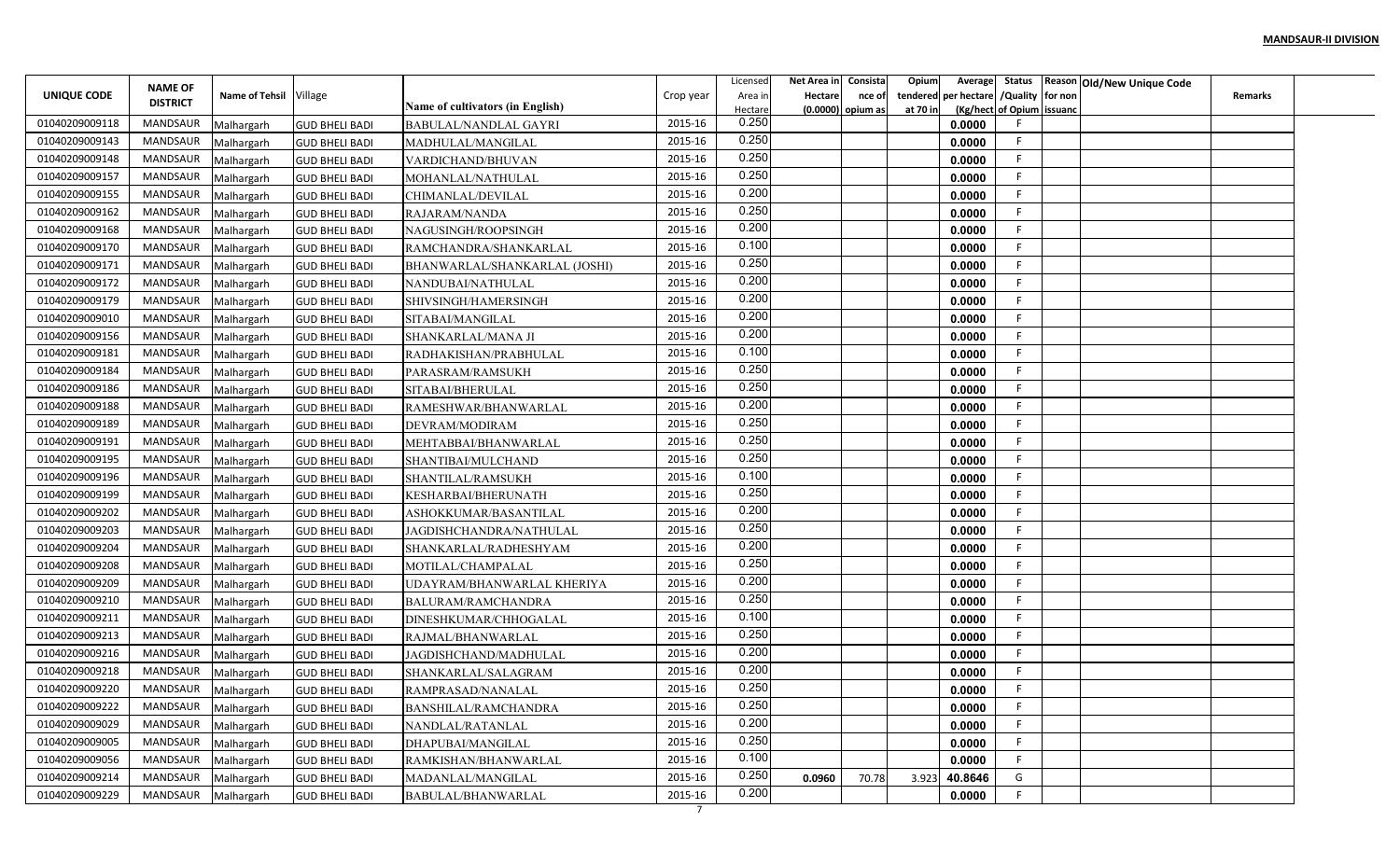|                |                                   |                        |                       |                                  |           | Licensed       | Net Area in | Consista          | Opium<br>Average        |                           | Status Reason Old/New Unique Code |                |  |
|----------------|-----------------------------------|------------------------|-----------------------|----------------------------------|-----------|----------------|-------------|-------------------|-------------------------|---------------------------|-----------------------------------|----------------|--|
| UNIQUE CODE    | <b>NAME OF</b><br><b>DISTRICT</b> | Name of Tehsil Village |                       |                                  | Crop year | Area in        | Hectare     | nce of            | per hectare<br>tendered | /Quality for non          |                                   | <b>Remarks</b> |  |
|                |                                   |                        |                       | Name of cultivators (in English) |           | Hectare        |             | (0.0000) opium as | at 70 in                | (Kg/hect of Opium issuanc |                                   |                |  |
| 01040209009022 | <b>MANDSAUR</b>                   | Malhargarh             | <b>GUD BHELI BADI</b> | MOHANBAI/ONKARLAL                | 2015-16   | 0.250          |             |                   | 0.0000                  |                           |                                   |                |  |
| 01040209009052 | MANDSAUR                          | Malhargarh             | <b>GUD BHELI BADI</b> | SAMRIBAI/DEVARAM                 | 2015-16   | 0.200<br>0.250 | 0.1023      | 63.90             | 65.1417<br>6.664        | G                         |                                   |                |  |
| 01040209009236 | MANDSAUR                          | Malhargarh             | <b>GUD BHELI BADI</b> | DEVRAM/BHAGUJI                   | 2015-16   |                |             |                   | 0.0000                  | -F                        |                                   |                |  |
| 01040209009037 | <b>MANDSAUR</b>                   | Malhargarh             | <b>GUD BHELI BADI</b> | KANWARLAL/BHUWANIRAM             | 2015-16   | 0.250          |             |                   | 0.0000                  | F                         |                                   |                |  |
| 01040209009175 | <b>MANDSAUR</b>                   | Malhargarh             | <b>GUD BHELI BADI</b> | KAMALSINGH/SHARDHULSINGH         | 2015-16   | 0.100          |             |                   | 0.0000                  |                           |                                   |                |  |
| 01040209009121 | <b>MANDSAUR</b>                   | Malhargarh             | <b>GUD BHELI BADI</b> | RAGHUVEERSINGH/SHOBHASINGH       | 2015-16   | 0.200          |             |                   | 0.0000                  | -F                        |                                   |                |  |
| 01040209009123 | <b>MANDSAUR</b>                   | Malhargarh             | <b>GUD BHELI BADI</b> | BHANWARSINGH/BHARATSINGH         | 2015-16   | 0.250          |             |                   | 0.0000                  | -F                        |                                   |                |  |
| 01040209009165 | <b>MANDSAUR</b>                   | Malhargarh             | <b>GUD BHELI BADI</b> | <b>GITABAI/NATHU</b>             | 2015-16   | 0.250          |             |                   | 0.0000                  | -F                        |                                   |                |  |
| 01040209009207 | MANDSAUR                          | Malhargarh             | <b>GUD BHELI BADI</b> | MOHANLAL/JAGANNATH               | 2015-16   | 0.250          |             |                   | 0.0000                  |                           |                                   |                |  |
| 01040209009057 | MANDSAUR                          | Malhargarh             | <b>GUD BHELI BADI</b> | BAGDIRAM/JAGANNATH               | 2015-16   | 0.250          |             |                   | 0.0000                  | F                         |                                   |                |  |
| 01040209009206 | <b>MANDSAUR</b>                   | Malhargarh             | <b>GUD BHELI BADI</b> | BALARAM/JAGANNATH                | 2015-16   | 0.250          |             |                   | 0.0000                  | -F                        |                                   |                |  |
| 01040209009122 | MANDSAUR                          | Malhargarh             | <b>GUD BHELI BADI</b> | MOHANSINGH/SHARDULSINGH          | 2015-16   | 0.250          |             |                   | 0.0000                  | -F                        |                                   |                |  |
| 01040209009187 | <b>MANDSAUR</b>                   | Malhargarh             | <b>GUD BHELI BADI</b> | LAKSHMINARAYAN/GIRDHARI          | 2015-16   | 0.250          |             |                   | 0.0000                  | -F                        |                                   |                |  |
| 01040209009006 | <b>MANDSAUR</b>                   | Malhargarh             | <b>GUD BHELI BADI</b> | TULSIBAI/HIRALAL                 | 2015-16   | 0.200          |             |                   | 0.0000                  |                           |                                   |                |  |
| 01040209009130 | <b>MANDSAUR</b>                   | Malhargarh             | <b>GUD BHELI BADI</b> | SURESHCHAND/BHERULAL             | 2015-16   | 0.200          |             |                   | 0.0000                  | -F                        |                                   |                |  |
| 01040209009233 | <b>MANDSAUR</b>                   | Malhargarh             | <b>GUD BHELI BADI</b> | KANWARLAL/BHERULAL               | 2015-16   | 0.150          |             |                   | 0.0000                  |                           |                                   |                |  |
| 01040209009131 | <b>MANDSAUR</b>                   | Malhargarh             | <b>GUD BHELI BADI</b> | AMBALAL/BHERULAL                 | 2015-16   | 0.150          |             |                   | 0.0000                  |                           |                                   |                |  |
| 01040209009024 | <b>MANDSAUR</b>                   | Malhargarh             | <b>GUD BHELI BADI</b> | DHAPUBAI/MODIRAM                 | 2015-16   | 0.250          |             |                   | 0.0000                  | -F                        |                                   |                |  |
| 01040209009041 | MANDSAUR                          | Malhargarh             | <b>GUD BHELI BADI</b> | KUSHALBAI/BADRILAL               | 2015-16   | 0.200          |             |                   | 0.0000                  |                           |                                   |                |  |
| 01040209009049 | MANDSAUR                          | Malhargarh             | <b>GUD BHELI BADI</b> | SURATRAM/CHAMPALAL               | 2015-16   | 0.250          |             |                   | 0.0000                  | -F                        |                                   |                |  |
| 01040209009106 | <b>MANDSAUR</b>                   | Malhargarh             | <b>GUD BHELI BADI</b> | CHHAGANLAL/CHUNNILAL             | 2015-16   | 0.200          |             |                   | 0.0000                  | -F                        |                                   |                |  |
| 01040209009119 | <b>MANDSAUR</b>                   | Malhargarh             | <b>GUD BHELI BADI</b> | KARANSINGH/BHARATSINGH           | 2015-16   | 0.200          |             |                   | 0.0000                  |                           |                                   |                |  |
| 01040209009239 | <b>MANDSAUR</b>                   | Malhargarh             | <b>GUD BHELI BADI</b> | BALARAM/MADHULAL                 | 2015-16   | 0.200          |             |                   | 0.0000                  | -F                        |                                   |                |  |
| 01040209009193 | <b>MANDSAUR</b>                   | Malhargarh             | <b>GUD BHELI BADI</b> | KANHAIYALAL/RUGGA                | 2015-16   | 0.100          |             |                   | 0.0000                  | F                         |                                   |                |  |
| 01040209009065 | <b>MANDSAUR</b>                   | Malhargarh             | <b>GUD BHELI BADI</b> | BALCHAND/KISHANLAL               | 2015-16   | 0.100          |             |                   | 0.0000                  |                           |                                   |                |  |
| 01040209009200 | MANDSAUR                          | Malhargarh             | <b>GUD BHELI BADI</b> | RAMDAS/PREMDAS                   | 2015-16   | 0.150          |             |                   | 0.0000                  |                           |                                   |                |  |
| 01040209009115 | MANDSAUR                          | Malhargarh             | <b>GUD BHELI BADI</b> | MANNALAL/BAGDIRAM                | 2015-16   | 0.250          |             |                   | 0.0000                  | F                         |                                   |                |  |
| 01040209009153 | MANDSAUR                          | Malhargarh             | <b>GUD BHELI BADI</b> | LAKSHMINARAYAN/RAMNARAYAN        | 2015-16   | 0.250          |             |                   | 0.0000                  | F                         |                                   |                |  |
| 01040209009018 | <b>MANDSAUR</b>                   | Malhargarh             | <b>GUD BHELI BADI</b> | RADHESHYAM/SHANKARLAL            | 2015-16   | 0.200          |             |                   | 0.0000                  | F                         |                                   |                |  |
| 01040209009135 | <b>MANDSAUR</b>                   | Malhargarh             | <b>GUD BHELI BADI</b> | AMBALAL/HIRALAL                  | 2015-16   | 0.250          |             |                   | 0.0000                  |                           |                                   |                |  |
| 01040209009101 | <b>MANDSAUR</b>                   | Malhargarh             | <b>GUD BHELI BADI</b> | RAMPRASAD/RUGHNATH               | 2015-16   | 0.250          |             |                   | 0.0000                  |                           |                                   |                |  |
| 01040209009088 | MANDSAUR                          | Malhargarh             | <b>GUD BHELI BADI</b> | MOHANLAL/MANGILAL                | 2015-16   | 0.200          |             |                   | 0.0000                  |                           |                                   |                |  |
| 01040209009232 | MANDSAUR                          | Malhargarh             | <b>GUD BHELI BADI</b> | BAHADURSINGH/BHANWARSINGH        | 2015-16   | 0.250          |             |                   | 0.0000                  |                           |                                   |                |  |
| 01040209009177 | MANDSAUR                          | Malhargarh             | <b>GUD BHELI BADI</b> | JANIBAI/BAGDIRAM                 | 2015-16   | 0.200          |             |                   | 0.0000                  |                           |                                   |                |  |
| 01040209009027 | MANDSAUR                          | Malhargarh             | <b>GUD BHELI BADI</b> | RAMSURATBAI/HIRALAL              | 2015-16   | 0.250          |             |                   | 0.0000                  | -F                        |                                   |                |  |
| 01040209009038 | MANDSAUR                          | Malhargarh             | <b>GUD BHELI BADI</b> | BANSHILAL/SHANKARLAL             | 2015-16   | 0.250          |             |                   | 0.0000                  | -F                        |                                   |                |  |
| 01040209009059 | MANDSAUR                          | Malhargarh             | <b>GUD BHELI BADI</b> | RADHESHYAM/MADHULAL              | 2015-16   | 0.250          |             |                   | 0.0000                  | -F                        |                                   |                |  |
| 01040209009063 | MANDSAUR                          |                        |                       |                                  | 2015-16   | 0.250          |             |                   |                         | -F                        |                                   |                |  |
| 01040209009067 | <b>MANDSAUR</b>                   | Malhargarh             | <b>GUD BHELI BADI</b> | LAXMINARAYAN/RAMLAL              | 2015-16   | 0.250          |             |                   | 0.0000<br>0.0000        |                           |                                   |                |  |
|                |                                   | Malhargarh             | <b>GUD BHELI BADI</b> | MANGILAL/BHERULAL                | 8         |                |             |                   |                         |                           |                                   |                |  |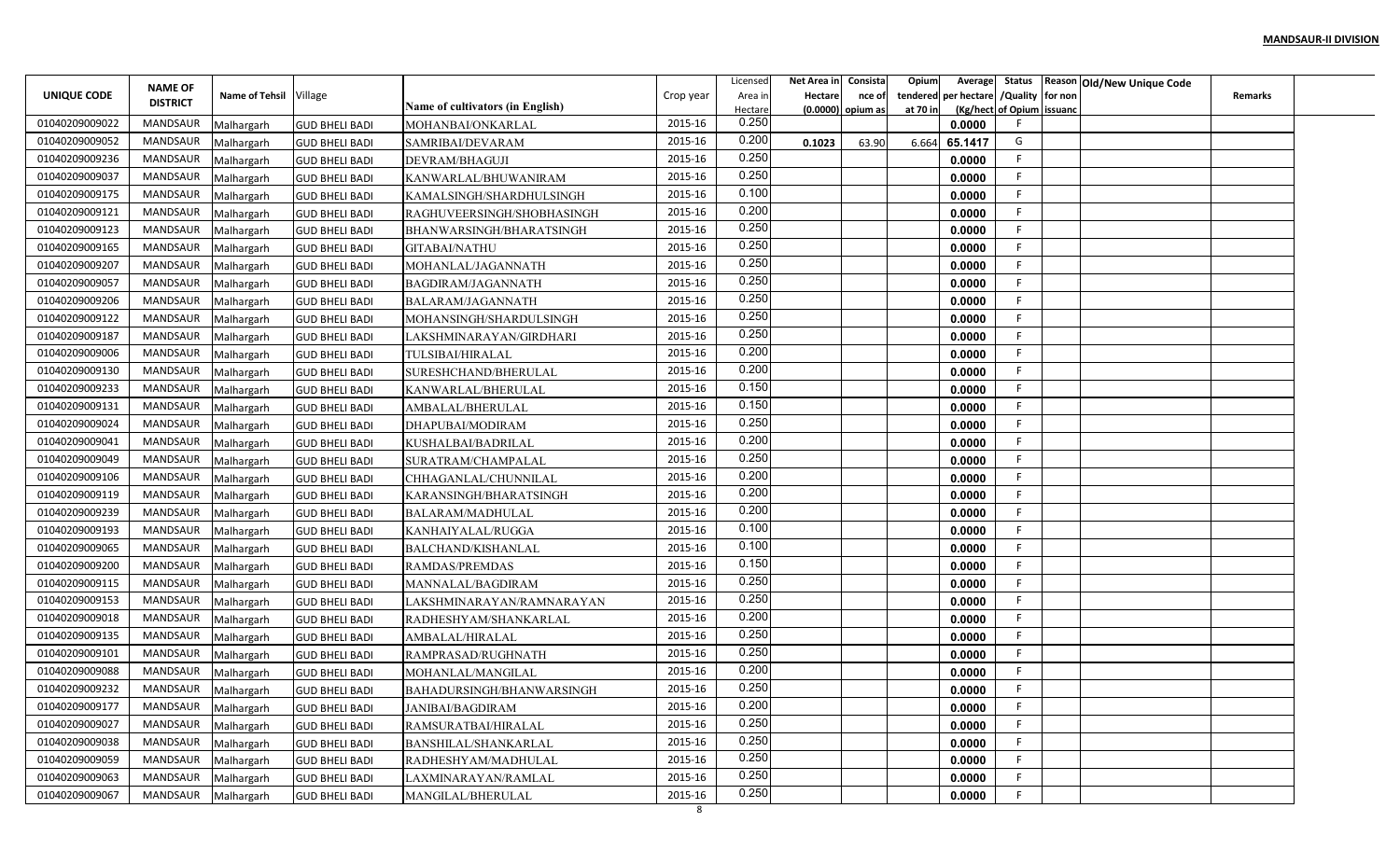|                |                                   |                        |                       |                                  |              | Licensed         | Net Area in | Consista            | Opium<br>Average        |                           | Status Reason Old/New Unique Code |                |  |
|----------------|-----------------------------------|------------------------|-----------------------|----------------------------------|--------------|------------------|-------------|---------------------|-------------------------|---------------------------|-----------------------------------|----------------|--|
| UNIQUE CODE    | <b>NAME OF</b><br><b>DISTRICT</b> | Name of Tehsil Village |                       |                                  | Crop year    | Area in          | Hectare     | nce of              | per hectare<br>tendered | /Quality for non          |                                   | <b>Remarks</b> |  |
|                |                                   |                        |                       | Name of cultivators (in English) | 2015-16      | Hectare<br>0.250 |             | $(0.0000)$ opium as | at 70 in                | (Kg/hect of Opium issuanc |                                   |                |  |
| 01040209009068 | <b>MANDSAUR</b>                   | Malhargarh             | <b>GUD BHELI BADI</b> | LADUBAI/BAPULAL                  |              | 0.200            |             |                     | 0.0000                  | -F                        |                                   |                |  |
| 01040209009074 | MANDSAUR                          | Malhargarh             | <b>GUD BHELI BADI</b> | NANURAM/NANDA                    | 2015-16      | 0.250            |             |                     | 0.0000                  | -F                        |                                   |                |  |
| 01040209009075 | MANDSAUR                          | Malhargarh             | <b>GUD BHELI BADI</b> | TULSIRAM/PANNALAL                | 2015-16      | 0.100            |             |                     | 0.0000                  | F                         |                                   |                |  |
| 01040209009089 | <b>MANDSAUR</b>                   | Malhargarh             | <b>GUD BHELI BADI</b> | LALKUNWAR/LALSINGH               | 2015-16      | 0.150            |             |                     | 0.0000                  |                           |                                   |                |  |
| 01040209009093 | <b>MANDSAUR</b>                   | Malhargarh             | <b>GUD BHELI BADI</b> | BALURAM/MANGILAL                 | 2015-16      | 0.250            |             |                     | 0.0000                  | - 6                       |                                   |                |  |
| 01040209009142 | <b>MANDSAUR</b>                   | Malhargarh             | <b>GUD BHELI BADI</b> | <b>BABULAL/NANDLAL PATIDAR</b>   | 2015-16      | 0.200            |             |                     | 0.0000                  | -F                        |                                   |                |  |
| 01040209009124 | MANDSAUR                          | Malhargarh             | <b>GUD BHELI BADI</b> | NAHARSINGH/BALUSINGH             | 2015-16      |                  |             |                     | 0.0000                  | -F                        |                                   |                |  |
| 01040209009125 | <b>MANDSAUR</b>                   | Malhargarh             | <b>GUD BHELI BADI</b> | <b>BALUSINGH/BHERUSINGH</b>      | 2015-16      | 0.200            |             |                     | 0.0000                  | -F                        |                                   |                |  |
| 01040209009138 | MANDSAUR                          | Malhargarh             | <b>GUD BHELI BADI</b> | LAKSHMINARAYAN/BHAGATRAM         | 2015-16      | 0.250            |             |                     | 0.0000                  |                           |                                   |                |  |
| 01040209009164 | MANDSAUR                          | Malhargarh             | <b>GUD BHELI BADI</b> | SITARAM/BHUWANIRAM               | 2015-16      | 0.200            |             |                     | 0.0000                  | E                         |                                   |                |  |
| 01040209009224 | <b>MANDSAUR</b>                   | Malhargarh             | <b>GUD BHELI BADI</b> | LAKSHMINARAYAN/BASANTILAL        | 2015-16      | 0.200            |             |                     | 0.0000                  | -F                        |                                   |                |  |
| 01040209009223 | <b>MANDSAUR</b>                   | Malhargarh             | <b>GUD BHELI BADI</b> | GENDALAL/KANWARLAL               | 2015-16      | 0.150            |             |                     | 0.0000                  | -F                        |                                   |                |  |
| 01040209009128 | <b>MANDSAUR</b>                   | Malhargarh             | <b>GUD BHELI BADI</b> | BHUWANISINGH/DEVISINGH           | 2015-16      | 0.250            |             |                     | 0.0000                  | -F                        |                                   |                |  |
| 01040209009071 | <b>MANDSAUR</b>                   | Malhargarh             | <b>GUD BHELI BADI</b> | NATHU/BHUWANDAS                  | 2015-16      | 0.250            |             |                     | 0.0000                  |                           |                                   |                |  |
| 01040209009169 | <b>MANDSAUR</b>                   | Malhargarh             | <b>GUD BHELI BADI</b> | DEVISINGH/KALUSINGH              | 2015-16      | 0.250            |             |                     | 0.0000                  | -F                        |                                   |                |  |
| 01040209009001 | <b>MANDSAUR</b>                   | Malhargarh             | <b>GUD BHELI BADI</b> | BHAGWAN/BHUVAN                   | 2015-16      | 0.200            |             |                     | 0.0000                  |                           |                                   |                |  |
| 01040209009147 | <b>MANDSAUR</b>                   | Malhargarh             | <b>GUD BHELI BADI</b> | JAGDISH/RAMLAL                   | 2015-16      | 0.250            |             |                     | 0.0000                  |                           |                                   |                |  |
| 01040209009112 | <b>MANDSAUR</b>                   | Malhargarh             | <b>GUD BHELI BADI</b> | SAMRATHMAL/RAMLAL                | 2015-16      | 0.250            |             |                     | 0.0000                  | -F                        |                                   |                |  |
| 01040209009033 | MANDSAUR                          | Malhargarh             | <b>GUD BHELI BADI</b> | SURATRAM/NATHULAL                | 2015-16      | 0.250            |             |                     | 0.0000                  |                           |                                   |                |  |
| 01040209009099 | MANDSAUR                          | Malhargarh             | <b>GUD BHELI BADI</b> | BHARATRAM/RUGHNATH               | 2015-16      | 0.250            |             |                     | 0.0000                  | -F                        |                                   |                |  |
| 01040209009154 | <b>MANDSAUR</b>                   | Malhargarh             | <b>GUD BHELI BADI</b> | GOPAL/RATANLAL                   | 2015-16      | 0.250            |             |                     | 0.0000                  | -F                        |                                   |                |  |
| 01040209009060 | <b>MANDSAUR</b>                   | Malhargarh             | <b>GUD BHELI BADI</b> | <b>BASANTIBAI/BADRILAL</b>       | 2015-16      | 0.100            |             |                     | 0.0000                  |                           |                                   |                |  |
| 01040209009095 | <b>MANDSAUR</b>                   | Malhargarh             | <b>GUD BHELI BADI</b> | KAMALSINGH/RAMSINGH              | 2015-16      | 0.250            |             |                     | 0.0000                  | -F                        |                                   |                |  |
| 01040209009103 | <b>MANDSAUR</b>                   | Malhargarh             | <b>GUD BHELI BADI</b> | RAMKUNWARBAI/KACHRULAL           | 2015-16      | 0.200            |             |                     | 0.0000                  | F                         |                                   |                |  |
| 01040209009082 | <b>MANDSAUR</b>                   | Malhargarh             | <b>GUD BHELI BADI</b> | SHIVNARAYAN/BHANWARLAL           | 2015-16      | 0.200            |             |                     | 0.0000                  |                           |                                   |                |  |
| 01040209009102 | MANDSAUR                          | Malhargarh             | <b>GUD BHELI BADI</b> | RAMSINGH/KALUSINGH               | 2015-16      | 0.200            |             |                     | 0.0000                  |                           |                                   |                |  |
| 01040209009078 | MANDSAUR                          | Malhargarh             | <b>GUD BHELI BADI</b> | BHERULAL/BHANWARLAL              | 2015-16      | 0.200            |             |                     | 0.0000                  | E                         |                                   |                |  |
| 01040209009127 | MANDSAUR                          | Malhargarh             | <b>GUD BHELI BADI</b> | SURENDRASINGH/DEVISINGH          | 2015-16      | 0.200            | 0.1088      | 55.55               | 25.0184<br>2.722        | G                         |                                   |                |  |
| 01040209009160 | <b>MANDSAUR</b>                   | Malhargarh             | <b>GUD BHELI BADI</b> | MOHANLAL/LAKHMICHAND             | 2015-16      | 0.250            |             |                     | 0.0000                  | -F                        |                                   |                |  |
| 01040209009100 | <b>MANDSAUR</b>                   | Malhargarh             | <b>GUD BHELI BADI</b> | RATANLAL/PRABHULAL               | 2015-16      | 0.100            |             |                     | 0.0000                  |                           |                                   |                |  |
| 01040209009178 | <b>MANDSAUR</b>                   | Malhargarh             | <b>GUD BHELI BADI</b> | KANHAILAL/NARAYAN                | 2015-16      | 0.200            |             |                     | 0.0000                  |                           |                                   |                |  |
| 01040209009076 | MANDSAUR                          | Malhargarh             | <b>GUD BHELI BADI</b> | MOHANBAI/SHANKARLAL              | 2015-16      | 0.200            |             |                     | 0.0000                  |                           |                                   |                |  |
| 01040209009237 | MANDSAUR                          |                        |                       |                                  | 2015-16      | 0.250            |             |                     | 0.0000                  |                           |                                   |                |  |
| 01040209009238 | MANDSAUR                          | Malhargarh             | <b>GUD BHELI BADI</b> | RAMKANYABAI/UDAYRAM              | 2015-16      | 0.250            |             |                     | 0.0000                  |                           |                                   |                |  |
| 01040209010005 | MANDSAUR                          | Malhargarh             | <b>GUD BHELI BADI</b> | SURESHCHANDRA/RAMESHWAR          | 2015-16      | 0.200            |             |                     |                         | -F                        |                                   |                |  |
|                |                                   | Malhargarh             | <b>JALODIYA</b>       | TULSIRAM/KISHAN                  |              | 0.200            |             |                     | 0.0000                  | -F                        |                                   |                |  |
| 01040209010006 | MANDSAUR                          | Malhargarh             | <b>JALODIYA</b>       | NANDA/BHERAJI                    | 2015-16      | 0.100            |             |                     | 0.0000                  | -F                        |                                   |                |  |
| 01040209010007 | MANDSAUR                          | Malhargarh             | <b>JALODIYA</b>       | MANGILAL/KASHIRAM                | 2015-16      | 0.250            |             |                     | 0.0000                  | -F                        |                                   |                |  |
| 01040209010008 | MANDSAUR                          | Malhargarh             | JALODIYA              | MOHANBAI/DEVA                    | 2015-16      | 0.200            |             |                     | 0.0000                  |                           |                                   |                |  |
| 01040209010009 | MANDSAUR                          | Malhargarh             | <b>JALODIYA</b>       | BHUWANISINGH/GORDHANSINGH        | 2015-16<br>9 |                  |             |                     | 0.0000                  |                           |                                   |                |  |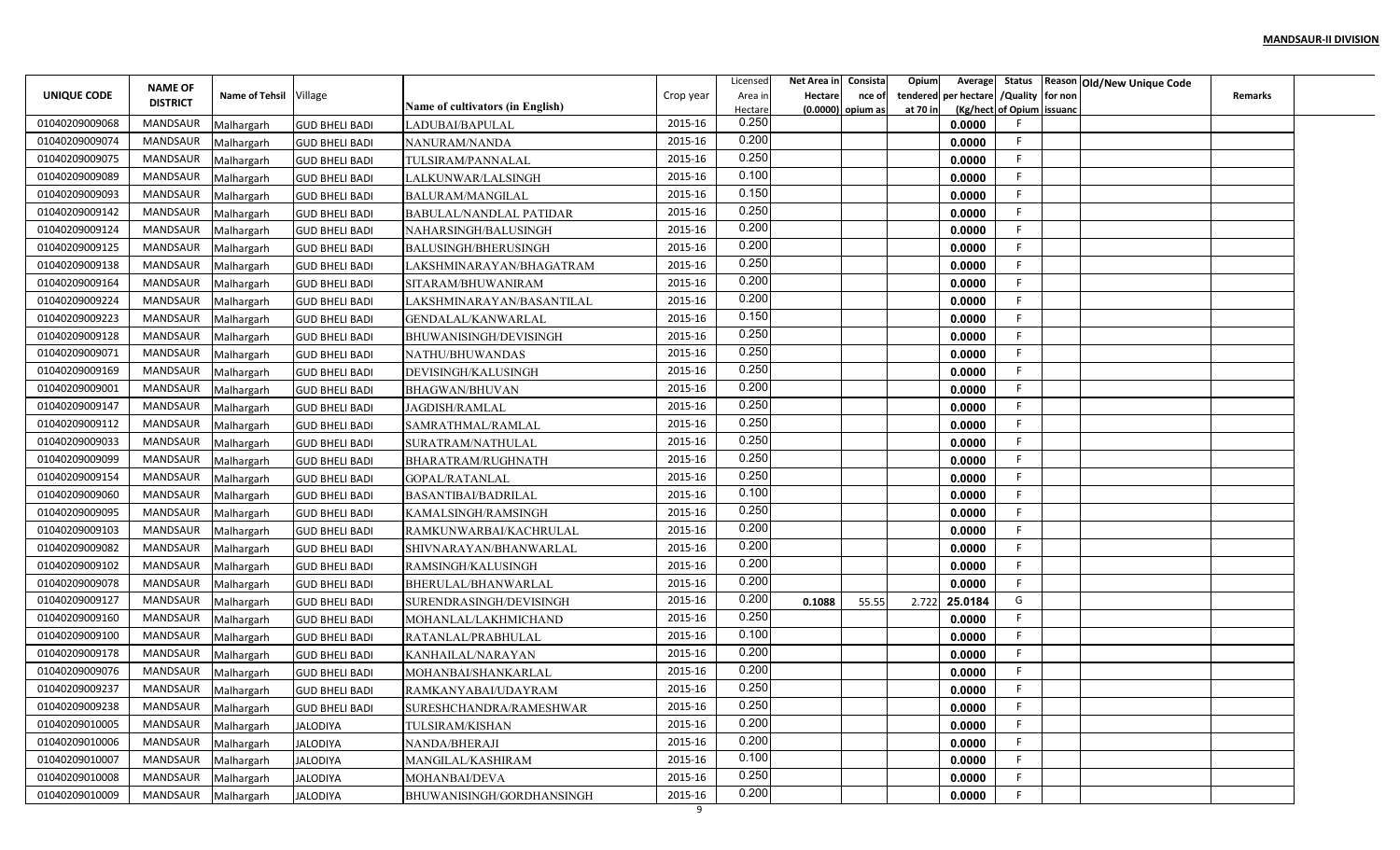|                | <b>NAME OF</b>  |                          |                                    |                                                       |           | Licensed         | Net Area in    | Consista            | Opium    |                                        |                           | Average Status Reason Old/New Unique Code |                |  |
|----------------|-----------------|--------------------------|------------------------------------|-------------------------------------------------------|-----------|------------------|----------------|---------------------|----------|----------------------------------------|---------------------------|-------------------------------------------|----------------|--|
| UNIQUE CODE    | <b>DISTRICT</b> | Name of Tehsil Village   |                                    |                                                       | Crop year | Area in          | <b>Hectare</b> | nce of              |          | tendered per hectare / Quality for non |                           |                                           | <b>Remarks</b> |  |
| 01040209010012 | MANDSAUR        |                          |                                    | <b>Name of cultivators (in English)</b>               | 2015-16   | Hectare<br>0.250 |                | $(0.0000)$ opium as | at 70 in | 0.0000                                 | (Kg/hect of Opium issuanc |                                           |                |  |
| 01040209010019 | MANDSAUR        | Malhargarh               | <b>JALODIYA</b><br><b>JALODIYA</b> | UDAYRAM/BALA<br>MURLIDAS/MOHANDAS                     | 2015-16   | 0.100            |                |                     |          | 0.0000                                 | F.                        |                                           |                |  |
| 01040209010038 | MANDSAUR        | Malhargarh               |                                    |                                                       | 2015-16   | 0.250            |                |                     |          | 0.0000                                 | -F                        |                                           |                |  |
| 01040209010039 | <b>MANDSAUR</b> | Malhargarh               | JALODIYA                           | MANGILAL/BHUVAN                                       | 2015-16   | 0.250            |                |                     |          | 0.0000                                 | F.                        |                                           |                |  |
| 01040209010041 | MANDSAUR        | Malhargarh<br>Malhargarh | <b>JALODIYA</b><br><b>JALODIYA</b> | RAMESHWAR/BAGDIRAM/BASHANTIBAI<br>GOUTAMBAI/KISHANLAL | 2015-16   | 0.150            |                |                     |          | 0.0000                                 | F.                        |                                           |                |  |
| 01040209010047 | MANDSAUR        | Malhargarh               | <b>JALODIYA</b>                    | CHENRAM/BALARAM                                       | 2015-16   | 0.200            |                |                     |          | 0.0000                                 | F.                        |                                           |                |  |
| 01040209010057 | MANDSAUR        | Malhargarh               | JALODIYA                           | KANWARLAL/KISHANLAL                                   | 2015-16   | 0.250            |                |                     |          | 0.0000                                 | F                         |                                           |                |  |
| 01040209010058 | MANDSAUR        | Malhargarh               | <b>JALODIYA</b>                    | KAMLABAI/NARAYANDAS                                   | 2015-16   | 0.100            |                |                     |          | 0.0000                                 | F.                        |                                           |                |  |
| 01040209010061 | MANDSAUR        | Malhargarh               | <b>JALODIYA</b>                    | MOHANBAI/SHANKAR                                      | 2015-16   | 0.250            |                |                     |          | 0.0000                                 | E                         |                                           |                |  |
| 01040209010029 | <b>MANDSAUR</b> | Malhargarh               | <b>JALODIYA</b>                    | MOHANLAL/BHANWARLAL                                   | 2015-16   | 0.100            |                |                     |          | 0.0000                                 | F                         |                                           |                |  |
| 01040209010030 | MANDSAUR        | Malhargarh               | <b>JALODIYA</b>                    | GATTUSINGH/JAWANSINGH                                 | 2015-16   | 0.150            |                |                     |          | 0.0000                                 | -F                        |                                           |                |  |
| 01040209010021 | MANDSAUR        | Malhargarh               | <b>JALODIYA</b>                    | NARAYANSINGH/VIJAYSINGH                               | 2015-16   | 0.200            |                |                     |          | 0.0000                                 | -F                        |                                           |                |  |
| 01040209010062 | MANDSAUR        | Malhargarh               | <b>JALODIYA</b>                    | PRAKASH/BHERA/KASTURIBAI                              | 2015-16   | 0.250            |                |                     |          | 0.0000                                 | -F.                       |                                           |                |  |
| 01040209010063 | MANDSAUR        | Malhargarh               | <b>JALODIYA</b>                    | HARIRAM/PARTHA                                        | 2015-16   | 0.100            |                |                     |          | 0.0000                                 | E                         |                                           |                |  |
| 01040209010025 | MANDSAUR        | Malhargarh               | <b>JALODIYA</b>                    | KANHAIYALAL/NANURAM                                   | 2015-16   | 0.100            |                |                     |          | 0.0000                                 | F.                        |                                           |                |  |
| 01040209010031 | MANDSAUR        | Malhargarh               | <b>JALODIYA</b>                    | RAMSINGH/SARDARSINGH                                  | 2015-16   | 0.200            |                |                     |          | 0.0000                                 | F.                        |                                           |                |  |
| 01040209010048 | MANDSAUR        | Malhargarh               | <b>JALODIYA</b>                    | BHAGATRAM/MOHANLAL                                    | 2015-16   | 0.100            |                |                     |          | 0.0000                                 | F                         |                                           |                |  |
| 01040209010051 | MANDSAUR        | Malhargarh               | <b>JALODIYA</b>                    | MANNALAL/TULSIRAM                                     | 2015-16   | 0.200            |                |                     |          | 0.0000                                 | F                         |                                           |                |  |
| 01040209010043 | MANDSAUR        | Malhargarh               | <b>JALODIYA</b>                    | RAMKUNWARBAI/NARAYAN                                  | 2015-16   | 0.250            |                |                     |          | 0.0000                                 | -F                        |                                           |                |  |
| 01040209010067 | MANDSAUR        | Malhargarh               | <b>JALODIYA</b>                    | ONKARLAL/KALU                                         | 2015-16   | 0.250            |                |                     |          | 0.0000                                 | F.                        |                                           |                |  |
| 01040209010049 | <b>MANDSAUR</b> | Malhargarh               | <b>JALODIYA</b>                    | BHANWARLAL/KISHANLAL                                  | 2015-16   | 0.200            |                |                     |          | 0.0000                                 | -F                        |                                           |                |  |
| 01040209010004 | MANDSAUR        | Malhargarh               | <b>JALODIYA</b>                    | RAMLAL/BHUVAN                                         | 2015-16   | 0.200            |                |                     |          | 0.0000                                 | F.                        |                                           |                |  |
| 01040209010023 | MANDSAUR        | Malhargarh               | <b>JALODIYA</b>                    | TULSIRAM/KISHANLAL                                    | 2015-16   | 0.200            |                |                     |          | 0.0000                                 | F.                        |                                           |                |  |
| 01040209010036 | MANDSAUR        | Malhargarh               | <b>JALODIYA</b>                    | RAMLAL/RAJARAM                                        | 2015-16   | 0.200            |                |                     |          | 0.0000                                 | F                         |                                           |                |  |
| 01040209010068 | MANDSAUR        | Malhargarh               | <b>JALODIYA</b>                    | HARISHCHAND/DEVILAL                                   | 2015-16   | 0.200            |                |                     |          | 0.0000                                 | F                         |                                           |                |  |
| 01040209010032 | MANDSAUR        | Malhargarh               | <b>JALODIYA</b>                    | RADHESHYAM /BHAGWAN                                   | 2015-16   | 0.200            |                |                     |          | 0.0000                                 | E                         |                                           |                |  |
| 01040209010035 | MANDSAUR        | Malhargarh               | <b>JALODIYA</b>                    | SAMDIBAI/MANGILAL                                     | 2015-16   | 0.200            |                |                     |          | 0.0000                                 | F.                        |                                           |                |  |
| 01040209010059 | MANDSAUR        | Malhargarh               | <b>JALODIYA</b>                    | BHERULAL/GOBAR                                        | 2015-16   | 0.100            |                |                     |          | 0.0000                                 | -F                        |                                           |                |  |
| 01040209010022 | <b>MANDSAUR</b> | Malhargarh               | <b>JALODIYA</b>                    | RAMLAL/DEVA                                           | 2015-16   | 0.150            |                |                     |          | 0.0000                                 | F.                        |                                           |                |  |
| 01040209011004 | MANDSAUR        | Malhargarh               | <b>JETPURA</b>                     | KANWARLAL/LAXMAN                                      | 2015-16   | 0.200            |                |                     |          | 0.0000                                 | E                         |                                           |                |  |
| 01040209011008 | MANDSAUR        | Malhargarh               | <b>JETPURA</b>                     | RAMCHANDRA/JAGANNATH                                  | 2015-16   | 0.250            |                |                     |          | 0.0000                                 | F                         |                                           |                |  |
| 01040209011009 | MANDSAUR        | Malhargarh               | JETPURA                            | BHERULAL/JAGANNATH                                    | 2015-16   | 0.150            |                |                     |          | 0.0000                                 | F                         |                                           |                |  |
| 01040209011012 | MANDSAUR        | Malhargarh               | <b>JETPURA</b>                     | MANGILAL/NAGGA                                        | 2015-16   | 0.150            |                |                     |          | 0.0000                                 | F.                        |                                           |                |  |
| 01040209011014 | MANDSAUR        | Malhargarh               | <b>JETPURA</b>                     | SITARAM/KANIRAM                                       | 2015-16   | 0.250            |                |                     |          | 0.0000                                 | F                         |                                           |                |  |
| 01040209011015 | MANDSAUR        | Malhargarh               | <b>JETPURA</b>                     | RAMESHWAR/GIRDHARI                                    | 2015-16   | 0.250            |                |                     |          | 0.0000                                 | F                         |                                           |                |  |
| 01040209011022 | MANDSAUR        | Malhargarh               | <b>JETPURA</b>                     | SHANKARLAL/GIRDHARI                                   | 2015-16   | 0.250            |                |                     |          | 0.0000                                 | F.                        |                                           |                |  |
| 01040209011025 | MANDSAUR        | Malhargarh               | <b>JETPURA</b>                     | PRAKASH/RAMCHANDRA                                    | 2015-16   | 0.250            |                |                     |          | 0.0000                                 | F                         |                                           |                |  |
| 01040209011033 | MANDSAUR        | Malhargarh               | <b>JETPURA</b>                     | BABULAL/RAMCHANDRA                                    | 2015-16   | 0.250            |                |                     |          | 0.0000                                 | F.                        |                                           |                |  |
| 01040209011034 | MANDSAUR        | Malhargarh               | <b>JETPURA</b>                     | VARDICHANDRA/RAMCHANDRA                               | 2015-16   | 0.250            |                |                     |          | 0.0000                                 | F                         |                                           |                |  |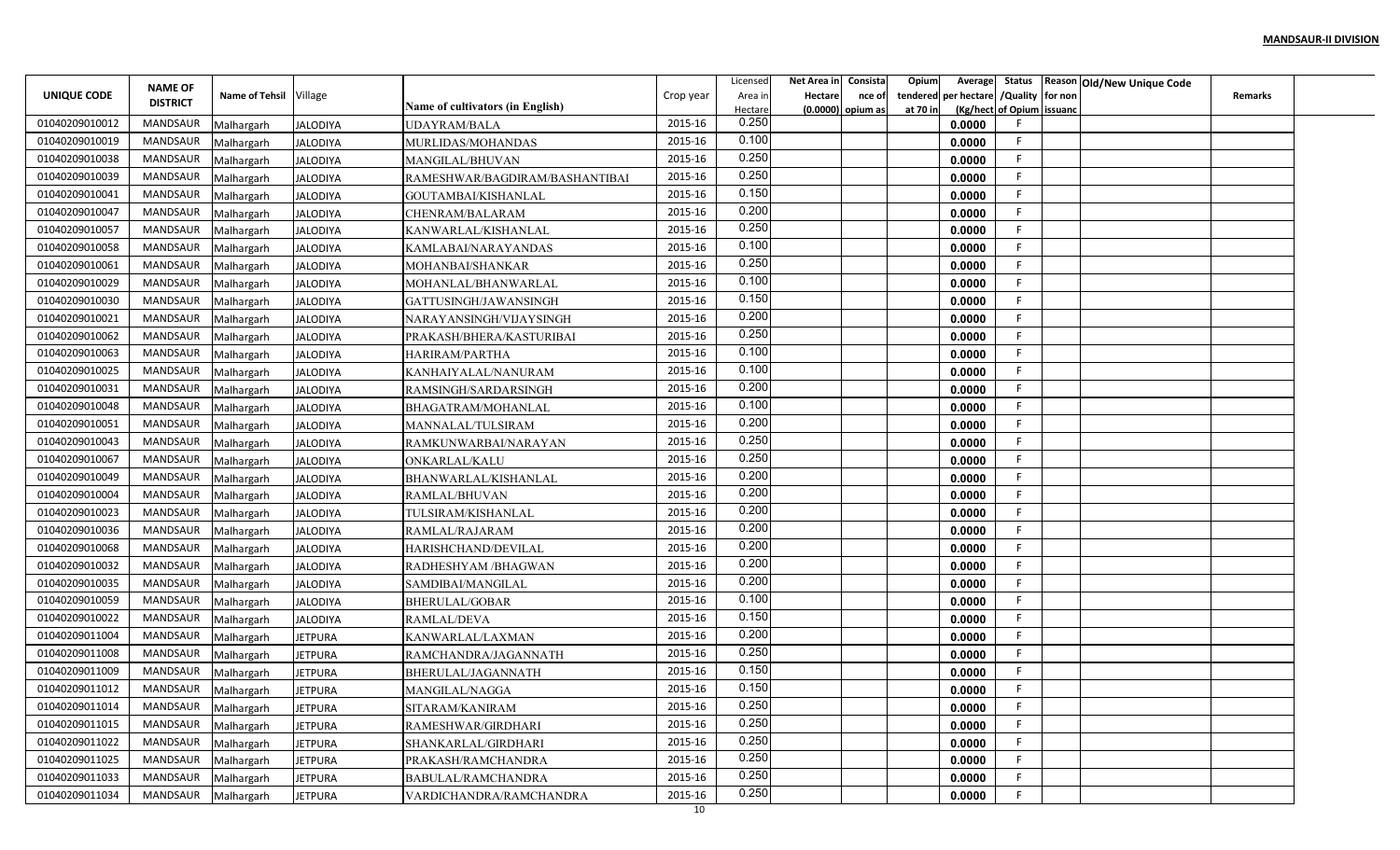|                | <b>NAME OF</b>  |                          |                     |                                              |           | Licensed         | Net Area in    | Consista          | Opium    |                                        |                           | Average Status Reason Old/New Unique Code |                |  |
|----------------|-----------------|--------------------------|---------------------|----------------------------------------------|-----------|------------------|----------------|-------------------|----------|----------------------------------------|---------------------------|-------------------------------------------|----------------|--|
| UNIQUE CODE    | <b>DISTRICT</b> | Name of Tehsil Village   |                     | Name of cultivators (in English)             | Crop year | Area in          | <b>Hectare</b> | nce of            |          | tendered per hectare / Quality for non |                           |                                           | <b>Remarks</b> |  |
| 01040209011037 | MANDSAUR        |                          | <b>JETPURA</b>      | PRAKSHCHANDRA/MATHURALAL                     | 2015-16   | Hectare<br>0.250 |                | (0.0000) opium as | at 70 in | 0.0000                                 | (Kg/hect of Opium issuanc |                                           |                |  |
| 01040209011006 | MANDSAUR        | Malhargarh<br>Malhargarh | <b>JETPURA</b>      | RAJMAL/MANGILAL                              | 2015-16   | 0.150            |                |                   |          | 0.0000                                 | F.                        |                                           |                |  |
| 01040209011030 | MANDSAUR        | Malhargarh               | <b>JETPURA</b>      | NATHULAL/SITARAM                             | 2015-16   | 0.200            |                |                   |          | 0.0000                                 | -F                        |                                           |                |  |
| 01040209011043 | <b>MANDSAUR</b> | Malhargarh               | <b>JETPURA</b>      | RAMCHANDRA/GOPAL                             | 2015-16   | 0.200            |                |                   |          | 0.0000                                 | F.                        |                                           |                |  |
| 01040209011044 | MANDSAUR        | Malhargarh               | <b>JETPURA</b>      | AMBALAL/LALJI                                | 2015-16   | 0.250            |                |                   |          | 0.0000                                 | F.                        |                                           |                |  |
| 01040209011045 | MANDSAUR        | Malhargarh               | <b>JETPURA</b>      | MOHANLAL/NANURAM                             | 2015-16   | 0.250            |                |                   |          | 0.0000                                 | F.                        |                                           |                |  |
| 01040209011046 | MANDSAUR        | Malhargarh               | <b>JETPURA</b>      | NARAYAN/NANURAM                              | 2015-16   | 0.250            |                |                   |          | 0.0000                                 | F                         |                                           |                |  |
| 01040209011047 | MANDSAUR        | Malhargarh               | <b>JETPURA</b>      | TEJRAM/NANURAM                               | 2015-16   | 0.200            |                |                   |          | 0.0000                                 | F.                        |                                           |                |  |
| 01040209011048 | MANDSAUR        | Malhargarh               | <b>JETPURA</b>      | KISHANLAL/GIRDHARI                           | 2015-16   | 0.250            |                |                   |          | 0.0000                                 | E                         |                                           |                |  |
| 01040209011042 | MANDSAUR        | Malhargarh               | <b>JETPURA</b>      | HARISHANKER/NANDLAL                          | 2015-16   | 0.100            |                |                   |          | 0.0000                                 | F                         |                                           |                |  |
| 01040209011049 | MANDSAUR        | Malhargarh               | <b>JETPURA</b>      | RAMESHWAR/BHANWARLAL                         | 2015-16   | 0.100            |                |                   |          | 0.0000                                 | -F                        |                                           |                |  |
| 01040209011027 | MANDSAUR        | Malhargarh               | JETPURA             | RAMKANYABAI /GIRDHARILAL                     | 2015-16   | 0.100            |                |                   |          | 0.0000                                 | -F                        |                                           |                |  |
| 01040209011016 | MANDSAUR        | Malhargarh               | <b>JETPURA</b>      | SITABAI/KANWARLAL                            | 2015-16   | 0.100            |                |                   |          | 0.0000                                 | -F                        |                                           |                |  |
| 01040209012005 | MANDSAUR        | Malhargarh               | <b>JOGNI</b>        | MANGILAL/BHANWARLAL                          | 2015-16   | 0.200            |                |                   |          | 0.0000                                 | E                         |                                           |                |  |
| 01040209012008 | MANDSAUR        | Malhargarh               | <b>JOGNI</b>        | JAGDISH/BHANWARLAI                           | 2015-16   | 0.250            |                |                   |          | 0.0000                                 | F.                        |                                           |                |  |
| 01040209012009 | MANDSAUR        | Malhargarh               | <b>JOGNI</b>        | GOPAL/BHANWARLAL                             | 2015-16   | 0.200            |                |                   |          | 0.0000                                 | F.                        |                                           |                |  |
| 01040209012010 | MANDSAUR        | Malhargarh               | <b>JOGNI</b>        | GORDHANLAL/KANWARLAL                         | 2015-16   | 0.250            |                |                   |          | 0.0000                                 | F                         |                                           |                |  |
| 01040209012023 | MANDSAUR        | Malhargarh               | <b>JOGNI</b>        | MULCHAND/CHUNNILAL                           | 2015-16   | 0.100            |                |                   |          | 0.0000                                 | F                         |                                           |                |  |
| 01040209012034 | MANDSAUR        | Malhargarh               | <b>JOGNI</b>        | PREMKUNWAR/LALSINGH                          | 2015-16   | 0.200            |                |                   |          | 0.0000                                 | -F                        |                                           |                |  |
| 01040209012003 | MANDSAUR        | Malhargarh               | <b>JOGNI</b>        | DINESHKUMAR/KISHANLAL                        | 2015-16   | 0.100            |                |                   |          | 0.0000                                 | F.                        |                                           |                |  |
| 01040209012041 | <b>MANDSAUR</b> | Malhargarh               | <b>JOGNI</b>        | SHYAMKUNWAR/GOVINDSINGH                      | 2015-16   | 0.100            |                |                   |          | 0.0000                                 | -F                        |                                           |                |  |
| 01040209013023 | MANDSAUR        | Malhargarh               |                     | KACHRIYA DEV DUNGFRAMNARAYAN/MAGNIRAM        | 2015-16   | 0.100            |                |                   |          | 0.0000                                 | F.                        |                                           |                |  |
| 01040209013010 | MANDSAUR        | Malhargarh               |                     | KACHRIYA DEV DUNGRLAXMANSINGH/JASVANTSINGH   | 2015-16   | 0.100            |                |                   |          | 0.0000                                 | F.                        |                                           |                |  |
| 01040209013019 | MANDSAUR        | Malhargarh               |                     | KACHRIYA DEV DUNGRNARAYANKUNWAR/NARAYANSINGH | 2015-16   | 0.100            |                |                   |          | 0.0000                                 | F.                        | 01040209005152                            |                |  |
| 01040209013004 | MANDSAUR        | Malhargarh               |                     | KACHRIYA DEV DUNGRKANKUBAI/BHANWARLAL        | 2015-16   | 0.100            |                |                   |          | 0.0000                                 | F                         | 01040209005147                            |                |  |
| 01040209131001 | MANDSAUR        | Malhargarh               | <b>KACHRIYANO</b>   | DASHRATHSINGH/MANSINGH                       | 2015-16   | 0.150            |                |                   |          | 0.0000                                 | E                         |                                           |                |  |
| 01040209133001 | MANDSAUR        | Malhargarh               | PIPLIYA SOLANKI     | VARDICHAND/DEVA                              | 2015-16   | 0.200            |                |                   |          | 0.0000                                 | F.                        |                                           |                |  |
| 01040209133002 | MANDSAUR        | Malhargarh               | PIPLIYA SOLANKI     | BHANWRIBAI/PRABHULAL                         | 2015-16   | 0.150            |                |                   |          | 0.0000                                 | -F                        |                                           |                |  |
| 01040209014002 | <b>MANDSAUR</b> | Malhargarh               | <b>KHATYA KHEDI</b> | NAHARCHAND/BHOLARAM                          | 2015-16   | 0.250            |                |                   |          | 0.0000                                 | F.                        |                                           |                |  |
| 01040209014005 | MANDSAUR        | Malhargarh               | <b>KHATYA KHEDI</b> | LAKSHMAN/ONKAR MALI                          | 2015-16   | 0.250            |                |                   |          | 0.0000                                 | E                         |                                           |                |  |
| 01040209014006 | MANDSAUR        | Malhargarh               | <b>KHATYA KHEDI</b> | FULCHAND/SAMPATLAL                           | 2015-16   | 0.200            |                |                   |          | 0.0000                                 | F.                        |                                           |                |  |
| 01040209014008 | MANDSAUR        | Malhargarh               | <b>KHATYA KHEDI</b> | MITHHULAL/BANSHILAL                          | 2015-16   | 0.150            |                |                   |          | 0.0000                                 | F                         |                                           |                |  |
| 01040209014013 | MANDSAUR        | Malhargarh               | <b>KHATYA KHEDI</b> | RADHESHYAM/CHUNNILAL                         | 2015-16   | 0.250            |                |                   |          | 0.0000                                 | F.                        |                                           |                |  |
| 01040209014014 | MANDSAUR        | Malhargarh               | <b>KHATYA KHEDI</b> | BHAVARIBAI/CHHAGANLAL                        | 2015-16   | 0.250            |                |                   |          | 0.0000                                 | F                         |                                           |                |  |
| 01040209014018 | MANDSAUR        | Malhargarh               | KHATYA KHEDI        | GHISALAL/MULCHAND                            | 2015-16   | 0.200            |                |                   |          | 0.0000                                 | F                         |                                           |                |  |
| 01040209014019 | MANDSAUR        | Malhargarh               | <b>KHATYA KHEDI</b> | SHANKARLAL/BHAGCHAND                         | 2015-16   | 0.250            |                |                   |          | 0.0000                                 | F.                        |                                           |                |  |
| 01040209014021 | MANDSAUR        | Malhargarh               | <b>KHATYA KHEDI</b> | SALAGRAM/ONKARLAL                            | 2015-16   | 0.100            |                |                   |          | 0.0000                                 | F                         |                                           |                |  |
| 01040209014029 | MANDSAUR        | Malhargarh               | <b>KHATYA KHEDI</b> | SHIVRAM/ONKARLAL                             | 2015-16   | 0.250            |                |                   |          | 0.0000                                 | F.                        |                                           |                |  |
| 01040209014003 | MANDSAUR        | Malhargarh               | <b>KHATYA KHEDI</b> | PEPKUNWAR/JALAMSINGH                         | 2015-16   | 0.100            |                |                   |          | 0.0000                                 | F                         |                                           |                |  |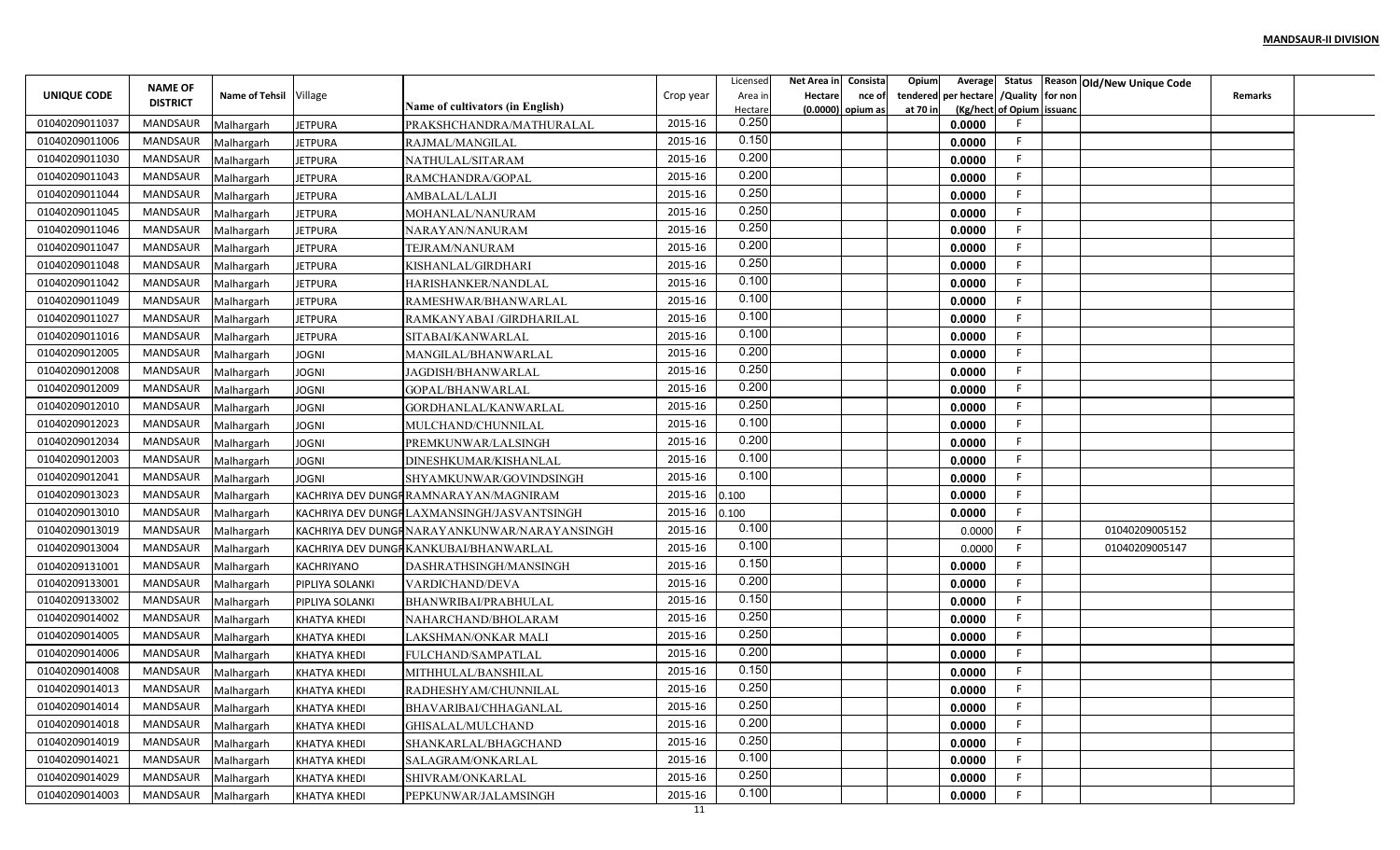|                                  | <b>NAME OF</b>              |                          |                                      |                                                 |           | Licensed         | Net Area in         | Consista | Opium    | Average                   |                  | Status Reason Old/New Unique Code |                |  |
|----------------------------------|-----------------------------|--------------------------|--------------------------------------|-------------------------------------------------|-----------|------------------|---------------------|----------|----------|---------------------------|------------------|-----------------------------------|----------------|--|
| UNIQUE CODE                      | <b>DISTRICT</b>             | Name of Tehsil Village   |                                      |                                                 | Crop year | Area in          | Hectare             | nce of   | tendered | per hectare               | /Quality for non |                                   | <b>Remarks</b> |  |
| 01040209015020                   | MANDSAUR                    |                          |                                      | Name of cultivators (in English)                | 2015-16   | Hectare<br>0.100 | $(0.0000)$ opium as |          | at 70 ir | (Kg/hect of Opium issuand |                  |                                   |                |  |
| 01040209015036                   | MANDSAUR                    | Malhargarh               | KHERKHEDA                            | HIRALAL/KALU<br>SHAMBHULAL/MANNALAI             | 2015-16   | 0.200            |                     |          |          | 0.0000                    |                  |                                   |                |  |
|                                  |                             | Malhargarh               | <b>KHERKHEDA</b>                     |                                                 | 2015-16   | 0.100            |                     |          |          | 0.0000                    |                  |                                   |                |  |
| 01040209015041<br>01040209015045 | MANDSAUR<br><b>MANDSAUR</b> | Malhargarh               | KHERKHEDA                            | RAMKANYABAI/GOVARDHAN                           | 2015-16   | 0.200            |                     |          |          | 0.0000                    |                  |                                   |                |  |
| 01040209015084                   | MANDSAUR                    | Malhargarh               | <b>KHERKHEDA</b>                     | DEVILAL/MANGILAL BORIVAL                        | 2015-16   | 0.100            |                     |          |          | 0.0000                    |                  |                                   |                |  |
| 01040209015057                   | MANDSAUR                    | Malhargarh               | KHERKHEDA                            | KARULAL/RAJARAM                                 | 2015-16   | 0.150            |                     |          |          | 0.0000                    |                  |                                   |                |  |
| 01040209015019                   | MANDSAUR                    | Malhargarh               | KHERKHEDA                            | CHHAGANLAL/KANWARLAL<br>KESHURAM/KISHANLAL      | 2015-16   | 0.100            |                     |          |          | 0.0000<br>0.0000          |                  |                                   |                |  |
| 01040209015060                   | MANDSAUR                    | Malhargarh               | <b>KHERKHEDA</b>                     |                                                 | 2015-16   | 0.250            |                     |          |          | 0.0000                    |                  |                                   |                |  |
| 01040209015010                   | MANDSAUR                    | Malhargarh<br>Malhargarh | <b>KHERKHEDA</b><br><b>KHERKHEDA</b> | ONKARLAL/RAMLAL<br>DULICHAND/JAGANNATH/DHAPUBAI | 2015-16   | 0.200            |                     |          |          | 0.0000                    |                  |                                   |                |  |
| 01040209015026                   | <b>MANDSAUR</b>             | Malhargarh               | KHERKHEDA                            | RAMCHANDRA/HANSRAJ                              | 2015-16   | 0.150            |                     |          |          | 0.0000                    |                  |                                   |                |  |
| 01040209015052                   | MANDSAUR                    | Malhargarh               | KHERKHEDA                            | MOHANLAL/MANGILAL                               | 2015-16   | 0.100            |                     |          |          | 0.0000                    |                  |                                   |                |  |
| 01040209015032                   | MANDSAUR                    | Malhargarh               | <b>KHERKHEDA</b>                     | RAMCHANDRA/BHAKHATRAM                           | 2015-16   | 0.100            |                     |          |          | 0.0000                    |                  |                                   |                |  |
| 01040209015033                   | MANDSAUR                    | Malhargarh               | KHERKHEDA                            | FAKIRCHAND/RAJARAM                              | 2015-16   | 0.100            |                     |          |          | 0.0000                    |                  |                                   |                |  |
| 01040209015023                   | MANDSAUR                    | Malhargarh               | KHERKHEDA                            | BHULIBAI/KANWARLAL                              | 2015-16   | 0.100            |                     |          |          | 0.0000                    |                  |                                   |                |  |
| 01040209015067                   | MANDSAUR                    | Malhargarh               | <b>KHERKHEDA</b>                     | <b>BHAGATRAM/KACHRU</b>                         | 2015-16   | 0.100            |                     |          |          | 0.0000                    |                  |                                   |                |  |
| 01040209015059                   | MANDSAUR                    | Malhargarh               | <b>KHERKHEDA</b>                     | BHANWARLAL/MANNALAL                             | 2015-16   | 0.100            |                     |          |          | 0.0000                    |                  |                                   |                |  |
| 01040209015074                   | MANDSAUR                    | Malhargarh               | KHERKHEDA                            | SUKHLAL/KANIRAM                                 | 2015-16   | 0.100            |                     |          |          | 0.0000                    |                  |                                   |                |  |
| 01040209015025                   | MANDSAUR                    | Malhargarh               | KHERKHEDA                            | DEVILAL/RAMLAL                                  | 2015-16   | 0.100            |                     |          |          | 0.0000                    |                  |                                   |                |  |
| 01040209015035                   | MANDSAUR                    | Malhargarh               | KHERKHEDA                            | BHAGIRATH/KANIRAM                               | 2015-16   | 0.100            |                     |          |          | 0.0000                    |                  | 01040209007052                    |                |  |
| 01040209016011                   | MANDSAUR                    | Malhargarh               | <b>KUMARI</b>                        | MOH. HANIF/MOH. HUSSAIN                         | 2015-16   | 0.100            |                     |          |          | 0.0000                    |                  |                                   |                |  |
| 01040209016014                   | MANDSAUR                    | Malhargarh               | <b>KUMARI</b>                        | KISHANLAL/MANGILAL                              | 2015-16   | 0.200            |                     |          |          | 0.0000                    |                  |                                   |                |  |
| 01040209016015                   | MANDSAUR                    | Malhargarh               | <b>KUMARI</b>                        | BHANWARLAL/MANGILAL                             | 2015-16   | 0.200            |                     |          |          | 0.0000                    |                  |                                   |                |  |
| 01040209016008                   | MANDSAUR                    | Malhargarh               | <b>KUMARI</b>                        | SHYAMABAI/BANSHILAL                             | 2015-16   | 0.100            |                     |          |          | 0.0000                    |                  |                                   |                |  |
| 01040209016003                   | MANDSAUR                    | Malhargarh               | <b>KUMARI</b>                        | KALABAI/MOHANLAL                                | 2015-16   | 0.100            |                     |          |          | 0.0000                    |                  |                                   |                |  |
| 01040209016013                   | MANDSAUR                    | Malhargarh               | <b>KUMARI</b>                        | GOVINDSINGH/PRATAPSINGH                         | 2015-16   | 0.100            |                     |          |          | 0.0000                    |                  |                                   |                |  |
| 01040209017001                   | MANDSAUR                    | Malhargarh               | LASUDIYA KADMALA                     | UDAYRAM/GULAB DANGI                             | 2015-16   | 0.250            |                     |          |          | 0.0000                    |                  |                                   |                |  |
| 01040209017003                   | MANDSAUR                    | Malhargarh               | LASUDIYA KADMALA                     | RATANBAI/BHAGWAN                                | 2015-16   | 0.250            |                     |          |          | 0.0000                    |                  |                                   |                |  |
| 01040209017004                   | MANDSAUR                    | Malhargarh               | LASUDIYA KADMALA                     | <b>BOTALLAL/SITABAI</b>                         | 2015-16   | 0.250            |                     |          |          | 0.0000                    |                  |                                   |                |  |
| 01040209017006                   | <b>MANDSAUR</b>             | Malhargarh               | LASUDIYA KADMALA                     | RAMESHCHANDRA/BAGDIRAM                          | 2015-16   | 0.200            |                     |          |          | 0.0000                    |                  |                                   |                |  |
| 01040209017016                   | MANDSAUR                    | Malhargarh               | LASUDIYA KADMALA                     | MANGILAL/KHIMA                                  | 2015-16   | 0.150            | 0.1485              | 55.38    | 7.642    | 51.4613                   | G                |                                   |                |  |
| 01040209017017                   | MANDSAUR                    | Malhargarh               | LASUDIYA KADMALA                     | DEVRAM/ONKARLAL                                 | 2015-16   | 0.200            | 0.1989              | 64.89    | 10.735   | 53.9718                   | G                |                                   |                |  |
| 01040209017019                   | MANDSAUR                    | Malhargarh               | LASUDIYA KADMALA                     | ONKARLAL/UDA                                    | 2015-16   | 0.250            |                     |          |          | 0.0000                    |                  |                                   |                |  |
| 01040209017030                   | MANDSAUR                    | Malhargarh               |                                      | LASUDIYA KADMALA   BABULAL/MANNALAL             | 2015-16   | 0.150            |                     |          |          | 0.0000                    |                  |                                   |                |  |
| 01040209017032                   | MANDSAUR                    | Malhargarh               | LASUDIYA KADMALA                     | NARAYAN/BAGDIRAM                                | 2015-16   | 0.100            |                     |          |          | 0.0000                    |                  |                                   |                |  |
| 01040209017039                   | MANDSAUR                    | Malhargarh               | LASUDIYA KADMALA                     | KISHOR KUMAR/RAMCHANDRA                         | 2015-16   | 0.250            |                     |          |          | 0.0000                    |                  |                                   |                |  |
| 01040209017041                   | MANDSAUR                    | Malhargarh               | LASUDIYA KADMALA                     | UMESH KUMAR/NARAYAN                             | 2015-16   | 0.250            |                     |          |          | 0.0000                    | F                |                                   |                |  |
| 01040209017056                   | MANDSAUR                    | Malhargarh               | LASUDIYA KADMALA                     | MANGILAL/RAMA                                   | 2015-16   | 0.200            | 0.1201              | 63.78    | 1.713    | 14.2631                   | G                |                                   |                |  |
| 01040209017086                   | MANDSAUR                    | Malhargarh               | LASUDIYA KADMALA                     | KAILASH/KARULAL                                 | 2015-16   | 0.200            | 0.1944              | 63.58    | 2.080    | 10.6996                   | G                |                                   |                |  |
| 01040209017087                   | MANDSAUR                    | Malhargarh               | LASUDIYA KADMALA                     | PRAHLAD/NANDLAL                                 | 2015-16   | 0.200            | 0.1915              | 59.75    |          | 3.756 19.6136             | G                |                                   |                |  |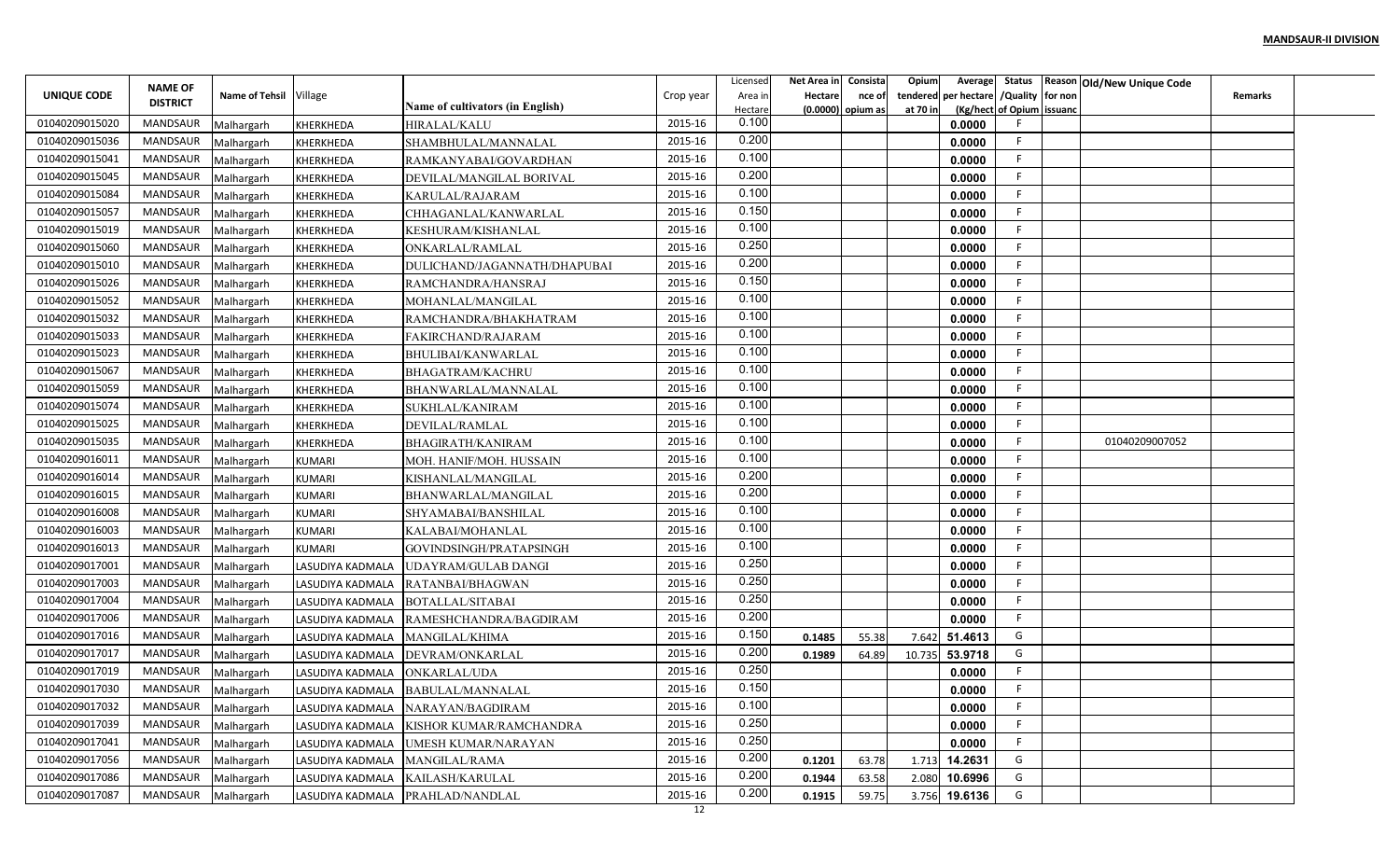|                | <b>NAME OF</b>  |                          |                     |                                             |           | Licensed         | Net Area in    | Consista          | Opium    |                                        |                           | Average Status Reason Old/New Unique Code |                |  |
|----------------|-----------------|--------------------------|---------------------|---------------------------------------------|-----------|------------------|----------------|-------------------|----------|----------------------------------------|---------------------------|-------------------------------------------|----------------|--|
| UNIQUE CODE    | <b>DISTRICT</b> | Name of Tehsil Village   |                     |                                             | Crop year | Area in          | <b>Hectare</b> | nce of            |          | tendered per hectare / Quality for non |                           |                                           | <b>Remarks</b> |  |
| 01040209017026 | MANDSAUR        |                          | LASUDIYA KADMALA    | Name of cultivators (in English)            | 2015-16   | Hectare<br>0.100 |                | (0.0000) opium as | at 70 in | 0.0000                                 | (Kg/hect of Opium issuanc |                                           |                |  |
| 01040209017102 | MANDSAUR        | Malhargarh<br>Malhargarh | LASUDIYA KADMALA    | AMRUTKUNWAR/JUJHARSINGH<br>AMBALAL/NANDALAL | 2015-16   | 0.200            |                |                   |          | 0.0000                                 | F.                        |                                           |                |  |
| 01040209017005 | MANDSAUR        | Malhargarh               | LASUDIYA KADMALA    | NARAYANIBAI/BHANWARLAL                      | 2015-16   | 0.250            |                |                   |          | 0.0000                                 | -F                        |                                           |                |  |
| 01040209017081 | <b>MANDSAUR</b> | Malhargarh               | LASUDIYA KADMALA    | SITABAI/RAMLAL                              | 2015-16   | 0.200            |                |                   |          | 0.0000                                 | F.                        |                                           |                |  |
| 01040209017038 | MANDSAUR        | Malhargarh               | LASUDIYA KADMALA    | LOKESHKUMAR/MOHANLAL                        | 2015-16   | 0.200            |                |                   |          | 0.0000                                 | F.                        |                                           |                |  |
| 01040209017104 | MANDSAUR        | Malhargarh               | LASUDIYA KADMALA    | SAJJANBAI/MISHRILAL                         | 2015-16   | 0.100            |                |                   |          | 0.0000                                 | F.                        |                                           |                |  |
| 01040209018021 | MANDSAUR        | Malhargarh               | MALHARGARH          | GITABAI/ANANDILAL                           | 2015-16   | 0.200            |                |                   |          | 0.0000                                 | F                         |                                           |                |  |
| 01040209018073 | MANDSAUR        | Malhargarh               | MALHARGARH          | <b>JAGANNATH/RAMLAL</b>                     | 2015-16   | 0.100            |                |                   |          | 0.0000                                 | F.                        |                                           |                |  |
| 01040209018084 | MANDSAUR        | Malhargarh               | MALHARGARH          | BHANWARLAL/KASHIRAM                         | 2015-16   | 0.200            |                |                   |          | 0.0000                                 | F                         |                                           |                |  |
| 01040209018097 | MANDSAUR        | Malhargarh               | MALHARGARH          | CHENRAM/NANDRAM                             | 2015-16   | 0.200            |                |                   |          | 0.0000                                 | F                         |                                           |                |  |
| 01040209018134 | MANDSAUR        | Malhargarh               | MALHARGARH          | ALLANOOR/MOHAMMAD KHA                       | 2015-16   | 0.100            |                |                   |          | 0.0000                                 | -F                        |                                           |                |  |
| 01040209018151 | MANDSAUR        | Malhargarh               | MALHARGARH          | AMIN KHA/YASIN KHA                          | 2015-16   | 0.200            |                |                   |          | 0.0000                                 | -F                        |                                           |                |  |
| 01040209018153 | MANDSAUR        | Malhargarh               | MALHARGARH          | SHIVNARAYAN/JAGANNATH                       | 2015-16   | 0.100            |                |                   |          | 0.0000                                 | F.                        |                                           |                |  |
| 01040209018156 | MANDSAUR        | Malhargarh               | MALHARGARH          | NATHULAL/HIRALAL                            | 2015-16   | 0.200            |                |                   |          | 0.0000                                 | F                         |                                           |                |  |
| 01040209018168 | MANDSAUR        | Malhargarh               | MALHARGARH          | SHAKURKHAN/NOORKHAN                         | 2015-16   | 0.100            |                |                   |          | 0.0000                                 | F.                        |                                           |                |  |
| 01040209018172 | MANDSAUR        | Malhargarh               | MALHARGARH          | LEELABAI/BADRILAL                           | 2015-16   | 0.200            |                |                   |          | 0.0000                                 | F.                        |                                           |                |  |
| 01040209018085 | MANDSAUR        | Malhargarh               | MALHARGARH          | SAMPATBAI/SHANTILAL                         | 2015-16   | 0.100            |                |                   |          | 0.0000                                 | F                         |                                           |                |  |
| 01040209018002 | MANDSAUR        | Malhargarh               | MALHARGARH          | DEVILAL/RAMLAL                              | 2015-16   | 0.200            |                |                   |          | 0.0000                                 | F                         |                                           |                |  |
| 01040209018019 | MANDSAUR        | Malhargarh               | MALHARGARH          | OMPRAKASH/RAMCHANDRA                        | 2015-16   | 0.100            |                |                   |          | 0.0000                                 | -F                        |                                           |                |  |
| 01040209018054 | MANDSAUR        | Malhargarh               | MALHARGARH          | AYYUB KHA/CHAND KHA                         | 2015-16   | 0.100            |                |                   |          | 0.0000                                 | F.                        |                                           |                |  |
| 01040209018067 | MANDSAUR        | Malhargarh               | MALHARGARH          | GAFOOR/SULEMAN                              | 2015-16   | 0.200            |                |                   |          | 0.0000                                 | -F                        |                                           |                |  |
| 01040209018111 | MANDSAUR        | Malhargarh               | MALHARGARH          | NANDLAL/HIRALAL                             | 2015-16   | 0.100            |                |                   |          | 0.0000                                 | F.                        |                                           |                |  |
| 01040209018176 | MANDSAUR        | Malhargarh               | MALHARGARH          | KESHARSINGH/NAHARSINGH                      | 2015-16   | 0.100            |                |                   |          | 0.0000                                 | F.                        |                                           |                |  |
| 01040209018100 | MANDSAUR        | Malhargarh               | MALHARGARH          | RAMSUKHI/RAMSUKH                            | 2015-16   | 0.150            |                |                   |          | 0.0000                                 | F                         |                                           |                |  |
| 01040209018139 | MANDSAUR        | Malhargarh               | MALHARGARH          | PRAKASH/MANGILAL                            | 2015-16   | 0.100            |                |                   |          | 0.0000                                 | F                         |                                           |                |  |
| 01040209018055 | MANDSAUR        | Malhargarh               | MALHARGARH          | FARUKH KHA/CHAND KHA                        | 2015-16   | 0.100            |                |                   |          | 0.0000                                 | E                         |                                           |                |  |
| 01040209018011 | MANDSAUR        | Malhargarh               | MALHARGARH          | PARVATIBAI/MANGILAL                         | 2015-16   | 0.100            |                |                   |          | 0.0000                                 | -F                        |                                           |                |  |
| 01040209018096 | MANDSAUR        | Malhargarh               | MALHARGARH          | KANHAIYALAL/CHANDMAL                        | 2015-16   | 0.100            |                |                   |          | 0.0000                                 | E                         |                                           |                |  |
| 01040209018056 | <b>MANDSAUR</b> | Malhargarh               | MALHARGARH          | MODIBAI/CHATURBHUJ                          | 2015-16   | 0.100            |                |                   |          | 0.0000                                 | F.                        |                                           |                |  |
| 01040209018095 | MANDSAUR        | Malhargarh               | MALHARGARH          | BANSHILAL/KESHURAM                          | 2015-16   | 0.100            |                |                   |          | 0.0000                                 | F                         |                                           |                |  |
| 01040209018017 | MANDSAUR        | Malhargarh               | MALHARGARH          | <b>GANGARAM/KACHRU</b>                      | 2015-16   | 0.100            |                |                   |          | 0.0000                                 | F.                        |                                           |                |  |
| 01040209018036 | MANDSAUR        | Malhargarh               | MALHARGARH          | UDAYRAM/GHASI                               | 2015-16   | 0.100            |                |                   |          | 0.0000                                 | F                         |                                           |                |  |
| 01040209019025 | MANDSAUR        | Malhargarh               | <b>MANASA KHURD</b> | ASHOK KUMAR/SOHANLAL                        | 2015-16   | 0.150            |                |                   |          | 0.0000                                 | F.                        |                                           |                |  |
| 01040209019003 | MANDSAUR        | Malhargarh               | <b>MANASA KHURD</b> | MOHANLAL/NATHULAL                           | 2015-16   | 0.150            |                |                   |          | 0.0000                                 | F                         |                                           |                |  |
| 01040209019036 | MANDSAUR        | Malhargarh               | <b>MANASA KHURD</b> | BABULAL/BHANWARLAL                          | 2015-16   | 0.100            |                |                   |          | 0.0000                                 | F                         |                                           |                |  |
| 01040209019017 | MANDSAUR        | Malhargarh               | <b>MANASA KHURD</b> | HANSKUNWAR/MAHENDRASINGH                    | 2015-16   | 0.100            |                |                   |          | 0.0000                                 | F                         |                                           |                |  |
| 01040209019013 | MANDSAUR        | Malhargarh               | <b>MANASA KHURD</b> | VIKRAMSINGH/KISHANSINGH                     | 2015-16   | 0.100            |                |                   |          | 0.0000                                 | F                         | 01040209066025                            |                |  |
| 01040209019020 | MANDSAUR        | Malhargarh               | <b>MANASA KHURD</b> | RUKMANIBAI/UDAYRAM                          | 2015-16   | 0.100            |                |                   |          | 0.0000                                 | F.                        |                                           |                |  |
| 01040209020001 | MANDSAUR        | Malhargarh               | MOLIYAKHEDI         | KANWARLAL/GABBU                             | 2015-16   | 0.100            |                |                   |          | 0.0000                                 | F.                        |                                           |                |  |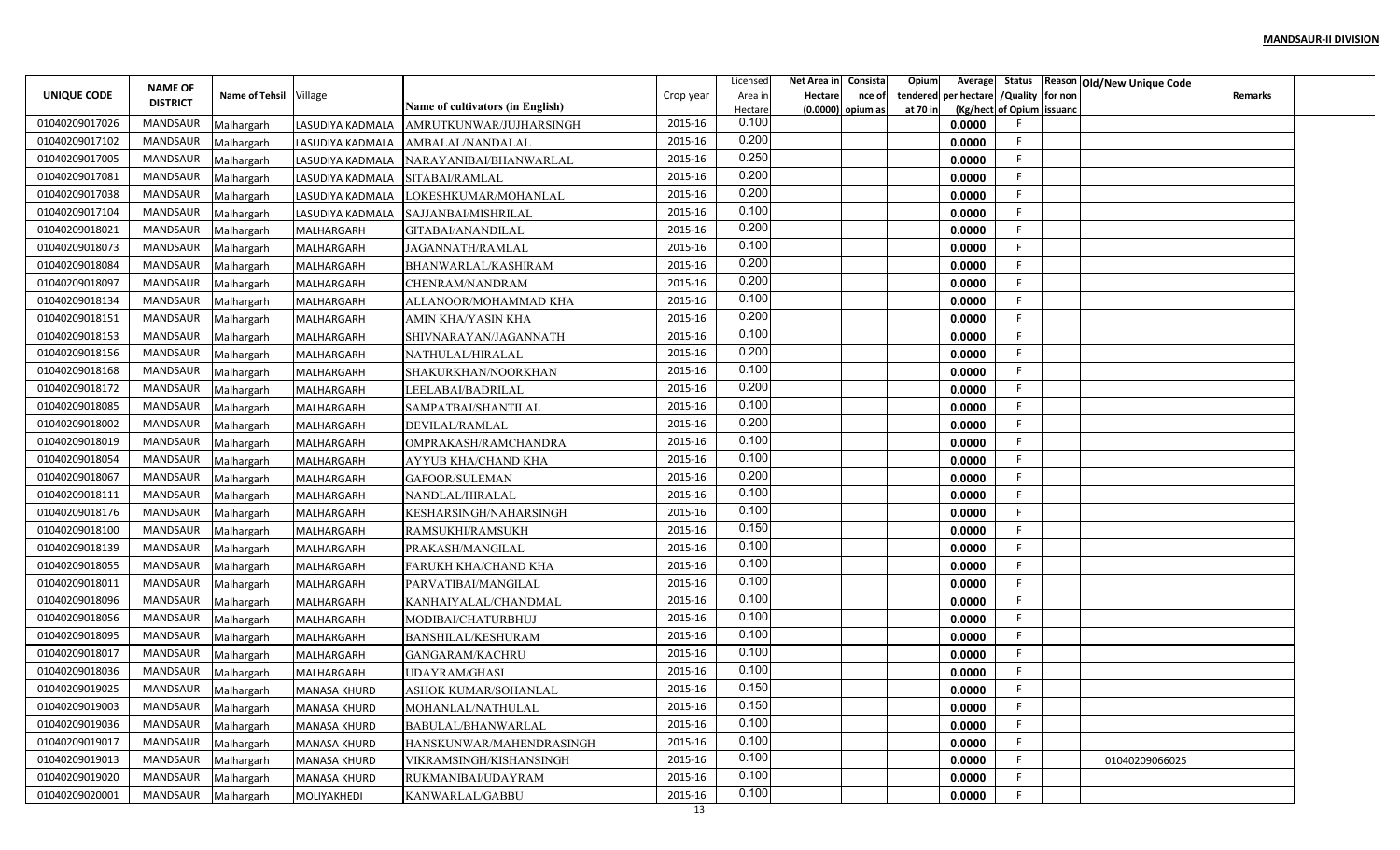|                                                                                                                                                                          | Average Status Reason Old/New Unique Code |
|--------------------------------------------------------------------------------------------------------------------------------------------------------------------------|-------------------------------------------|
| <b>NAME OF</b><br>Name of Tehsil Village<br>tendered per hectare / Quality for non<br>UNIQUE CODE<br>Crop year<br><b>Hectare</b><br>Area in<br>nce of<br><b>DISTRICT</b> | <b>Remarks</b>                            |
| <b>Name of cultivators (in English)</b><br>(Kg/hect of Opium issuanc<br>(0.0000) opium as<br>at 70 in<br>Hectare<br>0.150                                                |                                           |
| 2015-16<br>01040209020002<br>MANDSAUR<br>0.0000<br>MOLIYAKHEDI<br>SHANKARLAL/NAGGAJI<br>Malhargarh<br>0.150                                                              |                                           |
| 2015-16<br>01040209020003<br>MANDSAUR<br>F.<br>MOLIYAKHEDI<br>KANKUBAI/LALURAM<br>0.0000<br>Malhargarh<br>0.150                                                          |                                           |
| 01040209020005<br>MANDSAUR<br>2015-16<br>-F<br>GHASI/GORDHAN<br>0.0000<br>Malhargarh<br>MOLIYAKHEDI<br>0.100                                                             |                                           |
| 01040209020011<br><b>MANDSAUR</b><br>2015-16<br>F.<br>SITABAI/RANGLAL @ GOKUL<br>0.0000<br>Malhargarh<br>MOLIYAKHEDI<br>0.100                                            |                                           |
| MANDSAUR<br>2015-16<br>F.<br>01040209020012<br>0.0000<br>Malhargarh<br>MOLIYAKHEDI<br>BHANWARLAL/NAGJI                                                                   |                                           |
| 0.200<br>01040209020014<br>MANDSAUR<br>2015-16<br>F.<br>0.0000<br>Malhargarh<br>MOLIYAKHEDI<br>TEKCHAND/GORDHAN                                                          |                                           |
| 0.100<br>01040209020015<br>2015-16<br>F.<br>MANDSAUR<br>GITABAI/SHANTILAL<br>0.0000<br>Malhargarh<br>MOLIYAKHEDI                                                         |                                           |
| 0.150<br>01040209020018<br>MANDSAUR<br>2015-16<br>F.<br>MOLIYAKHEDI<br><b>BANSHILAL/DEVA</b><br>0.0000<br>Malhargarh                                                     |                                           |
| 0.150<br>01040209020025<br>MANDSAUR<br>2015-16<br>RAMESHCHANDRA/TEKCHAND/HUDIBAI<br>0.0000<br>F<br>Malhargarh<br>MOLIYAKHEDI                                             |                                           |
| 0.150<br>2015-16<br>01040209020026<br>MANDSAUR<br>F<br>OMPRAKASH/PRABHULAL<br>0.0000<br>Malhargarh<br>MOLIYAKHEDI                                                        |                                           |
| 0.250<br>-F<br>01040209020031<br>MANDSAUR<br>2015-16<br>0.0000<br>Malhargarh<br>MOLIYAKHEDI<br>MANGILAL/GHASI                                                            |                                           |
| 0.100<br>01040209020033<br>MANDSAUR<br>2015-16<br>G<br>51.6872<br>5.024<br>Malhargarh<br>MOLIYAKHEDI<br>SHOBHARAM/RATANLAL<br>0.0972<br>56.09                            |                                           |
| 0.100<br>MANDSAUR<br>2015-16<br>-F<br>01040209020037<br>0.0000<br>Malhargarh<br>MOLIYAKHEDI<br>VAKTARSINGH/MANOHARSINGH                                                  |                                           |
| 0.200<br>01040209020038<br>MANDSAUR<br>2015-16<br>F<br>GOPAL/BHAGIRATH JAT<br>0.0000<br>MOLIYAKHEDI<br>Malhargarh                                                        |                                           |
| 0.100<br>01040209020045<br>MANDSAUR<br>2015-16<br>F.<br>0.0000<br>Malhargarh<br>MOLIYAKHEDI<br>ANSIBAI/VARDICHAND                                                        |                                           |
| 0.150<br>01040209020049<br>MANDSAUR<br>2015-16<br>F.<br>MOLIYAKHEDI<br>0.0000<br>RAMKUNWARBAI/PARWATSINGH<br>Malhargarh                                                  |                                           |
| 0.100<br>01040209020050<br>MANDSAUR<br>2015-16<br>F<br>DASHRATHSINGH/BAHADUR<br>0.0000<br>Malhargarh<br>MOLIYAKHEDI                                                      |                                           |
| 0.200<br>2015-16<br>01040209020051<br>MANDSAUR<br>F<br>0.0000<br>JAGDISHCHAND/KANWARLAL<br>Malhargarh<br>MOLIYAKHEDI                                                     |                                           |
| 0.150<br>01040209020059<br>MANDSAUR<br>2015-16<br>-F<br>0.0000<br>Malhargarh<br>MOLIYAKHEDI<br>SHASHIKANT/AMBALAL                                                        |                                           |
| 0.150<br>01040209020053<br>MANDSAUR<br>2015-16<br>F.<br>0.0000<br>Malhargarh<br>MOLIYAKHEDI<br><b>GOVINDRAM/JETRAM</b>                                                   |                                           |
| 0.100<br>2015-16<br>01040209020061<br>MANDSAUR<br>11.0615<br>Malhargarh<br>MOLIYAKHEDI<br>KESHARSINGH/NAHARSINGH<br>0.1008<br>47.03<br>1.115                             |                                           |
| 0.200<br>01040209020041<br>MANDSAUR<br>2015-16<br>F.<br>0.0000<br>Malhargarh<br>MOLIYAKHEDI<br>PRAHLAD/OMPRAKASH                                                         |                                           |
| 0.150<br>01040209020022<br>MANDSAUR<br>2015-16<br>F.<br>0.0000<br>Malhargarh<br>MOLIYAKHEDI<br>MANGILAL/PYARCHAND (PYARA)                                                |                                           |
| 0.100<br>F<br>01040209020004<br>MANDSAUR<br>2015-16<br>SHOBHARAM/KANWARLAL@NARAYAN<br>0.0000<br>Malhargarh<br>MOLIYAKHEDI                                                |                                           |
| 01040209132001<br>MANDSAUR<br>2015-16<br>F<br>Mundli<br>0.0000<br>Malhargarh<br><b>BANSHILAL/GABBUJI</b><br>0.200                                                        |                                           |
| 0.150<br>01040209021001<br>2015-16<br>MANDSAUR<br>F<br>SHRILAL/KISHANLAL<br>0.0000<br>Malhargarh<br><b>MUNDEDI</b>                                                       |                                           |
| 0.200<br>01040209021002<br>MANDSAUR<br>2015-16<br>F.<br>Malhargarh<br><b>MUNDEDI</b><br>PATASIBAI/FAKIRCHANDRA<br>0.0000                                                 |                                           |
| 0.100<br>F<br>01040209021006<br>MANDSAUR<br>2015-16<br>RAMPRAHLAD/SUKHLAL<br>0.0000<br>Malhargarh<br><b>MUNDEDI</b>                                                      |                                           |
| 0.250<br>01040209021008<br><b>MANDSAUR</b><br>2015-16<br>F.<br><b>JAGDISH/SALAGRAM</b><br>0.0000<br>Malhargarh<br><b>MUNDEDI</b>                                         |                                           |
| 0.100<br>2015-16<br>01040209021012<br>MANDSAUR<br>E<br>KANCHANBAI/RANCHOD<br>0.0000<br>Malhargarh<br><b>MUNDEDI</b>                                                      |                                           |
| 0.200<br>01040209021013<br>MANDSAUR<br>2015-16<br>F.<br>0.0000<br>Malhargarh<br><b>MUNDEDI</b><br>BASANTILAL/RAMCHANDRA                                                  |                                           |
| 0.200<br>01040209021020<br>F<br>MANDSAUR<br>2015-16<br>0.0000<br>Malhargarh<br><b>MUNDEDI</b><br>BHAGWANLAL/MODIRAM                                                      |                                           |
| 0.200<br>01040209021025<br>MANDSAUR<br>2015-16<br>F.<br>0.0000                                                                                                           |                                           |
| Malhargarh<br><b>MUNDEDI</b><br>TULSIRAM/BHERULAL<br>0.200<br>01040209021026<br>2015-16<br>F<br>MANDSAUR<br>0.0000                                                       |                                           |
| Malhargarh<br><b>MUNDEDI</b><br>RAMPRASAD/RAMLAL<br>0.250<br>2015-16<br>01040209021027<br>MANDSAUR<br>F                                                                  |                                           |
| Malhargarh<br><b>MUNDEDI</b><br>0.0000<br>NANURAM/KISHAN<br>0.150<br>F.                                                                                                  |                                           |
| 01040209021034<br>2015-16<br>MANDSAUR<br>0.0000<br>Malhargarh<br><b>MUNDEDI</b><br>GOVERDHANLAL/PRABHULAL<br>0.250<br>F                                                  |                                           |
| 01040209021039<br>MANDSAUR<br>2015-16<br><b>MUNDEDI</b><br>0.0000<br>Malhargarh<br>DAYARAM/BHERULAL<br>0.150                                                             |                                           |
| MANDSAUR<br>2015-16<br>F.<br>01040209021048<br>0.0000<br>Malhargarh<br><b>MUNDEDI</b><br>PRAKASH/BOTLAL                                                                  |                                           |
| 0.250<br>2015-16<br>01040209021049<br>MANDSAUR<br>F<br>0.0000<br>MANGIBAI/BANSHILAL<br>Malhargarh<br><b>MUNDEDI</b><br>14                                                |                                           |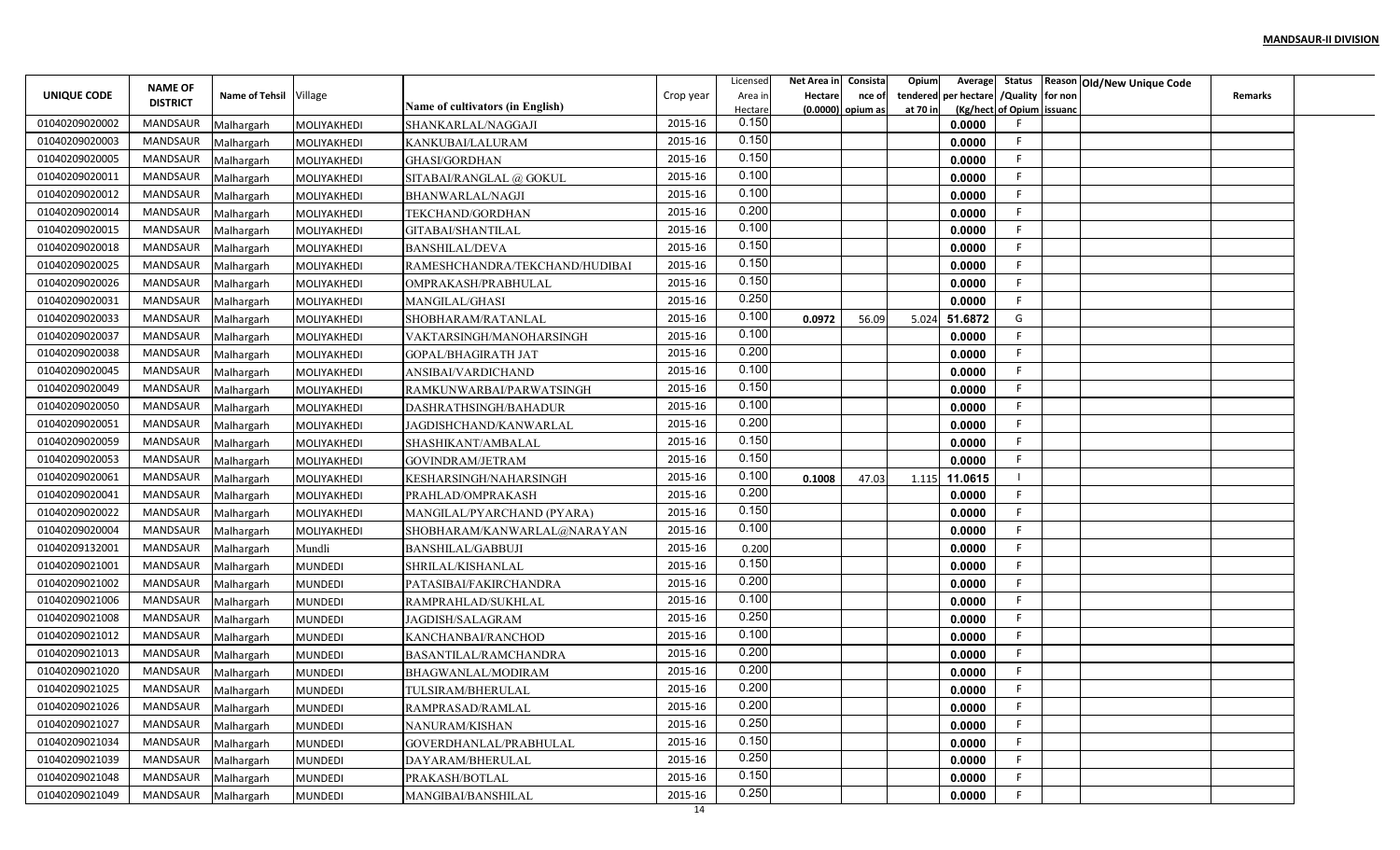|                |                 |                          |                                  |                                                      |           | Licensed | Net Area in | Consista            | Opium<br>Average        |                           | Status Reason Old/New Unique Code |                |  |
|----------------|-----------------|--------------------------|----------------------------------|------------------------------------------------------|-----------|----------|-------------|---------------------|-------------------------|---------------------------|-----------------------------------|----------------|--|
| UNIQUE CODE    | <b>NAME OF</b>  | Name of Tehsil Village   |                                  |                                                      | Crop year | Area in  | Hectare     | nce of              | per hectare<br>tendered | /Quality for non          |                                   | <b>Remarks</b> |  |
|                | <b>DISTRICT</b> |                          |                                  | Name of cultivators (in English)                     |           | Hectare  |             | $(0.0000)$ opium as | at 70 in                | (Kg/hect of Opium issuanc |                                   |                |  |
| 01040209021050 | <b>MANDSAUR</b> | Malhargarh               | <b>MUNDEDI</b>                   | CHANDIBAI/NANURAM                                    | 2015-16   | 0.250    |             |                     | 0.0000                  |                           |                                   |                |  |
| 01040209021057 | <b>MANDSAUR</b> | Malhargarh               | <b>MUNDEDI</b>                   | MADANLAL/FAKIRCHANDRA                                | 2015-16   | 0.200    |             |                     | 0.0000                  | -F                        |                                   |                |  |
| 01040209021060 | MANDSAUR        | Malhargarh               | <b>MUNDEDI</b>                   | PARASMAL/AVANTIBAI                                   | 2015-16   | 0.250    |             |                     | 0.0000                  | -F                        |                                   |                |  |
| 01040209021065 | <b>MANDSAUR</b> | Malhargarh               | <b>MUNDEDI</b>                   | NANDRAM/BHANWARLAL                                   | 2015-16   | 0.200    |             |                     | 0.0000                  | F                         |                                   |                |  |
| 01040209021072 | <b>MANDSAUR</b> | Malhargarh               | <b>MUNDEDI</b>                   | RAMLAL/VARDA                                         | 2015-16   | 0.100    |             |                     | 0.0000                  |                           |                                   |                |  |
| 01040209021073 | <b>MANDSAUR</b> | Malhargarh               | <b>MUNDEDI</b>                   | JAYDEEPSINGH/RAGHUNATH SINGH                         | 2015-16   | 0.200    |             |                     | 0.0000                  | -F                        |                                   |                |  |
| 01040209021083 | MANDSAUR        | Malhargarh               | <b>MUNDEDI</b>                   | TULSIRAM/MEGHRAJ                                     | 2015-16   | 0.200    |             |                     | 0.0000                  | -F                        |                                   |                |  |
| 01040209021087 | <b>MANDSAUR</b> | Malhargarh               | <b>MUNDEDI</b>                   | GITABAI/ONKARLAL                                     | 2015-16   | 0.200    |             |                     | 0.0000                  |                           |                                   |                |  |
| 01040209021092 | MANDSAUR        | Malhargarh               | <b>MUNDEDI</b>                   | KANHAIYALAL/BHERULAL                                 | 2015-16   | 0.250    |             |                     | 0.0000                  |                           |                                   |                |  |
| 01040209021098 | MANDSAUR        | Malhargarh               | <b>MUNDEDI</b>                   | AMBARAM/MOHALAI                                      | 2015-16   | 0.250    |             |                     | 0.0000                  | F                         |                                   |                |  |
| 01040209021101 | <b>MANDSAUR</b> | Malhargarh               | <b>MUNDEDI</b>                   | BHERULAL/FAKIRCHANDRA                                | 2015-16   | 0.100    |             |                     | 0.0000                  | -F                        |                                   |                |  |
| 01040209021112 | <b>MANDSAUR</b> | Malhargarh               | <b>MUNDEDI</b>                   | BHANWARSINGH/BALUSINGH                               | 2015-16   | 0.100    |             |                     | 0.0000                  | -F                        |                                   |                |  |
| 01040209021114 | <b>MANDSAUR</b> | Malhargarh               | <b>MUNDEDI</b>                   | BHUWANIDAS/MANGALDAS                                 | 2015-16   | 0.200    |             |                     | 0.0000                  |                           |                                   |                |  |
| 01040209021131 | <b>MANDSAUR</b> | Malhargarh               | <b>MUNDEDI</b>                   | AMRUTIBAI/BAPULAL                                    | 2015-16   | 0.200    |             |                     | 0.0000                  |                           |                                   |                |  |
| 01040209021134 | <b>MANDSAUR</b> | Malhargarh               | MUNDEDI                          | MADANLAL/SUKHLAL                                     | 2015-16   | 0.150    |             |                     | 0.0000                  | - 6                       |                                   |                |  |
| 01040209021169 | <b>MANDSAUR</b> | Malhargarh               | <b>MUNDEDI</b>                   | SAJJANBAI/SHOBHARAM                                  | 2015-16   | 0.250    |             |                     | 0.0000                  |                           |                                   |                |  |
| 01040209021151 | <b>MANDSAUR</b> | Malhargarh               | <b>MUNDEDI</b>                   | HEMRAJ/JAGANNATH                                     | 2015-16   | 0.200    |             |                     | 0.0000                  |                           |                                   |                |  |
| 01040209021103 | <b>MANDSAUR</b> | Malhargarh               | <b>MUNDEDI</b>                   | MANGILAL/BHERULAL                                    | 2015-16   | 0.250    |             |                     | 0.0000                  | -F                        |                                   |                |  |
| 01040209021015 | MANDSAUR        | Malhargarh               | <b>MUNDEDI</b>                   | NANDKISHORE/SALAGRAM/SURAJBAI                        | 2015-16   | 0.250    |             |                     | 0.0000                  |                           |                                   |                |  |
| 01040209021088 | MANDSAUR        | Malhargarh               | <b>MUNDEDI</b>                   | SUNDARLAL/CHUNNILAL                                  | 2015-16   | 0.250    |             |                     | 0.0000                  | -F                        |                                   |                |  |
| 01040209021111 | <b>MANDSAUR</b> | Malhargarh               | <b>MUNDEDI</b>                   | BHUWANIRAM/RATANLAL                                  | 2015-16   | 0.200    |             |                     | 0.0000                  | -F                        |                                   |                |  |
| 01040209021147 | <b>MANDSAUR</b> | Malhargarh               | <b>MUNDEDI</b>                   | SURESHSINGH/GOVINDSINGH/GOBARSINGH                   | 2015-16   | 0.150    |             |                     | 0.0000                  |                           |                                   |                |  |
| 01040209021067 | <b>MANDSAUR</b> | Malhargarh               | <b>MUNDEDI</b>                   | RUPKUNWAR/BHOMSINGH                                  | 2015-16   | 0.250    |             |                     | 0.0000                  | -F                        |                                   |                |  |
| 01040209021040 | <b>MANDSAUR</b> | Malhargarh               | <b>MUNDEDI</b>                   | MADHULAL/RAMNARAYAN                                  | 2015-16   | 0.100    |             |                     | 0.0000                  | -F                        |                                   |                |  |
| 01040209021157 | <b>MANDSAUR</b> | Malhargarh               | <b>MUNDEDI</b>                   | <b>JAGDISH/RAMCHANDRA</b>                            | 2015-16   | 0.150    |             |                     | 0.0000                  |                           |                                   |                |  |
| 01040209021158 | MANDSAUR        | Malhargarh               | <b>MUNDEDI</b>                   | PREMCHANDRA/SHANKARLAL                               | 2015-16   | 0.200    |             |                     | 0.0000                  |                           |                                   |                |  |
| 01040209021159 | MANDSAUR        | Malhargarh               | <b>MUNDEDI</b>                   | LAXMIKUNWAR/GANPATSINGH                              | 2015-16   | 0.200    |             |                     | 0.0000                  | -F                        |                                   |                |  |
| 01040209021168 | MANDSAUR        | Malhargarh               | <b>MUNDEDI</b>                   | OMPRAKASH/DAMARLAL                                   | 2015-16   | 0.200    |             |                     | 0.0000                  | F                         |                                   |                |  |
| 01040209021044 | <b>MANDSAUR</b> | Malhargarh               | <b>MUNDEDI</b>                   | NARAYANSINGH/NARVALSINGH                             | 2015-16   | 0.200    |             |                     | 0.0000                  | -F                        |                                   |                |  |
| 01040209021051 | <b>MANDSAUR</b> | Malhargarh               | MUNDEDI                          | BADAMBAI/MANGILAL                                    | 2015-16   | 0.200    |             |                     | 0.0000                  |                           |                                   |                |  |
| 01040209021179 | <b>MANDSAUR</b> | Malhargarh               | <b>MUNDEDI</b>                   | KARULAL/MUKUNDLAI                                    | 2015-16   | 0.100    |             |                     | 0.0000                  |                           |                                   |                |  |
| 01040209021085 | MANDSAUR        | Malhargarh               | <b>MUNDEDI</b>                   | KASTURIBAI/RAMLAL                                    | 2015-16   | 0.200    |             |                     | 0.0000                  |                           |                                   |                |  |
| 01040209021077 | MANDSAUR        |                          |                                  |                                                      | 2015-16   | 0.200    |             |                     | 0.0000                  |                           |                                   |                |  |
| 01040209021180 | MANDSAUR        | Malhargarh<br>Malhargarh | <b>MUNDEDI</b><br><b>MUNDEDI</b> | SHREEPAL SINGH/CHAVAND SINGH<br>BHANWARLAL/BHAGATRAM | 2015-16   | 0.250    |             |                     | 0.0000                  |                           |                                   |                |  |
| 01040209021019 | MANDSAUR        |                          | <b>MUNDEDI</b>                   |                                                      | 2015-16   | 0.150    |             |                     | 0.0000                  | -F                        |                                   |                |  |
| 01040209021029 | MANDSAUR        | Malhargarh<br>Malhargarh |                                  | NANDLAL/KISHANLAL<br>RAMCHANDRA/MODIRAM              | 2015-16   | 0.200    |             |                     | 0.0000                  | -F                        |                                   |                |  |
| 01040209021036 | MANDSAUR        |                          | <b>MUNDEDI</b>                   | KESURAM/LAKSHMAN                                     | 2015-16   | 0.200    |             |                     | 0.0000                  | -F                        |                                   |                |  |
| 01040209021045 | MANDSAUR        | Malhargarh               | <b>MUNDEDI</b>                   |                                                      | 2015-16   | 0.200    |             |                     |                         | -F                        |                                   |                |  |
| 01040209021132 | MANDSAUR        | Malhargarh               | <b>MUNDEDI</b>                   | RUGHNATHSINGH/BERISALSINGH                           | 2015-16   | 0.150    |             |                     | 0.0000                  |                           |                                   |                |  |
|                |                 | Malhargarh               | <b>MUNDEDI</b>                   | KANCHANBAI/HIRALAL                                   | 15        |          |             |                     | 0.0000                  |                           |                                   |                |  |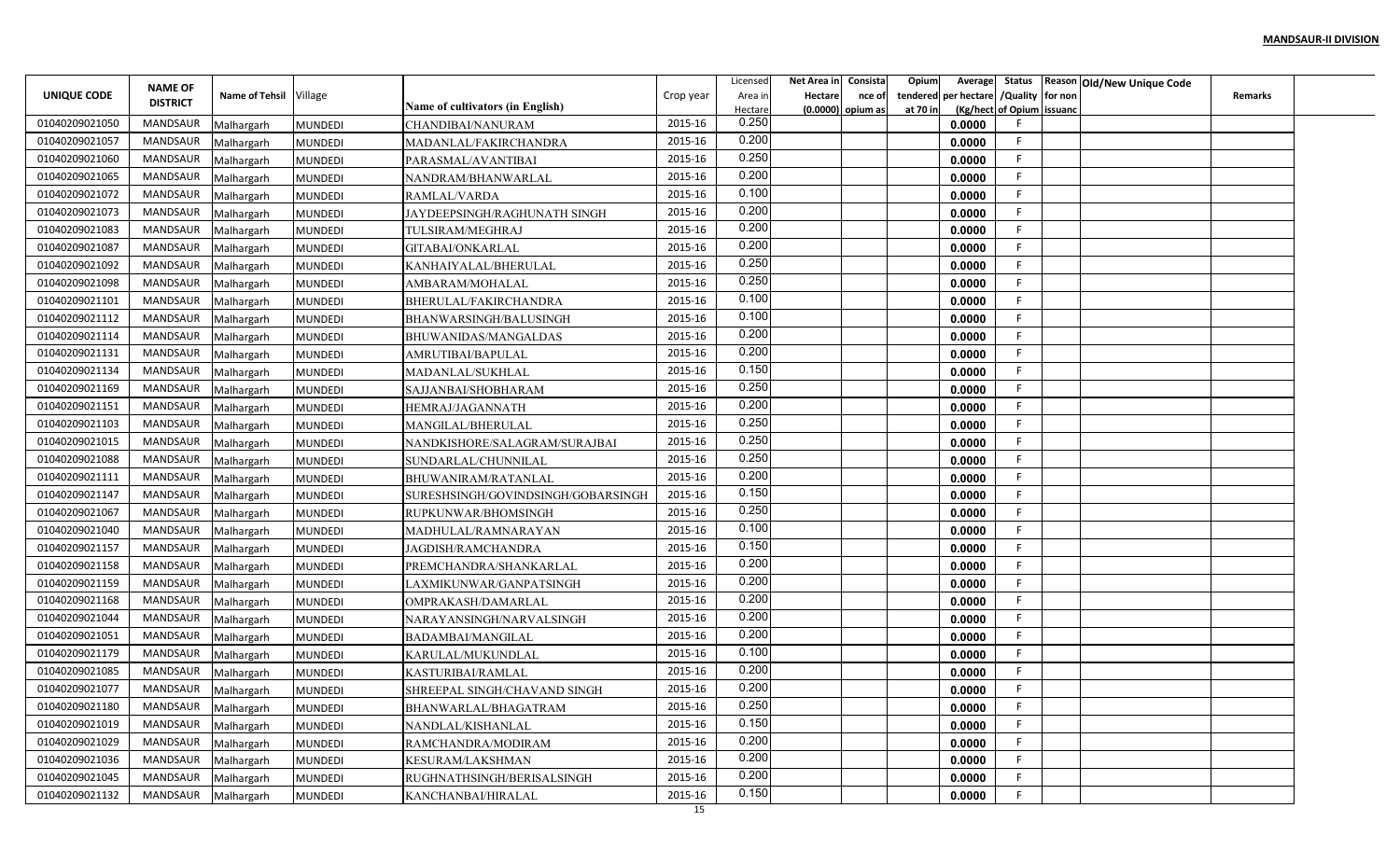|                | <b>NAME OF</b>  |                        |                |                                         |                    | Licensed         | Net Area in Consista     | Opium    | Average                         |                           | Status Reason Old/New Unique Code |                |  |
|----------------|-----------------|------------------------|----------------|-----------------------------------------|--------------------|------------------|--------------------------|----------|---------------------------------|---------------------------|-----------------------------------|----------------|--|
| UNIQUE CODE    | <b>DISTRICT</b> | Name of Tehsil Village |                |                                         | Crop year          | Area in          | <b>Hectare</b><br>nce of | tendered | per hectare / Quality   for non |                           |                                   | <b>Remarks</b> |  |
| 01040209021058 | MANDSAUR        |                        |                | <b>Name of cultivators (in English)</b> | 2015-16            | Hectare<br>0.150 | (0.0000) opium as        | at 70 in |                                 | (Kg/hect of Opium issuanc |                                   |                |  |
| 01040209021086 | MANDSAUR        | Malhargarh             | <b>MUNDEDI</b> | NARAYAN/TULSIRAM                        | 2015-16            | 0.100            |                          |          | 0.0000                          | F                         |                                   |                |  |
| 01040209021113 |                 | Malhargarh             | <b>MUNDEDI</b> | VARDICHAND/BASHNTILAL                   |                    | 0.150            |                          |          | 0.0000                          | F                         |                                   |                |  |
|                | MANDSAUR        | Malhargarh             | <b>MUNDEDI</b> | FAKIRCHANDRA/NANDRAM                    | 2015-16            | 0.200            |                          |          | 0.0000                          | F.                        |                                   |                |  |
| 01040209021136 | MANDSAUR        | Malhargarh             | <b>MUNDEDI</b> | BHANWARLAL/HIRALAL                      | 2015-16<br>2015-16 | 0.100            |                          |          | 0.0000                          |                           |                                   |                |  |
| 01040209021053 | MANDSAUR        | Malhargarh             | MUNDEDI        | MOHANLAL/RATANLAL                       |                    | 0.200            |                          |          | 0.0000                          |                           |                                   |                |  |
| 01040209021102 | MANDSAUR        | Malhargarh             | <b>MUNDEDI</b> | BABULAL/RAMLAL                          | 2015-16            | 0.200            |                          |          | 0.0000                          |                           |                                   |                |  |
| 01040209021023 | MANDSAUR        | Malhargarh             | <b>MUNDEDI</b> | GOPAL/KANHAIYALAL                       | 2015-16            | 0.100            |                          |          | 0.0000                          |                           |                                   |                |  |
| 01040209021018 | MANDSAUR        | Malhargarh             | <b>MUNDEDI</b> | SOHANBAI/PRABHULAL                      | 2015-16            | 0.200            |                          |          | 0.0000                          |                           |                                   |                |  |
| 01040209021047 | MANDSAUR        | Malhargarh             | <b>MUNDEDI</b> | HIRALAL/JAGANNATH                       | 2015-16            |                  |                          |          | 0.0000                          |                           |                                   |                |  |
| 01040209021119 | MANDSAUR        | Malhargarh             | <b>MUNDEDI</b> | NARAYANSINGH/GORDHANSINGH/MADANS        | 2015-16            | 0.250            |                          |          | 0.0000                          |                           |                                   |                |  |
| 01040209021106 | MANDSAUR        | Malhargarh             | <b>MUNDEDI</b> | MOHANLAL/BHERULAL                       | 2015-16            | 0.100            |                          |          | 0.0000                          | F                         |                                   |                |  |
| 01040209022017 | MANDSAUR        | Malhargarh             | <b>PAHEDA</b>  | DEVENDRA/AMBALAL                        | 2015-16            | 0.250            |                          |          | 0.0000                          |                           |                                   |                |  |
| 01040209022082 | MANDSAUR        | Malhargarh             | <b>PAHEDA</b>  | SITABAI/SHANKERLAL                      | 2015-16            | 0.100            |                          |          | 0.0000                          |                           |                                   |                |  |
| 01040209022093 | MANDSAUR        | Malhargarh             | <b>PAHEDA</b>  | RAMLAL (RAMA)/GULAB                     | 2015-16            | 0.200            |                          |          | 0.0000                          |                           |                                   |                |  |
| 01040209022062 | MANDSAUR        | Malhargarh             | <b>PAHEDA</b>  | <b>BABULAL/NARAYAN</b>                  | 2015-16            | 0.250            |                          |          | 0.0000                          |                           |                                   |                |  |
| 01040209022071 | MANDSAUR        | Malhargarh             | <b>PAHEDA</b>  | <b>BALURAM/NANDA</b>                    | 2015-16            | 0.200            |                          |          | 0.0000                          |                           |                                   |                |  |
| 01040209022007 | MANDSAUR        | Malhargarh             | <b>PAHEDA</b>  | SUNDARLAL/BAGDU                         | 2015-16            | 0.200            |                          |          | 0.0000                          |                           |                                   |                |  |
| 01040209022021 | MANDSAUR        | Malhargarh             | <b>PAHEDA</b>  | ISHWARLAL/LAKSHMAN                      | 2015-16            | 0.200            |                          |          | 0.0000                          |                           |                                   |                |  |
| 01040209022003 | MANDSAUR        | Malhargarh             | <b>PAHEDA</b>  | DHAPUBAI/RAJMAL                         | 2015-16            | 0.200            |                          |          | 0.0000                          | -F                        |                                   |                |  |
| 01040209022050 | MANDSAUR        | Malhargarh             | PAHEDA         | FAKIRCHANDRA/UDA JI                     | 2015-16            | 0.200            |                          |          | 0.0000                          | F                         |                                   |                |  |
| 01040209022006 | MANDSAUR        | Malhargarh             | PAHEDA         | GOVERDHANLAL/SHAMBHU JI                 | 2015-16            | 0.150            |                          |          | 0.0000                          |                           |                                   |                |  |
| 01040209022083 | MANDSAUR        | Malhargarh             | <b>PAHEDA</b>  | SONA BAI/BHERULAL                       | 2015-16            | 0.200            |                          |          | 0.0000                          | F                         |                                   |                |  |
| 01040209022089 | MANDSAUR        | Malhargarh             | <b>PAHEDA</b>  | ONKARLAL/GULABCHAND                     | 2015-16            | 0.150            |                          |          | 0.0000                          |                           |                                   |                |  |
| 01040209022004 | MANDSAUR        | Malhargarh             | PAHEDA         | <b>BABULAL/RODMAL</b>                   | 2015-16            | 0.250            |                          |          | 0.0000                          | F                         |                                   |                |  |
| 01040209022048 | MANDSAUR        | Malhargarh             | <b>PAHEDA</b>  | RAMNARAYAN/BHANWARLAL                   | 2015-16            | 0.100            |                          |          | 0.0000                          |                           |                                   |                |  |
| 01040209022101 | MANDSAUR        | Malhargarh             | <b>PAHEDA</b>  | BALURAM/KESHURAM                        | 2015-16            | 0.100            |                          |          | 0.0000                          |                           |                                   |                |  |
| 01040209022100 | MANDSAUR        | Malhargarh             | <b>PAHEDA</b>  | DEVILAL/JAGANNATH                       | 2015-16            | 0.100            |                          |          | 0.0000                          | F                         |                                   |                |  |
| 01040209022078 | MANDSAUR        | Malhargarh             | PAHEDA         | PRABHULAL/KESHURAM                      | 2015-16            | 0.100            |                          |          | 0.0000                          | F                         |                                   |                |  |
| 01040209022018 | MANDSAUR        | Malhargarh             | <b>PAHEDA</b>  | BAGDUDAS/LAXMANDAS                      | 2015-16            | 0.100            |                          |          | 0.0000                          | F                         |                                   |                |  |
| 01040209022005 | MANDSAUR        | Malhargarh             | PAHEDA         | CHANDRKALABAI/RAMCHANDRA                | 2015-16            | 0.100            |                          |          | 0.0000                          |                           |                                   |                |  |
| 01040209022098 | MANDSAUR        | Malhargarh             | <b>PAHEDA</b>  | ILABAI/JAGDISH                          | 2015-16            | 0.100            |                          |          | 0.0000                          |                           |                                   |                |  |
| 01040209023006 | MANDSAUR        | Malhargarh             | PAMAKHEDA      | RAMPRASAD/PRABHULAL                     | 2015-16            | 0.200            |                          |          | 0.0000                          |                           |                                   |                |  |
| 01040209023021 | MANDSAUR        | Malhargarh             | PAMAKHEDA      | SHYAMLAL/SHANTILAL                      | 2015-16            | 0.250            |                          |          | 0.0000                          | F.                        |                                   |                |  |
| 01040209023024 | MANDSAUR        | Malhargarh             | PAMAKHEDA      | KARULAL/PYARJI                          | 2015-16            | 0.150            |                          |          | 0.0000                          |                           |                                   |                |  |
| 01040209023027 | MANDSAUR        | Malhargarh             | PAMAKHEDA      | AMARSINGH/TULSIRAM                      | 2015-16            | 0.200            |                          |          | 0.0000                          |                           |                                   |                |  |
| 01040209023037 | MANDSAUR        | Malhargarh             | PAMAKHEDA      | KANIRAM/HARIRAM                         | 2015-16            | 0.200            |                          |          | 0.0000                          | F.                        |                                   | Theft case     |  |
| 01040209023047 | MANDSAUR        | Malhargarh             | PAMAKHEDA      | KACHRULAL/SHANKARLAL                    | 2015-16            | 0.200            |                          |          | 0.0000                          | F                         |                                   |                |  |
| 01040209023068 | MANDSAUR        | Malhargarh             | PAMAKHEDA      | <b>BALURAM/SEVA</b>                     | 2015-16            | 0.100            |                          |          | 0.0000                          | F.                        |                                   |                |  |
| 01040209024001 | MANDSAUR        | Malhargarh             | <b>RUPI</b>    | KANWARLAL/HIRALAL                       | 2015-16            | 0.200            |                          |          | 0.0000                          |                           |                                   |                |  |
|                |                 |                        |                |                                         | 16                 |                  |                          |          |                                 |                           |                                   |                |  |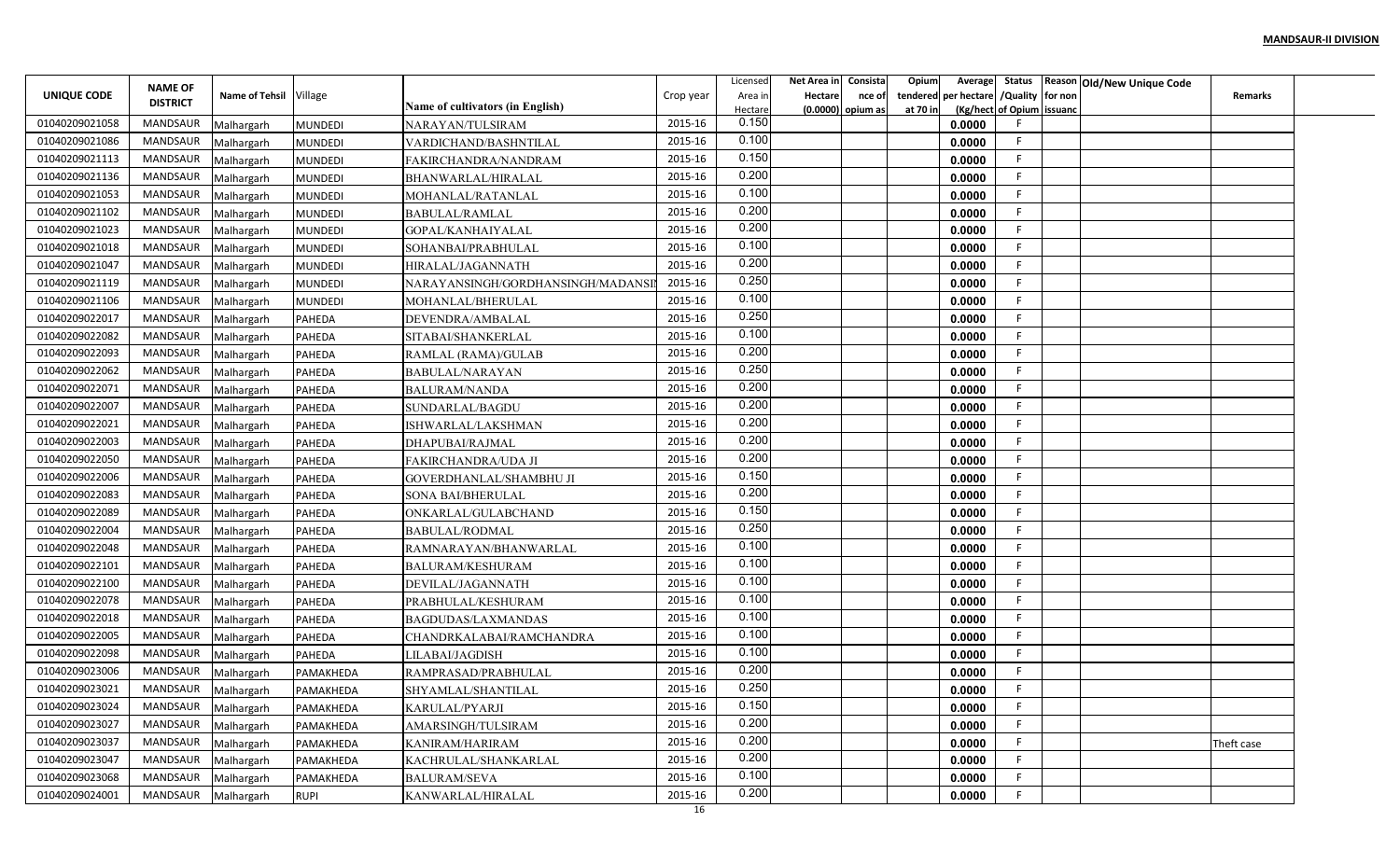| UNIQUE CODE    | <b>NAME OF</b>  | Name of Tehsil Village |             |                                         | Crop year       | Licensed<br>Area ir | Net Area in<br>Hectare | Consista<br>nce of | Opium<br>Average<br>per hectare<br>tendered | /Quality for non          | Status Reason Old/New Unique Code | <b>Remarks</b> |  |
|----------------|-----------------|------------------------|-------------|-----------------------------------------|-----------------|---------------------|------------------------|--------------------|---------------------------------------------|---------------------------|-----------------------------------|----------------|--|
|                | <b>DISTRICT</b> |                        |             | <b>Name of cultivators (in English)</b> |                 | Hectare             | (0.0000)               | opium as           | at 70 in                                    | (Kg/hect of Opium issuanc |                                   |                |  |
| 01040209024002 | <b>MANDSAUR</b> | Malhargarh             | <b>RUPI</b> | BAPULAL/BHANWARLAL                      | 2015-16         | 0.250               |                        |                    | 0.0000                                      |                           |                                   |                |  |
| 01040209024003 | MANDSAUR        | Malhargarh             | <b>RUPI</b> | RAMNARAYAN/BAGDIRAM                     | 2015-16         | 0.250               |                        |                    | 0.0000                                      | -F                        |                                   |                |  |
| 01040209024004 | MANDSAUR        | Malhargarh             | <b>RUPI</b> | PRABHUBAI/RAMCHANDRA                    | 2015-16         | 0.250               |                        |                    | 0.0000                                      | -F                        |                                   |                |  |
| 01040209024007 | <b>MANDSAUR</b> | Malhargarh             | <b>RUPI</b> | KANKUBAI/NANURAM                        | 2015-16         | 0.200               |                        |                    | 0.0000                                      | F                         |                                   |                |  |
| 01040209024008 | MANDSAUR        | Malhargarh             | <b>RUPI</b> | HAJARILAL/DHURILAL                      | 2015-16         | 0.250               |                        |                    | 0.0000                                      |                           |                                   |                |  |
| 01040209024009 | MANDSAUR        | Malhargarh             | <b>RUPI</b> | RATANLAL/DHURILAL                       | 2015-16         | 0.200               |                        |                    | 0.0000                                      |                           |                                   |                |  |
| 01040209024010 | MANDSAUR        | Malhargarh             | <b>RUPI</b> | HUDDIBAI/MOHANLAL                       | 2015-16         | 0.200               |                        |                    | 0.0000                                      | -F                        |                                   |                |  |
| 01040209024011 | MANDSAUR        | Malhargarh             | <b>RUPI</b> | RAMSINGH/NATHUSINGH                     | 2015-16         | 0.100               |                        |                    | 0.0000                                      |                           |                                   |                |  |
| 01040209024012 | MANDSAUR        | Malhargarh             | <b>RUPI</b> | PUSHPABAI/KARULAL                       | 2015-16         | 0.250               |                        |                    | 0.0000                                      |                           |                                   |                |  |
| 01040209024013 | MANDSAUR        | Malhargarh             | <b>RUPI</b> | LAXMAN/NANURAM                          | 2015-16         | 0.150               |                        |                    | 0.0000                                      | F                         |                                   |                |  |
| 01040209024014 | MANDSAUR        | Malhargarh             | <b>RUPI</b> | RAMKISHAN/HIRALAL                       | 2015-16         | 0.150               |                        |                    | 0.0000                                      | -F                        |                                   |                |  |
| 01040209024017 | MANDSAUR        | Malhargarh             | <b>RUPI</b> | TANKBAI/MANGILAL                        | 2015-16         | 0.150               |                        |                    | 0.0000                                      | -F                        |                                   |                |  |
| 01040209024019 | MANDSAUR        | Malhargarh             | <b>RUPI</b> | KESHARSINGH/NATHUSINGH                  | 2015-16         | 0.200               |                        |                    | 0.0000                                      |                           |                                   |                |  |
| 01040209024021 | MANDSAUR        | Malhargarh             | <b>RUPI</b> | BHULIBAI/SHANKARLAL                     | 2015-16         | 0.100               |                        |                    | 0.0000                                      |                           |                                   |                |  |
| 01040209024023 | <b>MANDSAUR</b> | Malhargarh             | <b>RUPI</b> | GOPILAL/PHOOLCHAND                      | 2015-16         | 0.250               |                        |                    | 0.0000                                      |                           |                                   |                |  |
| 01040209024024 | MANDSAUR        | Malhargarh             | <b>RUPI</b> | DEVKANYABAI/HIRALAL                     | 2015-16         | 0.100               |                        |                    | 0.0000                                      |                           |                                   |                |  |
| 01040209024028 | MANDSAUR        | Malhargarh             | <b>RUPI</b> | GANPAT/GOPILAL                          | 2015-16         | 0.200               |                        |                    | 0.0000                                      |                           |                                   |                |  |
| 01040209024031 | MANDSAUR        | Malhargarh             | <b>RUPI</b> | <b>JAGDISH/MOHANLAL</b>                 | 2015-16         | 0.250               |                        |                    | 0.0000                                      | -F                        |                                   |                |  |
| 01040209024033 | MANDSAUR        | Malhargarh             | <b>RUPI</b> | ASHOKKUMAR/HAJARILAL                    | 2015-16         | 0.250               |                        |                    | 0.0000                                      |                           |                                   |                |  |
| 01040209024034 | MANDSAUR        | Malhargarh             | <b>RUPI</b> | FATESINGH/PRABHULAL                     | 2015-16         | 0.250               |                        |                    | 0.0000                                      | -F                        |                                   |                |  |
| 01040209024035 | MANDSAUR        | Malhargarh             | <b>RUPI</b> | SURAJMAL/RATANLAL                       | 2015-16         | 0.200               |                        |                    | 0.0000                                      | - 6                       |                                   |                |  |
| 01040209024036 | <b>MANDSAUR</b> | Malhargarh             | <b>RUPI</b> | KANHAIYALAL/NANDA                       | 2015-16         | 0.100               |                        |                    | 0.0000                                      |                           |                                   |                |  |
| 01040209024038 | MANDSAUR        | Malhargarh             | <b>RUPI</b> | CHANDMAL/KISHANLAL                      | 2015-16         | 0.200               |                        |                    | 0.0000                                      | -F                        |                                   |                |  |
| 01040209024039 | MANDSAUR        | Malhargarh             | <b>RUPI</b> | BALARAM/BHANWARLAL                      | 2015-16         | 0.200               |                        |                    | 0.0000                                      | -F                        |                                   |                |  |
| 01040209024040 | MANDSAUR        | Malhargarh             | <b>RUPI</b> | AMRITRAM/BHUWANIRAM                     | 2015-16         | 0.200               |                        |                    | 0.0000                                      |                           |                                   |                |  |
| 01040209024047 | MANDSAUR        | Malhargarh             | <b>RUPI</b> | SAMRATHMAL/RAMKISHAN                    | 2015-16         | 0.250               |                        |                    | 0.0000                                      |                           |                                   |                |  |
| 01040209024048 | MANDSAUR        | Malhargarh             | <b>RUPI</b> | POONAMCHAND/SURATRAM                    | 2015-16         | 0.250               |                        |                    | 0.0000                                      | -F                        |                                   |                |  |
| 01040209024050 | MANDSAUR        | Malhargarh             | <b>RUPI</b> | MOTILAL/SURATRAM                        | 2015-16         | 0.250               |                        |                    | 0.0000                                      | F                         |                                   |                |  |
| 01040209024051 | MANDSAUR        | Malhargarh             | <b>RUPI</b> | BHARATSINGH/DALPATSINGH                 | 2015-16         | 0.200               |                        |                    | 0.0000                                      | -F                        |                                   |                |  |
| 01040209024052 | MANDSAUR        | Malhargarh             | <b>RUPI</b> | NANDRAM/ONKARLAL                        | 2015-16         | 0.250               |                        |                    | 0.0000                                      |                           |                                   |                |  |
| 01040209024053 | <b>MANDSAUR</b> | Malhargarh             | <b>RUPI</b> | MADANLAL/BHANWARLAL                     | 2015-16         | 0.250               |                        |                    | 0.0000                                      |                           |                                   |                |  |
| 01040209024055 | MANDSAUR        | Malhargarh             | <b>RUPI</b> | HARIRAM/HIRALAL                         | 2015-16         | 0.150               |                        |                    | 0.0000                                      |                           |                                   |                |  |
| 01040209024058 | MANDSAUR        | Malhargarh             | <b>RUPI</b> | PARMESHWAR/BHANWARLAL                   | 2015-16         | 0.250               |                        |                    | 0.0000                                      |                           |                                   |                |  |
| 01040209024060 | MANDSAUR        | Malhargarh             | <b>RUPI</b> | <b>BANSHILAL/BABRU</b>                  | 2015-16         | 0.250               |                        |                    | 0.0000                                      |                           |                                   |                |  |
| 01040209024064 | MANDSAUR        | Malhargarh             | <b>RUPI</b> | KANWARLAL/NANURAM                       | 2015-16         | 0.200               |                        |                    | 0.0000                                      |                           |                                   |                |  |
| 01040209024065 | MANDSAUR        | Malhargarh             | <b>RUPI</b> | SURESHCHANDRA/LAKSHMAN                  | 2015-16         | 0.100               |                        |                    | 0.0000                                      | -F                        |                                   |                |  |
| 01040209024077 | MANDSAUR        | Malhargarh             | <b>RUPI</b> | PYARIBAI/RUPA                           | 2015-16         | 0.100               |                        |                    | 0.0000                                      | -F                        |                                   |                |  |
| 01040209024080 | MANDSAUR        | Malhargarh             | <b>RUPI</b> | BHAGWANTIBAI/BHANWARLAL                 | 2015-16         | 0.200               |                        |                    | 0.0000                                      | -F                        |                                   |                |  |
| 01040209024086 | MANDSAUR        | Malhargarh             | <b>RUPI</b> | NAHARSINGH/DALPATSINGH                  | 2015-16         | 0.200               |                        |                    | 0.0000                                      |                           |                                   |                |  |
|                |                 |                        |             |                                         | $\overline{17}$ |                     |                        |                    |                                             |                           |                                   |                |  |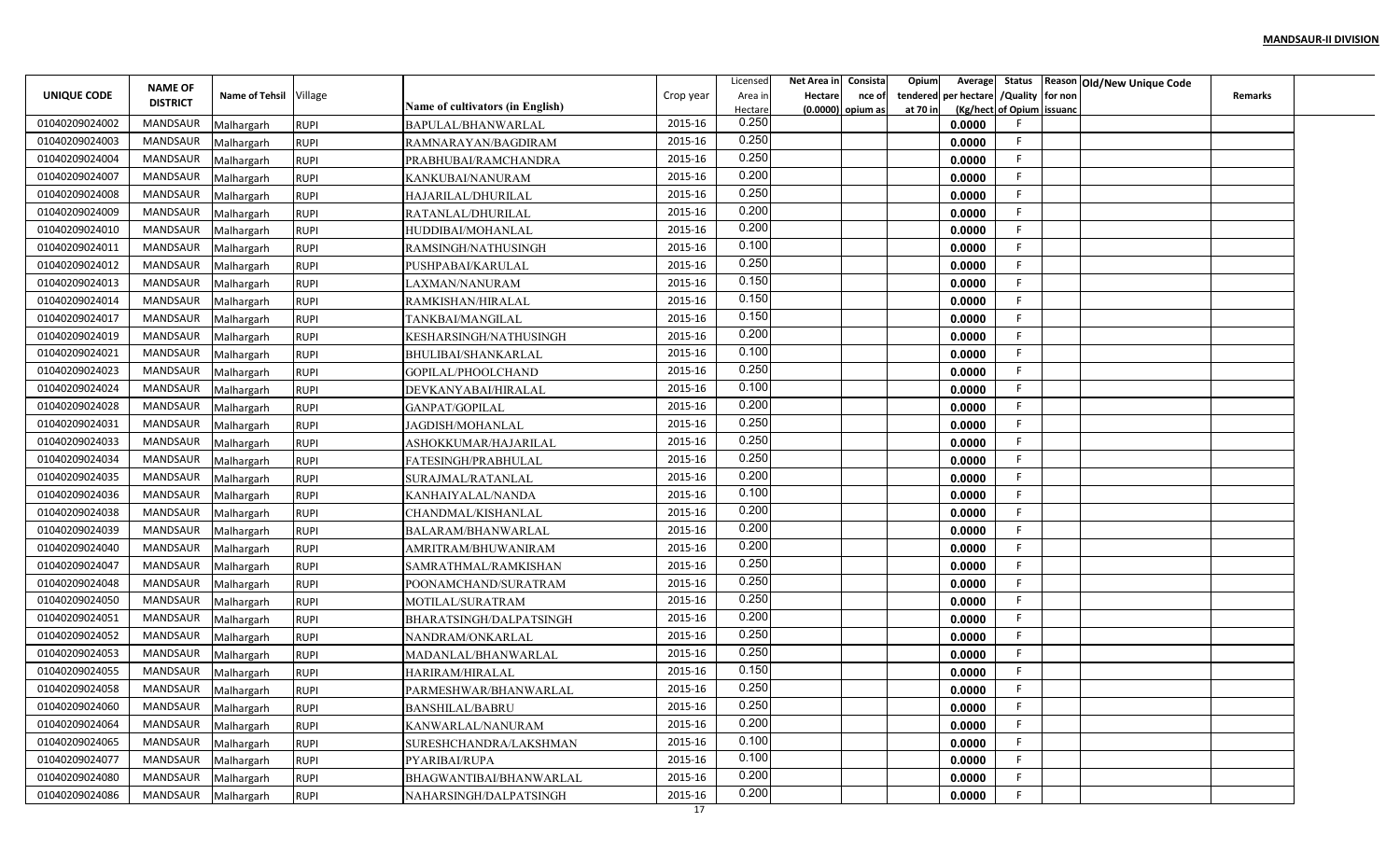|                    |                 |                        |             |                                  |           | Licensed | Net Area in    | Consista          | Opium    |                                        |                           | Average Status Reason Old/New Unique Code |                |  |
|--------------------|-----------------|------------------------|-------------|----------------------------------|-----------|----------|----------------|-------------------|----------|----------------------------------------|---------------------------|-------------------------------------------|----------------|--|
| <b>UNIQUE CODE</b> | <b>NAME OF</b>  | Name of Tehsil Village |             |                                  | Crop year | Area in  | <b>Hectare</b> | nce of            |          | tendered per hectare / Quality for non |                           |                                           | <b>Remarks</b> |  |
|                    | <b>DISTRICT</b> |                        |             | Name of cultivators (in English) |           | Hectare  |                | (0.0000) opium as | at 70 in |                                        | (Kg/hect of Opium issuanc |                                           |                |  |
| 01040209024096     | MANDSAUR        | Malhargarh             | <b>RUPI</b> | GITABAI/BHUWANIRAM               | 2015-16   | 0.200    |                |                   |          | 0.0000                                 |                           |                                           |                |  |
| 01040209024085     | MANDSAUR        | Malhargarh             | <b>RUPI</b> | <b>BANESINGH/TEJSINGH</b>        | 2015-16   | 0.200    |                |                   |          | 0.0000                                 | F.                        |                                           |                |  |
| 01040209024016     | MANDSAUR        | Malhargarh             | <b>RUPI</b> | RAMESHWAR/LAXMICHAND             | 2015-16   | 0.250    |                |                   |          | 0.0000                                 | -F                        |                                           |                |  |
| 01040209024032     | <b>MANDSAUR</b> | Malhargarh             | <b>RUPI</b> | KANHAIYALAL/RAMNARAYAN           | 2015-16   | 0.250    |                |                   |          | 0.0000                                 | F.                        |                                           |                |  |
| 01040209024005     | MANDSAUR        | Malhargarh             | <b>RUPI</b> | OMPRAKASH/RAMESHWAR/KAMERIBAI    | 2015-16   | 0.200    |                |                   |          | 0.0000                                 | F.                        |                                           |                |  |
| 01040209024067     | MANDSAUR        | Malhargarh             | <b>RUPI</b> | RAJARAM/RATANLAL                 | 2015-16   | 0.250    |                |                   |          | 0.0000                                 | F.                        |                                           |                |  |
| 01040209024044     | MANDSAUR        | Malhargarh             | <b>RUPI</b> | RAGHUVEERSINGH/SARDULSINGH       | 2015-16   | 0.200    |                |                   |          | 0.0000                                 | F                         |                                           |                |  |
| 01040209024068     | MANDSAUR        | Malhargarh             | <b>RUPI</b> | DEVKARAN/HIRALAL                 | 2015-16   | 0.100    |                |                   |          | 0.0000                                 | F.                        |                                           |                |  |
| 01040209025007     | MANDSAUR        | Malhargarh             | SELAWARI    | SHERSINGH/RAMSINGH               | 2015-16   | 0.100    |                |                   |          | 0.0000                                 | E                         |                                           |                |  |
| 01040209025009     | MANDSAUR        | Malhargarh             | SELAWARI    | MODSINGH/SHIVSINGH               | 2015-16   | 0.200    |                |                   |          | 0.0000                                 | F                         |                                           |                |  |
| 01040209025014     | MANDSAUR        | Malhargarh             | SELAWARI    | BHARATSINGH/AMARSINGH            | 2015-16   | 0.250    |                |                   |          | 0.0000                                 | -F                        |                                           |                |  |
| 01040209025017     | MANDSAUR        | Malhargarh             | SELAWARI    | NAVALBAI/PARWATSINGH             | 2015-16   | 0.200    |                |                   |          | 0.0000                                 | F                         |                                           |                |  |
| 01040209025033     | MANDSAUR        | Malhargarh             | SELAWARI    | BULABKAI/BHANWARSINGH            | 2015-16   | 0.100    |                |                   |          | 0.0000                                 | -F                        |                                           |                |  |
| 01040209025050     | MANDSAUR        | Malhargarh             | SELAWARI    | RAMESH/KALU BHARTI               | 2015-16   | 0.150    |                |                   |          | 0.0000                                 | E                         |                                           |                |  |
| 01040209025043     | MANDSAUR        | Malhargarh             | SELAWARI    | BHOPALSINGH/AMARSINGH            | 2015-16   | 0.200    |                |                   |          | 0.0000                                 | -F                        |                                           |                |  |
| 01040209025015     | MANDSAUR        | Malhargarh             | SELAWARI    | KAMALSINGH/HARISINGH             | 2015-16   | 0.150    |                |                   |          | 0.0000                                 | F.                        |                                           |                |  |
| 01040209025027     | MANDSAUR        | Malhargarh             | SELAWARI    | ASHABAI/MANGILAL                 | 2015-16   | 0.200    |                |                   |          | 0.0000                                 | F                         |                                           |                |  |
| 01040209026006     | MANDSAUR        | Malhargarh             | SONI        | JAGDISH/MAGNIRAM/SMANDIBAI       | 2015-16   | 0.100    |                |                   |          | 0.0000                                 | F                         |                                           |                |  |
| 01040209026004     | MANDSAUR        | Malhargarh             | SONI        | NAVALSINGH/NIRBHAYSINGH          | 2015-16   | 0.150    |                |                   |          | 0.0000                                 | -F                        |                                           |                |  |
| 01040209026015     | MANDSAUR        | Malhargarh             | SONI        | SOHANKUNWAR/UDAYSINGH            | 2015-16   | 0.200    |                |                   |          | 0.0000                                 | F.                        |                                           |                |  |
| 01040209026019     | MANDSAUR        | Malhargarh             | SONI        | BHANWARSINGH/DULESINGH           | 2015-16   | 0.250    |                |                   |          | 0.0000                                 | -F                        |                                           |                |  |
| 01040209026022     | MANDSAUR        | Malhargarh             | SONI        | RAMESHCHANDRA/ONKARLAL           | 2015-16   | 0.200    |                |                   |          | 0.0000                                 | F.                        |                                           |                |  |
| 01040209026023     | MANDSAUR        | Malhargarh             | SONI        | MADHULAL/MODIRAM                 | 2015-16   | 0.200    |                |                   |          | 0.0000                                 | F.                        |                                           |                |  |
| 01040209026040     | MANDSAUR        | Malhargarh             | SONI        | BHAGWANSINGH/NAVALSINGH          | 2015-16   | 0.250    |                |                   |          | 0.0000                                 | F                         |                                           |                |  |
| 01040209026046     | MANDSAUR        | Malhargarh             | SONI        | BHANWARSINGH/GOVIND SINGH        | 2015-16   | 0.200    |                |                   |          | 0.0000                                 | E                         |                                           |                |  |
| 01040209026050     | MANDSAUR        | Malhargarh             | SONI        | DASHARATHSINGH/RATANSINGH        | 2015-16   | 0.200    |                |                   |          | 0.0000                                 | E                         |                                           |                |  |
| 01040209026059     | MANDSAUR        | Malhargarh             | SONI        | KAMALKUNWAR/RAMSINGH             | 2015-16   | 0.200    |                |                   |          | 0.0000                                 | F                         |                                           |                |  |
| 01040209026063     | MANDSAUR        | Malhargarh             | SONI        | NAVALSINGH/BHANWAR SINGH         | 2015-16   | 0.200    |                |                   |          | 0.0000                                 | -F                        |                                           |                |  |
| 01040209026064     | <b>MANDSAUR</b> | Malhargarh             | SONI        | SHANKARSINGH/BHANWAR SINGH       | 2015-16   | 0.200    |                |                   |          | 0.0000                                 | F.                        |                                           |                |  |
| 01040209026065     | MANDSAUR        | Malhargarh             | SONI        | SURESH SINGH/NATHULAL            | 2015-16   | 0.100    |                |                   |          | 0.0000                                 | E                         |                                           |                |  |
| 01040209026069     | MANDSAUR        | Malhargarh             | SONI        | KAMLABAI/NATHU                   | 2015-16   | 0.200    |                |                   |          | 0.0000                                 | F                         |                                           |                |  |
| 01040209026072     | MANDSAUR        | Malhargarh             | SONI        | NARAYANSINGH/RATANSINGH          | 2015-16   | 0.100    |                |                   |          | 0.0000                                 | F                         |                                           |                |  |
| 01040209026074     | MANDSAUR        | Malhargarh             | SONI        | BHARATSINGH/NEPALSINGH           | 2015-16   | 0.250    |                |                   |          | 0.0000                                 | F.                        |                                           |                |  |
| 01040209026043     | MANDSAUR        | Malhargarh             | SONI        | SHANTIBAI/BHANWARLAL             | 2015-16   | 0.200    |                |                   |          | 0.0000                                 | F                         |                                           |                |  |
| 01040209026001     | MANDSAUR        | Malhargarh             | SONI        | GULABSINGH/VAKTAVARSINGH         | 2015-16   | 0.200    |                |                   |          | 0.0000                                 | F                         |                                           |                |  |
| 01040209026055     | MANDSAUR        | Malhargarh             | SONI        | MANGILAL/RAMA                    | 2015-16   | 0.200    |                |                   |          | 0.0000                                 | F.                        |                                           |                |  |
| 01040209026051     | MANDSAUR        | Malhargarh             | SONI        | SOHANBAI/BHAGIRATH               | 2015-16   | 0.150    |                |                   |          | 0.0000                                 | F                         |                                           |                |  |
| 01040209026026     | MANDSAUR        |                        | SONI        |                                  | 2015-16   | 0.100    |                |                   |          |                                        | F.                        |                                           |                |  |
| 01040209026076     | MANDSAUR        | Malhargarh             |             | JUJHARSINGH/BHANWARSINGH         | 2015-16   | 0.200    |                |                   |          | 0.0000<br>0.0000                       | F                         |                                           |                |  |
|                    |                 | Malhargarh             | SONI        | MANGILAL/KACHRU                  | 18        |          |                |                   |          |                                        |                           |                                           |                |  |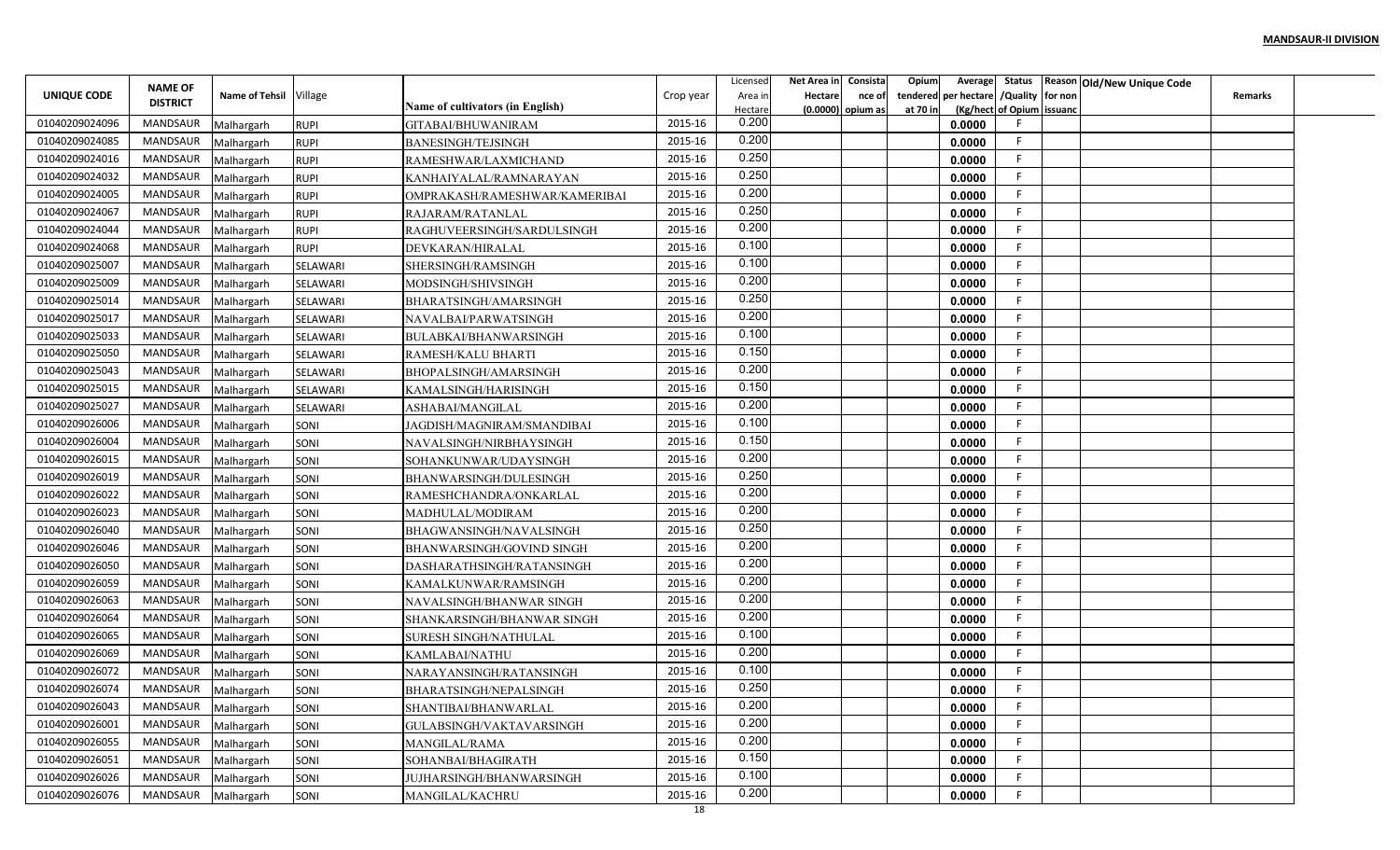|                |                                   |                        |                |                                         |           | Licensed         | Net Area in Consista |                     | Opium    | Average                       | Status Reason Old/New Unique Code |                |  |
|----------------|-----------------------------------|------------------------|----------------|-----------------------------------------|-----------|------------------|----------------------|---------------------|----------|-------------------------------|-----------------------------------|----------------|--|
| UNIQUE CODE    | <b>NAME OF</b><br><b>DISTRICT</b> | Name of Tehsil Village |                |                                         | Crop year | Area in          | <b>Hectare</b>       | nce of              | tendered | per hectare / Quality for non |                                   | <b>Remarks</b> |  |
|                |                                   |                        |                | <b>Name of cultivators (in English)</b> |           | Hectare<br>0.250 |                      | $(0.0000)$ opium as | at 70 in | (Kg/hect of Opium issuanc     |                                   |                |  |
| 01040209026083 | MANDSAUR                          | Malhargarh             | SONI           | BHANWARSINGH/BHAGWATSINGH               | 2015-16   | 0.200            |                      |                     |          | 0.0000<br>F.                  |                                   |                |  |
| 01040209026010 | MANDSAUR                          | Malhargarh             | SONI           | BHERULAL/GOBARLAL                       | 2015-16   | 0.250            |                      |                     |          | 0.0000                        |                                   |                |  |
| 01040209026012 | MANDSAUR                          | Malhargarh             | SONI           | BHANWARSINGH/SHARDULSINGH               | 2015-16   | 0.150            |                      |                     |          | F.<br>0.0000                  |                                   |                |  |
| 01040209026085 | <b>MANDSAUR</b>                   | Malhargarh             | SONI           | RAMESHWAR/MAGNIRAM                      | 2015-16   | 0.150            |                      |                     |          | F.<br>0.0000                  |                                   |                |  |
| 01040209026008 | MANDSAUR                          | Malhargarh             | SONI           | VAJERAM/VARDA                           | 2015-16   | 0.200            |                      |                     |          | F.<br>0.0000                  |                                   |                |  |
| 01040209026089 | MANDSAUR                          | Malhargarh             | SONI           | JUJHARSINGH/KESHARSINGH                 | 2015-16   | 0.100            |                      |                     |          | F.<br>0.0000                  |                                   |                |  |
| 01040209026007 | MANDSAUR                          | Malhargarh             | SONI           | PREMKUNWAR/FATEHSINGH                   | 2015-16   | 0.100            |                      |                     |          | F.<br>0.0000                  |                                   |                |  |
| 01040209026045 | MANDSAUR                          | Malhargarh             | SONI           | YAGVENDRA/GOVINDSINGH                   | 2015-16   | 0.100            |                      |                     |          | F.<br>0.0000                  |                                   |                |  |
| 01040209026090 | MANDSAUR                          | Malhargarh             | SONI           | BHURSINGH/BHANWARSINGH                  | 2015-16   | 0.150            |                      |                     |          | F<br>0.0000                   |                                   |                |  |
| 01040209026091 | MANDSAUR                          | Malhargarh             | SONI           | BHURKUNWAR/MANGUSINGH                   | 2015-16   |                  |                      |                     |          | F.<br>0.0000                  |                                   |                |  |
| 01040209026029 | MANDSAUR                          | Malhargarh             | SONI           | CHAINSINGH/DULESINGH                    | 2015-16   | 0.100            |                      |                     |          | E<br>0.0000                   |                                   |                |  |
| 01040209026067 | MANDSAUR                          | Malhargarh             | SONI           | NANDKUNWAR/KHUMANSINGH                  | 2015-16   | 0.100            |                      |                     |          | F.<br>0.0000                  |                                   |                |  |
| 01040209026058 | MANDSAUR                          | Malhargarh             | SONI           | RAMIBAI / LAKSHMAN                      | 2015-16   | 0.100            |                      |                     |          | E<br>0.0000                   |                                   |                |  |
| 01040209026020 | MANDSAUR                          | Malhargarh             | SONI           | PUNAMCHAND/MANGILAL                     | 2015-16   | 0.100            |                      |                     |          | N<br>0.0000                   |                                   |                |  |
| 01040209026034 | <b>MANDSAUR</b>                   | Malhargarh             | SONI           | GOPAL/VAJERAM                           | 2015-16   | 0.100            |                      |                     |          | E<br>0.0000                   |                                   |                |  |
| 01040209026014 | MANDSAUR                          | Malhargarh             | SONI           | MODIRAM/VARDA                           | 2015-16   | 0.100            |                      |                     |          | N<br>0.0000                   |                                   |                |  |
| 01040209026030 | MANDSAUR                          | Malhargarh             | SONI           | NARENDRASINGH/GOVINDSINGH               | 2015-16   | 0.100            |                      |                     |          | E<br>0.0000                   |                                   |                |  |
| 01040209027001 | MANDSAUR                          | Malhargarh             | <b>SUTHODH</b> | MANGIBAI/LAXMINARAYAN                   | 2015-16   | 0.200            |                      |                     |          | E<br>0.0000                   |                                   |                |  |
| 01040209027004 | MANDSAUR                          | Malhargarh             | <b>SUTHODH</b> | GITABAI/MANGILAL                        | 2015-16   | 0.200            |                      |                     |          | E<br>0.0000                   |                                   |                |  |
| 01040209027006 | MANDSAUR                          | Malhargarh             | SUTHODH        | RUKMANIBAI/SALAGRAM                     | 2015-16   | 0.200            |                      |                     |          | F.<br>0.0000                  |                                   |                |  |
| 01040209027007 | MANDSAUR                          | Malhargarh             | <b>SUTHODH</b> | SHIVNARAYAN/BHERULAL                    | 2015-16   | 0.250            |                      |                     |          | E<br>0.0000                   |                                   |                |  |
| 01040209027008 | <b>MANDSAUR</b>                   | Malhargarh             | <b>SUTHODH</b> | BAPULAL/GANGARAM                        | 2015-16   | 0.100            |                      |                     |          | E<br>0.0000                   |                                   |                |  |
| 01040209027011 | MANDSAUR                          | Malhargarh             | <b>SUTHODH</b> | VARDIBAI/BHERULAL                       | 2015-16   | 0.250            |                      |                     |          | F.<br>0.0000                  |                                   |                |  |
| 01040209027012 | MANDSAUR                          | Malhargarh             | SUTHODH        | JANIBAI/PRATHVIRAJ                      | 2015-16   | 0.200            |                      |                     |          | F.<br>0.0000                  |                                   |                |  |
| 01040209027016 | MANDSAUR                          | Malhargarh             | SUTHODH        | MOHANLAL/KASHIRAM                       | 2015-16   | 0.200            |                      |                     |          | E<br>0.0000                   |                                   |                |  |
| 01040209027017 | MANDSAUR                          | Malhargarh             | <b>SUTHODH</b> | OMPRAKASH/SURAJMAL                      | 2015-16   | 0.250            |                      |                     |          | F<br>0.0000                   |                                   |                |  |
| 01040209027019 | MANDSAUR                          | Malhargarh             | <b>SUTHODH</b> | HARISHANKAR/SURAJMAI                    | 2015-16   | 0.250            |                      |                     |          | F.<br>0.0000                  |                                   |                |  |
| 01040209027020 | MANDSAUR                          | Malhargarh             | SUTHODH        | RAMKISHAN/ONKARLAL                      | 2015-16   | 0.200            |                      |                     |          | E<br>0.0000                   |                                   |                |  |
| 01040209027021 | <b>MANDSAUR</b>                   | Malhargarh             | <b>SUTHODH</b> | VINOD KUMAR/FAKIRCHANDRA                | 2015-16   | 0.250            |                      |                     |          | F.<br>0.0000                  |                                   |                |  |
| 01040209027024 | MANDSAUR                          | Malhargarh             | <b>SUTHODH</b> | RAMCHANDRA/HAJARILAL                    | 2015-16   | 0.250            |                      |                     |          | -F<br>0.0000                  |                                   |                |  |
| 01040209027025 | MANDSAUR                          | Malhargarh             | <b>SUTHODH</b> | RAJENDRA KUMAR/RAMCHANDRA               | 2015-16   | 0.250            |                      |                     |          | F.<br>0.0000                  |                                   |                |  |
| 01040209027027 | <b>MANDSAUR</b>                   | Malhargarh             | SUTHODH        | PRAHLAD/RAMCHANDRA                      | 2015-16   | 0.200            |                      |                     |          | F<br>0.0000                   |                                   |                |  |
| 01040209027028 | MANDSAUR                          | Malhargarh             | <b>SUTHODH</b> | KAILASHCHANDRA/BHAGATRAM                | 2015-16   | 0.200            |                      |                     |          | F.<br>0.0000                  |                                   |                |  |
| 01040209027029 | MANDSAUR                          | Malhargarh             | <b>SUTHODH</b> | KANHAIYALAL/RAMCHANDRA                  | 2015-16   | 0.200            |                      |                     |          | F<br>0.0000                   |                                   |                |  |
| 01040209027034 | MANDSAUR                          | Malhargarh             | <b>SUTHODH</b> | BHAGIRATH/CHAMPALAL                     | 2015-16   | 0.250            |                      |                     |          | F.<br>0.0000                  |                                   |                |  |
| 01040209027035 | MANDSAUR                          | Malhargarh             | SUTHODH        | BHAGWANLAL/FAKIRCHAND                   | 2015-16   | 0.100            |                      |                     |          | F<br>0.0000                   |                                   |                |  |
| 01040209027038 | MANDSAUR                          | Malhargarh             | <b>SUTHODH</b> | BHAGATRAM/BHANWARLAL                    | 2015-16   | 0.250            |                      |                     |          | F<br>0.0000                   |                                   |                |  |
| 01040209027045 | MANDSAUR                          | Malhargarh             | SUTHODH        | CHUNNILAL/HAJARILAL                     | 2015-16   | 0.250            |                      |                     |          | F.<br>0.0000                  |                                   |                |  |
| 01040209027046 | MANDSAUR                          | Malhargarh             | <b>SUTHODH</b> | JITMAL/BAPULAL                          | 2015-16   | 0.200            |                      |                     |          | F.<br>0.0000                  |                                   |                |  |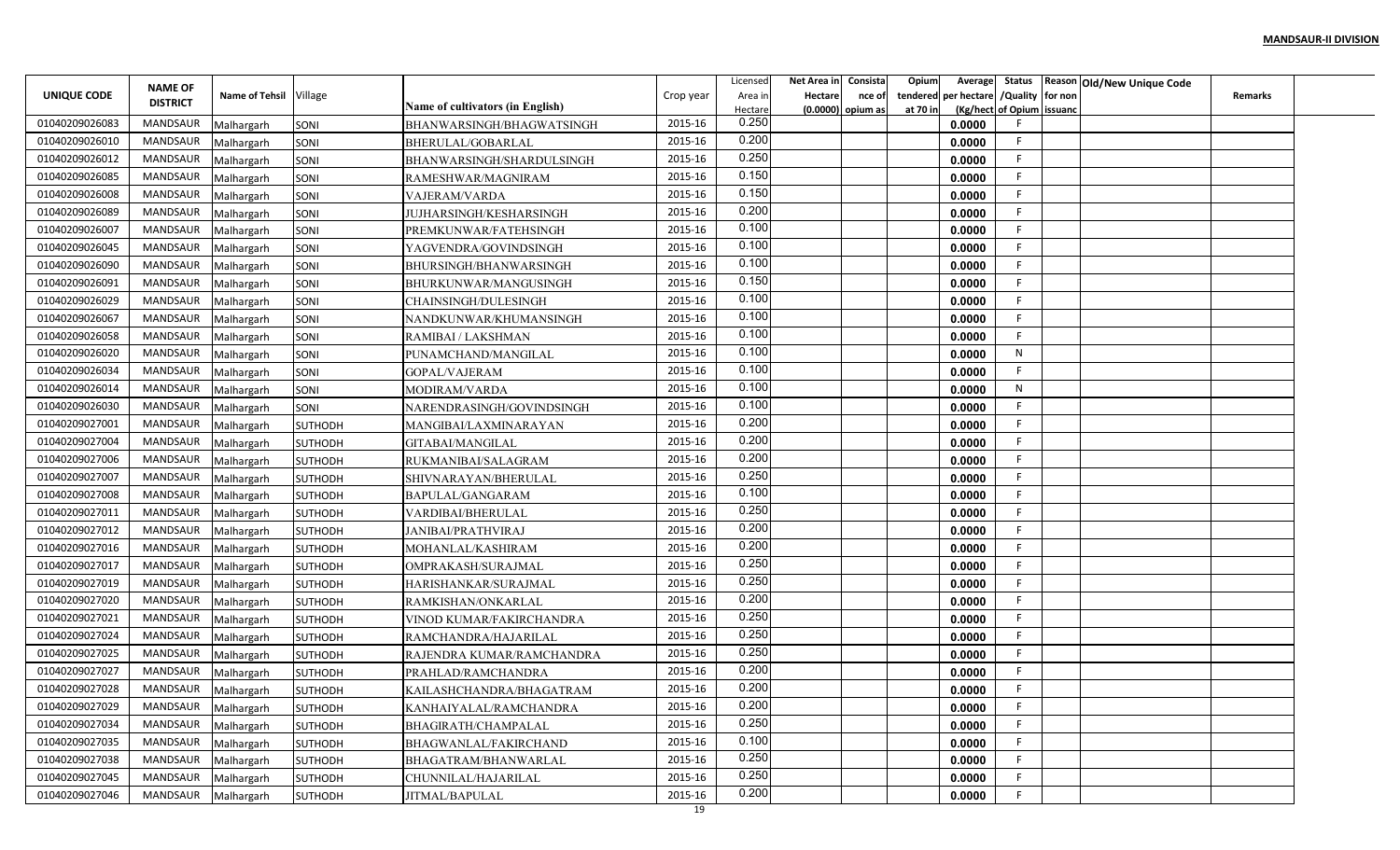|                |                 |                        |                  |                                         |           | Licensed | Net Area in    | Consista          | Opium    |                                        |                           | Average Status Reason Old/New Unique Code |                |  |
|----------------|-----------------|------------------------|------------------|-----------------------------------------|-----------|----------|----------------|-------------------|----------|----------------------------------------|---------------------------|-------------------------------------------|----------------|--|
| UNIQUE CODE    | <b>NAME OF</b>  | Name of Tehsil Village |                  |                                         | Crop year | Area in  | <b>Hectare</b> | nce of            |          | tendered per hectare / Quality for non |                           |                                           | <b>Remarks</b> |  |
|                | <b>DISTRICT</b> |                        |                  | <b>Name of cultivators (in English)</b> |           | Hectare  |                | (0.0000) opium as | at 70 in |                                        | (Kg/hect of Opium issuanc |                                           |                |  |
| 01040209027047 | MANDSAUR        | Malhargarh             | <b>SUTHODH</b>   | OMPRAKASH/BAPULAL                       | 2015-16   | 0.200    |                |                   |          | 0.0000                                 |                           |                                           |                |  |
| 01040209027048 | MANDSAUR        | Malhargarh             | <b>SUTHODH</b>   | RAJMAL/BAPULAL                          | 2015-16   | 0.250    |                |                   |          | 0.0000                                 | F.                        |                                           |                |  |
| 01040209027050 | MANDSAUR        | Malhargarh             | <b>SUTHODH</b>   | VIKRAM KUMAR/KANTILAL                   | 2015-16   | 0.250    |                |                   |          | 0.0000                                 | -F                        |                                           |                |  |
| 01040209027053 | <b>MANDSAUR</b> | Malhargarh             | <b>SUTHODH</b>   | VARDICHANDRA/RATANLAL                   | 2015-16   | 0.200    |                |                   |          | 0.0000                                 | F.                        |                                           |                |  |
| 01040209027058 | MANDSAUR        | Malhargarh             | <b>SUTHODH</b>   | MADANSINGH/JAYSINGH                     | 2015-16   | 0.250    |                |                   |          | 0.0000                                 | F.                        |                                           |                |  |
| 01040209027059 | MANDSAUR        | Malhargarh             | <b>SUTHODH</b>   | <b>BANSHILAL/KHUMA</b>                  | 2015-16   | 0.100    |                |                   |          | 0.0000                                 | F.                        |                                           |                |  |
| 01040209027061 | MANDSAUR        | Malhargarh             | <b>SUTHODH</b>   | RAMCHANDRA/HIRALAL                      | 2015-16   | 0.200    |                |                   |          | 0.0000                                 | F                         |                                           |                |  |
| 01040209027074 | MANDSAUR        | Malhargarh             | <b>SUTHODH</b>   | BALURAM/SURAJMAL                        | 2015-16   | 0.250    |                |                   |          | 0.0000                                 | F.                        |                                           |                |  |
| 01040209027077 | MANDSAUR        | Malhargarh             | <b>SUTHODH</b>   | PARWATIBAI/RAMNARAYAN                   | 2015-16   | 0.200    |                |                   |          | 0.0000                                 | E                         |                                           |                |  |
| 01040209027080 | MANDSAUR        | Malhargarh             | <b>SUTHODH</b>   | BANSHILAL/KISHANLAL                     | 2015-16   | 0.250    |                |                   |          | 0.0000                                 | F                         |                                           |                |  |
| 01040209027037 | MANDSAUR        | Malhargarh             | <b>SUTHODH</b>   | RODILAL/BAGDIRAM                        | 2015-16   | 0.150    |                |                   |          | 0.0000                                 | -F                        |                                           |                |  |
| 01040209027088 | MANDSAUR        | Malhargarh             | <b>SUTHODH</b>   | BOTLAL/KISHANLAL                        | 2015-16   | 0.250    |                |                   |          | 0.0000                                 | -F                        |                                           |                |  |
| 01040209027005 | MANDSAUR        | Malhargarh             | <b>SUTHODH</b>   | ONKARLAL/KALU                           | 2015-16   | 0.200    |                |                   |          | 0.0000                                 | -F                        |                                           |                |  |
| 01040209027071 | MANDSAUR        | Malhargarh             | <b>SUTHODH</b>   | KANEHIALAL/MULCHAND                     | 2015-16   | 0.200    |                |                   |          | 0.0000                                 | E                         |                                           |                |  |
| 01040209027003 | MANDSAUR        | Malhargarh             | <b>SUTHODH</b>   | GAMERIBAI/KISHANLAL                     | 2015-16   | 0.200    |                |                   |          | 0.0000                                 | F.                        |                                           |                |  |
| 01040209027043 | MANDSAUR        | Malhargarh             | <b>SUTHODH</b>   | RAMCHANDRA/TORIRAM                      | 2015-16   | 0.200    |                |                   |          | 0.0000                                 | F.                        |                                           |                |  |
| 01040209027060 | MANDSAUR        | Malhargarh             | <b>SUTHODH</b>   | TULSIBAI/KHEMRAJ                        | 2015-16   | 0.200    |                |                   |          | 0.0000                                 | F                         |                                           |                |  |
| 01040209027049 | MANDSAUR        | Malhargarh             | <b>SUTHODH</b>   | RAMESHWAR/VARDICHANDRA                  | 2015-16   | 0.250    |                |                   |          | 0.0000                                 | F                         |                                           |                |  |
| 01040209027010 | MANDSAUR        | Malhargarh             | <b>SUTHODH</b>   | BHERULAL/TORIRAM                        | 2015-16   | 0.250    |                |                   |          | 0.0000                                 | -F                        |                                           |                |  |
| 01040209027057 | MANDSAUR        | Malhargarh             | <b>SUTHODH</b>   | AMBUBAI/RAMCHANDRA                      | 2015-16   | 0.200    |                |                   |          | 0.0000                                 | F.                        |                                           |                |  |
| 01040209027030 | MANDSAUR        | Malhargarh             | <b>SUTHODH</b>   | MULCHANDRA/ONKARLAI                     | 2015-16   | 0.100    |                |                   |          | 0.0000                                 | -F                        |                                           |                |  |
| 01040209028003 | MANDSAUR        | Malhargarh             | TILAKHEDA        | MOHANBAI/ONKARLAL                       | 2015-16   | 0.200    |                |                   |          | 0.0000                                 | F.                        |                                           |                |  |
| 01040209028010 | MANDSAUR        | Malhargarh             | TILAKHEDA        | LALARAM (LALURAM)/BALARAM (BALURA       | 2015-16   | 0.200    |                |                   |          | 0.0000                                 | F.                        |                                           |                |  |
| 01040209028040 | MANDSAUR        | Malhargarh             | TILAKHEDA        | GHANSHYAM/PYARCHAND                     | 2015-16   | 0.200    |                |                   |          | 0.0000                                 | F                         |                                           |                |  |
| 01040209028043 | MANDSAUR        | Malhargarh             | TILAKHEDA        | MATHURALAL/MANGILAL                     | 2015-16   | 0.200    |                |                   |          | 0.0000                                 | F                         |                                           |                |  |
| 01040209028051 | MANDSAUR        | Malhargarh             | TILAKHEDA        | PURANMAL/MANGILAL                       | 2015-16   | 0.100    |                |                   |          | 0.0000                                 | E                         |                                           |                |  |
| 01040209028006 | MANDSAUR        | Malhargarh             | TILAKHEDA        | TULSIRAM/KASHIRAM                       | 2015-16   | 0.200    |                |                   |          | 0.0000                                 | F.                        |                                           |                |  |
| 01040209028007 | MANDSAUR        | Malhargarh             | TILAKHEDA        | BHERULAL/LAXMAN                         | 2015-16   | 0.200    |                |                   |          | 0.0000                                 | -F                        |                                           |                |  |
| 01040209028008 | <b>MANDSAUR</b> | Malhargarh             | TILAKHEDA        | <b>MOTILAL/DALLA</b>                    | 2015-16   | 0.100    |                |                   |          | 0.0000                                 | F.                        |                                           |                |  |
| 01040209028011 | MANDSAUR        | Malhargarh             | TILAKHEDA        | LAXMINARAYAN/MANGILAL                   | 2015-16   | 0.250    |                |                   |          | 0.0000                                 | E                         |                                           |                |  |
| 01040209028015 | MANDSAUR        | Malhargarh             | TILAKHEDA        | SHYAMLAL/ASHARAM                        | 2015-16   | 0.250    |                |                   |          | 0.0000                                 | F.                        |                                           |                |  |
| 01040209028025 | MANDSAUR        | Malhargarh             | TILAKHEDA        | BALURAM/BHAGIRATH                       | 2015-16   | 0.200    |                |                   |          | 0.0000                                 | F                         |                                           |                |  |
| 01040209028066 | MANDSAUR        | Malhargarh             | <b>TILAKHEDA</b> | BHAGWANTIBAI/PRABHULAL/SHAMBHULAL       | 2015-16   | 0.200    |                |                   |          | 0.0000                                 | F.                        |                                           |                |  |
| 01040209028002 | MANDSAUR        | Malhargarh             | TILAKHEDA        | UDAYRAM/MODIRAM                         | 2015-16   | 0.100    |                |                   |          | 0.0000                                 | F                         |                                           |                |  |
| 01040209028047 | MANDSAUR        | Malhargarh             | TILAKHEDA        | BADRIBAI/NANURAM                        | 2015-16   | 0.200    |                |                   |          | 0.0000                                 | F                         |                                           |                |  |
| 01040209028032 | MANDSAUR        | Malhargarh             | TILAKHEDA        | MANNALAL/BADRILAL                       | 2015-16   | 0.200    |                |                   |          | 0.0000                                 | F.                        |                                           |                |  |
| 01040209029003 | MANDSAUR        | Malhargarh             | <b>BALAGUDA</b>  | MODIRAM/BHAGWANIRAM                     | 2015-16   | 0.250    |                |                   |          | 0.0000                                 | F                         |                                           |                |  |
| 01040209029005 | MANDSAUR        | Malhargarh             | <b>BALAGUDA</b>  | HARIVALLABH/SATYANARAYAN                | 2015-16   | 0.150    |                |                   |          | 0.0000                                 | F.                        |                                           |                |  |
| 01040209029012 | MANDSAUR        | Malhargarh             | <b>BALAGUDA</b>  | TULSIBAI/BRAJLAL                        | 2015-16   | 0.100    |                |                   |          | 0.0000                                 | F                         |                                           |                |  |
|                |                 |                        |                  |                                         | 20        |          |                |                   |          |                                        |                           |                                           |                |  |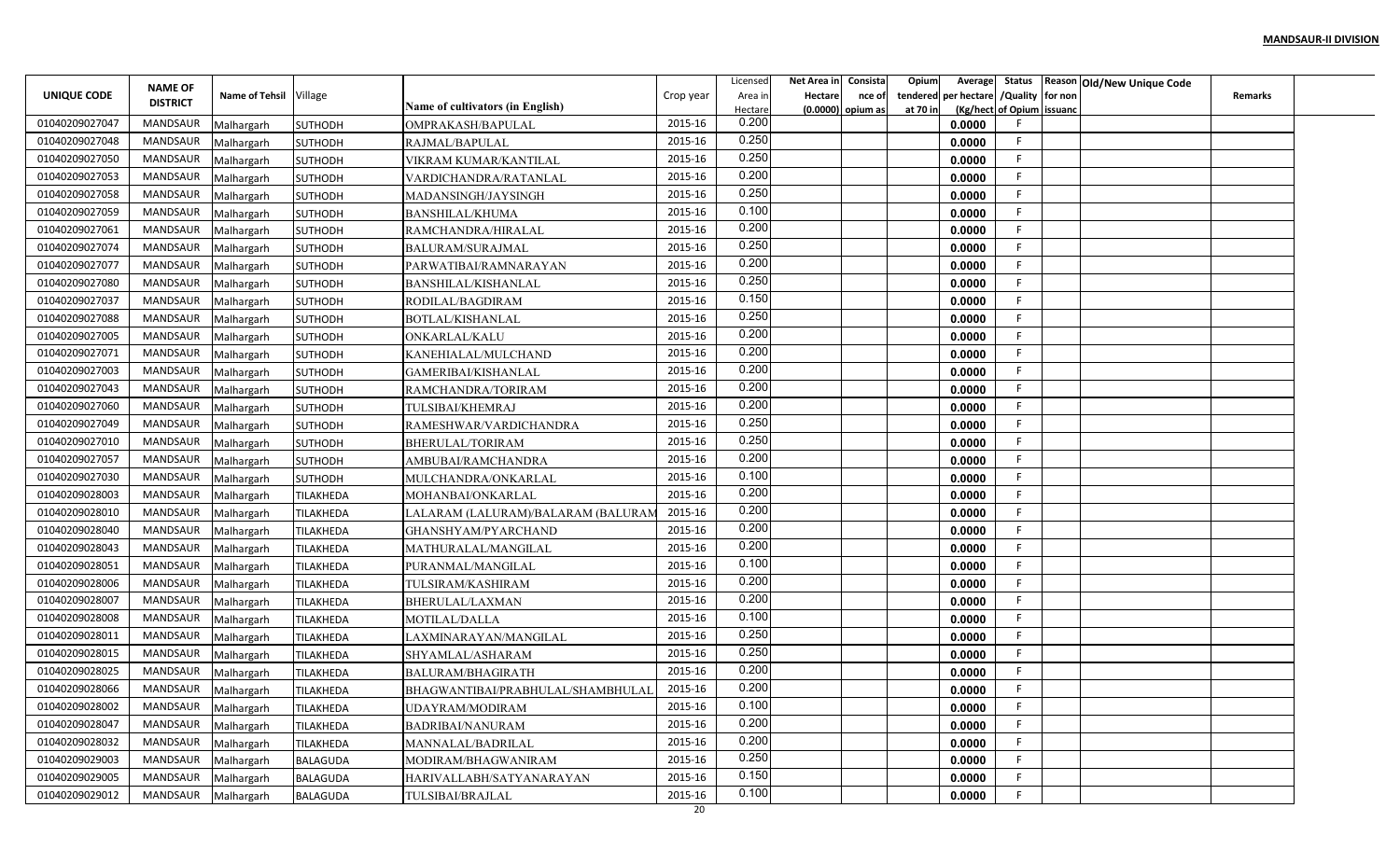|                | <b>NAME OF</b>  |                        |                 |                                  |           | Licensec           | Net Area in                  | Consista | Opium                |                                 |                           | Average Status   Reason   Old/New Unique Code |  |
|----------------|-----------------|------------------------|-----------------|----------------------------------|-----------|--------------------|------------------------------|----------|----------------------|---------------------------------|---------------------------|-----------------------------------------------|--|
| UNIQUE CODE    | <b>DISTRICT</b> | Name of Tehsil Village |                 | Name of cultivators (in English) | Crop year | Area ir<br>Hectare | Hectare<br>(0.0000) opium as | nce of   | tendered<br>at 70 in | per hectare / Quality   for non | (Kg/hect of Opium issuanc | Remarks                                       |  |
| 01040209029013 | MANDSAUR        | Malhargarh             | <b>BALAGUDA</b> | SATYANARAYAN/SITARAM             | 2015-16   | 0.200              |                              |          |                      | 0.0000                          |                           |                                               |  |
| 01040209029014 | MANDSAUR        | Malhargarh             | <b>BALAGUDA</b> | PUSHKAR/RADHESHYAM/DHAPUBAI      | 2015-16   | 0.250              |                              |          |                      | 0.0000                          | F                         |                                               |  |
| 01040209029015 | MANDSAUR        | Malhargarh             | BALAGUDA        | DHAPUBAI /NATHULAL               | 2015-16   | 0.100              |                              |          |                      | 0.0000                          |                           |                                               |  |
| 01040209029019 | MANDSAUR        | Malhargarh             | <b>BALAGUDA</b> | <b>AMBALAL/GHASI</b>             | 2015-16   | 0.200              |                              |          |                      | 0.0000                          | F.                        |                                               |  |
| 01040209029020 | MANDSAUR        | Malhargarh             | <b>BALAGUDA</b> | MODIRAM/SHRIRAM                  | 2015-16   | 0.200              |                              |          |                      | 0.0000                          | F                         |                                               |  |
| 01040209029021 | MANDSAUR        | Malhargarh             | BALAGUDA        | KALABAI/NANALAL                  | 2015-16   | 0.100              |                              |          |                      | 0.0000                          | F.                        |                                               |  |
| 01040209029023 | MANDSAUR        | Malhargarh             | BALAGUDA        | SURAJBAI/VARDICHAND              | 2015-16   | 0.150              |                              |          |                      | 0.0000                          |                           |                                               |  |
| 01040209029026 | <b>MANDSAUR</b> | Malhargarh             | <b>BALAGUDA</b> | <b>GANGA BAI/KISHANLAL</b>       | 2015-16   | 0.250              |                              |          |                      | 0.0000                          |                           |                                               |  |
| 01040209029027 | MANDSAUR        | Malhargarh             | <b>BALAGUDA</b> | KANWARLAL/RATANLAL               | 2015-16   | 0.200              |                              |          |                      | 0.0000                          |                           |                                               |  |
| 01040209029031 | <b>MANDSAUR</b> | Malhargarh             | <b>BALAGUDA</b> | RAMESHWAR/BALURAM                | 2015-16   | 0.250              | 0.2429                       | 61.99    | 13.106               | 53.9564                         | G                         |                                               |  |
| 01040209029032 | MANDSAUR        | Malhargarh             | BALAGUDA        | BHAGIRATH/BRAJLAL                | 2015-16   | 0.250              |                              |          |                      | 0.0000                          | F.                        |                                               |  |
| 01040209029033 | MANDSAUR        | Malhargarh             | <b>BALAGUDA</b> | RADHAKISHAN/RATANLAL             | 2015-16   | 0.250              |                              |          |                      | 0.0000                          | F                         |                                               |  |
| 01040209029035 | MANDSAUR        | Malhargarh             | <b>BALAGUDA</b> | RADHESHYAM/NATHULAL/SITABAI      | 2015-16   | 0.250              |                              |          |                      | 0.0000                          | F.                        |                                               |  |
| 01040209029036 | MANDSAUR        | Malhargarh             | <b>BALAGUDA</b> | MOHANLAL/RATANLAL                | 2015-16   | 0.100              |                              |          |                      | 0.0000                          | F.                        |                                               |  |
| 01040209029037 | MANDSAUR        | Malhargarh             | BALAGUDA        | SHRIRAM/KACHRU                   | 2015-16   | 0.200              | 0.1953                       | 60.60    | 10.28                | 52.6626                         | G                         |                                               |  |
| 01040209029038 | MANDSAUR        | Malhargarh             | <b>BALAGUDA</b> | PRABHULAL/KESHURAM               | 2015-16   | 0.200              |                              |          |                      | 0.0000                          |                           |                                               |  |
| 01040209029042 | MANDSAUR        | Malhargarh             | <b>BALAGUDA</b> | AMBALAL/SITARAM                  | 2015-16   | 0.200              |                              |          |                      | 0.0000                          |                           |                                               |  |
| 01040209029045 | MANDSAUR        | Malhargarh             | <b>BALAGUDA</b> | HAGAMIBAI/MANGILAL               | 2015-16   | 0.100              |                              |          |                      | 0.0000                          |                           |                                               |  |
| 01040209029046 | MANDSAUR        | Malhargarh             | BALAGUDA        | PRABHULAL/PANNALAL               | 2015-16   | 0.200              |                              |          |                      | 0.0000                          |                           |                                               |  |
| 01040209029052 | MANDSAUR        | Malhargarh             | BALAGUDA        | GOVIND/OMPRAKASH                 | 2015-16   | 0.100              |                              |          |                      | 0.0000                          |                           |                                               |  |
| 01040209029055 | MANDSAUR        | Malhargarh             | BALAGUDA        | PRAHLADGIR/SHIVGIR               | 2015-16   | 0.150              |                              |          |                      | 0.0000                          | F.                        |                                               |  |
| 01040209029060 | MANDSAUR        | Malhargarh             | BALAGUDA        | DAULATRAM/SHOBHARAM              | 2015-16   | 0.250              |                              |          |                      | 0.0000                          | F.                        |                                               |  |
| 01040209029062 | MANDSAUR        | Malhargarh             | <b>BALAGUDA</b> | SHIVNARAYAN/PANNA                | 2015-16   | 0.200              |                              |          |                      | 0.0000                          |                           |                                               |  |
| 01040209029066 | <b>MANDSAUR</b> | Malhargarh             | <b>BALAGUDA</b> | HARIOM/RAMLAL                    | 2015-16   | 0.200              |                              |          |                      | 0.0000                          | F.                        |                                               |  |
| 01040209029072 | MANDSAUR        | Malhargarh             | <b>BALAGUDA</b> | KUSUMABAI/HIRALAL                | 2015-16   | 0.100              |                              |          |                      | 0.0000                          | F.                        |                                               |  |
| 01040209029073 | MANDSAUR        | Malhargarh             | <b>BALAGUDA</b> | TULSIRAM/CHUNNILAL               | 2015-16   | 0.200              |                              |          |                      | 0.0000                          | F.                        |                                               |  |
| 01040209029076 | MANDSAUR        | Malhargarh             | <b>BALAGUDA</b> | NATHIBAI/NARAYAN                 | 2015-16   | 0.200              |                              |          |                      | 0.0000                          | F.                        |                                               |  |
| 01040209029079 | MANDSAUR        | Malhargarh             | BALAGUDA        | SHANKARLAL/JAGANNATH/ BHANA      | 2015-16   | 0.250              |                              |          |                      | 0.0000                          | F                         |                                               |  |
| 01040209029081 | MANDSAUR        | Malhargarh             | <b>BALAGUDA</b> | NANDKISHOR/SHRIRAM               | 2015-16   | 0.250              |                              |          |                      | 0.0000                          | F.                        |                                               |  |
| 01040209029083 | MANDSAUR        | Malhargarh             | <b>BALAGUDA</b> | RADHESHYAM/TULSIRAM/JANIBAI      | 2015-16   | 0.200              |                              |          |                      | 0.0000                          | F.                        |                                               |  |
| 01040209029086 | MANDSAUR        | Malhargarh             | BALAGUDA        | KANWARLAL/BHANWARLAL             | 2015-16   | 0.200              |                              |          |                      | 0.0000                          | F                         |                                               |  |
| 01040209029089 | MANDSAUR        | Malhargarh             | BALAGUDA        | BHANWARLAL/SHANKARLAL            | 2015-16   | 0.200              |                              |          |                      | 0.0000                          |                           |                                               |  |
| 01040209029090 | MANDSAUR        | Malhargarh             | <b>BALAGUDA</b> | SITABAI/RAMCHANDRA/SHANKARLAL    | 2015-16   | 0.250              | 0.2382                       | 65.84    |                      | 15.820 66.4140                  | G                         |                                               |  |
| 01040209029094 | MANDSAUR        | Malhargarh             | <b>BALAGUDA</b> | <b>BANSHILAL/SHAMBHU</b>         | 2015-16   | 0.200              |                              |          |                      | 0.0000                          | F.                        |                                               |  |
| 01040209029095 | MANDSAUR        | Malhargarh             | <b>BALAGUDA</b> | SHIVNARAYAN/LALJI                | 2015-16   | 0.200              |                              |          |                      | 0.0000                          | F.                        |                                               |  |
| 01040209029096 | MANDSAUR        | Malhargarh             | <b>BALAGUDA</b> | RAMGOPAL/KARULAL                 | 2015-16   | 0.150              |                              |          |                      | 0.0000                          | F.                        |                                               |  |
| 01040209029098 | MANDSAUR        | Malhargarh             | <b>BALAGUDA</b> | HARIOM/NANALAL                   | 2015-16   | 0.200              |                              |          |                      | 0.0000                          | F.                        |                                               |  |
| 01040209029102 | MANDSAUR        | Malhargarh             | BALAGUDA        | <b>BABULAL/ONKARLAL</b>          | 2015-16   | 0.250              |                              |          |                      | 0.0000                          | F.                        |                                               |  |
| 01040209029111 | MANDSAUR        | Malhargarh             | <b>BALAGUDA</b> | TARABAI/KANWARLAL                | 2015-16   | 0.200              |                              |          |                      | 0.0000                          | F.                        |                                               |  |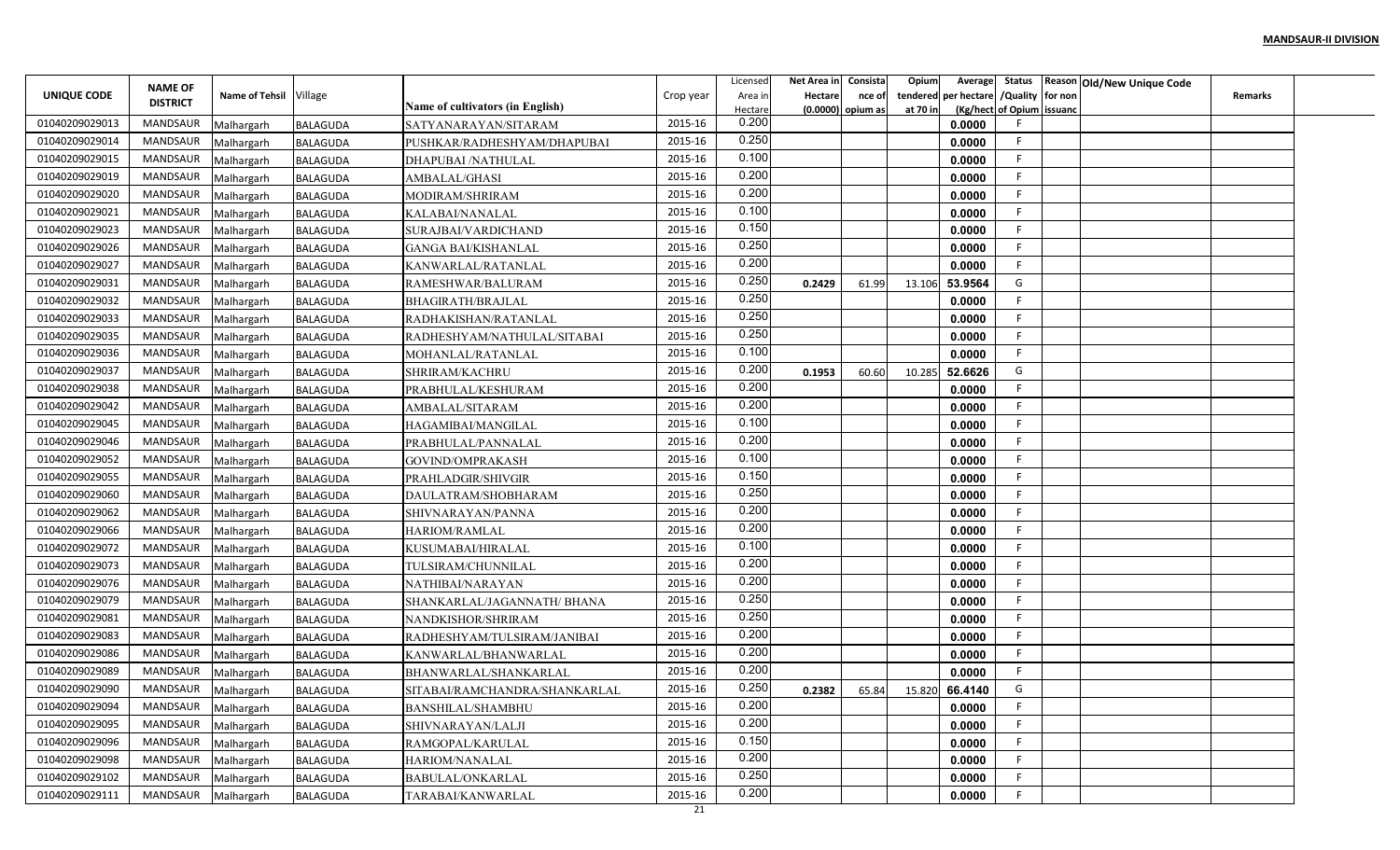|                | <b>NAME OF</b>  |                          |                                    |                                                |           | Licensed         | Net Area in    | Consista          | Opium    |                                        |                           | Average Status Reason Old/New Unique Code |                |  |
|----------------|-----------------|--------------------------|------------------------------------|------------------------------------------------|-----------|------------------|----------------|-------------------|----------|----------------------------------------|---------------------------|-------------------------------------------|----------------|--|
| UNIQUE CODE    | <b>DISTRICT</b> | Name of Tehsil Village   |                                    |                                                | Crop year | Area in          | <b>Hectare</b> | nce of            |          | tendered per hectare / Quality for non |                           |                                           | <b>Remarks</b> |  |
| 01040209029113 | MANDSAUR        |                          |                                    | Name of cultivators (in English)               | 2015-16   | Hectare<br>0.200 |                | (0.0000) opium as | at 70 in | 0.0000                                 | (Kg/hect of Opium issuanc |                                           |                |  |
| 01040209029116 | MANDSAUR        | Malhargarh<br>Malhargarh | <b>BALAGUDA</b><br><b>BALAGUDA</b> | LAXMINARAYAN/BHANWARLAL<br>AMRITRAM/BHANWARLAL | 2015-16   | 0.150            |                |                   |          | 0.0000                                 | F.                        |                                           |                |  |
| 01040209029117 | MANDSAUR        | Malhargarh               | <b>BALAGUDA</b>                    | DINESHCHANDRA/RAMLAL                           | 2015-16   | 0.200            |                |                   |          | 0.0000                                 | F.                        |                                           |                |  |
| 01040209029124 | <b>MANDSAUR</b> | Malhargarh               | <b>BALAGUDA</b>                    | ASHOKKUMAR/MODIRAM/ANOSARBAI                   | 2015-16   | 0.200            |                |                   |          | 0.0000                                 | F.                        |                                           |                |  |
| 01040209029131 | MANDSAUR        | Malhargarh               | <b>BALAGUDA</b>                    | NATHULAL/BHANWARLAL                            | 2015-16   | 0.200            |                |                   |          | 0.0000                                 | F.                        |                                           |                |  |
| 01040209029132 | MANDSAUR        | Malhargarh               | <b>BALAGUDA</b>                    | CHAMPALAL/SITARAM                              | 2015-16   | 0.250            |                |                   |          | 0.0000                                 | F.                        |                                           |                |  |
| 01040209029134 | MANDSAUR        | Malhargarh               | <b>BALAGUDA</b>                    | RAMKUNWARBAI/GULABCHNAD                        | 2015-16   | 0.100            |                |                   |          | 0.0000                                 | F                         |                                           |                |  |
| 01040209029136 | MANDSAUR        | Malhargarh               | <b>BALAGUDA</b>                    | SHAYMLAL/LAXMINARAYAN/RAMLAL                   | 2015-16   | 0.100            |                |                   |          | 0.0000                                 | F.                        |                                           |                |  |
| 01040209029138 | MANDSAUR        | Malhargarh               | <b>BALAGUDA</b>                    | SOHANBAI/BRIJLAL                               | 2015-16   | 0.200            |                |                   |          | 0.0000                                 | E                         |                                           |                |  |
| 01040209029189 | MANDSAUR        | Malhargarh               | <b>BALAGUDA</b>                    | DEVILAL/NANDLAL                                | 2015-16   | 0.250            |                |                   |          | 0.0000                                 | F                         |                                           |                |  |
| 01040209029228 | MANDSAUR        | Malhargarh               | <b>BALAGUDA</b>                    | <b>BHAGIRATH/LALJI</b>                         | 2015-16   | 0.200            |                |                   |          | 0.0000                                 | -F                        |                                           |                |  |
| 01040209029203 | MANDSAUR        | Malhargarh               | <b>BALAGUDA</b>                    | <b>GANESHRAM/KACHRU</b>                        | 2015-16   | 0.200            |                |                   |          | 0.0000                                 | -F                        |                                           |                |  |
| 01040209029007 | MANDSAUR        | Malhargarh               | <b>BALAGUDA</b>                    | RAJESHKUMAR/SUKHIBAI/SHIVNARAYAN               | 2015-16   | 0.200            |                |                   |          | 0.0000                                 | F.                        |                                           |                |  |
| 01040209029243 | MANDSAUR        | Malhargarh               | <b>BALAGUDA</b>                    | BHANWARIBAI/TULSIRAM                           | 2015-16   | 0.250            |                |                   |          | 0.0000                                 | F                         |                                           |                |  |
| 01040209029092 | MANDSAUR        | Malhargarh               | <b>BALAGUDA</b>                    | BHANWARLAL/RAMCHANDRA                          | 2015-16   | 0.200            |                |                   |          | 0.0000                                 | F.                        |                                           |                |  |
| 01040209029029 | MANDSAUR        | Malhargarh               | <b>BALAGUDA</b>                    | RUKMANIBAI/CHHAGANLAL                          | 2015-16   | 0.100            |                |                   |          | 0.0000                                 | F.                        |                                           |                |  |
| 01040209029006 | MANDSAUR        | Malhargarh               | <b>BALAGUDA</b>                    | SHANTILAL/MANGILAL                             | 2015-16   | 0.100            |                |                   |          | 0.0000                                 | F                         |                                           |                |  |
| 01040209029009 | MANDSAUR        | Malhargarh               | <b>BALAGUDA</b>                    | GHASILAL/GOUTAM                                | 2015-16   | 0.100            |                |                   |          | 0.0000                                 | F                         |                                           |                |  |
| 01040209029048 | MANDSAUR        | Malhargarh               | <b>BALAGUDA</b>                    | RAMESHWAR/MANA                                 | 2015-16   | 0.100            |                |                   |          | 0.0000                                 | -F                        |                                           |                |  |
| 01040209029122 | MANDSAUR        | Malhargarh               | <b>BALAGUDA</b>                    | <b>BABULAL/RUGHNATH</b>                        | 2015-16   | 0.100            |                |                   |          | 0.0000                                 | F.                        |                                           |                |  |
| 01040209029139 | <b>MANDSAUR</b> | Malhargarh               | <b>BALAGUDA</b>                    | RADHESHYAM/BHUVANIRAM                          | 2015-16   | 0.250            |                |                   |          | 0.0000                                 | -F                        |                                           |                |  |
| 01040209029140 | MANDSAUR        | Malhargarh               | <b>BALAGUDA</b>                    | LALA/CHUNNILAL                                 | 2015-16   | 0.200            |                |                   |          | 0.0000                                 | F.                        |                                           |                |  |
| 01040209029141 | MANDSAUR        | Malhargarh               | <b>BALAGUDA</b>                    | ISHWARLAL/NARAYAN                              | 2015-16   | 0.200            |                |                   |          | 0.0000                                 | F.                        |                                           |                |  |
| 01040209029143 | MANDSAUR        | Malhargarh               | <b>BALAGUDA</b>                    | ONKARLAL/KESHURAM                              | 2015-16   | 0.250            |                |                   |          | 0.0000                                 | F                         |                                           |                |  |
| 01040209029146 | MANDSAUR        | Malhargarh               | <b>BALAGUDA</b>                    | NANALAL/RAMCHANDRA                             | 2015-16   | 0.100            |                |                   |          | 0.0000                                 | F                         |                                           |                |  |
| 01040209029149 | MANDSAUR        | Malhargarh               | <b>BALAGUDA</b>                    | KACHRULAL/BHANWARLAL                           | 2015-16   | 0.200            |                |                   |          | 0.0000                                 | E                         |                                           |                |  |
| 01040209029151 | MANDSAUR        | Malhargarh               | <b>BALAGUDA</b>                    | RAVINDRAKUMAR/HIRALAL                          | 2015-16   | 0.200            |                |                   |          | 0.0000                                 | F.                        |                                           |                |  |
| 01040209029157 | MANDSAUR        | Malhargarh               | <b>BALAGUDA</b>                    | GORDHANLAL/SHOBHARAM                           | 2015-16   | 0.250            |                |                   |          | 0.0000                                 | F                         |                                           |                |  |
| 01040209029159 | <b>MANDSAUR</b> | Malhargarh               | <b>BALAGUDA</b>                    | BABULAL/JANKILAL                               | 2015-16   | 0.100            |                |                   |          | 0.0000                                 | F.                        |                                           |                |  |
| 01040209029163 | MANDSAUR        | Malhargarh               | <b>BALAGUDA</b>                    | MANGILAL/MAKHANLAL                             | 2015-16   | 0.250            |                |                   |          | 0.0000                                 | E                         |                                           |                |  |
| 01040209029164 | MANDSAUR        | Malhargarh               | <b>BALAGUDA</b>                    | JAGDISH/BHANWARLAL                             | 2015-16   | 0.200            |                |                   |          | 0.0000                                 | F.                        |                                           |                |  |
| 01040209029172 | MANDSAUR        | Malhargarh               | <b>BALAGUDA</b>                    | PRABHULAL/BRIJLAL                              | 2015-16   | 0.200            |                |                   |          | 0.0000                                 | F                         |                                           |                |  |
| 01040209029173 | MANDSAUR        | Malhargarh               | <b>BALAGUDA</b>                    | MOHANLAL/RAMCHANDRA                            | 2015-16   | 0.250            |                |                   |          | 0.0000                                 | F.                        |                                           |                |  |
| 01040209029174 | MANDSAUR        | Malhargarh               | <b>BALAGUDA</b>                    | NANDKISHOR/KANEHIYALAL                         | 2015-16   | 0.200            |                |                   |          | 0.0000                                 | F                         |                                           |                |  |
| 01040209029179 | MANDSAUR        | Malhargarh               | <b>BALAGUDA</b>                    | PARMANAND/KANWARLAL                            | 2015-16   | 0.250            |                |                   |          | 0.0000                                 | F                         |                                           |                |  |
| 01040209029185 | MANDSAUR        | Malhargarh               | <b>BALAGUDA</b>                    | BHAGIRATH/RAMLAL                               | 2015-16   | 0.200            |                |                   |          | 0.0000                                 | F.                        |                                           |                |  |
| 01040209029187 | MANDSAUR        | Malhargarh               | <b>BALAGUDA</b>                    | MAHESHKUMAR/DAULATRAM                          | 2015-16   | 0.250            |                |                   |          | 0.0000                                 | F.                        |                                           |                |  |
| 01040209029192 | MANDSAUR        | Malhargarh               | <b>BALAGUDA</b>                    | KANWARLAL/KISHANLAL                            | 2015-16   | 0.200            |                |                   |          | 0.0000                                 | F.                        |                                           |                |  |
| 01040209029194 | MANDSAUR        | Malhargarh               | <b>BALAGUDA</b>                    | GOPAL/CHAMPALAL                                | 2015-16   | 0.200            |                |                   |          | 0.0000                                 | F                         |                                           |                |  |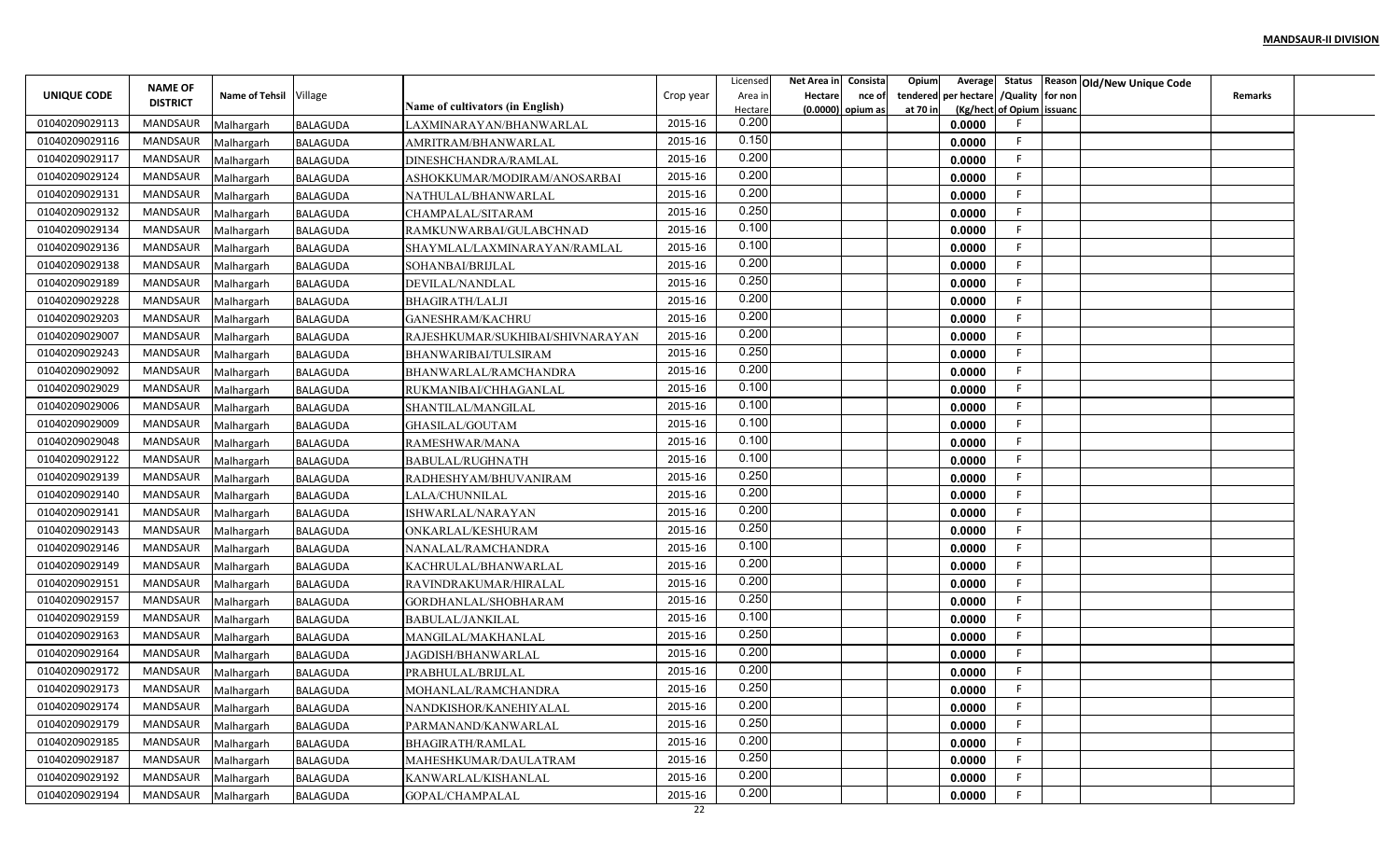|                |                                   |                        |                 |                                  |               | Licensed         | Net Area in    | Consista          | Opium    |                                        |                           | Average Status Reason Old/New Unique Code |                |  |
|----------------|-----------------------------------|------------------------|-----------------|----------------------------------|---------------|------------------|----------------|-------------------|----------|----------------------------------------|---------------------------|-------------------------------------------|----------------|--|
| UNIQUE CODE    | <b>NAME OF</b><br><b>DISTRICT</b> | Name of Tehsil Village |                 |                                  | Crop year     | Area in          | <b>Hectare</b> | nce of            |          | tendered per hectare / Quality for non |                           |                                           | <b>Remarks</b> |  |
|                |                                   |                        |                 | Name of cultivators (in English) |               | Hectare<br>0.200 |                | (0.0000) opium as | at 70 in |                                        | (Kg/hect of Opium issuanc |                                           |                |  |
| 01040209029196 | MANDSAUR                          | Malhargarh             | <b>BALAGUDA</b> | SATYANARAYAN/SHRIRAM             | 2015-16       | 0.200            |                |                   |          | 0.0000                                 |                           |                                           |                |  |
| 01040209029199 | MANDSAUR                          | Malhargarh             | <b>BALAGUDA</b> | RAMKISHAN/BRIJLAL                | 2015-16       | 0.200            |                |                   |          | 0.0000                                 | F.                        |                                           |                |  |
| 01040209029201 | MANDSAUR                          | Malhargarh             | <b>BALAGUDA</b> | RADHESHYAM/KASHIRAM              | 2015-16       | 0.200            |                |                   |          | 0.0000                                 | F.                        |                                           |                |  |
| 01040209029162 | <b>MANDSAUR</b>                   | Malhargarh             | <b>BALAGUDA</b> | LAXMINARAYAN/BHANWARLAL          | 2015-16       |                  |                |                   |          | 0.0000                                 | F.                        |                                           |                |  |
| 01040209029156 | MANDSAUR                          | Malhargarh             | <b>BALAGUDA</b> | RAMNIVAS/BHANWARLAL              | 2015-16       | 0.200            |                |                   |          | 0.0000                                 | F.                        |                                           |                |  |
| 01040209029110 | MANDSAUR                          | Malhargarh             | <b>BALAGUDA</b> | SATYANARAYAN/SHRINIVAS           | 2015-16       | 0.250            |                |                   |          | 0.0000                                 | F.                        |                                           |                |  |
| 01040209029105 | MANDSAUR                          | Malhargarh             | <b>BALAGUDA</b> | KAILASHCHANDRA/VARDICHANDRA      | 2015-16       | 0.100            |                |                   |          | 0.0000                                 | F.                        |                                           |                |  |
| 01040209029126 | MANDSAUR                          | Malhargarh             | <b>BALAGUDA</b> | LAXMINARAYAN/KANEHIALAL          | 2015-16       | 0.200            |                |                   |          | 0.0000                                 | F.                        |                                           |                |  |
| 01040209029202 | MANDSAUR                          | Malhargarh             | <b>BALAGUDA</b> | KANEHIAYALAL/SHOBHARAM           | 2015-16       | 0.100            |                |                   |          | 0.0000                                 | F                         |                                           |                |  |
| 01040209029215 | MANDSAUR                          | Malhargarh             | <b>BALAGUDA</b> | SOHANBAI/DAULATRAM               | 2015-16       | 0.250            |                |                   |          | 0.0000                                 | F                         |                                           |                |  |
| 01040209029075 | MANDSAUR                          | Malhargarh             | <b>BALAGUDA</b> | AMBALAL/NARAYAN                  | 2015-16       | 0.250            |                |                   |          | 0.0000                                 | -F                        |                                           |                |  |
| 01040209029087 | MANDSAUR                          | Malhargarh             | <b>BALAGUDA</b> | JANIBAI/KANEHIAYALAL             | 2015-16       | 0.200            |                |                   |          | 0.0000                                 | -F                        |                                           |                |  |
| 01040209029121 | MANDSAUR                          | Malhargarh             | <b>BALAGUDA</b> | LAXMINARAYAN/KARULAL             | 2015-16       | 0.200            |                |                   |          | 0.0000                                 | F.                        |                                           |                |  |
| 01040209029198 | MANDSAUR                          | Malhargarh             | <b>BALAGUDA</b> | HARIVALLABH/RAMCHANDRA           | 2015-16       | 0.100            |                |                   |          | 0.0000                                 | F                         |                                           |                |  |
| 01040209029125 | MANDSAUR                          | Malhargarh             | <b>BALAGUDA</b> | SHANTIBAI/RAMNARAYAN             | 2015-16       | 0.200            |                |                   |          | 0.0000                                 | F.                        |                                           |                |  |
| 01040209029069 | MANDSAUR                          | Malhargarh             | <b>BALAGUDA</b> | DINESH/GOVERDHANLAL              | 2015-16       | 0.250            |                |                   |          | 0.0000                                 | F.                        |                                           |                |  |
| 01040209029054 | MANDSAUR                          | Malhargarh             | <b>BALAGUDA</b> | JAGDISH/JABBALAL/GITABAI         | 2015-16       | 0.250            |                |                   |          | 0.0000                                 | F                         |                                           |                |  |
| 01040209029155 | MANDSAUR                          | Malhargarh             | <b>BALAGUDA</b> | RAMESH/NATHULAL BAGRI            | 2015-16       | 0.100            |                |                   |          | 0.0000                                 | F                         |                                           |                |  |
| 01040209029002 | MANDSAUR                          | Malhargarh             | <b>BALAGUDA</b> | RAMESHWAR/CHAMPALAL              | 2015-16       | 0.200            |                |                   |          | 0.0000                                 | -F                        |                                           |                |  |
| 01040209029232 | MANDSAUR                          | Malhargarh             | <b>BALAGUDA</b> | NATHULAL/KASHIRAM                | 2015-16       | 0.200            |                |                   |          | 0.0000                                 | F.                        |                                           |                |  |
| 01040209029233 | MANDSAUR                          | Malhargarh             | <b>BALAGUDA</b> | JAGDISHCHANDRA/SHRINIVAS         | 2015-16       | 0.200            |                |                   |          | 0.0000                                 | F.                        |                                           |                |  |
| 01040209029043 | MANDSAUR                          | Malhargarh             | <b>BALAGUDA</b> | ANSUIYA/SHRINIVAS                | 2015-16       | 0.200            |                |                   |          | 0.0000                                 | F.                        |                                           |                |  |
| 01040209029106 | MANDSAUR                          | Malhargarh             | <b>BALAGUDA</b> | VISHNU/NARAYAN                   | 2015-16       | 0.100            |                |                   |          | 0.0000                                 | F.                        |                                           |                |  |
| 01040209029197 | MANDSAUR                          | Malhargarh             | <b>BALAGUDA</b> | KARULAL/BHAGIRATH                | 2015-16       | 0.100            |                |                   |          | 0.0000                                 | F                         |                                           |                |  |
| 01040209029017 | MANDSAUR                          | Malhargarh             | <b>BALAGUDA</b> | MOHANBAI/AMBALAL                 | 2015-16       | 0.200            |                |                   |          | 0.0000                                 | F.                        |                                           |                |  |
| 01040209029190 | MANDSAUR                          | Malhargarh             | <b>BALAGUDA</b> | SURESHCHANDRA/RAMLAL             | 2015-16       | 0.250            | 0.2508         | 64.08             | 11.946   | 47.6316                                |                           |                                           |                |  |
| 01040209029078 | MANDSAUR                          | Malhargarh             | <b>BALAGUDA</b> | KESHURAM/ONKARLAL                | 2015-16       | 0.200            |                |                   |          | 0.0000                                 | F.                        |                                           |                |  |
| 01040209029144 | MANDSAUR                          | Malhargarh             | <b>BALAGUDA</b> | RADHAKISHAN/NARAYAN              | 2015-16       | 0.250            |                |                   |          | 0.0000                                 | F                         |                                           |                |  |
| 01040209029004 | <b>MANDSAUR</b>                   | Malhargarh             | <b>BALAGUDA</b> | ANSUIYABAI/RADHABAI/NANDA        | 2015-16       | 0.200            |                |                   |          | 0.0000                                 | F.                        |                                           |                |  |
| 01040209029137 | MANDSAUR                          | Malhargarh             | <b>BALAGUDA</b> | ARJUN/SHOBHARAM                  | 2015-16       | 0.150            |                |                   |          | 0.0000                                 | E                         |                                           |                |  |
| 01040209029235 | MANDSAUR                          |                        | <b>BALAGUDA</b> | BHANWARLAL/RAMGOPAL              | 2015-16       | 0.200            |                |                   |          | 0.0000                                 | F.                        |                                           |                |  |
| 01040209029236 | MANDSAUR                          | Malhargarh             |                 |                                  | 2015-16       | 0.200            |                |                   |          | 0.0000                                 | F                         |                                           |                |  |
| 01040209029208 | MANDSAUR                          | Malhargarh             | <b>BALAGUDA</b> | SANTOSHKUMAR/MODIRAM             | 2015-16       | 0.200            |                |                   |          |                                        | F.                        |                                           |                |  |
| 01040209029178 | MANDSAUR                          | Malhargarh             | <b>BALAGUDA</b> | MATHURALAL/MANGILAL              | 2015-16       | 0.200            |                |                   |          | 0.0000                                 | F                         |                                           |                |  |
|                |                                   | Malhargarh             | <b>BALAGUDA</b> | OMPRAKASH/BHANWARLAL             |               | 0.250            |                |                   |          | 0.0000                                 | F                         |                                           |                |  |
| 01040209029200 | MANDSAUR                          | Malhargarh             | <b>BALAGUDA</b> | ANILKUMAR/RAMESH                 | 2015-16       | 0.150            |                |                   |          | 0.0000                                 | F.                        |                                           |                |  |
| 01040209029056 | MANDSAUR                          | Malhargarh             | <b>BALAGUDA</b> | LAXMINARAYAN/GANGABAI            | 2015-16       | 0.200            |                |                   |          | 0.0000                                 |                           |                                           |                |  |
| 01040209029108 | MANDSAUR                          | Malhargarh             | <b>BALAGUDA</b> | KAILASH/RADHESHYAM               | 2015-16       | 0.200            |                |                   |          | 0.0000                                 | F                         |                                           |                |  |
| 01040209029040 | MANDSAUR                          | Malhargarh             | <b>BALAGUDA</b> | NANDRAM/SHOBHARAM                | 2015-16       |                  |                |                   |          | 0.0000                                 | F.                        |                                           |                |  |
| 01040209029070 | MANDSAUR                          | Malhargarh             | <b>BALAGUDA</b> | KASTURIBAI/NANDLAL               | 2015-16<br>23 | 0.100            |                |                   |          | 0.0000                                 | F                         |                                           |                |  |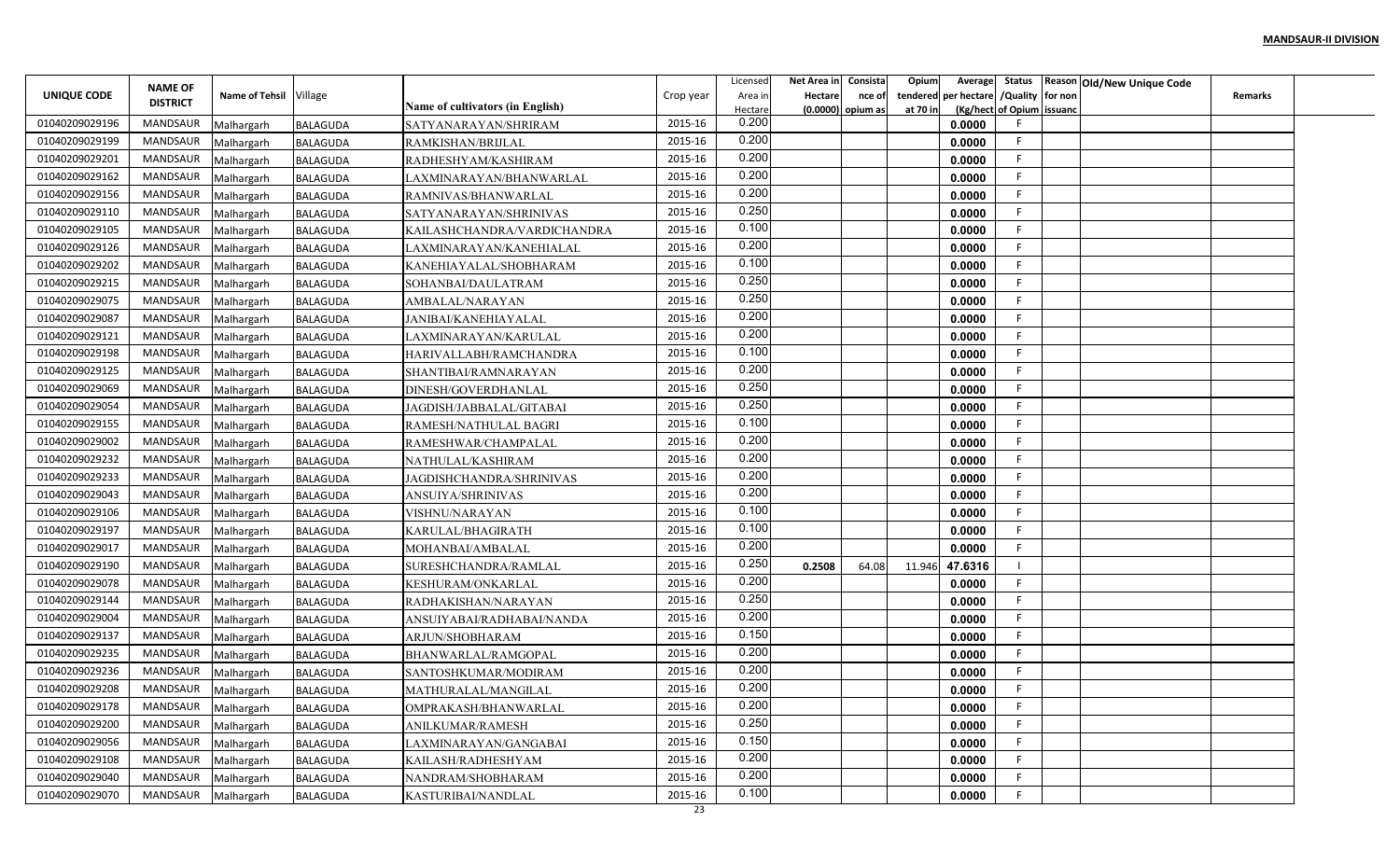|                    | <b>NAME OF</b>  |                          |                 |                                         |           | Licensed         | Net Area in    | Consista          | Opium    |                                        |                           | Average Status Reason Old/New Unique Code |                |  |
|--------------------|-----------------|--------------------------|-----------------|-----------------------------------------|-----------|------------------|----------------|-------------------|----------|----------------------------------------|---------------------------|-------------------------------------------|----------------|--|
| <b>UNIQUE CODE</b> | <b>DISTRICT</b> | Name of Tehsil Village   |                 | <b>Name of cultivators (in English)</b> | Crop year | Area in          | <b>Hectare</b> | nce of            |          | tendered per hectare / Quality for non |                           |                                           | <b>Remarks</b> |  |
| 01040209029034     | MANDSAUR        |                          | <b>BALAGUDA</b> | BHAGWANIBAI/BOTLAL                      | 2015-16   | Hectare<br>0.200 |                | (0.0000) opium as | at 70 in | 0.0000                                 | (Kg/hect of Opium issuanc |                                           |                |  |
| 01040209029171     | MANDSAUR        | Malhargarh<br>Malhargarh | <b>BALAGUDA</b> | SATYANARAYAN/ONKARLAL                   | 2015-16   | 0.250            |                |                   |          | 0.0000                                 | F.                        |                                           |                |  |
| 01040209029237     | MANDSAUR        | Malhargarh               | <b>BALAGUDA</b> | RAMESHWAR/PRABHULAL                     | 2015-16   | 0.200            |                |                   |          | 0.0000                                 | F.                        |                                           |                |  |
| 01040209029210     | <b>MANDSAUR</b> | Malhargarh               | <b>BALAGUDA</b> | RAMPRASAD/PRABHULAL                     | 2015-16   | 0.250            |                |                   |          | 0.0000                                 | F.                        |                                           |                |  |
| 01040209029227     | <b>MANDSAUR</b> | Malhargarh               | <b>BALAGUDA</b> | NANDRAM/MOTILAL/BAGDIBAI                | 2015-16   | 0.250            |                |                   |          | 0.0000                                 | F.                        |                                           |                |  |
| 01040209029184     | MANDSAUR        | Malhargarh               | <b>BALAGUDA</b> | AMBALAL/GANESHRAM                       | 2015-16   | 0.250            | 0.1672         | 69.68             | 10.303   | 61.6208                                | G                         |                                           |                |  |
| 01040209029238     | MANDSAUR        | Malhargarh               | <b>BALAGUDA</b> | LILABAI/SATYANARAYAN                    | 2015-16   | 0.250            |                |                   |          | 0.0000                                 | F                         |                                           |                |  |
| 01040209029240     | MANDSAUR        | Malhargarh               | <b>BALAGUDA</b> | KAILASH/MAKHANLAL                       | 2015-16   | 0.100            |                |                   |          | 0.0000                                 | F.                        |                                           |                |  |
| 01040209029241     | MANDSAUR        | Malhargarh               | <b>BALAGUDA</b> | BHANWARLAL/KANEHIYALAL                  | 2015-16   | 0.200            |                |                   |          | 0.0000                                 | E                         |                                           |                |  |
| 01040209029242     | MANDSAUR        | Malhargarh               | <b>BALAGUDA</b> | RADHABAI/KANEHIYALAL                    | 2015-16   | 0.250            |                |                   |          | 0.0000                                 | F                         |                                           |                |  |
| 01040209029001     | MANDSAUR        | Malhargarh               | <b>BALAGUDA</b> | SHANTILAL/SHRIRAM                       | 2015-16   | 0.200            |                |                   |          | 0.0000                                 | -F                        |                                           |                |  |
| 01040209029244     | MANDSAUR        | Malhargarh               | <b>BALAGUDA</b> | RAMKANYABAI/MODIRAM                     | 2015-16   | 0.100            |                |                   |          | 0.0000                                 | -F                        |                                           |                |  |
| 01040209029101     | MANDSAUR        | Malhargarh               | <b>BALAGUDA</b> | RAMESHWAR/RAMKISHAN                     | 2015-16   | 0.200            |                |                   |          | 0.0000                                 | F.                        |                                           |                |  |
| 01040209029158     | MANDSAUR        | Malhargarh               | <b>BALAGUDA</b> | BHANWARLAL/TULSIRAM                     | 2015-16   | 0.250            |                |                   |          | 0.0000                                 | F.                        |                                           |                |  |
| 01040209029245     | MANDSAUR        | Malhargarh               | <b>BALAGUDA</b> | BADRILAL/VARDICHANDRA                   | 2015-16   | 0.100            |                |                   |          | 0.0000                                 | F.                        | 01040209039020                            |                |  |
| 01040209029044     | MANDSAUR        | Malhargarh               | <b>BALAGUDA</b> | <b>BOTLAL/BHUWAN</b>                    | 2015-16   | 0.100            |                |                   |          | 0.0000                                 | F.                        |                                           |                |  |
| 01040209029154     | MANDSAUR        | Malhargarh               | <b>BALAGUDA</b> | PRAHALAD/RAMESHCHANDRA                  | 2015-16   | 0.100            |                |                   |          | 0.0000                                 | F                         |                                           |                |  |
| 01040209029193     | <b>MANDSAUR</b> | Malhargarh               | <b>BALAGUDA</b> | DINESH/MOHANLAL/KASHIRAM                | 2015-16   | 0.100            |                |                   |          | 0.0000                                 | F                         |                                           |                |  |
| 01040209030013     | MANDSAUR        | Malhargarh               | <b>BARDAL</b>   | KISHANLAL/KARU                          | 2015-16   | 0.100            |                |                   |          | 0.0000                                 | -F                        |                                           |                |  |
| 01040209030018     | MANDSAUR        | Malhargarh               | <b>BARDAL</b>   | SUKHLAL/PANNALAL                        | 2015-16   | 0.100            |                |                   |          | 0.0000                                 | F.                        |                                           |                |  |
| 01040209030020     | MANDSAUR        | Malhargarh               | <b>BARDAL</b>   | MANGILAL/VARDA                          | 2015-16   | 0.100            |                |                   |          | 0.0000                                 | F.                        |                                           |                |  |
| 01040209030038     | MANDSAUR        | Malhargarh               | <b>BARDAL</b>   | <b>BHUWAN/UDA</b>                       | 2015-16   | 0.100            |                |                   |          | 0.0000                                 | F.                        |                                           |                |  |
| 01040209031005     | MANDSAUR        | Malhargarh               | <b>DHAKDI</b>   | CHENSINGH/KALUSIBNGH                    | 2015-16   | 0.250            |                |                   |          | 0.0000                                 | F.                        |                                           |                |  |
| 01040209031011     | MANDSAUR        | Malhargarh               | <b>DHAKDI</b>   | RAMESHCHANDRA/CHUNNILAL                 | 2015-16   | 0.100            |                |                   |          | 0.0000                                 | F                         |                                           |                |  |
| 01040209031012     | MANDSAUR        | Malhargarh               | <b>DHAKDI</b>   | BHAGWATILAL/NANDLAL                     | 2015-16   | 0.250            |                |                   |          | 0.0000                                 | F                         |                                           |                |  |
| 01040209031032     | MANDSAUR        | Malhargarh               | <b>DHAKDI</b>   | DEVILAL/PRABHULAL                       | 2015-16   | 0.250            |                |                   |          | 0.0000                                 | F                         |                                           |                |  |
| 01040209031009     | MANDSAUR        | Malhargarh               | <b>DHAKDI</b>   | <b>BABRU/RAMLAL</b>                     | 2015-16   | 0.150            |                |                   |          | 0.0000                                 | F.                        |                                           |                |  |
| 01040209031016     | MANDSAUR        | Malhargarh               | <b>DHAKDI</b>   | UDAYRAM/HIRALAL                         | 2015-16   | 0.200            |                |                   |          | 0.0000                                 | F                         |                                           |                |  |
| 01040209031006     | MANDSAUR        | Malhargarh               | <b>DHAKDI</b>   | KACHRIBAI/TULSIRAM                      | 2015-16   | 0.100            |                |                   |          | 0.0000                                 | F.                        |                                           |                |  |
| 01040209032001     | MANDSAUR        | Malhargarh               | <b>AMBOVE</b>   | RAGHUVIRSINGH/MODSINGH                  | 2015-16   | 0.100            |                |                   |          | 0.0000                                 | E                         |                                           |                |  |
| 01040209032002     | MANDSAUR        | Malhargarh               | AMBOVE          | DAULATSINGH/RAGHUNATHSINGH              | 2015-16   | 0.200            |                |                   |          | 0.0000                                 | F.                        |                                           |                |  |
| 01040209032009     | MANDSAUR        | Malhargarh               | AMBOVE          | RAISINGH/AMRA                           | 2015-16   | 0.100            |                |                   |          | 0.0000                                 | F                         |                                           |                |  |
| 01040209032011     | MANDSAUR        | Malhargarh               | AMBOVE          | LALU/KANIRAM                            | 2015-16   | 0.200            |                |                   |          | 0.0000                                 | F.                        |                                           |                |  |
| 01040209032012     | MANDSAUR        | Malhargarh               | <b>AMBOVE</b>   | SAMRATH/GOPICHAND                       | 2015-16   | 0.150            |                |                   |          | 0.0000                                 | F                         |                                           |                |  |
| 01040209032017     | MANDSAUR        | Malhargarh               | AMBOVE          | CHENRAM/MOHANLAL                        | 2015-16   | 0.150            |                |                   |          | 0.0000                                 | F                         |                                           |                |  |
| 01040209032018     | MANDSAUR        | Malhargarh               | <b>AMBOVE</b>   | SOHANBAI/VARDICHAND                     | 2015-16   | 0.250            |                |                   |          | 0.0000                                 | F.                        |                                           |                |  |
| 01040209032020     | MANDSAUR        | Malhargarh               | AMBOVE          | MUKESH/MOHANLAL                         | 2015-16   | 0.200            |                |                   |          | 0.0000                                 | F.                        |                                           |                |  |
| 01040209032025     | MANDSAUR        | Malhargarh               | AMBOVE          | <b>BALURAM/LALURAM</b>                  | 2015-16   | 0.250            |                |                   |          | 0.0000                                 | F.                        |                                           |                |  |
| 01040209032029     | MANDSAUR        | Malhargarh               | AMBOVE          | MOHAN/SHRIRAM                           | 2015-16   | 0.150            |                |                   |          | 0.0000                                 | F                         |                                           |                |  |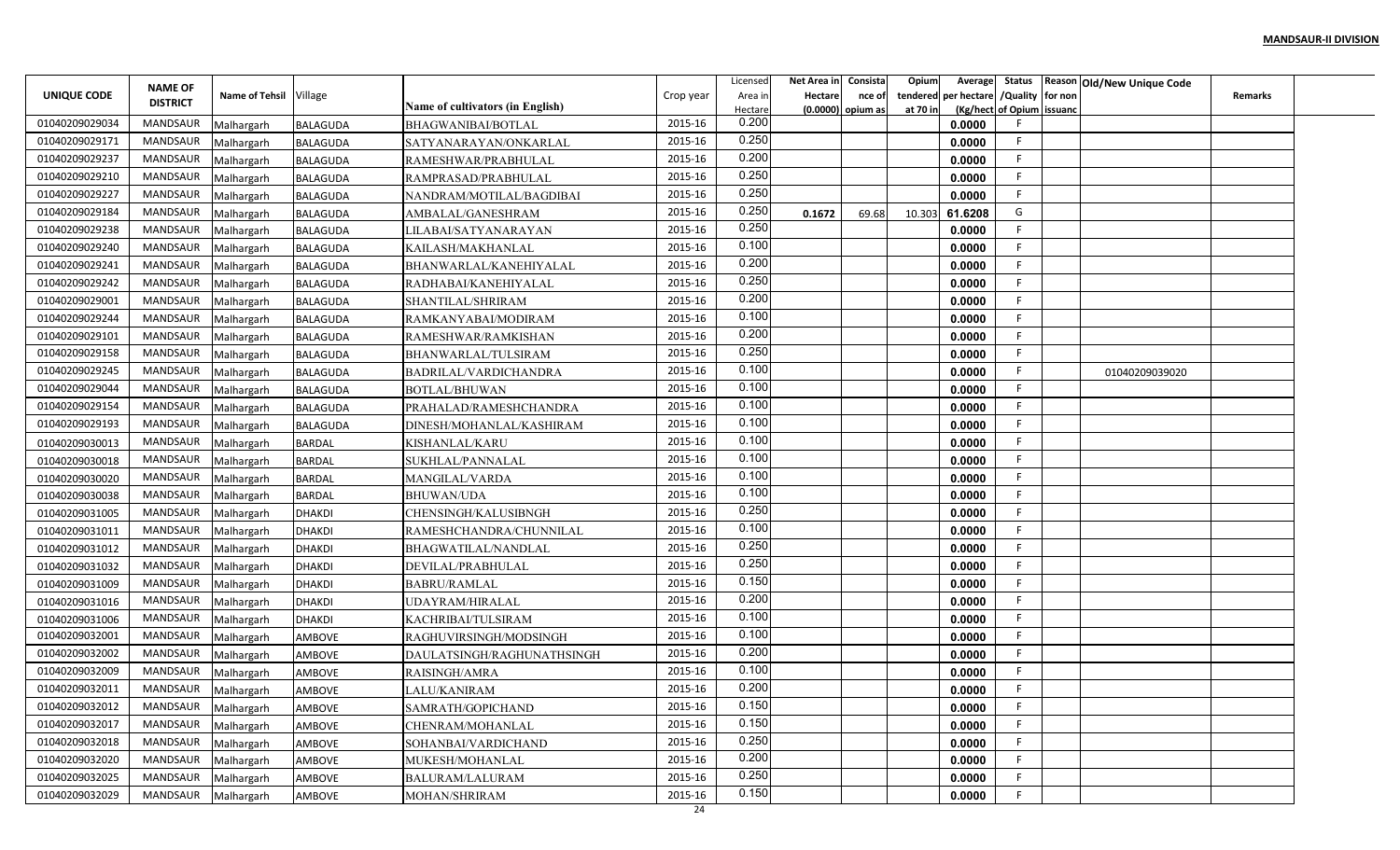|                |                 |                          |                |                                  |           | Licensed | Net Area in    | Consista          | Opium    |                                        |                           | Average Status Reason Old/New Unique Code |                |  |
|----------------|-----------------|--------------------------|----------------|----------------------------------|-----------|----------|----------------|-------------------|----------|----------------------------------------|---------------------------|-------------------------------------------|----------------|--|
| UNIQUE CODE    | <b>NAME OF</b>  | Name of Tehsil Village   |                |                                  | Crop year | Area in  | <b>Hectare</b> | nce of            |          | tendered per hectare / Quality for non |                           |                                           | <b>Remarks</b> |  |
|                | <b>DISTRICT</b> |                          |                | Name of cultivators (in English) |           | Hectare  |                | (0.0000) opium as | at 70 in |                                        | (Kg/hect of Opium issuanc |                                           |                |  |
| 01040209034001 | MANDSAUR        | Malhargarh               | <b>UMARIYA</b> | DAULATRAM/MODIRAM                | 2015-16   | 0.200    |                |                   |          | 0.0000                                 |                           |                                           |                |  |
| 01040209034004 | MANDSAUR        | Malhargarh               | <b>UMARIYA</b> | SHYAMLAL/VARDICHAND              | 2015-16   | 0.250    |                |                   |          | 0.0000                                 | F.                        |                                           |                |  |
| 01040209034005 | MANDSAUR        | Malhargarh               | <b>UMARIYA</b> | SARJUBA1/FAKIRA                  | 2015-16   | 0.200    |                |                   |          | 0.0000                                 | -F.                       |                                           |                |  |
| 01040209034006 | <b>MANDSAUR</b> | Malhargarh               | <b>UMARIYA</b> | PEPKUNWAR/KHUMANSINGH            | 2015-16   | 0.250    |                |                   |          | 0.0000                                 | F.                        |                                           |                |  |
| 01040209034007 | MANDSAUR        | Malhargarh               | <b>UMARIYA</b> | DHAPUBAI/CHUNNAILAL              | 2015-16   | 0.200    |                |                   |          | 0.0000                                 | F.                        |                                           |                |  |
| 01040209034008 | MANDSAUR        | Malhargarh               | UMARIYA        | KESHURAM/BHUVANIRAM              | 2015-16   | 0.200    |                |                   |          | 0.0000                                 | F.                        |                                           |                |  |
| 01040209034010 | MANDSAUR        | Malhargarh               | <b>UMARIYA</b> | BHANWARBAI/BADRILAL              | 2015-16   | 0.200    |                |                   |          | 0.0000                                 | F                         |                                           |                |  |
| 01040209034011 | MANDSAUR        | Malhargarh               | <b>UMARIYA</b> | GOVINDSINGH/MANGUSINGH@MANGILAL  | 2015-16   | 0.200    |                |                   |          | 0.0000                                 | F.                        |                                           |                |  |
| 01040209034013 | MANDSAUR        | Malhargarh               | <b>UMARIYA</b> | NIHALKUNWAR/PARWATSINGH          | 2015-16   | 0.250    |                |                   |          | 0.0000                                 | E                         |                                           |                |  |
| 01040209034014 | MANDSAUR        | Malhargarh               | <b>UMARIYA</b> | RANCHHOD/CHUNNILAL               | 2015-16   | 0.250    |                |                   |          | 0.0000                                 | F                         |                                           |                |  |
| 01040209034016 | MANDSAUR        | Malhargarh               | <b>UMARIYA</b> | CHAMPALAL/RAMLAL                 | 2015-16   | 0.100    |                |                   |          | 0.0000                                 | -F                        |                                           |                |  |
| 01040209034017 | MANDSAUR        | Malhargarh               | <b>UMARIYA</b> | MOHANLAL/NANDRAM                 | 2015-16   | 0.200    |                |                   |          | 0.0000                                 | -F                        |                                           |                |  |
| 01040209034018 | MANDSAUR        | Malhargarh               | <b>UMARIYA</b> | VIJAYKUMAR/BHANWARLAL            | 2015-16   | 0.200    |                |                   |          | 0.0000                                 | -F                        |                                           |                |  |
| 01040209034020 | MANDSAUR        | Malhargarh               | <b>UMARIYA</b> | RADHESHYAM/HIRALAL               | 2015-16   | 0.200    |                |                   |          | 0.0000                                 | E                         |                                           |                |  |
| 01040209034021 | MANDSAUR        | Malhargarh               | <b>UMARIYA</b> | BHURALAL/NANDRAM                 | 2015-16   | 0.250    |                |                   |          | 0.0000                                 | F.                        |                                           |                |  |
| 01040209034022 | MANDSAUR        | Malhargarh               | UMARIYA        | NANALAL/HIRALAL                  | 2015-16   | 0.200    |                |                   |          | 0.0000                                 | F.                        |                                           |                |  |
| 01040209034023 | MANDSAUR        | Malhargarh               | <b>UMARIYA</b> | RAJMAL/BHAGATRAM                 | 2015-16   | 0.200    |                |                   |          | 0.0000                                 | F                         |                                           |                |  |
| 01040209034025 | MANDSAUR        | Malhargarh               | <b>UMARIYA</b> | SURAJMAL/NANDRAM                 | 2015-16   | 0.100    |                |                   |          | 0.0000                                 | F                         |                                           |                |  |
| 01040209034026 | MANDSAUR        | Malhargarh               | <b>UMARIYA</b> | BHAGWATSINGH/PYARSINGH           | 2015-16   | 0.100    |                |                   |          | 0.0000                                 | -F                        |                                           |                |  |
| 01040209034034 | MANDSAUR        | Malhargarh               | <b>UMARIYA</b> | SAJJANBAI/BHUVANIRAM             | 2015-16   | 0.250    |                |                   |          | 0.0000                                 | F.                        |                                           |                |  |
| 01040209034037 | MANDSAUR        | Malhargarh               | <b>UMARIYA</b> | MADHUSINGH/BHERUSINGH            | 2015-16   | 0.200    |                |                   |          | 0.0000                                 | -F                        |                                           |                |  |
| 01040209034038 | MANDSAUR        | Malhargarh               | UMARIYA        | AMBALAL/NANURAM                  | 2015-16   | 0.150    |                |                   |          | 0.0000                                 | F.                        |                                           |                |  |
| 01040209034041 | MANDSAUR        | Malhargarh               | <b>UMARIYA</b> | CHENRAM/MANGILAL                 | 2015-16   | 0.250    |                |                   |          | 0.0000                                 | F.                        |                                           |                |  |
| 01040209034043 | MANDSAUR        | Malhargarh               | <b>UMARIYA</b> | ONKARSINGH/LAXMANSINGH/BHANWARKU | 2015-16   | 0.100    |                |                   |          | 0.0000                                 | F                         |                                           |                |  |
| 01040209034047 | MANDSAUR        | Malhargarh               | <b>UMARIYA</b> | DIPSINGH/KHUMANSINGH             | 2015-16   | 0.250    |                |                   |          | 0.0000                                 | F                         |                                           |                |  |
| 01040209034049 | MANDSAUR        | Malhargarh               | <b>UMARIYA</b> | JANKILAL/DHANRAJ                 | 2015-16   | 0.200    |                |                   |          | 0.0000                                 | E                         |                                           |                |  |
| 01040209034051 | MANDSAUR        | Malhargarh               | <b>UMARIYA</b> | BOTLAL/MODIRAM                   | 2015-16   | 0.200    |                |                   |          | 0.0000                                 | F.                        |                                           |                |  |
| 01040209034053 | MANDSAUR        | Malhargarh               | <b>UMARIYA</b> | GORDHANLAL/AMBALAL               | 2015-16   | 0.100    |                |                   |          | 0.0000                                 | -F                        |                                           |                |  |
| 01040209034054 | <b>MANDSAUR</b> | Malhargarh               | <b>UMARIYA</b> | PANNALAL/SHANKARLAL              | 2015-16   | 0.100    |                |                   |          | 0.0000                                 | F.                        |                                           |                |  |
| 01040209034056 | MANDSAUR        | Malhargarh               | <b>UMARIYA</b> | MANOHARSINGH/RAMSINGH            | 2015-16   | 0.200    |                |                   |          | 0.0000                                 | E                         |                                           |                |  |
| 01040209034059 | MANDSAUR        | Malhargarh               | <b>UMARIYA</b> | BABULAL/BHUVANIRAM               | 2015-16   | 0.150    |                |                   |          | 0.0000                                 | F                         |                                           |                |  |
| 01040209034061 | MANDSAUR        | Malhargarh               | UMARIYA        | GULABSINGH/PYARSINGH             | 2015-16   | 0.150    |                |                   |          | 0.0000                                 | F                         |                                           |                |  |
| 01040209034062 | MANDSAUR        |                          | <b>UMARIYA</b> |                                  | 2015-16   | 0.200    |                |                   |          | 0.0000                                 | F.                        |                                           |                |  |
| 01040209034064 | MANDSAUR        | Malhargarh<br>Malhargarh | <b>UMARIYA</b> | UMMEDSINGH/MANGUSINGH            | 2015-16   | 0.200    |                |                   |          | 0.0000                                 | F                         |                                           |                |  |
| 01040209034065 | MANDSAUR        |                          | <b>UMARIYA</b> | KANWARLAL/NANDRAM                | 2015-16   | 0.200    |                |                   |          | 0.0000                                 | F                         |                                           |                |  |
| 01040209034066 | MANDSAUR        | Malhargarh               |                | BALURAM/NANDRAM                  | 2015-16   | 0.250    |                |                   |          | 0.0000                                 | F.                        |                                           |                |  |
| 01040209034067 | MANDSAUR        | Malhargarh               | <b>UMARIYA</b> | DHAPUBAI/LAXMAN                  | 2015-16   | 0.200    |                |                   |          | 0.0000                                 | F.                        |                                           |                |  |
| 01040209034069 | MANDSAUR        | Malhargarh               | <b>UMARIYA</b> | NANDRAM/NIRBHAYRAM               | 2015-16   | 0.100    |                |                   |          |                                        | F.                        |                                           |                |  |
| 01040209034070 | MANDSAUR        | Malhargarh               | <b>UMARIYA</b> | PRABHULAL/BAGDIRAM               | 2015-16   | 0.200    |                |                   |          | 0.0000                                 | F                         |                                           |                |  |
|                |                 | Malhargarh               | <b>UMARIYA</b> | BHAGATRAM/CHUNNILAL              | 25        |          |                |                   |          | 0.0000                                 |                           |                                           |                |  |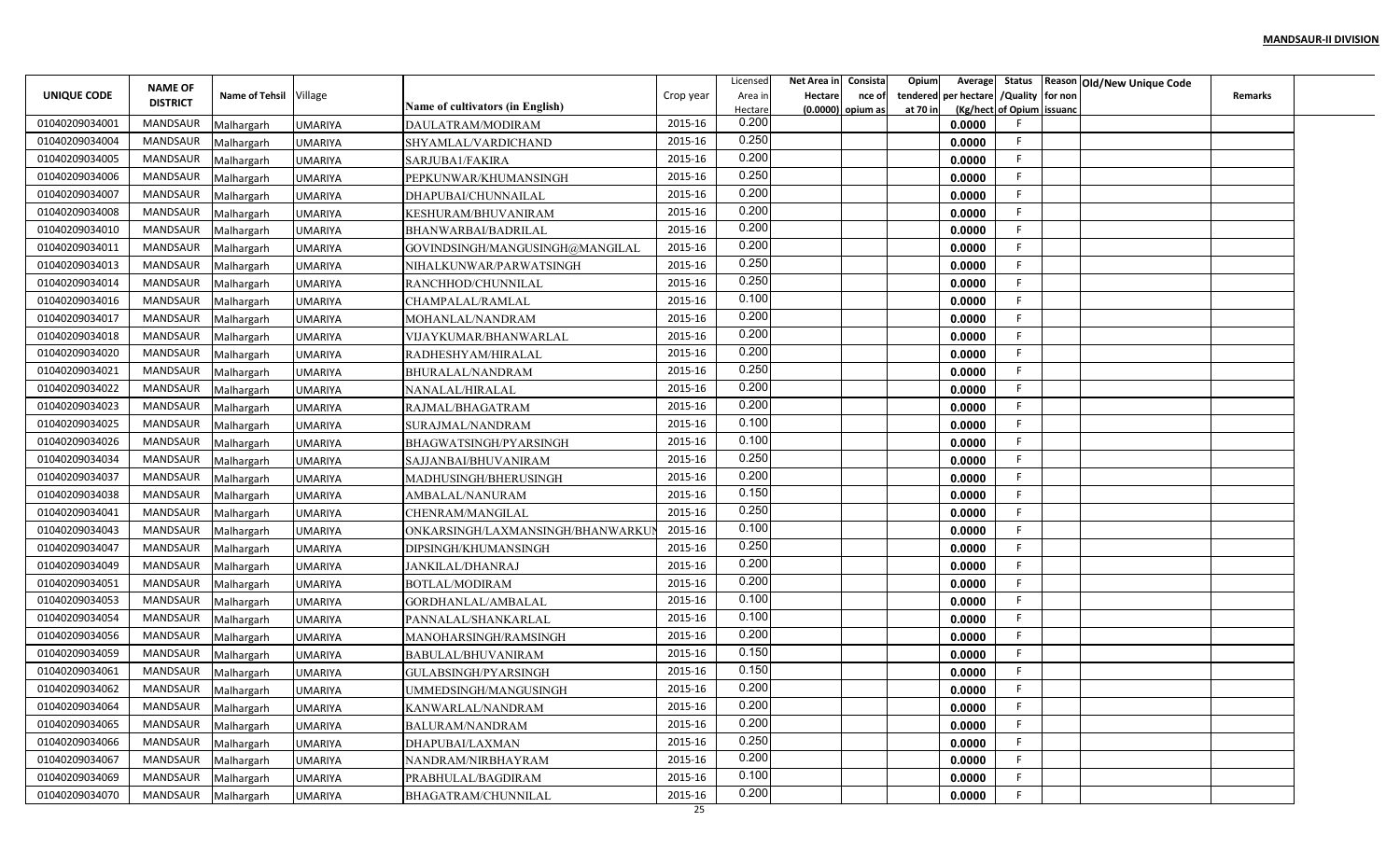|                | <b>NAME OF</b>  |                          |                |                                                 |           | Licensed         | Net Area in | Consista            | Opium    |        |                                        | Average Status Reason Old/New Unique Code |                |  |
|----------------|-----------------|--------------------------|----------------|-------------------------------------------------|-----------|------------------|-------------|---------------------|----------|--------|----------------------------------------|-------------------------------------------|----------------|--|
| UNIQUE CODE    | <b>DISTRICT</b> | Name of Tehsil Village   |                |                                                 | Crop year | Area ir          | Hectare     | nce of              |          |        | tendered per hectare / Quality for non |                                           | <b>Remarks</b> |  |
| 01040209034060 | <b>MANDSAUR</b> |                          | <b>UMARIYA</b> | Name of cultivators (in English)                | 2015-16   | Hectare<br>0.100 |             | $(0.0000)$ opium as | at 70 in | 0.0000 | (Kg/hect of Opium issuanc              |                                           |                |  |
| 01040209034063 | MANDSAUR        | Malhargarh<br>Malhargarh | <b>UMARIYA</b> | <b>BALURAM/DHANNA</b><br>MANOHARSINGH/DULESINGH | 2015-16   | 0.100            |             |                     |          | 0.0000 | E                                      |                                           |                |  |
| 01040209034094 | MANDSAUR        | Malhargarh               | UMARIYA        | PARASRAM/BHUVANIRAM                             | 2015-16   | 0.200            |             |                     |          | 0.0000 | -F                                     |                                           |                |  |
| 01040209034095 | MANDSAUR        | Malhargarh               | <b>UMARIYA</b> | GITABAI/UDAYRAM                                 | 2015-16   | 0.100            |             |                     |          | 0.0000 | -F                                     |                                           |                |  |
| 01040209034096 | MANDSAUR        | Malhargarh               | UMARIYA        | JAGDISH/DHANRAJ                                 | 2015-16   | 0.200            |             |                     |          | 0.0000 | F                                      |                                           |                |  |
| 01040209034015 | MANDSAUR        | Malhargarh               | UMARIYA        | SOHANLAL/HIRALAL                                | 2015-16   | 0.100            |             |                     |          | 0.0000 | E.                                     |                                           |                |  |
| 01040209034097 | MANDSAUR        | Malhargarh               | UMARIYA        | AMBALAL/MOTIRAM                                 | 2015-16   | 0.200            |             |                     |          | 0.0000 | F                                      |                                           |                |  |
| 01040209034098 | MANDSAUR        | Malhargarh               | <b>UMARIYA</b> | PUSHPABAI/VARDICHAND                            | 2015-16   | 0.200            |             |                     |          | 0.0000 | F.                                     | 01040209035122                            |                |  |
| 01040209034055 | MANDSAUR        | Malhargarh               | <b>UMARIYA</b> | NARAYANSINGH/PYARSINGH                          | 2015-16   | 0.100            |             |                     |          | 0.0000 | F                                      |                                           |                |  |
| 01040209035001 | MANDSAUR        | Malhargarh               | SANAWADA       | PAVANKUNWAR/BHANWARSINGH                        | 2015-16   | 0.200            |             |                     |          | 0.0000 | E                                      |                                           |                |  |
| 01040209035007 | MANDSAUR        | Malhargarh               | SANAWADA       | KARULAL/MODAJI                                  | 2015-16   | 0.150            |             |                     |          | 0.0000 | F                                      |                                           |                |  |
| 01040209035010 | MANDSAUR        | Malhargarh               | SANAWADA       | NATHU/KISHNA                                    | 2015-16   | 0.200            |             |                     |          | 0.0000 | E                                      |                                           |                |  |
| 01040209035013 | MANDSAUR        | Malhargarh               | SANAWADA       | KASTURIBAI/RAMCHAND                             | 2015-16   | 0.100            |             |                     |          | 0.0000 | -F                                     |                                           |                |  |
| 01040209035016 | <b>MANDSAUR</b> | Malhargarh               | SANAWADA       | <b>MANGIBAI/BALU</b>                            | 2015-16   | 0.100            |             |                     |          | 0.0000 | F                                      |                                           |                |  |
| 01040209035020 | <b>MANDSAUR</b> | Malhargarh               | SANAWADA       | BHANWRIBAI/ASHARAM                              | 2015-16   | 0.150            |             |                     |          | 0.0000 | E                                      |                                           |                |  |
| 01040209035027 | MANDSAUR        | Malhargarh               | SANAWADA       | INDARSINGH/MODSINGH                             | 2015-16   | 0.250            |             |                     |          | 0.0000 | -F                                     |                                           |                |  |
| 01040209035029 | MANDSAUR        | Malhargarh               | SANAWADA       | BAPULAL/AMBALAI                                 | 2015-16   | 0.200            |             |                     |          | 0.0000 | F                                      |                                           |                |  |
| 01040209035031 | <b>MANDSAUR</b> | Malhargarh               | SANAWADA       | HIMMATSINGH/MADANSINGH                          | 2015-16   | 0.200            |             |                     |          | 0.0000 |                                        |                                           |                |  |
| 01040209035036 | MANDSAUR        | Malhargarh               | SANAWADA       | BHARATSINGH/MADANSINGH                          | 2015-16   | 0.100            |             |                     |          | 0.0000 | F                                      |                                           |                |  |
| 01040209035039 | MANDSAUR        | Malhargarh               | SANAWADA       | RAJESHLAL/BHANWARLAL                            | 2015-16   | 0.200            |             |                     |          | 0.0000 | -F                                     |                                           |                |  |
| 01040209035040 | MANDSAUR        | Malhargarh               | SANAWADA       | BHULIBAI/PRABHULAL                              | 2015-16   | 0.100            |             |                     |          | 0.0000 | E                                      |                                           |                |  |
| 01040209035041 | <b>MANDSAUR</b> | Malhargarh               | SANAWADA       | FAKIRCHANDRA/RATANLAL                           | 2015-16   | 0.150            |             |                     |          | 0.0000 | -F                                     |                                           |                |  |
| 01040209035048 | MANDSAUR        | Malhargarh               | SANAWADA       | CHANDABAI/DEVILAL                               | 2015-16   | 0.100            |             |                     |          | 0.0000 | -F                                     |                                           |                |  |
| 01040209035051 | MANDSAUR        | Malhargarh               | SANAWADA       | GOPALLAL/HIRALAL                                | 2015-16   | 0.200            |             |                     |          | 0.0000 | F                                      |                                           |                |  |
| 01040209035054 | MANDSAUR        | Malhargarh               | SANAWADA       | BHANWARSINGH/MODSINGH                           | 2015-16   | 0.200            |             |                     |          | 0.0000 | E                                      |                                           |                |  |
| 01040209035055 | MANDSAUR        | Malhargarh               | SANAWADA       | RATANLAL/KISHANLAI                              | 2015-16   | 0.100            |             |                     |          | 0.0000 |                                        |                                           |                |  |
| 01040209035056 | MANDSAUR        | Malhargarh               | SANAWADA       | NANIBAI/BHANWARLAL                              | 2015-16   | 0.200            |             |                     |          | 0.0000 | -F                                     |                                           |                |  |
| 01040209035061 | MANDSAUR        | Malhargarh               | SANAWADA       | KESHARKUNWAR/RAMSINGH                           | 2015-16   | 0.250            |             |                     |          | 0.0000 |                                        |                                           |                |  |
| 01040209035064 | MANDSAUR        | Malhargarh               | SANAWADA       | NATHULAL/RAMLAL                                 | 2015-16   | 0.200            |             |                     |          | 0.0000 | -F                                     |                                           |                |  |
| 01040209035066 | MANDSAUR        | Malhargarh               | SANAWADA       | DAYALSINGH/RATANSINGH                           | 2015-16   | 0.150            |             |                     |          | 0.0000 | F                                      |                                           |                |  |
| 01040209035072 | MANDSAUR        | Malhargarh               | SANAWADA       | AMBALAL/BHERULAL                                | 2015-16   | 0.150            |             |                     |          | 0.0000 | F                                      |                                           |                |  |
| 01040209035075 | <b>MANDSAUR</b> | Malhargarh               | SANAWADA       | KARULAL/BANSHILAL                               | 2015-16   | 0.150            |             |                     |          | 0.0000 |                                        |                                           |                |  |
| 01040209035079 | MANDSAUR        | Malhargarh               | SANAWADA       | GITABAI/DALURAM                                 | 2015-16   | 0.200            |             |                     |          | 0.0000 | F.                                     |                                           |                |  |
| 01040209035081 | MANDSAUR        | Malhargarh               | SANAWADA       | PADMAWATIBAI/SHANTILAL                          | 2015-16   | 0.250            |             |                     |          | 0.0000 | F.                                     |                                           |                |  |
| 01040209035082 | MANDSAUR        | Malhargarh               | SANAWADA       | FATMABI/NAVABKHAN                               | 2015-16   | 0.100            |             |                     |          | 0.0000 | F                                      |                                           |                |  |
| 01040209035083 | MANDSAUR        | Malhargarh               | SANAWADA       | BHERULAL/DHURAKUMAR                             | 2015-16   | 0.200            |             |                     |          | 0.0000 | F.                                     |                                           |                |  |
| 01040209035085 | MANDSAUR        | Malhargarh               | SANAWADA       | MANGIBAI/GOTAM                                  | 2015-16   | 0.200            |             |                     |          | 0.0000 | F.                                     |                                           |                |  |
| 01040209035089 | MANDSAUR        | Malhargarh               | SANAWADA       | ANUDHSINGH@ANOPSINGH/MODSINGH                   | 2015-16   | 0.250            |             |                     |          | 0.0000 | -F.                                    |                                           |                |  |
| 01040209035091 | MANDSAUR        | Malhargarh               | SANAWADA       | CHAGANLAL/CHUNNILAL                             | 2015-16   | 0.250            |             |                     |          | 0.0000 | F.                                     |                                           |                |  |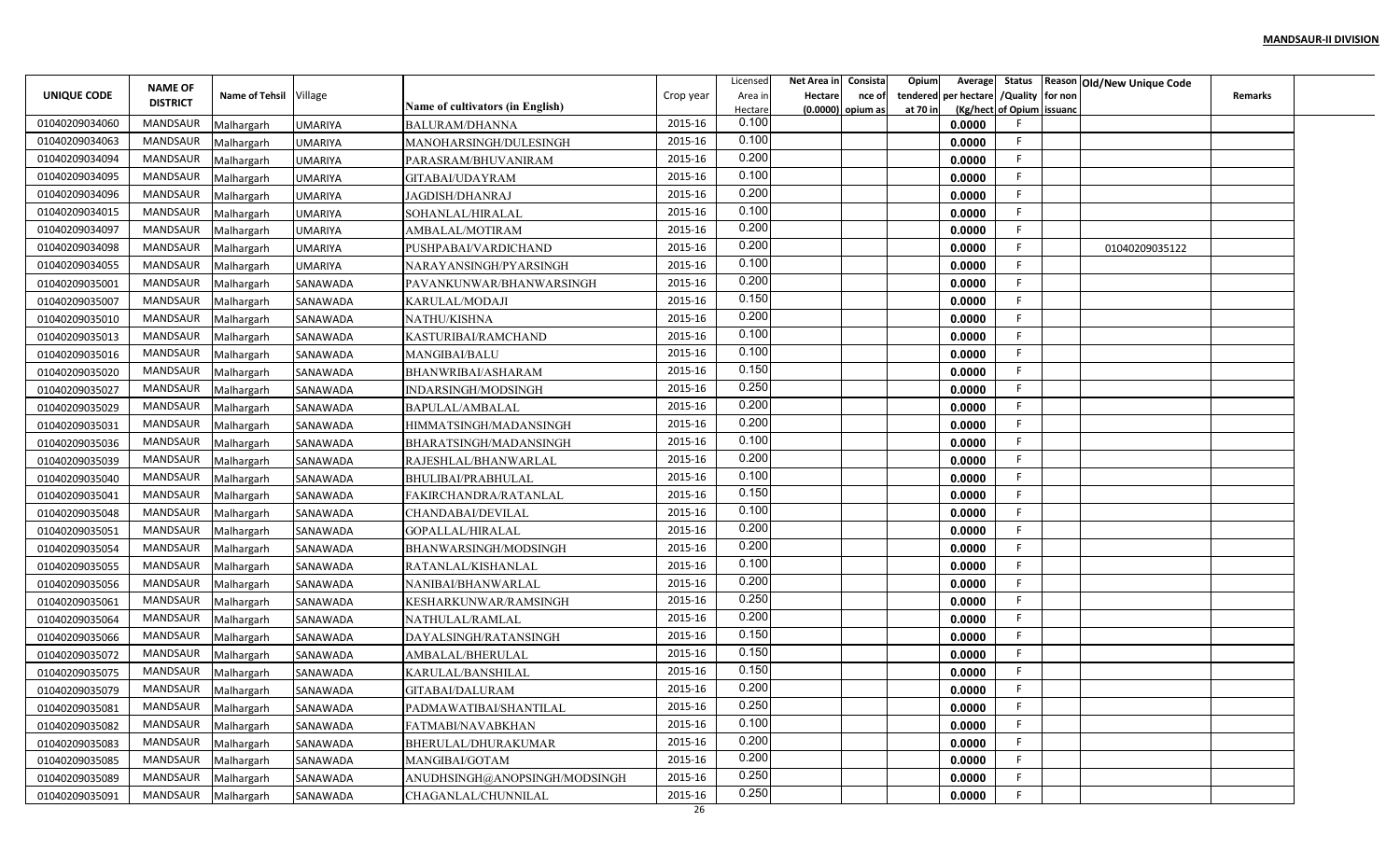|                |                                   |                        |                  |                                  |                            | Licensed         | Net Area in | Consista            | Opium<br>Average        |                           | Status Reason Old/New Unique Code |                |  |
|----------------|-----------------------------------|------------------------|------------------|----------------------------------|----------------------------|------------------|-------------|---------------------|-------------------------|---------------------------|-----------------------------------|----------------|--|
| UNIQUE CODE    | <b>NAME OF</b><br><b>DISTRICT</b> | Name of Tehsil Village |                  |                                  | Crop year                  | Area in          | Hectare     | nce of              | per hectare<br>tendered | /Quality for non          |                                   | <b>Remarks</b> |  |
|                |                                   |                        |                  | Name of cultivators (in English) | 2015-16                    | Hectare<br>0.150 |             | $(0.0000)$ opium as | at 70 in                | (Kg/hect of Opium issuanc |                                   |                |  |
| 01040209035093 | <b>MANDSAUR</b>                   | Malhargarh             | SANAWADA         | RAMESHCHANDRA/KANWARLAL          |                            | 0.100            |             |                     | 0.0000                  | -F                        |                                   |                |  |
| 01040209035035 | <b>MANDSAUR</b>                   | Malhargarh             | <b>SANAWADA</b>  | AMRITRAM/KISHANLAL               | 2015-16                    | 0.250            |             |                     | 0.0000                  | -F                        |                                   |                |  |
| 01040209035077 | MANDSAUR                          | Malhargarh             | SANAWADA         | TORIRAM/DHANNAJI                 | 2015-16                    | 0.150            |             |                     | 0.0000                  | F                         |                                   |                |  |
| 01040209035026 | <b>MANDSAUR</b>                   | Malhargarh             | SANAWADA         | DHANNIBAI/CHIMANLAL              | 2015-16                    | 0.200            |             |                     | 0.0000                  |                           |                                   |                |  |
| 01040209035050 | MANDSAUR                          | Malhargarh             | SANAWADA         | RAJESH/SHANKARLAL                | 2015-16                    | 0.200            |             |                     | 0.0000                  |                           |                                   |                |  |
| 01040209035090 | <b>MANDSAUR</b>                   | Malhargarh             | SANAWADA         | LAXMINARAYAN/BHAGIRATH/KANHYALAI | 2015-16                    |                  |             |                     | 0.0000                  |                           |                                   |                |  |
| 01040209035004 | MANDSAUR                          | Malhargarh             | SANAWADA         | RAGHUVIRSINGH/MADANSINGH         | 2015-16                    | 0.100            |             |                     | 0.0000                  | -F                        |                                   |                |  |
| 01040209035014 | <b>MANDSAUR</b>                   | Malhargarh             | <b>SANAWADA</b>  | KAVERIBAI/RAMNATH                | 2015-16                    | 0.100            |             |                     | 0.0000                  |                           |                                   |                |  |
| 01040209035057 | <b>MANDSAUR</b>                   | Malhargarh             | SANAWADA         | KAMALKUNWAR/SAJJANSINGH          | 2015-16                    | 0.100            |             |                     | 0.0000                  |                           |                                   |                |  |
| 01040209035062 | <b>MANDSAUR</b>                   | Malhargarh             | SANAWADA         | HARISINGH/NATHUSINGH             | 2015-16                    | 0.100            |             |                     | 0.0000                  | F                         |                                   |                |  |
| 01040209035034 | MANDSAUR                          | Malhargarh             | SANAWADA         | SUNDARLAL/KISHANLAL              | 2015-16                    | 0.100            |             |                     | 0.0000                  | -F                        |                                   |                |  |
| 01040209035006 | <b>MANDSAUR</b>                   | Malhargarh             | SANAWADA         | RAMCHANDRA/BHAJJA                | 2015-16                    | 0.100            |             |                     | 0.0000                  | -F                        |                                   |                |  |
| 01040209035028 | <b>MANDSAUR</b>                   | Malhargarh             | SANAWADA         | SAJJANSINGH/DEVISINGH            | 2015-16                    | 0.100            |             |                     | 0.0000                  |                           |                                   |                |  |
| 01040209035047 | <b>MANDSAUR</b>                   | Malhargarh             | SANAWADA         | SHANTILAL/MANGILAL               | 2015-16                    | 0.100            |             |                     | 0.0000                  |                           |                                   |                |  |
| 01040209033006 | <b>MANDSAUR</b>                   | Malhargarh             | <b>SUJANPURA</b> | CHANDAKUNWAR/BALDEVSINGH         | 2015-16                    | 0.150            |             |                     | 0.0000                  |                           |                                   |                |  |
| 01040209036001 | <b>MANDSAUR</b>                   | Malhargarh             | <b>SEMLI</b>     | NANDUBAI/RAMLAL                  | 2015-16                    | 0.100            |             |                     | 0.0000                  |                           |                                   |                |  |
| 01040209036003 | <b>MANDSAUR</b>                   | Malhargarh             | <b>SEMLI</b>     | KALABAI/RAMIBAI                  | 2015-16                    | 0.150            |             |                     | 0.0000                  |                           |                                   |                |  |
| 01040209036006 | <b>MANDSAUR</b>                   | Malhargarh             | <b>SEMLI</b>     | AMRIBAI/BHERULAL                 | 2015-16                    | 0.200            |             |                     | 0.0000                  | -F                        |                                   |                |  |
| 01040209036017 | MANDSAUR                          | Malhargarh             | <b>SEMLI</b>     | LAXMINARAYAN/ONKARLAL            | 2015-16                    | 0.100            |             |                     | 0.0000                  |                           |                                   |                |  |
| 01040209036021 | MANDSAUR                          | Malhargarh             | SEMLI            | KAMLABAI/KESHURAM                | 2015-16                    | 0.100            |             |                     | 0.0000                  | -F                        |                                   |                |  |
| 01040209036023 | <b>MANDSAUR</b>                   | Malhargarh             | <b>SEMLI</b>     | KALPESH/BHERULAL                 | 2015-16                    | 0.200            |             |                     | 0.0000                  | -F                        |                                   |                |  |
| 01040209036034 | <b>MANDSAUR</b>                   | Malhargarh             | <b>SEMLI</b>     | NANALAL/BHERULAL                 | 2015-16                    | 0.100            |             |                     | 0.0000                  |                           |                                   |                |  |
| 01040209036041 | <b>MANDSAUR</b>                   | Malhargarh             | <b>SEMLI</b>     | MOHANLAL/PRABHULAL               | 2015-16                    | 0.250            |             |                     | 0.0000                  | -F                        |                                   |                |  |
| 01040209036043 | MANDSAUR                          | Malhargarh             | <b>SEMLI</b>     | DEVILAL/RAMLAL                   | 2015-16                    | 0.200            |             |                     | 0.0000                  | -F                        |                                   |                |  |
| 01040209036047 | <b>MANDSAUR</b>                   | Malhargarh             | <b>SEMLI</b>     | NANDLAL/SHANKARLAL               | 2015-16                    | 0.200            |             |                     | 0.0000                  |                           |                                   |                |  |
| 01040209036051 | <b>MANDSAUR</b>                   | Malhargarh             | <b>SEMLI</b>     | BHERULAL/BOTLAL                  | 2015-16                    | 0.200            |             |                     | 0.0000                  |                           |                                   |                |  |
|                | <b>MANDSAUR</b>                   |                        | SEMLI            |                                  | 2015-16                    | 0.200            |             |                     | 0.0000                  | -F                        |                                   |                |  |
| 01040209036010 | MANDSAUR                          | Malhargarh             |                  | GOPAL/RAMESHWAR                  | 2015-16                    | 0.100            |             |                     |                         | F                         |                                   |                |  |
| 01040209036015 | <b>MANDSAUR</b>                   | Malhargarh             | <b>SEMLI</b>     | <b>DEVILAL/BHERULAL</b>          | 2015-16                    | 0.200            |             |                     | 0.0000                  | -F                        |                                   |                |  |
| 01040209036035 |                                   | Malhargarh             | <b>SEMLI</b>     | BHAGIRATH/NANURAM                |                            | 0.100            |             |                     | 0.0000                  |                           |                                   |                |  |
| 01040209036061 | <b>MANDSAUR</b>                   | Malhargarh             | <b>SEMLI</b>     | RAMLAL/DHANNAJI                  | 2015-16                    | 0.250            |             |                     | 0.0000                  |                           |                                   |                |  |
| 01040209036007 | <b>MANDSAUR</b>                   | Malhargarh             | <b>SEMLI</b>     | AVANTIBAI/NANDLAL                | 2015-16                    | 0.200            |             |                     | 0.0000                  |                           |                                   |                |  |
| 01040209036016 | MANDSAUR                          | Malhargarh             | <b>SEMLI</b>     | DOULATRAM/VARDICHAND             | 2015-16                    |                  |             |                     | 0.0000                  |                           |                                   |                |  |
| 01040209036080 | MANDSAUR                          | Malhargarh             | SEMLI            | PUSHPABAI/RAMNARAYAN             | 2015-16                    | 0.150            |             |                     | 0.0000                  |                           |                                   |                |  |
| 01040209036071 | MANDSAUR                          | Malhargarh             | SEMLI            | GOPAL/BHANWARLAL                 | 2015-16                    | 0.100            |             |                     | 0.0000                  |                           |                                   |                |  |
| 01040209036033 | MANDSAUR                          | Malhargarh             | SEMLI            | MOHANLAL/SALAGRAM                | 2015-16                    | 0.100            |             |                     | 0.0000                  | -F                        |                                   |                |  |
| 01040209036002 | MANDSAUR                          | Malhargarh             | SEMLI            | MADANLAL/SALAGRAM                | 2015-16                    | 0.100            |             |                     | 0.0000                  | -F                        |                                   |                |  |
| 01040209036011 | MANDSAUR                          | Malhargarh             | SEMLI            | AMBALAL/HIRALAL                  | 2015-16                    | 0.100            |             |                     | 0.0000                  | F.                        |                                   |                |  |
| 01040209036045 | MANDSAUR                          | Malhargarh             | SEMLI            | RANGLAL/MANGILAL                 | 2015-16                    | 0.100            |             |                     | 0.0000                  | -F                        |                                   |                |  |
| 01040209036031 | MANDSAUR                          | Malhargarh             | SEMLI            | KOUSHALYABAI/SUNDARLAL           | 2015-16<br>$\overline{27}$ | 0.100            |             |                     | 0.0000                  |                           |                                   |                |  |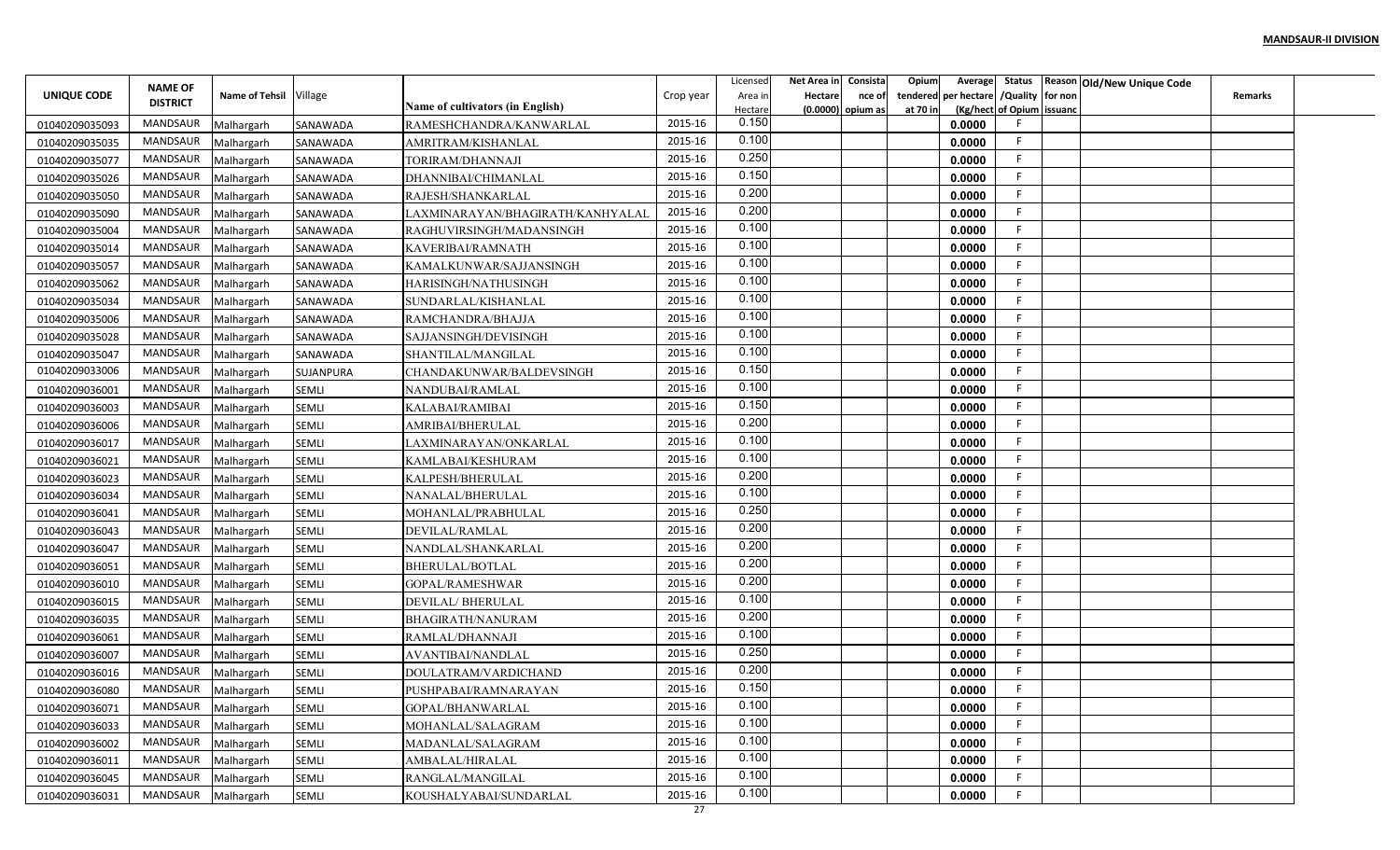|                |                                   |                        |                                  |                                         |           | Licensed       | Net Area in    | Consista            | Opium    |                                        |                           | Average Status Reason Old/New Unique Code |                |  |
|----------------|-----------------------------------|------------------------|----------------------------------|-----------------------------------------|-----------|----------------|----------------|---------------------|----------|----------------------------------------|---------------------------|-------------------------------------------|----------------|--|
| UNIQUE CODE    | <b>NAME OF</b><br><b>DISTRICT</b> | Name of Tehsil Village |                                  |                                         | Crop year | Area in        | <b>Hectare</b> | nce of              |          | tendered per hectare / Quality for non |                           |                                           | <b>Remarks</b> |  |
|                |                                   |                        |                                  | <b>Name of cultivators (in English)</b> |           | Hectare        |                | $(0.0000)$ opium as | at 70 in |                                        | (Kg/hect of Opium issuanc |                                           |                |  |
| 01040209037003 | MANDSAUR                          | Malhargarh             | <b>KHAKHRAI</b>                  | HARISINGH/MANSINGH                      | 2015-16   | 0.250          |                |                     |          | 0.0000                                 |                           |                                           |                |  |
| 01040209037005 | MANDSAUR                          | Malhargarh             | <b>KHAKHRAI</b>                  | MANGIBAI/RAJARAM                        | 2015-16   | 0.200<br>0.250 |                |                     |          | 0.0000                                 | F.                        |                                           |                |  |
| 01040209037009 | MANDSAUR                          | Malhargarh             | <b>KHAKHRAI</b>                  | BAGDIBAI/RAMLAL                         | 2015-16   | 0.250          |                |                     |          | 0.0000                                 | F.                        |                                           |                |  |
| 01040209037011 | <b>MANDSAUR</b>                   | Malhargarh             | <b>KHAKHRAI</b>                  | RATANSINGH/KARANSINGH                   | 2015-16   |                |                |                     |          | 0.0000                                 | F.                        |                                           |                |  |
| 01040209037014 | MANDSAUR                          | Malhargarh             | KHAKHRAI                         | PADAMBAI /MANGILAL                      | 2015-16   | 0.100          |                |                     |          | 0.0000                                 | F.                        |                                           |                |  |
| 01040209037017 | MANDSAUR                          | Malhargarh             | <b>KHAKHRAI</b>                  | SAMRATHMAL/UDAYRAM                      | 2015-16   | 0.200          |                |                     |          | 0.0000                                 | F.                        |                                           |                |  |
| 01040209037018 | MANDSAUR                          | Malhargarh             | <b>KHAKHRAI</b>                  | ONKARLAL/BALAJI                         | 2015-16   | 0.250          |                |                     |          | 0.0000                                 | F                         |                                           |                |  |
| 01040209037024 | MANDSAUR                          | Malhargarh             | <b>KHAKHRAI</b>                  | MOTILAL/RAMNARAYAN                      | 2015-16   | 0.100          |                |                     |          | 0.0000                                 | F.                        |                                           |                |  |
| 01040209037025 | MANDSAUR                          | Malhargarh             | <b>KHAKHRAI</b>                  | MOHANKUNWAR/BHANWARSINGH                | 2015-16   | 0.100          |                |                     |          | 0.0000                                 | E                         |                                           |                |  |
| 01040209037026 | MANDSAUR                          | Malhargarh             | <b>KHAKHRAI</b>                  | NARAYAN/HIRALAL                         | 2015-16   | 0.100          |                |                     |          | 0.0000                                 | F                         |                                           |                |  |
| 01040209037041 | MANDSAUR                          | Malhargarh             | <b>KHAKHRAI</b>                  | RAMESHCHANDRA/KANWARLAL                 | 2015-16   | 0.200          |                |                     |          | 0.0000                                 | -F                        |                                           |                |  |
| 01040209037047 | <b>MANDSAUR</b>                   | Malhargarh             | <b>KHAKHRAI</b>                  | RAMKISHAN/BHERULAL                      | 2015-16   | 0.100          |                |                     |          | 0.0000                                 | -F                        |                                           |                |  |
| 01040209037051 | MANDSAUR                          | Malhargarh             | <b>KHAKHRAI</b>                  | PHOOLSINGH/KANIRAM                      | 2015-16   | 0.200          |                |                     |          | 0.0000                                 | F.                        |                                           |                |  |
| 01040209037056 | MANDSAUR                          | Malhargarh             | <b>KHAKHRAI</b>                  | BHERUSINGH/CHENSINGH                    | 2015-16   | 0.250          |                |                     |          | 0.0000                                 | E                         |                                           |                |  |
| 01040209037068 | MANDSAUR                          | Malhargarh             | <b>KHAKHRAI</b>                  | DEUBAI/BOTLAL                           | 2015-16   | 0.250          |                |                     |          | 0.0000                                 | F.                        |                                           |                |  |
| 01040209037070 | <b>MANDSAUR</b>                   | Malhargarh             | KHAKHRAI                         | VAJESINGH/BHANWARSINGH                  | 2015-16   | 0.100          |                |                     |          | 0.0000                                 | F.                        |                                           |                |  |
| 01040209037071 | MANDSAUR                          | Malhargarh             | <b>KHAKHRAI</b>                  | LAXMINARAYAN/NANDRAM                    | 2015-16   | 0.100          |                |                     |          | 0.0000                                 | F                         |                                           |                |  |
| 01040209037013 | MANDSAUR                          | Malhargarh             | <b>KHAKHRAI</b>                  | CHAMPABAI/NANURAM                       | 2015-16   | 0.200          |                |                     |          | 0.0000                                 | F                         |                                           |                |  |
| 01040209037043 | MANDSAUR                          | Malhargarh             | <b>KHAKHRAI</b>                  | KISHANLAL/LALA                          | 2015-16   | 0.250          |                |                     |          | 0.0000                                 | -F                        |                                           |                |  |
| 01040209037055 | MANDSAUR                          | Malhargarh             | <b>KHAKHRAI</b>                  | MOHANSINGH/CHENSINGH                    | 2015-16   | 0.250          |                |                     |          | 0.0000                                 | F.                        |                                           |                |  |
| 01040209037033 | MANDSAUR                          | Malhargarh             | <b>KHAKHRAI</b>                  | RAMSINGH/INDARSINGH                     | 2015-16   | 0.100          |                |                     |          | 0.0000                                 | -F                        |                                           |                |  |
| 01040209037090 | MANDSAUR                          | Malhargarh             | <b>KHAKHRAI</b>                  | DROPADIBAI/HIRALAL                      | 2015-16   | 0.250          |                |                     |          | 0.0000                                 | F.                        |                                           |                |  |
| 01040209037054 | MANDSAUR                          | Malhargarh             | KHAKHRAI                         | BHANWARLAL/RAMLAL                       | 2015-16   | 0.100          |                |                     |          | 0.0000                                 | F.                        |                                           |                |  |
| 01040209037053 | MANDSAUR                          | Malhargarh             | <b>KHAKHRAI</b>                  | UDAYRAM/BHERULAL                        | 2015-16   | 0.200          |                |                     |          | 0.0000                                 | F                         |                                           |                |  |
| 01040209037049 | MANDSAUR                          | Malhargarh             | <b>KHAKHRAI</b>                  | MANGILAL/RAMKISHAN                      | 2015-16   | 0.100          |                |                     |          | 0.0000                                 | F                         |                                           |                |  |
| 01040209037057 | MANDSAUR                          | Malhargarh             | <b>KHAKHRAI</b>                  | BABULAL/RAMNARAYAN                      | 2015-16   | 0.100          |                |                     |          | 0.0000                                 | F                         |                                           |                |  |
| 01040209037091 | MANDSAUR                          | Malhargarh             | <b>KHAKHRAI</b>                  | GITABAI/RADHESHYAM                      | 2015-16   | 0.100          |                |                     |          | 0.0000                                 | F                         | 01040209046033                            |                |  |
| 01040209038015 | MANDSAUR                          | Malhargarh             |                                  | KACHRIYA CHANDRAW MUKUNAD/HEMRAJ        | 2015-16   | 0.250          |                |                     |          | 0.0000                                 | F                         |                                           |                |  |
| 01040209038034 | MANDSAUR                          | Malhargarh             | KACHRIYA CHANDRAW GOPAL/BHERULAL |                                         | 2015-16   | 0.100          |                |                     |          | 0.0000                                 | F.                        |                                           |                |  |
| 01040209038099 | MANDSAUR                          | Malhargarh             |                                  | KACHRIYA CHANDRAW KAMLESH/HUKMICHAND    | 2015-16   | 0.250          |                |                     |          | 0.0000                                 | E                         |                                           |                |  |
| 01040209038137 | MANDSAUR                          | Malhargarh             |                                  | KACHRIYA CHANDRAW DHAPUBAI/BHANWARLAL   | 2015-16   | 0.150          |                |                     |          | 0.0000                                 | F.                        |                                           |                |  |
| 01040209038141 | MANDSAUR                          | Malhargarh             |                                  | KACHRIYA CHANDRAW MANGILAL/BHUWAN       | 2015-16   | 0.100          |                |                     |          | 0.0000                                 | F                         |                                           |                |  |
| 01040209038044 | MANDSAUR                          | Malhargarh             | KACHRIYA CHANDRAW RAMLAL/BHUWAN  |                                         | 2015-16   | 0.100          |                |                     |          | 0.0000                                 | F.                        |                                           |                |  |
| 01040209038078 | MANDSAUR                          | Malhargarh             |                                  | KACHRIYA CHANDRAW MANSINGH/KANWARLAL    | 2015-16   | 0.150          |                |                     |          | 0.0000                                 | F                         |                                           |                |  |
| 01040209038057 | MANDSAUR                          | Malhargarh             |                                  | KACHRIYA CHANDRAW RAMCHANDRA/NANDRAM    | 2015-16   | 0.100          |                |                     |          | 0.0000                                 | F                         |                                           |                |  |
| 01040209038068 | MANDSAUR                          | Malhargarh             |                                  | KACHRIYA CHANDRAW MOTILAL/MANGILAL      | 2015-16   | 0.100          |                |                     |          | 0.0000                                 | F.                        |                                           |                |  |
| 01040209038121 | MANDSAUR                          | Malhargarh             |                                  | KACHRIYA CHANDRAW BHANWARLAL/MANNALAL   | 2015-16   | 0.100          |                |                     |          | 0.0000                                 | F                         |                                           |                |  |
| 01040209038153 | MANDSAUR                          | Malhargarh             |                                  | KACHRIYA CHANDRAW TULSIRAM/BHUVANIRAM   | 2015-16   | 0.200          |                |                     |          | 0.0000                                 | F.                        |                                           |                |  |
| 01040209038020 | MANDSAUR                          | Malhargarh             |                                  | KACHRIYA CHANDRAW MANGIBAI/KACHRU       | 2015-16   | 0.200          |                |                     |          | 0.0000                                 | F                         |                                           |                |  |
|                |                                   |                        |                                  |                                         | 28        |                |                |                     |          |                                        |                           |                                           |                |  |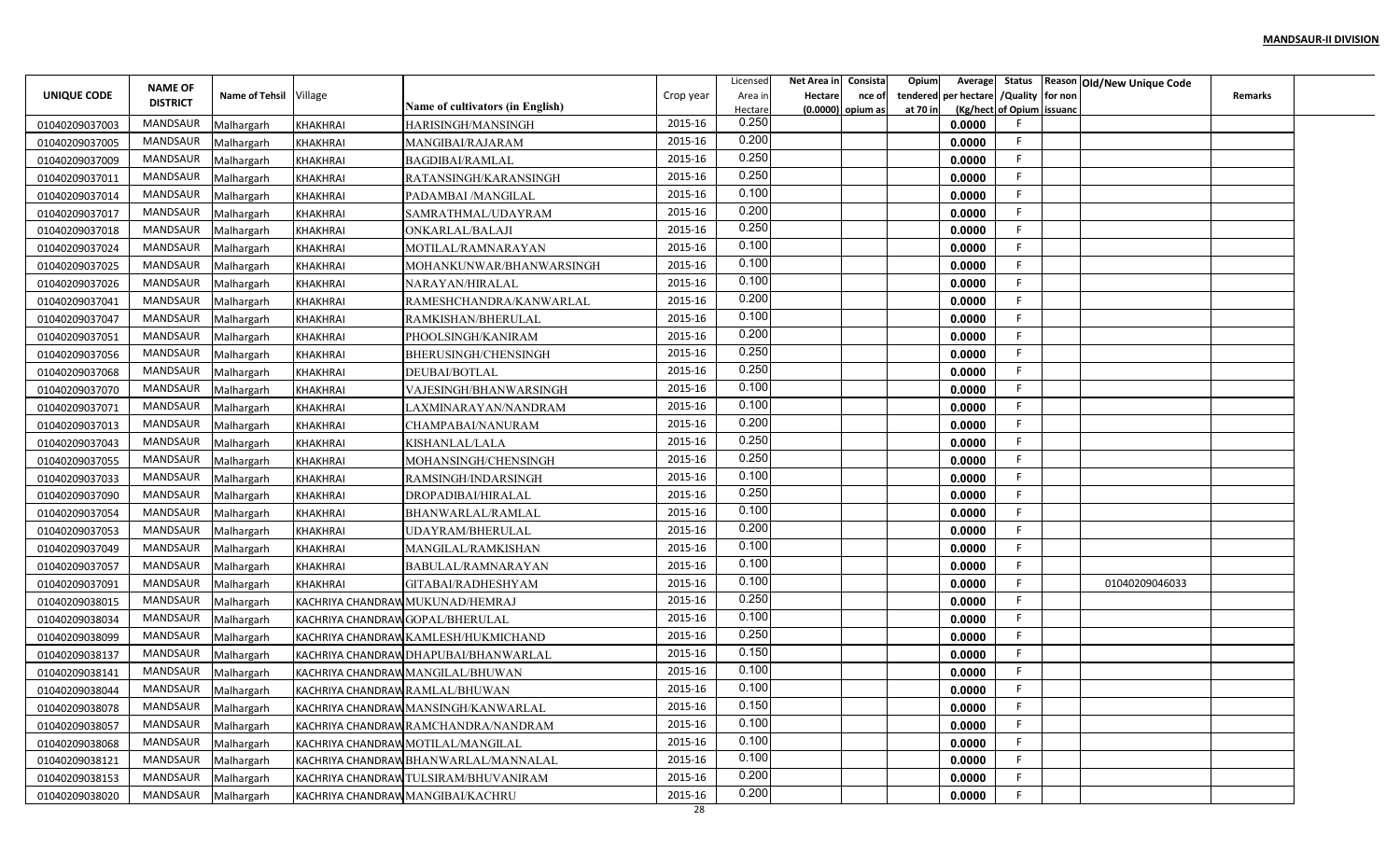| Status Reason Old/New Unique Code<br><b>NAME OF</b><br>Name of Tehsil Village<br>/Quality for non<br>UNIQUE CODE<br>per hectare<br>Crop year<br>Area in<br>Hectare<br>tendered<br>nce of<br><b>DISTRICT</b><br><b>Name of cultivators (in English)</b><br>(Kg/hect of Opium issuand<br>Hectare<br>$(0.0000)$ opium as<br>at 70 ir<br>0.100<br>2015-16<br>MANDSAUR<br>0.0000<br>Malhargarh<br>KACHRIYA CHANDRAW DEVILAL/JASRAJ<br>01040209038027<br>0.200<br>2015-16<br>MANDSAUR<br>KACHRIYA CHANDRAW BASANTILAL/BHERULAL<br>0.0000<br>01040209038031<br>Malhargarh | <b>Remarks</b> |
|--------------------------------------------------------------------------------------------------------------------------------------------------------------------------------------------------------------------------------------------------------------------------------------------------------------------------------------------------------------------------------------------------------------------------------------------------------------------------------------------------------------------------------------------------------------------|----------------|
|                                                                                                                                                                                                                                                                                                                                                                                                                                                                                                                                                                    |                |
|                                                                                                                                                                                                                                                                                                                                                                                                                                                                                                                                                                    |                |
|                                                                                                                                                                                                                                                                                                                                                                                                                                                                                                                                                                    |                |
| 0.100                                                                                                                                                                                                                                                                                                                                                                                                                                                                                                                                                              |                |
| 2015-16<br>MANDSAUR<br>KACHRIYA CHANDRAW BHANWARLAL/DEVILAL<br>0.0000<br>01040209038073<br>Malhargarh<br>0.150                                                                                                                                                                                                                                                                                                                                                                                                                                                     |                |
| 2015-16<br><b>MANDSAUR</b><br>KACHRIYA CHANDRAW SUNDARLAL/DEVILAL<br>0.0000<br>01040209038075<br>Malhargarh<br>0.200                                                                                                                                                                                                                                                                                                                                                                                                                                               |                |
| 2015-16<br>MANDSAUR<br>0.0000<br>01040209038086<br>Malhargarh<br>KACHRIYA CHANDRAW PANNALAL/BHANWARLAL<br>0.200                                                                                                                                                                                                                                                                                                                                                                                                                                                    |                |
| 2015-16<br>MANDSAUR<br>0.0000<br>01040209038100<br>Malhargarh<br>KACHRIYA CHANDRAWGYANCHAND/HUKMICHAND<br>0.150                                                                                                                                                                                                                                                                                                                                                                                                                                                    |                |
| 2015-16<br>MANDSAUR<br>KACHRIYA CHANDRAW MAGNIRAM/PHOOLA<br>0.0000<br>01040209038001<br>Malhargarh<br>0.100                                                                                                                                                                                                                                                                                                                                                                                                                                                        |                |
| 2015-16<br>MANDSAUR<br>01040209038191<br>KACHRIYA CHANDRAW RAMESH/GIRDHARI<br>0.0000<br>Malhargarh<br>0.100                                                                                                                                                                                                                                                                                                                                                                                                                                                        |                |
| 2015-16<br>MANDSAUR<br>01040209038008<br>KACHRIYA CHANDRAW PURA/DHURA<br>0.0000<br>Malhargarh<br>0.100                                                                                                                                                                                                                                                                                                                                                                                                                                                             |                |
| 2015-16<br>MANDSAUR<br>KACHRIYA CHANDRAW PARMESHWAR/RANGLAL<br>0.0000<br>01040209038055<br>Malhargarh<br>0.100                                                                                                                                                                                                                                                                                                                                                                                                                                                     |                |
| 2015-16<br>MANDSAUR<br>0.0000<br>01040209039037<br>Malhargarh<br>PIPLIYA PANTH<br>SITABAI/HAJARILAL                                                                                                                                                                                                                                                                                                                                                                                                                                                                |                |
| 0.100<br>MANDSAUR<br>2015-16<br>N<br>MOHANLAL/UDA<br>0.0000<br>01040209039005<br>Malhargarh<br>PIPLIYA PANTH                                                                                                                                                                                                                                                                                                                                                                                                                                                       |                |
| 0.100<br>MANDSAUR<br>2015-16<br>N<br>MODIBAI/NANDA<br>0.0000<br>01040209039007<br>Malhargarh<br>PIPLIYA PANTH                                                                                                                                                                                                                                                                                                                                                                                                                                                      |                |
| 0.100<br>MANDSAUR<br>2015-16<br>N<br>0.0000<br>01040209039018<br>Malhargarh<br>PIPLIYA PANTH<br>RADHESHYAM/RAMLAL                                                                                                                                                                                                                                                                                                                                                                                                                                                  |                |
| 0.100<br>MANDSAUR<br>2015-16<br>0.0000<br>01040209039021<br>Malhargarh<br>PIPLIYA PANTH<br>MOHANLAL/SHANKARLAL<br>0.100                                                                                                                                                                                                                                                                                                                                                                                                                                            |                |
| MANDSAUR<br>2015-16<br>01040209039035<br>KALABAI/PRABHULAL<br>0.0000<br>Malhargarh<br>PIPLIYA PANTH                                                                                                                                                                                                                                                                                                                                                                                                                                                                |                |
| 0.100<br>MANDSAUR<br>2015-16<br>PIPLIYA PANTH<br><b>BHERULAL/KALU</b><br>0.0000<br>01040209039044<br>Malhargarh                                                                                                                                                                                                                                                                                                                                                                                                                                                    |                |
| 0.100<br>2015-16<br>MANDSAUR<br>KAILASH/SHANKARLAL<br>0.0000<br>01040209039055<br>Malhargarh<br>PIPLIYA PANTH                                                                                                                                                                                                                                                                                                                                                                                                                                                      |                |
| 0.100<br>2015-16<br>MANDSAUR<br>0.0000<br>01040209039036<br>Malhargarh<br>PIPLIYA PANTH<br>PREMABAI/KAILASHCHANDRA                                                                                                                                                                                                                                                                                                                                                                                                                                                 |                |
| 0.100<br>MANDSAUR<br>2015-16<br>0.0000<br>01040209039029<br>Malhargarh<br>PIPLIYA PANTH<br>NATHUSINGH/LAXMANSINGH                                                                                                                                                                                                                                                                                                                                                                                                                                                  |                |
| 0.100<br>2015-16<br>MANDSAUR<br>AKSHMICHAND/ROOPA JI<br>0.0000<br>01040209039025<br>Malhargarh<br>PIPLIYA PANTH                                                                                                                                                                                                                                                                                                                                                                                                                                                    |                |
| 0.200<br>2015-16<br>01040209040002<br>MANDSAUR<br>KANGHATTI<br>RAJMAL/KALURAM<br>0.0000<br>Malhargarh                                                                                                                                                                                                                                                                                                                                                                                                                                                              |                |
| 0.200<br>01040209040004<br>MANDSAUR<br>2015-16<br>0.0000<br>Malhargarh<br><b>KANGHATTI</b><br>GHANSHYAM/BAGDIRAM                                                                                                                                                                                                                                                                                                                                                                                                                                                   |                |
| 0.200<br>01040209040005<br>2015-16<br>MANDSAUR<br>0.0000<br>Malhargarh<br><b>KANGHATTI</b><br>NATHULAL/KUKA                                                                                                                                                                                                                                                                                                                                                                                                                                                        |                |
| 0.250<br>2015-16<br>01040209040007<br>MANDSAUR<br>KANGHATTI<br>RAMESH/MANNALAL<br>0.0000<br>Malhargarh                                                                                                                                                                                                                                                                                                                                                                                                                                                             |                |
| 0.200<br>01040209040008<br>2015-16<br>MANDSAUR<br>KANGHATTI<br>NANDLAL/BOTLAL<br>0.0000<br>Malhargarh                                                                                                                                                                                                                                                                                                                                                                                                                                                              |                |
| 0.200<br>2015-16<br>01040209040009<br>MANDSAUR<br>Malhargarh<br><b>KANGHATTI</b><br>TAMMUBAI/KALURAM<br>0.0000                                                                                                                                                                                                                                                                                                                                                                                                                                                     |                |
| 0.250<br>01040209040014<br>MANDSAUR<br>2015-16<br>AMRITRAM/NAGJI<br>0.0000<br>Malhargarh<br><b>KANGHATTI</b>                                                                                                                                                                                                                                                                                                                                                                                                                                                       | Theft case     |
| 0.250<br>2015-16<br>01040209040015<br><b>MANDSAUR</b><br>MOTILAL/NANURAM<br>0.0000<br>Malhargarh<br><b>KANGHATTI</b>                                                                                                                                                                                                                                                                                                                                                                                                                                               |                |
| 0.200<br>2015-16<br>01040209040017<br>MANDSAUR<br>KANGHATTI<br>MANGILAL/CHAMPALAL<br>0.0000<br>Malhargarh                                                                                                                                                                                                                                                                                                                                                                                                                                                          |                |
| 0.150<br>01040209040018<br>MANDSAUR<br>2015-16<br>0.0000<br>Malhargarh<br><b>KANGHATTI</b><br>RATANLAL/GOUTAM                                                                                                                                                                                                                                                                                                                                                                                                                                                      |                |
| 0.250<br>01040209040021<br>2015-16<br>MANDSAUR<br>0.0000<br>Malhargarh<br><b>KANGHATTI</b><br>BHERULAL/MANNALAL                                                                                                                                                                                                                                                                                                                                                                                                                                                    |                |
| 0.150<br>2015-16<br>01040209040022<br>MANDSAUR<br>0.0000<br>BHAGIRATH/HIRA<br>Malhargarh<br>KANGHATTI                                                                                                                                                                                                                                                                                                                                                                                                                                                              |                |
| 0.250<br>2015-16<br>01040209040024<br>MANDSAUR<br>0.0000<br>Malhargarh<br><b>KANGHATTI</b><br>MANGILAL/RATANLAL                                                                                                                                                                                                                                                                                                                                                                                                                                                    |                |
| 0.100<br>2015-16<br>01040209040025<br>MANDSAUR<br>Malhargarh<br>KANGHATTI<br>0.0000<br>RAMCHANDRA/BAGDIRAM                                                                                                                                                                                                                                                                                                                                                                                                                                                         |                |
| 0.150<br>2015-16<br>01040209040026<br>MANDSAUR<br>0.0000<br>Malhargarh<br>KANGHATTI<br>RAMCHANDRA/SHANKARLAL                                                                                                                                                                                                                                                                                                                                                                                                                                                       |                |
| 0.100<br>01040209040027<br>MANDSAUR<br>2015-16<br>KANGHATTI<br>0.0000<br>Malhargarh<br>CHIMANLAL/GANGARAM/RAMIBAI                                                                                                                                                                                                                                                                                                                                                                                                                                                  |                |
| 0.100<br>2015-16<br>01040209040031<br>MANDSAUR<br>KANGHATTI<br>0.0000<br>Malhargarh<br>MADANLAL/DEVICHAND/RODIBAI                                                                                                                                                                                                                                                                                                                                                                                                                                                  |                |
| 0.150<br>2015-16<br>01040209040035<br>MANDSAUR<br>0.0000<br>Malhargarh<br><b>KANGHATTI</b><br><b>BHUVAN/RODA</b>                                                                                                                                                                                                                                                                                                                                                                                                                                                   |                |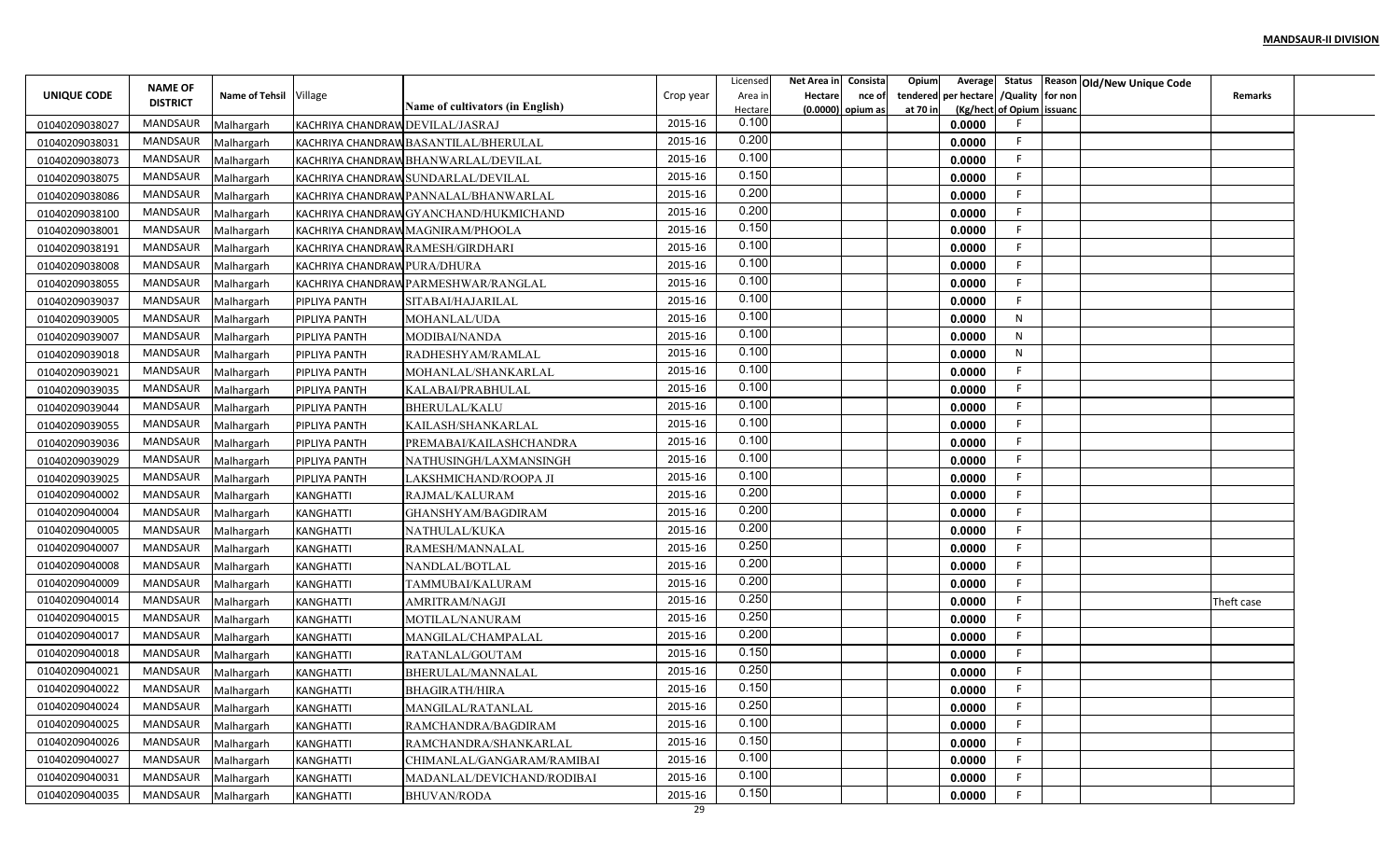| Net Area in<br>Consista<br>Opium<br>Licensed<br>Average                                                                                                                           | Status Reason Old/New Unique Code |
|-----------------------------------------------------------------------------------------------------------------------------------------------------------------------------------|-----------------------------------|
| <b>NAME OF</b><br>/Quality for non<br>UNIQUE CODE<br>Name of Tehsil Village<br>per hectare<br>Crop year<br>Area in<br>Hectare<br>tendered<br>nce of<br><b>DISTRICT</b>            | <b>Remarks</b>                    |
| Name of cultivators (in English)<br>(Kg/hect of Opium issuanc<br>Hectare<br>$(0.0000)$ opium as<br>at 70 in<br>0.250                                                              |                                   |
| 01040209040038<br><b>MANDSAUR</b><br>2015-16<br>0.0000<br>Malhargarh<br>KANGHATTI<br>RADHESHAYAM/BHUVAN<br>0.250<br>-F                                                            |                                   |
| 01040209040040<br><b>MANDSAUR</b><br>2015-16<br>0.0000<br>KANGHATTI<br>Malhargarh<br>MANGIBAI/PRABHULAL<br>0.100<br>-F                                                            |                                   |
| 01040209040041<br>MANDSAUR<br>2015-16<br>0.0000<br>Malhargarh<br><b>KANGHATTI</b><br>PRAKASH/NARAYAN<br>0.200<br>01040209040043<br><b>MANDSAUR</b><br>2015-16<br>E                |                                   |
| MANGILAL/MOTI<br>0.0000<br>Malhargarh<br><b>KANGHATTI</b><br>0.100<br><b>MANDSAUR</b><br>2015-16<br>- 6                                                                           |                                   |
| 01040209040046<br>0.0000<br><b>KANGHATTI</b><br>Malhargarh<br>SHOBHARAM/SUKHLAL<br>0.250<br><b>MANDSAUR</b><br>2015-16<br>-F                                                      |                                   |
| 01040209040047<br>0.0000<br>Malhargarh<br><b>KANGHATTI</b><br>VINODKUMAR/PANNALAL<br>0.250<br>2015-16<br>-F                                                                       |                                   |
| 01040209040048<br>MANDSAUR<br>PARWATIBAI/MANGILAL<br>0.0000<br>Malhargarh<br><b>KANGHATTI</b><br>0.200<br>01040209040049<br><b>MANDSAUR</b><br>2015-16<br>-F                      |                                   |
| 0.0000<br>KANGHATTI<br>MADANLAL/GOUTAM<br>Malhargarh<br>0.250<br>01040209040050<br>2015-16<br><b>MANDSAUR</b>                                                                     |                                   |
| <b>KANGHATTI</b><br>GOPAL/BHIMSHANKAR<br>0.0000<br>Malhargarh<br>0.150<br>2015-16<br>01040209040055<br><b>MANDSAUR</b><br>E                                                       |                                   |
| 0.0000<br>RUKMANIBAI/ONKARLAL<br>Malhargarh<br><b>KANGHATTI</b><br>0.150<br>01040209040056<br>MANDSAUR<br>2015-16<br>-F                                                           |                                   |
| 0.0000<br>Malhargarh<br><b>KANGHATTI</b><br>GOVINDRAM/DEVICHAND KUMAWAT<br>0.250<br>01040209040061<br><b>MANDSAUR</b><br>2015-16<br>-F<br>0.0000                                  |                                   |
| Malhargarh<br><b>KANGHATTI</b><br><b>GOPAL/NARAYAN</b><br>0.200<br>01040209040063<br><b>MANDSAUR</b><br>2015-16<br>NANDRAM/KALU<br>0.0000<br>-F<br>Malhargarh<br><b>KANGHATTI</b> |                                   |
| 0.150<br>01040209040065<br><b>MANDSAUR</b><br>2015-16<br>BHERUSINGH/ONKARSINGH<br>0.0000                                                                                          |                                   |
| Malhargarh<br><b>KANGHATTI</b><br>0.150<br>01040209040066<br><b>MANDSAUR</b><br>2015-16<br>0.0000<br>-F                                                                           |                                   |
| Malhargarh<br><b>KANGHATTI</b><br>NANDRAM/BAGDIRAM<br>0.100<br>01040209040067<br><b>MANDSAUR</b><br>2015-16<br>0.0000<br><b>CHENRAM BHUVAN</b><br>Malhargarh<br><b>KANGHATTI</b>  |                                   |
| 0.200<br>01040209040068<br><b>MANDSAUR</b><br>2015-16<br><b>KANGHATTI</b><br>NOJIBAI/RATANDAS<br>0.0000                                                                           |                                   |
| Malhargarh<br>0.100<br>01040209040045<br><b>MANDSAUR</b><br>2015-16<br>0.0000<br>-F<br><b>KANGHATTI</b><br>SHAFIMOHD./NANEHKHAN                                                   |                                   |
| Malhargarh<br>0.250<br>G<br>01040209040120<br><b>MANDSAUR</b><br>2015-16<br>46.2551<br>0.2430<br>Malhargarh<br><b>KANGHATTI</b><br>NARAYAN/JAYCHAND<br>53.27<br>11.240            |                                   |
| 0.100<br>01040209040239<br>MANDSAUR<br>2015-16<br>0.0000<br>-F<br>RADHIBAI/HIRALAL<br>Malhargarh<br><b>KANGHATTI</b>                                                              |                                   |
| 0.100<br>01040209040003<br><b>MANDSAUR</b><br>2015-16<br><b>KANGHATTI</b><br>JAMNABAI/KISHAN<br>0.0000<br>-F<br>Malhargarh                                                        |                                   |
| 0.100<br>2015-16<br>01040209040060<br><b>MANDSAUR</b><br>0.0000<br>Malhargarh<br><b>KANGHATTI</b><br>RUKMANBAI/KACHRULAL                                                          |                                   |
| 0.100<br>01040209040113<br><b>MANDSAUR</b><br>2015-16<br>0.0000<br>-F<br>Malhargarh<br><b>KANGHATTI</b><br>RATANLAL/AMRITRAM                                                      |                                   |
| 0.100<br>01040209040071<br><b>MANDSAUR</b><br>2015-16<br>F<br><b>KANGHATTI</b><br>RODIBAI/KISHAN<br>0.0000<br>Malhargarh                                                          |                                   |
| 0.150<br>01040209040075<br><b>MANDSAUR</b><br>2015-16<br>0.0000<br>-F<br><b>GATTUBAI/MOTI</b><br>Malhargarh<br><b>KANGHATTI</b>                                                   |                                   |
| 0.250<br>01040209040083<br>MANDSAUR<br>2015-16<br>0.0000<br>BHANWARLAL/BHUWANJI<br>Malhargarh<br><b>KANGHATTI</b>                                                                 |                                   |
| 0.100<br>01040209040084<br><b>MANDSAUR</b><br>2015-16<br>E<br>0.0000<br>Malhargarh<br><b>KANGHATTI</b><br>MOHANLAL/BHUWANJI                                                       |                                   |
| 0.250<br>01040209040085<br>MANDSAUR<br>F<br>2015-16<br>0.0000<br>Malhargarh<br><b>KANGHATTI</b><br>KANHAIYALAL/BHUWAN                                                             |                                   |
| 0.200<br>01040209040089<br><b>MANDSAUR</b><br>2015-16<br>F<br>SITARAM/BHUWAN<br>0.0000<br>Malhargarh<br><b>KANGHATTI</b>                                                          |                                   |
| 0.200<br><b>MANDSAUR</b><br>2015-16<br>01040209040091<br><b>KANGHATTI</b><br><b>GOPAL/NANDA</b><br>0.0000<br>Malhargarh                                                           | Theft case                        |
| 0.200<br>01040209040093<br><b>MANDSAUR</b><br>2015-16<br>0.0000<br>Malhargarh<br><b>KANGHATTI</b><br>MOHANLAL/NAGJI                                                               |                                   |
| 0.150<br>01040209040094<br>MANDSAUR<br>2015-16<br>0.0000<br>Malhargarh<br><b>KANGHATTI</b><br>MANGILAL/NANDA                                                                      |                                   |
| 0.200<br>2015-16<br>01040209040095<br>MANDSAUR<br>0.0000<br>Malhargarh<br><b>KANGHATTI</b><br>KANHAIYALAL/SUKHLAL                                                                 |                                   |
| 0.250<br>01040209040100<br>2015-16<br>MANDSAUR<br>0.0000<br>Malhargarh<br>KANGHATTI<br>GOVINDRAM/BAGDIRAM                                                                         |                                   |
| 0.250<br>2015-16<br>01040209040103<br>MANDSAUR<br>-F<br>Malhargarh<br>KANGHATTI<br>0.0000<br>SAMRATH/BHERU                                                                        |                                   |
| 0.250<br>01040209040104<br>MANDSAUR<br>2015-16<br>0.0000<br>-F.<br>Malhargarh<br>KANGHATTI<br>SHAMBHULAL/PYARCHAND                                                                |                                   |
| 0.200<br>01040209040105<br>MANDSAUR<br>2015-16<br>-F<br><b>KANGHATTI</b><br>0.0000<br>Malhargarh<br>OMPRAKASH/NANDLAL                                                             |                                   |
| 0.100<br>MANDSAUR<br>2015-16<br>01040209040109<br>-F<br><b>KANGHATTI</b><br>ONKAR/KISHAN<br>0.0000<br>Malhargarh                                                                  |                                   |
| 0.150<br>01040209040110<br>MANDSAUR<br>2015-16<br>0.0000<br>Malhargarh<br>KANGHATTI<br>RAMESHWAR/KISHAN                                                                           | Theft case                        |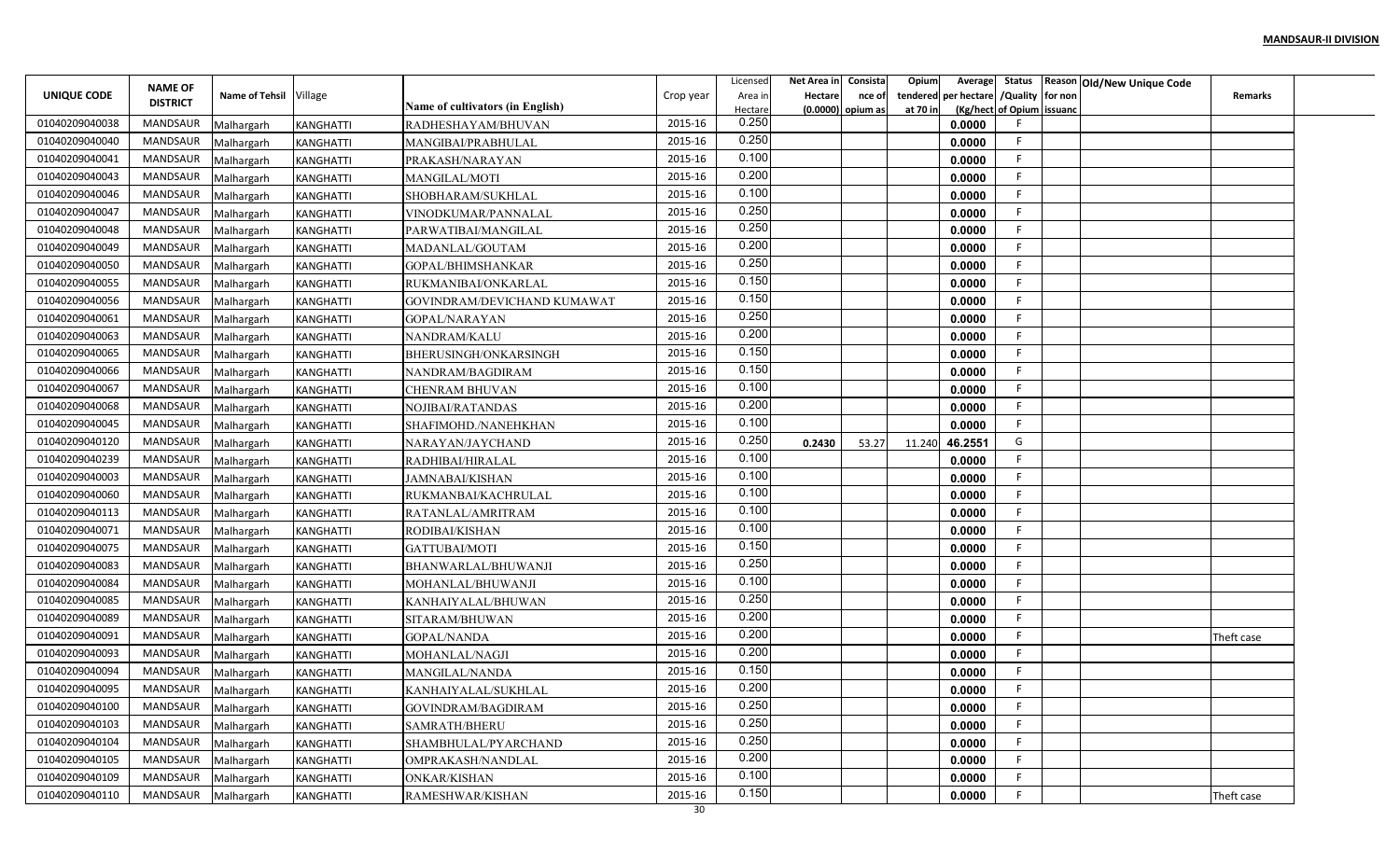|                |                                   |                        |                  |                                  |           | Licensed | Net Area in | Consista            | Opium<br>Average        |                           | Status Reason Old/New Unique Code |                |  |
|----------------|-----------------------------------|------------------------|------------------|----------------------------------|-----------|----------|-------------|---------------------|-------------------------|---------------------------|-----------------------------------|----------------|--|
| UNIQUE CODE    | <b>NAME OF</b><br><b>DISTRICT</b> | Name of Tehsil Village |                  |                                  | Crop year | Area in  | Hectare     | nce of              | per hectare<br>tendered | /Quality for non          |                                   | <b>Remarks</b> |  |
|                |                                   |                        |                  | Name of cultivators (in English) |           | Hectare  |             | $(0.0000)$ opium as | at 70 in                | (Kg/hect of Opium issuanc |                                   |                |  |
| 01040209040111 | <b>MANDSAUR</b>                   | Malhargarh             | KANGHATTI        | PARWATIBAI/DEVA                  | 2015-16   | 0.200    |             |                     | 0.0000                  |                           |                                   |                |  |
| 01040209040119 | <b>MANDSAUR</b>                   | Malhargarh             | KANGHATTI        | <b>JAGDISH/SEVA</b>              | 2015-16   | 0.150    |             |                     | 0.0000                  | -F                        |                                   |                |  |
| 01040209040122 | MANDSAUR                          | Malhargarh             | <b>KANGHATTI</b> | PURSHOTTAM/AMBALAL               | 2015-16   | 0.250    |             |                     | 0.0000                  | -F                        |                                   |                |  |
| 01040209040125 | <b>MANDSAUR</b>                   | Malhargarh             | <b>KANGHATTI</b> | KOUSHALYABAI/DAYARAM             | 2015-16   | 0.100    |             |                     | 0.0000                  | F                         |                                   |                |  |
| 01040209040132 | MANDSAUR                          | Malhargarh             | <b>KANGHATTI</b> | MANGIBAI/MANGILAL                | 2015-16   | 0.200    |             |                     | 0.0000                  | - 6                       |                                   |                |  |
| 01040209040133 | MANDSAUR                          | Malhargarh             | <b>KANGHATTI</b> | LAXMAN/DEVILAL                   | 2015-16   | 0.200    |             |                     | 0.0000                  | -F                        |                                   |                |  |
| 01040209040134 | MANDSAUR                          | Malhargarh             | <b>KANGHATTI</b> | AMBALAL/DALU                     | 2015-16   | 0.250    |             |                     | 0.0000                  | -F                        |                                   |                |  |
| 01040209040136 | MANDSAUR                          | Malhargarh             | KANGHATTI        | ONKAR/GOPAL                      | 2015-16   | 0.250    |             |                     | 0.0000                  | -F                        |                                   |                |  |
| 01040209040143 | MANDSAUR                          | Malhargarh             | <b>KANGHATTI</b> | NANDRAM/MOTI LUHAR               | 2015-16   | 0.250    |             |                     | 0.0000                  |                           |                                   |                |  |
| 01040209040149 | MANDSAUR                          | Malhargarh             | <b>KANGHATTI</b> | RUKMANBAI/NANURAM                | 2015-16   | 0.200    |             |                     | 0.0000                  | F.                        |                                   |                |  |
| 01040209040151 | MANDSAUR                          | Malhargarh             | <b>KANGHATTI</b> | KANWARLAL/BHUWAN                 | 2015-16   | 0.100    |             |                     | 0.0000                  | -F                        |                                   |                |  |
| 01040209040155 | MANDSAUR                          | Malhargarh             | <b>KANGHATTI</b> | SHANTILAL/BHANWARLAL             | 2015-16   | 0.200    |             |                     | 0.0000                  | -F                        |                                   |                |  |
| 01040209040162 | MANDSAUR                          | Malhargarh             | <b>KANGHATTI</b> | DHAPUBAI/NANDA                   | 2015-16   | 0.100    |             |                     | 0.0000                  | -F                        |                                   |                |  |
| 01040209040114 | MANDSAUR                          | Malhargarh             | <b>KANGHATTI</b> | SAMARATH/MANGILAL                | 2015-16   | 0.100    |             |                     | 0.0000                  | -F                        |                                   |                |  |
| 01040209040277 | MANDSAUR                          | Malhargarh             | <b>KANGHATTI</b> | GOPAL/RUGHNATH                   | 2015-16   | 0.100    |             |                     | 0.0000                  | -F                        | 01010103295042                    |                |  |
| 01040209040092 | MANDSAUR                          | Malhargarh             | <b>KANGHATTI</b> | <b>RATAN/GULAB</b>               | 2015-16   | 0.100    |             |                     | 0.0000                  |                           |                                   |                |  |
| 01040209040116 | MANDSAUR                          | Malhargarh             | <b>KANGHATTI</b> | TAMMUBAI/MODA KALU               | 2015-16   | 0.100    |             |                     | 0.0000                  |                           |                                   |                |  |
| 01040209040147 | MANDSAUR                          | Malhargarh             | <b>KANGHATTI</b> | RAMCHANDRA/ONKAR                 | 2015-16   | 0.100    |             |                     | 0.0000                  | -F                        |                                   |                |  |
| 01040209040166 | MANDSAUR                          | Malhargarh             | <b>KANGHATTI</b> | MANGILAL/GANESHRAM               | 2015-16   | 0.200    |             |                     | 0.0000                  | -F                        |                                   |                |  |
| 01040209040169 | MANDSAUR                          | Malhargarh             | <b>KANGHATTI</b> | NEMCHAND/SITARAM                 | 2015-16   | 0.200    | 0.1988      | 68.20               | 13.6720<br>2.718        | G                         |                                   |                |  |
| 01040209040173 | MANDSAUR                          | Malhargarh             | <b>KANGHATTI</b> | NARAYAN/PYARCHAND/HULASIBAI      | 2015-16   | 0.100    |             |                     | 0.0000                  | -F                        |                                   |                |  |
| 01040209040177 | MANDSAUR                          | Malhargarh             | <b>KANGHATTI</b> | <b>BADRILAL/BHUWAN</b>           | 2015-16   | 0.200    |             |                     | 0.0000                  |                           |                                   |                |  |
| 01040209040183 | MANDSAUR                          | Malhargarh             | <b>KANGHATTI</b> | KANHAIYALAL/SALAGRAM             | 2015-16   | 0.200    |             |                     | 0.0000                  | -F                        |                                   |                |  |
| 01040209040184 | MANDSAUR                          | Malhargarh             | <b>KANGHATTI</b> | NANURAM/NATHU                    | 2015-16   | 0.250    |             |                     | 0.0000                  | -F                        |                                   |                |  |
| 01040209040190 | MANDSAUR                          | Malhargarh             | <b>KANGHATTI</b> | SUMITRABAI/RAMESHCHANDRA         | 2015-16   | 0.200    |             |                     | 0.0000                  |                           |                                   |                |  |
| 01040209040196 | MANDSAUR                          | Malhargarh             | <b>KANGHATTI</b> | SUKHIBAI/NANURAM                 | 2015-16   | 0.200    |             |                     | 0.0000                  |                           |                                   |                |  |
| 01040209040210 | MANDSAUR                          | Malhargarh             | <b>KANGHATTI</b> | DURGABAI/RAJMAL                  | 2015-16   | 0.150    |             |                     | 0.0000                  | F                         |                                   |                |  |
| 01040209040215 | MANDSAUR                          | Malhargarh             | <b>KANGHATTI</b> | KAILASHDAS/NANDRAMDAS            | 2015-16   | 0.150    |             |                     | 0.0000                  | F                         |                                   |                |  |
| 01040209040218 | <b>MANDSAUR</b>                   | Malhargarh             | <b>KANGHATTI</b> | GAJENDRAKUMAR/BHERULAL           | 2015-16   | 0.150    |             |                     | 0.0000                  | -F                        |                                   |                |  |
| 01040209040220 | MANDSAUR                          | Malhargarh             | <b>KANGHATTI</b> | RADHESHYAM/BHAGWAN               | 2015-16   | 0.150    |             |                     | 0.0000                  |                           |                                   |                |  |
| 01040209040221 | MANDSAUR                          | Malhargarh             | <b>KANGHATTI</b> | HIRALAL/BHUWAN                   | 2015-16   | 0.100    |             |                     | 0.0000                  |                           |                                   |                |  |
| 01040209040224 | MANDSAUR                          | Malhargarh             | <b>KANGHATTI</b> | MANGIBAI/PRABHULAL               | 2015-16   | 0.100    |             |                     | 0.0000                  |                           |                                   |                |  |
| 01040209040226 | MANDSAUR                          | Malhargarh             | <b>KANGHATTI</b> | MANGIBAI/GOVINDRAM               | 2015-16   | 0.200    |             |                     | 0.0000                  |                           |                                   |                |  |
| 01040209040227 | MANDSAUR                          | Malhargarh             | KANGHATTI        | JAGDISH/CHATARBHUJ               | 2015-16   | 0.100    |             |                     | 0.0000                  |                           |                                   |                |  |
| 01040209040229 | MANDSAUR                          | Malhargarh             | KANGHATTI        | BHAGIRATH/MOTILAL                | 2015-16   | 0.200    |             |                     | 0.0000                  | -F                        |                                   |                |  |
| 01040209040231 | MANDSAUR                          | Malhargarh             | KANGHATTI        | SHOBHARAM/BHUWAN                 | 2015-16   | 0.200    |             |                     | 0.0000                  | -F.                       |                                   | Theft case     |  |
| 01040209040232 | MANDSAUR                          | Malhargarh             | <b>KANGHATTI</b> | JAGDISHCHANDRA/MANGILAL          | 2015-16   | 0.200    |             |                     | 0.0000                  | -F                        |                                   |                |  |
| 01040209040236 | MANDSAUR                          |                        |                  |                                  | 2015-16   | 0.100    |             |                     |                         | -F                        |                                   |                |  |
|                |                                   | Malhargarh             | <b>KANGHATTI</b> | NANHE KHA/AMIR KHA               |           | 0.200    |             |                     | 0.0000                  |                           |                                   |                |  |
| 01040209040243 | <b>MANDSAUR</b>                   | Malhargarh             | KANGHATTI        | KOUSHALYABAI/KANHAIYALAL         | 2015-16   |          |             |                     | 0.0000                  |                           |                                   |                |  |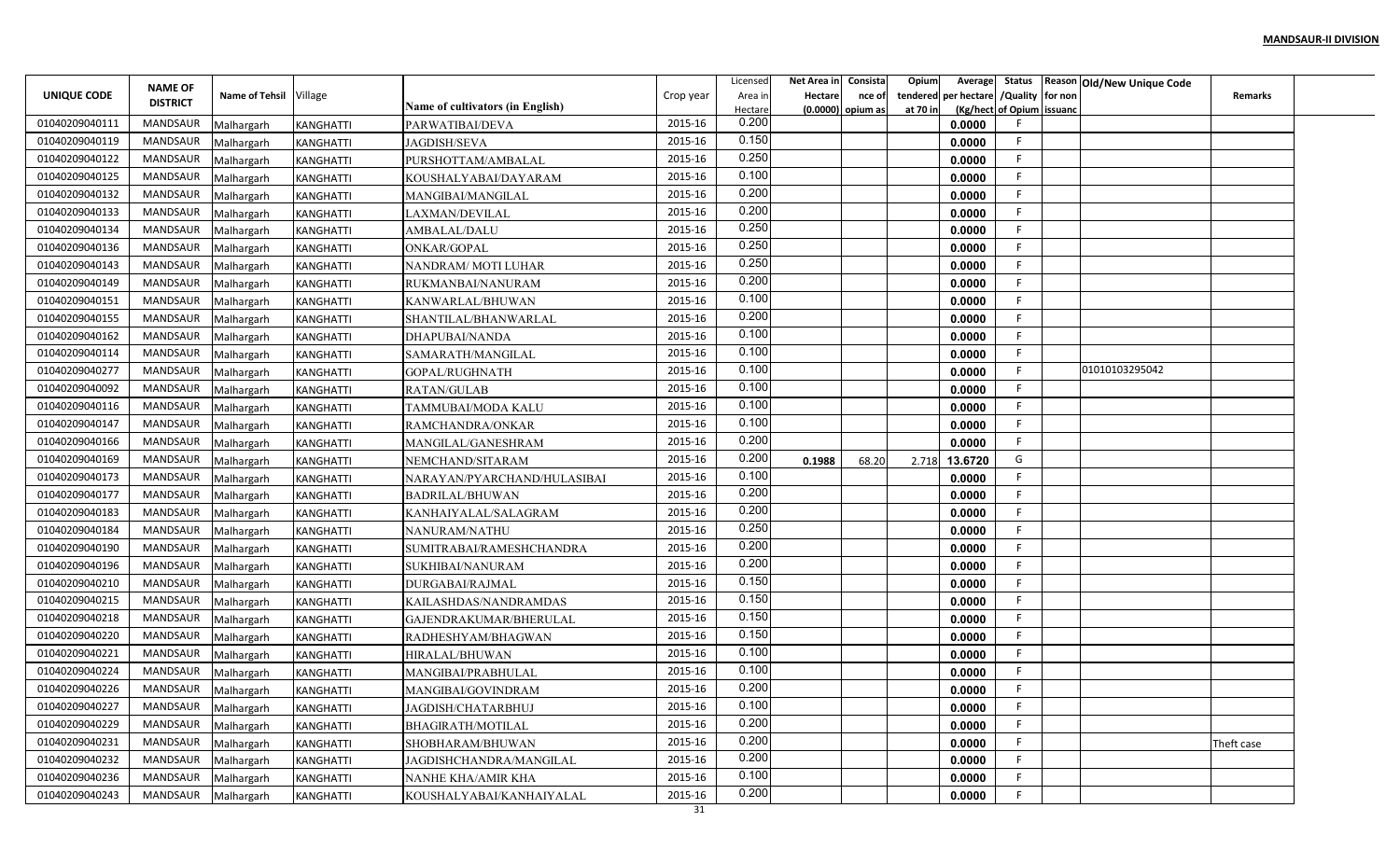|                    |                 |                        |                  |                                         |           | Licensed | Net Area in    | Consista            | Opium    |                                        |                           | Average Status Reason Old/New Unique Code |                |  |
|--------------------|-----------------|------------------------|------------------|-----------------------------------------|-----------|----------|----------------|---------------------|----------|----------------------------------------|---------------------------|-------------------------------------------|----------------|--|
| <b>UNIQUE CODE</b> | <b>NAME OF</b>  | Name of Tehsil Village |                  |                                         | Crop year | Area in  | <b>Hectare</b> | nce of              |          | tendered per hectare / Quality for non |                           |                                           | <b>Remarks</b> |  |
|                    | <b>DISTRICT</b> |                        |                  | <b>Name of cultivators (in English)</b> |           | Hectare  |                | $(0.0000)$ opium as | at 70 in |                                        | (Kg/hect of Opium issuanc |                                           |                |  |
| 01040209040244     | MANDSAUR        | Malhargarh             | KANGHATTI        | SHIKHARLAL/MANGILAL                     | 2015-16   | 0.150    |                |                     |          | 0.0000                                 |                           |                                           |                |  |
| 01040209040247     | MANDSAUR        | Malhargarh             | KANGHATTI        | KISHOR/VARDICHAND                       | 2015-16   | 0.100    |                |                     |          | 0.0000                                 | F.                        |                                           |                |  |
| 01040209040250     | MANDSAUR        | Malhargarh             | <b>KANGHATTI</b> | <b>GOVINDRAM/NANDA</b>                  | 2015-16   | 0.200    |                |                     |          | 0.0000                                 | -F.                       |                                           |                |  |
| 01040209040253     | <b>MANDSAUR</b> | Malhargarh             | <b>KANGHATTI</b> | HARISINGH/NEPALSINGH                    | 2015-16   | 0.200    |                |                     |          | 0.0000                                 | F.                        |                                           |                |  |
| 01040209040154     | MANDSAUR        | Malhargarh             | KANGHATTI        | LAXMAN/GULAB                            | 2015-16   | 0.100    |                |                     |          | 0.0000                                 | F.                        |                                           |                |  |
| 01040209040129     | MANDSAUR        | Malhargarh             | <b>KANGHATTI</b> | BHOPATSINGH/BHAGWANSINGH                | 2015-16   | 0.150    |                |                     |          | 0.0000                                 | F.                        |                                           |                |  |
| 01040209040016     | MANDSAUR        | Malhargarh             | <b>KANGHATTI</b> | AMRITRAM/NANURAM                        | 2015-16   | 0.100    |                |                     |          | 0.0000                                 | F                         |                                           |                |  |
| 01040209040112     | MANDSAUR        | Malhargarh             | KANGHATTI        | AMLESHVAR/DHAPUBAI                      | 2015-16   | 0.100    |                |                     |          | 0.0000                                 | F.                        |                                           |                |  |
| 01040209040159     | MANDSAUR        | Malhargarh             | <b>KANGHATTI</b> | <b>JAGANNTH/MANNA</b>                   | 2015-16   | 0.250    |                |                     |          | 0.0000                                 | F                         |                                           |                |  |
| 01040209040163     | MANDSAUR        | Malhargarh             | KANGHATTI        | KANHAIYALAL/MOTI                        | 2015-16   | 0.200    |                |                     |          | 0.0000                                 | F                         |                                           |                |  |
| 01040209040272     | MANDSAUR        | Malhargarh             | <b>KANGHATTI</b> | GATTUBAI/GHISALAL                       | 2015-16   | 0.100    |                |                     |          | 0.0000                                 | -F                        |                                           |                |  |
| 01040209040223     | MANDSAUR        | Malhargarh             | <b>KANGHATTI</b> | RAJMAL/DEVILAL                          | 2015-16   | 0.100    |                |                     |          | 0.0000                                 | -F                        |                                           |                |  |
| 01040209040246     | MANDSAUR        | Malhargarh             | <b>KANGHATTI</b> | FAKIRCHAND/BOTLAL                       | 2015-16   | 0.100    |                |                     |          | 0.0000                                 | -F.                       |                                           |                |  |
| 01040209040206     | MANDSAUR        | Malhargarh             | <b>KANGHATTI</b> | KAMALSINGH/BHOPALSINGH                  | 2015-16   | 0.100    |                |                     |          | 0.0000                                 | E                         |                                           |                |  |
| 01040209040199     | MANDSAUR        | Malhargarh             | <b>KANGHATTI</b> | SHANKARLAL/MODIRAM                      | 2015-16   | 0.100    |                |                     |          | 0.0000                                 | F.                        |                                           |                |  |
| 01040209040241     | MANDSAUR        | Malhargarh             | <b>KANGHATTI</b> | KALUSINGH/MANGUSINGH                    | 2015-16   | 0.100    |                |                     |          | 0.0000                                 | F.                        |                                           |                |  |
| 01040209040254     | MANDSAUR        | Malhargarh             | KANGHATTI        | RAMCHANDRA/CHUNNILAL                    | 2015-16   | 0.100    |                |                     |          | 0.0000                                 | F                         |                                           |                |  |
| 01040209040088     | MANDSAUR        | Malhargarh             | <b>KANGHATTI</b> | LILABAI/MANGILAI                        | 2015-16   | 0.100    |                |                     |          | 0.0000                                 | F                         |                                           |                |  |
| 01040209040051     | MANDSAUR        | Malhargarh             | <b>KANGHATTI</b> | MANGILAL/ GHASI                         | 2015-16   | 0.100    |                |                     |          | 0.0000                                 | -F                        |                                           |                |  |
| 01040209041001     | MANDSAUR        | Malhargarh             | <b>SUPDA</b>     | GITABAI/AMBALAL                         | 2015-16   | 0.250    |                |                     |          | 0.0000                                 | F.                        |                                           |                |  |
| 01040209041003     | MANDSAUR        | Malhargarh             | <b>SUPDA</b>     | DULESINGH/KESHARSINGH                   | 2015-16   | 0.250    |                |                     |          | 0.0000                                 | -F                        |                                           |                |  |
| 01040209041010     | MANDSAUR        | Malhargarh             | <b>SUPDA</b>     | BAGDIBAI/BHAGIRATH                      | 2015-16   | 0.200    |                |                     |          | 0.0000                                 | F.                        |                                           |                |  |
| 01040209041013     | MANDSAUR        | Malhargarh             | <b>SUPDA</b>     | RAMKUNWARBAI/VAJESINGH                  | 2015-16   | 0.200    |                |                     |          | 0.0000                                 | F.                        |                                           |                |  |
| 01040209041014     | MANDSAUR        | Malhargarh             | <b>SUPDA</b>     | SAMRATHMAL/LAXMAN                       | 2015-16   | 0.250    |                |                     |          | 0.0000                                 | F                         |                                           |                |  |
| 01040209041015     | MANDSAUR        | Malhargarh             | <b>SUPDA</b>     | BADRILAL/LAKHMICHAND                    | 2015-16   | 0.200    |                |                     |          | 0.0000                                 | F                         |                                           |                |  |
| 01040209041018     | MANDSAUR        | Malhargarh             | <b>SUPDA</b>     | BOTLAL/BHUVANIRAM                       | 2015-16   | 0.200    |                |                     |          | 0.0000                                 | E                         |                                           |                |  |
| 01040209041023     | MANDSAUR        | Malhargarh             | <b>SUPDA</b>     | BHARATSINGH/KALUSINGH                   | 2015-16   | 0.250    |                |                     |          | 0.0000                                 | F.                        |                                           |                |  |
| 01040209041027     | MANDSAUR        | Malhargarh             | <b>SUPDA</b>     | RAMSINGH/KISHANSINGH                    | 2015-16   | 0.200    |                |                     |          | 0.0000                                 | F                         |                                           |                |  |
| 01040209041031     | <b>MANDSAUR</b> | Malhargarh             | <b>SUPDA</b>     | SAJJANSINGH/NEPALSINGH                  | 2015-16   | 0.250    |                |                     |          | 0.0000                                 | F.                        |                                           |                |  |
| 01040209041032     | MANDSAUR        | Malhargarh             | <b>SUPDA</b>     | PRAHLAD/RAMKISHAN                       | 2015-16   | 0.250    |                |                     |          | 0.0000                                 | E                         |                                           |                |  |
| 01040209041034     | MANDSAUR        | Malhargarh             | <b>SUPDA</b>     | SHANTILAL/NARAYAN                       | 2015-16   | 0.250    |                |                     |          | 0.0000                                 | F.                        |                                           |                |  |
| 01040209041039     | MANDSAUR        | Malhargarh             | <b>SUPDA</b>     | NARENDRASINGH/VIJAYSINGH                | 2015-16   | 0.250    |                |                     |          | 0.0000                                 | F                         |                                           |                |  |
| 01040209041041     | MANDSAUR        | Malhargarh             | <b>SUPDA</b>     | MOHANSINGH/GOPALSINGH                   | 2015-16   | 0.150    |                |                     |          | 0.0000                                 | F.                        |                                           |                |  |
| 01040209041042     | MANDSAUR        | Malhargarh             | <b>SUPDA</b>     | VARDICHAND/LAKHMICHAND                  | 2015-16   | 0.200    |                |                     |          | 0.0000                                 | F                         |                                           |                |  |
| 01040209041045     | MANDSAUR        | Malhargarh             | <b>SUPDA</b>     | SAMANTSINGH/BHOMSINGH                   | 2015-16   | 0.200    |                |                     |          | 0.0000                                 | F                         |                                           |                |  |
| 01040209041049     | MANDSAUR        | Malhargarh             | <b>SUPDA</b>     | LAKMICHAND/BHUVANIRAM                   | 2015-16   | 0.250    |                |                     |          | 0.0000                                 | F.                        |                                           |                |  |
| 01040209041051     | MANDSAUR        | Malhargarh             | <b>SUPDA</b>     | SHANKARSINGH/UDAYSINGH                  | 2015-16   | 0.200    |                |                     |          | 0.0000                                 | F.                        |                                           |                |  |
| 01040209041052     | MANDSAUR        | Malhargarh             | <b>SUPDA</b>     | GOVINDSINGH/JORAVARSINGH                | 2015-16   | 0.250    |                |                     |          | 0.0000                                 | F.                        |                                           |                |  |
| 01040209041055     | MANDSAUR        | Malhargarh             | <b>SUPDA</b>     | <b>JAGDISH/NANURAM</b>                  | 2015-16   | 0.200    |                |                     |          | 0.0000                                 | F                         |                                           |                |  |
|                    |                 |                        |                  |                                         | 32        |          |                |                     |          |                                        |                           |                                           |                |  |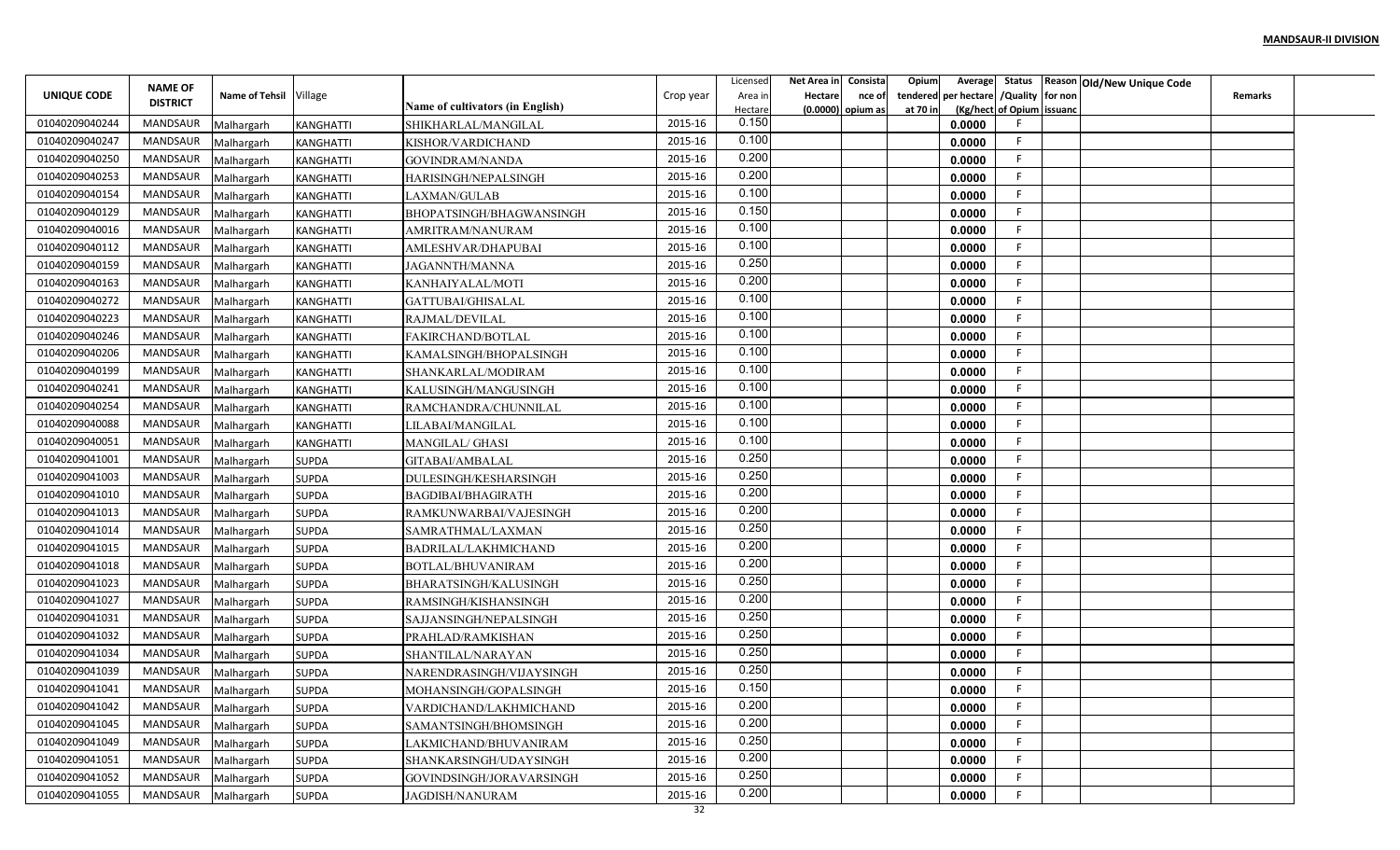|                    |                 |                        |               |                                  |           | Licensed | Net Area in    | Consista          | Opium    |                                        |                           | Average Status Reason Old/New Unique Code |                |  |
|--------------------|-----------------|------------------------|---------------|----------------------------------|-----------|----------|----------------|-------------------|----------|----------------------------------------|---------------------------|-------------------------------------------|----------------|--|
| <b>UNIQUE CODE</b> | <b>NAME OF</b>  | Name of Tehsil Village |               |                                  | Crop year | Area in  | <b>Hectare</b> | nce of            |          | tendered per hectare / Quality for non |                           |                                           | <b>Remarks</b> |  |
|                    | <b>DISTRICT</b> |                        |               | Name of cultivators (in English) |           | Hectare  |                | (0.0000) opium as | at 70 in |                                        | (Kg/hect of Opium issuanc |                                           |                |  |
| 01040209041056     | MANDSAUR        | Malhargarh             | <b>SUPDA</b>  | BABULAL/NANURAM                  | 2015-16   | 0.200    |                |                   |          | 0.0000                                 |                           |                                           |                |  |
| 01040209041060     | MANDSAUR        | Malhargarh             | <b>SUPDA</b>  | PRABHULAL/LAXMAN                 | 2015-16   | 0.250    |                |                   |          | 0.0000                                 | F.                        |                                           |                |  |
| 01040209041062     | MANDSAUR        | Malhargarh             | <b>SUPDA</b>  | ISHWARLAL/NONDRAM                | 2015-16   | 0.250    |                |                   |          | 0.0000                                 | -F.                       |                                           |                |  |
| 01040209041069     | <b>MANDSAUR</b> | Malhargarh             | <b>SUPDA</b>  | MANGILAL/BAGDIRAM                | 2015-16   | 0.250    |                |                   |          | 0.0000                                 | F.                        |                                           |                |  |
| 01040209041074     | MANDSAUR        | Malhargarh             | <b>SUPDA</b>  | TORIRAM/NARAYAN                  | 2015-16   | 0.200    |                |                   |          | 0.0000                                 | F.                        |                                           |                |  |
| 01040209041075     | MANDSAUR        | Malhargarh             | <b>SUPDA</b>  | BANSHILAL/SHIVLAL                | 2015-16   | 0.250    |                |                   |          | 0.0000                                 | F.                        |                                           |                |  |
| 01040209041078     | MANDSAUR        | Malhargarh             | <b>SUPDA</b>  | <b>JANIBAI/NANALAL</b>           | 2015-16   | 0.200    |                |                   |          | 0.0000                                 | F                         |                                           |                |  |
| 01040209041079     | MANDSAUR        | Malhargarh             | <b>SUPDA</b>  | RADHESHYAM/KISHANLAL             | 2015-16   | 0.200    |                |                   |          | 0.0000                                 | F.                        |                                           |                |  |
| 01040209041005     | MANDSAUR        | Malhargarh             | <b>SUPDA</b>  | NONDRAM/PYARA                    | 2015-16   | 0.100    |                |                   |          | 0.0000                                 | E                         |                                           |                |  |
| 01040209041061     | MANDSAUR        | Malhargarh             | <b>SUPDA</b>  | MANGILAL/LAXMAN                  | 2015-16   | 0.200    |                |                   |          | 0.0000                                 | F                         |                                           |                |  |
| 01040209041007     | MANDSAUR        | Malhargarh             | <b>SUPDA</b>  | DIPSINGH/JAISINGH                | 2015-16   | 0.100    |                |                   |          | 0.0000                                 | -F                        |                                           |                |  |
| 01040209041004     | MANDSAUR        | Malhargarh             | <b>SUPDA</b>  | <b>HAMERSINGH/KALUSINGH</b>      | 2015-16   | 0.200    |                |                   |          | 0.0000                                 | -F                        |                                           |                |  |
| 01040209041043     | MANDSAUR        | Malhargarh             | <b>SUPDA</b>  | KAILASHKUNWAR/MOTISINGH          | 2015-16   | 0.250    |                |                   |          | 0.0000                                 | -F.                       |                                           |                |  |
| 01040209041077     | MANDSAUR        | Malhargarh             | <b>SUPDA</b>  | LALSINGH/DULESINGH               | 2015-16   | 0.250    |                |                   |          | 0.0000                                 | E                         |                                           |                |  |
| 01040209041085     | MANDSAUR        | Malhargarh             | <b>SUPDA</b>  | HINDUSINGH/ARJUNSINGH            | 2015-16   | 0.250    |                |                   |          | 0.0000                                 | F.                        |                                           |                |  |
| 01040209041024     | MANDSAUR        | Malhargarh             | <b>SUPDA</b>  | KALABAI/BALMUKUNAND              | 2015-16   | 0.250    |                |                   |          | 0.0000                                 | F.                        |                                           |                |  |
| 01040209041070     | MANDSAUR        | Malhargarh             | <b>SUPDA</b>  | PARVATSINGH/BHUWANISINGH         | 2015-16   | 0.250    |                |                   |          | 0.0000                                 | F                         |                                           |                |  |
| 01040209041012     | MANDSAUR        | Malhargarh             | <b>SUPDA</b>  | MOHANLAL/BHUWANIRAM              | 2015-16   | 0.100    |                |                   |          | 0.0000                                 | F                         |                                           |                |  |
| 01040209041072     | MANDSAUR        | Malhargarh             | <b>SUPDA</b>  | DEUBAI/JAYCHAND                  | 2015-16   | 0.100    |                |                   |          | 0.0000                                 | -F                        |                                           |                |  |
| 01040209041067     | MANDSAUR        | Malhargarh             | <b>SUPDA</b>  | RAMLAL/SAVA                      | 2015-16   | 0.100    |                |                   |          | 0.0000                                 | F.                        |                                           |                |  |
| 01040209041076     | MANDSAUR        | Malhargarh             | <b>SUPDA</b>  | KALULAL/LAXMAN                   | 2015-16   | 0.100    |                |                   |          | 0.0000                                 | -F                        |                                           |                |  |
| 01040209042001     | MANDSAUR        | Malhargarh             | <b>NINORA</b> | PANWARKUNWAR/FATEHSINGH          | 2015-16   | 0.100    |                |                   |          | 0.0000                                 | F.                        |                                           |                |  |
| 01040209042004     | MANDSAUR        | Malhargarh             | <b>NINORA</b> | NANALAL/BHANWARLAL               | 2015-16   | 0.200    |                |                   |          | 0.0000                                 | F.                        |                                           |                |  |
| 01040209042009     | MANDSAUR        | Malhargarh             | <b>NINORA</b> | BADRILAL/JADAVCHAND              | 2015-16   | 0.200    |                |                   |          | 0.0000                                 | F                         |                                           |                |  |
| 01040209042015     | MANDSAUR        | Malhargarh             | <b>NINORA</b> | MITHUBAI/SAMBHULAL/GYARSIBAI     | 2015-16   | 0.100    |                |                   |          | 0.0000                                 | F                         |                                           |                |  |
| 01040209042019     | MANDSAUR        | Malhargarh             | <b>NINORA</b> | SHIVNARAYAN/HIRALAL              | 2015-16   | 0.250    |                |                   |          | 0.0000                                 | E                         |                                           |                |  |
| 01040209042021     | MANDSAUR        | Malhargarh             | <b>NINORA</b> | MOHANLAL/CHAMPALAL               | 2015-16   | 0.150    |                |                   |          | 0.0000                                 | F.                        |                                           |                |  |
| 01040209042030     | MANDSAUR        | Malhargarh             | <b>NINORA</b> | KALABAI/GOPAL                    | 2015-16   | 0.200    |                |                   |          | 0.0000                                 | -F                        |                                           |                |  |
| 01040209042033     | <b>MANDSAUR</b> | Malhargarh             | <b>NINORA</b> | SUNDARLAL/MODIRAM                | 2015-16   | 0.200    |                |                   |          | 0.0000                                 | F.                        |                                           |                |  |
| 01040209042045     | MANDSAUR        | Malhargarh             | <b>NINORA</b> | RAMCHANDRA/BOTLAL                | 2015-16   | 0.250    |                |                   |          | 0.0000                                 | E                         |                                           |                |  |
| 01040209042046     | MANDSAUR        | Malhargarh             | <b>NINORA</b> | KANWARLAL/HIRALAL                | 2015-16   | 0.200    |                |                   |          | 0.0000                                 | F                         |                                           |                |  |
| 01040209042057     | MANDSAUR        | Malhargarh             | <b>NINORA</b> | MOHANLAL/PREMCHAND               | 2015-16   | 0.100    |                |                   |          | 0.0000                                 | F                         |                                           |                |  |
| 01040209042066     | MANDSAUR        | Malhargarh             | <b>NINORA</b> | RAMCHANDRA/FATTA                 | 2015-16   | 0.100    |                |                   |          | 0.0000                                 | F.                        |                                           |                |  |
| 01040209042036     | MANDSAUR        | Malhargarh             | <b>NINORA</b> | RAMESHWAR/NARAYAN                | 2015-16   | 0.100    |                |                   |          | 0.0000                                 | F                         |                                           |                |  |
| 01040209042026     | MANDSAUR        | Malhargarh             | <b>NINORA</b> | MADHULAL/RATANLAL                | 2015-16   | 0.200    |                |                   |          | 0.0000                                 | F                         |                                           |                |  |
| 01040209042017     | MANDSAUR        | Malhargarh             | <b>NINORA</b> | RAMNARAYAN/BHANWARLAL            | 2015-16   | 0.200    |                |                   |          | 0.0000                                 | F.                        |                                           |                |  |
| 01040209042058     | MANDSAUR        | Malhargarh             | <b>NINORA</b> | TULSIRAM/PREMCHAND               | 2015-16   | 0.200    |                |                   |          | 0.0000                                 | F.                        |                                           |                |  |
| 01040209042064     | MANDSAUR        | Malhargarh             | <b>NINORA</b> | MANJUBAI/KACHRULAL               | 2015-16   | 0.250    |                |                   |          | 0.0000                                 | F.                        |                                           |                |  |
| 01040209042023     | MANDSAUR        | Malhargarh             | <b>NINORA</b> | VIJAYKUMAR/SHRIRAM               | 2015-16   | 0.250    |                |                   |          | 0.0000                                 | F                         |                                           |                |  |
|                    |                 |                        |               |                                  | 33        |          |                |                   |          |                                        |                           |                                           |                |  |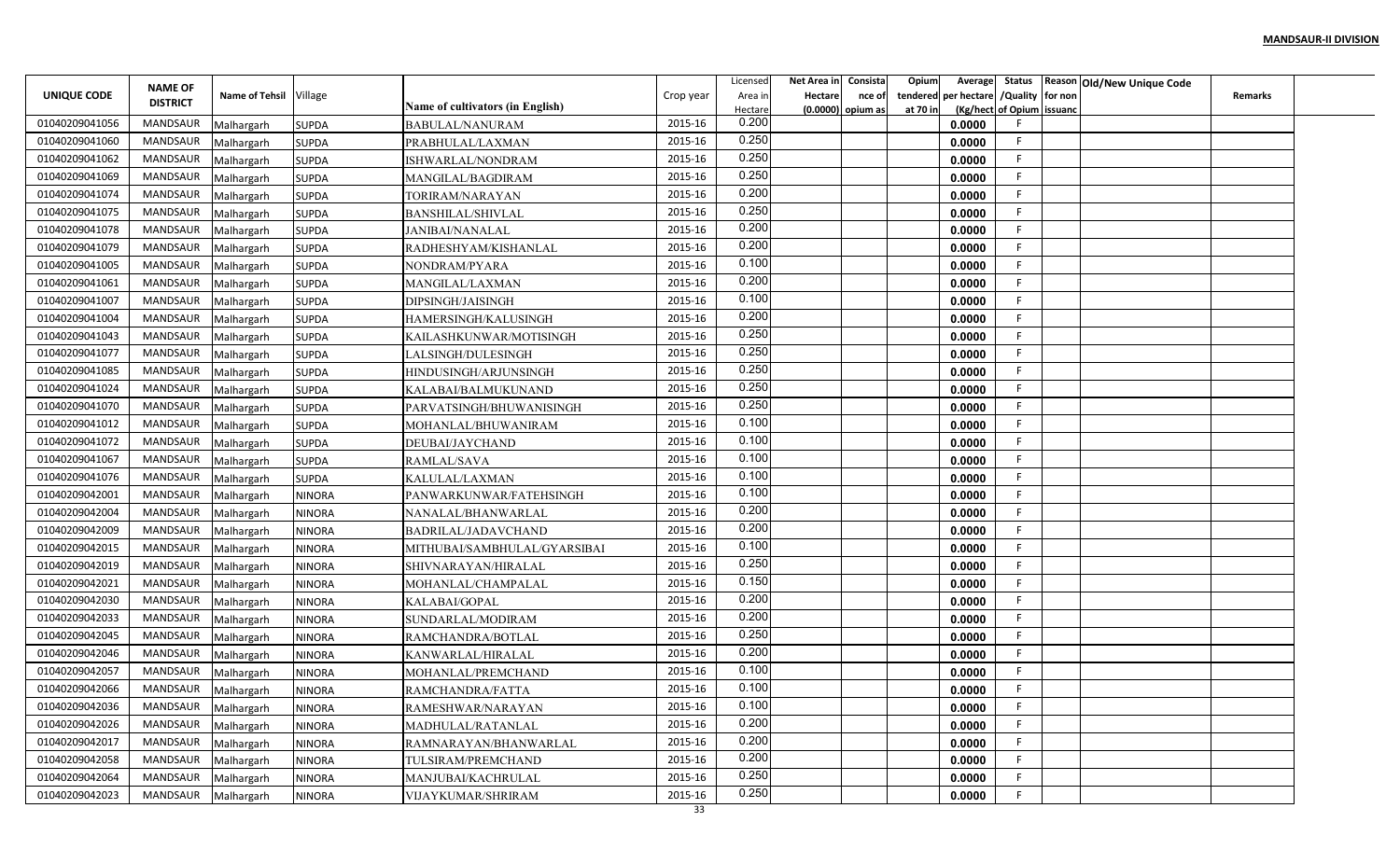| Average Status Reason Old/New Unique Code<br><b>NAME OF</b><br>Name of Tehsil Village<br>tendered per hectare / Quality for non<br><b>UNIQUE CODE</b><br>Crop year<br><b>Hectare</b><br><b>Remarks</b><br>Area in<br>nce of<br><b>DISTRICT</b><br>Name of cultivators (in English)<br>(Kg/hect of Opium issuanc<br>(0.0000) opium as<br>at 70 in<br>Hectare<br>0.250<br>2015-16<br>01040209042014<br>MANDSAUR<br>0.0000<br><b>NINORA</b><br>RATANSINGH/GULABSINGH<br>Malhargarh<br>0.200<br>2015-16<br>01040209042007<br>MANDSAUR<br>F.<br><b>NINORA</b><br>0.0000<br>Malhargarh<br>HIRALAL/NANURAM<br>0.200<br>F.<br>01040209042006<br>MANDSAUR<br>2015-16<br><b>NINORA</b><br>0.0000<br>Malhargarh<br>SHARDABAI/MANGILAL<br>0.100<br>01040209042062<br><b>MANDSAUR</b><br>2015-16<br>F.<br>0.0000<br>Malhargarh<br><b>NINORA</b><br>BHANWARLAL/BAPULAL<br>0.100<br>MANDSAUR<br>2015-16<br>F.<br>01040209042043<br>0.0000 |
|----------------------------------------------------------------------------------------------------------------------------------------------------------------------------------------------------------------------------------------------------------------------------------------------------------------------------------------------------------------------------------------------------------------------------------------------------------------------------------------------------------------------------------------------------------------------------------------------------------------------------------------------------------------------------------------------------------------------------------------------------------------------------------------------------------------------------------------------------------------------------------------------------------------------------|
|                                                                                                                                                                                                                                                                                                                                                                                                                                                                                                                                                                                                                                                                                                                                                                                                                                                                                                                            |
|                                                                                                                                                                                                                                                                                                                                                                                                                                                                                                                                                                                                                                                                                                                                                                                                                                                                                                                            |
|                                                                                                                                                                                                                                                                                                                                                                                                                                                                                                                                                                                                                                                                                                                                                                                                                                                                                                                            |
|                                                                                                                                                                                                                                                                                                                                                                                                                                                                                                                                                                                                                                                                                                                                                                                                                                                                                                                            |
|                                                                                                                                                                                                                                                                                                                                                                                                                                                                                                                                                                                                                                                                                                                                                                                                                                                                                                                            |
|                                                                                                                                                                                                                                                                                                                                                                                                                                                                                                                                                                                                                                                                                                                                                                                                                                                                                                                            |
| <b>NINORA</b><br>JASVANTSINGH/GOPALSINGH<br>Malhargarh<br>0.200<br>01040209042016<br>MANDSAUR<br>2015-16<br>F.<br><b>NINORA</b><br>0.0000                                                                                                                                                                                                                                                                                                                                                                                                                                                                                                                                                                                                                                                                                                                                                                                  |
| Malhargarh<br>NATHUSINGH/KANA@KANEHIYASINGH<br>0.200<br>01040209042078<br>2015-16<br>F.<br>01040209041073<br>MANDSAUR<br>0.0000                                                                                                                                                                                                                                                                                                                                                                                                                                                                                                                                                                                                                                                                                                                                                                                            |
| Malhargarh<br><b>NINORA</b><br>HARIDAS/NARAYANDAS<br>0.100<br>01040209042039<br>MANDSAUR<br>2015-16<br>F.<br><b>NINORA</b><br>0.0000                                                                                                                                                                                                                                                                                                                                                                                                                                                                                                                                                                                                                                                                                                                                                                                       |
| SURESHCHANDRA/DALU JI<br>Malhargarh<br>0.100<br>01040209042055<br>MANDSAUR<br>2015-16<br>F<br><b>NINORA</b><br>0.0000<br>Malhargarh<br>NANDRAM/GOVERDHANDAS                                                                                                                                                                                                                                                                                                                                                                                                                                                                                                                                                                                                                                                                                                                                                                |
| 0.100<br>2015-16<br>01040209042061<br>MANDSAUR<br>F<br><b>NINORA</b><br>CHENRAM/BOTLAL<br>0.0000<br>Malhargarh                                                                                                                                                                                                                                                                                                                                                                                                                                                                                                                                                                                                                                                                                                                                                                                                             |
| 0.100<br>01040209042020<br>-F<br>MANDSAUR<br>2015-16<br><b>NINORA</b><br>0.0000<br>Malhargarh<br>SHIVRAM @ SHREERAM/BHANWARLAL                                                                                                                                                                                                                                                                                                                                                                                                                                                                                                                                                                                                                                                                                                                                                                                             |
| 0.200<br>MANDSAUR<br>2015-16<br>-F<br>0.0000<br>Malhargarh<br><b>KHOKHRA</b><br><b>BABULAL/KANIRAM</b><br>01040209043001                                                                                                                                                                                                                                                                                                                                                                                                                                                                                                                                                                                                                                                                                                                                                                                                   |
| 0.200<br>MANDSAUR<br>2015-16<br>F.<br><b>KHOKHRA</b><br>0.0000<br>01040209043002<br>Malhargarh<br>RAMESHCHAND/DHURIRAM                                                                                                                                                                                                                                                                                                                                                                                                                                                                                                                                                                                                                                                                                                                                                                                                     |
| 0.250<br>MANDSAUR<br>2015-16<br>F<br>0.0000<br>01040209043005<br><b>KHOKHRA</b><br><b>BADRILAL/BHERULAL</b><br>Malhargarh                                                                                                                                                                                                                                                                                                                                                                                                                                                                                                                                                                                                                                                                                                                                                                                                  |
| 0.200<br>2015-16<br>F.<br>MANDSAUR<br>0.0000<br>01040209043006<br>Malhargarh<br><b>KHOKHRA</b><br>SHYAMLAL/CHAMPALAL                                                                                                                                                                                                                                                                                                                                                                                                                                                                                                                                                                                                                                                                                                                                                                                                       |
| 0.250<br>2015-16<br>F.<br><b>MANDSAUR</b><br>01040209043007<br>0.0000<br><b>KHOKHRA</b><br>PRAKASHCHANDRA/SUKHLAL<br>Malhargarh                                                                                                                                                                                                                                                                                                                                                                                                                                                                                                                                                                                                                                                                                                                                                                                            |
| 0.200<br>MANDSAUR<br>2015-16<br>F<br><b>KHOKHRA</b><br>0.0000<br>01040209043008<br>Malhargarh<br>SHANKARLAL/MAGNIRAM                                                                                                                                                                                                                                                                                                                                                                                                                                                                                                                                                                                                                                                                                                                                                                                                       |
| 0.250<br>2015-16<br>MANDSAUR<br>F<br><b>BAGDIRAM/RAMA</b><br>0.0000<br>01040209043009<br>Malhargarh<br><b>KHOKHRA</b>                                                                                                                                                                                                                                                                                                                                                                                                                                                                                                                                                                                                                                                                                                                                                                                                      |
| 0.250<br>MANDSAUR<br>2015-16<br>-F<br>0.0000<br>01040209043010<br>Malhargarh<br><b>KHOKHRA</b><br>SALEGRAM/DHURIRAM                                                                                                                                                                                                                                                                                                                                                                                                                                                                                                                                                                                                                                                                                                                                                                                                        |
| 0.200<br>MANDSAUR<br>2015-16<br>F.<br>0.0000<br>01040209043011<br><b>KHOKHRA</b><br>AMBALAL/GANGARAM<br>Malhargarh                                                                                                                                                                                                                                                                                                                                                                                                                                                                                                                                                                                                                                                                                                                                                                                                         |
| 0.100<br>2015-16<br>MANDSAUR<br>F.<br>BADRILAL/GANGARAM<br>0.0000<br>01040209043012<br>Malhargarh<br><b>KHOKHRA</b>                                                                                                                                                                                                                                                                                                                                                                                                                                                                                                                                                                                                                                                                                                                                                                                                        |
| 0.200<br>MANDSAUR<br>2015-16<br>F.<br>0.0000<br><b>KHOKHRA</b><br>01040209043013<br>Malhargarh<br><b>BABULAL/DEVILAL</b>                                                                                                                                                                                                                                                                                                                                                                                                                                                                                                                                                                                                                                                                                                                                                                                                   |
| 0.200<br>MANDSAUR<br>2015-16<br>F.<br>0.0000<br>01040209043015<br>Malhargarh<br><b>KHOKHRA</b><br>BHANWARLAL/SUKHLAL                                                                                                                                                                                                                                                                                                                                                                                                                                                                                                                                                                                                                                                                                                                                                                                                       |
| 0.200<br>F<br>MANDSAUR<br>2015-16<br>01040209043017<br>0.0000<br>Malhargarh<br><b>KHOKHRA</b><br>SURESHCHANDRA/SALEGRAM                                                                                                                                                                                                                                                                                                                                                                                                                                                                                                                                                                                                                                                                                                                                                                                                    |
| 0.100<br>MANDSAUR<br>2015-16<br>F<br>KAILASHCHANDRA/LAXMINARAYAN<br>0.0000<br>01040209043019<br>Malhargarh<br><b>KHOKHRA</b>                                                                                                                                                                                                                                                                                                                                                                                                                                                                                                                                                                                                                                                                                                                                                                                               |
| 0.250<br>2015-16<br>MANDSAUR<br>F<br><b>KHOKHRA</b><br>ISHWARLAL/BHERULAL<br>0.0000<br>01040209043022<br>Malhargarh                                                                                                                                                                                                                                                                                                                                                                                                                                                                                                                                                                                                                                                                                                                                                                                                        |
| 0.250<br>MANDSAUR<br>2015-16<br>F.<br>01040209043023<br>Malhargarh<br><b>KHOKHRA</b><br>BHERULAL/SITARAM<br>0.0000                                                                                                                                                                                                                                                                                                                                                                                                                                                                                                                                                                                                                                                                                                                                                                                                         |
| 0.250<br>F<br>MANDSAUR<br>2015-16<br>0.0000<br>01040209043024<br>Malhargarh<br><b>KHOKHRA</b><br>NANIBAI/SHRIRAM                                                                                                                                                                                                                                                                                                                                                                                                                                                                                                                                                                                                                                                                                                                                                                                                           |
| 0.250<br>MANDSAUR<br>2015-16<br>F.<br>0.0000<br>01040209043025<br>Malhargarh<br><b>KHOKHRA</b><br>BHAGATRAM/BHAGIRATH                                                                                                                                                                                                                                                                                                                                                                                                                                                                                                                                                                                                                                                                                                                                                                                                      |
| 0.200<br>2015-16<br><b>MANDSAUR</b><br>E<br><b>KHOKHRA</b><br>0.0000<br>01040209043026<br>Malhargarh<br>RAMNIVAS/AMBALAL                                                                                                                                                                                                                                                                                                                                                                                                                                                                                                                                                                                                                                                                                                                                                                                                   |
| 0.100<br>MANDSAUR<br>2015-16<br>F.<br>0.0000<br>01040209043030<br><b>KHOKHRA</b><br>RAMPRASAD/SITARAM<br>Malhargarh                                                                                                                                                                                                                                                                                                                                                                                                                                                                                                                                                                                                                                                                                                                                                                                                        |
| 0.250<br>F<br>MANDSAUR<br>2015-16<br>0.0000<br>01040209043035<br>Malhargarh<br><b>KHOKHRA</b><br>LAXMINARAYAN/RODA                                                                                                                                                                                                                                                                                                                                                                                                                                                                                                                                                                                                                                                                                                                                                                                                         |
| 0.150<br>MANDSAUR<br>2015-16<br>F.<br>0.0000<br>01040209043036<br>Malhargarh<br><b>KHOKHRA</b><br>SHYAMLAL/MOHANLAL                                                                                                                                                                                                                                                                                                                                                                                                                                                                                                                                                                                                                                                                                                                                                                                                        |
| 0.200<br>2015-16<br>F<br>MANDSAUR<br>0.0000<br>01040209043037<br>Malhargarh<br><b>KHOKHRA</b><br>ONKARLAL/SITARAM                                                                                                                                                                                                                                                                                                                                                                                                                                                                                                                                                                                                                                                                                                                                                                                                          |
| 0.150<br>2015-16<br>MANDSAUR<br>F<br>Malhargarh<br><b>KHOKHRA</b><br>0.0000<br>01040209043041<br>GITABAI/KANWARLAL                                                                                                                                                                                                                                                                                                                                                                                                                                                                                                                                                                                                                                                                                                                                                                                                         |
| 0.250<br>F.<br>2015-16<br>MANDSAUR<br>0.0000<br>01040209043043<br>Malhargarh<br><b>KHOKHRA</b><br>NANDKISHOR/SHANKARLAL                                                                                                                                                                                                                                                                                                                                                                                                                                                                                                                                                                                                                                                                                                                                                                                                    |
| 0.250<br>F.<br>MANDSAUR<br>2015-16<br><b>KHOKHRA</b><br>0.0000<br>01040209043048<br>Malhargarh<br>SURESHCHANDRA/SUKHLAL                                                                                                                                                                                                                                                                                                                                                                                                                                                                                                                                                                                                                                                                                                                                                                                                    |
| 0.250<br>2015-16<br>F.<br>MANDSAUR<br><b>KHOKHRA</b><br>0.0000<br>01040209043049<br>Malhargarh<br>SANDIPKUMAR/SHYAMLAL/VARDIBAI                                                                                                                                                                                                                                                                                                                                                                                                                                                                                                                                                                                                                                                                                                                                                                                            |
| 0.200<br>2015-16<br>F<br><b>MANDSAUR</b><br>0.0000<br>01040209043050<br>Malhargarh<br><b>KHOKHRA</b><br>PUKHRAJ/SALEGRAM                                                                                                                                                                                                                                                                                                                                                                                                                                                                                                                                                                                                                                                                                                                                                                                                   |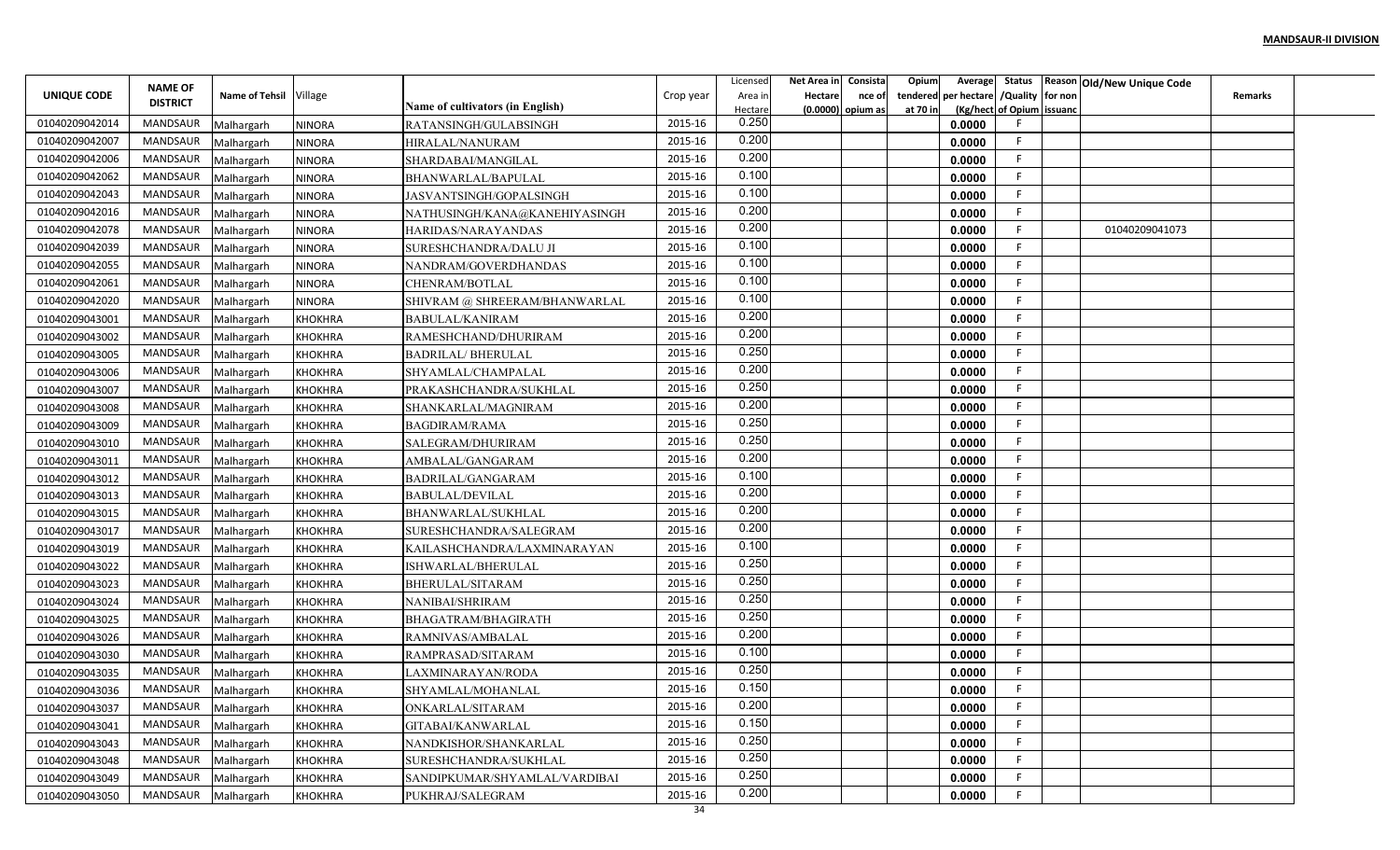|                |                 |                        |                      |                                  |           | Licensed | Net Area in Consista |                     | Opium    | Average                       | Status Reason Old/New Unique Code |                |  |
|----------------|-----------------|------------------------|----------------------|----------------------------------|-----------|----------|----------------------|---------------------|----------|-------------------------------|-----------------------------------|----------------|--|
| UNIQUE CODE    | <b>NAME OF</b>  | Name of Tehsil Village |                      |                                  | Crop year | Area in  | <b>Hectare</b>       | nce of              | tendered | per hectare / Quality for non |                                   | <b>Remarks</b> |  |
|                | <b>DISTRICT</b> |                        |                      | Name of cultivators (in English) |           | Hectare  |                      | $(0.0000)$ opium as | at 70 in | (Kg/hect of Opium issuanc     |                                   |                |  |
| 01040209043038 | MANDSAUR        | Malhargarh             | <b>KHOKHRA</b>       | GHISIBAI/SHANKARLAL              | 2015-16   | 0.200    |                      |                     |          | 0.0000<br>-F                  |                                   |                |  |
| 01040209043018 | MANDSAUR        | Malhargarh             | <b>KHOKHRA</b>       | ONKARLAL/BHERULAL                | 2015-16   | 0.200    |                      |                     |          | F.<br>0.0000                  |                                   |                |  |
| 01040209043042 | MANDSAUR        | Malhargarh             | <b>KHOKHRA</b>       | RADHESHYAM/SUKHLAL               | 2015-16   | 0.200    |                      |                     |          | F.<br>0.0000                  |                                   |                |  |
| 01040209043045 | MANDSAUR        | Malhargarh             | <b>KHOKHRA</b>       | PREMBAI/GANGARAM                 | 2015-16   | 0.200    |                      |                     |          | F.<br>0.0000                  |                                   |                |  |
| 01040209043055 | MANDSAUR        | Malhargarh             | <b>KHOKHRA</b>       | KACHRIBAI/BHAGIRATH              | 2015-16   | 0.250    |                      |                     |          | F.<br>0.0000                  |                                   |                |  |
| 01040209043056 | MANDSAUR        | Malhargarh             | <b>KHOKHRA</b>       | PRABHULAL/KANIRAM                | 2015-16   | 0.100    |                      |                     |          | F.<br>0.0000                  |                                   |                |  |
| 01040209043057 | MANDSAUR        | Malhargarh             | <b>KHOKHRA</b>       | LAXMINARAYAN/NIRBHAYRAM          | 2015-16   | 0.250    |                      |                     |          | F.<br>0.0000                  |                                   |                |  |
| 01040209043053 | MANDSAUR        | Malhargarh             | <b>KHOKHRA</b>       | <b>JAGDISH/KANIRAM</b>           | 2015-16   | 0.200    |                      |                     |          | F.<br>0.0000                  |                                   |                |  |
| 01040209044002 | MANDSAUR        | Malhargarh             | <b>SOKDI</b>         | NAGUSINGH/PRATAPSINGH            | 2015-16   | 0.250    |                      |                     |          | F<br>0.0000                   |                                   |                |  |
| 01040209044003 | MANDSAUR        | Malhargarh             | <b>SOKDI</b>         | SAJJANBAI/GENDMAL                | 2015-16   | 0.200    |                      |                     |          | F.<br>0.0000                  |                                   |                |  |
| 01040209044022 | MANDSAUR        | Malhargarh             | <b>SOKDI</b>         | BHAGWANSINGH/KARANSINGH          | 2015-16   | 0.250    |                      |                     |          | F.<br>0.0000                  |                                   |                |  |
| 01040209044023 | MANDSAUR        | Malhargarh             | <b>SOKDI</b>         | RAMESHWAR/BHERULAL               | 2015-16   | 0.250    |                      |                     |          | F.<br>0.0000                  |                                   |                |  |
| 01040209044031 | MANDSAUR        | Malhargarh             | SOKDI                | KISHOR/GENDMAL                   | 2015-16   | 0.200    |                      |                     |          | F.<br>0.0000                  |                                   |                |  |
| 01040209044010 | <b>MANDSAUR</b> | Malhargarh             | <b>SOKDI</b>         | BHURALAL/AMARSINGH               | 2015-16   | 0.200    |                      |                     |          | F.<br>0.0000                  |                                   |                |  |
| 01040209044039 | <b>MANDSAUR</b> | Malhargarh             | <b>SOKDI</b>         | SAMRATHMAL/BHERULAL              | 2015-16   | 0.250    |                      |                     |          | F.<br>0.0000                  |                                   |                |  |
| 01040209044004 | MANDSAUR        | Malhargarh             | <b>SOKDI</b>         | SHYAMLAL/RUKMANBAI               | 2015-16   | 0.100    |                      |                     |          | E<br>0.0000                   |                                   |                |  |
| 01040209044008 | MANDSAUR        | Malhargarh             | <b>SOKDI</b>         | DALPATSINGH/GENDMAL              | 2015-16   | 0.100    |                      |                     |          | F<br>0.0000                   |                                   |                |  |
| 01040209045003 | MANDSAUR        | Malhargarh             | BAHIPARASNATH        | RAMESHCHAND/BHANWARLAL           | 2015-16   | 0.200    |                      |                     |          | E<br>0.0000                   |                                   |                |  |
| 01040209045008 | MANDSAUR        | Malhargarh             | BAHIPARASNATH        | PRABHUBAI/PRABHULAI              | 2015-16   | 0.200    |                      |                     |          | E<br>0.0000                   |                                   |                |  |
| 01040209045009 | MANDSAUR        | Malhargarh             | BAHIPARASNATH        | RAMCHANDRA/BHANWARLAL            | 2015-16   | 0.150    |                      |                     |          | F.<br>0.0000                  |                                   |                |  |
| 01040209045010 | MANDSAUR        | Malhargarh             | BAHIPARASNATH        | MUNNALAL/NANURAM                 | 2015-16   | 0.200    |                      |                     |          | E<br>0.0000                   |                                   |                |  |
| 01040209045011 | <b>MANDSAUR</b> | Malhargarh             | BAHIPARASNATH        | MODIRAM/MANGILAL                 | 2015-16   | 0.200    |                      |                     |          | E<br>0.0000                   |                                   |                |  |
| 01040209045019 | MANDSAUR        | Malhargarh             | BAHIPARASNATH        | CHAMPALAL/NANDA                  | 2015-16   | 0.100    |                      |                     |          | F.<br>0.0000                  |                                   |                |  |
| 01040209045020 | MANDSAUR        | Malhargarh             | BAHIPARASNATH        | SATYANARAYAN/MULCHAND            | 2015-16   | 0.250    |                      |                     |          | F.<br>0.0000                  |                                   |                |  |
| 01040209045021 | MANDSAUR        | Malhargarh             | BAHIPARASNATH        | KESHURAM/HANSRAJ                 | 2015-16   | 0.150    |                      |                     |          | E<br>0.0000                   |                                   |                |  |
| 01040209045025 | MANDSAUR        | Malhargarh             | BAHIPARASNATH        | AMBALAL/MODIRAM                  | 2015-16   | 0.200    |                      |                     |          | F<br>0.0000                   |                                   |                |  |
| 01040209045026 | MANDSAUR        | Malhargarh             | BAHIPARASNATH        | JAGDISHCHAND/BHANWARLAL          | 2015-16   | 0.200    |                      |                     |          | F.<br>0.0000                  |                                   |                |  |
| 01040209045028 | MANDSAUR        | Malhargarh             | BAHIPARASNATH        | CHANDRAPRAKASH/MODIRAM/HIRALAL   | 2015-16   | 0.250    |                      |                     |          | E<br>0.0000                   |                                   |                |  |
| 01040209045039 | <b>MANDSAUR</b> | Malhargarh             | BAHIPARASNATH        | BABULAL/NANURAM                  | 2015-16   | 0.200    |                      |                     |          | F.<br>0.0000                  |                                   |                |  |
| 01040209045040 | MANDSAUR        | Malhargarh             | BAHIPARASNATH        | MITTHULAL/NANURAM                | 2015-16   | 0.200    |                      |                     |          | F.<br>0.0000                  |                                   |                |  |
| 01040209045041 | MANDSAUR        | Malhargarh             | BAHIPARASNATH        | RAJMAL/MANGIBAI                  | 2015-16   | 0.100    |                      |                     |          | F.<br>0.0000                  |                                   |                |  |
| 01040209045042 | <b>MANDSAUR</b> | Malhargarh             | BAHIPARASNATH        | MADANLAL/NARAYAN/MODA            | 2015-16   | 0.200    |                      |                     |          | F<br>0.0000                   |                                   |                |  |
| 01040209045050 | MANDSAUR        | Malhargarh             | BAHIPARASNATH        | MANSHANKAR/KACHRULAL             | 2015-16   | 0.100    |                      |                     |          | F.<br>0.0000                  |                                   |                |  |
| 01040209045051 | MANDSAUR        | Malhargarh             | BAHIPARASNATH        | JAGDISH/LAXMINARAYAN             | 2015-16   | 0.200    |                      |                     |          | F<br>0.0000                   |                                   |                |  |
| 01040209045052 | MANDSAUR        | Malhargarh             | BAHIPARASNATH        | SHIVKUMAR/LAXMINARAYAN           | 2015-16   | 0.250    |                      |                     |          | F.<br>0.0000                  |                                   |                |  |
| 01040209045063 | MANDSAUR        | Malhargarh             | BAHIPARASNATH        | JAGDISHCHANDRA/CHUNNILAL         | 2015-16   | 0.100    |                      |                     |          | F.<br>0.0000                  |                                   |                |  |
| 01040209045073 | MANDSAUR        | Malhargarh             | BAHIPARASNATH        | SOHANBAI/KARULAL                 | 2015-16   | 0.100    |                      |                     |          | F<br>0.0000                   |                                   |                |  |
| 01040209045083 | MANDSAUR        | Malhargarh             | BAHIPARASNATH        | <b>JAGDISH/SHANKARDAS</b>        | 2015-16   | 0.200    |                      |                     |          | F.<br>0.0000                  |                                   |                |  |
| 01040209045086 | MANDSAUR        | Malhargarh             | <b>BAHIPARASNATH</b> | PARWATIBAI/MADANLAL              | 2015-16   | 0.250    |                      |                     |          | F.<br>0.0000                  |                                   |                |  |
|                |                 |                        |                      |                                  | 35        |          |                      |                     |          |                               |                                   |                |  |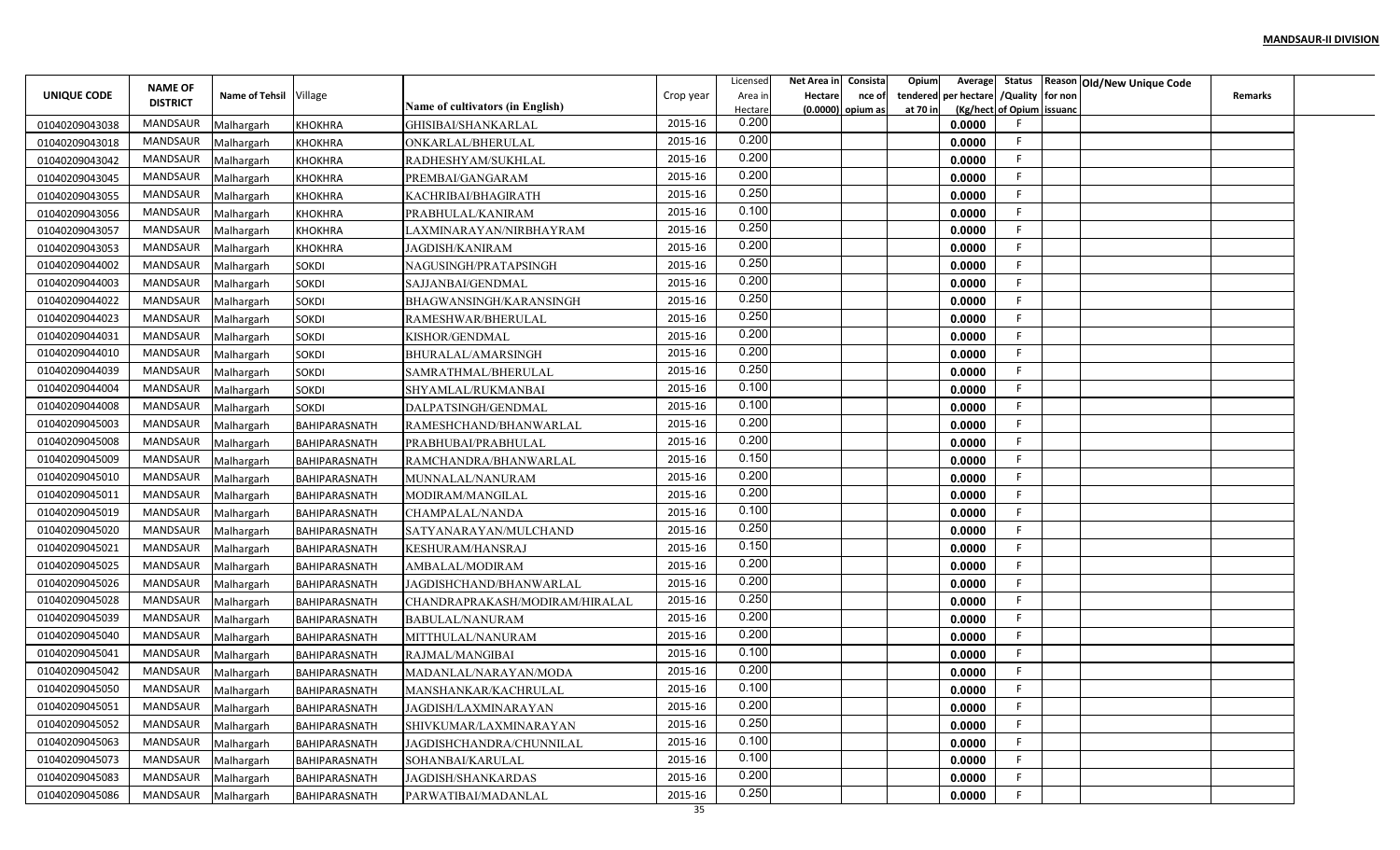|                | <b>NAME OF</b>  |                          |                                       |                                         |           | Licensed         | Net Area in    | Consista            | Opium    |                                        |                           | Average Status Reason Old/New Unique Code |                |  |
|----------------|-----------------|--------------------------|---------------------------------------|-----------------------------------------|-----------|------------------|----------------|---------------------|----------|----------------------------------------|---------------------------|-------------------------------------------|----------------|--|
| UNIQUE CODE    | <b>DISTRICT</b> | Name of Tehsil Village   |                                       |                                         | Crop year | Area in          | <b>Hectare</b> | nce of              |          | tendered per hectare / Quality for non |                           |                                           | <b>Remarks</b> |  |
| 01040209045087 | MANDSAUR        |                          |                                       | Name of cultivators (in English)        | 2015-16   | Hectare<br>0.100 |                | $(0.0000)$ opium as | at 70 in | 0.0000                                 | (Kg/hect of Opium issuanc |                                           |                |  |
| 01040209045093 | MANDSAUR        | Malhargarh<br>Malhargarh | BAHIPARASNATH<br><b>BAHIPARASNATH</b> | RAMKANYABAI/AATMARAM<br>PRABHULAL/NANDA | 2015-16   | 0.150            |                |                     |          | 0.0000                                 | F.                        |                                           |                |  |
| 01040209045124 | MANDSAUR        | Malhargarh               | BAHIPARASNATH                         | OMPRAKASH/CHUNNILAL                     | 2015-16   | 0.200            |                |                     |          | 0.0000                                 | -F.                       |                                           |                |  |
| 01040209045130 | <b>MANDSAUR</b> | Malhargarh               | BAHIPARASNATH                         | BHAGATRAM/AASHARAM                      | 2015-16   | 0.200            |                |                     |          | 0.0000                                 | F.                        |                                           |                |  |
| 01040209045038 | MANDSAUR        | Malhargarh               | BAHIPARASNATH                         | VARDICHAND/MOTILAL                      | 2015-16   | 0.100            |                |                     |          | 0.0000                                 | F.                        |                                           |                |  |
| 01040209045102 | MANDSAUR        | Malhargarh               | BAHIPARASNATH                         | KALABAI/BHANWARLAL                      | 2015-16   | 0.200            |                |                     |          | 0.0000                                 | F.                        |                                           |                |  |
| 01040209045122 | MANDSAUR        | Malhargarh               | BAHIPARASNATH                         | NARAYANBAI/ONKARLAL                     | 2015-16   | 0.100            |                |                     |          | 0.0000                                 | F.                        |                                           |                |  |
| 01040209045194 | MANDSAUR        | Malhargarh               | BAHIPARASNATH                         | KAMALKUMAR/TULSIRAM                     | 2015-16   | 0.250            |                |                     |          | 0.0000                                 | F.                        |                                           |                |  |
| 01040209045195 | MANDSAUR        | Malhargarh               | BAHIPARASNATH                         | OMPRAKASH/ISHWARLAL                     | 2015-16   | 0.250            |                |                     |          | 0.0000                                 | F                         |                                           |                |  |
| 01040209045196 | MANDSAUR        | Malhargarh               | BAHIPARASNATH                         | BALMUKUND/JAMNASHANKAR                  | 2015-16   | 0.250            |                |                     |          | 0.0000                                 | F                         |                                           |                |  |
| 01040209045085 | MANDSAUR        | Malhargarh               | BAHIPARASNATH                         | RAMCHNADRA/BHERULAL                     | 2015-16   | 0.100            |                |                     |          | 0.0000                                 | -F                        |                                           |                |  |
| 01040209045129 | MANDSAUR        | Malhargarh               | BAHIPARASNATH                         | BASHNTILAL/CHUNNILAL                    | 2015-16   | 0.100            |                |                     |          | 0.0000                                 | -F                        |                                           |                |  |
| 01040209045133 | MANDSAUR        | Malhargarh               | BAHIPARASNATH                         | SAMPATBAI/SHAMBULAL                     | 2015-16   | 0.200            |                |                     |          | 0.0000                                 | -F.                       |                                           |                |  |
| 01040209045134 | MANDSAUR        | Malhargarh               | BAHIPARASNATH                         | BHERUSINGH/NATHUSINGH                   | 2015-16   | 0.100            |                |                     |          | 0.0000                                 | F                         |                                           |                |  |
| 01040209045142 | MANDSAUR        | Malhargarh               | BAHIPARASNATH                         | BHANWARBAI/BAPULAL                      | 2015-16   | 0.200            |                |                     |          | 0.0000                                 | F.                        |                                           |                |  |
| 01040209045144 | MANDSAUR        | Malhargarh               | BAHIPARASNATH                         | MATHRIBAI/MODIRAM                       | 2015-16   | 0.200            |                |                     |          | 0.0000                                 | F.                        |                                           |                |  |
| 01040209045150 | MANDSAUR        | Malhargarh               | BAHIPARASNATH                         | SAMRATH/MOTILAL                         | 2015-16   | 0.100            |                |                     |          | 0.0000                                 | F                         |                                           |                |  |
| 01040209045154 | MANDSAUR        | Malhargarh               | BAHIPARASNATH                         | ISHWARLAL/RAMNARAYAN                    | 2015-16   | 0.200            |                |                     |          | 0.0000                                 | F                         |                                           |                |  |
| 01040209045159 | MANDSAUR        | Malhargarh               | BAHIPARASNATH                         | RADHAKISHAN/BABRU                       | 2015-16   | 0.100            |                |                     |          | 0.0000                                 | -F                        |                                           |                |  |
| 01040209045163 | MANDSAUR        | Malhargarh               | BAHIPARASNATH                         | VIPINCHANDRA/SURAJMAL                   | 2015-16   | 0.250            |                |                     |          | 0.0000                                 | F.                        |                                           |                |  |
| 01040209045178 | MANDSAUR        | Malhargarh               | BAHIPARASNATH                         | RAMNIWAS/BRIJLAL                        | 2015-16   | 0.250            |                |                     |          | 0.0000                                 | F.                        |                                           |                |  |
| 01040209045060 | MANDSAUR        | Malhargarh               | BAHIPARASNATH                         | SHIVLAL/JUZHARJI                        | 2015-16   | 0.100            |                |                     |          | 0.0000                                 | F.                        |                                           |                |  |
| 01040209045183 | MANDSAUR        | Malhargarh               | BAHIPARASNATH                         | KOSHALYABAI/RAMESHWAR                   | 2015-16   | 0.200            |                |                     |          | 0.0000                                 | F.                        |                                           |                |  |
| 01040209045185 | MANDSAUR        | Malhargarh               | BAHIPARASNATH                         | SURESHCHANDRA/SUKHLAL                   | 2015-16   | 0.200            |                |                     |          | 0.0000                                 | F                         |                                           |                |  |
| 01040209045186 | MANDSAUR        | Malhargarh               | BAHIPARASNATH                         | LABHCHANDRA/SHANKARLAL                  | 2015-16   | 0.200            |                |                     |          | 0.0000                                 | F                         |                                           |                |  |
| 01040209045143 | MANDSAUR        | Malhargarh               | BAHIPARASNATH                         | NARAYAN/GANGARAM                        | 2015-16   | 0.100            |                |                     |          | 0.0000                                 | E                         |                                           |                |  |
| 01040209045106 | MANDSAUR        | Malhargarh               | BAHIPARASNATH                         | SURJMAL/SHRIRAM                         | 2015-16   | 0.250            |                |                     |          | 0.0000                                 | F.                        |                                           |                |  |
| 01040209045148 | MANDSAUR        | Malhargarh               | BAHIPARASNATH                         | SHYAMLAL/ASHARAM                        | 2015-16   | 0.100            |                |                     |          | 0.0000                                 | E                         |                                           |                |  |
| 01040209045149 | MANDSAUR        | Malhargarh               | BAHIPARASNATH                         | ANSUIYABAI/KAILASHCHANDRA               | 2015-16   | 0.100            |                |                     |          | 0.0000                                 | F.                        |                                           |                |  |
| 01040209045049 | <b>MANDSAUR</b> | Malhargarh               | BAHIPARASNATH                         | KESHURAM/GANGARAM                       | 2015-16   | 0.100            |                |                     |          | 0.0000                                 | F                         |                                           |                |  |
| 01040209045029 | MANDSAUR        | Malhargarh               | BAHIPARASNATH                         | RADHESHYAM/BHANWARLAL                   | 2015-16   | 0.100            |                |                     |          | 0.0000                                 | F.                        |                                           |                |  |
| 01040209045017 | MANDSAUR        | Malhargarh               | BAHIPARASNATH                         | <b>SUKHLAL/DEVA</b>                     | 2015-16   | 0.100            |                |                     |          | 0.0000                                 | F                         |                                           |                |  |
| 01040209045187 | MANDSAUR        | Malhargarh               | BAHIPARASNATH                         | ONKARLAL/BHANWARLAL                     | 2015-16   | 0.100            |                |                     |          | 0.0000                                 | F.                        |                                           |                |  |
| 01040209045189 | MANDSAUR        | Malhargarh               | BAHIPARASNATH                         | LAXMINARAYAN/BAPULAL                    | 2015-16   | 0.100            |                |                     |          | 0.0000                                 | F                         |                                           |                |  |
| 01040209045190 | MANDSAUR        | Malhargarh               | BAHIPARASNATH                         | SHAYAMDAS/SAJJANDAS                     | 2015-16   | 0.150            |                |                     |          | 0.0000                                 | F                         |                                           |                |  |
| 01040209045191 | MANDSAUR        | Malhargarh               | BAHIPARASNATH                         | SALAGRAM/BAPULAL                        | 2015-16   | 0.200            |                |                     |          | 0.0000                                 | F.                        |                                           |                |  |
| 01040209045166 | MANDSAUR        | Malhargarh               | BAHIPARASNATH                         | RAMESHCHANDRA/SHAMBHULAL                | 2015-16   | 0.100            |                |                     |          | 0.0000                                 | F.                        |                                           |                |  |
| 01040209045177 | MANDSAUR        | Malhargarh               | BAHIPARASNATH                         | <b>BALMUKUND/SHRIRAM</b>                | 2015-16   | 0.250            |                |                     |          | 0.0000                                 | F.                        |                                           |                |  |
| 01040209045004 | MANDSAUR        | Malhargarh               | BAHIPARASNATH                         | RADHESHYAM/DHAPUBAI                     | 2015-16   | 0.200            |                |                     |          | 0.0000                                 | F                         |                                           |                |  |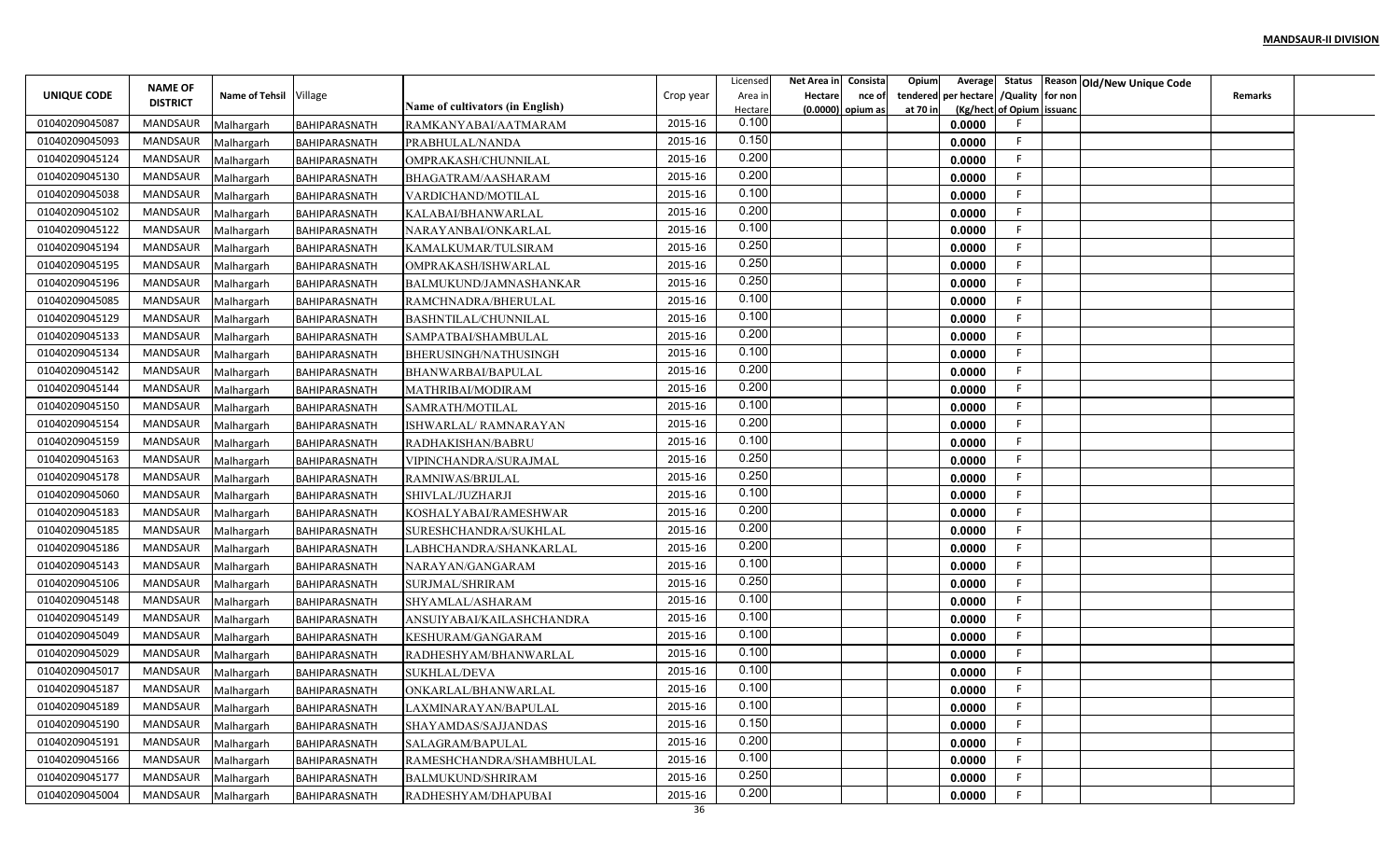|                |                                   |                          |                                      |                                          |               | Licensed       | Net Area in | Consista            | Opium<br>Average        |                           | Status Reason Old/New Unique Code |                |  |
|----------------|-----------------------------------|--------------------------|--------------------------------------|------------------------------------------|---------------|----------------|-------------|---------------------|-------------------------|---------------------------|-----------------------------------|----------------|--|
| UNIQUE CODE    | <b>NAME OF</b><br><b>DISTRICT</b> | Name of Tehsil Village   |                                      |                                          | Crop year     | Area in        | Hectare     | nce of              | per hectare<br>tendered | /Quality for non          |                                   | <b>Remarks</b> |  |
|                |                                   |                          |                                      | Name of cultivators (in English)         |               | Hectare        |             | $(0.0000)$ opium as | at 70 in                | (Kg/hect of Opium issuanc |                                   |                |  |
| 01040209045151 | <b>MANDSAUR</b>                   | Malhargarh               | BAHIPARASNATH                        | GOPAL/MODIRAM                            | 2015-16       | 0.250          |             |                     | 0.0000                  |                           |                                   |                |  |
| 01040209045126 | <b>MANDSAUR</b>                   | Malhargarh               | BAHIPARASNATH                        | MANOHARLAL/SHRIRAM                       | 2015-16       | 0.250<br>0.200 |             |                     | 0.0000                  | -F                        |                                   |                |  |
| 01040209045123 | MANDSAUR                          | Malhargarh               | BAHIPARASNATH                        | BHERULAL/PHOOLCHAND                      | 2015-16       |                |             |                     | 0.0000                  | -F                        |                                   |                |  |
| 01040209045096 | <b>MANDSAUR</b>                   | Malhargarh               | BAHIPARASNATH                        | GODAVRIBAI/KISHORDAS                     | 2015-16       | 0.100          |             |                     | 0.0000                  | F                         |                                   |                |  |
| 01040209045084 | <b>MANDSAUR</b>                   | Malhargarh               | BAHIPARASNATH                        | NANDKISHOR/BHERULAL                      | 2015-16       | 0.100          |             |                     | 0.0000                  |                           |                                   |                |  |
| 01040209045043 | <b>MANDSAUR</b>                   | Malhargarh               | BAHIPARASNATH                        | RADHABAI/BAPULAL                         | 2015-16       | 0.100          |             |                     | 0.0000                  | -F                        |                                   |                |  |
| 01040209046002 | MANDSAUR                          | Malhargarh               | KHEDABAHI                            | KANWARLAL/RANGLAL                        | 2015-16       | 0.100          |             |                     | 0.0000                  | -F                        |                                   |                |  |
| 01040209046003 | <b>MANDSAUR</b>                   | Malhargarh               | KHEDABAHI                            | NANALAL/RANGLAL                          | 2015-16       | 0.200          |             |                     | 0.0000                  | -F                        |                                   |                |  |
| 01040209046006 | <b>MANDSAUR</b>                   | Malhargarh               | KHEDABAHI                            | MANGILAL/BHANWARLAL                      | 2015-16       | 0.200          |             |                     | 0.0000                  |                           |                                   |                |  |
| 01040209046020 | <b>MANDSAUR</b>                   | Malhargarh               | KHEDABAHI                            | SHAMBHULAL/ONKAR                         | 2015-16       | 0.100          |             |                     | 0.0000                  | F                         |                                   |                |  |
| 01040209046023 | MANDSAUR                          | Malhargarh               | KHEDABAHI                            | BHUVANILAL/RANGLAL                       | 2015-16       | 0.200          |             |                     | 0.0000                  | -F                        |                                   |                |  |
| 01040209046025 | <b>MANDSAUR</b>                   | Malhargarh               | KHEDABAHI                            | JIWANKUNWAR/BHARATSINGH                  | 2015-16       | 0.200          |             |                     | 0.0000                  | -F                        |                                   |                |  |
| 01040209046026 | <b>MANDSAUR</b>                   | Malhargarh               | KHEDABAHI                            | PRITHVIRAJ/NANURAM                       | 2015-16       | 0.250          |             |                     | 0.0000                  | -F                        |                                   |                |  |
| 01040209046029 | <b>MANDSAUR</b>                   | Malhargarh               | KHEDABAHI                            | LAXMINARAYAN/MANGILAL                    | 2015-16       | 0.200          |             |                     | 0.0000                  |                           |                                   |                |  |
| 01040209046032 | <b>MANDSAUR</b>                   | Malhargarh               | KHEDABAHI                            | NOJIBAI/NARSINGHDAS                      | 2015-16       | 0.250          |             |                     | 0.0000                  | -F                        |                                   |                |  |
| 01040209046039 | <b>MANDSAUR</b>                   | Malhargarh               | KHEDABAHI                            | MANGILAL/RAJARAM                         | 2015-16       | 0.250          |             |                     | 0.0000                  |                           |                                   |                |  |
| 01040209046047 | <b>MANDSAUR</b>                   | Malhargarh               | KHEDABAHI                            | MANSINGH/RANGLAL                         | 2015-16       | 0.100          |             |                     | 0.0000                  |                           |                                   |                |  |
| 01040209047001 | <b>MANDSAUR</b>                   | Malhargarh               | <b>GOGARPURA</b>                     | RAMESHCHANDRA/DEVILAL                    | 2015-16       | 0.200          |             |                     | 0.0000                  | -F                        |                                   |                |  |
| 01040209047002 | MANDSAUR                          | Malhargarh               | <b>GOGARPURA</b>                     | MANNALAL/MATHURALAI                      | 2015-16       | 0.250          |             |                     | 0.0000                  |                           |                                   |                |  |
| 01040209047005 | MANDSAUR                          | Malhargarh               | <b>GOGARPURA</b>                     | CHENRAM/NIRBHAYRAM                       | 2015-16       | 0.200          | 0.0959      | 68.23               | 6.024<br>62.8154        | G                         |                                   |                |  |
| 01040209047007 | MANDSAUR                          | Malhargarh               | <b>GOGARPURA</b>                     | KANWARLAL/BHANWARLAL/TULSIRAM            | 2015-16       | 0.200          |             |                     | 0.0000                  | -F                        |                                   |                |  |
| 01040209047008 | <b>MANDSAUR</b>                   | Malhargarh               | <b>GOGARPURA</b>                     | BHANWARLAL/CHIMANLAL                     | 2015-16       | 0.200          |             |                     | 0.0000                  |                           |                                   |                |  |
| 01040209047009 | <b>MANDSAUR</b>                   | Malhargarh               | <b>GOGARPURA</b>                     | MIRABAI/AMBALAL                          | 2015-16       | 0.100          |             |                     | 0.0000                  | -F                        |                                   |                |  |
| 01040209047011 | <b>MANDSAUR</b>                   | Malhargarh               | <b>GOGARPURA</b>                     | KHEMRAJ/SHOBHARAM                        | 2015-16       | 0.250          |             |                     | 0.0000                  | -F                        |                                   |                |  |
| 01040209047012 | <b>MANDSAUR</b>                   | Malhargarh               | <b>GOGARPURA</b>                     | JAGDISH/BHAGULAL                         | 2015-16       | 0.200          |             |                     | 0.0000                  |                           |                                   |                |  |
| 01040209047013 | MANDSAUR                          | Malhargarh               | <b>GOGARPURA</b>                     | RADHABAI/PANNALAI                        | 2015-16       | 0.200          |             |                     | 0.0000                  |                           |                                   |                |  |
| 01040209047014 | <b>MANDSAUR</b>                   | Malhargarh               | <b>GOGARPURA</b>                     | RAMNARAYAN/JADAOCHAND                    | 2015-16       | 0.200          |             |                     | 0.0000                  | -F                        |                                   |                |  |
| 01040209047015 | MANDSAUR                          | Malhargarh               | <b>GOGARPURA</b>                     | CHETAN/MOOLCHAND                         | 2015-16       | 0.100          |             |                     | 0.0000                  | F                         |                                   |                |  |
| 01040209047018 | <b>MANDSAUR</b>                   | Malhargarh               | <b>GOGARPURA</b>                     | SAMPATBAI/JAGANNATH                      | 2015-16       | 0.200          |             |                     | 0.0000                  | -F                        |                                   |                |  |
| 01040209047019 | <b>MANDSAUR</b>                   | Malhargarh               | <b>GOGARPURA</b>                     | GOPAL/BAPULAL/GITABAI                    | 2015-16       | 0.100          |             |                     | 0.0000                  |                           |                                   |                |  |
| 01040209047021 | <b>MANDSAUR</b>                   | Malhargarh               | <b>GOGARPURA</b>                     | KARANSINGH/SAJJANKUNWARBAI               | 2015-16       | 0.250          |             |                     | 0.0000                  |                           |                                   |                |  |
| 01040209047022 | MANDSAUR                          | Malhargarh               | <b>GOGARPURA</b>                     | BAPULAL/BHERULAL                         | 2015-16       | 0.200          |             |                     | 0.0000                  |                           |                                   |                |  |
| 01040209047024 | MANDSAUR                          |                          |                                      | UDAYRAM/BHERULAL                         | 2015-16       | 0.150          |             |                     | 0.0000                  |                           |                                   |                |  |
| 01040209047026 | MANDSAUR                          | Malhargarh<br>Malhargarh | <b>GOGARPURA</b><br><b>GOGARPURA</b> |                                          | 2015-16       | 0.100          |             |                     | 0.0000                  |                           |                                   |                |  |
| 01040209047028 | MANDSAUR                          |                          | <b>GOGARPURA</b>                     | BHANWARIBAI/BHERULAL<br>PARASRAM/KHEMRAJ | 2015-16       | 0.200          |             |                     | 0.0000                  | -F                        |                                   |                |  |
| 01040209047034 | MANDSAUR                          | Malhargarh               | <b>GOGARPURA</b>                     |                                          | 2015-16       | 0.200          |             |                     | 0.0000                  | -F.                       |                                   |                |  |
| 01040209047038 | MANDSAUR                          | Malhargarh               |                                      | BANSHILAL/MANGILAL                       | 2015-16       | 0.150          |             |                     |                         | -F                        |                                   |                |  |
|                |                                   | Malhargarh               | <b>GOGARPURA</b>                     | KANCHANBAI/BAPULAL                       |               | 0.250          |             |                     | 0.0000                  | -F                        |                                   |                |  |
| 01040209047041 | MANDSAUR                          | Malhargarh               | <b>GOGARPURA</b>                     | DINESHKUMAR/NANDLAL                      | 2015-16       | 0.250          |             |                     | 0.0000                  |                           |                                   |                |  |
| 01040209047044 | MANDSAUR                          | Malhargarh               | <b>GOGARPURA</b>                     | BABULAL@BAPULAL/MATHURALAL               | 2015-16<br>37 |                |             |                     | 0.0000                  |                           |                                   |                |  |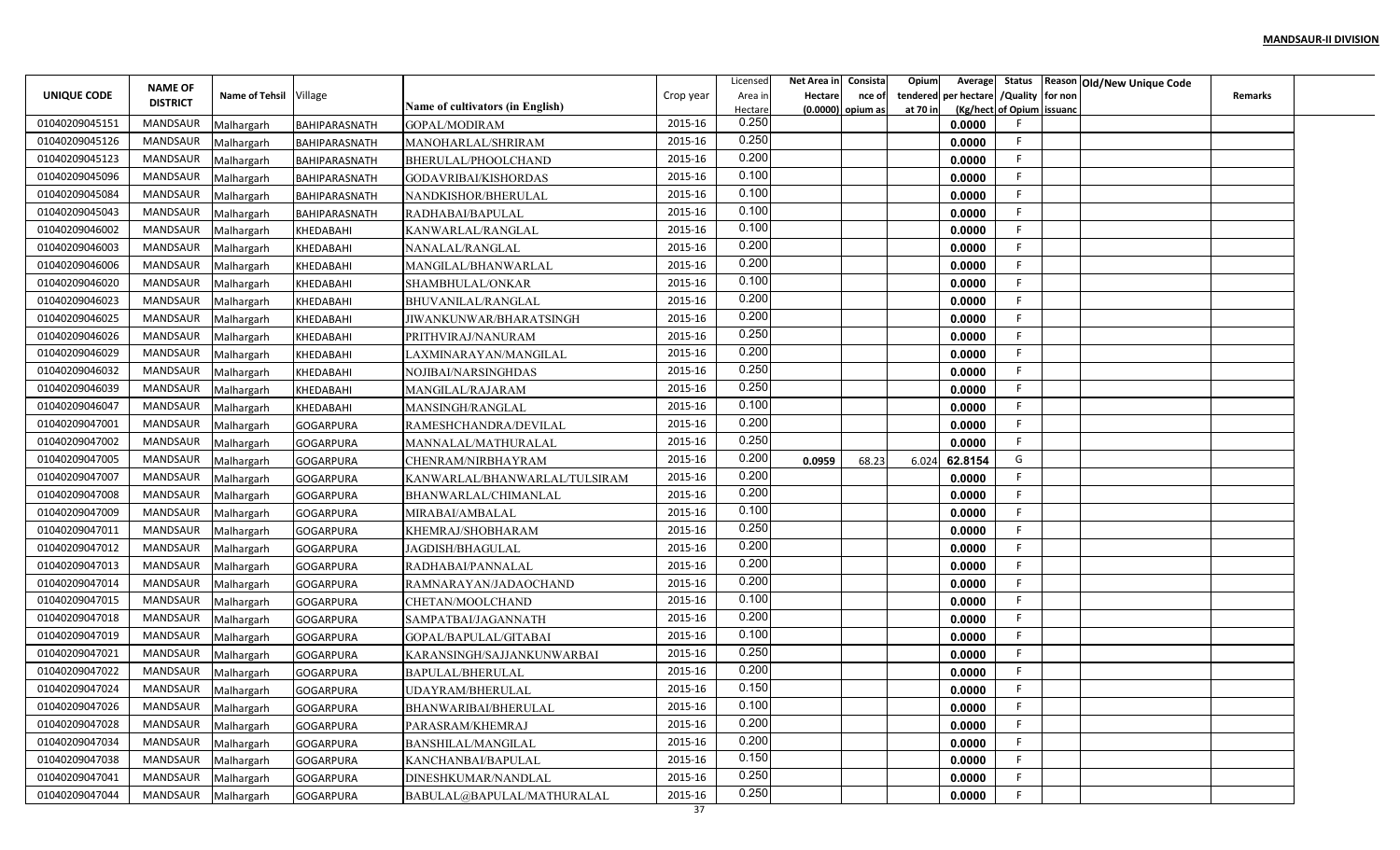|                | <b>NAME OF</b>  |                        |                  |                                  |           | Licensec           | Net Area in                  | Consista | Opium                | Average                       |                           | Status   Reason   Old/New Unique Code |  |
|----------------|-----------------|------------------------|------------------|----------------------------------|-----------|--------------------|------------------------------|----------|----------------------|-------------------------------|---------------------------|---------------------------------------|--|
| UNIQUE CODE    | <b>DISTRICT</b> | Name of Tehsil Village |                  | Name of cultivators (in English) | Crop year | Area ir<br>Hectare | Hectare<br>(0.0000) opium as | nce of   | tendered<br>at 70 in | per hectare / Quality for non | (Kg/hect of Opium issuanc | Remarks                               |  |
| 01040209047045 | MANDSAUR        | Malhargarh             | <b>GOGARPURA</b> | <b>GANESH/TULSIRAM</b>           | 2015-16   | 0.250              |                              |          |                      | 0.0000                        |                           |                                       |  |
| 01040209047048 | MANDSAUR        | Malhargarh             | <b>GOGARPURA</b> | KALAWANTIBAI/MADANLAL            | 2015-16   | 0.250              |                              |          |                      | 0.0000                        |                           |                                       |  |
| 01040209047050 | <b>MANDSAUR</b> | Malhargarh             | <b>GOGARPURA</b> | KAMLESH/RAMESHWAR                | 2015-16   | 0.200              |                              |          |                      | 0.0000                        |                           |                                       |  |
| 01040209047052 | MANDSAUR        | Malhargarh             | <b>GOGARPURA</b> | PURANMAL/RAMNARAYAN              | 2015-16   | 0.200              |                              |          |                      | 0.0000                        | F                         |                                       |  |
| 01040209047053 | MANDSAUR        | Malhargarh             | <b>GOGARPURA</b> | GHISALAL/JAGANNATH               | 2015-16   | 0.200              |                              |          |                      | 0.0000                        | F                         |                                       |  |
| 01040209047054 | MANDSAUR        | Malhargarh             | <b>GOGARPURA</b> | NANDLAL/MANGILAL                 | 2015-16   | 0.250              |                              |          |                      | 0.0000                        | F.                        |                                       |  |
| 01040209047056 | MANDSAUR        | Malhargarh             | <b>GOGARPURA</b> | VINOD/MANNALAL                   | 2015-16   | 0.250              |                              |          |                      | 0.0000                        |                           |                                       |  |
| 01040209047057 | <b>MANDSAUR</b> | Malhargarh             | <b>GOGARPURA</b> | SHANKAR/LAXMAN                   | 2015-16   | 0.100              |                              |          |                      | 0.0000                        |                           |                                       |  |
| 01040209047061 | <b>MANDSAUR</b> | Malhargarh             | <b>GOGARPURA</b> | RAMDAYAL/KISHANLAL/CHIMANLAL     | 2015-16   | 0.200              |                              |          |                      | 0.0000                        |                           |                                       |  |
| 01040209047064 | MANDSAUR        | Malhargarh             | <b>GOGARPURA</b> | RADHESHYAM/CHENRAM               | 2015-16   | 0.200              |                              |          |                      | 0.0000                        | F.                        |                                       |  |
| 01040209047066 | MANDSAUR        | Malhargarh             | <b>GOGARPURA</b> | RAMPRASAD/BHUVAN@BHUVANIRAM      | 2015-16   | 0.100              |                              |          |                      | 0.0000                        | F                         |                                       |  |
| 01040209047069 | MANDSAUR        | Malhargarh             | <b>GOGARPURA</b> | RAMNIVAS/SHIVLAL                 | 2015-16   | 0.250              |                              |          |                      | 0.0000                        | F.                        |                                       |  |
| 01040209047075 | MANDSAUR        | Malhargarh             | <b>GOGARPURA</b> | SHANKARLAL/RAMLAL                | 2015-16   | 0.150              |                              |          |                      | 0.0000                        | F.                        |                                       |  |
| 01040209047080 | MANDSAUR        | Malhargarh             | <b>GOGARPURA</b> | <b>ASHOK/RAMLAL</b>              | 2015-16   | 0.100              |                              |          |                      | 0.0000                        | F.                        |                                       |  |
| 01040209047081 | MANDSAUR        | Malhargarh             | <b>GOGARPURA</b> | MOTILAL/PANNALAL                 | 2015-16   | 0.250              |                              |          |                      | 0.0000                        | F.                        |                                       |  |
| 01040209047088 | MANDSAUR        | Malhargarh             | <b>GOGARPURA</b> | <b>HIRALAL/KALURAM</b>           | 2015-16   | 0.200              |                              |          |                      | 0.0000                        |                           |                                       |  |
| 01040209047094 | MANDSAUR        | Malhargarh             | <b>GOGARPURA</b> | <b>BHARATSINGH/BAHDURSINGH</b>   | 2015-16   | 0.200              |                              |          |                      | 0.0000                        |                           |                                       |  |
| 01040209047100 | MANDSAUR        | Malhargarh             | <b>GOGARPURA</b> | MADHULAL/DEVILAL                 | 2015-16   | 0.200              |                              |          |                      | 0.0000                        |                           |                                       |  |
| 01040209047101 | MANDSAUR        | Malhargarh             | <b>GOGARPURA</b> | TULSIRAM/KHEMRAJ                 | 2015-16   | 0.200              |                              |          |                      | 0.0000                        | F.                        |                                       |  |
| 01040209047102 | MANDSAUR        | Malhargarh             | <b>GOGARPURA</b> | KAMLESHWAR/RAMESHWAR             | 2015-16   | 0.200              |                              |          |                      | 0.0000                        | F                         |                                       |  |
| 01040209047103 | MANDSAUR        | Malhargarh             | <b>GOGARPURA</b> | KUSHAL/BALURAM/KISHNIBAI         | 2015-16   | 0.250              |                              |          |                      | 0.0000                        | F.                        |                                       |  |
| 01040209047104 | MANDSAUR        | Malhargarh             | GOGARPURA        | SHIVLAL/LAXMAN                   | 2015-16   | 0.150              |                              |          |                      | 0.0000                        | F.                        |                                       |  |
| 01040209047107 | MANDSAUR        | Malhargarh             | <b>GOGARPURA</b> | SHIVLAL/DEVAJI                   | 2015-16   | 0.200              |                              |          |                      | 0.0000                        | F                         |                                       |  |
| 01040209047108 | MANDSAUR        | Malhargarh             | <b>GOGARPURA</b> | RAMESHCHANDRA/BHERULAL           | 2015-16   | 0.150              |                              |          |                      | 0.0000                        | F.                        |                                       |  |
| 01040209047109 | MANDSAUR        | Malhargarh             | <b>GOGARPURA</b> | VISHNULAL/AMBALAL                | 2015-16   | 0.250              |                              |          |                      | 0.0000                        | F                         |                                       |  |
| 01040209047110 | MANDSAUR        | Malhargarh             | <b>GOGARPURA</b> | DAYAL/SHANKARLAL                 | 2015-16   | 0.200              |                              |          |                      | 0.0000                        | F.                        |                                       |  |
| 01040209047116 | MANDSAUR        | Malhargarh             | <b>GOGARPURA</b> | KALURAM/NIRBHAYRAM               | 2015-16   | 0.200              |                              |          |                      | 0.0000                        | F.                        |                                       |  |
| 01040209047124 | MANDSAUR        | Malhargarh             | <b>GOGARPURA</b> | RUPIBAI/HIRAJI                   | 2015-16   | 0.250              |                              |          |                      | 0.0000                        | F                         |                                       |  |
| 01040209047132 | MANDSAUR        | Malhargarh             | <b>GOGARPURA</b> | RADHESHYAM/LAXMAN/MANGIBAI       | 2015-16   | 0.150              |                              |          |                      | 0.0000                        | F.                        |                                       |  |
| 01040209047133 | MANDSAUR        | Malhargarh             | <b>GOGARPURA</b> | RAMESHWAR KASHIRAM               | 2015-16   | 0.250              |                              |          |                      | 0.0000                        | F                         |                                       |  |
| 01040209047042 | MANDSAUR        | Malhargarh             | <b>GOGARPURA</b> | DEVILAL/NANDLAL                  | 2015-16   | 0.100              |                              |          |                      | 0.0000                        | F                         |                                       |  |
| 01040209047043 | MANDSAUR        | Malhargarh             | <b>GOGARPURA</b> | SURESH/NANDLAL                   | 2015-16   | 0.100              |                              |          |                      | 0.0000                        |                           |                                       |  |
| 01040209047093 | MANDSAUR        | Malhargarh             | <b>GOGARPURA</b> | MANGILAL/NATHULAL                | 2015-16   | 0.100              |                              |          |                      | 0.0000                        |                           |                                       |  |
| 01040209047105 | MANDSAUR        | Malhargarh             | <b>GOGARPURA</b> | TULSIRAM/LODRAM                  | 2015-16   | 0.100              |                              |          |                      | 0.0000                        | F.                        |                                       |  |
| 01040209047106 | MANDSAUR        | Malhargarh             | <b>GOGARPURA</b> | RADHESHYAM/MANGULAL              | 2015-16   | 0.100              |                              |          |                      | 0.0000                        | F.                        |                                       |  |
| 01040209047091 | MANDSAUR        | Malhargarh             | <b>GOGARPURA</b> | DASHRATH/HAJARILAL               | 2015-16   | 0.100              |                              |          |                      | 0.0000                        | F.                        |                                       |  |
| 01040209048001 | MANDSAUR        | Malhargarh             | DUNGLAWDA        | NANDLAL/SHIVLAL                  | 2015-16   | 0.250              |                              |          |                      | 0.0000                        | F.                        |                                       |  |
| 01040209048002 | MANDSAUR        | Malhargarh             | <b>DUNGLAWDA</b> | SHANTILAL/ONKAR                  | 2015-16   | 0.200              |                              |          |                      | 0.0000                        | F.                        |                                       |  |
| 01040209048003 | MANDSAUR        | Malhargarh             | <b>DUNGLAWDA</b> | MANOHARLAL/KASHIRAM              | 2015-16   | 0.250              |                              |          |                      | 0.0000                        | F.                        |                                       |  |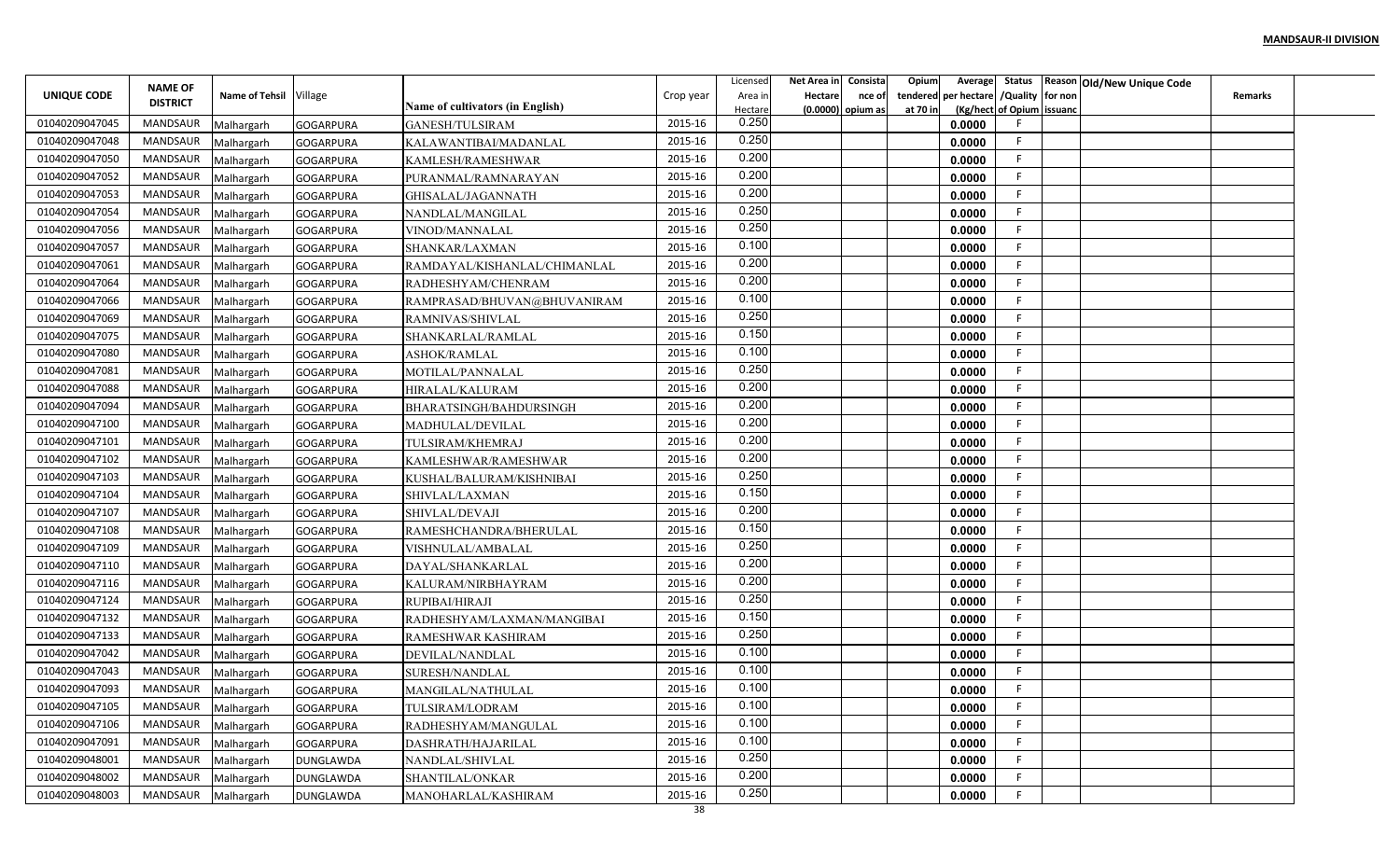|                | <b>NAME OF</b>  |                          |                                      |                                           |           | Licensed         | Net Area in    | Consista          | Opium    |                                        |                           | Average Status Reason Old/New Unique Code |                |  |
|----------------|-----------------|--------------------------|--------------------------------------|-------------------------------------------|-----------|------------------|----------------|-------------------|----------|----------------------------------------|---------------------------|-------------------------------------------|----------------|--|
| UNIQUE CODE    | <b>DISTRICT</b> | Name of Tehsil Village   |                                      |                                           | Crop year | Area in          | <b>Hectare</b> | nce of            |          | tendered per hectare / Quality for non |                           |                                           | <b>Remarks</b> |  |
| 01040209048004 | MANDSAUR        |                          |                                      | <b>Name of cultivators (in English)</b>   | 2015-16   | Hectare<br>0.100 |                | (0.0000) opium as | at 70 in | 0.0000                                 | (Kg/hect of Opium issuanc |                                           |                |  |
| 01040209048005 | MANDSAUR        | Malhargarh               | <b>DUNGLAWDA</b>                     | KAMLABAI/MAKHANLAL                        | 2015-16   | 0.250            |                |                   |          | 0.0000                                 | F.                        |                                           |                |  |
| 01040209048006 | MANDSAUR        | Malhargarh               | <b>DUNGLAWDA</b>                     | KISHANLAL/TORIRAM                         | 2015-16   | 0.250            |                |                   |          | 0.0000                                 | -F.                       |                                           |                |  |
| 01040209048007 | <b>MANDSAUR</b> | Malhargarh               | <b>DUNGLAWDA</b>                     | RAMKUNWARIBAI/BADRILAL                    | 2015-16   | 0.250            |                |                   |          | 0.0000                                 | F.                        |                                           |                |  |
| 01040209048008 | MANDSAUR        | Malhargarh               | <b>DUNGLAWDA</b>                     | BALURAM/KISHANLAL                         | 2015-16   | 0.200            |                |                   |          | 0.0000                                 | F.                        |                                           |                |  |
| 01040209048009 | MANDSAUR        | Malhargarh               | <b>DUNGLAWDA</b>                     | LAXMINARAYNA/NANDLAL/HAJARILAL            | 2015-16   | 0.200            |                |                   |          | 0.0000                                 | F.                        |                                           |                |  |
| 01040209048011 | MANDSAUR        | Malhargarh               | <b>DUNGLAWDA</b><br>DUNGLAWDA        | HANSRAJ/BALURAM<br>JITENDRAKUMAR/RAMDAYAL | 2015-16   | 0.250            |                |                   |          | 0.0000                                 | F                         |                                           |                |  |
| 01040209048012 | MANDSAUR        | Malhargarh               |                                      | AMBALAL/BADRILAL                          | 2015-16   | 0.250            |                |                   |          | 0.0000                                 | F.                        |                                           |                |  |
| 01040209048014 | MANDSAUR        | Malhargarh<br>Malhargarh | <b>DUNGLAWDA</b><br><b>DUNGLAWDA</b> | KESHURAM/TULSIRAM                         | 2015-16   | 0.250            |                |                   |          | 0.0000                                 | F                         |                                           |                |  |
| 01040209048016 | MANDSAUR        |                          |                                      |                                           | 2015-16   | 0.250            |                |                   |          | 0.0000                                 | F                         |                                           |                |  |
| 01040209048017 | MANDSAUR        | Malhargarh<br>Malhargarh | <b>DUNGLAWDA</b>                     | CHANDIBAI/KASHIRAM<br>HIRALAL/BADRILAL    | 2015-16   | 0.250            |                |                   |          | 0.0000                                 | -F                        |                                           |                |  |
| 01040209048018 | MANDSAUR        | Malhargarh               | <b>DUNGLAWDA</b><br><b>DUNGLAWDA</b> | RAMESHWAR/BHANWARLAL                      | 2015-16   | 0.150            |                |                   |          | 0.0000                                 | -F                        |                                           |                |  |
| 01040209048020 | MANDSAUR        | Malhargarh               | <b>DUNGLAWDA</b>                     | KAMLABAI/RAMPRASAD                        | 2015-16   | 0.200            |                |                   |          | 0.0000                                 | F.                        |                                           |                |  |
| 01040209048021 | MANDSAUR        |                          |                                      | PREMBAI/PANNALAL                          | 2015-16   | 0.250            |                |                   |          | 0.0000                                 | F                         |                                           |                |  |
| 01040209048024 | MANDSAUR        | Malhargarh               | <b>DUNGLAWDA</b>                     |                                           | 2015-16   | 0.250            |                |                   |          | 0.0000                                 | F.                        |                                           |                |  |
| 01040209048025 | MANDSAUR        | Malhargarh               | <b>DUNGLAWDA</b><br><b>DUNGLAWDA</b> | BALURAM/RADHAKISHAN<br>RANGLAL/HAJARILAL  | 2015-16   | 0.200            |                |                   |          | 0.0000                                 | F.                        |                                           |                |  |
| 01040209048027 | MANDSAUR        | Malhargarh               | DUNGLAWDA                            | SHIVLAL/MODIRAM                           | 2015-16   | 0.250            |                |                   |          | 0.0000                                 | F                         |                                           |                |  |
| 01040209048029 | MANDSAUR        | Malhargarh               | DUNGLAWDA                            | SAJJANBAI/MOTILAL                         | 2015-16   | 0.250            |                |                   |          | 0.0000                                 | F                         |                                           |                |  |
| 01040209048030 | MANDSAUR        | Malhargarh<br>Malhargarh | <b>DUNGLAWDA</b>                     | KANWARLAL/PRABHULAL                       | 2015-16   | 0.200            |                |                   |          | 0.0000                                 | -F                        |                                           |                |  |
| 01040209048031 | MANDSAUR        |                          |                                      |                                           | 2015-16   | 0.250            |                |                   |          | 0.0000                                 | F.                        |                                           |                |  |
| 01040209048033 | MANDSAUR        | Malhargarh<br>Malhargarh | <b>DUNGLAWDA</b><br><b>DUNGLAWDA</b> | TEKCHAND/BALURAM<br>SHAKUBAI/MANNALAL     | 2015-16   | 0.250            |                |                   |          | 0.0000                                 | F.                        |                                           |                |  |
| 01040209048034 | MANDSAUR        | Malhargarh               | <b>DUNGLAWDA</b>                     | KANWARLAL/BHANWARLAL                      | 2015-16   | 0.200            |                |                   |          | 0.0000                                 | F.                        |                                           |                |  |
| 01040209048039 | MANDSAUR        | Malhargarh               | <b>DUNGLAWDA</b>                     | DASHRATH/KASHIRAM                         | 2015-16   | 0.250            |                |                   |          | 0.0000                                 | F.                        |                                           |                |  |
| 01040209048041 | MANDSAUR        | Malhargarh               | <b>DUNGLAWDA</b>                     | RAMNIVAS/BALURAM                          | 2015-16   | 0.250            |                |                   |          | 0.0000                                 | F                         |                                           |                |  |
| 01040209048042 | MANDSAUR        | Malhargarh               | <b>DUNGLAWDA</b>                     | KISHOR/KASHIRAM                           | 2015-16   | 0.250            |                |                   |          | 0.0000                                 | F                         |                                           |                |  |
| 01040209048045 | MANDSAUR        | Malhargarh               | <b>DUNGLAWDA</b>                     | NANDLAL/PRABHULAL                         | 2015-16   | 0.200            |                |                   |          | 0.0000                                 | E                         |                                           |                |  |
| 01040209048046 | MANDSAUR        |                          | <b>DUNGLAWDA</b>                     | MATHURALAL/PRABHULAL                      | 2015-16   | 0.200            |                |                   |          | 0.0000                                 | F.                        |                                           |                |  |
| 01040209048047 | MANDSAUR        | Malhargarh<br>Malhargarh | <b>DUNGLAWDA</b>                     | RADHESHYAM/PRABHULAL                      | 2015-16   | 0.250            |                |                   |          | 0.0000                                 | F                         |                                           |                |  |
| 01040209048048 | <b>MANDSAUR</b> | Malhargarh               | <b>DUNGLAWDA</b>                     | NANDLAL/BHANWARLAL                        | 2015-16   | 0.200            |                |                   |          | 0.0000                                 | F.                        |                                           |                |  |
| 01040209048050 | MANDSAUR        | Malhargarh               | <b>DUNGLAWDA</b>                     | VARDICHAND/BHANWARLAL                     | 2015-16   | 0.250            |                |                   |          | 0.0000                                 | F                         |                                           |                |  |
| 01040209048053 | MANDSAUR        | Malhargarh               | <b>DUNGLAWDA</b>                     | CHENRAM/BAPULAL                           | 2015-16   | 0.200            |                |                   |          | 0.0000                                 | F.                        |                                           |                |  |
| 01040209048054 | MANDSAUR        | Malhargarh               | <b>DUNGLAWDA</b>                     | OMPRAKASH/NANDLAL                         | 2015-16   | 0.200            |                |                   |          | 0.0000                                 | F                         |                                           |                |  |
| 01040209048055 | MANDSAUR        | Malhargarh               | <b>DUNGLAWDA</b>                     | KALABAI/CHAGANLAL                         | 2015-16   | 0.200            |                |                   |          | 0.0000                                 | F.                        |                                           |                |  |
| 01040209048056 | MANDSAUR        | Malhargarh               |                                      | GANESHRAM/BALURAM                         | 2015-16   | 0.250            |                |                   |          | 0.0000                                 | F                         |                                           |                |  |
| 01040209048059 | MANDSAUR        | Malhargarh               | <b>DUNGLAWDA</b><br><b>DUNGLAWDA</b> | SATYANARAYAN/RAMESHWAR                    | 2015-16   | 0.250            |                |                   |          | 0.0000                                 | F                         |                                           |                |  |
| 01040209048060 | MANDSAUR        | Malhargarh               | <b>DUNGLAWDA</b>                     | KISHANLAL/BALURAM                         | 2015-16   | 0.200            |                |                   |          | 0.0000                                 | F.                        |                                           |                |  |
| 01040209048061 | MANDSAUR        | Malhargarh               | <b>DUNGLAWDA</b>                     | PARASRAM/BHANWARLAL                       | 2015-16   | 0.250            | 0.1911         | 64.36             | 11.815   | 61.8263                                | G                         |                                           |                |  |
| 01040209048062 | MANDSAUR        | Malhargarh               | <b>DUNGLAWDA</b>                     | KAILASH/RAMNARAYAN                        | 2015-16   | 0.200            |                |                   |          | 0.0000                                 | F.                        |                                           |                |  |
| 01040209048063 | MANDSAUR        | Malhargarh               |                                      | SHANKARLAL/SHIVLAL                        | 2015-16   | 0.250            |                |                   |          | 0.0000                                 | F.                        |                                           |                |  |
|                |                 |                          | DUNGLAWDA                            |                                           |           |                  |                |                   |          |                                        |                           |                                           |                |  |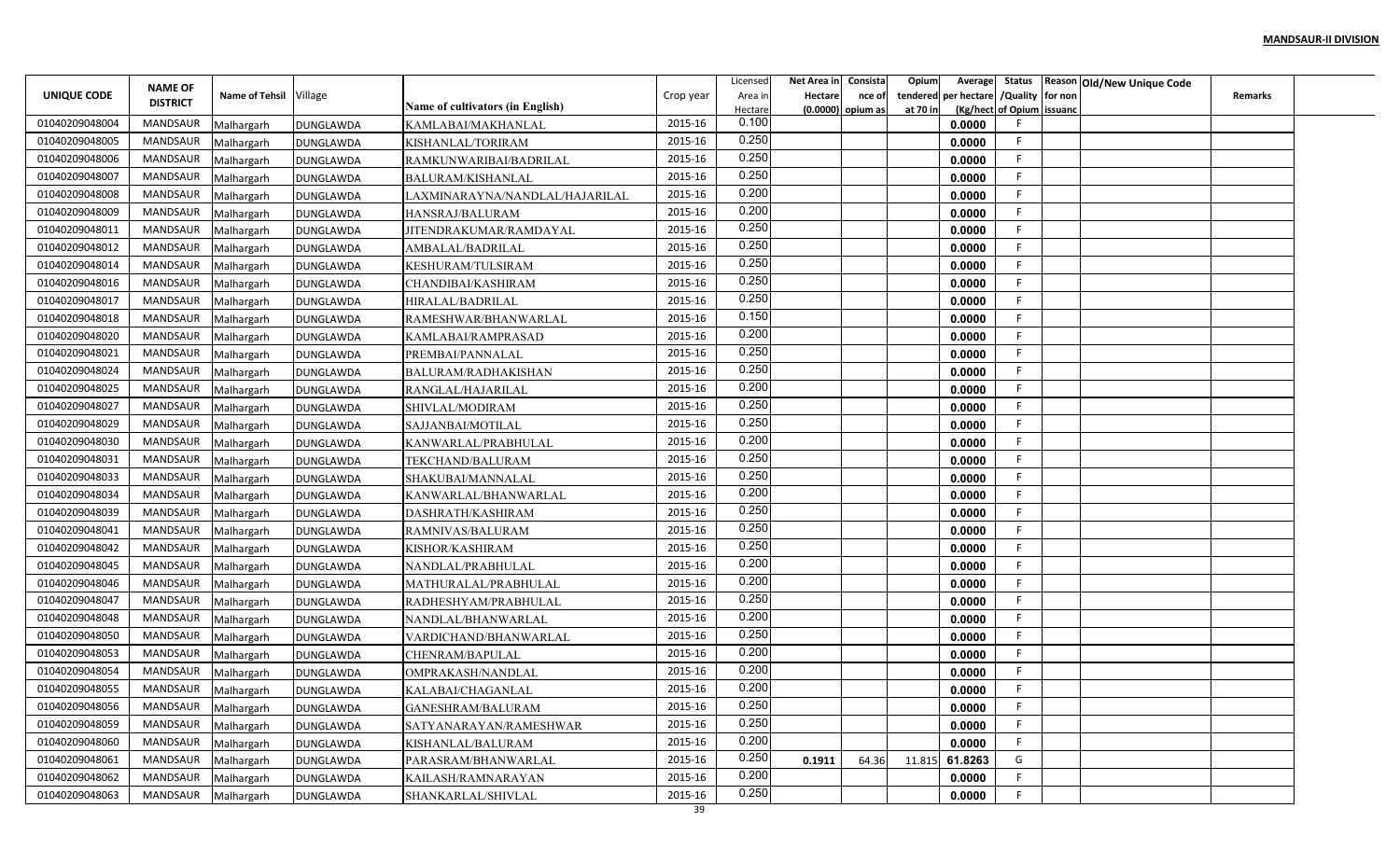|                |                                   |                        |                  |                                               |           | Licensed | Net Area in | Consista            | Opium<br>Average        |                           | Status Reason Old/New Unique Code |                |  |
|----------------|-----------------------------------|------------------------|------------------|-----------------------------------------------|-----------|----------|-------------|---------------------|-------------------------|---------------------------|-----------------------------------|----------------|--|
| UNIQUE CODE    | <b>NAME OF</b><br><b>DISTRICT</b> | Name of Tehsil Village |                  |                                               | Crop year | Area in  | Hectare     | nce of              | per hectare<br>tendered | /Quality for non          |                                   | <b>Remarks</b> |  |
|                |                                   |                        |                  | Name of cultivators (in English)              |           | Hectare  |             | $(0.0000)$ opium as | at 70 in                | (Kg/hect of Opium issuanc |                                   |                |  |
| 01040209048064 | <b>MANDSAUR</b>                   | Malhargarh             | DUNGLAWDA        | MADANLAL/BHANWARLAL                           | 2015-16   | 0.250    |             |                     | 0.0000                  |                           |                                   |                |  |
| 01040209048065 | <b>MANDSAUR</b>                   | Malhargarh             | DUNGLAWDA        | ISHWARLAL/KANWARLAL                           | 2015-16   | 0.200    |             |                     | 0.0000                  | -F                        |                                   |                |  |
| 01040209048067 | MANDSAUR                          | Malhargarh             | <b>DUNGLAWDA</b> | PRAKASHCHANDRA/BHANWARLAL                     | 2015-16   | 0.250    |             |                     | 0.0000                  | -F                        |                                   |                |  |
| 01040209048068 | <b>MANDSAUR</b>                   | Malhargarh             | <b>DUNGLAWDA</b> | SHAYMALAL/VARDICHAND                          | 2015-16   | 0.250    |             |                     | 0.0000                  | F                         |                                   |                |  |
| 01040209048070 | <b>MANDSAUR</b>                   | Malhargarh             | <b>DUNGLAWDA</b> | GOVINDDAS/SITARAMDAS                          | 2015-16   | 0.200    |             |                     | 0.0000                  |                           |                                   |                |  |
| 01040209048071 | <b>MANDSAUR</b>                   | Malhargarh             | <b>DUNGLAWDA</b> | KAMLESH/VARDICHAND                            | 2015-16   | 0.200    |             |                     | 0.0000                  | -F                        |                                   |                |  |
| 01040209048072 | MANDSAUR                          | Malhargarh             | DUNGLAWDA        | JAGDISH/DULICHAND                             | 2015-16   | 0.200    |             |                     | 0.0000                  | -F                        |                                   |                |  |
| 01040209048073 | <b>MANDSAUR</b>                   | Malhargarh             | <b>DUNGLAWDA</b> | DINESH/RAMPRASAD                              | 2015-16   | 0.200    |             |                     | 0.0000                  | -F                        |                                   |                |  |
| 01040209048075 | <b>MANDSAUR</b>                   | Malhargarh             | <b>DUNGLAWDA</b> | BHULIBAI/BHAGATRAM                            | 2015-16   | 0.150    |             |                     | 0.0000                  |                           |                                   |                |  |
| 01040209048076 | <b>MANDSAUR</b>                   | Malhargarh             | <b>DUNGLAWDA</b> | DINESHCHANDRA/DEVILAL                         | 2015-16   | 0.100    |             |                     | 0.0000                  | -F                        |                                   |                |  |
| 01040209048078 | MANDSAUR                          | Malhargarh             | <b>DUNGLAWDA</b> | DINESH/RADHAKISHAN                            | 2015-16   | 0.200    |             |                     | 0.0000                  | -F                        |                                   |                |  |
| 01040209048079 | <b>MANDSAUR</b>                   | Malhargarh             | <b>DUNGLAWDA</b> | GOPAL/BHANWARLAL                              | 2015-16   | 0.250    |             |                     | 0.0000                  | -F                        |                                   |                |  |
| 01040209048080 | <b>MANDSAUR</b>                   | Malhargarh             | DUNGLAWDA        | VARDICHAND/HARIRAM                            | 2015-16   | 0.200    |             |                     | 0.0000                  |                           |                                   |                |  |
| 01040209048082 | <b>MANDSAUR</b>                   | Malhargarh             | <b>DUNGLAWDA</b> | SHIVSHANKAR/DEVRAM                            | 2015-16   | 0.200    |             |                     | 0.0000                  |                           |                                   |                |  |
| 01040209048086 | <b>MANDSAUR</b>                   | Malhargarh             | <b>DUNGLAWDA</b> | BHUVANIRAM/BHERULAL                           | 2015-16   | 0.250    |             |                     | 0.0000                  | -F                        |                                   |                |  |
| 01040209048087 | <b>MANDSAUR</b>                   | Malhargarh             | <b>DUNGLAWDA</b> | BHERULAL/ONKARLAL                             | 2015-16   | 0.250    |             |                     | 0.0000                  |                           |                                   |                |  |
| 01040209048090 | <b>MANDSAUR</b>                   | Malhargarh             | <b>DUNGLAWDA</b> | BHANWARLAL/MODIRAM                            | 2015-16   | 0.250    |             |                     | 0.0000                  |                           |                                   |                |  |
| 01040209048091 | <b>MANDSAUR</b>                   | Malhargarh             | DUNGLAWDA        | DEVRAM/MOHANLAL                               | 2015-16   | 0.250    |             |                     | 0.0000                  | -F                        |                                   |                |  |
| 01040209048092 | MANDSAUR                          | Malhargarh             | <b>DUNGLAWDA</b> | ASHOKKUMAR/SHANTILAI                          | 2015-16   | 0.250    |             |                     | 0.0000                  |                           |                                   |                |  |
| 01040209048093 | MANDSAUR                          | Malhargarh             | <b>DUNGLAWDA</b> | RAJKUMAR/JAGDISH                              | 2015-16   | 0.200    |             |                     | 0.0000                  | -F                        |                                   |                |  |
| 01040209048094 | <b>MANDSAUR</b>                   | Malhargarh             | DUNGLAWDA        | KANIRAM/GULAB                                 | 2015-16   | 0.200    |             |                     | 0.0000                  | -F                        |                                   |                |  |
| 01040209048095 | <b>MANDSAUR</b>                   | Malhargarh             | <b>DUNGLAWDA</b> | SAMPATBAI/RAMKISHAN                           | 2015-16   | 0.200    |             |                     | 0.0000                  |                           |                                   |                |  |
| 01040209048096 | <b>MANDSAUR</b>                   | Malhargarh             | <b>DUNGLAWDA</b> | VISHNULAL/KASHIRAM                            | 2015-16   | 0.200    |             |                     | 0.0000                  | -F                        |                                   |                |  |
| 01040209048097 | <b>MANDSAUR</b>                   | Malhargarh             | <b>DUNGLAWDA</b> | RODMAL/KESHURAM                               | 2015-16   | 0.200    |             |                     | 0.0000                  | F                         |                                   |                |  |
| 01040209048098 | <b>MANDSAUR</b>                   | Malhargarh             | <b>DUNGLAWDA</b> | SALEGRAM/HIRALAL                              | 2015-16   | 0.250    |             |                     | 0.0000                  |                           |                                   |                |  |
| 01040209048100 | MANDSAUR                          | Malhargarh             | <b>DUNGLAWDA</b> | LAXMIBAI/RADHAKISHAN                          | 2015-16   | 0.200    |             |                     | 0.0000                  |                           |                                   |                |  |
| 01040209048101 | <b>MANDSAUR</b>                   | Malhargarh             | <b>DUNGLAWDA</b> | SHAMBHULAL/RAMCHANDRA                         | 2015-16   | 0.200    |             |                     | 0.0000                  | -F                        |                                   |                |  |
| 01040209048104 | MANDSAUR                          | Malhargarh             | <b>DUNGLAWDA</b> | SALAGRAM/NANDLAL                              | 2015-16   | 0.250    |             |                     | 0.0000                  | F                         |                                   |                |  |
| 01040209048105 | <b>MANDSAUR</b>                   | Malhargarh             | <b>DUNGLAWDA</b> | KALABAI/BALURAM                               | 2015-16   | 0.100    |             |                     | 0.0000                  | -F                        |                                   |                |  |
| 01040209048057 | <b>MANDSAUR</b>                   | Malhargarh             | <b>DUNGLAWDA</b> | RAMESHCHANDRA/KANWARLAL                       | 2015-16   | 0.250    |             |                     | 0.0000                  |                           |                                   |                |  |
| 01040209048074 | <b>MANDSAUR</b>                   | Malhargarh             | <b>DUNGLAWDA</b> | KRISHNLAL/CHAGANLAL/ABHAYKUNWAR               | 2015-16   | 0.200    |             |                     | 0.0000                  |                           |                                   |                |  |
| 01040209048130 | MANDSAUR                          | Malhargarh             | <b>DUNGLAWDA</b> | YASHODABAI/MANGILAL                           | 2015-16   | 0.250    |             |                     | 0.0000                  |                           |                                   |                |  |
| 01040209048036 | MANDSAUR                          | Malhargarh             | <b>DUNGLAWDA</b> | RAMGOPAL/RAMCHANDRA                           | 2015-16   | 0.200    |             |                     | 0.0000                  |                           |                                   |                |  |
| 01040209048088 | MANDSAUR                          | Malhargarh             | <b>DUNGLAWDA</b> | KESHARBAI/RADHAKISHAN                         | 2015-16   | 0.250    |             |                     | 0.0000                  |                           |                                   |                |  |
| 01040209048084 | MANDSAUR                          | Malhargarh             | <b>DUNGLAWDA</b> | RAMPRAHLAD/MODIRAM                            | 2015-16   | 0.250    |             |                     | 0.0000                  | -F                        |                                   |                |  |
| 01040209048052 | MANDSAUR                          | Malhargarh             | <b>DUNGLAWDA</b> | RAMVILAS/BAPULAL                              | 2015-16   | 0.200    |             |                     | 0.0000                  | -F.                       |                                   |                |  |
| 01040209048083 | MANDSAUR                          | Malhargarh             | <b>DUNGLAWDA</b> | RAMNARAYAN/NATHULAL                           | 2015-16   | 0.100    |             |                     | 0.0000                  | -F                        |                                   |                |  |
| 01040209048058 | MANDSAUR                          |                        |                  | BASANTILAL/BHUWANIRAM                         | 2015-16   | 0.100    |             |                     | 0.0000                  | -F                        |                                   |                |  |
|                | <b>MANDSAUR</b>                   | Malhargarh             | <b>DUNGLAWDA</b> |                                               | 2015-16   | 0.200    |             |                     |                         |                           |                                   |                |  |
| 01040209049001 |                                   | Malhargarh             |                  | BARKHEDA JAY SINGH GULABKUNWARBAI/DAULATSINGH |           |          |             |                     | 0.0000                  |                           |                                   |                |  |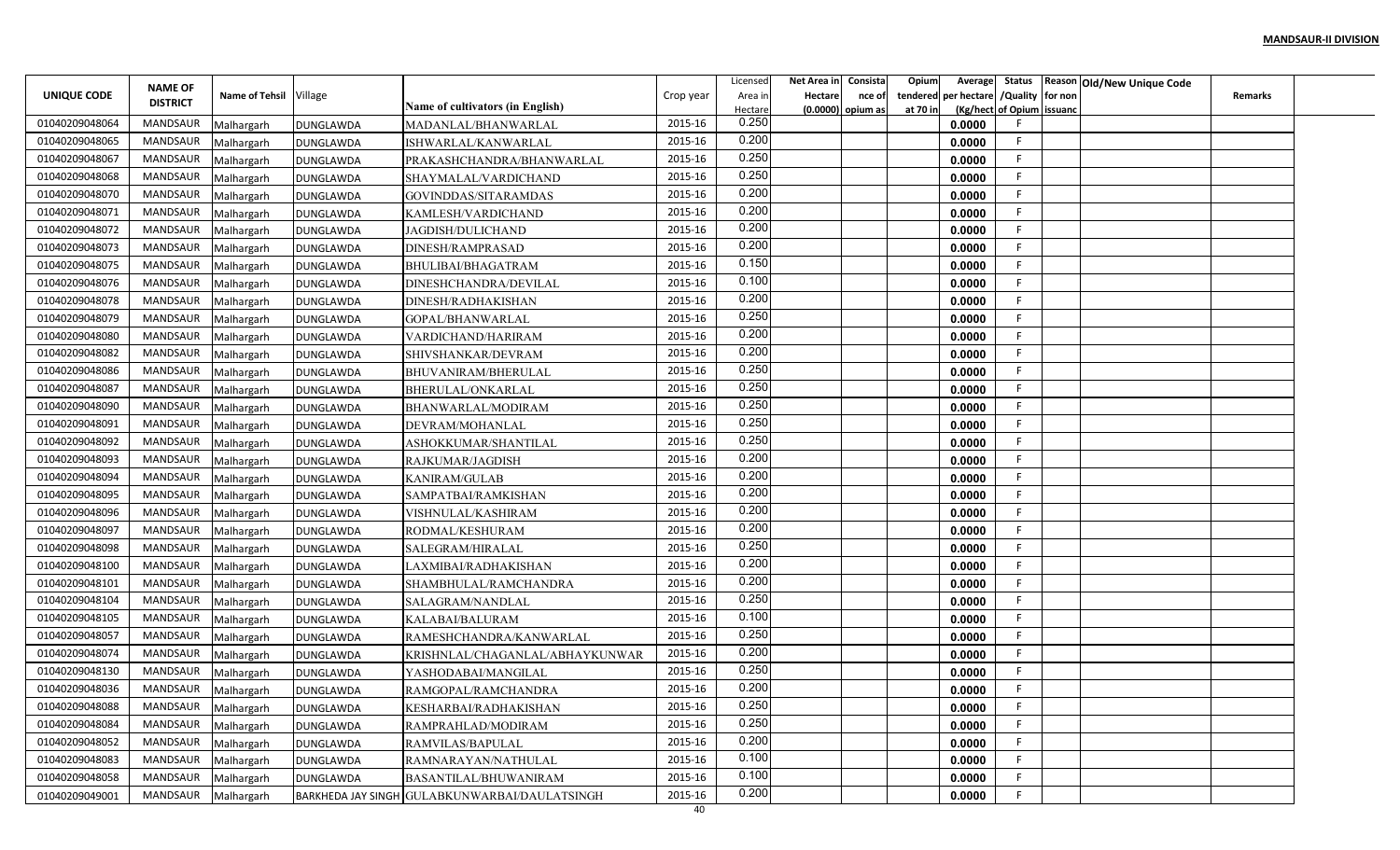|                | <b>NAME OF</b>      |                        |                                 |                                                   |           | Licensed         | Net Area in Consista |                             | Opium    | Average              |                           | Status   Reason   Old/New Unique Code |         |  |
|----------------|---------------------|------------------------|---------------------------------|---------------------------------------------------|-----------|------------------|----------------------|-----------------------------|----------|----------------------|---------------------------|---------------------------------------|---------|--|
| UNIQUE CODE    | <b>DISTRICT</b>     | Name of Tehsil Village |                                 | Name of cultivators (in English)                  | Crop year | Area in          | Hectare              | nce of<br>(0.0000) opium as |          | tendered per hectare | /Quality for non          |                                       | Remarks |  |
| 01040209049002 | MANDSAUR            | Malhargarh             |                                 | <b>BARKHEDA JAY SINGH LAXMANSINGH/MEHTABSINGH</b> | 2015-16   | Hectare<br>0.100 |                      |                             | at 70 in | 0.0000               | (Kg/hect of Opium issuanc |                                       |         |  |
| 01040209049003 | MANDSAUR            | Malhargarh             |                                 | BARKHEDA JAY SINGH MOHANKUNWAR/SHETANSINGH        | 2015-16   | 0.100            |                      |                             |          | 0.0000               |                           |                                       |         |  |
| 01040209049005 | MANDSAUR            | Malhargarh             |                                 | BARKHEDA JAY SINGH SHAMBHU/CHAMNA HAJARI          | 2015-16   | 0.200            |                      |                             |          | 0.0000               | F                         |                                       |         |  |
| 01040209049008 | MANDSAUR            | Malhargarh             |                                 | BARKHEDA JAY SINGH NARAYANSINGH/DIPSINGH          | 2015-16   | 0.200            |                      |                             |          | 0.0000               |                           |                                       |         |  |
| 01040209049009 | MANDSAUR            | Malhargarh             |                                 | BARKHEDA JAY SINGH BHANWARSINGH/DIPSINGH          | 2015-16   | 0.150            |                      |                             |          | 0.0000               |                           |                                       |         |  |
| 01040209049012 | MANDSAUR            | Malhargarh             |                                 | BARKHEDA JAY SINGH RAJENDRASINGH/SOBATSINGH       | 2015-16   | 0.150            |                      |                             |          | 0.0000               |                           |                                       |         |  |
| 01040209049013 | MANDSAUR            | Malhargarh             |                                 | BARKHEDA JAY SINGH RUPSINGH/SARDARSINGH           | 2015-16   | 0.200            |                      |                             |          | 0.0000               |                           |                                       |         |  |
| 01040209049018 | MANDSAUR            | Malhargarh             |                                 | BARKHEDA JAY SINGH UMMEDSINGH/BHANWARSINGH        | 2015-16   | 0.200            |                      |                             |          | 0.0000               |                           |                                       |         |  |
| 01040209049019 | MANDSAUR            | Malhargarh             |                                 | BARKHEDA JAY SINGH DEVISINGH/BHANWARSINGH         | 2015-16   | 0.250            |                      |                             |          | 0.0000               | F                         |                                       |         |  |
| 01040209049020 | MANDSAUR            | Malhargarh             |                                 | BARKHEDA JAY SINGH NEPALSINGH/BHANWARSINGH        | 2015-16   | 0.250            |                      |                             |          | 0.0000               | F                         |                                       |         |  |
| 01040209049021 | MANDSAUR            | Malhargarh             |                                 | <b>BARKHEDA JAY SINGH DAYALSINGH/BHANWARSINGH</b> | 2015-16   | 0.150            |                      |                             |          | 0.0000               | F                         |                                       |         |  |
| 01040209049022 | MANDSAUR            | Malhargarh             |                                 | BARKHEDA JAY SINGH DALPATSINGH/BHANWARSINGH       | 2015-16   | 0.200            |                      |                             |          | 0.0000               | F                         |                                       |         |  |
| 01040209049023 | MANDSAUR            | Malhargarh             |                                 | BARKHEDA JAY SINGH SUKHLAL/BHANWARLAL             | 2015-16   | 0.250            |                      |                             |          | 0.0000               | N<br>01                   |                                       |         |  |
| 01040209049027 | MANDSAUR            | Malhargarh             |                                 | BARKHEDA JAY SINGH SATYANARAYAN/AMBALAL           | 2015-16   | 0.100            |                      |                             |          | 0.0000               | F                         |                                       |         |  |
| 01040209049028 | MANDSAUR            | Malhargarh             |                                 | <b>BARKHEDA JAY SINGH KACHRIBAI/AMBALAL</b>       | 2015-16   | 0.100            |                      |                             |          | 0.0000               |                           |                                       |         |  |
| 01040209049034 | MANDSAUR            | Malhargarh             |                                 | BARKHEDA JAY SINGH PEPKUNWAR/RAMSINGH             | 2015-16   | 0.150            |                      |                             |          | 0.0000               |                           |                                       |         |  |
| 01040209049025 | MANDSAUR            | Malhargarh             |                                 | BARKHEDA JAY SINGH TEJSINGH/RUGHNATHSINGH         | 2015-16   | 0.100            |                      |                             |          | 0.0000               |                           |                                       |         |  |
| 01040209049016 | MANDSAUR            | Malhargarh             |                                 | <b>BARKHEDA JAY SINGH KANSINGH/RAMSINGH</b>       | 2015-16   | 0.150            |                      |                             |          | 0.0000               | F                         |                                       |         |  |
| 01040209049032 | MANDSAUR            | Malhargarh             |                                 | BARKHEDA JAY SINGH HIRALAL/KESHARBAI              | 2015-16   | 0.250            |                      |                             |          | 0.0000               |                           |                                       |         |  |
| 01040209049045 | MANDSAUR            | Malhargarh             |                                 | BARKHEDA JAY SINGH GUDDIKUNWAR/LALSINGH           | 2015-16   | 0.100            |                      |                             |          | 0.0000               |                           |                                       |         |  |
| 01040209049036 | MANDSAUR            | Malhargarh             |                                 | BARKHEDA JAY SINGH NARAYANSINGH/KHUMANSINGH       | 2015-16   | 0.100            |                      |                             |          | 0.0000               |                           |                                       |         |  |
| 01040209049040 | MANDSAUR            | Malhargarh             |                                 | BARKHEDA JAY SINGH MAHIPALSINGH/KHUSALSINGH       | 2015-16   | 0.100            |                      |                             |          | 0.0000               |                           |                                       |         |  |
| 01040209049010 | MANDSAUR            | Malhargarh             | BARKHEDA JAY SINGH RODMAL/BHERU |                                                   | 2015-16   | 0.100            |                      |                             |          | 0.0000               |                           |                                       |         |  |
| 01040209050001 | MANDSAUR            | Malhargarh             | NARIKHEDA                       | HIRALAL/DHURA                                     | 2015-16   | 0.200            |                      |                             |          | 0.0000               |                           |                                       |         |  |
| 01040209050003 | MANDSAUR            | Malhargarh             | NARIKHEDA                       | <b>GOPAL/TORIRAM</b>                              | 2015-16   | 0.200            |                      |                             |          | 0.0000               | F                         |                                       |         |  |
| 01040209050005 | MANDSAUR            | Malhargarh             | NARIKHEDA                       | BHANWARLAL/BASANTILAL                             | 2015-16   | 0.250            |                      |                             |          | 0.0000               | F                         |                                       |         |  |
| 01040209050011 | MANDSAUR            | Malhargarh             | NARIKHEDA                       | ISHWARLAL/RUPA                                    | 2015-16   | 0.250            |                      |                             |          | 0.0000               |                           |                                       |         |  |
| 01040209050018 | MANDSAUR            | Malhargarh             | NARIKHEDA                       | PRABHULAL/BHUVAN                                  | 2015-16   | 0.250            |                      |                             |          | 0.0000               | F                         |                                       |         |  |
| 01040209050024 | MANDSAUR            | Malhargarh             | NARIKHEDA                       | BADRILAL/KANWARLAL                                | 2015-16   | 0.150            |                      |                             |          | 0.0000               |                           |                                       |         |  |
| 01040209050026 | MANDSAUR            | Malhargarh             | NARIKHEDA                       | SATYANARAYAN/SHRIRAM                              | 2015-16   | 0.200            |                      |                             |          | 0.0000               |                           |                                       |         |  |
| 01040209050028 | MANDSAUR            | Malhargarh             | NARIKHEDA                       | BHANWARSINGH/KISHANSINGH                          | 2015-16   | 0.200            |                      |                             |          | 0.0000               |                           |                                       |         |  |
| 01040209050023 | MANDSAUR            | Malhargarh             | NARIKHEDA                       | RAMESH/KACHRU                                     | 2015-16   | 0.200            |                      |                             |          | 0.0000               |                           |                                       |         |  |
| 01040209050035 | MANDSAUR            | Malhargarh             | NARIKHEDA                       | BHAGIRATH/MOTILAL                                 | 2015-16   | 0.200            |                      |                             |          | 0.0000               |                           |                                       |         |  |
| 01040209050042 | MANDSAUR Malhargarh |                        | NARIKHEDA                       | KAMLABAI/BASHNTILAL                               | 2015-16   | 0.200            |                      |                             |          | 0.0000               | F.                        |                                       |         |  |
| 01040209050044 | MANDSAUR            | Malhargarh             | NARIKHEDA                       | SURESHCHAND/BHANWARLAL                            | 2015-16   | 0.250            |                      |                             |          | 0.0000               | E.                        |                                       |         |  |
| 01040209050047 | MANDSAUR            | Malhargarh             | NARIKHEDA                       | NATHULAL/HIRALAL                                  | 2015-16   | 0.200            |                      |                             |          | 0.0000               | F.                        |                                       |         |  |
| 01040209050048 | MANDSAUR            | Malhargarh             | NARIKHEDA                       | RAMCHANDRA/ONKARLAL DARJI                         | 2015-16   | 0.250            |                      |                             |          | 0.0000               | F.                        |                                       |         |  |
| 01040209050014 | MANDSAUR            | Malhargarh             | NARIKHEDA                       | RAMCHAND/NANURAM                                  | 2015-16   | 0.250            |                      |                             |          | 0.0000               |                           |                                       |         |  |
| 01040209050019 | MANDSAUR            | Malhargarh             | NARIKHEDA                       | GOPAL/RAMNARAYAN                                  | 2015-16   | 0.250            |                      |                             |          | 0.0000               |                           |                                       |         |  |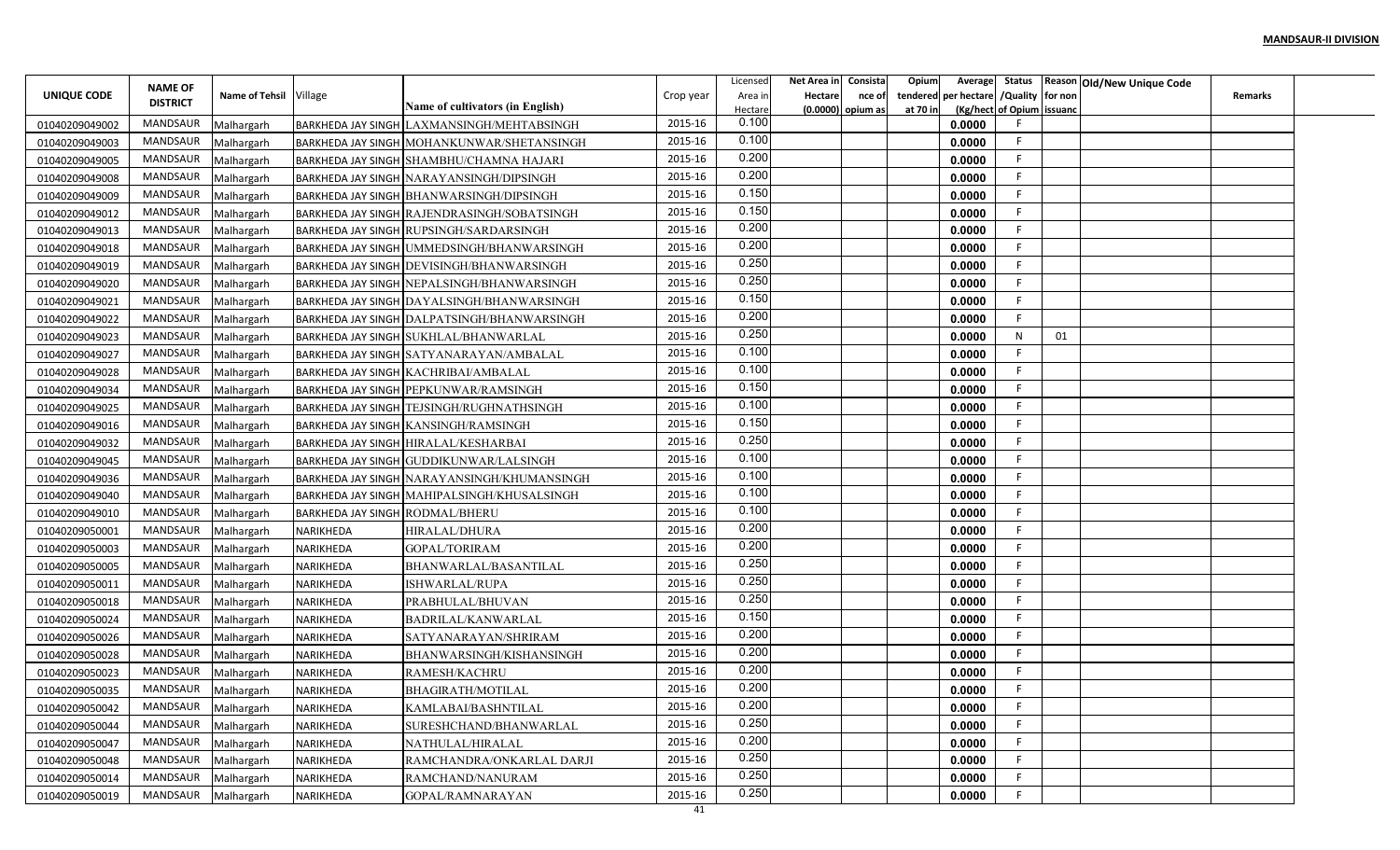|                                  | <b>NAME OF</b>  |                          |                        |                                              |           | Licensed         | Net Area in    | Consista            | Opium    |                                        |                           | Average Status Reason Old/New Unique Code |                |  |
|----------------------------------|-----------------|--------------------------|------------------------|----------------------------------------------|-----------|------------------|----------------|---------------------|----------|----------------------------------------|---------------------------|-------------------------------------------|----------------|--|
| UNIQUE CODE                      | <b>DISTRICT</b> | Name of Tehsil Village   |                        |                                              | Crop year | Area in          | <b>Hectare</b> | nce of              |          | tendered per hectare / Quality for non |                           |                                           | <b>Remarks</b> |  |
|                                  | MANDSAUR        |                          | NARIKHEDA              | Name of cultivators (in English)             | 2015-16   | Hectare<br>0.250 |                | $(0.0000)$ opium as | at 70 in | 0.0000                                 | (Kg/hect of Opium issuanc |                                           |                |  |
| 01040209050008                   | MANDSAUR        | Malhargarh               | NARIKHEDA              | PYARCHAND/SHANKARLAL                         | 2015-16   | 0.200            |                |                     |          | 0.0000                                 | F.                        |                                           |                |  |
| 01040209050002                   | MANDSAUR        | Malhargarh               |                        | RADHABAI/PYARCHAND                           | 2015-16   | 0.250            |                |                     |          | 0.0000                                 | F.                        |                                           |                |  |
| 01040209050031                   | <b>MANDSAUR</b> | Malhargarh               | NARIKHEDA              | RAMPRASAD/PYARCHAND                          | 2015-16   | 0.250            |                |                     |          | 0.0000                                 | F.                        |                                           |                |  |
| 01040209050057<br>01040209050022 | MANDSAUR        | Malhargarh<br>Malhargarh | NARIKHEDA<br>NARIKHEDA | KAMLESH/SHANKARLAL<br><b>BABULAL/HIRALAL</b> | 2015-16   | 0.250            |                |                     |          | 0.0000                                 | F.                        |                                           |                |  |
| 01040209050041                   | MANDSAUR        | Malhargarh               | NARIKHEDA              | DEVILAL/CHAMPALAL                            | 2015-16   | 0.200            |                |                     |          | 0.0000                                 | F.                        |                                           |                |  |
| 01040209050046                   | MANDSAUR        | Malhargarh               | NARIKHEDA              | MOHANSINGH/KESHARSINGH                       | 2015-16   | 0.150            |                |                     |          | 0.0000                                 | F.                        |                                           |                |  |
| 01040209050033                   | MANDSAUR        | Malhargarh               | NARIKHEDA              | PRAKASHCHANDRA/BASANTILAL                    | 2015-16   | 0.250            |                |                     |          | 0.0000                                 | F.                        |                                           |                |  |
| 01040209050030                   | MANDSAUR        | Malhargarh               | NARIKHEDA              | LAXMINARAYAN/BALURAM                         | 2015-16   | 0.200            |                |                     |          | 0.0000                                 | F                         |                                           |                |  |
| 01040209050045                   | MANDSAUR        | Malhargarh               | NARIKHEDA              | GOPAL SINGH /KHUMANSINGH/PREMKUNW            | 2015-16   | 0.250            |                |                     |          | 0.0000                                 | F                         |                                           |                |  |
| 01040209050038                   | MANDSAUR        | Malhargarh               | NARIKHEDA              | BABLIBAI/KANEHIYALAL                         | 2015-16   | 0.150            |                |                     |          | 0.0000                                 | -F                        |                                           |                |  |
| 01040209050006                   | MANDSAUR        | Malhargarh               | NARIKHEDA              | SHRIRAM/DHURA                                | 2015-16   | 0.150            |                |                     |          | 0.0000                                 | -F                        |                                           |                |  |
| 01040209050021                   | MANDSAUR        | Malhargarh               | NARIKHEDA              | MANGILAL/NATHULAL                            | 2015-16   | 0.250            |                |                     |          | 0.0000                                 | F.                        |                                           |                |  |
| 01040209050060                   | MANDSAUR        | Malhargarh               | NARIKHEDA              | BHANWARLAL/MADANLAL BALAI                    | 2015-16   | 0.250            |                |                     |          | 0.0000                                 | F                         |                                           |                |  |
| 01040209050025                   | MANDSAUR        | Malhargarh               | NARIKHEDA              | <b>BANSHILAL/NANURAM</b>                     | 2015-16   | 0.100            |                |                     |          | 0.0000                                 | F.                        |                                           |                |  |
| 01040209050051                   | MANDSAUR        | Malhargarh               | NARIKHEDA              | RAMKANYABAI/SHANKARLAL                       | 2015-16   | 0.100            |                |                     |          | 0.0000                                 | F.                        |                                           |                |  |
| 01040209052006                   | MANDSAUR        | Malhargarh               | AANTRIKHURDH           | BAPULAL/LAXMAN                               | 2015-16   | 0.100            |                |                     |          | 0.0000                                 | F                         |                                           |                |  |
| 01040209052015                   | MANDSAUR        | Malhargarh               | AANTRIKHURDH           | MANGILAL/LAXMAN                              | 2015-16   | 0.200            |                |                     |          | 0.0000                                 | F                         |                                           |                |  |
| 01040209052031                   | MANDSAUR        | Malhargarh               | <b>AANTRIKHURDH</b>    | KACHRIBAI/LAXMAN                             | 2015-16   | 0.200            |                |                     |          | 0.0000                                 | -F                        |                                           |                |  |
| 01040209052023                   | MANDSAUR        | Malhargarh               | AANTRIKHURDH           | RAMLAL/BHERULAL                              | 2015-16   | 0.100            |                |                     |          | 0.0000                                 | F.                        |                                           |                |  |
| 01040209052033                   | MANDSAUR        | Malhargarh               | AANTRIKHURDH           | GOVINDKUMAR/DOULATSINGH                      | 2015-16   | 0.100            |                |                     |          | 0.0000                                 | F.                        |                                           |                |  |
| 01040209052014                   | MANDSAUR        | Malhargarh               | AANTRIKHURDH           | SUNDARLAL/SAVA                               | 2015-16   | 0.100            |                |                     |          | 0.0000                                 | F.                        |                                           |                |  |
| 01040209052011                   | MANDSAUR        | Malhargarh               | <b>AANTRIKHURDH</b>    | VIMALKUNWAR/ARJUNSINGH                       | 2015-16   | 0.100            |                |                     |          | 0.0000                                 | F.                        |                                           |                |  |
| 01040209053017                   | MANDSAUR        | Malhargarh               | ADMALIYA               | JAGDISH/NATHU                                | 2015-16   | 0.100            |                |                     |          | 0.0000                                 | F                         |                                           |                |  |
| 01040209053026                   | MANDSAUR        | Malhargarh               | ADMALIYA               | RODILAL/LAKHA                                | 2015-16   | 0.200            |                |                     |          | 0.0000                                 | F                         |                                           |                |  |
| 01040209053029                   | MANDSAUR        | Malhargarh               | ADMALIYA               | SURAJMAL/LALA                                | 2015-16   | 0.100            |                |                     |          | 0.0000                                 | F                         |                                           |                |  |
| 01040209053030                   | MANDSAUR        | Malhargarh               | ADMALIYA               | HIRALAL/LALA                                 | 2015-16   | 0.250            |                |                     |          | 0.0000                                 | F.                        |                                           |                |  |
| 01040209053032                   | MANDSAUR        | Malhargarh               | ADMALIYA               | SURAJMAL/CHANDA                              | 2015-16   | 0.200            |                |                     |          | 0.0000                                 | F                         |                                           |                |  |
| 01040209053047                   | <b>MANDSAUR</b> | Malhargarh               | ADMALIYA               | PARASRAM/NATHULAL                            | 2015-16   | 0.100            |                |                     |          | 0.0000                                 | F.                        |                                           |                |  |
| 01040209053051                   | MANDSAUR        | Malhargarh               | ADMALIYA               | <b>BABULAL/NATHUJI</b>                       | 2015-16   | 0.100            |                |                     |          | 0.0000                                 | E                         |                                           |                |  |
| 01040209053052                   | MANDSAUR        | Malhargarh               | ADMALIYA               | RAMPRASAD/MANGILAL                           | 2015-16   | 0.100            |                |                     |          | 0.0000                                 | F.                        |                                           |                |  |
| 01040209053011                   | MANDSAUR        | Malhargarh               | ADMALIYA               | RAMDAYAL/MANGILAL                            | 2015-16   | 0.100            |                |                     |          | 0.0000                                 | F                         |                                           |                |  |
| 01040209053005                   | MANDSAUR        | Malhargarh               | ADMALIYA               | RAGUNATH/LALAJI                              | 2015-16   | 0.200            |                |                     |          | 0.0000                                 | F.                        |                                           |                |  |
| 01040209053048                   | MANDSAUR        | Malhargarh               | ADMALIYA               | RAJKUNWAR/KAMLSINGH                          | 2015-16   | 0.100            |                |                     |          | 0.0000                                 | F                         |                                           |                |  |
| 01040209053043                   | MANDSAUR        | Malhargarh               | ADMALIYA               | RAMKUNWARIBAI/MULCHAND                       | 2015-16   | 0.100            |                |                     |          | 0.0000                                 | F                         |                                           |                |  |
| 01040209053008                   | MANDSAUR        | Malhargarh               | ADMALIYA               | SADARAM/RAMLAL                               | 2015-16   | 0.100            |                |                     |          | 0.0000                                 | F.                        |                                           |                |  |
| 01040209053064                   | MANDSAUR        | Malhargarh               | ADMALIYA               | SHYAMKUNWAR/TAGUSINGH                        | 2015-16   | 0.100            |                |                     |          | 0.0000                                 | F.                        |                                           |                |  |
| 01040209053068                   | MANDSAUR        | Malhargarh               | ADMALIYA               | RAGHUNATH/LAKHKHA                            | 2015-16   | 0.100            |                |                     |          | 0.0000                                 | F.                        |                                           |                |  |
| 01040209053018                   | MANDSAUR        | Malhargarh               | ADMALIYA               | <b>BABULAL/MANGILAL</b>                      | 2015-16   | 0.100            |                |                     |          | 0.0000                                 | F                         |                                           |                |  |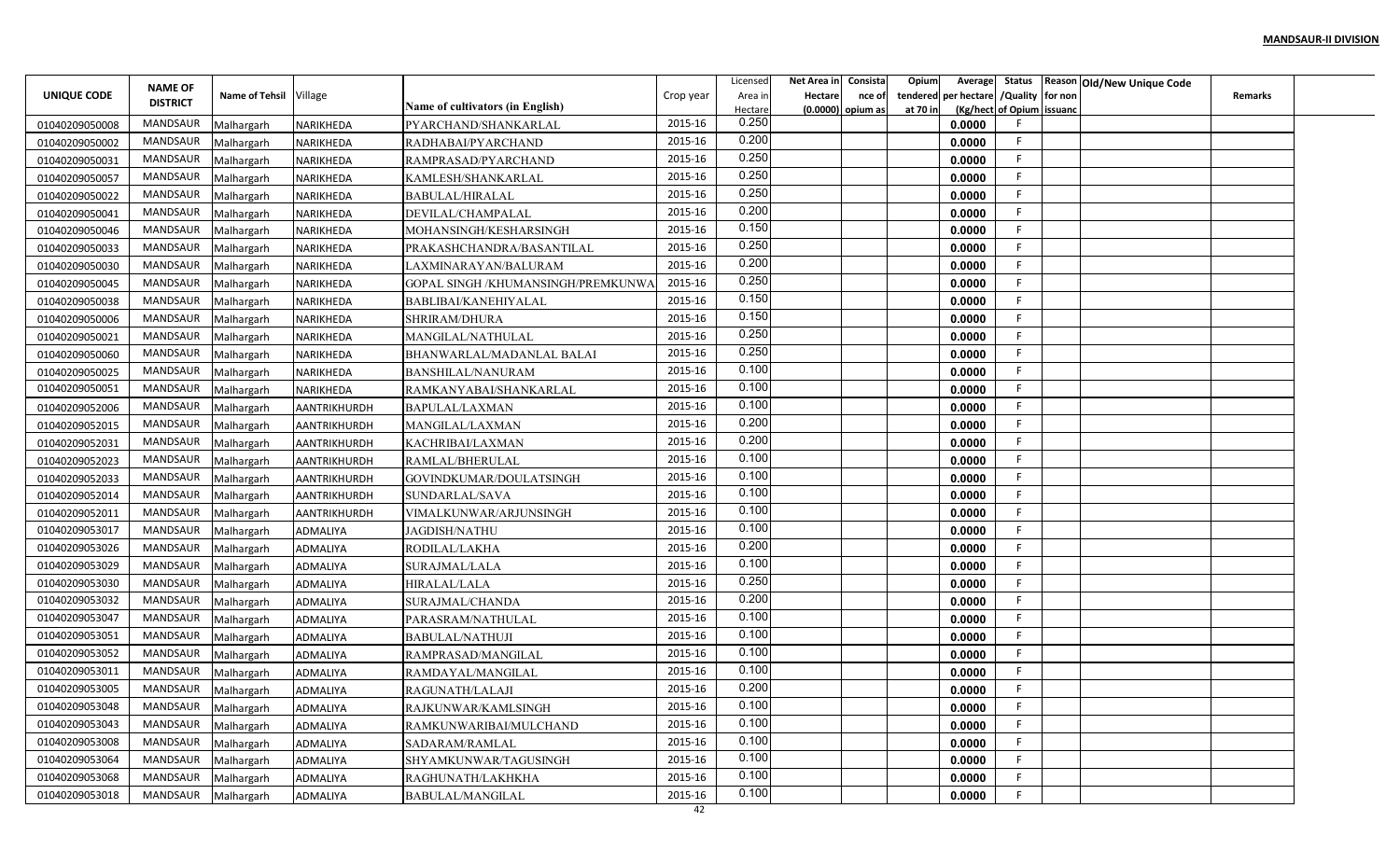|                | <b>NAME OF</b>  |                        |                    |                                  |           | Licensed         | Net Area in | Consista          | Opium    |         |                                        | Average Status Reason Old/New Unique Code |                |  |
|----------------|-----------------|------------------------|--------------------|----------------------------------|-----------|------------------|-------------|-------------------|----------|---------|----------------------------------------|-------------------------------------------|----------------|--|
| UNIQUE CODE    | <b>DISTRICT</b> | Name of Tehsil Village |                    | Name of cultivators (in English) | Crop year | Area ir          | Hectare     | nce of            |          |         | tendered per hectare / Quality for non |                                           | <b>Remarks</b> |  |
| 01040209053025 | <b>MANDSAUR</b> | Malhargarh             | ADMALIYA           | BHANWRIBAI/RAMESHCHANDRA         | 2015-16   | Hectare<br>0.100 |             | (0.0000) opium as | at 70 in | 0.0000  | (Kg/hect of Opium issuanc              |                                           |                |  |
| 01040209053002 | MANDSAUR        | Malhargarh             | ADMALIYA           | MANABAI/TULSIRAM                 | 2015-16   | 0.100            |             |                   |          | 0.0000  | E                                      |                                           |                |  |
| 01040209053038 | MANDSAUR        | Malhargarh             | ADMALIYA           | MANOHARSINGH/SARDARSINGH         | 2015-16   | 0.100            |             |                   |          | 0.0000  | -F                                     |                                           |                |  |
| 01040209053024 | MANDSAUR        | Malhargarh             | ADMALIYA           | KHUMANSINGH/UDAYSINGH            | 2015-16   | 0.100            |             |                   |          | 0.0000  | F.                                     |                                           |                |  |
| 01040209051007 | MANDSAUR        | Malhargarh             | AABAKHEDI          | SURAJMAL/MANGU                   | 2015-16   | 0.100            |             |                   |          | 0.0000  | F                                      | 01040209053071                            |                |  |
| 01040209051016 | MANDSAUR        | Malhargarh             | AABAKHEDI          | CHHATRAPALSINGH/SHERSINGH        | 2015-16   | 0.100            |             |                   |          | 0.0000  | F.                                     |                                           |                |  |
| 01040209054020 | MANDSAUR        | Malhargarh             | ANOOPURA           | VIRAMSINGH/HARISINGH             | 2015-16   | 0.200            |             |                   |          | 0.0000  | F                                      |                                           |                |  |
| 01040209054019 | MANDSAUR        | Malhargarh             | ANOOPURA           | KAMLIBAI/BALLA                   | 2015-16   | 0.100            |             |                   |          | 0.0000  | F.                                     |                                           |                |  |
| 01040209054021 | MANDSAUR        | Malhargarh             | ANOOPURA           | HULASIBAI/MOHANSINGH             | 2015-16   | 0.250            |             |                   |          | 0.0000  | F                                      |                                           |                |  |
| 01040209054006 | MANDSAUR        | Malhargarh             | ANOOPURA           | NARSINGH/MANGU                   | 2015-16   | 0.150            |             |                   |          | 0.0000  | E                                      |                                           |                |  |
| 01040209054011 | MANDSAUR        | Malhargarh             | ANOOPURA           | <b>GOPAL/NANDRAM</b>             | 2015-16   | 0.200            |             |                   |          | 0.0000  | F                                      |                                           |                |  |
| 01040209054024 | MANDSAUR        | Malhargarh             | ANOOPURA           | <b>GORILAL/MEGHA</b>             | 2015-16   | 0.200            |             |                   |          | 0.0000  | F                                      |                                           |                |  |
| 01040209054017 | MANDSAUR        | Malhargarh             | ANOOPURA           | VAKILSINGH/JAYSINGH              | 2015-16   | 0.100            |             |                   |          | 0.0000  | -F                                     |                                           |                |  |
| 01040209054016 | <b>MANDSAUR</b> | Malhargarh             | ANOOPURA           | JAGDISH/GOURILAL                 | 2015-16   | 0.100            |             |                   |          | 0.0000  | F                                      |                                           |                |  |
| 01040209055006 | <b>MANDSAUR</b> | Malhargarh             | AVNAKACHRIYA       | BHANWARIBAI/UDAYSINGH            | 2015-16   | 0.100            |             |                   |          | 0.0000  | E                                      |                                           |                |  |
| 01040209055007 | <b>MANDSAUR</b> | Malhargarh             | AVNAKACHRIYA       | RUKMANIBAI/NARAYAN               | 2015-16   | 0.200            |             |                   |          | 0.0000  | -F                                     |                                           |                |  |
| 01040209055012 | MANDSAUR        | Malhargarh             | AVNAKACHRIYA       | BADAMBAI/ISHWARSINGH             | 2015-16   | 0.200            |             |                   |          | 0.0000  | E                                      |                                           |                |  |
| 01040209055014 | MANDSAUR        | Malhargarh             | AVNAKACHRIYA       | MOTILAL/RAMLAL                   | 2015-16   | 0.250            |             |                   |          | 0.0000  |                                        |                                           |                |  |
| 01040209055015 | MANDSAUR        | Malhargarh             | AVNAKACHRIYA       | BALSINGH/KISHORSINGH             | 2015-16   | 0.200            |             |                   |          | 0.0000  | F                                      |                                           |                |  |
| 01040209055019 | MANDSAUR        | Malhargarh             | AVNAKACHRIYA       | <b>DULESINGH/BHERUSINGH</b>      | 2015-16   | 0.150            |             |                   |          | 0.0000  | -F                                     |                                           |                |  |
| 01040209055052 | MANDSAUR        | Malhargarh             | AVNAKACHRIYA       | SOHANBAI/KISHANDAS               | 2015-16   | 0.100            |             |                   |          | 0.0000  | E                                      |                                           |                |  |
| 01040209055030 | <b>MANDSAUR</b> | Malhargarh             | AVNAKACHRIYA       | MADANLAL/GORILAL                 | 2015-16   | 0.100            |             |                   |          | 0.0000  | -F                                     |                                           |                |  |
| 01040209055059 | MANDSAUR        | Malhargarh             | AVNAKACHRIYA       | RAMLAL/DHANNA GAYRI              | 2015-16   | 0.100            |             |                   |          | 0.0000  | -F                                     |                                           |                |  |
| 01040209056001 | MANDSAUR        | Malhargarh             | BANDPIPLIYA        | KESHARSINGH/VIJAYSINGH           | 2015-16   | 0.200            |             |                   |          | 0.0000  | F                                      |                                           |                |  |
| 01040209056004 | MANDSAUR        | Malhargarh             | BANDPIPLIYA        | BHUVANISINGH/ARJUNSINGH          | 2015-16   | 0.200            |             |                   |          | 0.0000  | E                                      |                                           |                |  |
| 01040209056011 | MANDSAUR        | Malhargarh             | BANDPIPLIYA        | ONKARLAL/LAXMAN                  | 2015-16   | 0.200            |             |                   |          | 0.0000  |                                        |                                           |                |  |
| 01040209056016 | MANDSAUR        | Malhargarh             | <b>BANDPIPLIYA</b> | SAITANSINGH/AMARSINGH            | 2015-16   | 0.150            |             |                   |          | 0.0000  | -F                                     |                                           |                |  |
| 01040209056019 | MANDSAUR        | Malhargarh             | <b>BANDPIPLIYA</b> | DURGABAI/HEMRAJ                  | 2015-16   | 0.200            |             |                   |          | 0.0000  |                                        |                                           |                |  |
| 01040209056024 | MANDSAUR        | Malhargarh             | <b>BANDPIPLIYA</b> | GORDHANSINGH/JUZHRSINGH          | 2015-16   | 0.200            |             |                   |          | 0.0000  | -F                                     |                                           |                |  |
| 01040209056025 | <b>MANDSAUR</b> | Malhargarh             | BANDPIPLIYA        | RATANSINGH/NANUSINGH             | 2015-16   | 0.250            |             |                   |          | 0.0000  | F                                      |                                           |                |  |
| 01040209056027 | MANDSAUR        | Malhargarh             | BANDPIPLIYA        | KAILASHDAS/JIVANDAS              | 2015-16   | 0.100            |             |                   |          | 0.0000  | F                                      |                                           |                |  |
| 01040209056029 | <b>MANDSAUR</b> | Malhargarh             | BANDPIPLIYA        | HIRALAL/SUKHA                    | 2015-16   | 0.200            |             |                   |          | 0.0000  |                                        |                                           |                |  |
| 01040209056032 | MANDSAUR        | Malhargarh             | BANDPIPLIYA        | SHYAMLAL/JIVA                    | 2015-16   | 0.100            |             |                   |          | 0.0000  | F.                                     |                                           |                |  |
| 01040209056033 | MANDSAUR        | Malhargarh             | BANDPIPLIYA        | BABULAL/SITABAI                  | 2015-16   | 0.250            |             |                   |          | 0.0000  | F.                                     |                                           |                |  |
| 01040209056034 | MANDSAUR        | Malhargarh             | BANDPIPLIYA        | GANPATLAL/LAXMAN                 | 2015-16   | 0.100            |             |                   |          | 0.0000  | F                                      |                                           |                |  |
| 01040209056039 | MANDSAUR        | Malhargarh             | BANDPIPLIYA        | HULASBAI/SHIVSINGH               | 2015-16   | 0.150            |             |                   |          | 0.0000  | F.                                     |                                           |                |  |
| 01040209056062 | MANDSAUR        | Malhargarh             | BANDPIPLIYA        | <b>BABUDAS/DAYALDAS</b>          | 2015-16   | 0.250            |             |                   |          | 0.0000  | F.                                     |                                           |                |  |
| 01040209056068 | MANDSAUR        | Malhargarh             | BANDPIPLIYA        | SURESHCHANDRA/BHANWARLAL         | 2015-16   | 0.200            | 0.2035      | 63.98             | 10.484   | 51.5184 | G                                      |                                           |                |  |
| 01040209056070 | MANDSAUR        | Malhargarh             | BANDPIPLIYA        | KAMALSINGH/PYARSINGH             | 2015-16   | 0.150            |             |                   |          | 0.0000  | F.                                     |                                           |                |  |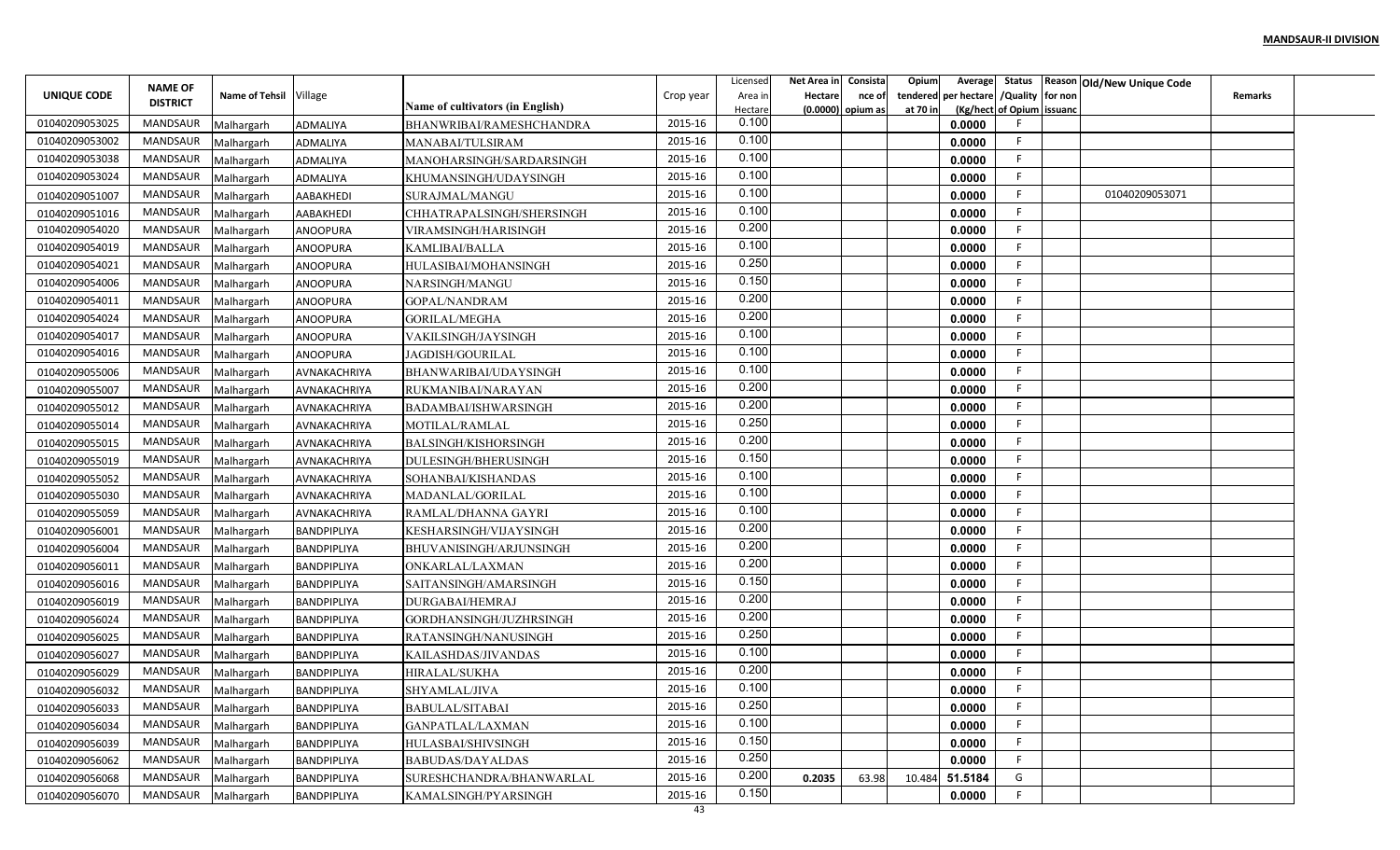|                                  | <b>NAME OF</b>  |                          |                                          |                                              |           | Licensed         | Net Area in | Consista          | Opium    | Average                             |                  | Status Reason Old/New Unique Code |                |  |
|----------------------------------|-----------------|--------------------------|------------------------------------------|----------------------------------------------|-----------|------------------|-------------|-------------------|----------|-------------------------------------|------------------|-----------------------------------|----------------|--|
| UNIQUE CODE                      | <b>DISTRICT</b> | Name of Tehsil Village   |                                          |                                              | Crop year | Area in          | Hectare     | nce of            | tendered | per hectare                         | /Quality for non |                                   | <b>Remarks</b> |  |
|                                  | <b>MANDSAUR</b> |                          | <b>BANDPIPLIYA</b>                       | Name of cultivators (in English)             | 2015-16   | Hectare<br>0.100 |             | (0.0000) opium as | at 70 in | (Kg/hect of Opium issuanc<br>0.0000 |                  |                                   |                |  |
| 01040209056071                   | MANDSAUR        | Malhargarh               | BANDPIPLIYA                              | BHANWARLAL/BHERULAL                          | 2015-16   | 0.150            |             |                   |          | 0.0000                              |                  |                                   |                |  |
| 01040209056003                   | MANDSAUR        | Malhargarh<br>Malhargarh |                                          | KARULAL/PYARA<br>AZIZKHAN/ALLANURKHAN        | 2015-16   | 0.100            |             |                   |          | 0.0000                              | F                |                                   |                |  |
| 01040209056002                   | MANDSAUR        |                          | <b>BANDPIPLIYA</b>                       |                                              | 2015-16   | 0.150            |             |                   |          | 0.0000                              |                  |                                   |                |  |
| 01040209056046                   | MANDSAUR        | Malhargarh               | <b>BANDPIPLIYA</b>                       | RAMSINGH/SHIVSINGH                           | 2015-16   | 0.150            |             |                   |          | 0.0000                              |                  |                                   |                |  |
| 01040209056040<br>01040209056042 | <b>MANDSAUR</b> | Malhargarh               | <b>BANDPIPLIYA</b>                       | LAXMANSINGH/BHANWARSINGH                     | 2015-16   | 0.150            |             |                   |          | 0.0000                              |                  |                                   |                |  |
| 01040209056081                   | MANDSAUR        | Malhargarh<br>Malhargarh | <b>BANDPIPLIYA</b><br><b>BANDPIPLIYA</b> | SHANTIBAI/HIRALAL<br>SANGRAMSINGH/HAMERSINGH | 2015-16   | 0.200            |             |                   |          | 0.0000                              |                  |                                   |                |  |
| 01040209056082                   | MANDSAUR        | Malhargarh               | <b>BANDPIPLIYA</b>                       | RAMKUNWARBAI/BHANWARLAL                      | 2015-16   | 0.100            |             |                   |          | 0.0000                              |                  | 01040209024087                    |                |  |
| 01040209056005                   | MANDSAUR        | Malhargarh               | <b>BANDPIPLIYA</b>                       | MADHOSINGH/NIRBHAYSINGH                      | 2015-16   | 0.100            |             |                   |          | 0.0000                              |                  |                                   |                |  |
| 01040209057047                   | MANDSAUR        | Malhargarh               | <b>BHILKHEDI</b>                         | KARULAL/SITARAM                              | 2015-16   | 0.100            |             |                   |          | 0.0000                              |                  |                                   |                |  |
| 01040209057051                   | MANDSAUR        | Malhargarh               | <b>BHILKHEDI</b>                         | DEVILAL/BHAGATRAM                            | 2015-16   | 0.100            |             |                   |          | 0.0000                              | F                |                                   |                |  |
| 01040209057012                   | MANDSAUR        | Malhargarh               | <b>BHILKHEDI</b>                         | <b>BALURAM/GANGABAI</b>                      | 2015-16   | 0.100            |             |                   |          | 0.0000                              |                  |                                   |                |  |
| 01040209058001                   | <b>MANDSAUR</b> | Malhargarh               | <b>BORKHEDI INDORE</b>                   | SUGANKUNWAR/RAJENDRASINGH                    | 2015-16   | 0.150            |             |                   |          | 0.0000                              |                  |                                   |                |  |
| 01040209058003                   | <b>MANDSAUR</b> | Malhargarh               | <b>BORKHEDI INDORE</b>                   | MANGILAL/KALU GAYRI                          | 2015-16   | 0.100            |             |                   |          | 0.0000                              |                  |                                   |                |  |
| 01040209058018                   | <b>MANDSAUR</b> | Malhargarh               | <b>BORKHEDI INDORE</b>                   | SONABAI/VARDICHAND                           | 2015-16   | 0.200            |             |                   |          | 0.0000                              |                  |                                   |                |  |
| 01040209058020                   | <b>MANDSAUR</b> | Malhargarh               | <b>BORKHEDI INDORE</b>                   | NAGU/GULAB BAVRI                             | 2015-16   | 0.100            |             |                   |          | 0.0000                              |                  |                                   |                |  |
| 01040209058022                   | MANDSAUR        | Malhargarh               | <b>BORKHEDI INDORE</b>                   | VARDICHAND/HIRALAL                           | 2015-16   | 0.150            |             |                   |          | 0.0000                              |                  |                                   | Theft case     |  |
| 01040209058030                   | <b>MANDSAUR</b> | Malhargarh               | <b>BORKHEDI INDORE</b>                   | BHERULAL/PRTIHVIRAJ                          | 2015-16   | 0.250            |             |                   |          | 0.0000                              |                  |                                   |                |  |
| 01040209058034                   | MANDSAUR        | Malhargarh               | <b>BORKHEDI INDORE</b>                   | DEVENDRASINGH/RAJENDRA SINGH                 | 2015-16   | 0.150            |             |                   |          | 0.0000                              |                  |                                   |                |  |
| 01040209058047                   | MANDSAUR        | Malhargarh               | <b>BORKHEDI INDORE</b>                   | DASHRATHSINGH/TAKHATSINGH                    | 2015-16   | 0.200            |             |                   |          | 0.0000                              | F                |                                   |                |  |
| 01040209058048                   | MANDSAUR        | Malhargarh               | <b>BORKHEDI INDORE</b>                   | GANGARAM/KISHAN                              | 2015-16   | 0.100            |             |                   |          | 0.0000                              |                  |                                   |                |  |
| 01040209058051                   | MANDSAUR        | Malhargarh               | <b>BORKHEDI INDORE</b>                   | DEVILAL/NATHULAL                             | 2015-16   | 0.150            |             |                   |          | 0.0000                              |                  |                                   |                |  |
| 01040209058058                   | <b>MANDSAUR</b> | Malhargarh               | <b>BORKHEDI INDORE</b>                   | RAMLAL/KISHAN                                | 2015-16   | 0.200            |             |                   |          | 0.0000                              |                  |                                   |                |  |
| 01040209058059                   | MANDSAUR        | Malhargarh               | <b>BORKHEDI INDORE</b>                   | KHUMANSINGH/BHANWARSINGH                     | 2015-16   | 0.100            |             |                   |          | 0.0000                              |                  |                                   |                |  |
| 01040209058075                   | MANDSAUR        | Malhargarh               | <b>BORKHEDI INDORE</b>                   | LALSINGH/BHANWARSINGH                        | 2015-16   | 0.100            |             |                   |          | 0.0000                              |                  |                                   |                |  |
| 01040209058082                   | MANDSAUR        | Malhargarh               | <b>BORKHEDI INDORE</b>                   | KAMALSINGH/LALSINGH                          | 2015-16   | 0.100            |             |                   |          | 0.0000                              |                  |                                   |                |  |
| 01040209058088                   | MANDSAUR        | Malhargarh               | <b>BORKHEDI INDORE</b>                   | KOMAL/PANNALAL                               | 2015-16   | 0.150            |             |                   |          | 0.0000                              |                  |                                   |                |  |
| 01040209058102                   | MANDSAUR        | Malhargarh               | <b>BORKHEDI INDORE</b>                   | MOHANLAL/PYARCHAND                           | 2015-16   | 0.150            |             |                   |          | 0.0000                              |                  |                                   |                |  |
| 01040209058117                   | MANDSAUR        | Malhargarh               | <b>BORKHEDI INDORE</b>                   | RAMESHWARIBAI/SHANKARLAL                     | 2015-16   | 0.100            |             |                   |          | 0.0000                              |                  |                                   |                |  |
| 01040209058121                   | <b>MANDSAUR</b> | Malhargarh               | <b>BORKHEDI INDORE</b>                   | RADHESHYAM/RATANLAL                          | 2015-16   | 0.100            |             |                   |          | 0.0000                              |                  |                                   |                |  |
| 01040209058092                   | <b>MANDSAUR</b> | Malhargarh               | <b>BORKHEDI INDORE</b>                   | BABULAL/VARDICHANDRA                         | 2015-16   | 0.200            |             |                   |          | 0.0000                              |                  |                                   |                |  |
| 01040209058079                   | MANDSAUR        | Malhargarh               | <b>BORKHEDI INDORE</b>                   | PRABHULAL/DALLA                              | 2015-16   | 0.100            |             |                   |          | 0.0000                              |                  |                                   |                |  |
| 01040209058091                   | MANDSAUR        | Malhargarh               | <b>BORKHEDI INDORE</b>                   | BAPULAL/NANDA                                | 2015-16   | 0.100            |             |                   |          | 0.0000                              |                  |                                   |                |  |
| 01040209058126                   | MANDSAUR        | Malhargarh               | <b>BORKHEDI INDORE</b>                   | BHANWARBAI/RATANLAL                          | 2015-16   | 0.200            |             |                   |          | 0.0000                              |                  |                                   |                |  |
| 01040209058019                   | MANDSAUR        | Malhargarh               | <b>BORKHEDI INDORE</b>                   | <b>KACHRU/NATHU</b>                          | 2015-16   | 0.200            |             |                   |          | 0.0000                              |                  |                                   |                |  |
| 01040209058062                   | MANDSAUR        | Malhargarh               | <b>BORKHEDI INDORE</b>                   | RAMKUNWARBAI/RAMSINGH                        | 2015-16   | 0.100            |             |                   |          | 0.0000                              | -F               |                                   |                |  |
| 01040209058010                   | MANDSAUR        | Malhargarh               | <b>BORKHEDI INDORE</b>                   | BADRILAL/PYARCHAND                           | 2015-16   | 0.200            |             |                   |          | 0.0000                              | F                |                                   |                |  |
| 01040209058129                   | MANDSAUR        | Malhargarh               | <b>BORKHEDI INDORE</b>                   | UMABAI/KAMALKUMAR                            | 2015-16   | 0.150            |             |                   |          | 0.0000                              |                  |                                   |                |  |
| 01040209058124                   | MANDSAUR        | Malhargarh               | <b>BORKHEDI INDORE</b>                   | MUKESHKUMAR/BHANWARLAL                       | 2015-16   | 0.100            |             |                   |          | 0.0000                              |                  |                                   |                |  |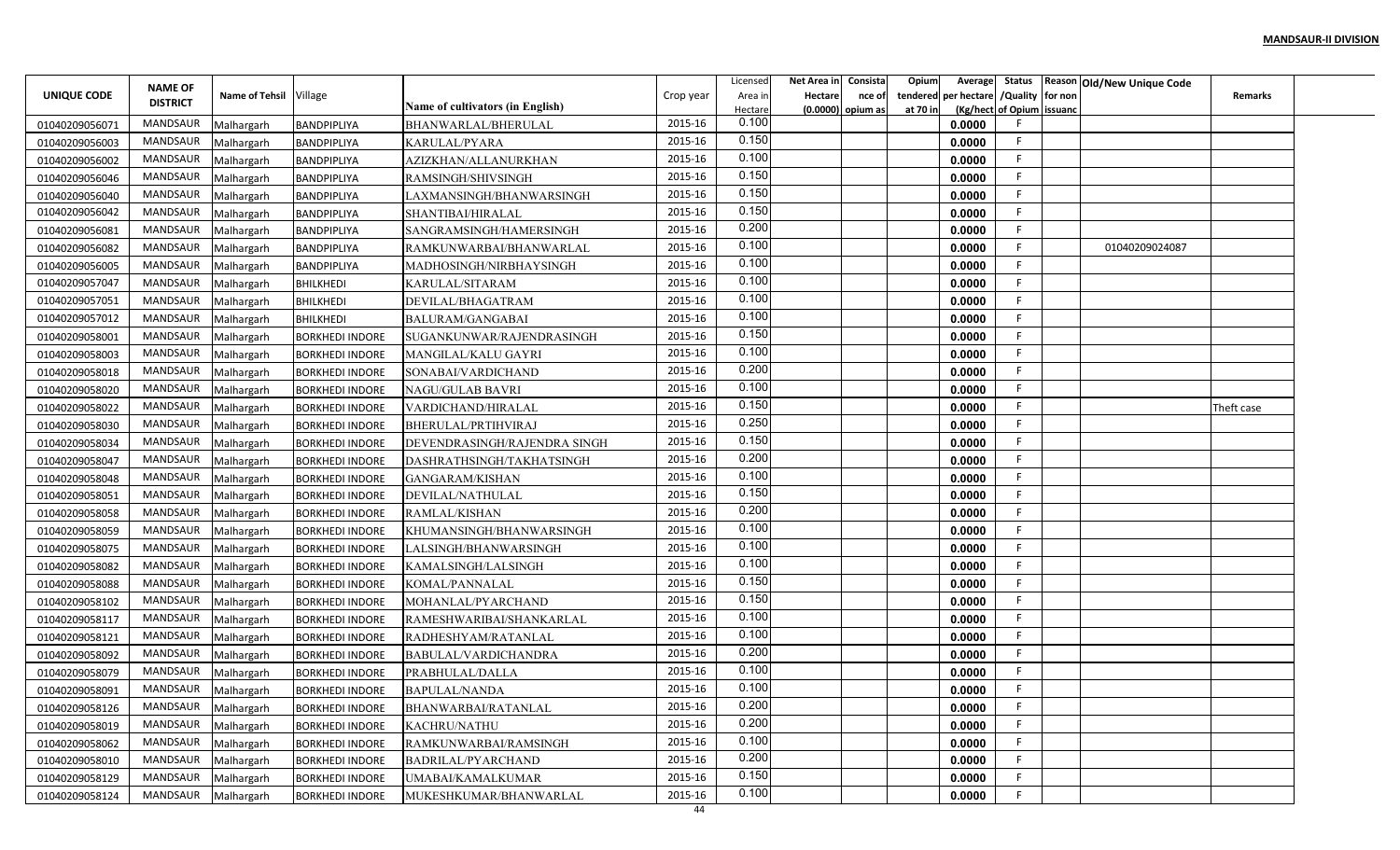|                                  | <b>NAME OF</b>  |                        |                                                  |                                                         |           | Licensed         | Net Area in | Consista | Opium<br>Average        |                           | Status Reason Old/New Unique Code |                |  |
|----------------------------------|-----------------|------------------------|--------------------------------------------------|---------------------------------------------------------|-----------|------------------|-------------|----------|-------------------------|---------------------------|-----------------------------------|----------------|--|
| UNIQUE CODE                      | <b>DISTRICT</b> | Name of Tehsil Village |                                                  |                                                         | Crop year | Area ir          | Hectare     | nce of   | per hectare<br>tendered | /Quality for non          |                                   | <b>Remarks</b> |  |
|                                  | <b>MANDSAUR</b> | Malhargarh             |                                                  | Name of cultivators (in English)                        | 2015-16   | Hectare<br>0.100 | (0.0000)    | opium as | at 70 in<br>0.0000      | (Kg/hect of Opium issuanc |                                   |                |  |
| 01040209058052<br>01040209058060 | MANDSAUR        | Malhargarh             | <b>BORKHEDI INDORE</b><br><b>BORKHEDI INDORE</b> | DHANRAJ @ DHANNALAL/CHATURBHUJ<br>GOPALSINGH/GOKULSINGH | 2015-16   | 0.100            |             |          | 0.0000                  | -F                        |                                   |                |  |
| 01040209058123                   | MANDSAUR        | Malhargarh             | <b>BORKHEDI INDORE</b>                           | OMPRAKASH/LAXMINARAYAN                                  | 2015-16   | 0.100            |             |          | 0.0000                  | -F                        |                                   |                |  |
| 01040209058127                   | MANDSAUR        | Malhargarh             | <b>BORKHEDI INDORE</b>                           | KACHRULAL/RAMLAL                                        | 2015-16   | 0.100            |             |          | 0.0000                  | F                         |                                   |                |  |
| 01040209059002                   | MANDSAUR        | Malhargarh             | <b>BUDA</b>                                      | RAMPRATAP/HAJARILAL                                     | 2015-16   | 0.200            |             |          | 0.0000                  |                           |                                   |                |  |
| 01040209059003                   | <b>MANDSAUR</b> | Malhargarh             | <b>BUDA</b>                                      | BHUVANIRAM/BHERULAL                                     | 2015-16   | 0.200            |             |          | 0.0000                  |                           |                                   |                |  |
| 01040209059004                   | MANDSAUR        | Malhargarh             | <b>BUDA</b>                                      | DILIPKUMAR/BHERULAL/BHUVANILAL                          | 2015-16   | 0.200            |             |          | 0.0000                  |                           |                                   |                |  |
| 01040209059005                   | MANDSAUR        | Malhargarh             | <b>BUDA</b>                                      | HAJARILAL/CHUNNILAL                                     | 2015-16   | 0.250            |             |          | 0.0000                  |                           |                                   |                |  |
| 01040209059006                   | MANDSAUR        | Malhargarh             | <b>BUDA</b>                                      | GITABAI/MATHURALAL                                      | 2015-16   | 0.100            |             |          | 0.0000                  |                           |                                   |                |  |
| 01040209059011                   | MANDSAUR        | Malhargarh             | <b>BUDA</b>                                      | BAPULAL/KESHURAM                                        | 2015-16   | 0.250            |             |          | 0.0000                  | E                         |                                   |                |  |
| 01040209059012                   | MANDSAUR        | Malhargarh             | <b>BUDA</b>                                      | RAMSHURTABAI/BHAGIRATH                                  | 2015-16   | 0.150            |             |          | 0.0000                  | -F                        |                                   |                |  |
| 01040209059013                   | MANDSAUR        | Malhargarh             | <b>BUDA</b>                                      | AYODHYABAI/SHRILAL                                      | 2015-16   | 0.250            |             |          | 0.0000                  | -F                        |                                   |                |  |
| 01040209059015                   | MANDSAUR        | Malhargarh             | <b>BUDA</b>                                      | SAVITRIBAI/BADRILAL                                     | 2015-16   | 0.150            |             |          | 0.0000                  |                           |                                   |                |  |
| 01040209059022                   | MANDSAUR        | Malhargarh             | <b>BUDA</b>                                      | BHANWARLAL/MANGILAL                                     | 2015-16   | 0.200            |             |          | 0.0000                  |                           |                                   |                |  |
| 01040209059024                   | <b>MANDSAUR</b> | Malhargarh             | <b>BUDA</b>                                      | CHANDRASHEKHAR/VISHVNATH                                | 2015-16   | 0.200            |             |          | 0.0000                  |                           |                                   |                |  |
| 01040209059031                   | MANDSAUR        | Malhargarh             | <b>BUDA</b>                                      | RAMNARAYAN/RATANLAI                                     | 2015-16   | 0.200            |             |          | 0.0000                  |                           |                                   |                |  |
| 01040209059036                   | MANDSAUR        | Malhargarh             | <b>BUDA</b>                                      | BHERULAL/KISHANLAL                                      | 2015-16   | 0.250            | 0.1511      | 65.13    | 58.1932<br>8.793        | G                         |                                   |                |  |
| 01040209059039                   | MANDSAUR        | Malhargarh             | <b>BUDA</b>                                      | PARASRAM/BHARATRAM                                      | 2015-16   | 0.250            |             |          | 0.0000                  | -F                        |                                   |                |  |
| 01040209059041                   | MANDSAUR        | Malhargarh             | <b>BUDA</b>                                      | RUKMANBAI/SURATRAM                                      | 2015-16   | 0.250            | 0.0924      | 66.41    | 60.5736<br>5.597        | G                         |                                   |                |  |
| 01040209059043                   | MANDSAUR        | Malhargarh             | <b>BUDA</b>                                      | JAGDISH/TULSIRAM/FAKIRCHAND                             | 2015-16   | 0.200            |             |          | 0.0000                  | -F                        |                                   |                |  |
| 01040209059044                   | MANDSAUR        | Malhargarh             | <b>BUDA</b>                                      | BAPULAL/BAGDIRAM                                        | 2015-16   | 0.250            |             |          | 0.0000                  |                           |                                   |                |  |
| 01040209059047                   | MANDSAUR        | Malhargarh             | <b>BUDA</b>                                      | MOHANLAL/BHUVANIRAM                                     | 2015-16   | 0.200            |             |          | 0.0000                  |                           |                                   |                |  |
| 01040209059048                   | MANDSAUR        | Malhargarh             | <b>BUDA</b>                                      | SHAMBHULAL/MOTILAL                                      | 2015-16   | 0.200            |             |          | 0.0000                  | -F                        |                                   |                |  |
| 01040209059049                   | MANDSAUR        | Malhargarh             | <b>BUDA</b>                                      | FAKIRCHAND/POONAMCHAND                                  | 2015-16   | 0.250            |             |          | 0.0000                  | -F                        |                                   |                |  |
| 01040209059052                   | MANDSAUR        | Malhargarh             | <b>BUDA</b>                                      | KANEHIYALAL/GANESHRAM                                   | 2015-16   | 0.200            |             |          | 0.0000                  |                           |                                   |                |  |
| 01040209059053                   | MANDSAUR        | Malhargarh             | <b>BUDA</b>                                      | DINESHKUMAR/HIRALAL/BAGDIRAM                            | 2015-16   | 0.250            |             |          | 0.0000                  |                           |                                   |                |  |
| 01040209059055                   | MANDSAUR        | Malhargarh             | <b>BUDA</b>                                      | VARDICHAND/SURATRAM                                     | 2015-16   | 0.200            |             |          | 0.0000                  | -F                        |                                   |                |  |
| 01040209059058                   | MANDSAUR        | Malhargarh             | <b>BUDA</b>                                      | RAMCHANDRIBAI/KANEHIYALAL                               | 2015-16   | 0.250            |             |          | 0.0000                  | F                         |                                   |                |  |
| 01040209059059                   | <b>MANDSAUR</b> | Malhargarh             | <b>BUDA</b>                                      | NANALAL/MANGILAL                                        | 2015-16   | 0.200            |             |          | 0.0000                  | -F                        |                                   |                |  |
| 01040209059063                   | MANDSAUR        | Malhargarh             | <b>BUDA</b>                                      | KAILASH/MANGILAL                                        | 2015-16   | 0.250            |             |          | 0.0000                  |                           |                                   |                |  |
| 01040209059064                   | <b>MANDSAUR</b> | Malhargarh             | <b>BUDA</b>                                      | LAXMINARAYAN/GANESH                                     | 2015-16   | 0.250            |             |          | 0.0000                  |                           |                                   |                |  |
| 01040209059066                   | MANDSAUR        | Malhargarh             | <b>BUDA</b>                                      | VARDIBAI/KARULAL                                        | 2015-16   | 0.200            |             |          | 0.0000                  |                           |                                   |                |  |
| 01040209059067                   | MANDSAUR        | Malhargarh             | <b>BUDA</b>                                      | RAMESHWAR/MOHANLAL                                      | 2015-16   | 0.200            |             |          | 0.0000                  |                           |                                   |                |  |
| 01040209059071                   | MANDSAUR        | Malhargarh             | <b>BUDA</b>                                      | KANEHIYALAL/BHUVANIRAM                                  | 2015-16   | 0.250            |             |          | 0.0000                  |                           |                                   |                |  |
| 01040209059073                   | MANDSAUR        | Malhargarh             | <b>BUDA</b>                                      | DHANNA/NANURAM                                          | 2015-16   | 0.250            |             |          | 0.0000                  |                           |                                   |                |  |
| 01040209059076                   | MANDSAUR        | Malhargarh             | <b>BUDA</b>                                      | BHAGIRATH/KACHRU                                        | 2015-16   | 0.250            |             |          | 0.0000                  | -F                        |                                   |                |  |
| 01040209059079                   | MANDSAUR        | Malhargarh             | <b>BUDA</b>                                      | KESHURAM/SURATRAM                                       | 2015-16   | 0.250            |             |          | 0.0000                  | -F                        |                                   |                |  |
| 01040209059080                   | MANDSAUR        | Malhargarh             | <b>BUDA</b>                                      | KALURAM/NIRBHAYRAM                                      | 2015-16   | 0.250            |             |          | 0.0000                  | -F                        |                                   |                |  |
| 01040209059081                   | MANDSAUR        | Malhargarh             | <b>BUDA</b>                                      | RAMESHCHAND/NIRBHAYRAM                                  | 2015-16   | 0.100            |             |          | 0.0000                  |                           |                                   |                |  |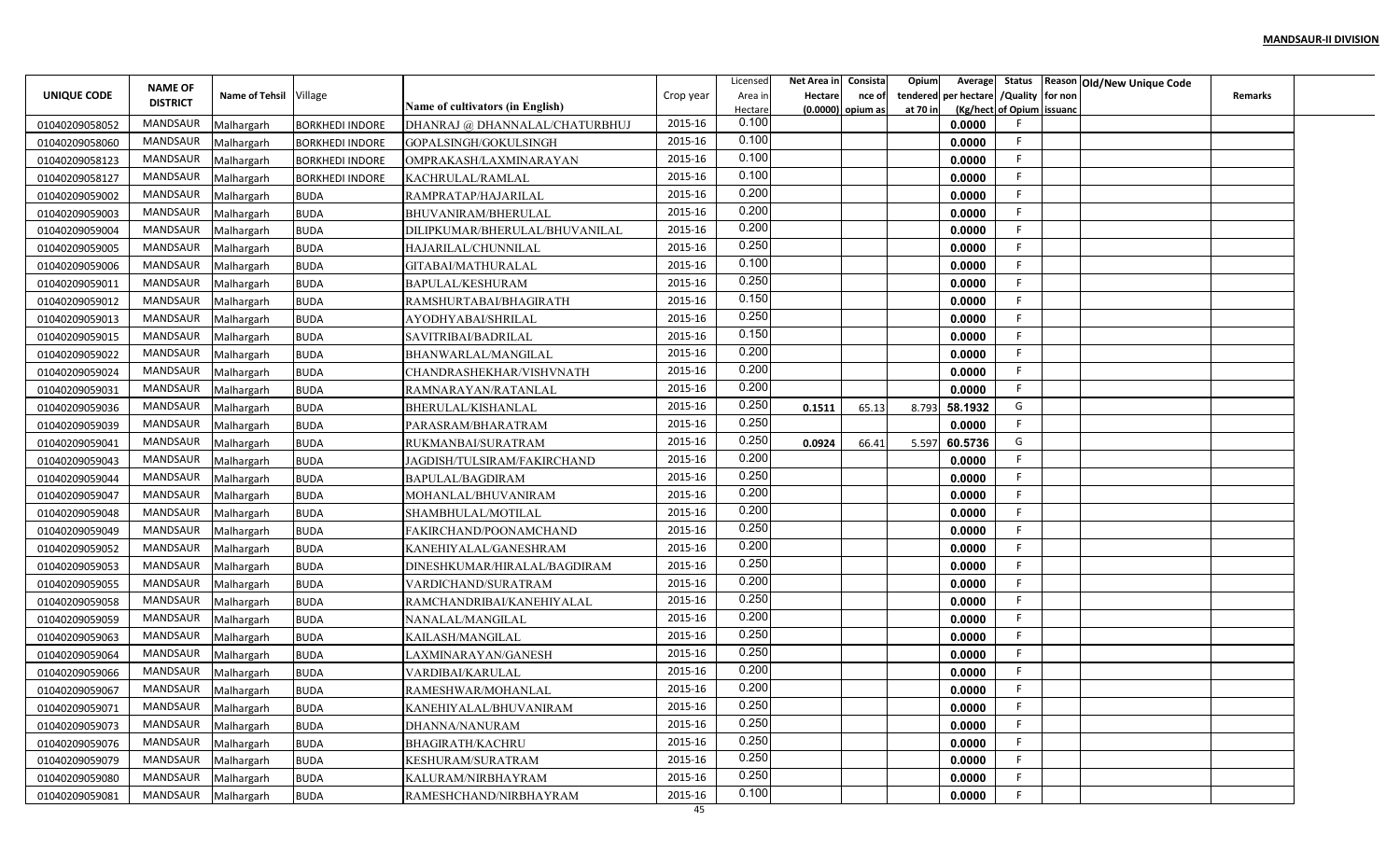|                                  |                                   |                          |                            |                                                 |           | Licensed         | Net Area in | Consista | Opium<br>Average        |                           | Status Reason Old/New Unique Code |                |  |
|----------------------------------|-----------------------------------|--------------------------|----------------------------|-------------------------------------------------|-----------|------------------|-------------|----------|-------------------------|---------------------------|-----------------------------------|----------------|--|
| UNIQUE CODE                      | <b>NAME OF</b><br><b>DISTRICT</b> | Name of Tehsil Village   |                            |                                                 | Crop year | Area ir          | Hectare     | nce of   | per hectare<br>tendered | /Quality for non          |                                   | <b>Remarks</b> |  |
|                                  | <b>MANDSAUR</b>                   |                          |                            | Name of cultivators (in English)                | 2015-16   | Hectare<br>0.200 | (0.0000)    | opium as | at 70 in                | (Kg/hect of Opium issuanc |                                   |                |  |
| 01040209059090                   | MANDSAUR                          | Malhargarh               | <b>BUDA</b>                | SURESH/BALKISHAN                                | 2015-16   | 0.200            |             |          | 0.0000<br>0.0000        | -F                        |                                   |                |  |
| 01040209059092                   | MANDSAUR                          | Malhargarh               | <b>BUDA</b>                | INDUBAI@INDRABAI/BULAKBAI                       | 2015-16   | 0.250            |             |          |                         | G                         |                                   |                |  |
| 01040209059096                   | MANDSAUR                          | Malhargarh               | <b>BUDA</b>                | SHIVLAL/HAJARILAL                               | 2015-16   | 0.200            | 0.2380      | 68.36    | 60.5630<br>14.414       | F                         |                                   |                |  |
| 01040209059098                   | MANDSAUR                          | Malhargarh               | <b>BUDA</b>                | TULSIRAM/FAKIRCHAND                             | 2015-16   | 0.250            |             |          | 0.0000                  |                           |                                   |                |  |
| 01040209059103                   | <b>MANDSAUR</b>                   | Malhargarh               | <b>BUDA</b>                | RAMCHANDRA/KANIRAM                              | 2015-16   | 0.100            |             |          | 0.0000<br>0.0000        |                           |                                   |                |  |
| 01040209059104                   | MANDSAUR                          | Malhargarh               | <b>BUDA</b>                | GOVINDKUNWAR/BHUVANISINGH                       | 2015-16   | 0.250            |             |          | 0.0000                  |                           |                                   |                |  |
| 01040209059144<br>01040209059302 | MANDSAUR                          | Malhargarh<br>Malhargarh | <b>BUDA</b><br><b>BUDA</b> | FARUKHALI/INAYATALI<br>SHABBIRKHAN/MOHAMMADKHAN | 2015-16   | 0.150            |             |          | 0.0000                  |                           |                                   |                |  |
| 01040209059353                   | MANDSAUR                          | Malhargarh               | <b>BUDA</b>                | RADHESHYAM/NAGGAJI                              | 2015-16   | 0.250            |             |          | 0.0000                  |                           |                                   |                |  |
| 01040209059046                   | MANDSAUR                          | Malhargarh               | <b>BUDA</b>                | VINODKUMAR/RAMESHWAR                            | 2015-16   | 0.250            |             |          | 0.0000                  | E                         |                                   |                |  |
|                                  | MANDSAUR                          | Malhargarh               | <b>BUDA</b>                |                                                 | 2015-16   | 0.200            |             |          | 0.0000                  | F                         |                                   |                |  |
| 01040209059106<br>01040209059107 | MANDSAUR                          | Malhargarh               | <b>BUDA</b>                | ONKARLAL/RAMLAL<br>SAREKUNWAR/KANEHIYALAL       | 2015-16   | 0.200            | 0.0930      | 69.9     | 5.832<br>62.7097        | G                         |                                   |                |  |
| 01040209059108                   | MANDSAUR                          | Malhargarh               | <b>BUDA</b>                | BHANWARBAI/RATANLAL                             | 2015-16   | 0.250            |             |          | 0.0000                  |                           |                                   |                |  |
| 01040209059109                   | MANDSAUR                          | Malhargarh               | <b>BUDA</b>                | RAMKANYABAI/BAPULAL                             | 2015-16   | 0.200            |             |          | 0.0000                  |                           |                                   |                |  |
| 01040209059114                   | MANDSAUR                          | Malhargarh               | <b>BUDA</b>                | RAMRATAN/MANGILAL                               | 2015-16   | 0.200            |             |          | 0.0000                  |                           |                                   |                |  |
| 01040209059116                   | MANDSAUR                          | Malhargarh               | <b>BUDA</b>                | RAMNIVAS/HAJARILAL                              | 2015-16   | 0.250            |             |          | 0.0000                  |                           |                                   |                |  |
| 01040209059117                   | MANDSAUR                          | Malhargarh               | <b>BUDA</b>                | NATHULAL/HARIRAM                                | 2015-16   | 0.200            |             |          | 0.0000                  |                           |                                   |                |  |
| 01040209059121                   | MANDSAUR                          | Malhargarh               | <b>BUDA</b>                | <b>BHUVANIRAM/VENIRAM</b>                       | 2015-16   | 0.250            |             |          | 0.0000                  | -F                        |                                   |                |  |
| 01040209059124                   | MANDSAUR                          | Malhargarh               | <b>BUDA</b>                | PARASRAM/SURATRAM                               | 2015-16   | 0.250            |             |          | 0.0000                  |                           |                                   |                |  |
| 01040209059125                   | MANDSAUR                          | Malhargarh               | <b>BUDA</b>                | KANEHIYALAL/RAMNIVAS                            | 2015-16   | 0.250            |             |          | 0.0000                  | -F                        |                                   |                |  |
| 01040209059132                   | MANDSAUR                          | Malhargarh               | <b>BUDA</b>                | RAMIBAI/GIRDHARI                                | 2015-16   | 0.200            |             |          | 0.0000                  |                           |                                   |                |  |
| 01040209059137                   | MANDSAUR                          | Malhargarh               | <b>BUDA</b>                | PRABHULAL/LAXMAN                                | 2015-16   | 0.250            |             |          | 0.0000                  |                           |                                   |                |  |
| 01040209059138                   | MANDSAUR                          | Malhargarh               | <b>BUDA</b>                | RAMESHCHANDRA/NARAYAN                           | 2015-16   | 0.200            |             |          | 0.0000                  | -F                        |                                   |                |  |
| 01040209059140                   | MANDSAUR                          | Malhargarh               | <b>BUDA</b>                | NAHARSINGH/DUNGARSINGH                          | 2015-16   | 0.200            |             |          | 0.0000                  | -F                        |                                   |                |  |
| 01040209059145                   | MANDSAUR                          | Malhargarh               | <b>BUDA</b>                | BETULBAI/CHANDALI                               | 2015-16   | 0.100            |             |          | 0.0000                  |                           |                                   |                |  |
| 01040209059149                   | MANDSAUR                          | Malhargarh               | <b>BUDA</b>                | RAJU/BAGDIRAM PATIDAR                           | 2015-16   | 0.200            |             |          | 0.0000                  |                           |                                   |                |  |
| 01040209059150                   | MANDSAUR                          | Malhargarh               | <b>BUDA</b>                | KANWARLAL/MATHURALAL                            | 2015-16   | 0.250            |             |          | 0.0000                  | -F                        |                                   |                |  |
| 01040209059151                   | MANDSAUR                          | Malhargarh               | <b>BUDA</b>                | RAJULAL/POKHARLAL                               | 2015-16   | 0.200            |             |          | 0.0000                  | F                         |                                   |                |  |
| 01040209059152                   | MANDSAUR                          | Malhargarh               | <b>BUDA</b>                | FAKIRCHAND/GOPAL                                | 2015-16   | 0.100            |             |          | 0.0000                  | -F                        |                                   |                |  |
| 01040209059018                   | MANDSAUR                          | Malhargarh               | <b>BUDA</b>                | KANWARLAL/KESHURAM                              | 2015-16   | 0.200            |             |          | 0.0000                  |                           |                                   |                |  |
| 01040209059154                   | <b>MANDSAUR</b>                   | Malhargarh               | <b>BUDA</b>                | OMPRAKASH/LAXMINARAYAN                          | 2015-16   | 0.200            |             |          | 0.0000                  |                           |                                   |                |  |
| 01040209059155                   | MANDSAUR                          | Malhargarh               | <b>BUDA</b>                | KARULAL/NARAYAN                                 | 2015-16   | 0.250            |             |          | 0.0000                  |                           |                                   |                |  |
| 01040209059156                   | MANDSAUR                          | Malhargarh               | <b>BUDA</b>                | <b>BABULAL/KANIRAM</b>                          | 2015-16   | 0.250            |             |          | 0.0000                  |                           |                                   |                |  |
| 01040209059159                   | MANDSAUR                          | Malhargarh               | <b>BUDA</b>                | MANGILAL/LALU                                   | 2015-16   | 0.250            |             |          | 0.0000                  |                           |                                   |                |  |
| 01040209059162                   | MANDSAUR                          | Malhargarh               | <b>BUDA</b>                | SAGARABAI/RAMKISHAN                             | 2015-16   | 0.250            |             |          | 0.0000                  |                           |                                   |                |  |
| 01040209059164                   | MANDSAUR                          | Malhargarh               | <b>BUDA</b>                | FAKIRCHAND/SHANKARLAL                           | 2015-16   | 0.200            |             |          | 0.0000                  | -F                        |                                   |                |  |
| 01040209059165                   | MANDSAUR                          | Malhargarh               | <b>BUDA</b>                | LALURAM/DHANNALAL                               | 2015-16   | 0.150            |             |          | 0.0000                  | -F                        |                                   |                |  |
| 01040209059166                   | MANDSAUR                          | Malhargarh               | <b>BUDA</b>                | MANGILAL/GOBAR                                  | 2015-16   | 0.200            |             |          | 0.0000                  | -F                        |                                   |                |  |
| 01040209059167                   | MANDSAUR                          | Malhargarh               | <b>BUDA</b>                | GANESHRAM/UDAYRAM@UDA                           | 2015-16   | 0.100            |             |          | 0.0000                  |                           |                                   |                |  |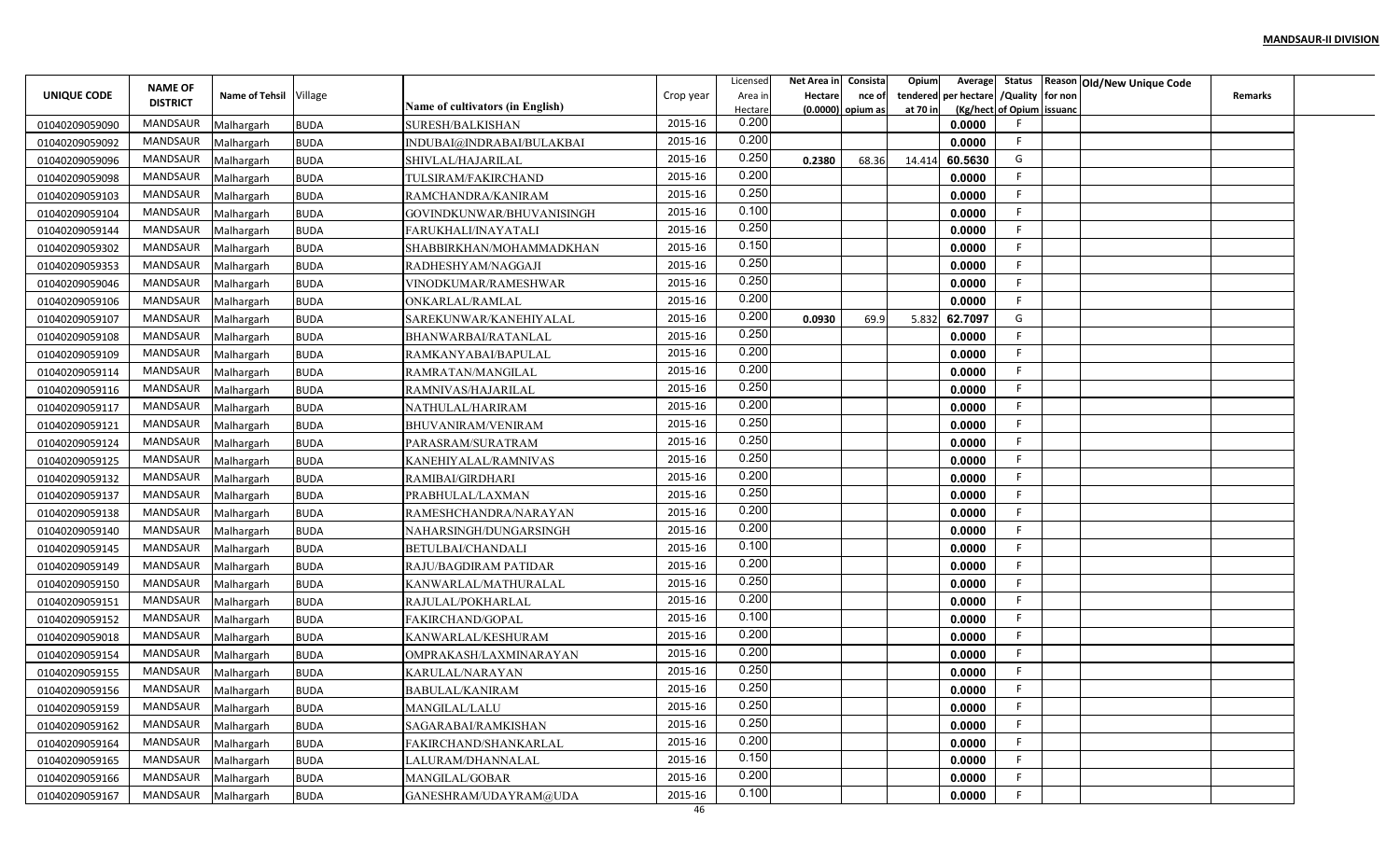|                                  | <b>NAME OF</b>  |                          |             |                                           |           | Licensed         | Net Area in | Consista | Opium    | Average                             |                  | Status   Reason   Old/New Unique Code |                |  |
|----------------------------------|-----------------|--------------------------|-------------|-------------------------------------------|-----------|------------------|-------------|----------|----------|-------------------------------------|------------------|---------------------------------------|----------------|--|
| UNIQUE CODE                      | <b>DISTRICT</b> | Name of Tehsil Village   |             |                                           | Crop year | Area in          | Hectare     | nce of   | tendered | per hectare                         | /Quality for non |                                       | <b>Remarks</b> |  |
|                                  | MANDSAUR        |                          | <b>BUDA</b> | <b>Name of cultivators (in English)</b>   | 2015-16   | Hectare<br>0.250 | (0.0000)    | opium as | at 70 ir | (Kg/hect of Opium issuand<br>0.0000 |                  |                                       |                |  |
| 01040209059168<br>01040209059170 | MANDSAUR        | Malhargarh<br>Malhargarh | <b>BUDA</b> | CHAGANLAL/BHERULAL<br>BAPULAL/UDAYRAM@UDA | 2015-16   | 0.200            | 0.0892      | 69.73    | 5.419    | 60.7511                             | G                |                                       | Theft case     |  |
|                                  | MANDSAUR        | Malhargarh               | <b>BUDA</b> | RAMESHWAR/JAWAHARLAL                      | 2015-16   | 0.100            |             |          |          | 0.0000                              |                  |                                       |                |  |
| 01040209059171<br>01040209059172 | <b>MANDSAUR</b> | Malhargarh               | <b>BUDA</b> | HIRALAL/BAGDIRAM                          | 2015-16   | 0.250            |             |          |          | 0.0000                              |                  |                                       |                |  |
| 01040209059305                   | MANDSAUR        | Malhargarh               | <b>BUDA</b> | RAMCHANDRA/MANGILAL                       | 2015-16   | 0.250            |             |          |          | 0.0000                              |                  |                                       |                |  |
| 01040209059173                   | MANDSAUR        | Malhargarh               | <b>BUDA</b> | BHUVANIRAM/RAMDAYAL                       | 2015-16   | 0.250            |             |          |          | 0.0000                              |                  |                                       |                |  |
| 01040209059174                   | MANDSAUR        | Malhargarh               | <b>BUDA</b> | VAJERAM/PARTHA                            | 2015-16   | 0.250            |             |          |          | 0.0000                              |                  |                                       |                |  |
| 01040209059175                   | MANDSAUR        | Malhargarh               | <b>BUDA</b> | GANGARAM/DALLA                            | 2015-16   | 0.200            |             |          |          | 0.0000                              |                  |                                       |                |  |
| 01040209059176                   | MANDSAUR        | Malhargarh               | <b>BUDA</b> | BOTLAL/MANGILAL                           | 2015-16   | 0.250            | 0.1430      | 66.45    | 8.192    | 57.2867                             | G                |                                       |                |  |
| 01040209059178                   | MANDSAUR        | Malhargarh               | <b>BUDA</b> | DEVILAL/GANESHRAM                         | 2015-16   | 0.100            |             |          |          | 0.0000                              |                  |                                       |                |  |
| 01040209059182                   | MANDSAUR        | Malhargarh               | <b>BUDA</b> | KAILASHCHAND/UDA                          | 2015-16   | 0.200            | 0.1706      | 64.97    | 9.263    | 54.2966                             | G                |                                       |                |  |
| 01040209059187                   | MANDSAUR        | Malhargarh               | <b>BUDA</b> | KANEHIYALAL/MATHURALAL                    | 2015-16   | 0.250            |             |          |          | 0.0000                              |                  |                                       |                |  |
| 01040209059188                   | MANDSAUR        | Malhargarh               | <b>BUDA</b> | KAMLABAI/BAPULAL                          | 2015-16   | 0.250            |             |          |          | 0.0000                              |                  |                                       |                |  |
| 01040209059190                   | MANDSAUR        | Malhargarh               | <b>BUDA</b> | AXMINARAYAN/MOTILAL                       | 2015-16   | 0.250            |             |          |          | 0.0000                              |                  |                                       |                |  |
| 01040209059192                   | MANDSAUR        | Malhargarh               | <b>BUDA</b> | NAGJIRAM/HIRALAL                          | 2015-16   | 0.200            |             |          |          | 0.0000                              |                  |                                       |                |  |
| 01040209059197                   | MANDSAUR        | Malhargarh               | <b>BUDA</b> | INDARKUNWAR/MADANSINGH                    | 2015-16   | 0.200            |             |          |          | 0.0000                              |                  |                                       |                |  |
| 01040209059199                   | MANDSAUR        | Malhargarh               | <b>BUDA</b> | BALARAM/GOTAMLAL                          | 2015-16   | 0.150            |             |          |          | 0.0000                              |                  |                                       |                |  |
| 01040209059201                   | MANDSAUR        | Malhargarh               | <b>BUDA</b> | MAKBULKHAN/GAFURKHAN                      | 2015-16   | 0.250            |             |          |          | 0.0000                              |                  |                                       |                |  |
| 01040209059205                   | MANDSAUR        | Malhargarh               | <b>BUDA</b> | PARWATIBAI/JAWAHARLAL                     | 2015-16   | 0.250            |             |          |          | 0.0000                              |                  |                                       |                |  |
| 01040209059206                   | MANDSAUR        | Malhargarh               | <b>BUDA</b> | RAMPRASAD/RAMDAYAL/MOTILAL                | 2015-16   | 0.250            | 0.1604      | 74.5     | 10.451   | 65.1559                             | G                |                                       |                |  |
| 01040209059207                   | MANDSAUR        | Malhargarh               | <b>BUDA</b> | <b>JAGDISH/RAMNIVAS</b>                   | 2015-16   | 0.250            |             |          |          | 0.0000                              |                  |                                       |                |  |
| 01040209059208                   | MANDSAUR        | Malhargarh               | <b>BUDA</b> | BHANWARDAS/SITARAM                        | 2015-16   | 0.150            |             |          |          | 0.0000                              |                  |                                       |                |  |
| 01040209059210                   | MANDSAUR        | Malhargarh               | <b>BUDA</b> | HIRALAL/RUGHNATH                          | 2015-16   | 0.100            | 0.0491      | 61.22    | 2.519    | 51.3035                             | G                |                                       |                |  |
| 01040209059214                   | MANDSAUR        | Malhargarh               | <b>BUDA</b> | MANGILAL/NANURAM                          | 2015-16   | 0.250            |             |          |          | 0.0000                              |                  |                                       |                |  |
| 01040209059216                   | MANDSAUR        | Malhargarh               | <b>BUDA</b> | AVANTIBAI/UDAYRAM                         | 2015-16   | 0.250            |             |          |          | 0.0000                              |                  |                                       |                |  |
| 01040209059217                   | MANDSAUR        | Malhargarh               | <b>BUDA</b> | KANTILAL/HIRALAL                          | 2015-16   | 0.250            |             |          |          | 0.0000                              |                  |                                       |                |  |
| 01040209059219                   | MANDSAUR        | Malhargarh               | <b>BUDA</b> | NANDLAL/KESHURAM                          | 2015-16   | 0.250            |             |          |          | 0.0000                              |                  |                                       |                |  |
| 01040209059220                   | MANDSAUR        | Malhargarh               | <b>BUDA</b> | KANWARLAL/BAGDIRAM                        | 2015-16   | 0.250            |             |          |          | 0.0000                              |                  |                                       |                |  |
| 01040209059221                   | MANDSAUR        | Malhargarh               | <b>BUDA</b> | RAMESHWAR/HAJARILAL                       | 2015-16   | 0.250            | 0.0874      | 64.99    | 5.199    | 59.4851                             | G                |                                       |                |  |
| 01040209059222                   | MANDSAUR        | Malhargarh               | <b>BUDA</b> | SALEGRAM/CHIMANLAL                        | 2015-16   | 0.250            |             |          |          | 0.0000                              |                  |                                       |                |  |
| 01040209059225                   | MANDSAUR        | Malhargarh               | <b>BUDA</b> | BASANTILAL/GOTAMLAL                       | 2015-16   | 0.200            |             |          |          | 0.0000                              |                  |                                       |                |  |
| 01040209059228                   | MANDSAUR        | Malhargarh               | <b>BUDA</b> | BHUVANIRAM/LALU NAAI                      | 2015-16   | 0.250            |             |          |          | 0.0000                              |                  |                                       |                |  |
| 01040209059231                   | MANDSAUR        | Malhargarh               | <b>BUDA</b> | BHAVANIBAI/CHENRAM                        | 2015-16   | 0.100            |             |          |          | 0.0000                              |                  |                                       |                |  |
| 01040209059232                   | MANDSAUR        | Malhargarh               | <b>BUDA</b> | BHAGATRAM/HAJARILAL                       | 2015-16   | 0.200            |             |          |          | 0.0000                              |                  |                                       |                |  |
| 01040209059233                   | MANDSAUR        | Malhargarh               | <b>BUDA</b> | DHAPUBAI/GANESHRAM                        | 2015-16   | 0.100            |             |          |          | 0.0000                              |                  |                                       |                |  |
| 01040209059235                   | MANDSAUR        | Malhargarh               | <b>BUDA</b> | BHAGIRATH/NATHULAL                        | 2015-16   | 0.250            |             |          |          | 0.0000                              |                  |                                       |                |  |
| 01040209059236                   | MANDSAUR        | Malhargarh               | <b>BUDA</b> | ASHOKKUMAR/BHUVANISHANKAR                 | 2015-16   | 0.100            |             |          |          | 0.0000                              |                  |                                       |                |  |
| 01040209059238                   | MANDSAUR        | Malhargarh               | <b>BUDA</b> | SUNDARBAI/BHULIBAI                        | 2015-16   | 0.200            |             |          |          | 0.0000                              |                  |                                       |                |  |
| 01040209059239                   | MANDSAUR        | Malhargarh               | <b>BUDA</b> | KAMLABAI/RAMPRAHLAD                       | 2015-16   | 0.150            |             |          |          | 0.0000                              |                  |                                       |                |  |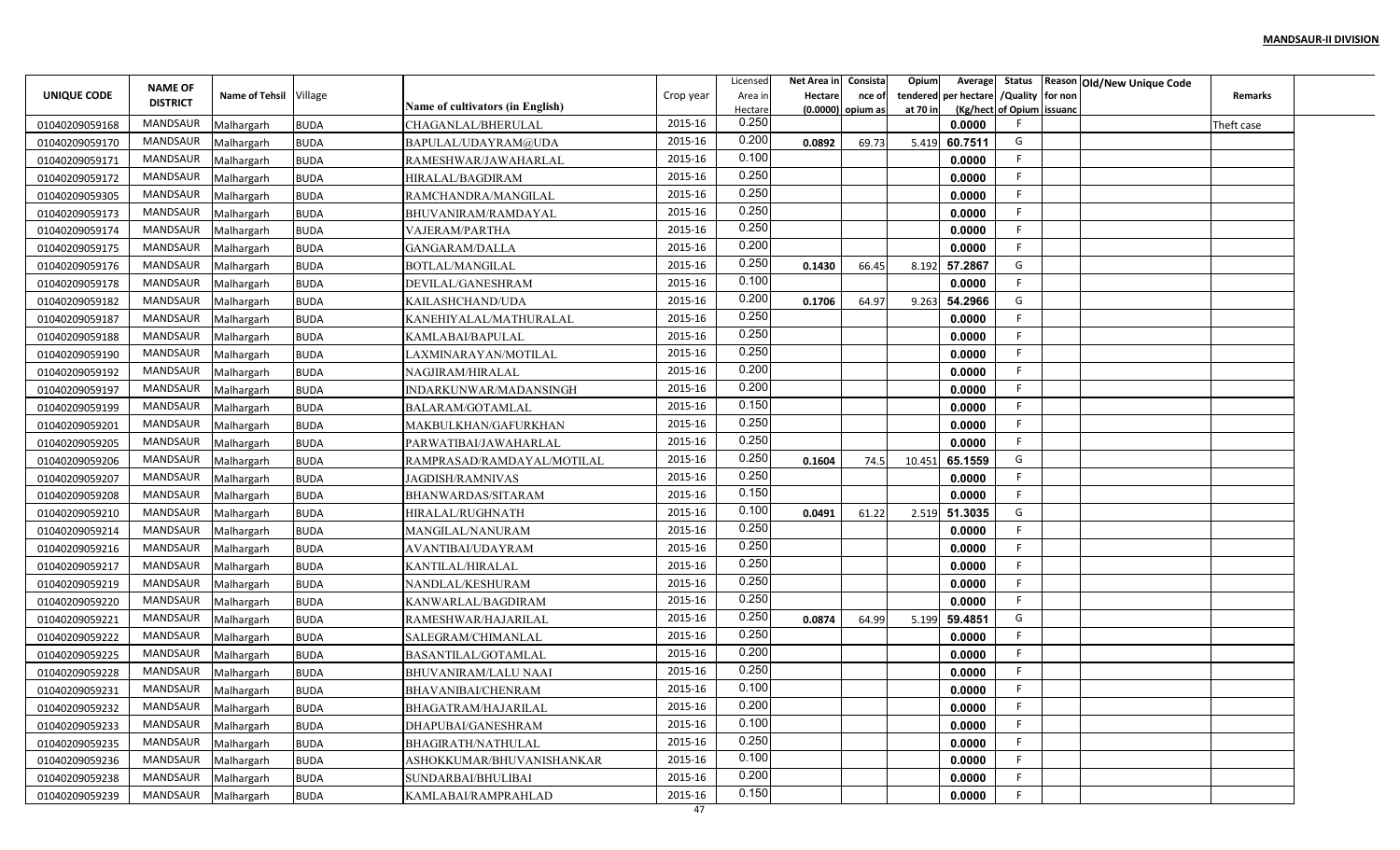|                    |                                   |                          |                            |                                          |               | Licensed | Net Area in | Consista            | Opium<br>Average        |                           | Status Reason Old/New Unique Code |                |  |
|--------------------|-----------------------------------|--------------------------|----------------------------|------------------------------------------|---------------|----------|-------------|---------------------|-------------------------|---------------------------|-----------------------------------|----------------|--|
| <b>UNIQUE CODE</b> | <b>NAME OF</b><br><b>DISTRICT</b> | Name of Tehsil Village   |                            |                                          | Crop year     | Area in  | Hectare     | nce of              | per hectare<br>tendered | /Quality for non          |                                   | <b>Remarks</b> |  |
|                    |                                   |                          |                            | Name of cultivators (in English)         |               | Hectare  |             | $(0.0000)$ opium as | at 70 in                | (Kg/hect of Opium issuanc |                                   |                |  |
| 01040209059242     | <b>MANDSAUR</b>                   | Malhargarh               | <b>BUDA</b>                | SUBHASHCHANDRA/KESHURAM                  | 2015-16       | 0.200    |             |                     | 0.0000                  |                           |                                   |                |  |
| 01040209059248     | <b>MANDSAUR</b>                   | Malhargarh               | <b>BUDA</b>                | JAGDISHCHANDRA/AMARJI/RAMNARAYAN         | 2015-16       | 0.200    |             |                     | 0.0000                  | -F                        |                                   |                |  |
| 01040209059255     | MANDSAUR                          | Malhargarh               | <b>BUDA</b>                | SATYANARAYAN/BHERULAL                    | 2015-16       | 0.200    |             |                     | 0.0000                  | -F                        |                                   |                |  |
| 01040209059258     | <b>MANDSAUR</b>                   | Malhargarh               | <b>BUDA</b>                | <b>BAGDIRAM/PURA</b>                     | 2015-16       | 0.250    |             |                     | 0.0000                  | F                         |                                   |                |  |
| 01040209059259     | MANDSAUR                          | Malhargarh               | <b>BUDA</b>                | MEHMUDALI/FAKIR ALI                      | 2015-16       | 0.250    |             |                     | 0.0000                  |                           |                                   |                |  |
| 01040209059260     | <b>MANDSAUR</b>                   | Malhargarh               | <b>BUDA</b>                | LOKENDRA/MOHANLAL                        | 2015-16       | 0.150    |             |                     | 0.0000                  |                           |                                   |                |  |
| 01040209059261     | MANDSAUR                          | Malhargarh               | <b>BUDA</b>                | OMPRAKASH/MANGILAL                       | 2015-16       | 0.250    |             |                     | 0.0000                  | -F                        |                                   |                |  |
| 01040209059262     | <b>MANDSAUR</b>                   | Malhargarh               | <b>BUDA</b>                | CUNNILAL/BHUVANILAL BALAI                | 2015-16       | 0.250    |             |                     | 0.0000                  |                           |                                   |                |  |
| 01040209059265     | MANDSAUR                          | Malhargarh               | <b>BUDA</b>                | VINODKUMAR/BHANWARLAL                    | 2015-16       | 0.250    |             |                     | 0.0000                  |                           |                                   |                |  |
| 01040209059267     | <b>MANDSAUR</b>                   | Malhargarh               | <b>BUDA</b>                | RAMCHANDRA/BHAGIRATH                     | 2015-16       | 0.250    |             |                     | 0.0000                  | F.                        |                                   |                |  |
| 01040209059268     | MANDSAUR                          | Malhargarh               | <b>BUDA</b>                | GOPALKRISHNA/PARSURAM                    | 2015-16       | 0.250    | 0.0970      | 61.89               | 58.3402<br>5.659        | G                         |                                   |                |  |
| 01040209059269     | <b>MANDSAUR</b>                   | Malhargarh               | <b>BUDA</b>                | KRIPARAM/DALLA                           | 2015-16       | 0.200    |             |                     | 0.0000                  | -F                        |                                   |                |  |
| 01040209059270     | <b>MANDSAUR</b>                   | Malhargarh               | <b>BUDA</b>                | PHOOLKUNWARBAI/RAMPRAHLAD                | 2015-16       | 0.250    |             |                     | 0.0000                  |                           |                                   |                |  |
| 01040209059276     | <b>MANDSAUR</b>                   | Malhargarh               | BUDA                       | MOHANLAL/HIRALAL                         | 2015-16       | 0.200    |             |                     | 0.0000                  |                           |                                   |                |  |
| 01040209059277     | <b>MANDSAUR</b>                   | Malhargarh               | <b>BUDA</b>                | BABULAL/MATHURALAL                       | 2015-16       | 0.250    |             |                     | 0.0000                  |                           |                                   |                |  |
| 01040209059278     | <b>MANDSAUR</b>                   | Malhargarh               | <b>BUDA</b>                | BHAGATRAM/KASHIRAM                       | 2015-16       | 0.250    |             |                     | 0.0000                  |                           |                                   |                |  |
| 01040209059279     | <b>MANDSAUR</b>                   | Malhargarh               | <b>BUDA</b>                | SHAMBHULAL/MANNALAL                      | 2015-16       | 0.200    |             |                     | 0.0000                  |                           |                                   |                |  |
| 01040209059280     | <b>MANDSAUR</b>                   | Malhargarh               | <b>BUDA</b>                | AMBALAL/MANGILAL                         | 2015-16       | 0.250    |             |                     | 0.0000                  | -F                        |                                   |                |  |
| 01040209059282     | MANDSAUR                          | Malhargarh               | <b>BUDA</b>                | RAMPRASAD/MANGILAI                       | 2015-16       | 0.250    |             |                     | 0.0000                  |                           |                                   |                |  |
| 01040209059284     | MANDSAUR                          | Malhargarh               | <b>BUDA</b>                | HASANALI/BASHIRALI                       | 2015-16       | 0.200    |             |                     | 0.0000                  | -F                        |                                   |                |  |
| 01040209059286     | <b>MANDSAUR</b>                   | Malhargarh               | <b>BUDA</b>                | PRAKASHCHAND/TULSIRAM                    | 2015-16       | 0.250    |             |                     | 0.0000                  | - 6                       |                                   |                |  |
| 01040209059288     | <b>MANDSAUR</b>                   | Malhargarh               | <b>BUDA</b>                | JAGDISH/RAMDAYAL                         | 2015-16       | 0.250    |             |                     | 0.0000                  |                           |                                   |                |  |
| 01040209059100     | <b>MANDSAUR</b>                   | Malhargarh               | <b>BUDA</b>                | NANDUBAI/BHANWARLAL                      | 2015-16       | 0.200    |             |                     | 0.0000                  | -F                        |                                   |                |  |
| 01040209059113     | MANDSAUR                          | Malhargarh               | <b>BUDA</b>                | BHANWARIBAI/LAXMAN                       | 2015-16       | 0.100    |             |                     | 0.0000                  | -F                        |                                   |                |  |
| 01040209059119     | <b>MANDSAUR</b>                   | Malhargarh               | <b>BUDA</b>                | SHOKATALI/BASHIRALI                      | 2015-16       | 0.150    |             |                     | 0.0000                  |                           |                                   |                |  |
| 01040209059289     | <b>MANDSAUR</b>                   | Malhargarh               | <b>BUDA</b>                | RAJESHKUMAR/BHUVANIRAM                   | 2015-16       | 0.250    |             |                     | 0.0000                  |                           |                                   |                |  |
| 01040209059296     | <b>MANDSAUR</b>                   | Malhargarh               | <b>BUDA</b>                | RAJMAL@RAJENDRA/MULCHAND/MOTILAI         | 2015-16       | 0.250    |             |                     | 0.0000                  | F                         |                                   |                |  |
| 01040209059290     | MANDSAUR                          | Malhargarh               | <b>BUDA</b>                | KAILASHDAS/MATHURADAS/GULABDAS           | 2015-16       | 0.200    |             |                     | 0.0000                  | F                         |                                   |                |  |
| 01040209059226     | <b>MANDSAUR</b>                   | Malhargarh               | <b>BUDA</b>                | SOHANBAI/KANWARLAL                       | 2015-16       | 0.250    |             |                     | 0.0000                  | -F                        |                                   |                |  |
| 01040209059025     | <b>MANDSAUR</b>                   | Malhargarh               | <b>BUDA</b>                | KAVERIBAI/FAKIRCHAND                     | 2015-16       | 0.250    |             |                     | 0.0000                  |                           |                                   |                |  |
| 01040209059301     | <b>MANDSAUR</b>                   | Malhargarh               | <b>BUDA</b>                | DHAPUBAI/DURGASHANKAR                    | 2015-16       | 0.250    |             |                     | 0.0000                  |                           |                                   |                |  |
| 01040209059141     | MANDSAUR                          | Malhargarh               | BUDA                       | RAJARAM/BAGDIRAM                         | 2015-16       | 0.100    |             |                     | 0.0000                  |                           |                                   |                |  |
| 01040209059319     | MANDSAUR                          |                          |                            |                                          | 2015-16       | 0.250    |             |                     | 0.0000                  |                           |                                   |                |  |
|                    | MANDSAUR                          | Malhargarh<br>Malhargarh | <b>BUDA</b><br><b>BUDA</b> | RADHESHYAM/SHIVLAL<br>POKHARLAL/AMRITLAL | 2015-16       | 0.250    |             |                     | 0.0000                  |                           |                                   |                |  |
| 01040209059250     | MANDSAUR                          |                          |                            |                                          | 2015-16       | 0.250    |             |                     | 0.0000                  | -F                        |                                   |                |  |
| 01040209059264     | MANDSAUR                          | Malhargarh               | <b>BUDA</b>                | LAXMINARAYAN/MATHURALAL                  | 2015-16       | 0.250    |             |                     | 0.0000                  | -F                        |                                   |                |  |
| 01040209059344     | MANDSAUR                          | Malhargarh               | <b>BUDA</b>                | SATYANARAYAN/GANESHRAM                   | 2015-16       | 0.200    |             |                     |                         | F.                        |                                   |                |  |
| 01040209059209     |                                   | Malhargarh               | <b>BUDA</b>                | MANGILAL/BHERULAL                        |               | 0.100    |             |                     | 0.0000                  | -F                        |                                   |                |  |
| 01040209059350     | MANDSAUR                          | Malhargarh               | <b>BUDA</b>                | RADHESHYAM/RATANLAL                      | 2015-16       | 0.250    |             |                     | 0.0000                  |                           |                                   |                |  |
| 01040209059347     | <b>MANDSAUR</b>                   | Malhargarh               | <b>BUDA</b>                | ISMAILALI/BASHIRKHAN                     | 2015-16<br>48 |          |             |                     | 0.0000                  |                           |                                   |                |  |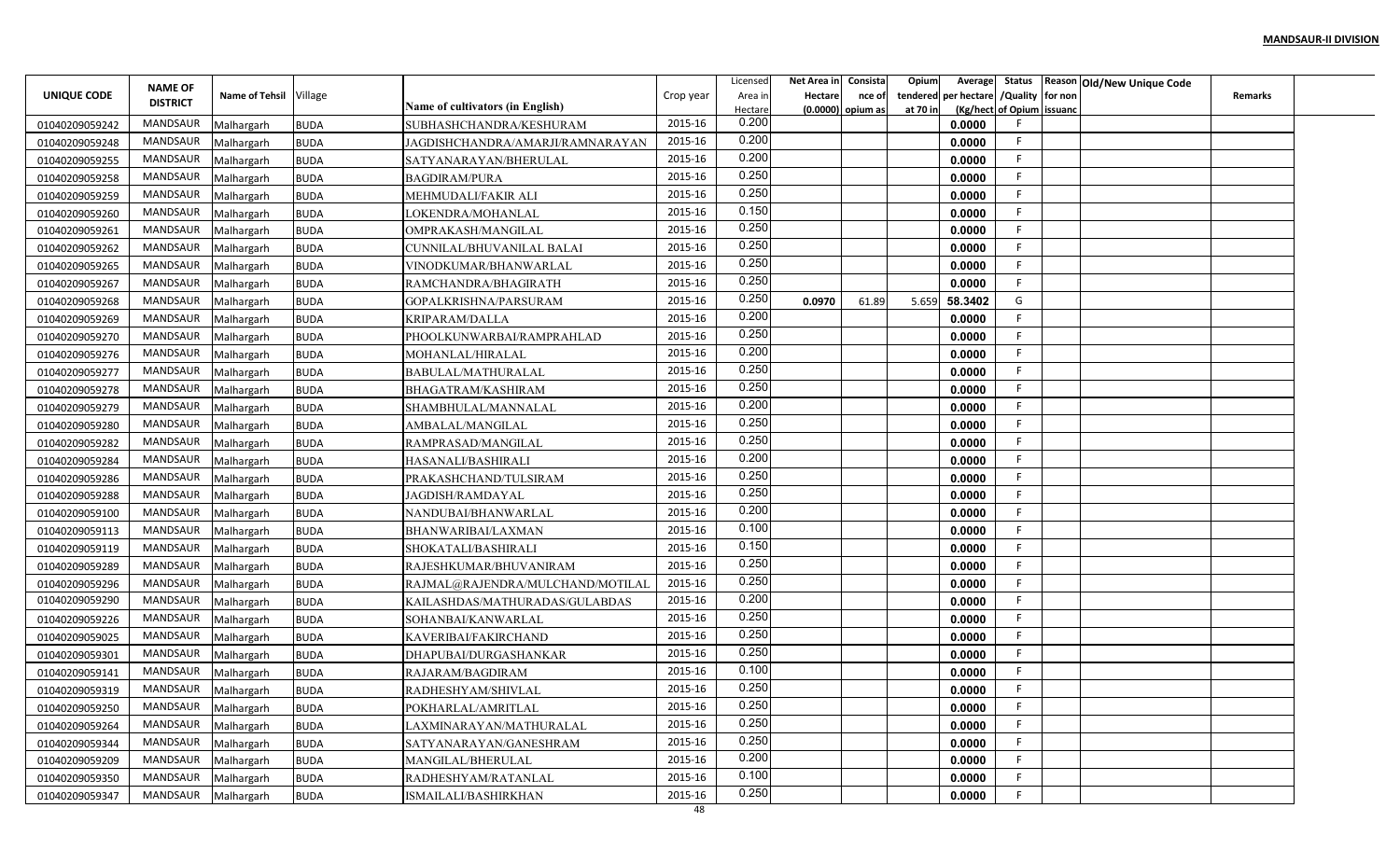|                |                 |                          |             |                                                   |           | Licensed | Net Area in | Consista | Opium<br>Average        |                           | Status Reason Old/New Unique Code |                |  |
|----------------|-----------------|--------------------------|-------------|---------------------------------------------------|-----------|----------|-------------|----------|-------------------------|---------------------------|-----------------------------------|----------------|--|
| UNIQUE CODE    | <b>NAME OF</b>  | Name of Tehsil Village   |             |                                                   | Crop year | Area in  | Hectare     | nce of   | per hectare<br>tendered | /Quality for non          |                                   | <b>Remarks</b> |  |
|                | <b>DISTRICT</b> |                          |             | Name of cultivators (in English)                  |           | Hectare  | (0.0000)    | opium as | at 70 in                | (Kg/hect of Opium issuanc |                                   |                |  |
| 01040209059029 | <b>MANDSAUR</b> | Malhargarh               | <b>BUDA</b> | RAMPRASAD/KESHURAM                                | 2015-16   | 0.250    |             |          | 0.0000                  |                           |                                   |                |  |
| 01040209059351 | <b>MANDSAUR</b> | Malhargarh               | <b>BUDA</b> | PREMSHANKAR/NANURAM                               | 2015-16   | 0.250    |             |          | 0.0000                  | -F                        |                                   |                |  |
| 01040209059128 | MANDSAUR        | Malhargarh               | <b>BUDA</b> | AVNAKHATUN/LATIFKHAN                              | 2015-16   | 0.200    | 0.0995      | 59.76    | 54.9146<br>5.464        | G                         |                                   |                |  |
| 01040209059195 | <b>MANDSAUR</b> | Malhargarh               | <b>BUDA</b> | KHATUNBAI/ALLA NOOR                               | 2015-16   | 0.200    |             |          | 0.0000                  | F                         |                                   |                |  |
| 01040209059352 | MANDSAUR        | Malhargarh               | <b>BUDA</b> | MADANLAL/JAGRAM                                   | 2015-16   | 0.250    |             |          | 0.0000                  |                           |                                   |                |  |
| 01040209059007 | <b>MANDSAUR</b> | Malhargarh               | <b>BUDA</b> | BHERULAL/MOHANLAI                                 | 2015-16   | 0.250    |             |          | 0.0000                  |                           |                                   |                |  |
| 01040209059008 | MANDSAUR        | Malhargarh               | BUDA        | RAMRATAN/MAGNIRAM                                 | 2015-16   | 0.250    |             |          | 0.0000                  | -F                        |                                   |                |  |
| 01040209059009 | <b>MANDSAUR</b> | Malhargarh               | <b>BUDA</b> | CHAGANLAL/BADRILAL                                | 2015-16   | 0.200    |             |          | 0.0000                  |                           |                                   |                |  |
| 01040209059010 | <b>MANDSAUR</b> | Malhargarh               | <b>BUDA</b> | KAMLESH/RAMPRASAD                                 | 2015-16   | 0.250    |             |          | 0.0000                  |                           |                                   |                |  |
| 01040209059014 | <b>MANDSAUR</b> | Malhargarh               | <b>BUDA</b> | LAXMINARAYAN/KESHURAM                             | 2015-16   | 0.200    |             |          | 0.0000                  | F.                        |                                   |                |  |
| 01040209059016 | MANDSAUR        | Malhargarh               | <b>BUDA</b> | SHYAMABAI/MOHANLAL                                | 2015-16   | 0.150    |             |          | 0.0000                  | -F                        |                                   |                |  |
| 01040209059019 | <b>MANDSAUR</b> | Malhargarh               | <b>BUDA</b> | MANGILAL/AMARJI                                   | 2015-16   | 0.200    |             |          | 0.0000                  | -F                        |                                   |                |  |
| 01040209059023 | <b>MANDSAUR</b> | Malhargarh               | <b>BUDA</b> | GITABAI/RADHESHYAM                                | 2015-16   | 0.200    |             |          | 0.0000                  |                           |                                   |                |  |
| 01040209059028 | <b>MANDSAUR</b> | Malhargarh               | BUDA        | MULCHAND/MOTILAL                                  | 2015-16   | 0.250    |             |          | 0.0000                  |                           |                                   |                |  |
| 01040209059037 | <b>MANDSAUR</b> | Malhargarh               | <b>BUDA</b> | KANHEYALAL/MODIRAM                                | 2015-16   | 0.250    |             |          | 0.0000                  |                           |                                   |                |  |
| 01040209059038 | <b>MANDSAUR</b> | Malhargarh               | <b>BUDA</b> | OMPRAKASH/BHERULAL                                | 2015-16   | 0.200    |             |          | 0.0000                  |                           |                                   |                |  |
| 01040209059050 | <b>MANDSAUR</b> | Malhargarh               | <b>BUDA</b> | BHONIBAI/NANDRAM                                  | 2015-16   | 0.100    |             |          | 0.0000                  |                           |                                   |                |  |
| 01040209059060 | <b>MANDSAUR</b> | Malhargarh               | <b>BUDA</b> | GITABAI/RAMESHWAR                                 | 2015-16   | 0.100    |             |          | 0.0000                  | -F                        |                                   |                |  |
| 01040209059061 | MANDSAUR        | Malhargarh               | <b>BUDA</b> | RAMPRASAD/BAGDIRAM                                | 2015-16   | 0.250    |             |          | 0.0000                  |                           |                                   |                |  |
| 01040209059062 | MANDSAUR        | Malhargarh               | <b>BUDA</b> | RAMNIVAS/BAGDIRAM                                 | 2015-16   | 0.200    |             |          | 0.0000                  | -F                        |                                   |                |  |
| 01040209059065 | <b>MANDSAUR</b> | Malhargarh               | <b>BUDA</b> | CHAGANLAL/SHITAL LAL                              | 2015-16   | 0.250    |             |          | 0.0000                  | -F                        |                                   |                |  |
| 01040209059070 | <b>MANDSAUR</b> | Malhargarh               | <b>BUDA</b> | PYARIBAI/GOTAM                                    | 2015-16   | 0.200    |             |          | 0.0000                  |                           |                                   |                |  |
| 01040209059075 | <b>MANDSAUR</b> | Malhargarh               | <b>BUDA</b> | JAGDISH/GANESHRAM/SUNDARBAI                       | 2015-16   | 0.250    | 0.2437      | 67.09    | 61.2721<br>14.932       | G                         |                                   |                |  |
| 01040209059078 | MANDSAUR        | Malhargarh               | <b>BUDA</b> | KAMLESH/MANGILAL                                  | 2015-16   | 0.250    |             |          | 0.0000                  | -F                        |                                   |                |  |
| 01040209059082 | <b>MANDSAUR</b> | Malhargarh               | <b>BUDA</b> | SHIVLAL/BHANWARLAL                                | 2015-16   | 0.250    |             |          | 0.0000                  |                           |                                   |                |  |
| 01040209059086 | <b>MANDSAUR</b> | Malhargarh               | BUDA        | HULASBAI/RAMNARAYAN                               | 2015-16   | 0.250    |             |          | 0.0000                  |                           |                                   |                |  |
| 01040209059087 | <b>MANDSAUR</b> | Malhargarh               | <b>BUDA</b> | SHRIRAM/SHIVLAL                                   | 2015-16   | 0.100    | 0.1019      | 59.65    | 54.4357<br>5.547        | G                         |                                   |                |  |
| 01040209059088 | MANDSAUR        | Malhargarh               | <b>BUDA</b> | <b>BANSHILAL/NATHU</b>                            | 2015-16   | 0.250    |             |          | 0.0000                  | -F                        |                                   |                |  |
| 01040209059089 | <b>MANDSAUR</b> | Malhargarh               | <b>BUDA</b> | AVANTIBAI/MATHURADAS                              | 2015-16   | 0.200    |             |          | 0.0000                  | -F                        |                                   |                |  |
| 01040209059091 | <b>MANDSAUR</b> | Malhargarh               | <b>BUDA</b> | RAMKANYABAI/RAMNIVAS                              | 2015-16   | 0.100    |             |          | 0.0000                  |                           |                                   |                |  |
| 01040209059196 | <b>MANDSAUR</b> | Malhargarh               | <b>BUDA</b> | PRAKASHBAI/RAMKISHAN                              | 2015-16   | 0.200    |             |          | 0.0000                  |                           |                                   |                |  |
| 01040209059072 | MANDSAUR        | Malhargarh               | BUDA        | HARIOM/JAGDISH                                    | 2015-16   | 0.250    |             |          | 0.0000                  |                           |                                   |                |  |
| 01040209059095 | MANDSAUR        | Malhargarh               | <b>BUDA</b> | JAYANT /CHAGANLAL                                 | 2015-16   | 0.250    |             |          | 0.0000                  |                           |                                   |                |  |
| 01040209059097 | MANDSAUR        | Malhargarh               | <b>BUDA</b> | RAMPRAHLAD/NATHULAL                               | 2015-16   | 0.200    |             |          | 0.0000                  |                           |                                   |                |  |
|                | MANDSAUR        |                          |             | BHERULAL/PARTHA                                   | 2015-16   | 0.250    |             |          | 0.0000                  | -F                        |                                   |                |  |
| 01040209059099 | MANDSAUR        | Malhargarh               | <b>BUDA</b> |                                                   | 2015-16   | 0.200    |             |          | 0.0000                  | -F                        |                                   |                |  |
| 01040209059101 | MANDSAUR        | Malhargarh<br>Malhargarh | <b>BUDA</b> | NANURAM/MAGNIRAM<br>VISHNUKUMAR /KANEHIYALAL/RAMA | 2015-16   | 0.250    |             |          | 0.0000                  | F.                        |                                   |                |  |
| 01040209059112 | MANDSAUR        |                          | <b>BUDA</b> |                                                   | 2015-16   | 0.100    |             |          |                         | -F                        |                                   |                |  |
| 01040209059130 |                 | Malhargarh               | <b>BUDA</b> | RAISABI / BABU ALI                                | 2015-16   | 0.250    |             |          | 0.0000                  |                           |                                   |                |  |
| 01040209059131 | MANDSAUR        | Malhargarh               | <b>BUDA</b> | BHERULAL/DAULA                                    | 49        |          |             |          | 0.0000                  |                           |                                   |                |  |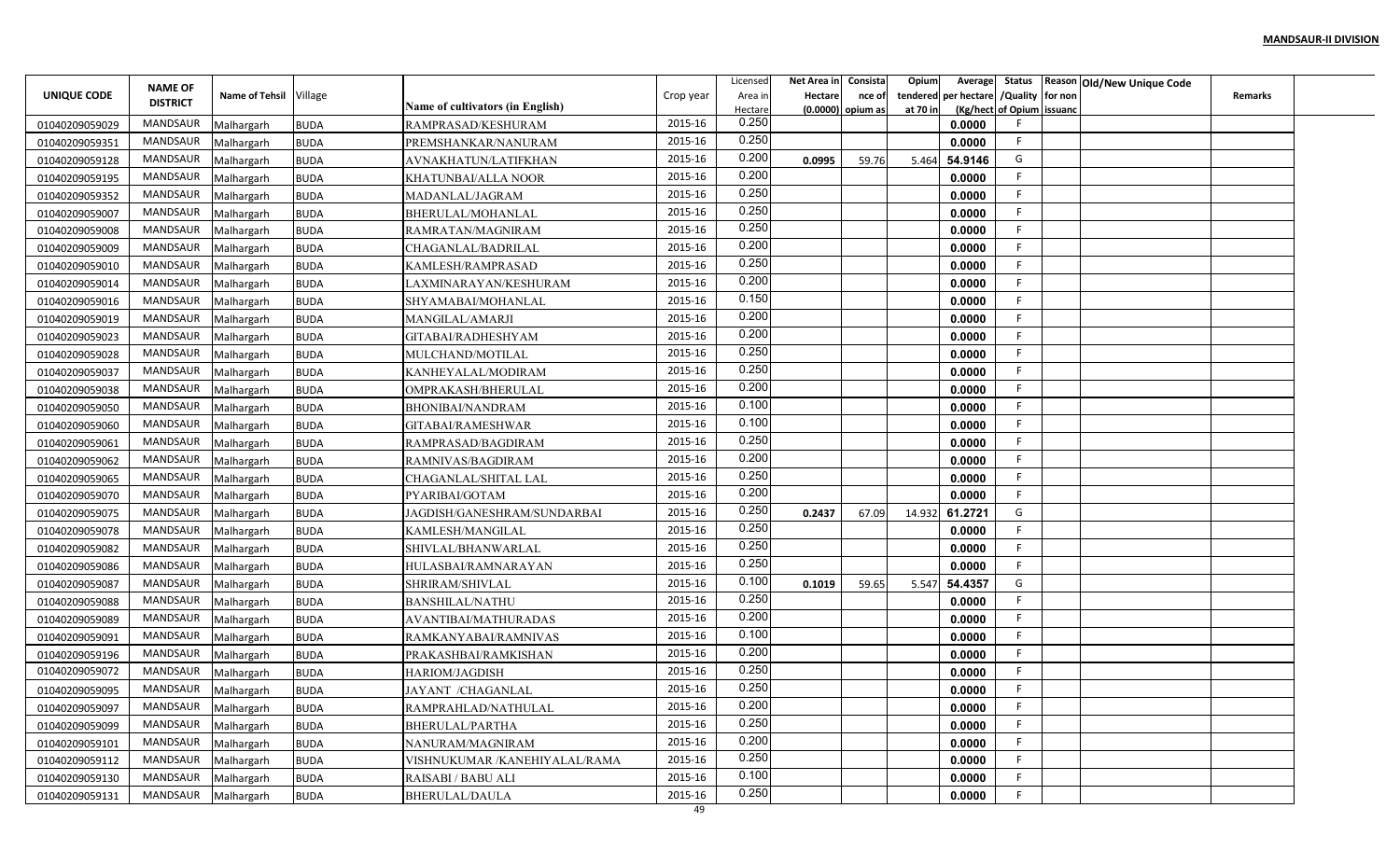|                |                                   |                        |                    |                                    |           | Licensed         | Net Area in | Consista            | Opium<br>Average        |                           | Status Reason Old/New Unique Code |                |  |
|----------------|-----------------------------------|------------------------|--------------------|------------------------------------|-----------|------------------|-------------|---------------------|-------------------------|---------------------------|-----------------------------------|----------------|--|
| UNIQUE CODE    | <b>NAME OF</b><br><b>DISTRICT</b> | Name of Tehsil Village |                    |                                    | Crop year | Area in          | Hectare     | nce of              | per hectare<br>tendered | /Quality for non          |                                   | <b>Remarks</b> |  |
|                |                                   |                        |                    | Name of cultivators (in English)   |           | Hectare<br>0.200 |             | $(0.0000)$ opium as | at 70 in                | (Kg/hect of Opium issuanc |                                   |                |  |
| 01040209059134 | <b>MANDSAUR</b>                   | Malhargarh             | <b>BUDA</b>        | OMPRAKASH/KUSHALDAS                | 2015-16   | 0.200            |             |                     | 0.0000                  | -F                        |                                   |                |  |
| 01040209059135 | <b>MANDSAUR</b>                   | Malhargarh             | <b>BUDA</b>        | KANEHIYALAL/NARAYAN                | 2015-16   | 0.250            |             |                     | 0.0000                  | -F                        |                                   |                |  |
| 01040209059136 | MANDSAUR                          | Malhargarh             | <b>BUDA</b>        | MOHANLAL/MATHURALAL                | 2015-16   | 0.250            |             |                     | 0.0000                  |                           |                                   |                |  |
| 01040209059180 | <b>MANDSAUR</b>                   | Malhargarh             | <b>BUDA</b>        | BHURIBAI/AMRITRAM                  | 2015-16   | 0.100            |             |                     | 0.0000                  | F                         |                                   |                |  |
| 01040209059181 | MANDSAUR                          | Malhargarh             | <b>BUDA</b>        | MANNA/DEVA CHAMAR                  | 2015-16   | 0.200            |             |                     | 0.0000                  |                           |                                   |                |  |
| 01040209059183 | <b>MANDSAUR</b>                   | Malhargarh             | <b>BUDA</b>        | KARULAL/NANDLAL                    | 2015-16   |                  |             |                     | 0.0000                  |                           |                                   |                |  |
| 01040209059189 | MANDSAUR                          | Malhargarh             | <b>BUDA</b>        | SHANTIBAI/KANEHIYALAL              | 2015-16   | 0.100            |             |                     | 0.0000                  | -F                        |                                   |                |  |
| 01040209059200 | <b>MANDSAUR</b>                   | Malhargarh             | <b>BUDA</b>        | BABULAL/LAKHMICHAND                | 2015-16   | 0.100            |             |                     | 0.0000                  |                           |                                   |                |  |
| 01040209059224 | MANDSAUR                          | Malhargarh             | <b>BUDA</b>        | LAXMIBAI/SOHANLAL                  | 2015-16   | 0.250            |             |                     | 0.0000                  |                           |                                   |                |  |
| 01040209059234 | <b>MANDSAUR</b>                   | Malhargarh             | <b>BUDA</b>        | RAMRATAN/MODIRAM                   | 2015-16   | 0.250            |             |                     | 0.0000                  | F                         |                                   |                |  |
| 01040209059249 | MANDSAUR                          | Malhargarh             | <b>BUDA</b>        | SALEGRAM/BAPULAL                   | 2015-16   | 0.200            |             |                     | 0.0000                  | -F                        |                                   |                |  |
| 01040209059251 | <b>MANDSAUR</b>                   | Malhargarh             | <b>BUDA</b>        | DEVBAI/RATANLAL                    | 2015-16   | 0.250            |             |                     | 0.0000                  | -F                        |                                   |                |  |
| 01040209059252 | <b>MANDSAUR</b>                   | Malhargarh             | <b>BUDA</b>        | PANNALAL/AMRITLAL                  | 2015-16   | 0.200            |             |                     | 0.0000                  | -F                        |                                   |                |  |
| 01040209059254 | <b>MANDSAUR</b>                   | Malhargarh             | <b>BUDA</b>        | ASHOKKUMAR/BHERULAL                | 2015-16   | 0.200            | 0.2001      | 71.2                | 30.9545<br>6.194        | G                         |                                   |                |  |
| 01040209059256 | <b>MANDSAUR</b>                   | Malhargarh             | <b>BUDA</b>        | MANAKLAL/RAMPRAHLAD                | 2015-16   | 0.100            |             |                     | 0.0000                  |                           |                                   |                |  |
| 01040209059257 | <b>MANDSAUR</b>                   | Malhargarh             | <b>BUDA</b>        | SHYAMSUNDAR/RAMPRASAD              | 2015-16   | 0.250            |             |                     | 0.0000                  |                           |                                   |                |  |
| 01040209059266 | <b>MANDSAUR</b>                   | Malhargarh             | <b>BUDA</b>        | <b>BHAGIRATH/NARAYAN</b>           | 2015-16   | 0.250            |             |                     | 0.0000                  |                           |                                   |                |  |
| 01040209059271 | <b>MANDSAUR</b>                   | Malhargarh             | <b>BUDA</b>        | <b>GHANSHYAM/BAGDIRAM</b>          | 2015-16   | 0.250            |             |                     | 0.0000                  | -F                        |                                   |                |  |
| 01040209059273 | MANDSAUR                          | Malhargarh             | <b>BUDA</b>        | SHYAMLAL/BHERULAL                  | 2015-16   | 0.250            |             |                     | 0.0000                  |                           |                                   |                |  |
| 01040209059283 | MANDSAUR                          | Malhargarh             | <b>BUDA</b>        | RAMDAS/SUNDARDAS                   | 2015-16   | 0.250            |             |                     | 0.0000                  | -F                        |                                   |                |  |
| 01040209059287 | <b>MANDSAUR</b>                   | Malhargarh             | <b>BUDA</b>        | KAMLESHKUMAR/TULSIRAM              | 2015-16   | 0.250            |             |                     | 0.0000                  | - 6                       |                                   |                |  |
| 01040209059293 | <b>MANDSAUR</b>                   | Malhargarh             | <b>BUDA</b>        | RAMESHCHANDRA/RAMRATAN/GHISIBAI    | 2015-16   | 0.200            |             |                     | 0.0000                  |                           |                                   |                |  |
| 01040209059298 | <b>MANDSAUR</b>                   | Malhargarh             | <b>BUDA</b>        | CHENRAM/MANGILAL                   | 2015-16   | 0.200            |             |                     | 0.0000                  | -F                        |                                   |                |  |
| 01040209059274 | MANDSAUR                          | Malhargarh             | <b>BUDA</b>        | BHANWARIBAI/ONKARLAL               | 2015-16   | 0.150            |             |                     | 0.0000                  | -F                        |                                   |                |  |
| 01040209059292 | <b>MANDSAUR</b>                   | Malhargarh             | <b>BUDA</b>        | BASIRKHAN/MOHD NOOR/FATIMABEE      | 2015-16   | 0.100            |             |                     | 0.0000                  |                           |                                   |                |  |
| 01040209059153 | <b>MANDSAUR</b>                   | Malhargarh             | <b>BUDA</b>        | KANVARLAL/KESHURAM KHATIK          | 2015-16   | 0.200            |             |                     | 0.0000                  |                           |                                   |                |  |
| 01040209059349 | <b>MANDSAUR</b>                   | Malhargarh             | <b>BUDA</b>        | SHANTILAL/KESHURAM                 | 2015-16   | 0.200            |             |                     | 0.0000                  | F                         |                                   |                |  |
| 01040209059203 | MANDSAUR                          | Malhargarh             | <b>BUDA</b>        | MANKUNWARBAI/RAMRATAN              | 2015-16   | 0.250            |             |                     | 0.0000                  | F                         |                                   |                |  |
| 01040209059241 | <b>MANDSAUR</b>                   | Malhargarh             | <b>BUDA</b>        | BHARATRAM/KANWARLAI                | 2015-16   | 0.200            |             |                     | 0.0000                  | F                         |                                   |                |  |
| 01040209059331 | <b>MANDSAUR</b>                   | Malhargarh             | <b>BUDA</b>        | JAGANNATH/NANALAL                  | 2015-16   | 0.250            |             |                     | 0.0000                  |                           |                                   |                |  |
| 01040209059017 | <b>MANDSAUR</b>                   | Malhargarh             | <b>BUDA</b>        | BHAGATRAM/KESHURAM                 | 2015-16   | 0.200            |             |                     | 0.0000                  |                           |                                   |                |  |
| 01040209059358 | MANDSAUR                          | Malhargarh             | <b>BUDA</b>        | MANNALAL/RATANLAL                  | 2015-16   | 0.250            |             |                     | 0.0000                  |                           |                                   |                |  |
| 01040209059359 | MANDSAUR                          | Malhargarh             | <b>BUDA</b>        | PRABHULAL/ BHERULAL                | 2015-16   | 0.250            |             |                     | 0.0000                  |                           |                                   |                |  |
| 01040209060016 | MANDSAUR                          | Malhargarh             | <b>CHANDRAPURA</b> | RAMSINGH/BHUVANISINGH              | 2015-16   | 0.250            |             |                     | 0.0000                  |                           |                                   |                |  |
| 01040209060023 | MANDSAUR                          | Malhargarh             | <b>CHANDRAPURA</b> | RAMCHANDRA/MADHU                   | 2015-16   | 0.100            |             |                     | 0.0000                  | -F                        |                                   |                |  |
| 01040209060028 | MANDSAUR                          | Malhargarh             | <b>CHANDRAPURA</b> | KHUMANSINGH/NATHUSINGH             | 2015-16   | 0.100            |             |                     | 0.0000                  | -F.                       |                                   |                |  |
| 01040209060010 | MANDSAUR                          | Malhargarh             | <b>CHANDRAPURA</b> | KACHRUSINGH/KALUSINGH @ NATHUSINGH | 2015-16   | 0.100            |             |                     | 0.0000                  | -F                        |                                   |                |  |
| 01040209061006 | MANDSAUR                          | Malhargarh             | <b>FATEHPUR</b>    | NAVALSINGH/SAJJANSINGH             | 2015-16   | 0.250            |             |                     | 0.0000                  | -F                        |                                   |                |  |
| 01040209061011 | MANDSAUR                          | Malhargarh             | <b>FATEHPUR</b>    | <b>JANIBAI/RUPCHAND</b>            | 2015-16   | 0.100            |             |                     | 0.0000                  |                           |                                   |                |  |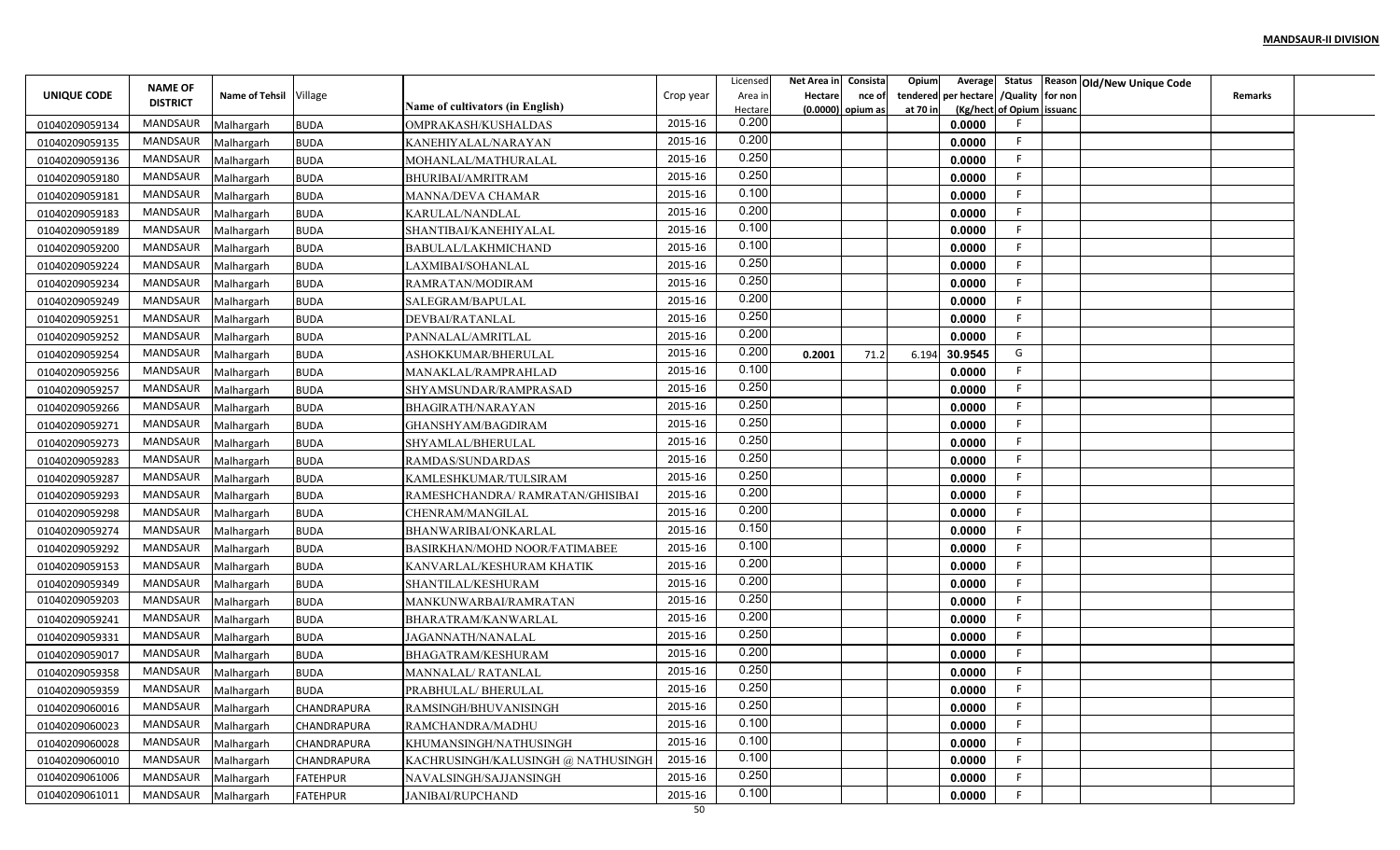|                | <b>NAME OF</b>  |                        |                       |                                                                 |           | Licensed         | Net Area in Consista     | Opium    | Average                       |                           | Status Reason Old/New Unique Code |                |  |
|----------------|-----------------|------------------------|-----------------------|-----------------------------------------------------------------|-----------|------------------|--------------------------|----------|-------------------------------|---------------------------|-----------------------------------|----------------|--|
| UNIQUE CODE    | <b>DISTRICT</b> | Name of Tehsil Village |                       |                                                                 | Crop year | Area in          | <b>Hectare</b><br>nce of | tendered | per hectare / Quality for non |                           |                                   | <b>Remarks</b> |  |
| 01040209061014 | MANDSAUR        | Malhargarh             | FATEHPUR              | <b>Name of cultivators (in English)</b><br>DASHRATHDAS/GOPALDAS | 2015-16   | Hectare<br>0.250 | (0.0000) opium as        | at 70 in | 0.0000                        | (Kg/hect of Opium issuanc |                                   |                |  |
| 01040209061036 | MANDSAUR        | Malhargarh             | FATEHPUR              | HARISINGH/NAVALSINGH                                            | 2015-16   | 0.100            |                          |          | 0.0000                        | F                         |                                   |                |  |
| 01040209061041 | MANDSAUR        | Malhargarh             | <b>FATEHPUR</b>       | JASAVANTSINGH/NAVALSINGH                                        | 2015-16   | 0.250            |                          |          | 0.0000                        | -F.                       |                                   |                |  |
| 01040209061046 | MANDSAUR        | Malhargarh             | FATEHPUR              | JASVANTSINGH/BHAGIRATH                                          | 2015-16   | 0.200            |                          |          | 0.0000                        | F.                        |                                   |                |  |
| 01040209061020 | MANDSAUR        | Malhargarh             | FATEHPUR              | GANPATLAL/JAMNALAL                                              | 2015-16   | 0.250            |                          |          | 0.0000                        |                           |                                   |                |  |
| 01040209061016 | MANDSAUR        | Malhargarh             | <b>FATEHPUR</b>       | VISHNULAL/KANWARLAL                                             | 2015-16   | 0.200            |                          |          | 0.0000                        |                           |                                   |                |  |
| 01040209061049 | MANDSAUR        | Malhargarh             | <b>FATEHPUR</b>       | SHERSINGH/MANGILAL CHOTA                                        | 2015-16   | 0.100            |                          |          | 0.0000                        |                           |                                   |                |  |
| 01040209061007 | MANDSAUR        | Malhargarh             | FATEHPUR              | MANGIBAI/KANWARLAL                                              | 2015-16   | 0.200            |                          |          | 0.0000                        |                           |                                   |                |  |
| 01040209061024 | MANDSAUR        | Malhargarh             | FATEHPUR              | UDAYRAM/ONKARLAL                                                | 2015-16   | 0.200            |                          |          | 0.0000                        |                           |                                   |                |  |
| 01040209061017 | MANDSAUR        | Malhargarh             | FATEHPUR              | CHENSINGH/RAMSINGH                                              | 2015-16   | 0.250            |                          |          | 0.0000                        |                           |                                   |                |  |
| 01040209061001 | MANDSAUR        | Malhargarh             | <b>FATEHPUR</b>       | JASWANT/JAMNALAL                                                | 2015-16   | 0.250            |                          |          | 0.0000                        | F                         |                                   |                |  |
| 01040209061053 | MANDSAUR        | Malhargarh             | <b>FATEHPUR</b>       | BAPUSINGH/BHANWARSINGH                                          | 2015-16   | 0.150            |                          |          | 0.0000                        | F                         |                                   |                |  |
| 01040209061022 | MANDSAUR        | Malhargarh             | FATEHPUR              | NIRMAL/PARMESHWAR                                               | 2015-16   | 0.100            |                          |          | 0.0000                        | F                         |                                   |                |  |
| 01040209061033 | MANDSAUR        | Malhargarh             | <b>FATEHPUR</b>       | BHERUSINGH/JORAWAR SINGH                                        | 2015-16   | 0.100            |                          |          | 0.0000                        |                           |                                   |                |  |
| 01040209062006 | MANDSAUR        | Malhargarh             | <b>GOPALPURA</b>      | DAKHIBAI/SADARAM                                                | 2015-16   | 0.200            |                          |          | 0.0000                        |                           |                                   |                |  |
| 01040209062041 | MANDSAUR        | Malhargarh             | <b>GOPALPURA</b>      | RAGHUNATHSINGH/BHAVSINGH                                        | 2015-16   | 0.200            |                          |          | 0.0000                        |                           |                                   |                |  |
| 01040209062052 | MANDSAUR        | Malhargarh             | GOPALPURA             | <b>JAMNIBAI/MANGILAL</b>                                        | 2015-16   | 0.200            |                          |          | 0.0000                        |                           |                                   |                |  |
| 01040209062002 | MANDSAUR        | Malhargarh             | <b>GOPALPURA</b>      | HEMA/BINA BANJARA                                               | 2015-16   | 0.200            |                          |          | 0.0000                        |                           |                                   |                |  |
| 01040209062011 | MANDSAUR        | Malhargarh             | <b>GOPALPURA</b>      | MANGU/PARTHA                                                    | 2015-16   | 0.100            |                          |          | 0.0000                        | F                         |                                   |                |  |
| 01040209062010 | MANDSAUR        | Malhargarh             | <b>GOPALPURA</b>      | RAMESHCHANDRA/BAGDIRAM                                          | 2015-16   | 0.100            |                          |          | 0.0000                        | F.                        |                                   |                |  |
| 01040209062018 | MANDSAUR        | Malhargarh             | <b>GOPALPURA</b>      | MOHANLAL/KHANNA                                                 | 2015-16   | 0.100            |                          |          | 0.0000                        |                           |                                   |                |  |
| 01040209062034 | MANDSAUR        | Malhargarh             | GOPALPURA             | RODILAL/MANGILAL                                                | 2015-16   | 0.100            |                          |          | 0.0000                        | F                         |                                   |                |  |
| 01040209062079 | MANDSAUR        | Malhargarh             | <b>GOPALPURA</b>      | KAMALSINGH/NATHUSINGH                                           | 2015-16   | 0.100            |                          |          | 0.0000                        | -F                        |                                   |                |  |
| 01040209062040 | MANDSAUR        | Malhargarh             | <b>GOPALPURA</b>      | KHIMA/BHAGU                                                     | 2015-16   | 0.100            |                          |          | 0.0000                        | F                         |                                   |                |  |
| 01040209063002 | MANDSAUR        | Malhargarh             | GUDBHELICHHOTI        | NAHARSINGH/RUPSINGH                                             | 2015-16   | 0.200            |                          |          | 0.0000                        |                           |                                   |                |  |
| 01040209063009 | MANDSAUR        | Malhargarh             | GUDBHELICHHOTI        | KAMALSINGH/GOBARSINGH                                           | 2015-16   | 0.250            |                          |          | 0.0000                        |                           |                                   |                |  |
| 01040209063011 | MANDSAUR        | Malhargarh             | GUDBHELICHHOTI        | KALUSINGH/BHANWARSINGH                                          | 2015-16   | 0.250            |                          |          | 0.0000                        | F                         |                                   |                |  |
| 01040209063015 | MANDSAUR        | Malhargarh             | <b>GUDBHELICHHOTI</b> | <b>BAPUSINGH/GOBARSINGH</b>                                     | 2015-16   | 0.100            |                          |          | 0.0000                        | F                         |                                   |                |  |
| 01040209063018 | MANDSAUR        | Malhargarh             | <b>GUDBHELICHHOTI</b> | <b>BHANWARBAI/KACHRUSINGH</b>                                   | 2015-16   | 0.250            |                          |          | 0.0000                        | F                         |                                   |                |  |
| 01040209063029 | MANDSAUR        | Malhargarh             | GUDBHELICHHOTI        | BHOPALSINGH/NAHARSINGH                                          | 2015-16   | 0.100            |                          |          | 0.0000                        |                           |                                   |                |  |
| 01040209063035 | MANDSAUR        | Malhargarh             | <b>GUDBHELICHHOTI</b> | BHANWARSINGH/GOBARSINGH                                         | 2015-16   | 0.250            |                          |          | 0.0000                        |                           |                                   |                |  |
| 01040209063063 | MANDSAUR        | Malhargarh             | <b>GUDBHELICHHOTI</b> | <b>BHAGIRATH/BALA</b>                                           | 2015-16   | 0.200            |                          |          | 0.0000                        |                           |                                   |                |  |
| 01040209063021 | MANDSAUR        | Malhargarh             | GUDBHELICHHOTI        | LALURAM/GAMERA                                                  | 2015-16   | 0.150            |                          |          | 0.0000                        | F.                        |                                   |                |  |
| 01040209063041 | MANDSAUR        | Malhargarh             | <b>GUDBHELICHHOTI</b> | <b>BABULAL/KANIRAM</b>                                          | 2015-16   | 0.200            |                          |          | 0.0000                        |                           |                                   |                |  |
| 01040209063033 | MANDSAUR        | Malhargarh             | GUDBHELICHHOTI        | UDAYSINGH/KISHORSINGH                                           | 2015-16   | 0.100            |                          |          | 0.0000                        |                           |                                   |                |  |
| 01040209063005 | MANDSAUR        | Malhargarh             | <b>GUDBHELICHHOTI</b> | DEVBAI/KANIRAM@KANA                                             | 2015-16   | 0.100            |                          |          | 0.0000                        | F.                        |                                   |                |  |
| 01040209063056 | MANDSAUR        | Malhargarh             | <b>GUDBHELICHHOTI</b> | LALUGIR/NANUGIR                                                 | 2015-16   | 0.100            |                          |          | 0.0000                        | F                         |                                   |                |  |
| 01040209064017 | MANDSAUR        | Malhargarh             | <b>HARMALA</b>        | RAMLAL/LALURAM                                                  | 2015-16   | 0.100            |                          |          | 0.0000                        | F.                        |                                   |                |  |
| 01040209064023 | MANDSAUR        | Malhargarh             | <b>HARMALA</b>        | BHUPENDRASINGH/DULESINGH                                        | 2015-16   | 0.100            |                          |          | 0.0000                        |                           |                                   |                |  |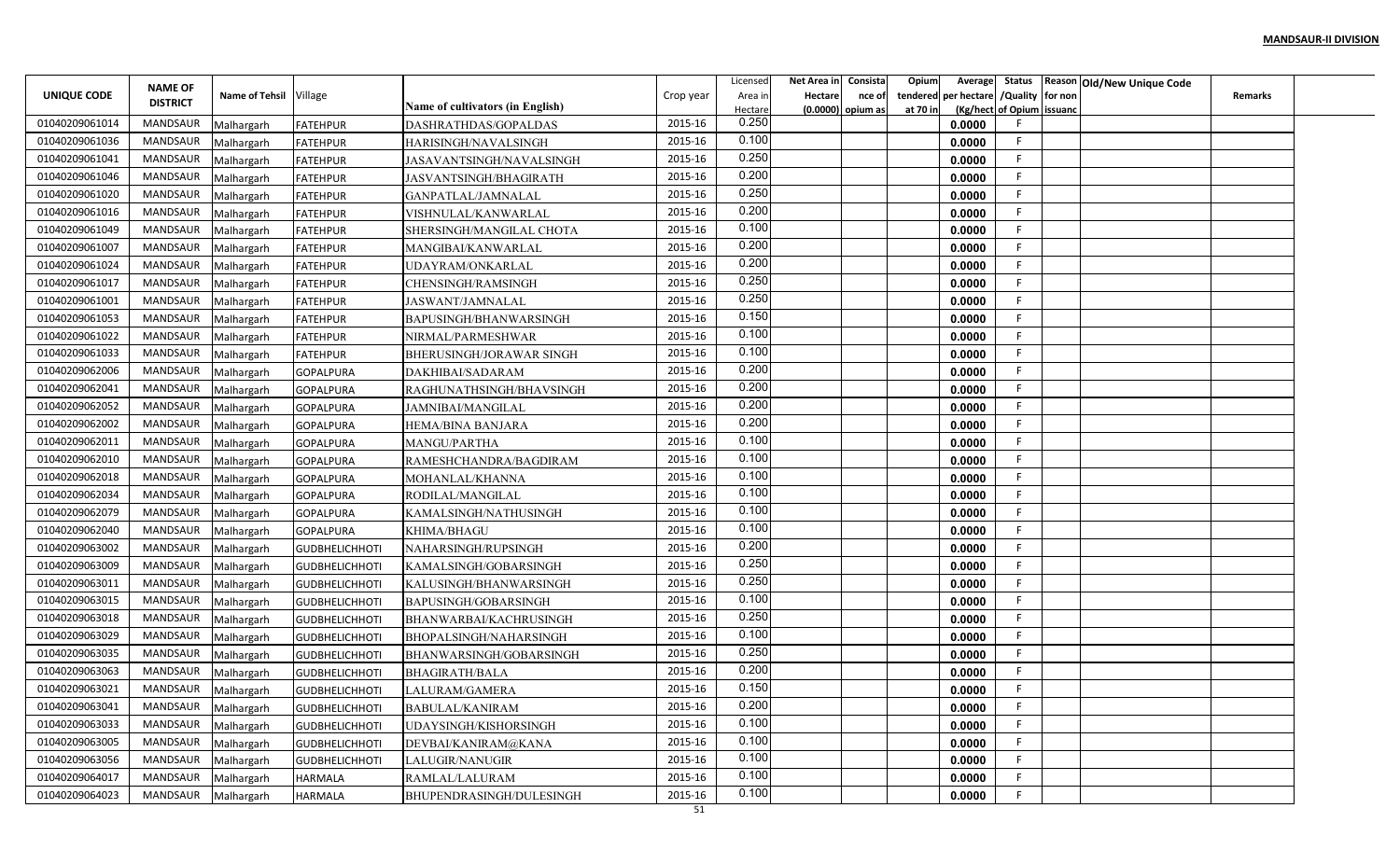|                |                 |                        |                         |                                  |           | Licensed | Net Area in    | Consista            | Opium    |                                        |                           | Average Status Reason Old/New Unique Code |                |  |
|----------------|-----------------|------------------------|-------------------------|----------------------------------|-----------|----------|----------------|---------------------|----------|----------------------------------------|---------------------------|-------------------------------------------|----------------|--|
| UNIQUE CODE    | <b>NAME OF</b>  | Name of Tehsil Village |                         |                                  | Crop year | Area in  | <b>Hectare</b> | nce of              |          | tendered per hectare / Quality for non |                           |                                           | <b>Remarks</b> |  |
|                | <b>DISTRICT</b> |                        |                         | Name of cultivators (in English) |           | Hectare  |                | $(0.0000)$ opium as | at 70 in |                                        | (Kg/hect of Opium issuanc |                                           |                |  |
| 01040209064025 | MANDSAUR        | Malhargarh             | <b>HARMALA</b>          | GANPAT/MANSINGH                  | 2015-16   | 0.100    |                |                     |          | 0.0000                                 |                           |                                           |                |  |
| 01040209064010 | MANDSAUR        | Malhargarh             | <b>HARMALA</b>          | KALAVANTIBAI/NANDA               | 2015-16   | 0.100    |                |                     |          | 0.0000                                 | F.                        |                                           |                |  |
| 01040209065004 | MANDSAUR        | Malhargarh             | <b>HARSOL</b>           | <b>BHUVANISHANKAR/JIVA</b>       | 2015-16   | 0.150    |                |                     |          | 0.0000                                 | -F                        |                                           |                |  |
| 01040209065008 | <b>MANDSAUR</b> | Malhargarh             | <b>HARSOL</b>           | SHANTILAL/KASHIBAI               | 2015-16   | 0.250    |                |                     |          | 0.0000                                 | F.                        |                                           |                |  |
| 01040209065011 | MANDSAUR        | Malhargarh             | <b>HARSOL</b>           | MANGILAL/GOBAR PRJAPAT           | 2015-16   | 0.100    |                |                     |          | 0.0000                                 | F.                        |                                           |                |  |
| 01040209065016 | MANDSAUR        | Malhargarh             | <b>HARSOL</b>           | DHAPUBAI/RAMLAL                  | 2015-16   | 0.150    |                |                     |          | 0.0000                                 | F.                        |                                           |                |  |
| 01040209065018 | MANDSAUR        | Malhargarh             | <b>HARSOL</b>           | MANGILAL/NANURAM BALAI           | 2015-16   | 0.100    |                |                     |          | 0.0000                                 | F                         |                                           |                |  |
| 01040209065030 | MANDSAUR        | Malhargarh             | <b>HARSOL</b>           | TULSIRAM/DAYARAM/KANCHANBAI      | 2015-16   | 0.200    |                |                     |          | 0.0000                                 | F.                        |                                           |                |  |
| 01040209065032 | MANDSAUR        | Malhargarh             | <b>HARSOL</b>           | ALLANUR/NANUJI                   | 2015-16   | 0.200    |                |                     |          | 0.0000                                 | E                         |                                           |                |  |
| 01040209065035 | MANDSAUR        | Malhargarh             | <b>HARSOL</b>           | FIROJKHAN/BUNDUKHAN              | 2015-16   | 0.250    |                |                     |          | 0.0000                                 | F                         |                                           |                |  |
| 01040209065036 | MANDSAUR        | Malhargarh             | <b>HARSOL</b>           | AZIZ MOHD./FAKIRMOHD.            | 2015-16   | 0.100    |                |                     |          | 0.0000                                 | -F                        |                                           |                |  |
| 01040209065042 | <b>MANDSAUR</b> | Malhargarh             | <b>HARSOL</b>           | RUPKUNWAR/UDAYSINGH              | 2015-16   | 0.200    |                |                     |          | 0.0000                                 | F                         |                                           |                |  |
| 01040209065044 | MANDSAUR        | Malhargarh             | <b>HARSOL</b>           | KALABAI/MANNALAL                 | 2015-16   | 0.100    |                |                     |          | 0.0000                                 | -F                        |                                           |                |  |
| 01040209065047 | MANDSAUR        | Malhargarh             | <b>HARSOL</b>           | FARUKHKHAN/SHABBIR KHAN          | 2015-16   | 0.150    |                |                     |          | 0.0000                                 | E                         |                                           |                |  |
| 01040209065048 | MANDSAUR        | Malhargarh             | <b>HARSOL</b>           | MUNSHI MOHD./MOHD.HUSSAIN        | 2015-16   | 0.200    |                |                     |          | 0.0000                                 | -F                        |                                           |                |  |
| 01040209065050 | MANDSAUR        | Malhargarh             | <b>HARSOL</b>           | SOHANBAI/BHAGIRATH               | 2015-16   | 0.200    |                |                     |          | 0.0000                                 | F.                        |                                           |                |  |
| 01040209065064 | MANDSAUR        | Malhargarh             | <b>HARSOL</b>           | SHAYRA BEE/NAYUM MOHAMMAD        | 2015-16   | 0.200    |                |                     |          | 0.0000                                 | F                         |                                           |                |  |
| 01040209065072 | MANDSAUR        | Malhargarh             | <b>HARSOL</b>           | MOHAMMADNOOR/IMAMBAKSH           | 2015-16   | 0.250    |                |                     |          | 0.0000                                 | F                         |                                           |                |  |
| 01040209065065 | MANDSAUR        | Malhargarh             | <b>HARSOL</b>           | YUSUF MOHD./NOORMOHD             | 2015-16   | 0.200    |                |                     |          | 0.0000                                 | -F                        |                                           |                |  |
| 01040209065068 | MANDSAUR        | Malhargarh             | <b>HARSOL</b>           | ANWAR MOHD./IBRAHIM              | 2015-16   | 0.150    |                |                     |          | 0.0000                                 | F.                        |                                           |                |  |
| 01040209065069 | MANDSAUR        | Malhargarh             | <b>HARSOL</b>           | <b>GAFUR MOHD.AMIR MOHD.</b>     | 2015-16   | 0.200    |                |                     |          | 0.0000                                 | -F                        |                                           |                |  |
| 01040209065073 | MANDSAUR        | Malhargarh             | <b>HARSOL</b>           | RAMCHANDRA/NARAYAN               | 2015-16   | 0.100    |                |                     |          | 0.0000                                 | F.                        |                                           |                |  |
| 01040209065039 | MANDSAUR        | Malhargarh             | <b>HARSOL</b>           | VARDIBAI/KANWARLAL               | 2015-16   | 0.250    |                |                     |          | 0.0000                                 | F.                        |                                           |                |  |
| 01040209065074 | MANDSAUR        | Malhargarh             | <b>HARSOL</b>           | HAJRABI/ABDULLATIF               | 2015-16   | 0.200    |                |                     |          | 0.0000                                 | F                         |                                           |                |  |
| 01040209065045 | MANDSAUR        | Malhargarh             | <b>HARSOL</b>           | AZIZ MOHD./ABDUL LATIF           | 2015-16   | 0.200    |                |                     |          | 0.0000                                 | E                         |                                           |                |  |
| 01040209065060 | MANDSAUR        | Malhargarh             | <b>HARSOL</b>           | MOHD. HUSSAIN/SHAFI MOHD.        | 2015-16   | 0.250    |                |                     |          | 0.0000                                 | F                         |                                           |                |  |
| 01040209065025 | MANDSAUR        | Malhargarh             | <b>HARSOL</b>           | MANGIBAI/DEVILAL                 | 2015-16   | 0.200    |                |                     |          | 0.0000                                 | F                         |                                           |                |  |
| 01040209065007 | MANDSAUR        | Malhargarh             | <b>HARSOL</b>           | AHMADNOOR/CHANDMOHD.             | 2015-16   | 0.250    |                |                     |          | 0.0000                                 | -F                        |                                           |                |  |
| 01040209065031 | MANDSAUR        | Malhargarh             | <b>HARSOL</b>           | SHANTIBAI/RAJARAM                | 2015-16   | 0.200    |                |                     |          | 0.0000                                 | F.                        |                                           |                |  |
| 01040209065037 | <b>MANDSAUR</b> | Malhargarh             | <b>HARSOL</b>           | SANTOSHBAI/MADANLAL              | 2015-16   | 0.200    |                |                     |          | 0.0000                                 | E                         |                                           |                |  |
| 01040209065059 | MANDSAUR        | Malhargarh             | <b>HARSOL</b>           | SONIBAI/MANGILAL                 | 2015-16   | 0.200    |                |                     |          | 0.0000                                 | F                         |                                           |                |  |
| 01040209065076 | MANDSAUR        | Malhargarh             | <b>HARSOL</b>           | GIRDHARILAL/ JAGANNATH           | 2015-16   | 0.200    |                |                     |          | 0.0000                                 | F                         |                                           |                |  |
| 01040209066003 | MANDSAUR        | Malhargarh             | HINGORIYA CHHOTA        | MANOHARSINGH/PARWATSINGH         | 2015-16   | 0.150    |                |                     |          | 0.0000                                 | F.                        |                                           |                |  |
| 01040209066017 | MANDSAUR        | Malhargarh             | HINGORIYA CHHOTA        | NAGUSINGH/MOHANSINGH             | 2015-16   | 0.100    |                |                     |          | 0.0000                                 | F                         |                                           |                |  |
| 01040209066021 | MANDSAUR        | Malhargarh             | <b>HINGORIYA CHHOTA</b> | DARBARSINGH/LAXMANSINGH          | 2015-16   | 0.100    |                |                     |          | 0.0000                                 | F                         |                                           |                |  |
| 01040209066015 | MANDSAUR        | Malhargarh             | <b>HINGORIYA CHHOTA</b> | MADANSINGH/SARDARSINGH           | 2015-16   | 0.100    |                |                     |          | 0.0000                                 | F.                        |                                           |                |  |
| 01040209066012 | MANDSAUR        | Malhargarh             | <b>HINGORIYA CHHOTA</b> | AANANDKUNWAR/KANSINGH            | 2015-16   | 0.100    |                |                     |          | 0.0000                                 | F.                        |                                           |                |  |
| 01040209067001 | MANDSAUR        | Malhargarh             | <b>HIRLI</b>            | AMARSINGH/KISHANSINGH            | 2015-16   | 0.200    |                |                     |          | 0.0000                                 | F.                        |                                           |                |  |
| 01040209067006 | MANDSAUR        | Malhargarh             | <b>HIRLI</b>            | <b>JAGDISH/KARULAL</b>           | 2015-16   | 0.200    |                |                     |          | 0.0000                                 | F                         |                                           |                |  |
|                |                 |                        |                         |                                  | 52        |          |                |                     |          |                                        |                           |                                           |                |  |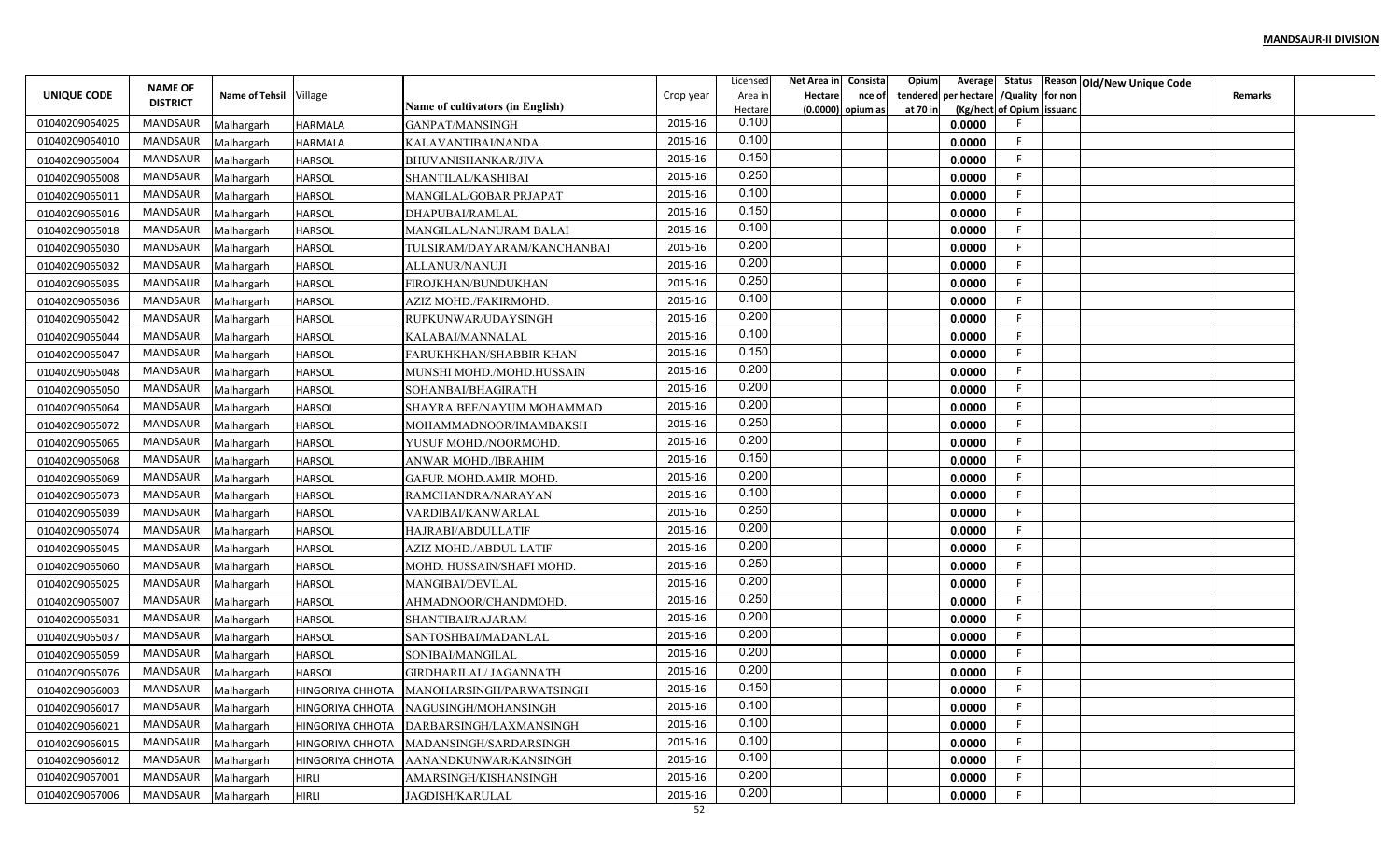|                | <b>NAME OF</b>  |                        |                 |                                        |           | Licensed         | Net Area in    | Consista            | Opium    | Average              |                           | Status Reason Old/New Unique Code |                |  |
|----------------|-----------------|------------------------|-----------------|----------------------------------------|-----------|------------------|----------------|---------------------|----------|----------------------|---------------------------|-----------------------------------|----------------|--|
| UNIQUE CODE    | <b>DISTRICT</b> | Name of Tehsil Village |                 | Name of cultivators (in English)       | Crop year | Area in          | <b>Hectare</b> | nce of              |          | tendered per hectare | /Quality for non          |                                   | <b>Remarks</b> |  |
| 01040209067014 | <b>MANDSAUR</b> | Malhargarh             | <b>HIRLI</b>    | NANDKISHOR/MANGILAL                    | 2015-16   | Hectare<br>0.250 |                | $(0.0000)$ opium as | at 70 in | 0.0000               | (Kg/hect of Opium issuanc |                                   |                |  |
| 01040209067017 | MANDSAUR        | Malhargarh             | <b>HIRLI</b>    | <b>BHOPAL/MANGILAL</b>                 | 2015-16   | 0.200            |                |                     |          | 0.0000               | F                         |                                   |                |  |
| 01040209067031 | MANDSAUR        | Malhargarh             | <b>HIRLI</b>    | CHANDRAKALABAI/BHOPALSINGH             | 2015-16   | 0.250            |                |                     |          | 0.0000               | F                         |                                   |                |  |
| 01040209067013 | MANDSAUR        | Malhargarh             | <b>HIRLI</b>    | RAMNARAYAN/LAXMICHAND                  | 2015-16   | 0.250            |                |                     |          | 0.0000               | F                         |                                   |                |  |
| 01040209067025 | MANDSAUR        | Malhargarh             | <b>HIRLI</b>    | BHANWARBAI/GORDHANSINGH                | 2015-16   | 0.200            |                |                     |          | 0.0000               |                           |                                   |                |  |
| 01040209067007 | MANDSAUR        | Malhargarh             | <b>HIRLI</b>    | KESHARSINGH/SURATSINGH                 | 2015-16   | 0.100            |                |                     |          | 0.0000               | F                         |                                   |                |  |
| 01040209067032 | MANDSAUR        | Malhargarh             | HIRLI           | GOBARSINGH/KISHANSINGH                 | 2015-16   | 0.100            |                |                     |          | 0.0000               | F                         |                                   |                |  |
| 01040209067018 | MANDSAUR        | Malhargarh             | <b>HIRLI</b>    | KOMALPRASAD/RAMNARAYAN                 | 2015-16   | 0.200            |                |                     |          | 0.0000               |                           |                                   |                |  |
| 01040209067033 | MANDSAUR        | Malhargarh             | <b>HIRLI</b>    | MADANSINGH/ISHWARSINGH                 | 2015-16   | 0.200            |                |                     |          | 0.0000               |                           |                                   |                |  |
| 01040209067030 | MANDSAUR        | Malhargarh             | <b>HIRLI</b>    | DEVISINGH/PREMSINGH                    | 2015-16   | 0.250            |                |                     |          | 0.0000               | F                         |                                   |                |  |
| 01040209067024 | MANDSAUR        | Malhargarh             | HIRLI           | DEVISINGH/BHUVANISINGH                 | 2015-16   | 0.150            |                |                     |          | 0.0000               | F                         |                                   |                |  |
| 01040209068004 | MANDSAUR        | Malhargarh             | <b>KACHNARA</b> | <b>BHOPALSINGH/GAJRAJSINGH</b>         | 2015-16   | 0.100            |                |                     |          | 0.0000               | F                         |                                   |                |  |
| 01040209068006 | MANDSAUR        | Malhargarh             | KACHNARA        | <b>BULAKBAI/GAJRAJSINGH</b>            | 2015-16   | 0.150            |                |                     |          | 0.0000               |                           |                                   |                |  |
| 01040209068012 | <b>MANDSAUR</b> | Malhargarh             | <b>KACHNARA</b> | PRABHUSINGH/LADUSINGH                  | 2015-16   | 0.250            |                |                     |          | 0.0000               |                           |                                   |                |  |
| 01040209068019 | <b>MANDSAUR</b> | Malhargarh             | <b>KACHNARA</b> | CHANDRAKALABAI/GORDHANSINGH            | 2015-16   | 0.250            |                |                     |          | 0.0000               | F                         |                                   |                |  |
| 01040209068022 | MANDSAUR        | Malhargarh             | <b>KACHNARA</b> | GAJRAJSINGH/SWARUPSINGH                | 2015-16   | 0.250            |                |                     |          | 0.0000               |                           |                                   | Theft case     |  |
| 01040209068032 | MANDSAUR        | Malhargarh             | KACHNARA        | BHOPALSINGH/KALUSINGH                  | 2015-16   | 0.150            |                |                     |          | 0.0000               |                           |                                   |                |  |
| 01040209068044 | MANDSAUR        | Malhargarh             | <b>KACHNARA</b> | MANGUSINGH/GOBARSINGH                  | 2015-16   | 0.250            |                |                     |          | 0.0000               | F                         |                                   |                |  |
| 01040209068050 | MANDSAUR        | Malhargarh             | <b>KACHNARA</b> | RANJITSINGH/KACHRUSINGH                | 2015-16   | 0.250            |                |                     |          | 0.0000               |                           |                                   |                |  |
| 01040209068052 | MANDSAUR        | Malhargarh             | <b>KACHNARA</b> | MANGUSINGH/KARANSINGH                  | 2015-16   | 0.100            |                |                     |          | 0.0000               | F                         |                                   |                |  |
| 01040209068066 | MANDSAUR        | Malhargarh             | <b>KACHNARA</b> | NAZARBAI/BHANWARSINGH                  | 2015-16   | 0.100            |                |                     |          | 0.0000               | -F                        |                                   |                |  |
| 01040209068069 | <b>MANDSAUR</b> | Malhargarh             | KACHNARA        | KAMLABAI/ONKARSINGH                    | 2015-16   | 0.250            |                |                     |          | 0.0000               |                           |                                   |                |  |
| 01040209068070 | MANDSAUR        | Malhargarh             | <b>KACHNARA</b> | KAMALSINGH/NIRBHAYSINGH                | 2015-16   | 0.150            |                |                     |          | 0.0000               | F                         |                                   |                |  |
| 01040209068058 | MANDSAUR        | Malhargarh             | <b>KACHNARA</b> | GOVINDSINGH/KACHRUSINGH                | 2015-16   | 0.250            |                |                     |          | 0.0000               | F                         |                                   |                |  |
| 01040209068010 | MANDSAUR        | Malhargarh             | <b>KACHNARA</b> | RAMSINGH/ISHWARSINGH                   | 2015-16   | 0.100            |                |                     |          | 0.0000               |                           |                                   |                |  |
| 01040209068065 | MANDSAUR        | Malhargarh             | <b>KACHNARA</b> | LAXMANSINGH/ISHWARSINGH                | 2015-16   | 0.200            |                |                     |          | 0.0000               |                           |                                   |                |  |
| 01040209068048 | MANDSAUR        | Malhargarh             | <b>KACHNARA</b> | SAJJANSINGH/MOHANSINGH                 | 2015-16   | 0.200            |                |                     |          | 0.0000               | F                         |                                   |                |  |
| 01040209068049 | MANDSAUR        | Malhargarh             | <b>KACHNARA</b> | NOKSINGH/KALUSINGH                     | 2015-16   | 0.250            |                |                     |          | 0.0000               | F                         |                                   |                |  |
| 01040209068005 | MANDSAUR        | Malhargarh             | <b>KACHNARA</b> | NATHUSINGH/DEVISINGH                   | 2015-16   | 0.200            |                |                     |          | 0.0000               | F                         |                                   |                |  |
| 01040209068064 | <b>MANDSAUR</b> | Malhargarh             | <b>KACHNARA</b> | RATANSINGH/BHUWANSINGH                 | 2015-16   | 0.250            |                |                     |          | 0.0000               |                           |                                   |                |  |
| 01040209068054 | <b>MANDSAUR</b> | Malhargarh             | KACHNARA        | <b>HARISINGH/DEVISINGH</b>             | 2015-16   | 0.200            |                |                     |          | 0.0000               |                           |                                   |                |  |
| 01040209068003 | <b>MANDSAUR</b> | Malhargarh             | <b>KACHNARA</b> | MANGUBAI/PYARSINGH                     | 2015-16   | 0.100            |                |                     |          | 0.0000               |                           |                                   |                |  |
| 01040209068062 | MANDSAUR        | Malhargarh             | <b>KACHNARA</b> | GHASIPURI/GOTAMPURI                    | 2015-16   | 0.100            |                |                     |          | 0.0000               | E.                        |                                   |                |  |
| 01040209068107 | MANDSAUR        | Malhargarh             | <b>KACHNARA</b> | BHUVANISINGH/DULESINGH                 | 2015-16   | 0.100            |                |                     |          | 0.0000               |                           |                                   |                |  |
| 01040209068018 | MANDSAUR        | Malhargarh             | <b>KACHNARA</b> | SALAMSINGH/BHANWARSINGH                | 2015-16   | 0.200            |                |                     |          | 0.0000               |                           |                                   |                |  |
| 01040209068011 | MANDSAUR        | Malhargarh             | <b>KACHNARA</b> | AMARSINGH/RAMSINGH                     | 2015-16   | 0.200            |                |                     |          | 0.0000               | F                         |                                   |                |  |
| 01040209068072 | MANDSAUR        | Malhargarh             | <b>KACHNARA</b> | HUDDIBAI/RUPSINGH                      | 2015-16   | 0.100            |                |                     |          | 0.0000               | F.                        |                                   |                |  |
| 01040209069004 | MANDSAUR        | Malhargarh             |                 | KALIYAKHEDI GUJRAN KHUBCHAND/CHOUTHMAL | 2015-16   | 0.200            |                |                     |          | 0.0000               | -F                        |                                   |                |  |
| 01040209069006 | MANDSAUR        | Malhargarh             |                 | KALIYAKHEDI GUJRAN DHAPUBAI/LAXMAN     | 2015-16   | 0.100            |                |                     |          | 0.0000               |                           |                                   |                |  |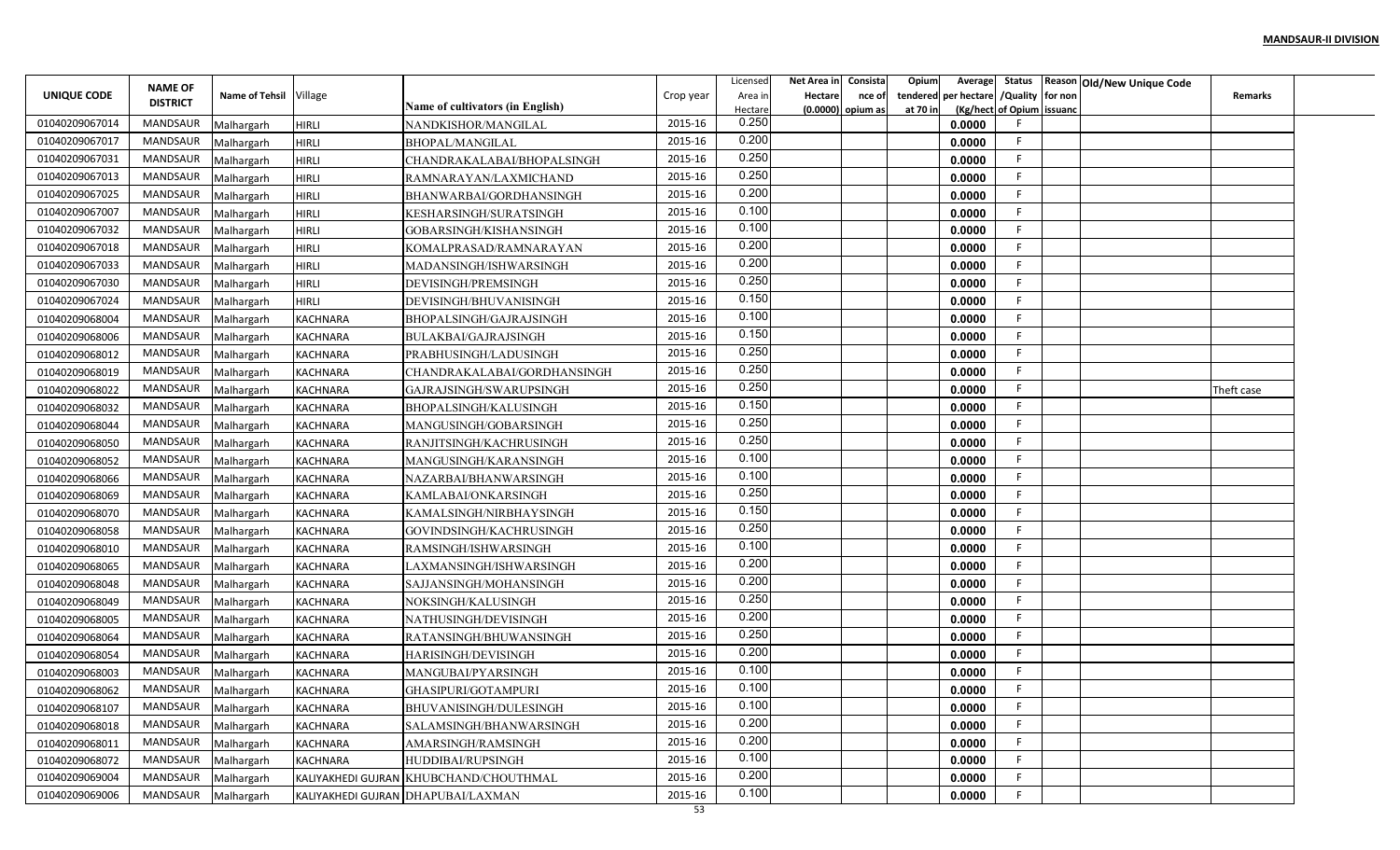|                |                                   |                        |                                  |                                         |               | Licensed | Net Area in | Consista | Opium<br>Average        |                           | Status Reason Old/New Unique Code |                |  |
|----------------|-----------------------------------|------------------------|----------------------------------|-----------------------------------------|---------------|----------|-------------|----------|-------------------------|---------------------------|-----------------------------------|----------------|--|
| UNIQUE CODE    | <b>NAME OF</b><br><b>DISTRICT</b> | Name of Tehsil Village |                                  |                                         | Crop year     | Area ir  | Hectare     | nce of   | per hectare<br>tendered | /Quality for non          |                                   | <b>Remarks</b> |  |
|                |                                   |                        |                                  | <b>Name of cultivators (in English)</b> |               | Hectare  | (0.0000)    | opium as | at 70 in                | (Kg/hect of Opium issuanc |                                   |                |  |
| 01040209069014 | <b>MANDSAUR</b>                   | Malhargarh             |                                  | KALIYAKHEDI GUJRAN MADANLAL/SHANKARLAL  | 2015-16       | 0.100    |             |          | 0.0000                  |                           |                                   |                |  |
| 01040209069041 | MANDSAUR                          | Malhargarh             |                                  | KALIYAKHEDI GUJRAN GENDMAL/ONKARLAL     | 2015-16       | 0.200    |             |          | 0.0000                  | -F                        |                                   |                |  |
| 01040209069039 | MANDSAUR                          | Malhargarh             |                                  | KALIYAKHEDI GUJRAN NANALAL/KISHANLAL    | 2015-16       | 0.100    |             |          | 0.0000                  | -F                        |                                   |                |  |
| 01040209069043 | <b>MANDSAUR</b>                   | Malhargarh             | KALIYAKHEDI GUJRAN RAHUL/JAGDISH |                                         | 2015-16       | 0.100    |             |          | 0.0000                  | F                         |                                   |                |  |
| 01040209069010 | MANDSAUR                          | Malhargarh             |                                  | KALIYAKHEDI GUJRAN BHONILAL/RUGHNATH    | 2015-16       | 0.100    |             |          | 0.0000                  |                           |                                   |                |  |
| 01040209070001 | MANDSAUR                          | Malhargarh             | KHADPALIYA                       | BALMUKUNAD/HAJARILAI                    | 2015-16       | 0.250    |             |          | 0.0000                  |                           |                                   |                |  |
| 01040209070002 | MANDSAUR                          | Malhargarh             | KHADPALIYA                       | KANEHIYALAL/JAICHAND                    | 2015-16       | 0.200    |             |          | 0.0000                  | -F                        |                                   |                |  |
| 01040209070004 | MANDSAUR                          | Malhargarh             | KHADPALIYA                       | RAGHUNATH/PANNALAL                      | 2015-16       | 0.250    |             |          | 0.0000                  |                           |                                   |                |  |
| 01040209070006 | MANDSAUR                          | Malhargarh             | <b>KHADPALIYA</b>                | MEHTABBAI/CHENRAM                       | 2015-16       | 0.250    |             |          | 0.0000                  |                           |                                   |                |  |
| 01040209070007 | MANDSAUR                          | Malhargarh             | KHADPALIYA                       | SAJJANBAI/BANSHILAL                     | 2015-16       | 0.200    |             |          | 0.0000                  | E                         |                                   |                |  |
| 01040209070021 | MANDSAUR                          | Malhargarh             | <b>KHADPALIYA</b>                | CHAGANLAL/BAPULAL/BHERULAL              | 2015-16       | 0.250    | 0.2257      | 66.84    | 57.7492<br>13.034       | G                         |                                   |                |  |
| 01040209070023 | MANDSAUR                          | Malhargarh             | <b>KHADPALIYA</b>                | MATHURALAL/SUKHLAL                      | 2015-16       | 0.250    |             |          | 0.0000                  | -F.                       |                                   |                |  |
| 01040209070024 | MANDSAUR                          | Malhargarh             | KHADPALIYA                       | PURALAL/BHERULAL                        | 2015-16       | 0.250    |             |          | 0.0000                  |                           |                                   |                |  |
| 01040209070027 | MANDSAUR                          | Malhargarh             | KHADPALIYA                       | KACHRULAL/SHIVLAL                       | 2015-16       | 0.200    |             |          | 0.0000                  |                           |                                   |                |  |
| 01040209070033 | <b>MANDSAUR</b>                   | Malhargarh             | KHADPALIYA                       | RAMSINGH/MADANSINGH                     | 2015-16       | 0.200    |             |          | 0.0000                  |                           |                                   |                |  |
| 01040209070036 | MANDSAUR                          | Malhargarh             | KHADPALIYA                       | MOHANLAL/BHANWARLAL                     | 2015-16       | 0.250    |             |          | 0.0000                  |                           |                                   |                |  |
| 01040209070037 | MANDSAUR                          | Malhargarh             | <b>KHADPALIYA</b>                | JAMNALAL/BHANWARLAL                     | 2015-16       | 0.250    |             |          | 0.0000                  |                           |                                   |                |  |
| 01040209070046 | MANDSAUR                          | Malhargarh             | KHADPALIYA                       | AMRITRAM/KALURAM                        | 2015-16       | 0.250    |             |          | 0.0000                  | -F                        |                                   |                |  |
| 01040209070048 | MANDSAUR                          | Malhargarh             | KHADPALIYA                       | KARULAL/DEVBKSH                         | 2015-16       | 0.200    |             |          | 0.0000                  |                           |                                   |                |  |
| 01040209070049 | MANDSAUR                          | Malhargarh             | KHADPALIYA                       | BHAGWATILAL/AANANDILAL                  | 2015-16       | 0.250    |             |          | 0.0000                  | -F                        |                                   |                |  |
| 01040209070051 | MANDSAUR                          | Malhargarh             | KHADPALIYA                       | SURESHCHANDRA/RAMNIVAS                  | 2015-16       | 0.200    |             |          | 0.0000                  | -F                        |                                   |                |  |
| 01040209070052 | <b>MANDSAUR</b>                   | Malhargarh             | KHADPALIYA                       | <b>BABULAL/HIRALAL</b>                  | 2015-16       | 0.250    |             |          | 0.0000                  |                           |                                   |                |  |
| 01040209070053 | MANDSAUR                          | Malhargarh             | <b>KHADPALIYA</b>                | RAMNIVAS@RAMVILAS/JAICHAND              | 2015-16       | 0.200    |             |          | 0.0000                  | -F                        |                                   |                |  |
| 01040209070056 | MANDSAUR                          | Malhargarh             | KHADPALIYA                       | RADHESHYAM/BAGDIRAM                     | 2015-16       | 0.250    |             |          | 0.0000                  | F                         |                                   |                |  |
| 01040209070057 | MANDSAUR                          | Malhargarh             | KHADPALIYA                       | PRBHULAL/KANEHIYALAL                    | 2015-16       | 0.250    |             |          | 0.0000                  |                           |                                   |                |  |
| 01040209070058 | MANDSAUR                          | Malhargarh             | KHADPALIYA                       | AMBARAM/CHENSINGH                       | 2015-16       | 0.100    |             |          | 0.0000                  |                           |                                   |                |  |
| 01040209070063 | MANDSAUR                          | Malhargarh             | <b>KHADPALIYA</b>                | RAMPRAHLAD/HIRALAL                      | 2015-16       | 0.200    |             |          | 0.0000                  | -F                        |                                   |                |  |
| 01040209070067 | MANDSAUR                          | Malhargarh             | KHADPALIYA                       | HIRALAL/CHAMPALAL                       | 2015-16       | 0.250    |             |          | 0.0000                  | F                         |                                   |                |  |
| 01040209070020 | <b>MANDSAUR</b>                   | Malhargarh             | <b>KHADPALIYA</b>                | BAPULAL/BHERULAL                        | 2015-16       | 0.250    |             |          | 0.0000                  | -F                        |                                   |                |  |
| 01040209070055 | MANDSAUR                          | Malhargarh             | KHADPALIYA                       | DEVILAL/JAMNALAL                        | 2015-16       | 0.250    |             |          | 0.0000                  |                           |                                   |                |  |
| 01040209070068 | MANDSAUR                          | Malhargarh             | KHADPALIYA                       | BASANTILAL/GANGARAM                     | 2015-16       | 0.200    | 0.0654      | 64.28    | 59.3884<br>3.884        | G                         |                                   |                |  |
| 01040209070069 | MANDSAUR                          | Malhargarh             | KHADPALIYA                       | BADRILAL/JAGANNATH                      | 2015-16       | 0.250    |             |          | 0.0000                  |                           |                                   |                |  |
| 01040209070070 | MANDSAUR                          |                        |                                  |                                         | 2015-16       | 0.250    |             |          | 64.3311                 | G                         |                                   |                |  |
| 01040209070072 | MANDSAUR                          | Malhargarh             | KHADPALIYA                       | <b>BAGDIRAM/JAGANNATH</b>               | 2015-16       | 0.250    | 0.1196      | 66.99    | 7.694                   |                           |                                   |                |  |
| 01040209070028 | MANDSAUR                          | Malhargarh             | KHADPALIYA                       | DASHRATHKUMAR/AANANDILAL                | 2015-16       | 0.250    |             |          | 0.0000                  | G                         |                                   |                |  |
|                |                                   | Malhargarh             | KHADPALIYA                       | PRABHULAL/KALURAM                       |               | 0.250    | 0.2468      | 67.70    | 65.2472<br>16.103       | -F.                       |                                   |                |  |
| 01040209070075 | MANDSAUR                          | Malhargarh             | <b>KHADPALIYA</b>                | NANDRAM/VARDICHAND                      | 2015-16       | 0.250    |             |          | 0.0000                  | -F                        |                                   |                |  |
| 01040209070077 | MANDSAUR                          | Malhargarh             | KHADPALIYA                       | ONKARLAL/BALKISHAN                      | 2015-16       | 0.250    |             |          | 0.0000                  |                           |                                   |                |  |
| 01040209070079 | MANDSAUR                          | Malhargarh             | <b>KHADPALIYA</b>                | PARASRAM/BHANWARLAL                     | 2015-16       | 0.250    |             |          | 0.0000                  | -F                        |                                   |                |  |
| 01040209070080 | MANDSAUR                          | Malhargarh             | KHADPALIYA                       | SITABAI/MANGILAL                        | 2015-16<br>54 |          |             |          | 0.0000                  |                           |                                   |                |  |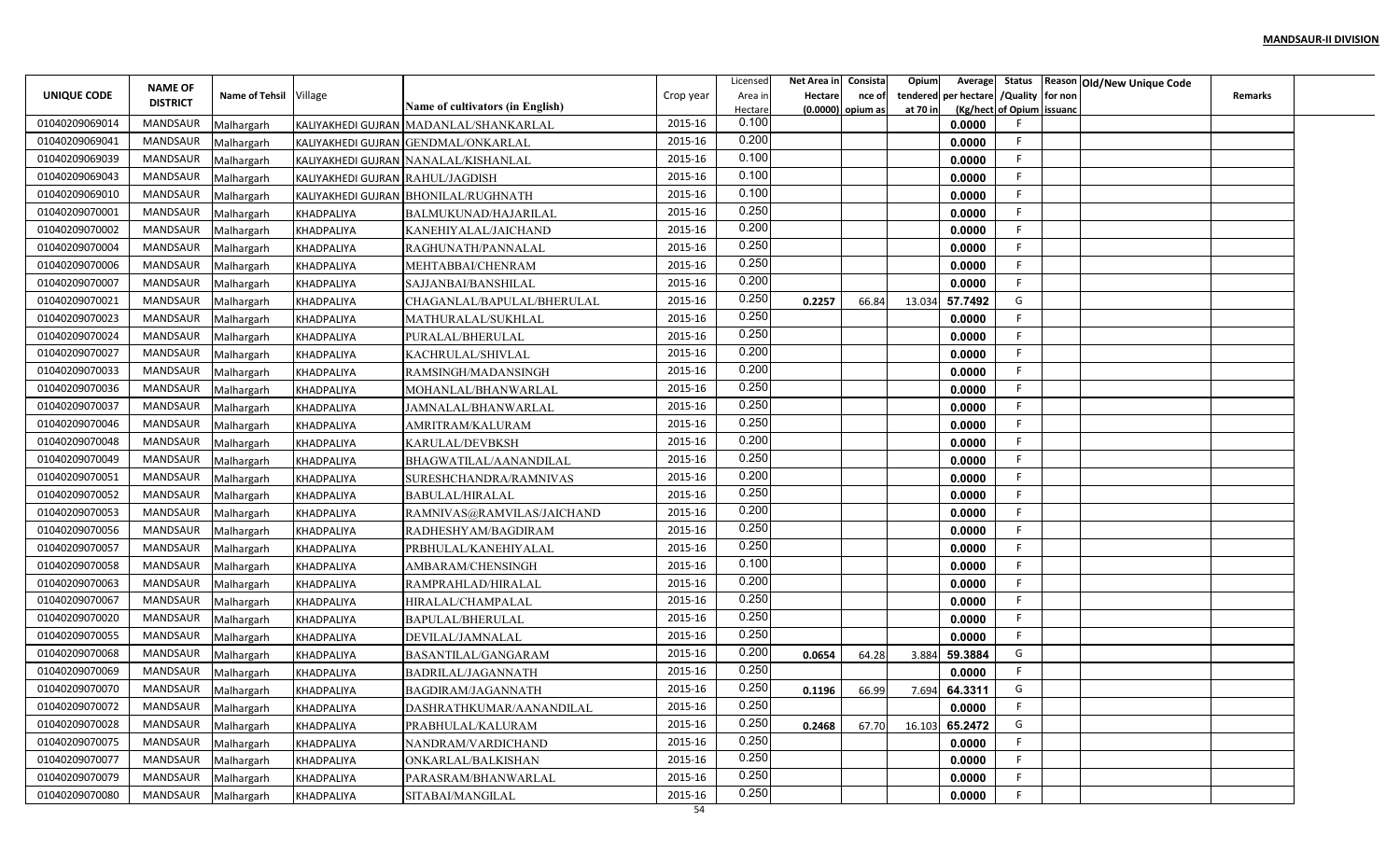|                | <b>NAME OF</b>  |                        |                   |                                  |           | Licensed         | Net Area in    | Consista            | Opium    | Average              |                           | Status Reason Old/New Unique Code |                |  |
|----------------|-----------------|------------------------|-------------------|----------------------------------|-----------|------------------|----------------|---------------------|----------|----------------------|---------------------------|-----------------------------------|----------------|--|
| UNIQUE CODE    | <b>DISTRICT</b> | Name of Tehsil Village |                   | Name of cultivators (in English) | Crop year | Area in          | <b>Hectare</b> | nce of              |          | tendered per hectare | /Quality for non          |                                   | <b>Remarks</b> |  |
| 01040209070045 | <b>MANDSAUR</b> | Malhargarh             | KHADPALIYA        | ASHOKKUMAR/RAMCHANDRA            | 2015-16   | Hectare<br>0.250 |                | $(0.0000)$ opium as | at 70 in | 0.0000               | (Kg/hect of Opium issuanc |                                   |                |  |
| 01040209070081 | MANDSAUR        | Malhargarh             | <b>KHADPALIYA</b> | RATANLAL/MANGILAL                | 2015-16   | 0.250            |                |                     |          | 0.0000               | F                         |                                   |                |  |
| 01040209070082 | MANDSAUR        | Malhargarh             | KHADPALIYA        | <b>BAGDIRAM/MANGILAL</b>         | 2015-16   | 0.250            |                |                     |          | 0.0000               | F                         |                                   |                |  |
| 01040209070083 | MANDSAUR        | Malhargarh             | KHADPALIYA        | SHANKARLAL/GANGARAM              | 2015-16   | 0.200            |                |                     |          | 0.0000               | F                         |                                   |                |  |
| 01040209070084 | MANDSAUR        | Malhargarh             | KHADPALIYA        | SHANTILAL/JAGANNATH/BHURIBAI     | 2015-16   | 0.250            |                |                     |          | 0.0000               |                           |                                   |                |  |
| 01040209070085 | MANDSAUR        | Malhargarh             | KHADPALIYA        | KAILASHIBAI/RAMLAL               | 2015-16   | 0.250            |                |                     |          | 0.0000               | F                         |                                   |                |  |
| 01040209071001 | <b>MANDSAUR</b> | Malhargarh             | <b>KHEJDI</b>     | GOBARSINGH/KISHORSINGH           | 2015-16   | 0.150            |                |                     |          | 0.0000               | F                         |                                   |                |  |
| 01040209071008 | MANDSAUR        | Malhargarh             | <b>KHEJDI</b>     | SHITALSINGH/AMARSINGH            | 2015-16   | 0.100            |                |                     |          | 0.0000               |                           |                                   |                |  |
| 01040209071028 | MANDSAUR        | Malhargarh             | <b>KHEJDI</b>     | GORDHANLAL/MODIRAM               | 2015-16   | 0.100            |                |                     |          | 0.0000               |                           |                                   |                |  |
| 01040209071034 | MANDSAUR        | Malhargarh             | <b>KHEJDI</b>     | GORDHANSINGH/SHIVSINGH           | 2015-16   | 0.100            |                |                     |          | 0.0000               | F                         |                                   |                |  |
| 01040209071035 | MANDSAUR        | Malhargarh             | <b>KHEJDI</b>     | HARISINGH/LALSINGH               | 2015-16   | 0.100            |                |                     |          | 0.0000               | F                         |                                   |                |  |
| 01040209071045 | MANDSAUR        | Malhargarh             | <b>KHEJDI</b>     | SONABAI/DEVISINGH                | 2015-16   | 0.100            |                |                     |          | 0.0000               | F                         |                                   |                |  |
| 01040209071047 | MANDSAUR        | Malhargarh             | <b>KHEJDI</b>     | UDAYSINGH/SHITALSINGH/AMARSINGH  | 2015-16   | 0.200            |                |                     |          | 0.0000               |                           |                                   |                |  |
| 01040209071048 | <b>MANDSAUR</b> | Malhargarh             | KHEJDI            | ISHWARSINGH/RAMSINGH             | 2015-16   | 0.100            |                |                     |          | 0.0000               |                           |                                   |                |  |
| 01040209071024 | <b>MANDSAUR</b> | Malhargarh             | KHEJDI            | KALUSINGH/BHERUSINGH             | 2015-16   | 0.250            |                |                     |          | 0.0000               |                           |                                   |                |  |
| 01040209071030 | MANDSAUR        | Malhargarh             | <b>KHEJDI</b>     | KACHRUSINGH/LALSINGH             | 2015-16   | 0.100            |                |                     |          | 0.0000               |                           |                                   |                |  |
| 01040209071049 | MANDSAUR        | Malhargarh             | <b>KHEJDI</b>     | DEVILAL/DOLATRAM                 | 2015-16   | 0.100            |                |                     |          | 0.0000               |                           |                                   |                |  |
| 01040209071016 | MANDSAUR        | Malhargarh             | <b>KHEJDI</b>     | CHENSINGH/GOBARSINGH             | 2015-16   | 0.100            |                |                     |          | 0.0000               | -F                        |                                   |                |  |
| 01040209073002 | MANDSAUR        | Malhargarh             | KITTUKHEDI        | RAMESHWARGIR/SHANKARGIR          | 2015-16   | 0.250            |                |                     |          | 0.0000               |                           |                                   |                |  |
| 01040209073004 | MANDSAUR        | Malhargarh             | KITTUKHEDI        | MANGUSINGH/PRATAPSINGH           | 2015-16   | 0.100            |                |                     |          | 0.0000               | F                         |                                   |                |  |
| 01040209073008 | MANDSAUR        | Malhargarh             | KITTUKHEDI        | RAGHUNATHSINGH/FATEHSINGH        | 2015-16   | 0.200            |                |                     |          | 0.0000               |                           |                                   |                |  |
| 01040209073010 | MANDSAUR        | Malhargarh             | KITTUKHEDI        | NAGUSINGH/NAVALSINGH             | 2015-16   | 0.150            |                |                     |          | 0.0000               |                           |                                   |                |  |
| 01040209073012 | MANDSAUR        | Malhargarh             | KITTUKHEDI        | GOPAL/MOHANLAL                   | 2015-16   | 0.250            |                |                     |          | 0.0000               | F                         |                                   |                |  |
| 01040209073013 | MANDSAUR        | Malhargarh             | KITTUKHEDI        | VISHNUGIR/SHANKARGIR             | 2015-16   | 0.250            |                |                     |          | 0.0000               | F                         |                                   |                |  |
| 01040209073021 | MANDSAUR        | Malhargarh             | KITTUKHEDI        | MANOHARSINGH/MANSINGH            | 2015-16   | 0.250            |                |                     |          | 0.0000               |                           |                                   |                |  |
| 01040209073036 | MANDSAUR        | Malhargarh             | KITTUKHEDI        | VINODSINGH/RUPSINGH              | 2015-16   | 0.250            |                |                     |          | 0.0000               |                           |                                   |                |  |
| 01040209073017 | MANDSAUR        | Malhargarh             | KITTUKHEDI        | KANCHANKUNWAR/RAMSINGH           | 2015-16   | 0.200            |                |                     |          | 0.0000               | F                         |                                   |                |  |
| 01040209073094 | MANDSAUR        | Malhargarh             | <b>KITTUKHEDI</b> | MADANSINGH/ONKARSINGH            | 2015-16   | 0.250            |                |                     |          | 0.0000               | F                         |                                   |                |  |
| 01040209073079 | MANDSAUR        | Malhargarh             | KITTUKHEDI        | GOVINDSINGH/BHANWARSINGH         | 2015-16   | 0.200            |                |                     |          | 0.0000               | F                         |                                   |                |  |
| 01040209073022 | MANDSAUR        | Malhargarh             | KITTUKHEDI        | RATANSINGH/RAMSINGH              | 2015-16   | 0.250            |                |                     |          | 0.0000               |                           |                                   |                |  |
| 01040209073005 | <b>MANDSAUR</b> | Malhargarh             | KITTUKHEDI        | GORDHANSINGH/RAMSINGH            | 2015-16   | 0.100            |                |                     |          | 0.0000               |                           |                                   |                |  |
| 01040209073098 | <b>MANDSAUR</b> | Malhargarh             | KITTUKHEDI        | LAXMANSINGH/SHIVSINGH            | 2015-16   | 0.100            | 0.1000         | 56.77               | 1.322    | 13.2200              | G                         |                                   |                |  |
| 01040209073099 | MANDSAUR        | Malhargarh             | KITTUKHEDI        | <b>BHAVANISINGH/BHERUSINGH</b>   | 2015-16   | 0.100            |                |                     |          | 0.0000               | F                         |                                   |                |  |
| 01040209073085 | MANDSAUR        | Malhargarh             | KITTUKHEDI        | GORDHANSINGH/PHOOLSINGH          | 2015-16   | 0.200            |                |                     |          | 0.0000               |                           |                                   |                |  |
| 01040209073101 | MANDSAUR        | Malhargarh             | KITTUKHEDI        | DHULSINGH@DULESINGH/GOBARSINGH   | 2015-16   | 0.200            |                |                     |          | 0.0000               | F                         |                                   |                |  |
| 01040209073032 | <b>MANDSAUR</b> | Malhargarh             | KITTUKHEDI        | KESHARSINGH/SURATSINGH           | 2015-16   | 0.100            |                |                     |          | 0.0000               | F                         |                                   |                |  |
| 01040209074004 | MANDSAUR        | Malhargarh             | LODAKHEDA         | RADHESHYAM/CHITAR                | 2015-16   | 0.200            |                |                     |          | 0.0000               | F.                        |                                   |                |  |
| 01040209074005 | MANDSAUR        | Malhargarh             | LODAKHEDA         | JAGDISH/LAKHA                    | 2015-16   | 0.200            |                |                     |          | 0.0000               | -F                        |                                   |                |  |
| 01040209074013 | MANDSAUR        | Malhargarh             | LODAKHEDA         | <b>TEJA/SOJI</b>                 | 2015-16   | 0.100            |                |                     |          | 0.0000               |                           |                                   |                |  |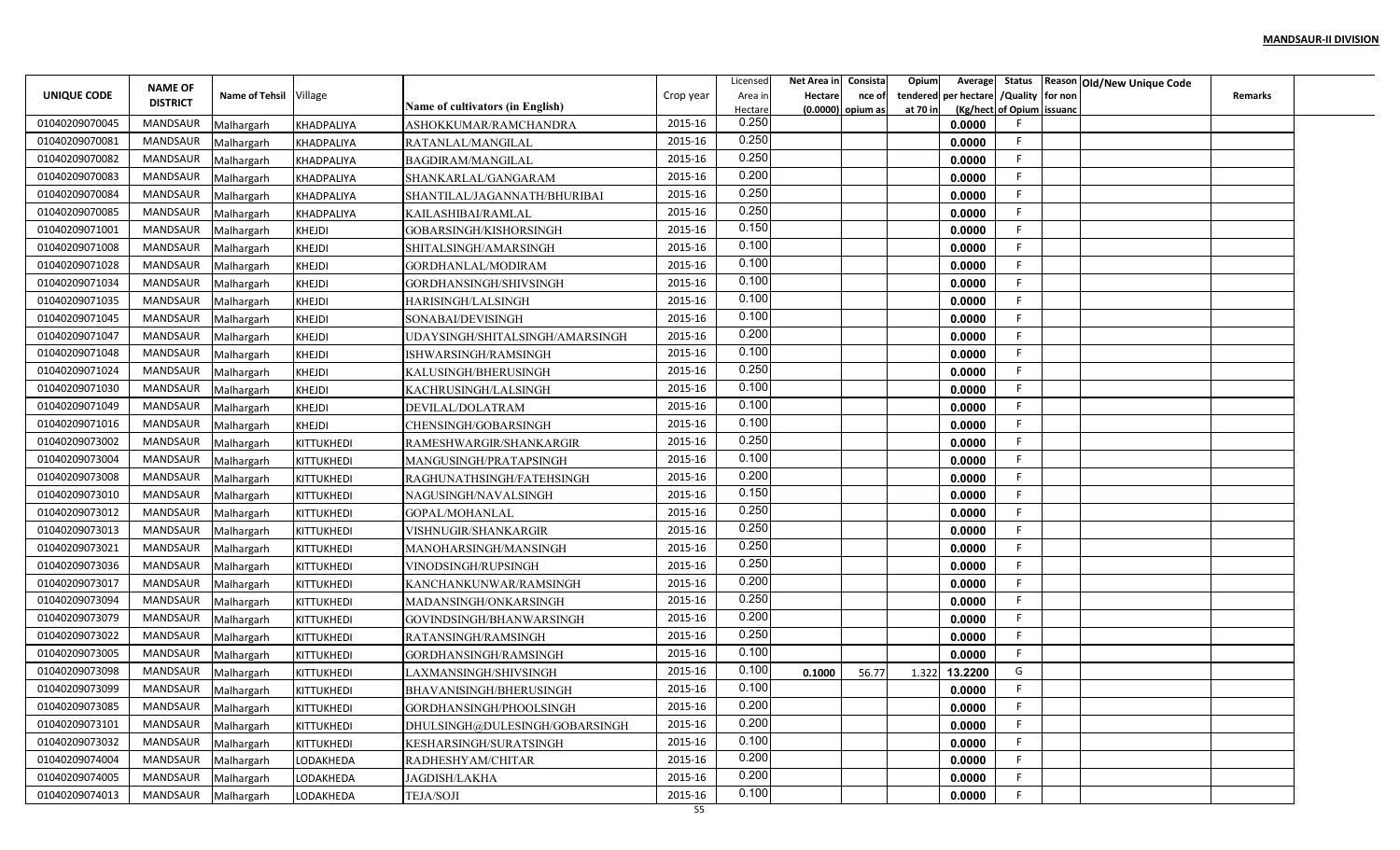|                | <b>NAME OF</b>  |                        |             |                                  |           | Licensed         | Net Area in | Consista | Opium    | Average     |                           | Status Reason Old/New Unique Code |                |  |
|----------------|-----------------|------------------------|-------------|----------------------------------|-----------|------------------|-------------|----------|----------|-------------|---------------------------|-----------------------------------|----------------|--|
| UNIQUE CODE    | <b>DISTRICT</b> | Name of Tehsil Village |             | Name of cultivators (in English) | Crop year | Area in          | Hectare     | nce of   | tendered | per hectare | /Quality for non          |                                   | <b>Remarks</b> |  |
| 01040209074016 | MANDSAUR        | Malhargarh             | LODAKHEDA   | <b>JAGDISH/PARASRAM</b>          | 2015-16   | Hectare<br>0.100 | (0.0000)    | opium as | at 70 in | 0.0000      | (Kg/hect of Opium issuanc |                                   |                |  |
| 01040209074017 | MANDSAUR        | Malhargarh             | LODAKHEDA   | JAGDISH/LAXMAN                   | 2015-16   | 0.100            |             |          |          | 0.0000      | E                         |                                   |                |  |
| 01040209074043 | MANDSAUR        | Malhargarh             | LODAKHEDA   | <b>BABULAL/CHITAR</b>            | 2015-16   | 0.150            |             |          |          | 0.0000      |                           |                                   |                |  |
| 01040209074054 | <b>MANDSAUR</b> | Malhargarh             | LODAKHEDA   | MADANLAL/CHITAR                  | 2015-16   | 0.150            |             |          |          | 0.0000      | F                         |                                   |                |  |
| 01040209074071 | MANDSAUR        | Malhargarh             | LODAKHEDA   | RAJU/SHIVLAL                     | 2015-16   | 0.100            |             |          |          | 0.0000      |                           |                                   |                |  |
| 01040209074072 | MANDSAUR        | Malhargarh             | LODAKHEDA   | VIDYARAM/KANWARLAL               | 2015-16   | 0.200            |             |          |          | 0.0000      |                           |                                   |                |  |
| 01040209074045 | MANDSAUR        | Malhargarh             | LODAKHEDA   | KANIRAM/BHAVSINGH                | 2015-16   | 0.100            |             |          |          | 0.0000      |                           |                                   |                |  |
| 01040209074036 | MANDSAUR        | Malhargarh             | LODAKHEDA   | <b>SARDARSINGH/TEJA</b>          | 2015-16   | 0.100            |             |          |          | 0.0000      | E                         |                                   |                |  |
| 01040209074039 | MANDSAUR        | Malhargarh             | LODAKHEDA   | KARULAL/PREMA                    | 2015-16   | 0.100            |             |          |          | 0.0000      |                           |                                   |                |  |
| 01040209074060 | MANDSAUR        | Malhargarh             | LODAKHEDA   | <b>GOVERDHANLAL/GHASI</b>        | 2015-16   | 0.100            |             |          |          | 0.0000      |                           |                                   |                |  |
| 01040209074056 | MANDSAUR        | Malhargarh             | LODAKHEDA   | RADHESHYAM/JORSINGH              | 2015-16   | 0.100            |             |          |          | 0.0000      |                           |                                   |                |  |
| 01040209074038 | MANDSAUR        | Malhargarh             | LODAKHEDA   | RAJMAL/LAXMAN                    | 2015-16   | 0.100            |             |          |          | 0.0000      |                           |                                   |                |  |
| 01040209075012 | MANDSAUR        | Malhargarh             | MANSHAKHEDI | UDAYSINGH/CHATRA                 | 2015-16   | 0.100            |             |          |          | 0.0000      | E                         |                                   |                |  |
| 01040209075016 | MANDSAUR        | Malhargarh             | MANSHAKHEDI | KARULAL/GABBA                    | 2015-16   | 0.100            |             |          |          | 0.0000      |                           |                                   |                |  |
| 01040209075032 | MANDSAUR        | Malhargarh             | MANSHAKHEDI | <b>AMRA/VARDA</b>                | 2015-16   | 0.100            |             |          |          | 0.0000      |                           |                                   |                |  |
| 01040209075054 | MANDSAUR        | Malhargarh             | MANSHAKHEDI | KISHANLAL/BHERULAL               | 2015-16   | 0.100            |             |          |          | 0.0000      |                           |                                   |                |  |
| 01040209075065 | MANDSAUR        | Malhargarh             | MANSHAKHEDI | GORILAL/HAJARILAL                | 2015-16   | 0.100            |             |          |          | 0.0000      |                           |                                   |                |  |
| 01040209075025 | <b>MANDSAUR</b> | Malhargarh             | MANSHAKHEDI | BHANWARLAL/RATANLAL              | 2015-16   | 0.250            | 0.2451      | 62.97    | 14.123   | 57.6214     | G                         |                                   |                |  |
| 01040209075085 | MANDSAUR        | Malhargarh             | MANSHAKHEDI | SOJI/GANGARAM                    | 2015-16   | 0.100            |             |          |          | 0.0000      |                           |                                   |                |  |
| 01040209076002 | MANDSAUR        | Malhargarh             | MUNZAKHEDI  | KANWARLAL/CHENRAM                | 2015-16   | 0.100            |             |          |          | 0.0000      |                           |                                   |                |  |
| 01040209076004 | MANDSAUR        | Malhargarh             | MUNZAKHEDI  | NANURAM/MEGHA                    | 2015-16   | 0.100            |             |          |          | 0.0000      |                           |                                   |                |  |
| 01040209076015 | MANDSAUR        | Malhargarh             | MUNZAKHEDI  | DEVBAI/GOTAM GAYRI               | 2015-16   | 0.100            |             |          |          | 0.0000      |                           |                                   |                |  |
| 01040209076021 | MANDSAUR        | Malhargarh             | MUNZAKHEDI  | SALEGRAM/NARAYAN                 | 2015-16   | 0.150            |             |          |          | 0.0000      |                           |                                   |                |  |
| 01040209076022 | MANDSAUR        | Malhargarh             | MUNZAKHEDI  | SHAYAMLAL/RATANLAL               | 2015-16   | 0.100            |             |          |          | 0.0000      |                           |                                   |                |  |
| 01040209076023 | MANDSAUR        | Malhargarh             | MUNZAKHEDI  | NIRBHAYRAM/NARAYAN               | 2015-16   | 0.150            |             |          |          | 0.0000      |                           |                                   |                |  |
| 01040209076024 | MANDSAUR        | Malhargarh             | MUNZAKHEDI  | RATANSINGH/PARTHESINGH           | 2015-16   | 0.150            |             |          |          | 0.0000      |                           |                                   |                |  |
| 01040209076007 | MANDSAUR        | Malhargarh             | MUNZAKHEDI  | <b>CHATARBHUJ/UDA</b>            | 2015-16   | 0.100            |             |          |          | 0.0000      | E                         |                                   |                |  |
| 01040209076008 | MANDSAUR        | Malhargarh             | MUNZAKHEDI  | KANIRAM/MEGHA                    | 2015-16   | 0.100            |             |          |          | 0.0000      |                           |                                   |                |  |
| 01040209076017 | MANDSAUR        | Malhargarh             | MUNZAKHEDI  | VAJJIBAI/PARTHESINGH             | 2015-16   | 0.150            |             |          |          | 0.0000      |                           |                                   |                |  |
| 01040209076035 | MANDSAUR        | Malhargarh             | MUNZAKHEDI  | NANDLAL/LAXMAN                   | 2015-16   | 0.100            |             |          |          | 0.0000      |                           |                                   |                |  |
| 01040209077008 | MANDSAUR        | Malhargarh             | NARAYANGARH | DINESHCHANDRA/RAMGOPAL           | 2015-16   | 0.200            |             |          |          | 0.0000      |                           |                                   |                |  |
| 01040209077025 | MANDSAUR        | Malhargarh             | NARAYANGARH | RAMESHCHANDRA/TULSIRAM           | 2015-16   | 0.200            |             |          |          | 0.0000      |                           |                                   |                |  |
| 01040209077057 | MANDSAUR        | Malhargarh             | NARAYANGARH | <b>BABULAL/SITARAM</b>           | 2015-16   | 0.200            |             |          |          | 0.0000      |                           |                                   |                |  |
| 01040209077073 | MANDSAUR        | Malhargarh             | NARAYANGARH | PRABHULAL/DALLA                  | 2015-16   | 0.100            |             |          |          | 0.0000      | F                         |                                   |                |  |
| 01040209077082 | MANDSAUR        | Malhargarh             | NARAYANGARH | RAMNARAYAN/LAXMAN                | 2015-16   | 0.250            |             |          |          | 0.0000      |                           |                                   |                |  |
| 01040209077029 | MANDSAUR        | Malhargarh             | NARAYANGARH | SUKHLAL/ONKARLAL                 | 2015-16   | 0.100            |             |          |          | 0.0000      | F                         |                                   |                |  |
| 01040209077070 | MANDSAUR        | Malhargarh             | NARAYANGARH | BHANWARBAI/NANDUBAI              | 2015-16   | 0.250            |             |          |          | 0.0000      | E                         |                                   |                |  |
| 01040209077097 | MANDSAUR        | Malhargarh             | NARAYANGARH | KANWARLAL/PANNALAL               | 2015-16   | 0.100            |             |          |          | 0.0000      | -F                        |                                   |                |  |
| 01040209077103 | MANDSAUR        | Malhargarh             | NARAYANGARH | DULICHAND/UDAYRAM                | 2015-16   | 0.250            |             |          |          | 0.0000      |                           |                                   |                |  |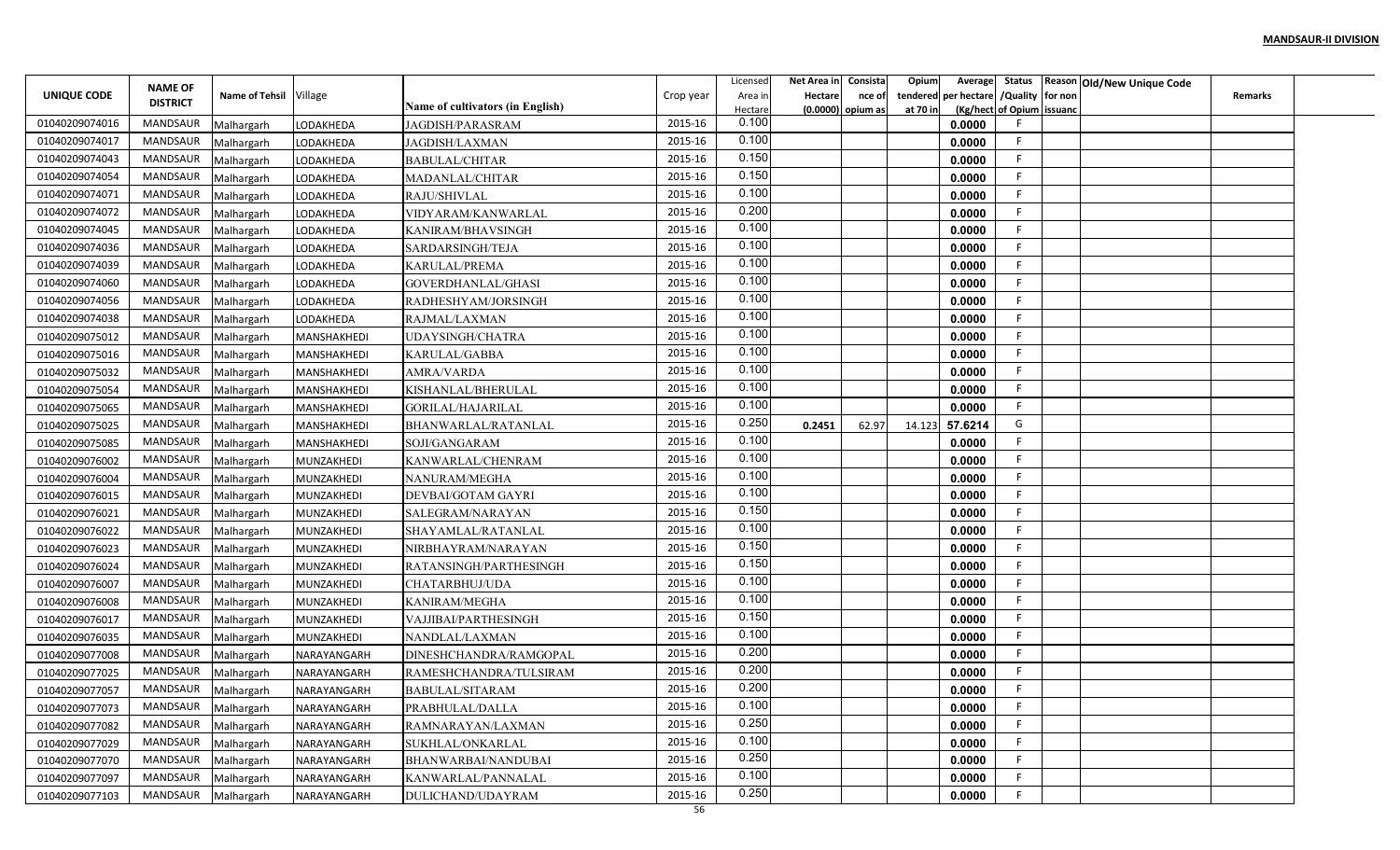|                                  | <b>NAME OF</b>  |                          |                                |                                                   |           | Licensed         | Net Area in Consista |        | Opium    | Average                       |                           | Status Reason Old/New Unique Code |                |  |
|----------------------------------|-----------------|--------------------------|--------------------------------|---------------------------------------------------|-----------|------------------|----------------------|--------|----------|-------------------------------|---------------------------|-----------------------------------|----------------|--|
| UNIQUE CODE                      | <b>DISTRICT</b> | Name of Tehsil Village   |                                |                                                   | Crop year | Area in          | <b>Hectare</b>       | nce of | tendered | per hectare / Quality for non |                           |                                   | <b>Remarks</b> |  |
|                                  | MANDSAUR        |                          |                                | <b>Name of cultivators (in English)</b>           | 2015-16   | Hectare<br>0.200 | (0.0000) opium as    |        | at 70 in | 0.0000                        | (Kg/hect of Opium issuanc |                                   |                |  |
| 01040209077104                   | MANDSAUR        | Malhargarh               | NARAYANGARH                    | JAGDISH/VARDICHAND<br>RAMPRASAD/NIRBHAYRAM        | 2015-16   | 0.200            |                      |        |          | 0.0000                        | F                         |                                   |                |  |
| 01040209077107                   | MANDSAUR        | Malhargarh               | NARAYANGARH                    | DEVBAI/BALKISHAN                                  | 2015-16   | 0.250            |                      |        |          | 0.0000                        | F                         |                                   |                |  |
| 01040209077071<br>01040209077111 | <b>MANDSAUR</b> | Malhargarh               | NARAYANGARH                    |                                                   | 2015-16   | 0.250            |                      |        |          | 0.0000                        | F.                        |                                   |                |  |
|                                  | MANDSAUR        | Malhargarh               | NARAYANGARH                    | BALMUKUNAD/KACHRU                                 | 2015-16   | 0.250            |                      |        |          | 0.0000                        |                           |                                   |                |  |
| 01040209077108                   | MANDSAUR        | Malhargarh               | NARAYANGARH                    | CHENRAM/JAGANNATH                                 | 2015-16   | 0.250            |                      |        |          | 0.0000                        |                           |                                   |                |  |
| 01040209077106<br>01040209077131 | MANDSAUR        | Malhargarh               | NARAYANGARH<br>NARAYANGARH     | KAUSHALYABAI/BADRILAL<br>DEVILAL/NANDRAM          | 2015-16   | 0.200            |                      |        |          | 0.0000                        |                           |                                   |                |  |
|                                  | MANDSAUR        | Malhargarh               |                                | KISHORKUMAR/BHUVANISHANKAR/SITABA                 | 2015-16   | 0.250            |                      |        |          | 0.0000                        |                           |                                   |                |  |
| 01040209077130<br>01040209077124 | MANDSAUR        | Malhargarh<br>Malhargarh | NARAYANGARH<br>NARAYANGARH     | RADHEYSHYAM/MANGILAL                              | 2015-16   | 0.200            |                      |        |          | 0.0000                        |                           |                                   | Theft case     |  |
|                                  | MANDSAUR        |                          |                                |                                                   | 2015-16   | 0.250            |                      |        |          | 0.0000                        |                           |                                   |                |  |
| 01040209077132                   | MANDSAUR        | Malhargarh<br>Malhargarh | NARAYANGARH<br>NARAYANGARH     | KANEHIYALAL/MANGILAL<br>MOHANLAL/BHAGCHAND        | 2015-16   | 0.200            |                      |        |          | 0.0000                        | F                         |                                   | Theft case     |  |
| 01040209077011                   | MANDSAUR        |                          |                                |                                                   | 2015-16   | 0.250            |                      |        |          | 0.0000                        | F                         |                                   |                |  |
| 01040209077014                   | MANDSAUR        | Malhargarh<br>Malhargarh | NARAYANGARH<br>NARAYANGARH     | VARDICHAND/RADHAKISHAN<br>SHAITANSINGH/VIJAYSINGH | 2015-16   | 0.250            |                      |        |          | 0.0000                        | -F                        |                                   | Theft case     |  |
| 01040209077141                   | MANDSAUR        |                          |                                |                                                   | 2015-16   | 0.200            |                      |        |          | 0.0000                        |                           |                                   |                |  |
| 01040209077142                   | MANDSAUR        | Malhargarh               | NARAYANGARH                    | PRATAPSINGH/KISHANSINGH                           | 2015-16   | 0.200            |                      |        |          | 0.0000                        |                           |                                   |                |  |
| 01040209077033<br>01040209077048 | MANDSAUR        | Malhargarh               | NARAYANGARH<br>NARAYANGARH     | GANGARAM/NATHU                                    | 2015-16   | 0.100            |                      |        |          | 0.0000                        | F                         |                                   |                |  |
|                                  | MANDSAUR        | Malhargarh               |                                | SATYANARAYAN/DEVILAL                              | 2015-16   | 0.200            | 0.2008               |        |          | 48.1474                       |                           |                                   |                |  |
| 01040209077149                   | MANDSAUR        | Malhargarh               | NARAYANGARH                    | KARULAL/MATHURALAL                                | 2015-16   | 0.250            |                      | 58.14  | 9.668    | 0.0000                        |                           |                                   |                |  |
| 01040209077137                   | MANDSAUR        | Malhargarh               | NARAYANGARH                    | RUKMANIBAI/BHANWARLAL                             | 2015-16   | 0.250            |                      |        |          | 0.0000                        | F                         |                                   |                |  |
| 01040209077045                   | MANDSAUR        | Malhargarh               | NARAYANGARH                    | RATANLAL/BHERA                                    | 2015-16   | 0.150            |                      |        |          | 0.0000                        | F                         |                                   |                |  |
| 01040209077063                   | MANDSAUR        | Malhargarh               | NARAYANGARH                    | RAMCHAND/VARDICHAND                               | 2015-16   | 0.100            |                      |        |          | 0.0000                        |                           |                                   |                |  |
| 01040209077102                   | MANDSAUR        | Malhargarh               | NARAYANGARH                    | BHAGWANTIBAI/RADHESHYAM                           | 2015-16   | 0.250            |                      |        |          | 0.0000                        | F                         |                                   |                |  |
| 01040209077135                   | MANDSAUR        | Malhargarh               | NARAYANGARH                    | BHAGATRAM/RAMGOPAL                                | 2015-16   | 0.250            |                      |        |          | 0.0000                        | F                         |                                   |                |  |
| 01040209077153                   | MANDSAUR        | Malhargarh               | NARAYANGARH                    | NANIBAI/ONKARLAL<br>MANGIBAI/MOHANLAL             | 2015-16   | 0.150            |                      |        |          | 0.0000                        | F                         |                                   |                |  |
| 01040209077139                   | MANDSAUR        | Malhargarh               | NARAYANGARH                    |                                                   | 2015-16   | 0.200            | 0.1928               |        |          | 15.2541                       | G                         |                                   |                |  |
| 01040209077126                   | MANDSAUR        | Malhargarh               | NARAYANGARH                    | BHAGWANTIBAI/RATANLAL                             | 2015-16   | 0.200            |                      | 66.40  | 2.941    | 0.0000                        |                           |                                   |                |  |
| 01040209077154                   | MANDSAUR        | Malhargarh               | NARAYANGARH                    | LALIBAI/LAXMINARAYAN                              | 2015-16   | 0.200            |                      |        |          | 0.0000                        | F                         |                                   |                |  |
| 01040209077156                   | MANDSAUR        | Malhargarh               | NARAYANGARH                    | CHENRAM/MANGILAL DIVANIYA                         | 2015-16   | 0.100            |                      |        |          | 0.0000                        | F                         |                                   |                |  |
| 01040209077157<br>01040209077114 | MANDSAUR        | Malhargarh               | NARAYANGARH                    | PRAKASHCHANDRA/SHANKARLAL                         | 2015-16   | 0.100            |                      |        |          | 0.0000                        | F.                        | 01040209104014                    |                |  |
|                                  | MANDSAUR        | Malhargarh<br>Malhargarh | NARAYANGARH<br>NARAYANGARH     | SHANTILAL/RAGHUNATH<br>SUHAGBAI/BHUVAN            | 2015-16   | 0.100            |                      |        |          | 0.0000                        |                           |                                   |                |  |
| 01040209077134<br>01040209077096 | MANDSAUR        | Malhargarh               | NARAYANGARH                    | PANNALAL/LAXMAN                                   | 2015-16   | 0.100            |                      |        |          | 0.0000                        |                           |                                   |                |  |
| 01040209077129                   | MANDSAUR        | Malhargarh               | NARAYANGARH                    | PRAYAGBAI/RAMNARAYAN                              | 2015-16   | 0.100            |                      |        |          | 0.0000                        |                           |                                   |                |  |
|                                  | MANDSAUR        |                          | NARAYANGARH                    |                                                   | 2015-16   | 0.100            |                      |        |          | 0.0000                        | F.                        |                                   |                |  |
| 01040209077138                   | MANDSAUR        | Malhargarh<br>Malhargarh |                                | VINODKUMAR/NARAYANIBAI                            | 2015-16   | 0.100            |                      |        |          | 0.0000                        |                           |                                   |                |  |
| 01040209077007                   | MANDSAUR        |                          | NARAYANGARH<br>NARAYANGARH     | SHRIMAL/KISHANLAL<br>LAXMINARAYAN/MANGILAL        | 2015-16   | 0.100            |                      |        |          | 0.0000                        |                           |                                   |                |  |
| 01040209077005                   | MANDSAUR        | Malhargarh<br>Malhargarh |                                |                                                   | 2015-16   | 0.100            |                      |        |          | 0.0000                        | F.                        |                                   |                |  |
| 01040209077123<br>01040209078001 | MANDSAUR        | Malhargarh               | NARAYANGARH<br>PIPLIYAVISHNIYA | VEJANTIBAI/MOHANLAL<br><b>BHULIBAI/SHANTILAL</b>  | 2015-16   | 0.250            |                      |        |          | 0.0000                        | F                         |                                   |                |  |
| 01040209078006                   | MANDSAUR        |                          |                                | RADHESHYAM/BHERULAL/NANDUBAI                      | 2015-16   | 0.250            |                      |        |          |                               | F.                        |                                   |                |  |
| 01040209078011                   | MANDSAUR        | Malhargarh               | PIPLIYAVISHNIYA                |                                                   | 2015-16   | 0.200            |                      |        |          | 0.0000                        |                           |                                   |                |  |
|                                  |                 | Malhargarh               | PIPLIYAVISHNIYA                | NARAYAN/NATHU BALAI                               |           |                  |                      |        |          | 0.0000                        |                           |                                   |                |  |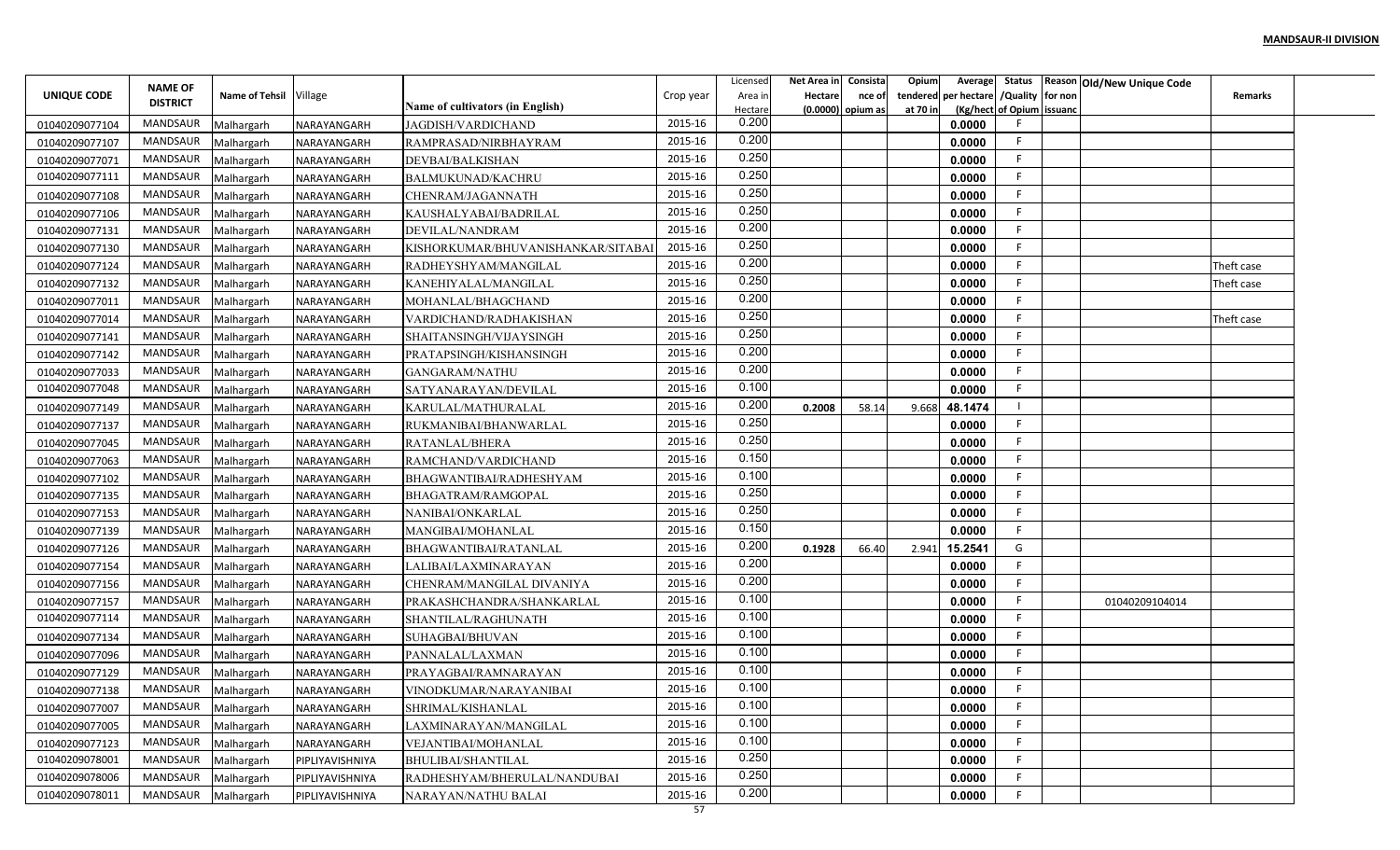|                                  |                                   |                        |                 |                                  |                    | Licensed         | Net Area in    | Consista            | Opium    |                                        |                           | Average Status Reason Old/New Unique Code |                |  |
|----------------------------------|-----------------------------------|------------------------|-----------------|----------------------------------|--------------------|------------------|----------------|---------------------|----------|----------------------------------------|---------------------------|-------------------------------------------|----------------|--|
| UNIQUE CODE                      | <b>NAME OF</b><br><b>DISTRICT</b> | Name of Tehsil Village |                 |                                  | Crop year          | Area in          | <b>Hectare</b> | nce of              |          | tendered per hectare / Quality for non |                           |                                           | <b>Remarks</b> |  |
|                                  |                                   |                        |                 | Name of cultivators (in English) | 2015-16            | Hectare<br>0.200 |                | $(0.0000)$ opium as | at 70 in |                                        | (Kg/hect of Opium issuanc |                                           |                |  |
| 01040209078016<br>01040209078018 | MANDSAUR<br>MANDSAUR              | Malhargarh             | PIPLIYAVISHNIYA | KANYABAI/RAMCHANDRA              | 2015-16            | 0.200            |                |                     |          | 0.0000                                 | F.                        |                                           |                |  |
|                                  |                                   | Malhargarh             | PIPLIYAVISHNIYA | RAMLAL/NARAYAN                   |                    | 0.150            |                |                     |          | 0.0000                                 | -F                        |                                           |                |  |
| 01040209078028<br>01040209078032 | MANDSAUR<br><b>MANDSAUR</b>       | Malhargarh             | PIPLIYAVISHNIYA | NARAYAN/CHUNNILAL                | 2015-16<br>2015-16 | 0.200            |                |                     |          | 0.0000                                 | F.                        |                                           |                |  |
|                                  | MANDSAUR                          | Malhargarh             | PIPLIYAVISHNIYA | RADHESHYAM/KACHRU                | 2015-16            | 0.250            |                |                     |          | 0.0000                                 | F.                        |                                           |                |  |
| 01040209078035                   |                                   | Malhargarh             | PIPLIYAVISHNIYA | RODULAL/RAMPRATAP                |                    | 0.250            |                |                     |          | 0.0000                                 | F.                        |                                           |                |  |
| 01040209078043                   | MANDSAUR                          | Malhargarh             | PIPLIYAVISHNIYA | RAMCHANDRA/BHERULAL              | 2015-16            | 0.100            |                |                     |          | 0.0000                                 | F.                        |                                           |                |  |
| 01040209078048                   | MANDSAUR                          | Malhargarh             | PIPLIYAVISHNIYA | NAGESHWAR/MANGILAL               | 2015-16            | 0.250            |                |                     |          | 0.0000                                 | F.                        |                                           |                |  |
| 01040209078063                   | MANDSAUR                          | Malhargarh             | PIPLIYAVISHNIYA | KAILASHCHAND/RAMLAL              | 2015-16            | 0.150            |                |                     |          | 0.0000                                 | F                         |                                           |                |  |
| 01040209078066                   | MANDSAUR                          | Malhargarh             | PIPLIYAVISHNIYA | <b>BAGDIRAM/BOTLAL</b>           | 2015-16            | 0.200            |                |                     |          | 0.0000                                 | F                         |                                           |                |  |
| 01040209078068                   | MANDSAUR                          | Malhargarh             | PIPLIYAVISHNIYA | KANWARLAL/BHERULAL               | 2015-16            | 0.200            |                |                     |          | 0.0000                                 | -F                        |                                           |                |  |
| 01040209078070                   | MANDSAUR                          | Malhargarh             | PIPLIYAVISHNIYA | SATYANARAYAN/RAMLAL              | 2015-16            | 0.100            |                |                     |          | 0.0000                                 | -F                        |                                           |                |  |
| 01040209078085                   | MANDSAUR                          | Malhargarh             | PIPLIYAVISHNIYA | SHANKARLAL/BHURA                 | 2015-16            | 0.200            |                |                     |          | 0.0000                                 |                           |                                           |                |  |
| 01040209078093                   | MANDSAUR                          | Malhargarh             | PIPLIYAVISHNIYA | KAILASHCHANDRA/BAGDIRAM          | 2015-16            | 0.200            |                |                     |          | 0.0000                                 | F.<br>F                   |                                           |                |  |
| 01040209078083                   | MANDSAUR                          | Malhargarh             | PIPLIYAVISHNIYA | RAMLAL/BHAGIRATH                 | 2015-16            | 0.200            |                |                     |          | 0.0000                                 |                           |                                           |                |  |
| 01040209078072                   | MANDSAUR                          | Malhargarh             | PIPLIYAVISHNIYA | DINESH/KANWARLAL                 | 2015-16            | 0.200            |                |                     |          | 0.0000                                 | F.                        |                                           |                |  |
| 01040209078027                   | MANDSAUR                          | Malhargarh             | PIPLIYAVISHNIYA | SHRILAL/NATHU                    | 2015-16            | 0.100            |                |                     |          | 0.0000                                 | F.                        |                                           |                |  |
| 01040209078015                   | MANDSAUR                          | Malhargarh             | PIPLIYAVISHNIYA | AVANTIBAI/KACHRULAL              | 2015-16            | 0.100            |                |                     |          | 0.0000                                 | F                         |                                           |                |  |
| 01040209078042                   | MANDSAUR                          | Malhargarh             | PIPLIYAVISHNIYA | GHANSHYAM/SHANKARLAL             | 2015-16            | 0.250            |                |                     |          | 0.0000                                 | F                         |                                           |                |  |
| 01040209078040                   | MANDSAUR                          | Malhargarh             | PIPLIYAVISHNIYA | LILABAI/BABULAL                  | 2015-16            |                  |                |                     |          | 0.0000                                 | -F                        |                                           |                |  |
| 01040209078071                   | MANDSAUR                          | Malhargarh             | PIPLIYAVISHNIYA | BHAGWATIBAI/BADRILAL             | 2015-16            | 0.200            |                |                     |          | 0.0000                                 | F.                        |                                           |                |  |
| 01040209078051                   | MANDSAUR                          | Malhargarh             | PIPLIYAVISHNIYA | BHAGATRAM/UDAYRAM                | 2015-16            | 0.100            |                |                     |          | 0.0000                                 | F.                        |                                           |                |  |
| 01040209078079                   | MANDSAUR                          | Malhargarh             | PIPLIYAVISHNIYA | NANDLAL/BALUJI                   | 2015-16            | 0.100            |                |                     |          | 0.0000                                 | F.                        |                                           |                |  |
| 01040209078065                   | MANDSAUR                          | Malhargarh             | PIPLIYAVISHNIYA | JAGDISHCHAND/AASHARAM            | 2015-16            | 0.100            |                |                     |          | 0.0000                                 | F.                        |                                           |                |  |
| 01040209078067                   | MANDSAUR                          | Malhargarh             | PIPLIYAVISHNIYA | KAILASHCHAND/BHANWARLAL          | 2015-16            | 0.200            |                |                     |          | 0.0000                                 | F                         |                                           |                |  |
| 01040209078017                   | MANDSAUR                          | Malhargarh             | PIPLIYAVISHNIYA | TEJMAL/RAMLAL                    | 2015-16            | 0.150            |                |                     |          | 0.0000                                 | F                         |                                           |                |  |
| 01040209079010                   | MANDSAUR                          | Malhargarh             | SOMYA           | RAMSINGH/SOBHAGSINGH             | 2015-16            | 0.150            |                |                     |          | 0.0000                                 | E                         |                                           |                |  |
| 01040209079017                   | MANDSAUR                          | Malhargarh             | SOMYA           | RAMLAL/RANCHOD                   | 2015-16            | 0.150            |                |                     |          | 0.0000                                 | F.                        |                                           |                |  |
| 01040209079029                   | MANDSAUR                          | Malhargarh             | SOMYA           | CHANDABAI/KANWARLAL              | 2015-16            | 0.150            |                |                     |          | 0.0000                                 | F                         |                                           |                |  |
| 01040209079032                   | MANDSAUR                          | Malhargarh             | SOMYA           | KANWARLAL/BHUVANIRAM             | 2015-16            | 0.250            |                |                     |          | 0.0000                                 | F.                        |                                           |                |  |
| 01040209079033                   | MANDSAUR                          | Malhargarh             | SOMYA           | GOPALKRISHN/PRABHULAL            | 2015-16            | 0.200            |                |                     |          | 0.0000                                 | F                         |                                           |                |  |
| 01040209079038                   | MANDSAUR                          | Malhargarh             | SOMYA           | KAMALSINGH/RAMSINGH              | 2015-16            | 0.200            |                |                     |          | 0.0000                                 | F.                        |                                           |                |  |
| 01040209079042                   | MANDSAUR                          | Malhargarh             | SOMYA           | LALSINGH/MANGUSINGH              | 2015-16            | 0.200            |                |                     |          | 0.0000                                 | F                         |                                           |                |  |
| 01040209079056                   | MANDSAUR                          | Malhargarh             | SOMYA           | BAPULAL/RADHAKISHAN              | 2015-16            | 0.150            | 0.1492         | 58.79               | 4.418    | 29.6113                                | G                         |                                           |                |  |
| 01040209079058                   | MANDSAUR                          | Malhargarh             | SOMYA           | CHENRAM/RADHAKISHAN              | 2015-16            | 0.250            | 0.2468         | 64.52               | 4.756    | 19.2707                                | G                         |                                           |                |  |
| 01040209079060                   | MANDSAUR                          | Malhargarh             | SOMYA           | RANJITSINGH/RAMSINGH             | 2015-16            | 0.250            |                |                     |          | 0.0000                                 | F                         |                                           |                |  |
| 01040209079001                   | MANDSAUR                          | Malhargarh             | SOMYA           | BALKRISHAN/BHANWARLAL            | 2015-16            | 0.200            |                |                     |          | 0.0000                                 | F.                        |                                           |                |  |
| 01040209079030                   | MANDSAUR                          | Malhargarh             | SOMYA           | RAMKARAN/BALKISHAN               | 2015-16            | 0.200            |                |                     |          | 0.0000                                 | F.                        |                                           |                |  |
| 01040209079053                   | MANDSAUR                          | Malhargarh             | SOMYA           | RAMKUNWARBAI/RAMDAYAL            | 2015-16            | 0.100            |                |                     |          | 0.0000                                 | F.                        |                                           |                |  |
| 01040209079076                   | MANDSAUR                          | Malhargarh             | SOMYA           | CHAMPALAL/BHERULAL               | 2015-16            | 0.100            |                |                     |          | 0.0000                                 | F                         |                                           |                |  |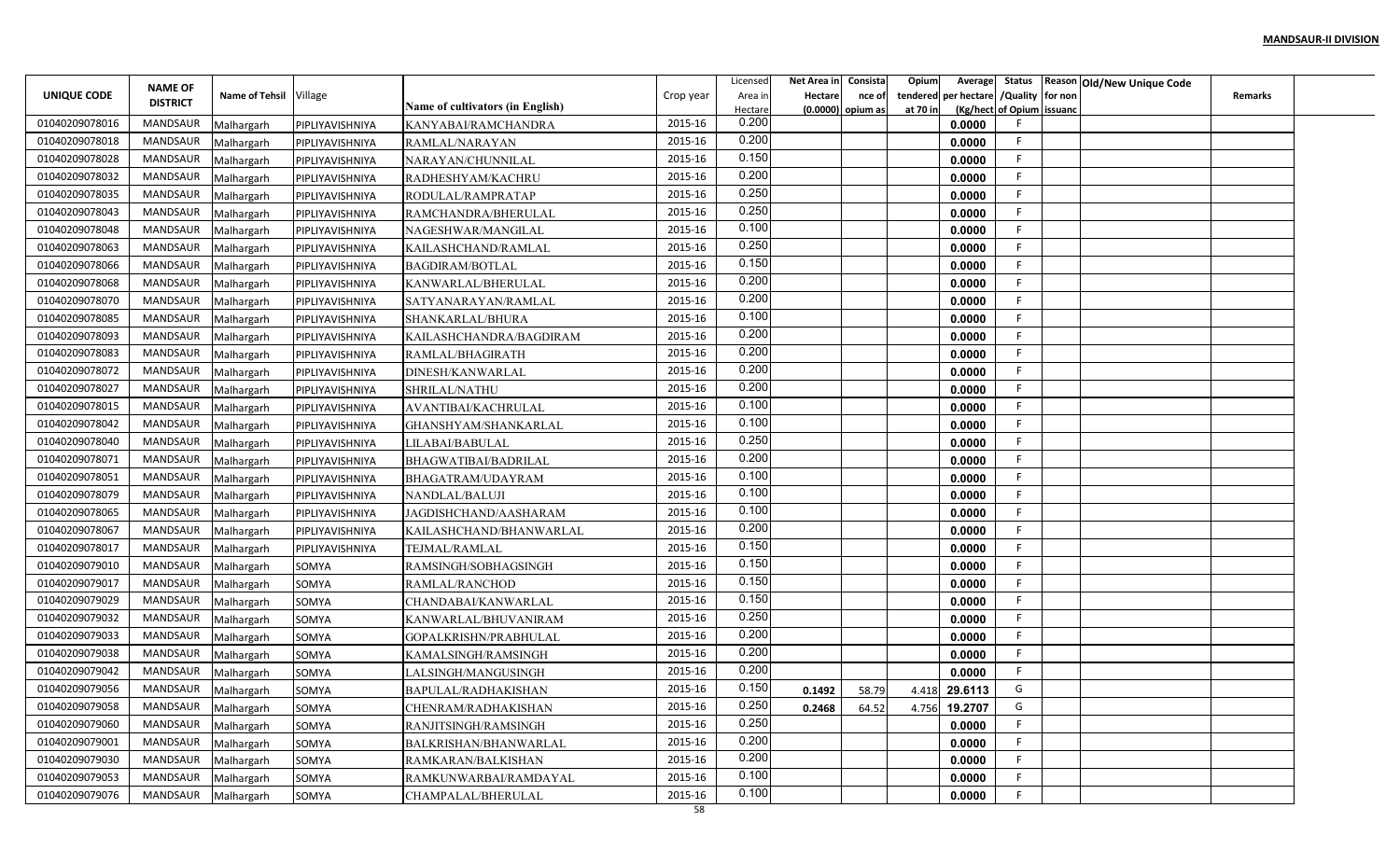|                | <b>NAME OF</b>  |                          |                |                                            |           | Licensed         | Net Area in    | Consista            | Opium    | Average                             |                  | Status Reason Old/New Unique Code |                |  |
|----------------|-----------------|--------------------------|----------------|--------------------------------------------|-----------|------------------|----------------|---------------------|----------|-------------------------------------|------------------|-----------------------------------|----------------|--|
| UNIQUE CODE    | <b>DISTRICT</b> | Name of Tehsil Village   |                | Name of cultivators (in English)           | Crop year | Area in          | <b>Hectare</b> | nce of              |          | tendered per hectare                | /Quality for non |                                   | <b>Remarks</b> |  |
| 01040209079003 | <b>MANDSAUR</b> |                          |                |                                            | 2015-16   | Hectare<br>0.100 |                | $(0.0000)$ opium as | at 70 in | (Kg/hect of Opium issuanc<br>0.0000 |                  |                                   |                |  |
| 01040209079102 | MANDSAUR        | Malhargarh               | SOMYA<br>SOMYA | GANESHRAM/BHAGATRAM<br>SITABAI/LAXMICHAND  | 2015-16   | 0.100            |                |                     |          | 0.0000                              | F                |                                   |                |  |
| 01040209079008 | MANDSAUR        | Malhargarh               |                |                                            | 2015-16   | 0.100            |                |                     |          | 0.0000                              | F                |                                   |                |  |
| 01040209079009 | MANDSAUR        | Malhargarh               | SOMYA          | SHOBHARAM/SATYANARAYAN                     | 2015-16   | 0.100            |                |                     |          | 0.0000                              | F                |                                   |                |  |
| 01040209080072 | MANDSAUR        | Malhargarh               | SOMYA<br>ZARDA | ANOPKUNWAR/BALWANTSINGH                    | 2015-16   | 0.150            |                |                     |          | 0.0000                              |                  |                                   |                |  |
| 01040209080074 | MANDSAUR        | Malhargarh<br>Malhargarh | ZARDA          | SHANKARLAL/MITTHULAL<br>PAWANLAL/MITTHULAL | 2015-16   | 0.150            |                |                     |          | 0.0000                              | F                |                                   |                |  |
| 01040209080026 | MANDSAUR        | Malhargarh               | ZARDA          | SUNDARLAL@GORDHANLAL/MANGILAL              | 2015-16   | 0.200            |                |                     |          | 0.0000                              | F                |                                   |                |  |
| 01040209080092 | MANDSAUR        | Malhargarh               | ZARDA          | BHARATPURI/KAILASHPURI                     | 2015-16   | 0.150            |                |                     |          | 0.0000                              | F                |                                   |                |  |
| 01040209080095 | MANDSAUR        | Malhargarh               | ZARDA          | KAMLESHKUMAR/GANGARAM                      | 2015-16   | 0.200            | 0.1940         | 62.49               | 11.177   | 57.6134                             | G                |                                   |                |  |
| 01040209080094 | MANDSAUR        | Malhargarh               | ZARDA          | NANDUBAI/SURAJMAL                          | 2015-16   | 0.100            |                |                     |          | 0.0000                              | F                |                                   |                |  |
| 01040209080093 | MANDSAUR        | Malhargarh               | ZARDA          | BHURSINGH/BHANWARSINGH                     | 2015-16   | 0.100            |                |                     |          | 0.0000                              | F                |                                   |                |  |
| 01040209080044 | MANDSAUR        | Malhargarh               | ZARDA          | MANGILAL/VARDICHAND                        | 2015-16   | 0.100            |                |                     |          | 0.0000                              | F                |                                   |                |  |
| 01040209081025 | MANDSAUR        | Malhargarh               | <b>MUNDADI</b> | BAPUSINGH/BHARATSINGH                      | 2015-16   | 0.100            |                |                     |          | 0.0000                              |                  |                                   |                |  |
| 01040209081032 | <b>MANDSAUR</b> | Malhargarh               | <b>MUNDADI</b> | SHIVSINGH/BHERUSINGH                       | 2015-16   | 0.100            |                |                     |          | 0.0000                              |                  |                                   |                |  |
| 01040209081033 | <b>MANDSAUR</b> | Malhargarh               | <b>MUNDADI</b> | GOVINDSINGH/BHERUSINGH                     | 2015-16   | 0.100            |                |                     |          | 0.0000                              |                  |                                   |                |  |
| 01040209081034 | MANDSAUR        | Malhargarh               | <b>MUNDADI</b> | PRABHUSINGH/BHERUSINGH                     | 2015-16   | 0.100            |                |                     |          | 0.0000                              |                  |                                   |                |  |
| 01040209081040 | MANDSAUR        | Malhargarh               | <b>MUNDADI</b> | NAHARSINGH/RAMSINGH (BADA)                 | 2015-16   | 0.100            |                |                     |          | 0.0000                              |                  |                                   |                |  |
| 01040209081038 | MANDSAUR        | Malhargarh               | <b>MUNDADI</b> | RUGHNATHSINGH/DEVISINGH                    | 2015-16   | 0.100            |                |                     |          | 0.0000                              | F                |                                   |                |  |
| 01040209081046 | MANDSAUR        | Malhargarh               | <b>MUNDADI</b> | BHAGATSINGH/BHERUSINGH                     | 2015-16   | 0.100            |                |                     |          | 0.0000                              |                  |                                   |                |  |
| 01040209081017 | MANDSAUR        | Malhargarh               | <b>MUNDADI</b> | GOVINDSINGH/JUJHARSINGH                    | 2015-16   | 0.100            |                |                     |          | 0.0000                              | F                |                                   |                |  |
| 01040209082001 | MANDSAUR        | Malhargarh               | MINDLAKHEDA    | SHAYAMLAL/PHOOLCHAND                       | 2015-16   | 0.100            |                |                     |          | 0.0000                              | -F               |                                   |                |  |
| 01040209082002 | MANDSAUR        | Malhargarh               | MINDLAKHEDA    | <b>RODA/SAVA</b>                           | 2015-16   | 0.100            |                |                     |          | 0.0000                              |                  |                                   |                |  |
| 01040209082003 | MANDSAUR        | Malhargarh               | MINDLAKHEDA    | DASHRATH/MOHANLAI                          | 2015-16   | 0.100            |                |                     |          | 0.0000                              | F                |                                   |                |  |
| 01040209082005 | MANDSAUR        | Malhargarh               | MINDLAKHEDA    | RAMCHANDRA/HARLAL                          | 2015-16   | 0.200            |                |                     |          | 0.0000                              | F                |                                   |                |  |
| 01040209082006 | MANDSAUR        | Malhargarh               | MINDLAKHEDA    | <b>BOTLAL/RAMLAL</b>                       | 2015-16   | 0.100            |                |                     |          | 0.0000                              |                  |                                   |                |  |
| 01040209082008 | MANDSAUR        | Malhargarh               | MINDLAKHEDA    | MANGILAL/LAXMAN                            | 2015-16   | 0.100            |                |                     |          | 0.0000                              |                  |                                   |                |  |
| 01040209082013 | MANDSAUR        | Malhargarh               | MINDLAKHEDA    | MOHANSINGH/MANSINGH                        | 2015-16   | 0.200            |                |                     |          | 0.0000                              | F                |                                   |                |  |
| 01040209082019 | MANDSAUR        | Malhargarh               | MINDLAKHEDA    | DAULATRAM/MEGHA                            | 2015-16   | 0.100            |                |                     |          | 0.0000                              | F                |                                   |                |  |
| 01040209082023 | MANDSAUR        | Malhargarh               | MINDLAKHEDA    | <b>BABULAL/RAMLAL</b>                      | 2015-16   | 0.200            |                |                     |          | 0.0000                              | F                |                                   |                |  |
| 01040209082036 | <b>MANDSAUR</b> | Malhargarh               | MINDLAKHEDA    | PRABHULAL/BHUVAN                           | 2015-16   | 0.150            |                |                     |          | 0.0000                              |                  |                                   |                |  |
| 01040209082040 | <b>MANDSAUR</b> | Malhargarh               | MINDLAKHEDA    | JAMNALAL/LAXMINARAYAN                      | 2015-16   | 0.200            |                |                     |          | 0.0000                              |                  |                                   |                |  |
| 01040209082046 | <b>MANDSAUR</b> | Malhargarh               | MINDLAKHEDA    | KARULAL/VARDA                              | 2015-16   | 0.100            |                |                     |          | 0.0000                              |                  |                                   |                |  |
| 01040209082047 | MANDSAUR        | Malhargarh               | MINDLAKHEDA    | VARDICHAND/LAXMAN                          | 2015-16   | 0.100            |                |                     |          | 0.0000                              | E.               |                                   |                |  |
| 01040209082059 | MANDSAUR        | Malhargarh               | MINDLAKHEDA    | DEVILAL/ISHWARLAL                          | 2015-16   | 0.250            |                |                     |          | 0.0000                              |                  |                                   |                |  |
| 01040209082067 | MANDSAUR        | Malhargarh               | MINDLAKHEDA    | VISHNULAL/NARSINGHLAL                      | 2015-16   | 0.100            |                |                     |          | 0.0000                              |                  |                                   |                |  |
| 01040209082069 | MANDSAUR        | Malhargarh               | MINDLAKHEDA    | RUKMANBAI/BHANWARLAL                       | 2015-16   | 0.100            |                |                     |          | 0.0000                              | F                |                                   |                |  |
| 01040209082076 | MANDSAUR        | Malhargarh               | MINDLAKHEDA    | SHIVNARAYAN/NARSINGHLAL                    | 2015-16   | 0.200            |                |                     |          | 0.0000                              | F.               |                                   |                |  |
| 01040209082086 | MANDSAUR        | Malhargarh               | MINDLAKHEDA    | ANOSH/NARSINGHLAL                          | 2015-16   | 0.250            |                |                     |          | 0.0000                              | F                |                                   |                |  |
| 01040209082039 | MANDSAUR        | Malhargarh               | MINDLAKHEDA    | DEVISINGH/RAMSINGH                         | 2015-16   | 0.100            |                |                     |          | 0.0000                              |                  |                                   |                |  |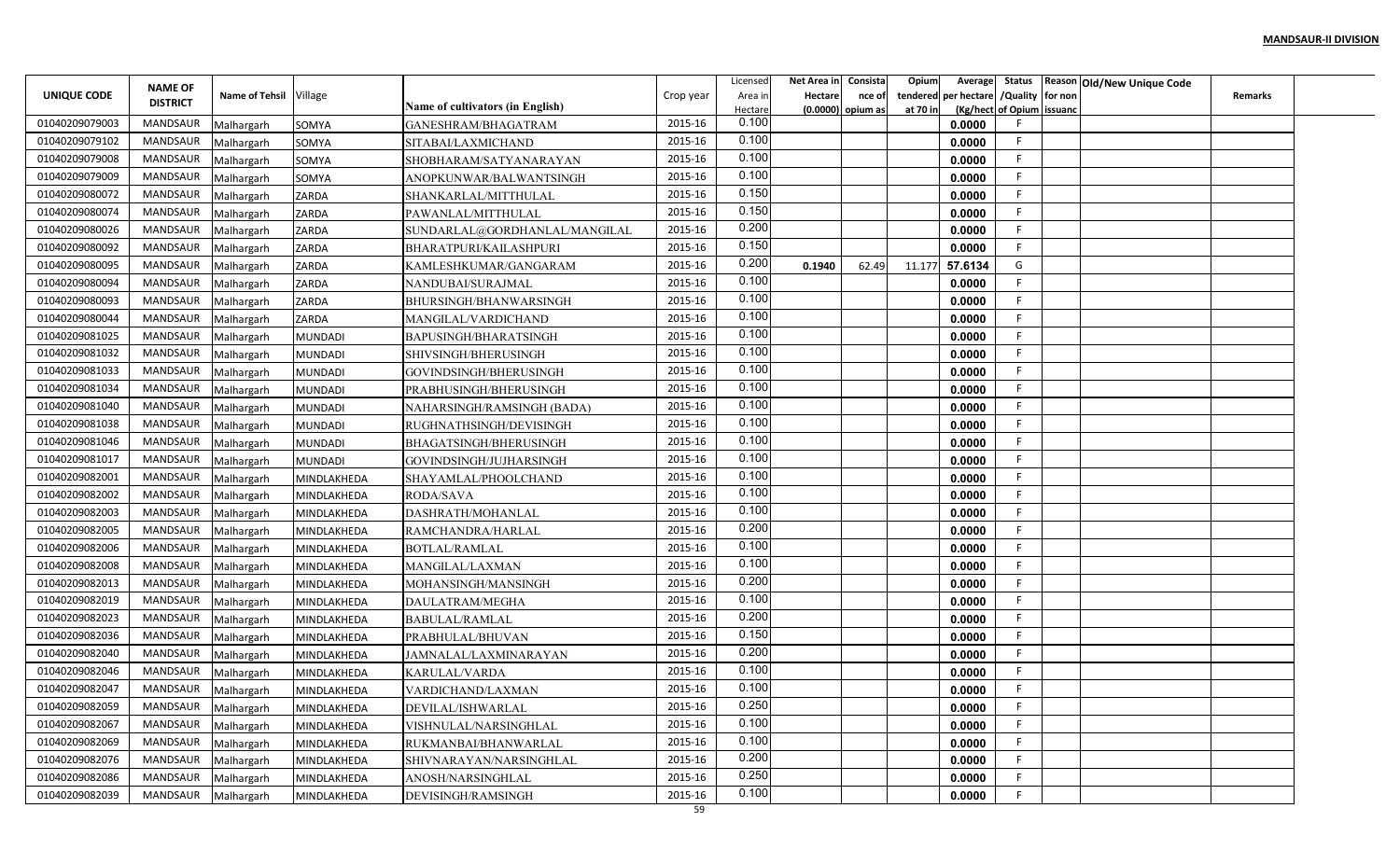|                | <b>NAME OF</b>  |                          |                            |                                             |           | Licensed         | Net Area in | Consista | Opium    | Average     |                           | Status Reason Old/New Unique Code |                |  |
|----------------|-----------------|--------------------------|----------------------------|---------------------------------------------|-----------|------------------|-------------|----------|----------|-------------|---------------------------|-----------------------------------|----------------|--|
| UNIQUE CODE    | <b>DISTRICT</b> | Name of Tehsil Village   |                            | Name of cultivators (in English)            | Crop year | Area in          | Hectare     | nce of   | tendered | per hectare | /Quality for non          |                                   | <b>Remarks</b> |  |
| 01040209082015 | MANDSAUR        |                          |                            |                                             | 2015-16   | Hectare<br>0.100 | (0.0000)    | opium as | at 70 in | 0.0000      | (Kg/hect of Opium issuanc |                                   |                |  |
| 01040209082083 | MANDSAUR        | Malhargarh<br>Malhargarh | MINDLAKHEDA<br>MINDLAKHEDA | NANDKISHOR/MOHANLAL<br>GHANSHYAM/BHANWARLAL | 2015-16   | 0.200            |             |          |          | 0.0000      | E                         |                                   |                |  |
| 01040209082092 | MANDSAUR        | Malhargarh               |                            | CHANDRKALABAI/JAGDISH/HIRALAL               | 2015-16   | 0.250            |             |          |          | 0.0000      |                           |                                   |                |  |
| 01040209082084 | <b>MANDSAUR</b> | Malhargarh               | MINDLAKHEDA<br>MINDLAKHEDA | KARULAL/NARSINGHLAL                         | 2015-16   | 0.250            |             |          |          | 0.0000      |                           |                                   |                |  |
| 01040209082094 | MANDSAUR        | Malhargarh               | MINDLAKHEDA                | AMBALAL/KARULAL                             | 2015-16   | 0.100            |             |          |          | 0.0000      |                           |                                   |                |  |
| 01040209082095 | MANDSAUR        | Malhargarh               | MINDLAKHEDA                | <b>MANGILAL/DALU</b>                        | 2015-16   | 0.250            |             |          |          | 0.0000      |                           |                                   |                |  |
| 01040209083012 | MANDSAUR        | Malhargarh               | <b>DODIYA MINA</b>         | <b>BANSHILAL/NANDA</b>                      | 2015-16   | 0.100            |             |          |          | 0.0000      |                           |                                   |                |  |
| 01040209083010 | MANDSAUR        | Malhargarh               | <b>DODIYA MINA</b>         | DHAPUBAI/CHAMPALAL                          | 2015-16   | 0.100            |             |          |          | 0.0000      | E                         |                                   |                |  |
| 01040209084019 | MANDSAUR        | Malhargarh               | ARNIYAMEENA                | NANDLAL/HIRALAL                             | 2015-16   | 0.100            |             |          |          | 0.0000      |                           |                                   |                |  |
| 01040209085001 | MANDSAUR        | Malhargarh               | <b>CHILLODPIPLIYA</b>      | BHANWARSINGH/DUNGARSINGH                    | 2015-16   | 0.150            |             |          |          | 0.0000      |                           |                                   |                |  |
| 01040209085002 | MANDSAUR        | Malhargarh               | CHILLODPIPLIYA             | <b>BANSHILAL/FAKIRCHAND</b>                 | 2015-16   | 0.200            |             |          |          | 0.0000      |                           |                                   |                |  |
| 01040209085004 | MANDSAUR        | Malhargarh               | <b>CHILLODPIPLIYA</b>      | ONKARLAL/GOBARLAL                           | 2015-16   | 0.250            |             |          |          | 0.0000      |                           |                                   |                |  |
| 01040209085006 | MANDSAUR        | Malhargarh               | <b>CHILLODPIPLIYA</b>      | KAUSHALYABAI/RATANLAL                       | 2015-16   | 0.250            |             |          |          | 0.0000      | E                         |                                   |                |  |
| 01040209085007 | <b>MANDSAUR</b> | Malhargarh               | <b>CHILLODPIPLIYA</b>      | GHANSHYAM/JETRAM                            | 2015-16   | 0.200            |             |          |          | 0.0000      |                           |                                   |                |  |
| 01040209085008 | MANDSAUR        | Malhargarh               | <b>CHILLODPIPLIYA</b>      | GANESHRAM/RAMNARAYAN                        | 2015-16   | 0.200            |             |          |          | 0.0000      |                           |                                   |                |  |
| 01040209085009 | MANDSAUR        | Malhargarh               | <b>CHILLODPIPLIYA</b>      | <b>BAPULAL/HIRALAL</b>                      | 2015-16   | 0.100            |             |          |          | 0.0000      |                           |                                   |                |  |
| 01040209085015 | MANDSAUR        | Malhargarh               | <b>CHILLODPIPLIYA</b>      | RAMKANYABAI/RAMCHANDRA                      | 2015-16   | 0.250            |             |          |          | 0.0000      |                           |                                   |                |  |
| 01040209085016 | MANDSAUR        | Malhargarh               | <b>CHILLODPIPLIYA</b>      | DHANNALAL/AMARJI                            | 2015-16   | 0.250            |             |          |          | 0.0000      |                           |                                   |                |  |
| 01040209085018 | MANDSAUR        | Malhargarh               | <b>CHILLODPIPLIYA</b>      | CHATARDAS/HARLAL                            | 2015-16   | 0.200            |             |          |          | 0.0000      |                           |                                   |                |  |
| 01040209085021 | MANDSAUR        | Malhargarh               | CHILLODPIPLIYA             | KANWARBAI/KHUMANSINGH                       | 2015-16   | 0.250            |             |          |          | 0.0000      |                           |                                   |                |  |
| 01040209085023 | MANDSAUR        | Malhargarh               | <b>CHILLODPIPLIYA</b>      | BHANWARBAI/GAMERLAL                         | 2015-16   | 0.250            |             |          |          | 0.0000      |                           |                                   |                |  |
| 01040209085024 | MANDSAUR        | Malhargarh               | <b>CHILLODPIPLIYA</b>      | BHAGIRATH/KISHANLAL                         | 2015-16   | 0.100            |             |          |          | 0.0000      |                           |                                   |                |  |
| 01040209085025 | MANDSAUR        | Malhargarh               | <b>CHILLODPIPLIYA</b>      | RATNIBAI/PRABHULAL                          | 2015-16   | 0.200            |             |          |          | 0.0000      |                           |                                   |                |  |
| 01040209085031 | MANDSAUR        | Malhargarh               | <b>CHILLODPIPLIYA</b>      | CHANDIBAI/PREMSINGH                         | 2015-16   | 0.200            |             |          |          | 0.0000      |                           |                                   |                |  |
| 01040209085034 | MANDSAUR        | Malhargarh               | <b>CHILLODPIPLIYA</b>      | <b>BHAGATRAM/ MEGHRAJ</b>                   | 2015-16   | 0.150            |             |          |          | 0.0000      |                           |                                   |                |  |
| 01040209085035 | MANDSAUR        | Malhargarh               | <b>CHILLODPIPLIYA</b>      | RATANLAL/MEGHRAJ                            | 2015-16   | 0.250            |             |          |          | 0.0000      |                           |                                   |                |  |
| 01040209085037 | MANDSAUR        | Malhargarh               | <b>CHILLODPIPLIYA</b>      | RAMNIVAS/KESHURAM                           | 2015-16   | 0.250            |             |          |          | 0.0000      |                           |                                   |                |  |
| 01040209085038 | MANDSAUR        | Malhargarh               | CHILLODPIPLIYA             | VIJAYRAM/KESHURAM                           | 2015-16   | 0.200            |             |          |          | 0.0000      |                           |                                   |                |  |
| 01040209085040 | MANDSAUR        | Malhargarh               | <b>CHILLODPIPLIYA</b>      | RAMPRAHLAD/RAMNARAYAN                       | 2015-16   | 0.100            |             |          |          | 0.0000      |                           |                                   |                |  |
| 01040209085041 | <b>MANDSAUR</b> | Malhargarh               | <b>CHILLODPIPLIYA</b>      | CHENRAM/MEGHRAJ                             | 2015-16   | 0.250            |             |          |          | 0.0000      |                           |                                   |                |  |
| 01040209085042 | MANDSAUR        | Malhargarh               | <b>CHILLODPIPLIYA</b>      | RAMCHANDRA/PARASRAM                         | 2015-16   | 0.200            |             |          |          | 0.0000      |                           |                                   |                |  |
| 01040209085044 | MANDSAUR        | Malhargarh               | <b>CHILLODPIPLIYA</b>      | MOHANLAL/JAGANNATH                          | 2015-16   | 0.250            |             |          |          | 0.0000      |                           |                                   |                |  |
| 01040209085048 | MANDSAUR        | Malhargarh               | <b>CHILLODPIPLIYA</b>      | SHANTIBAI/NATHULAL                          | 2015-16   | 0.100            |             |          |          | 0.0000      |                           |                                   |                |  |
| 01040209085050 | MANDSAUR        | Malhargarh               | CHILLODPIPLIYA             | <b>JUZHARSINGH/BHERUSINGH</b>               | 2015-16   | 0.250            |             |          |          | 0.0000      | F                         |                                   |                |  |
| 01040209085051 | MANDSAUR        | Malhargarh               | CHILLODPIPLIYA             | RAVINDRAKUMAR/CHENRAM                       | 2015-16   | 0.250            |             |          |          | 0.0000      |                           |                                   |                |  |
| 01040209085052 | MANDSAUR        | Malhargarh               | CHILLODPIPLIYA             | RAJENDRAVYAS/SHANKARLAL                     | 2015-16   | 0.200            |             |          |          | 0.0000      | F                         |                                   |                |  |
| 01040209085053 | MANDSAUR        | Malhargarh               | CHILLODPIPLIYA             | NAHARSINGH/DEVISINGH                        | 2015-16   | 0.200            |             |          |          | 0.0000      | E                         |                                   |                |  |
| 01040209085056 | MANDSAUR        | Malhargarh               | CHILLODPIPLIYA             | NIRBHAYSINGH/RAYSINGH                       | 2015-16   | 0.200            |             |          |          | 0.0000      | -F                        |                                   |                |  |
| 01040209085057 | MANDSAUR        | Malhargarh               | <b>CHILLODPIPLIYA</b>      | RADHABAI/BAPULAL                            | 2015-16   | 0.100            |             |          |          | 0.0000      |                           |                                   |                |  |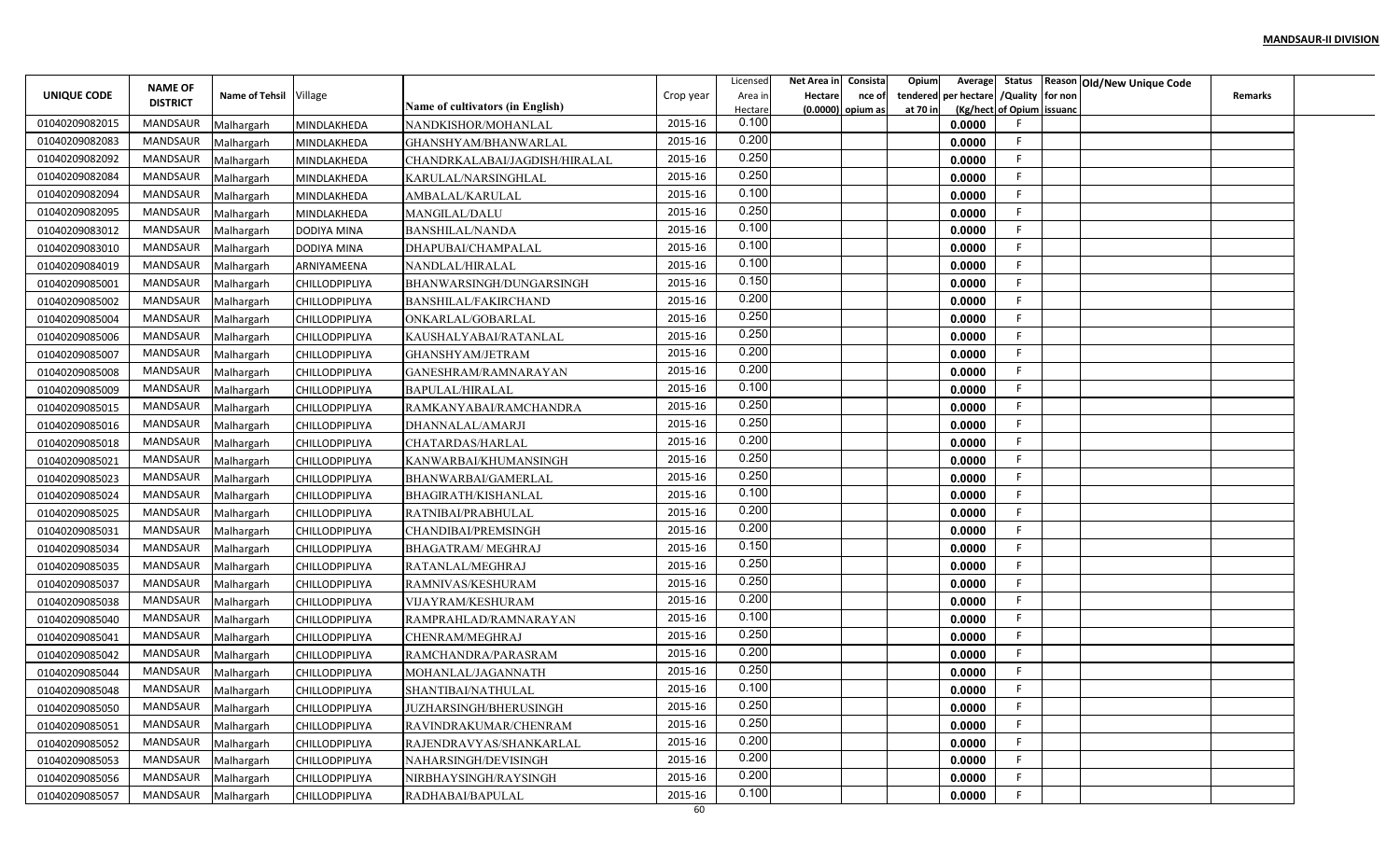|                                  | <b>NAME OF</b>  |                          |                                                |                                                                  |           | Licensed         | Net Area in    | Consista            | Opium    |                                        |                           | Average Status Reason Old/New Unique Code |                |  |
|----------------------------------|-----------------|--------------------------|------------------------------------------------|------------------------------------------------------------------|-----------|------------------|----------------|---------------------|----------|----------------------------------------|---------------------------|-------------------------------------------|----------------|--|
| UNIQUE CODE                      | <b>DISTRICT</b> | Name of Tehsil Village   |                                                |                                                                  | Crop year | Area in          | <b>Hectare</b> | nce of              |          | tendered per hectare / Quality for non |                           |                                           | <b>Remarks</b> |  |
|                                  | MANDSAUR        |                          |                                                | Name of cultivators (in English)                                 | 2015-16   | Hectare<br>0.100 |                | $(0.0000)$ opium as | at 70 in | 0.0000                                 | (Kg/hect of Opium issuanc |                                           |                |  |
| 01040209085059                   | MANDSAUR        | Malhargarh               | <b>CHILLODPIPLIYA</b><br><b>CHILLODPIPLIYA</b> | PARASRAM/JAGANNATH/NARAYNIBAI<br>RAGUVIRSINGH/DEVISINGH/MOTYABAI | 2015-16   | 0.200            |                |                     |          | 0.0000                                 | F.                        |                                           |                |  |
| 01040209085062                   | MANDSAUR        | Malhargarh               |                                                |                                                                  | 2015-16   | 0.200            |                |                     |          | 0.0000                                 | F.                        |                                           |                |  |
| 01040209085064                   | <b>MANDSAUR</b> | Malhargarh               | CHILLODPIPLIYA                                 | AMARSINGH/MOTISINGH                                              | 2015-16   | 0.200            |                |                     |          | 0.0000                                 | F.                        |                                           |                |  |
| 01040209085066                   | MANDSAUR        | Malhargarh               | <b>CHILLODPIPLIYA</b>                          | INDRABAI/VARDICHAND                                              | 2015-16   | 0.200            |                |                     |          | 0.0000                                 | F.                        |                                           |                |  |
| 01040209085069<br>01040209085071 | MANDSAUR        | Malhargarh               | <b>CHILLODPIPLIYA</b>                          | RAMKUNWARBAI/PANNALAL<br>RAMCHAND/JAGANNATH                      | 2015-16   | 0.200            |                |                     |          | 0.0000                                 | F.                        |                                           |                |  |
| 01040209085072                   | MANDSAUR        | Malhargarh<br>Malhargarh | <b>CHILLODPIPLIYA</b><br><b>CHILLODPIPLIYA</b> | RAMPRASAD/ONKARLAL                                               | 2015-16   | 0.250            |                |                     |          | 0.0000                                 | F                         |                                           |                |  |
| 01040209085074                   | MANDSAUR        | Malhargarh               | <b>CHILLODPIPLIYA</b>                          | KISHANLAL/VAJJA@VAJERAM                                          | 2015-16   | 0.100            |                |                     |          | 0.0000                                 | F.                        |                                           |                |  |
| 01040209085075                   | MANDSAUR        | Malhargarh               | <b>CHILLODPIPLIYA</b>                          | BHUVANIRAM/ONKARLAL                                              | 2015-16   | 0.250            |                |                     |          | 0.0000                                 | E                         |                                           |                |  |
| 01040209085076                   | MANDSAUR        | Malhargarh               | <b>CHILLODPIPLIYA</b>                          | RAMESHCHANDRA/GHASIRAM                                           | 2015-16   | 0.250            |                |                     |          | 0.0000                                 | F                         |                                           |                |  |
| 01040209085079                   | MANDSAUR        | Malhargarh               | <b>CHILLODPIPLIYA</b>                          | SAJJANSINGH/GHASISINGH                                           | 2015-16   | 0.150            |                |                     |          | 0.0000                                 | -F                        |                                           |                |  |
| 01040209085083                   | MANDSAUR        | Malhargarh               | <b>CHILLODPIPLIYA</b>                          | RAMSUKHIBAI/SHIVLAL                                              | 2015-16   | 0.200            |                |                     |          | 0.0000                                 | -F                        |                                           |                |  |
| 01040209085084                   | MANDSAUR        | Malhargarh               | <b>CHILLODPIPLIYA</b>                          | DEVILAL/AMARJI                                                   | 2015-16   | 0.200            |                |                     |          | 0.0000                                 | F.                        |                                           |                |  |
| 01040209085081                   | MANDSAUR        | Malhargarh               | <b>CHILLODPIPLIYA</b>                          | NATHUSINGH/JUZHARSINGH                                           | 2015-16   | 0.250            |                |                     |          | 0.0000                                 | F                         |                                           |                |  |
| 01040209085086                   | MANDSAUR        | Malhargarh               | <b>CHILLODPIPLIYA</b>                          | GOVINDSINGH/DUNGARSINGH                                          | 2015-16   | 0.200            |                |                     |          | 0.0000                                 | F.                        |                                           |                |  |
| 01040209085088                   | <b>MANDSAUR</b> | Malhargarh               | <b>CHILLODPIPLIYA</b>                          | <b>GANESHRAM/KACHRU</b>                                          | 2015-16   | 0.200            |                |                     |          | 0.0000                                 | F.                        |                                           |                |  |
| 01040209085049                   | MANDSAUR        | Malhargarh               | CHILLODPIPLIYA                                 | RAJENDRAKUMAR/CHENRAM                                            | 2015-16   | 0.200            |                |                     |          | 0.0000                                 | F                         |                                           |                |  |
| 01040209085073                   | MANDSAUR        | Malhargarh               | <b>CHILLODPIPLIYA</b>                          | <b>RUPA/NATHU</b>                                                | 2015-16   | 0.250            |                |                     |          | 0.0000                                 | F                         |                                           |                |  |
| 01040209085054                   | MANDSAUR        | Malhargarh               | <b>CHILLODPIPLIYA</b>                          | BASANTIBAI/MANGILAL                                              | 2015-16   | 0.200            |                |                     |          | 0.0000                                 | -F                        |                                           |                |  |
| 01040209085017                   | MANDSAUR        | Malhargarh               | <b>CHILLODPIPLIYA</b>                          | SHANTIBAI/BAPULAL                                                | 2015-16   | 0.250            |                |                     |          | 0.0000                                 | F.                        |                                           |                |  |
| 01040209085090                   | MANDSAUR        | Malhargarh               | <b>CHILLODPIPLIYA</b>                          | BHERULAL/LAXMAN                                                  | 2015-16   | 0.200            |                |                     |          | 0.0000                                 | F.                        |                                           |                |  |
| 01040209085028                   | MANDSAUR        | Malhargarh               | <b>CHILLODPIPLIYA</b>                          | ISHWARSINGH/KACHRUSINGH                                          | 2015-16   | 0.250            |                |                     |          | 0.0000                                 | F.                        |                                           |                |  |
| 01040209085055                   | MANDSAUR        | Malhargarh               | <b>CHILLODPIPLIYA</b>                          | SUNDARBAI/DEVILAL                                                | 2015-16   | 0.200            |                |                     |          | 0.0000                                 | F.                        |                                           |                |  |
| 01040209085020                   | MANDSAUR        | Malhargarh               | <b>CHILLODPIPLIYA</b>                          | PUSHPABAI/GANESHRAM/GITABAI                                      | 2015-16   | 0.100            |                |                     |          | 0.0000                                 | F                         |                                           |                |  |
| 01040209085091                   | MANDSAUR        | Malhargarh               | <b>CHILLODPIPLIYA</b>                          | CHENRAM/JADAOCHANDRA                                             | 2015-16   | 0.250            |                |                     |          | 0.0000                                 | F                         |                                           |                |  |
| 01040209085092                   | MANDSAUR        | Malhargarh               | <b>CHILLODPIPLIYA</b>                          | SOHANBAI/BHANWARLAL SUTHAR                                       | 2015-16   | 0.200            |                |                     |          | 0.0000                                 | F                         |                                           |                |  |
| 01040209085093                   | MANDSAUR        | Malhargarh               | <b>CHILLODPIPLIYA</b>                          | CHAGANLAL/MANGILAL                                               | 2015-16   | 0.250            |                |                     |          | 0.0000                                 | F.                        |                                           |                |  |
| 01040209085039                   | MANDSAUR        | Malhargarh               | <b>CHILLODPIPLIYA</b>                          | MUNNABAI/KANWARLAI                                               | 2015-16   | 0.100            | 0.0960         | 66.28               | 5.255    | 54.7396                                | G                         |                                           |                |  |
| 01040209085063                   | MANDSAUR        | Malhargarh               | <b>CHILLODPIPLIYA</b>                          | <b>BALARAM/DEVRAM</b>                                            | 2015-16   | 0.200            |                |                     |          | 0.0000                                 | F.                        |                                           |                |  |
| 01040209085095                   | <b>MANDSAUR</b> | Malhargarh               | <b>CHILLODPIPLIYA</b>                          | MADANSINGH/BHANWARSINGH                                          | 2015-16   | 0.200            |                |                     |          | 0.0000                                 | E                         |                                           |                |  |
| 01040209085096                   | MANDSAUR        | Malhargarh               | <b>CHILLODPIPLIYA</b>                          | LALSINGH/BHERUSINGH                                              | 2015-16   | 0.250            |                |                     |          | 0.0000                                 | F.                        |                                           |                |  |
| 01040209085098                   | MANDSAUR        | Malhargarh               | <b>CHILLODPIPLIYA</b>                          | KANWARLAL/RATANLAL                                               | 2015-16   | 0.250            |                |                     |          | 0.0000                                 | F                         |                                           |                |  |
| 01040209085099                   | MANDSAUR        | Malhargarh               | CHILLODPIPLIYA                                 | VARDIBAI/PRABHULAL                                               | 2015-16   | 0.200            |                |                     |          | 0.0000                                 | F.                        |                                           |                |  |
| 01040209086002                   | MANDSAUR        | Malhargarh               | <b>JODHAPIPLIYA</b>                            | MANGILAL/BHERULAL                                                | 2015-16   | 0.200            |                |                     |          | 0.0000                                 | F                         |                                           |                |  |
| 01040209086005                   | MANDSAUR        | Malhargarh               | <b>JODHAPIPLIYA</b>                            | KARULAL/RAMLAL                                                   | 2015-16   | 0.250            |                |                     |          | 0.0000                                 | F                         |                                           |                |  |
| 01040209086006                   | MANDSAUR        | Malhargarh               | <b>JODHAPIPLIYA</b>                            | RADHESHYAM/KANIRAM                                               | 2015-16   | 0.200            |                |                     |          | 0.0000                                 | F                         |                                           |                |  |
| 01040209086013                   | MANDSAUR        | Malhargarh               | <b>JODHAPIPLIYA</b>                            | KANEHIYALAL/AMRA                                                 | 2015-16   | 0.100            |                |                     |          | 0.0000                                 | F                         |                                           |                |  |
| 01040209086015                   | MANDSAUR        | Malhargarh               | <b>JODHAPIPLIYA</b>                            | DEVBAI/BAPULAL                                                   | 2015-16   | 0.100            |                |                     |          | 0.0000                                 | F.                        |                                           |                |  |
| 01040209086017                   | MANDSAUR        | Malhargarh               | <b>JODHAPIPLIYA</b>                            | PRABHULAL/BAGDIRAM                                               | 2015-16   | 0.200            |                |                     |          | 0.0000                                 | F.                        |                                           |                |  |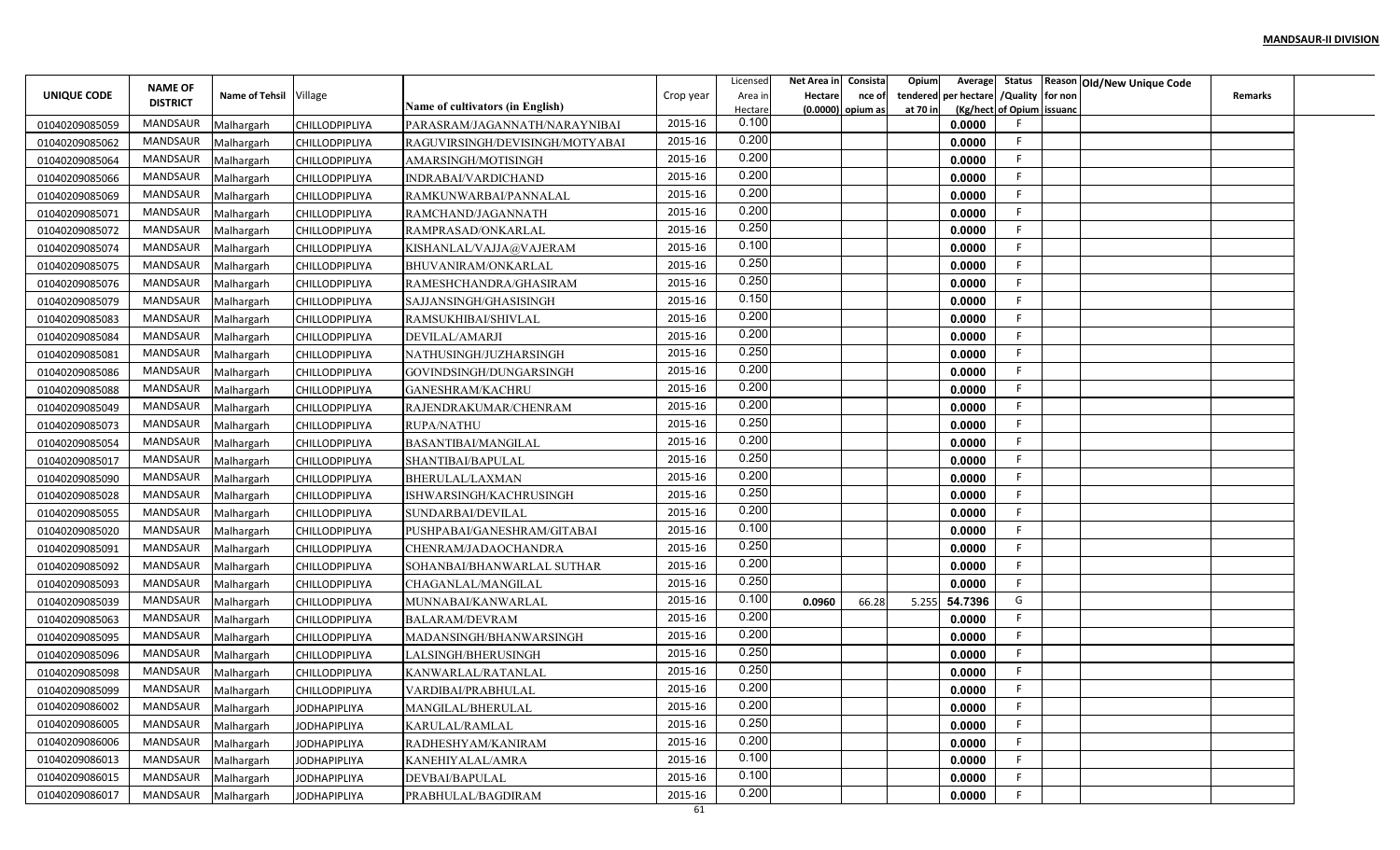|                |                                   |                        |                     |                                         |           | Licensed | Net Area in    | Consista          | Opium    |                                        |                           | Average Status Reason Old/New Unique Code |                |  |
|----------------|-----------------------------------|------------------------|---------------------|-----------------------------------------|-----------|----------|----------------|-------------------|----------|----------------------------------------|---------------------------|-------------------------------------------|----------------|--|
| UNIQUE CODE    | <b>NAME OF</b><br><b>DISTRICT</b> | Name of Tehsil Village |                     |                                         | Crop year | Area in  | <b>Hectare</b> | nce of            |          | tendered per hectare / Quality for non |                           |                                           | <b>Remarks</b> |  |
|                |                                   |                        |                     | <b>Name of cultivators (in English)</b> |           | Hectare  |                | (0.0000) opium as | at 70 in |                                        | (Kg/hect of Opium issuanc |                                           |                |  |
| 01040209086019 | MANDSAUR                          | Malhargarh             | <b>JODHAPIPLIYA</b> | NIHALBAI/GOBARLAL                       | 2015-16   | 0.100    |                |                   |          | 0.0000                                 |                           |                                           |                |  |
| 01040209086021 | MANDSAUR                          | Malhargarh             | <b>JODHAPIPLIYA</b> | RATANLAL/KARULAL                        | 2015-16   | 0.200    |                |                   |          | 0.0000                                 | F.                        |                                           |                |  |
| 01040209086022 | MANDSAUR                          | Malhargarh             | <b>JODHAPIPLIYA</b> | MADHULAL/KALURAM                        | 2015-16   | 0.250    |                |                   |          | 0.0000                                 | -F                        |                                           |                |  |
| 01040209086026 | <b>MANDSAUR</b>                   | Malhargarh             | <b>JODHAPIPLIYA</b> | RAMCHANDRA/PARTHA                       | 2015-16   | 0.100    |                |                   |          | 0.0000                                 | F.                        |                                           |                |  |
| 01040209086028 | MANDSAUR                          | Malhargarh             | <b>JODHAPIPLIYA</b> | RAMESHWAR/BHAGIRATH                     | 2015-16   | 0.200    |                |                   |          | 0.0000                                 | F.                        |                                           |                |  |
| 01040209086029 | MANDSAUR                          | Malhargarh             | <b>JODHAPIPLIYA</b> | MOHANLAL/KISHANLAL                      | 2015-16   | 0.200    |                |                   |          | 0.0000                                 | F.                        |                                           |                |  |
| 01040209086030 | MANDSAUR                          | Malhargarh             | <b>JODHAPIPLIYA</b> | MANOHARLAL/BHAGATRAM                    | 2015-16   | 0.250    |                |                   |          | 0.0000                                 | F.                        |                                           |                |  |
| 01040209086035 | MANDSAUR                          | Malhargarh             | <b>JODHAPIPLIYA</b> | RADHESHYAM/SITARAM                      | 2015-16   | 0.250    |                |                   |          | 0.0000                                 | F.                        |                                           |                |  |
| 01040209086039 | MANDSAUR                          | Malhargarh             | <b>JODHAPIPLIYA</b> | DEVILAL/JETRAM                          | 2015-16   | 0.100    |                |                   |          | 0.0000                                 | F                         |                                           |                |  |
| 01040209086043 | MANDSAUR                          | Malhargarh             | JODHAPIPLIYA        | CHAGANLAL/CHUNNILAL/SITABAI             | 2015-16   | 0.100    |                |                   |          | 0.0000                                 | F                         |                                           |                |  |
| 01040209086054 | MANDSAUR                          | Malhargarh             | <b>JODHAPIPLIYA</b> | RATANLAL/BHUVAN                         | 2015-16   | 0.100    |                |                   |          | 0.0000                                 | -F                        |                                           |                |  |
| 01040209086062 | MANDSAUR                          | Malhargarh             | <b>JODHAPIPLIYA</b> | SHANTILAL/NETRAM                        | 2015-16   | 0.250    |                |                   |          | 0.0000                                 | -F                        |                                           |                |  |
| 01040209086066 | MANDSAUR                          | Malhargarh             | <b>JODHAPIPLIYA</b> | RAMCHANDRA/NATHU                        | 2015-16   | 0.150    |                |                   |          | 0.0000                                 | F.                        |                                           |                |  |
| 01040209086070 | MANDSAUR                          | Malhargarh             | <b>JODHAPIPLIYA</b> | GOBARLAL/MAGNIRAM                       | 2015-16   | 0.100    |                |                   |          | 0.0000                                 | F.                        |                                           |                |  |
| 01040209086073 | MANDSAUR                          | Malhargarh             | <b>JODHAPIPLIYA</b> | KUSHALBAI/BHERULAL                      | 2015-16   | 0.100    |                |                   |          | 0.0000                                 | F.                        |                                           |                |  |
| 01040209086074 | MANDSAUR                          | Malhargarh             | <b>JODHAPIPLIYA</b> | <b>BHAGWAN/HIRALAL</b>                  | 2015-16   | 0.200    |                |                   |          | 0.0000                                 | F.                        |                                           |                |  |
| 01040209086079 | MANDSAUR                          | Malhargarh             | <b>JODHAPIPLIYA</b> | PRABHULAL/CHUNNILAI                     | 2015-16   | 0.100    |                |                   |          | 0.0000                                 | F                         |                                           |                |  |
| 01040209086080 | MANDSAUR                          | Malhargarh             | <b>JODHAPIPLIYA</b> | KISHANLAL/MANGILAL                      | 2015-16   | 0.250    |                |                   |          | 0.0000                                 | F                         |                                           |                |  |
| 01040209086085 | MANDSAUR                          | Malhargarh             | <b>JODHAPIPLIYA</b> | MUKESH/LAXMINARAYAN                     | 2015-16   | 0.200    |                |                   |          | 0.0000                                 | -F                        |                                           |                |  |
| 01040209086087 | MANDSAUR                          | Malhargarh             | <b>JODHAPIPLIYA</b> | PREMLAL/PARTHA                          | 2015-16   | 0.200    |                |                   |          | 0.0000                                 | F.                        |                                           |                |  |
| 01040209086091 | MANDSAUR                          | Malhargarh             | <b>JODHAPIPLIYA</b> | PREMSINGH/NANURAM                       | 2015-16   | 0.250    |                |                   |          | 0.0000                                 | F.                        |                                           |                |  |
| 01040209086038 | MANDSAUR                          | Malhargarh             | <b>JODHAPIPLIYA</b> | SITABAI/RAMPRASAD                       | 2015-16   | 0.250    |                |                   |          | 0.0000                                 | F.                        |                                           |                |  |
| 01040209086024 | MANDSAUR                          | Malhargarh             | <b>JODHAPIPLIYA</b> | GANGABAI/RUGHNATHSINGH/HEMRAJ           | 2015-16   | 0.200    |                |                   |          | 0.0000                                 | F.                        |                                           |                |  |
| 01040209086023 | MANDSAUR                          | Malhargarh             | JODHAPIPLIYA        | KESHARBAI/MOHANLAL                      | 2015-16   | 0.200    |                |                   |          | 0.0000                                 | F.                        |                                           |                |  |
| 01040209086081 | MANDSAUR                          | Malhargarh             | <b>JODHAPIPLIYA</b> | GOPALSINGH/BHANWARSINGH                 | 2015-16   | 0.100    |                |                   |          | 0.0000                                 | F                         |                                           |                |  |
| 01040209086018 | MANDSAUR                          | Malhargarh             | <b>JODHAPIPLIYA</b> | SANTOSHBAI/DEVILAL                      | 2015-16   | 0.200    |                |                   |          | 0.0000                                 | E                         |                                           |                |  |
| 01040209086095 | MANDSAUR                          | Malhargarh             | <b>JODHAPIPLIYA</b> | ISHWARSINGH/PRATAPSINGH                 | 2015-16   | 0.100    |                |                   |          | 0.0000                                 | F.                        |                                           |                |  |
| 01040209086096 | MANDSAUR                          | Malhargarh             | <b>JODHAPIPLIYA</b> | NATHULAL/JAYSINGH                       | 2015-16   | 0.100    |                |                   |          | 0.0000                                 | F.                        | 01050209029173                            |                |  |
| 01040209087001 | <b>MANDSAUR</b>                   | Malhargarh             | NAPAKHEDA           | SURAJBAI/KALU                           | 2015-16   | 0.100    |                |                   |          | 0.0000                                 | F.                        |                                           |                |  |
| 01040209087023 | MANDSAUR                          | Malhargarh             | NAPAKHEDA           | <b>BABULAL/NANDLAL</b>                  | 2015-16   | 0.200    |                |                   |          | 0.0000                                 | -F.                       |                                           |                |  |
| 01040209087024 | MANDSAUR                          | Malhargarh             | <b>NAPAKHEDA</b>    | VARDICHAND/HIRALAL                      | 2015-16   | 0.250    |                |                   |          | 0.0000                                 | F.                        |                                           |                |  |
| 01040209087036 | MANDSAUR                          | Malhargarh             | NAPAKHEDA           | KANEHIYALAL/NANDRAM                     | 2015-16   | 0.200    |                |                   |          | 0.0000                                 | F                         |                                           |                |  |
| 01040209087038 | MANDSAUR                          | Malhargarh             | NAPAKHEDA           | RAMSINGH/JETRAM                         | 2015-16   | 0.200    |                |                   |          | 0.0000                                 | F.                        |                                           |                |  |
| 01040209087040 | MANDSAUR                          | Malhargarh             | NAPAKHEDA           | RAYSINGH/SUKHLAL                        | 2015-16   | 0.100    |                |                   |          | 0.0000                                 | F                         |                                           |                |  |
| 01040209087041 | MANDSAUR                          | Malhargarh             | NAPAKHEDA           | RATANLAL/DEVKISHAN                      | 2015-16   | 0.250    |                |                   |          | 0.0000                                 | F                         |                                           |                |  |
| 01040209087044 | MANDSAUR                          | Malhargarh             | NAPAKHEDA           | DEVILAL/RATANLAL                        | 2015-16   | 0.250    |                |                   |          | 0.0000                                 | F.                        |                                           |                |  |
| 01040209087056 | MANDSAUR                          | Malhargarh             | NAPAKHEDA           | PARASRAM/MANGILAL                       | 2015-16   | 0.250    |                |                   |          | 0.0000                                 | F                         |                                           |                |  |
| 01040209087059 | MANDSAUR                          | Malhargarh             | NAPAKHEDA           | RAMESH/RAMPRASAD                        | 2015-16   | 0.250    |                |                   |          | 0.0000                                 | F.                        |                                           |                |  |
| 01040209087061 | MANDSAUR                          | Malhargarh             | NAPAKHEDA           | <b>BASANTILAL/SUKHLAL</b>               | 2015-16   | 0.250    |                |                   |          | 0.0000                                 | F                         |                                           |                |  |
|                |                                   |                        |                     |                                         | 62        |          |                |                   |          |                                        |                           |                                           |                |  |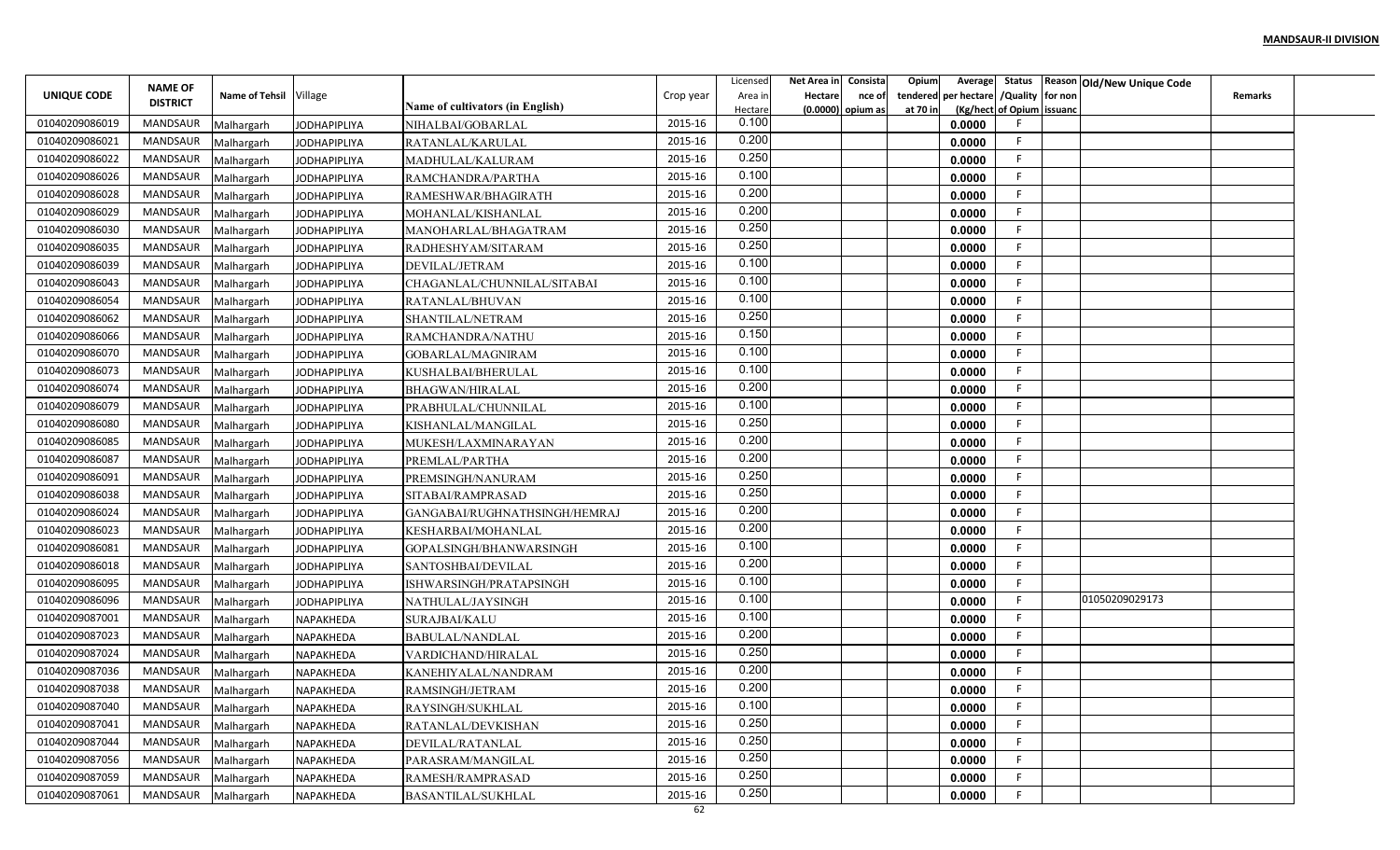|                | <b>NAME OF</b>  |                          |                  |                                             |           | Licensed         | Net Area in    | Consista          | Opium    |                                        |                           | Average Status Reason Old/New Unique Code |                |  |
|----------------|-----------------|--------------------------|------------------|---------------------------------------------|-----------|------------------|----------------|-------------------|----------|----------------------------------------|---------------------------|-------------------------------------------|----------------|--|
| UNIQUE CODE    | <b>DISTRICT</b> | Name of Tehsil Village   |                  |                                             | Crop year | Area in          | <b>Hectare</b> | nce of            |          | tendered per hectare / Quality for non |                           |                                           | <b>Remarks</b> |  |
| 01040209087063 | MANDSAUR        |                          | NAPAKHEDA        | <b>Name of cultivators (in English)</b>     | 2015-16   | Hectare<br>0.250 |                | (0.0000) opium as | at 70 in | 0.0000                                 | (Kg/hect of Opium issuanc |                                           |                |  |
| 01040209087066 | MANDSAUR        | Malhargarh<br>Malhargarh | NAPAKHEDA        | <b>BHUVAN/DOLA</b><br><b>JAGDISH/KISHOR</b> | 2015-16   | 0.250            |                |                   |          | 0.0000                                 | F.                        |                                           |                |  |
| 01040209087067 | MANDSAUR        | Malhargarh               | NAPAKHEDA        | DEVILAL/RUPAJI                              | 2015-16   | 0.100            |                |                   |          | 0.0000                                 | -F                        |                                           |                |  |
| 01040209087071 | <b>MANDSAUR</b> | Malhargarh               | NAPAKHEDA        | KAVERIBAI/NANDA                             | 2015-16   | 0.100            |                |                   |          | 0.0000                                 | F.                        |                                           |                |  |
| 01040209087075 | MANDSAUR        | Malhargarh               | NAPAKHEDA        | MANGILAL/BAGDIRAM                           | 2015-16   | 0.200            |                |                   |          | 0.0000                                 | F.                        |                                           |                |  |
| 01040209087091 | MANDSAUR        | Malhargarh               | <b>NAPAKHEDA</b> | RUPABAI/MANGILAL                            | 2015-16   | 0.150            |                |                   |          | 0.0000                                 | F.                        |                                           |                |  |
| 01040209087095 | MANDSAUR        | Malhargarh               | NAPAKHEDA        | MOHANLAL/HIRALAL                            | 2015-16   | 0.200            |                |                   |          | 0.0000                                 | F.                        |                                           |                |  |
| 01040209087096 | MANDSAUR        | Malhargarh               | <b>NAPAKHEDA</b> | RAGHUNATH/ONKAR                             | 2015-16   | 0.100            |                |                   |          | 0.0000                                 | F.                        |                                           |                |  |
| 01040209087097 | MANDSAUR        | Malhargarh               | NAPAKHEDA        | MOTI/BHUVAN                                 | 2015-16   | 0.100            |                |                   |          | 0.0000                                 | F                         |                                           |                |  |
| 01040209087105 | MANDSAUR        | Malhargarh               | NAPAKHEDA        | GORDHANSINGH/RUPSINGH                       | 2015-16   | 0.100            |                |                   |          | 0.0000                                 | F                         |                                           |                |  |
| 01040209087107 | MANDSAUR        | Malhargarh               | NAPAKHEDA        | MANNALAL/NANDA                              | 2015-16   | 0.250            |                |                   |          | 0.0000                                 | -F                        |                                           |                |  |
| 01040209087080 | MANDSAUR        | Malhargarh               | NAPAKHEDA        | SATYANARAYAN/MOTILAL                        | 2015-16   | 0.200            |                |                   |          | 0.0000                                 | -F                        |                                           |                |  |
| 01040209087077 | MANDSAUR        | Malhargarh               | NAPAKHEDA        | SUGANKUNWAR/VAJESINGH                       | 2015-16   | 0.100            |                |                   |          | 0.0000                                 | -F.                       |                                           |                |  |
| 01040209087049 | MANDSAUR        | Malhargarh               | NAPAKHEDA        | RAMLAL/BHUWAN                               | 2015-16   | 0.100            |                |                   |          | 0.0000                                 | F                         |                                           |                |  |
| 01040209087112 | MANDSAUR        | Malhargarh               | <b>NAPAKHEDA</b> | BAPULAL/BALWANT                             | 2015-16   | 0.100            |                |                   |          | 0.0000                                 | F.                        |                                           |                |  |
| 01040209087021 | MANDSAUR        | Malhargarh               | NAPAKHEDA        | SHANKARLAL/GOBAR                            | 2015-16   | 0.250            |                |                   |          | 0.0000                                 | F.                        |                                           |                |  |
| 01040209087115 | MANDSAUR        | Malhargarh               | <b>NAPAKHEDA</b> | SOHANBAI/RODULAL                            | 2015-16   | 0.200            |                |                   |          | 0.0000                                 | F                         |                                           |                |  |
| 01040209087103 | MANDSAUR        | Malhargarh               | NAPAKHEDA        | LALURAM/RODULAL                             | 2015-16   | 0.100            |                |                   |          | 0.0000                                 | F                         |                                           |                |  |
| 01040209087060 | MANDSAUR        | Malhargarh               | NAPAKHEDA        | GOBARLAL/KARULAL                            | 2015-16   | 0.200            |                |                   |          | 0.0000                                 | -F                        |                                           |                |  |
| 01040209087085 | MANDSAUR        | Malhargarh               | NAPAKHEDA        | <b>RUPA/NAVAL</b>                           | 2015-16   | 0.250            |                |                   |          | 0.0000                                 | F.                        |                                           |                |  |
| 01040209087101 | MANDSAUR        | Malhargarh               | NAPAKHEDA        | RADHESHYAM/GOBRU                            | 2015-16   | 0.200            |                |                   |          | 0.0000                                 | F.                        |                                           |                |  |
| 01040209087099 | MANDSAUR        | Malhargarh               | NAPAKHEDA        | RAMESHWAR/GOBRU                             | 2015-16   | 0.200            |                |                   |          | 0.0000                                 | F.                        |                                           |                |  |
| 01040209087016 | MANDSAUR        | Malhargarh               | NAPAKHEDA        | DEVILAL/CHUNNIBAI                           | 2015-16   | 0.100            |                |                   |          | 0.0000                                 | F.                        |                                           |                |  |
| 01040209087029 | MANDSAUR        | Malhargarh               | NAPAKHEDA        | BHARATLAL/BANSHIBAI                         | 2015-16   | 0.100            |                |                   |          | 0.0000                                 | F                         |                                           |                |  |
| 01040209087054 | MANDSAUR        | Malhargarh               | NAPAKHEDA        | <b>BALU/NAHAR</b>                           | 2015-16   | 0.100            |                |                   |          | 0.0000                                 | F                         |                                           |                |  |
| 01040209087015 | MANDSAUR        | Malhargarh               | NAPAKHEDA        | VARDIBAI/NAHARIYA                           | 2015-16   | 0.100            |                |                   |          | 0.0000                                 | E                         |                                           |                |  |
| 01040209088002 | MANDSAUR        | Malhargarh               | <b>DABLA</b>     | BHANWARBAI/KANEHIYALAL                      | 2015-16   | 0.200            |                |                   |          | 0.0000                                 | F.                        |                                           |                |  |
| 01040209088039 | MANDSAUR        | Malhargarh               | <b>DABLA</b>     | <b>MANUGIR/VIRAMGIR</b>                     | 2015-16   | 0.200            |                |                   |          | 0.0000                                 | F                         |                                           |                |  |
| 01040209088047 | <b>MANDSAUR</b> | Malhargarh               | <b>DABLA</b>     | MANSINGH/BHERUSINGH                         | 2015-16   | 0.250            |                |                   |          | 0.0000                                 | F.                        |                                           |                |  |
| 01040209088079 | MANDSAUR        | Malhargarh               | <b>DABLA</b>     | UDAYSINGH BHUVANISINGH                      | 2015-16   | 0.200            |                |                   |          | 0.0000                                 | E                         |                                           |                |  |
| 01040209088081 | MANDSAUR        | Malhargarh               | <b>DABLA</b>     | JAGDISHCHANDRA/KALURAM                      | 2015-16   | 0.100            |                |                   |          | 0.0000                                 | F.                        |                                           |                |  |
| 01040209088094 | MANDSAUR        | Malhargarh               | <b>DABLA</b>     | VIJAYSINGH/GULABSINGH                       | 2015-16   | 0.200            |                |                   |          | 0.0000                                 | F                         |                                           |                |  |
| 01040209088130 | MANDSAUR        | Malhargarh               | <b>DABLA</b>     | JUZHARSINGH/GULABSINGH                      | 2015-16   | 0.200            |                |                   |          | 0.0000                                 | F.                        |                                           |                |  |
| 01040209088137 | MANDSAUR        | Malhargarh               | <b>DABLA</b>     | FULIBAI/KISHORSINGH                         | 2015-16   | 0.250            |                |                   |          | 0.0000                                 | F                         |                                           |                |  |
| 01040209088100 | MANDSAUR        | Malhargarh               | <b>DABLA</b>     | <b>GIRDHARI/BALA</b>                        | 2015-16   | 0.100            |                |                   |          | 0.0000                                 | F                         |                                           |                |  |
| 01040209088129 | MANDSAUR        | Malhargarh               | <b>DABLA</b>     | SAJJANBAI/JUJHARSINGH                       | 2015-16   | 0.100            |                |                   |          | 0.0000                                 | F.                        |                                           |                |  |
| 01040209088001 | MANDSAUR        | Malhargarh               | <b>DABLA</b>     | PREMBAI/PHOOLSINGH                          | 2015-16   | 0.100            |                |                   |          | 0.0000                                 | F                         |                                           |                |  |
| 01040209088075 | MANDSAUR        | Malhargarh               | <b>DABLA</b>     | MADANLAL/UDEYLAL                            | 2015-16   | 0.100            |                |                   |          | 0.0000                                 | F.                        |                                           |                |  |
| 01040209088151 | MANDSAUR        | Malhargarh               | <b>DABLA</b>     | MANGU/GULAB                                 | 2015-16   | 0.100            |                |                   |          | 0.0000                                 | F                         |                                           |                |  |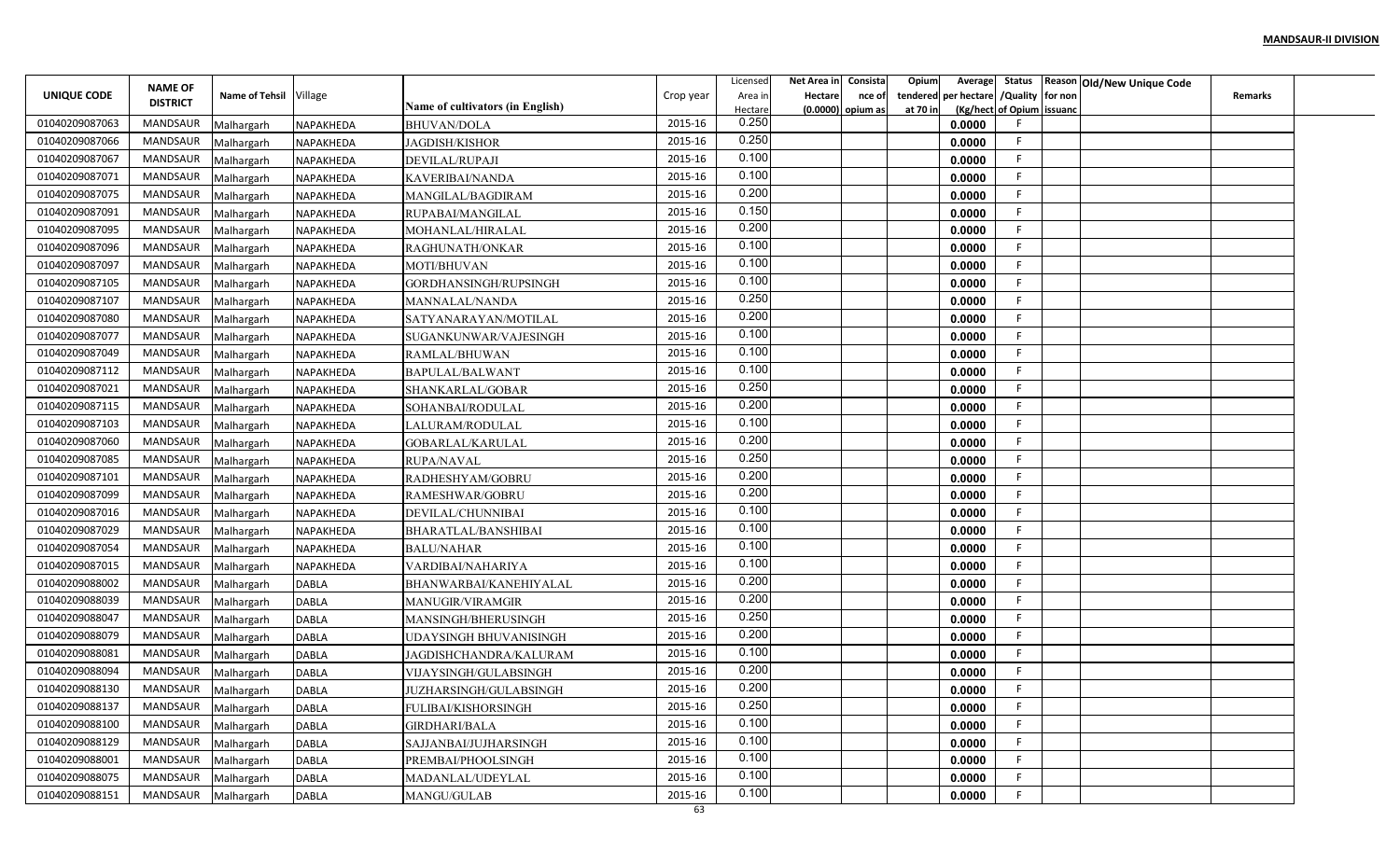|                | <b>NAME OF</b>  |                        |                     |                                                                     |           | Licensed         | Net Area in Consista     | Opium    | Average                       |                           | Status Reason Old/New Unique Code |                |  |
|----------------|-----------------|------------------------|---------------------|---------------------------------------------------------------------|-----------|------------------|--------------------------|----------|-------------------------------|---------------------------|-----------------------------------|----------------|--|
| UNIQUE CODE    | <b>DISTRICT</b> | Name of Tehsil Village |                     |                                                                     | Crop year | Area in          | <b>Hectare</b><br>nce of | tendered | per hectare / Quality for non |                           |                                   | <b>Remarks</b> |  |
| 01040209088111 | MANDSAUR        | Malhargarh             | <b>DABLA</b>        | <b>Name of cultivators (in English)</b><br>ISHWARSINGH/BHUWANISINGH | 2015-16   | Hectare<br>0.100 | (0.0000) opium as        | at 70 in | 0.0000                        | (Kg/hect of Opium issuanc |                                   |                |  |
| 01040209088139 | MANDSAUR        | Malhargarh             | <b>DABLA</b>        | KISHORLAL/KESHRIMAL                                                 | 2015-16   | 0.100            |                          |          | 0.0000                        | F                         |                                   |                |  |
| 01040209088012 | MANDSAUR        | Malhargarh             | <b>DABLA</b>        | SAMANDBAI/DALURAM                                                   | 2015-16   | 0.100            |                          |          | 0.0000                        | F                         |                                   |                |  |
| 01040209088070 | MANDSAUR        | Malhargarh             | <b>DABLA</b>        | KESHARSINGH/KACHRUSINGH                                             | 2015-16   | 0.100            |                          |          | 0.0000                        | F.                        |                                   |                |  |
| 01040209089008 | MANDSAUR        | Malhargarh             |                     | DORWADI MAJRA TALI SUMITRABAI/BHANWARSINGH                          | 2015-16   | 0.100            |                          |          | 0.0000                        |                           |                                   |                |  |
| 01040209089022 | MANDSAUR        | Malhargarh             |                     | DORWADI MAJRA TALI PADAMSINGH/BHOPALSINGH                           | 2015-16   | 0.250            |                          |          | 0.0000                        |                           |                                   |                |  |
| 01040209089003 | MANDSAUR        | Malhargarh             |                     | DORWADI MAJRA TALI GOVINDSINGH/RAMSINGH                             | 2015-16   | 0.100            |                          |          | 0.0000                        |                           |                                   |                |  |
| 01040209090001 | MANDSAUR        | Malhargarh             | <b>TALABPIPLIYA</b> | KALUSINGH/KACHRUSINGH                                               | 2015-16   | 0.250            |                          |          | 0.0000                        |                           |                                   |                |  |
| 01040209090003 | MANDSAUR        | Malhargarh             | <b>TALABPIPLIYA</b> | AMARSINGH/SHIVSINGH                                                 | 2015-16   | 0.250            |                          |          | 0.0000                        |                           |                                   |                |  |
| 01040209090005 | MANDSAUR        | Malhargarh             | <b>TALABPIPLIYA</b> | MANGUSINGH/KACHRUSINGH                                              | 2015-16   | 0.200            |                          |          | 0.0000                        |                           |                                   |                |  |
| 01040209090006 | MANDSAUR        | Malhargarh             | <b>TALABPIPLIYA</b> | DASHRATHKUMAR/KARULAL                                               | 2015-16   | 0.100            |                          |          | 0.0000                        | F                         |                                   |                |  |
| 01040209090007 | MANDSAUR        | Malhargarh             | <b>TALABPIPLIYA</b> | MOTISINGH/RAMSINGH                                                  | 2015-16   | 0.250            |                          |          | 0.0000                        | F                         |                                   |                |  |
| 01040209090008 | MANDSAUR        | Malhargarh             | <b>TALABPIPLIYA</b> | RAMESHCHAND/BHERULAL                                                | 2015-16   | 0.100            |                          |          | 0.0000                        | F                         |                                   |                |  |
| 01040209090013 | MANDSAUR        | Malhargarh             | <b>TALABPIPLIYA</b> | LALSINGH/MADHOSINGH                                                 | 2015-16   | 0.100            |                          |          | 0.0000                        |                           |                                   |                |  |
| 01040209090014 | MANDSAUR        | Malhargarh             | <b>TALABPIPLIYA</b> | <b>JDAYSINGH/RAYSINGH</b>                                           | 2015-16   | 0.250            |                          |          | 0.0000                        |                           |                                   |                |  |
| 01040209090015 | MANDSAUR        | Malhargarh             | <b>TALABPIPLIYA</b> | LAXMAN/LALA                                                         | 2015-16   | 0.250            |                          |          | 0.0000                        |                           |                                   |                |  |
| 01040209090017 | MANDSAUR        | Malhargarh             | <b>TALABPIPLIYA</b> | ROOPSINGH/SHIVSINGH                                                 | 2015-16   | 0.200            |                          |          | 0.0000                        |                           |                                   |                |  |
| 01040209090020 | MANDSAUR        | Malhargarh             | <b>TALABPIPLIYA</b> | SAJJANSINGH/NANDSINGH                                               | 2015-16   | 0.250            |                          |          | 0.0000                        |                           |                                   |                |  |
| 01040209090024 | MANDSAUR        | Malhargarh             | <b>TALABPIPLIYA</b> | MANGUSINGH/DEVISINGH                                                | 2015-16   | 0.250            |                          |          | 0.0000                        | F                         |                                   |                |  |
| 01040209090025 | MANDSAUR        | Malhargarh             | <b>TALABPIPLIYA</b> | KACHRU/CHATRA                                                       | 2015-16   | 0.200            |                          |          | 0.0000                        | F                         |                                   |                |  |
| 01040209090026 | MANDSAUR        | Malhargarh             | <b>TALABPIPLIYA</b> | <b>BAGDIRAM/CHUNNILAL</b>                                           | 2015-16   | 0.250            |                          |          | 0.0000                        |                           |                                   |                |  |
| 01040209090027 | MANDSAUR        | Malhargarh             | <b>TALABPIPLIYA</b> | POKHARDAS/MOHANDAS                                                  | 2015-16   | 0.250            |                          |          | 0.0000                        | F                         |                                   |                |  |
| 01040209090028 | MANDSAUR        | Malhargarh             | <b>TALABPIPLIYA</b> | NAHARSINGH/DAULATSINGH                                              | 2015-16   | 0.250            |                          |          | 0.0000                        |                           |                                   |                |  |
| 01040209090029 | MANDSAUR        | Malhargarh             | <b>TALABPIPLIYA</b> | BHANWARSINGH/RAYSINGH                                               | 2015-16   | 0.250            |                          |          | 0.0000                        | F                         |                                   |                |  |
| 01040209090030 | MANDSAUR        | Malhargarh             | <b>TALABPIPLIYA</b> | GANGABAI/BAPUSINGH                                                  | 2015-16   | 0.100            |                          |          | 0.0000                        |                           |                                   |                |  |
| 01040209090032 | MANDSAUR        | Malhargarh             | <b>TALABPIPLIYA</b> | RAMKANYABAI/MANGILAL                                                | 2015-16   | 0.250            |                          |          | 0.0000                        |                           |                                   |                |  |
| 01040209090033 | MANDSAUR        | Malhargarh             | <b>TALABPIPLIYA</b> | MATHURALAL/KACHRULAL                                                | 2015-16   | 0.250            |                          |          | 0.0000                        | F                         |                                   |                |  |
| 01040209090034 | MANDSAUR        | Malhargarh             | <b>TALABPIPLIYA</b> | MOTILAL/KACHRULAL                                                   | 2015-16   | 0.250            |                          |          | 0.0000                        | F                         |                                   |                |  |
| 01040209090035 | MANDSAUR        | Malhargarh             | <b>TALABPIPLIYA</b> | BAPUSINGH/NAHARSINGH                                                | 2015-16   | 0.100            |                          |          | 0.0000                        | F                         |                                   |                |  |
| 01040209090036 | MANDSAUR        | Malhargarh             | <b>TALABPIPLIYA</b> | <b>JILABAI/NATHUSINGH</b>                                           | 2015-16   | 0.100            |                          |          | 0.0000                        |                           |                                   |                |  |
| 01040209090040 | MANDSAUR        | Malhargarh             | <b>TALABPIPLIYA</b> | MANSINGH/NAHARSINGH                                                 | 2015-16   | 0.250            |                          |          | 0.0000                        |                           |                                   |                |  |
| 01040209090042 | MANDSAUR        | Malhargarh             | <b>TALABPIPLIYA</b> | BHARATLAL/KANWARLAL                                                 | 2015-16   | 0.250            |                          |          | 0.0000                        |                           |                                   |                |  |
| 01040209090043 | MANDSAUR        | Malhargarh             | <b>TALABPIPLIYA</b> | MOHANBAI/BAPUSINGH                                                  | 2015-16   | 0.250            |                          |          | 0.0000                        | F.                        |                                   |                |  |
| 01040209090047 | MANDSAUR        | Malhargarh             | <b>TALABPIPLIYA</b> | <b>BHAGWANTIBAI/KARULAL</b>                                         | 2015-16   | 0.100            |                          |          | 0.0000                        |                           |                                   |                |  |
| 01040209090049 | MANDSAUR        | Malhargarh             | <b>TALABPIPLIYA</b> | MADANSINGH/RAYSINGH                                                 | 2015-16   | 0.250            |                          |          | 0.0000                        |                           |                                   |                |  |
| 01040209090051 | MANDSAUR        | Malhargarh             | <b>TALABPIPLIYA</b> | KESHARSINGH/RAMSINGH                                                | 2015-16   | 0.150            |                          |          | 0.0000                        | F.                        |                                   |                |  |
| 01040209090059 | MANDSAUR        | Malhargarh             | <b>TALABPIPLIYA</b> | VAJERAM/KACHRU                                                      | 2015-16   | 0.250            |                          |          | 0.0000                        | F                         |                                   |                |  |
| 01040209090060 | MANDSAUR        | Malhargarh             | <b>TALABPIPLIYA</b> | RAMLAL/MATHURALAL                                                   | 2015-16   | 0.250            |                          |          | 0.0000                        | F.                        |                                   |                |  |
| 01040209090061 | MANDSAUR        | Malhargarh             | <b>TALABPIPLIYA</b> | UDAYSINGH/SHIVSINGH BADA                                            | 2015-16   | 0.250            |                          |          | 0.0000                        |                           |                                   |                |  |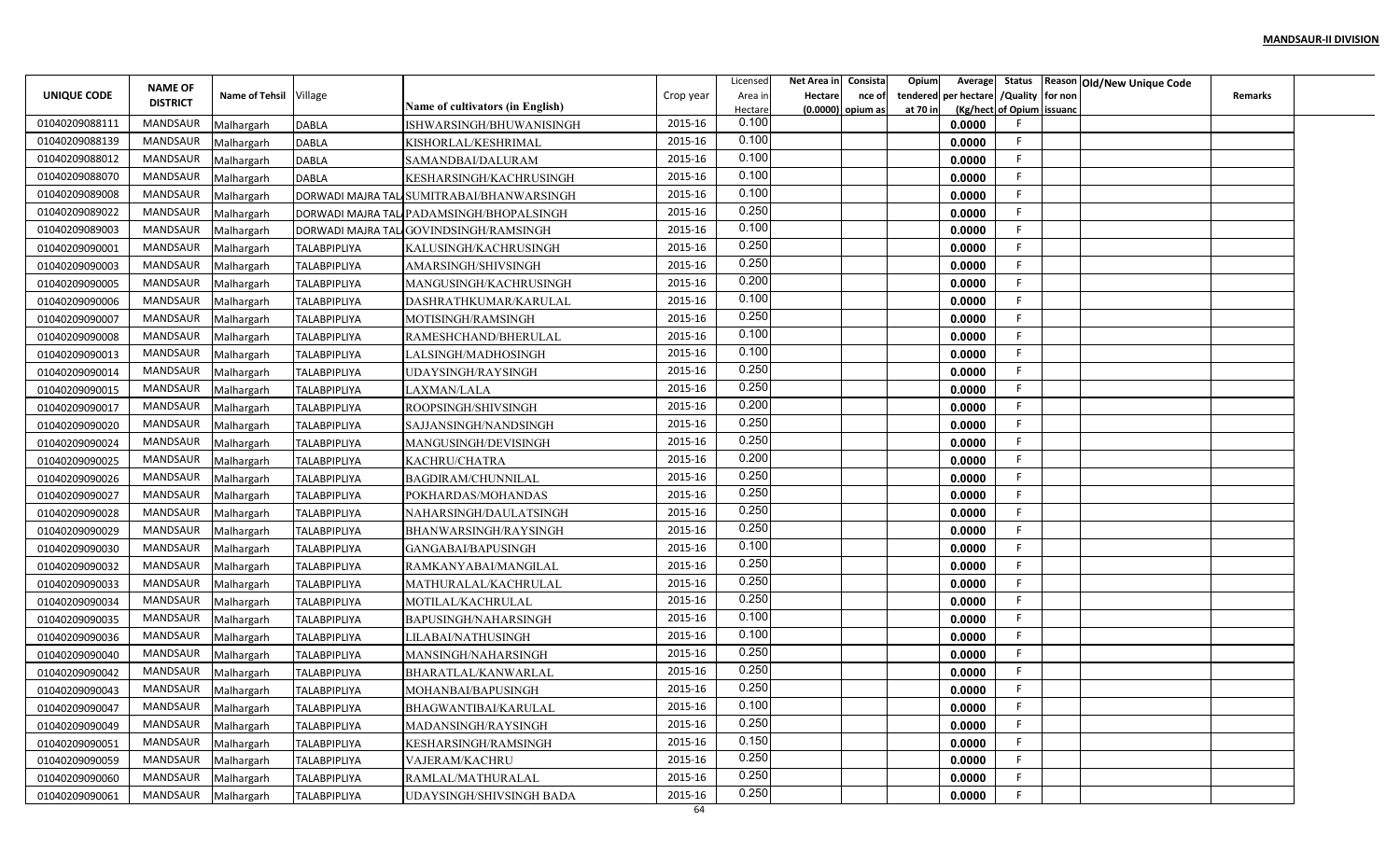|                |                                   |                        |                     |                                  |               | Licensed         | Net Area in | Consista            | Opium<br>Average        |                           | Status Reason Old/New Unique Code |                |  |
|----------------|-----------------------------------|------------------------|---------------------|----------------------------------|---------------|------------------|-------------|---------------------|-------------------------|---------------------------|-----------------------------------|----------------|--|
| UNIQUE CODE    | <b>NAME OF</b><br><b>DISTRICT</b> | Name of Tehsil Village |                     |                                  | Crop year     | Area in          | Hectare     | nce of              | per hectare<br>tendered | /Quality for non          |                                   | <b>Remarks</b> |  |
|                |                                   |                        |                     | Name of cultivators (in English) |               | Hectare<br>0.100 |             | $(0.0000)$ opium as | at 70 in                | (Kg/hect of Opium issuanc |                                   |                |  |
| 01040209090062 | MANDSAUR                          | Malhargarh             | <b>TALABPIPLIYA</b> | GANESHRAM/DALURAM                | 2015-16       | 0.250            |             |                     | 0.0000                  | -F                        |                                   |                |  |
| 01040209090066 | MANDSAUR                          | Malhargarh             | <b>TALABPIPLIYA</b> | UDAYSINGH/JAYSINGH               | 2015-16       | 0.250            |             |                     | 0.0000                  | -F                        |                                   |                |  |
| 01040209090067 | MANDSAUR                          | Malhargarh             | <b>TALABPIPLIYA</b> | JUZHARSINGH/NAHARSINGH           | 2015-16       | 0.250            |             |                     | 0.0000                  |                           |                                   |                |  |
| 01040209090068 | MANDSAUR                          | Malhargarh             | <b>TALABPIPLIYA</b> | GOBARSINGH/RAYSINGH              | 2015-16       | 0.250            |             |                     | 0.0000                  | F                         |                                   |                |  |
| 01040209090070 | MANDSAUR                          | Malhargarh             | TALABPIPLIYA        | KHUMANSINGH/NAHARSINGH           | 2015-16       | 0.100            |             |                     | 0.0000                  |                           |                                   |                |  |
| 01040209090071 | <b>MANDSAUR</b>                   | Malhargarh             | <b>TALABPIPLIYA</b> | LILABAI/ROOPSINGH                | 2015-16       |                  |             |                     | 0.0000                  | -F                        |                                   |                |  |
| 01040209090200 | MANDSAUR                          | Malhargarh             | <b>TALABPIPLIYA</b> | SOHANBAI/RAMSINGH                | 2015-16       | 0.200            |             |                     | 0.0000                  | -F                        |                                   |                |  |
| 01040209090072 | <b>MANDSAUR</b>                   | Malhargarh             | <b>TALABPIPLIYA</b> | NAWALSINGH/DEVISINGH             | 2015-16       | 0.250            |             |                     | 0.0000                  |                           |                                   |                |  |
| 01040209090075 | MANDSAUR                          | Malhargarh             | <b>TALABPIPLIYA</b> | KOSHALYABAI/LAXMINARAYAN         | 2015-16       | 0.250            |             |                     | 0.0000                  |                           |                                   |                |  |
| 01040209090076 | <b>MANDSAUR</b>                   | Malhargarh             | <b>TALABPIPLIYA</b> | MENABAI/PRABHULAL                | 2015-16       | 0.200            |             |                     | 0.0000                  | F                         |                                   |                |  |
| 01040209090078 | MANDSAUR                          | Malhargarh             | <b>TALABPIPLIYA</b> | RAMCHANDRA/PRABHULAL             | 2015-16       | 0.200            |             |                     | 0.0000                  | -F                        |                                   |                |  |
| 01040209090079 | <b>MANDSAUR</b>                   | Malhargarh             | <b>TALABPIPLIYA</b> | SHANTIALAL/PRABHULAL             | 2015-16       | 0.200            |             |                     | 0.0000                  | -F                        |                                   |                |  |
| 01040209090081 | <b>MANDSAUR</b>                   | Malhargarh             | <b>TALABPIPLIYA</b> | RAMCHANDRA/GIRDHARILAL           | 2015-16       | 0.250            |             |                     | 0.0000                  |                           |                                   |                |  |
| 01040209090082 | <b>MANDSAUR</b>                   | Malhargarh             | <b>TALABPIPLIYA</b> | MURLIDAS/MOHANDAS                | 2015-16       | 0.200            |             |                     | 0.0000                  |                           |                                   |                |  |
| 01040209090083 | <b>MANDSAUR</b>                   | Malhargarh             | <b>TALABPIPLIYA</b> | KALUDAS/MOHANDAS                 | 2015-16       | 0.100            |             |                     | 0.0000                  | -F                        |                                   |                |  |
| 01040209090085 | <b>MANDSAUR</b>                   | Malhargarh             | <b>TALABPIPLIYA</b> | SONABAI/BHUVNISINGH              | 2015-16       | 0.250            |             |                     | 0.0000                  |                           |                                   |                |  |
| 01040209090089 | <b>MANDSAUR</b>                   | Malhargarh             | <b>TALABPIPLIYA</b> | SHANTILAL/RATANLAL               | 2015-16       | 0.200            |             |                     | 0.0000                  |                           |                                   |                |  |
| 01040209090090 | <b>MANDSAUR</b>                   | Malhargarh             | <b>TALABPIPLIYA</b> | BAGDIRAM/NANDRAM                 | 2015-16       | 0.100            |             |                     | 0.0000                  | -F                        |                                   |                |  |
| 01040209090094 | MANDSAUR                          | Malhargarh             | <b>TALABPIPLIYA</b> | NATHUSINGH/MOTISINGH             | 2015-16       | 0.250            |             |                     | 0.0000                  |                           |                                   |                |  |
| 01040209090095 | MANDSAUR                          | Malhargarh             | <b>TALABPIPLIYA</b> | UMMEDSINGH/DULESINGH             | 2015-16       | 0.250            |             |                     | 0.0000                  | -F                        |                                   |                |  |
| 01040209090096 | <b>MANDSAUR</b>                   | Malhargarh             | <b>TALABPIPLIYA</b> | RADHESHYAM/KISHANLAL             | 2015-16       | 0.250            |             |                     | 0.0000                  | -F                        |                                   |                |  |
| 01040209090100 | <b>MANDSAUR</b>                   | Malhargarh             | <b>TALABPIPLIYA</b> | KARULAL/NANDRAM                  | 2015-16       | 0.250            |             |                     | 0.0000                  |                           |                                   |                |  |
| 01040209090104 | <b>MANDSAUR</b>                   | Malhargarh             | <b>TALABPIPLIYA</b> | DEVILAL/POKHARLAL                | 2015-16       | 0.100            |             |                     | 0.0000                  | -F                        |                                   |                |  |
| 01040209090105 | MANDSAUR                          | Malhargarh             | <b>TALABPIPLIYA</b> | ISHWARLAL/TEJA                   | 2015-16       | 0.100            |             |                     | 0.0000                  | -F                        |                                   |                |  |
| 01040209090107 | <b>MANDSAUR</b>                   | Malhargarh             | <b>TALABPIPLIYA</b> | BADRILAL/MATHURALAL              | 2015-16       | 0.250            |             |                     | 0.0000                  |                           |                                   |                |  |
| 01040209090108 | <b>MANDSAUR</b>                   | Malhargarh             | <b>TALABPIPLIYA</b> | DULESINGH/BHERUSINGH             | 2015-16       | 0.250            |             |                     | 0.0000                  |                           |                                   |                |  |
| 01040209090115 | <b>MANDSAUR</b>                   | Malhargarh             | TALABPIPLIYA        | BHANWARLAL/KANEHIYALAL           | 2015-16       | 0.200            |             |                     | 0.0000                  | -F                        |                                   |                |  |
| 01040209090118 | MANDSAUR                          | Malhargarh             | <b>TALABPIPLIYA</b> | MODSINGH/ROOPSINGH               | 2015-16       | 0.250            |             |                     | 0.0000                  | F                         |                                   |                |  |
| 01040209090119 | <b>MANDSAUR</b>                   | Malhargarh             | <b>TALABPIPLIYA</b> | BALWANTSINGH/ISHWARSINGH         | 2015-16       | 0.200            |             |                     | 0.0000                  | F                         |                                   |                |  |
| 01040209090120 | <b>MANDSAUR</b>                   | Malhargarh             | TALABPIPLIYA        | BHARATSINGH/DHULSINGH            | 2015-16       | 0.250            |             |                     | 0.0000                  |                           |                                   |                |  |
| 01040209090122 | <b>MANDSAUR</b>                   | Malhargarh             | <b>TALABPIPLIYA</b> | BANSHILAL/KISHANLAL              | 2015-16       | 0.100            |             |                     | 0.0000                  |                           |                                   |                |  |
|                | MANDSAUR                          |                        |                     |                                  | 2015-16       | 0.250            |             |                     | 0.0000                  |                           |                                   |                |  |
| 01040209090123 | MANDSAUR                          | Malhargarh             | <b>TALABPIPLIYA</b> | SHANTIBAI/RAMRATAN               | 2015-16       | 0.250            |             |                     |                         |                           |                                   |                |  |
| 01040209090124 | MANDSAUR                          | Malhargarh             | <b>TALABPIPLIYA</b> | LABHCHANDRA/VIJAYRAM             | 2015-16       | 0.250            |             |                     | 0.0000                  |                           |                                   |                |  |
| 01040209090127 |                                   | Malhargarh             | <b>TALABPIPLIYA</b> | NATHUSINGH/PREMSINGH             |               | 0.250            |             |                     | 0.0000                  | -F                        |                                   |                |  |
| 01040209090128 | MANDSAUR                          | Malhargarh             | <b>TALABPIPLIYA</b> | MANOHARSINGH/BAPUSINGH           | 2015-16       | 0.250            |             |                     | 0.0000                  |                           |                                   |                |  |
| 01040209090131 | MANDSAUR                          | Malhargarh             | <b>TALABPIPLIYA</b> | VINODKUMAR/KANWARLAL             | 2015-16       | 0.250            |             |                     | 0.0000                  | -F                        |                                   |                |  |
| 01040209090133 | MANDSAUR                          | Malhargarh             | <b>TALABPIPLIYA</b> | <b>BHOPAL SINGH/KISHORSINGH</b>  | 2015-16       |                  |             |                     | 0.0000                  | -F                        |                                   |                |  |
| 01040209090134 | MANDSAUR                          | Malhargarh             | TALABPIPLIYA        | RAMSINGH/LAXMAN                  | 2015-16       | 0.250            |             |                     | 0.0000                  | -F                        |                                   |                |  |
| 01040209090138 | <b>MANDSAUR</b>                   | Malhargarh             | <b>TALABPIPLIYA</b> | SHIVLAL/AMRA                     | 2015-16<br>65 | 0.100            |             |                     | 0.0000                  |                           |                                   |                |  |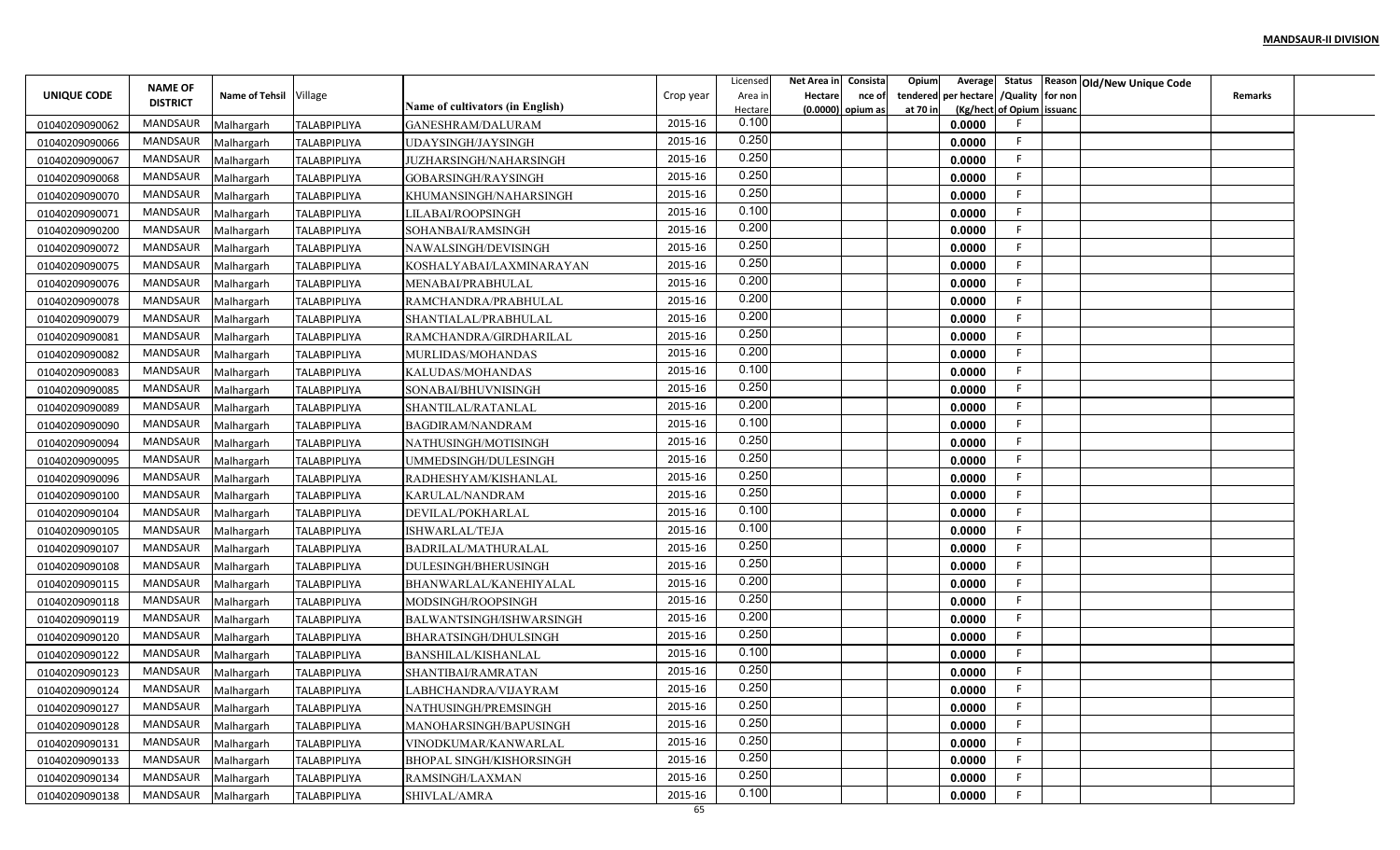|                                  |                 |                          |                     |                                        |               | Licensed | Net Area in | Consista            | Opium<br>Average        |                           | Status Reason Old/New Unique Code |                |  |
|----------------------------------|-----------------|--------------------------|---------------------|----------------------------------------|---------------|----------|-------------|---------------------|-------------------------|---------------------------|-----------------------------------|----------------|--|
| UNIQUE CODE                      | <b>NAME OF</b>  | Name of Tehsil Village   |                     |                                        | Crop year     | Area in  | Hectare     | nce of              | per hectare<br>tendered | /Quality for non          |                                   | <b>Remarks</b> |  |
|                                  | <b>DISTRICT</b> |                          |                     | Name of cultivators (in English)       |               | Hectare  |             | $(0.0000)$ opium as | at 70 in                | (Kg/hect of Opium issuanc |                                   |                |  |
| 01040209090140                   | <b>MANDSAUR</b> | Malhargarh               | <b>TALABPIPLIYA</b> | PRABHULAL/LALA                         | 2015-16       | 0.200    |             |                     | 0.0000                  |                           |                                   |                |  |
| 01040209090141                   | <b>MANDSAUR</b> | Malhargarh               | <b>TALABPIPLIYA</b> | DASHRATH/NIRBHAYSINGH                  | 2015-16       | 0.250    |             |                     | 0.0000                  | -F                        |                                   |                |  |
| 01040209090145                   | MANDSAUR        | Malhargarh               | <b>TALABPIPLIYA</b> | SAJJANSINGH/KISHORSINGH                | 2015-16       | 0.200    |             |                     | 0.0000                  | -F                        |                                   |                |  |
| 01040209090157                   | <b>MANDSAUR</b> | Malhargarh               | <b>TALABPIPLIYA</b> | SHIVLAL/MOHANLAL                       | 2015-16       | 0.100    |             |                     | 0.0000                  | F                         |                                   |                |  |
| 01040209090165                   | <b>MANDSAUR</b> | Malhargarh               | TALABPIPLIYA        | BHERULAL/BHUVAN                        | 2015-16       | 0.100    |             |                     | 0.0000                  |                           |                                   |                |  |
| 01040209090169                   | <b>MANDSAUR</b> | Malhargarh               | <b>TALABPIPLIYA</b> | BHAGATSINGH/NIRBHAYSINGH               | 2015-16       | 0.100    |             |                     | 0.0000                  | -F                        |                                   |                |  |
| 01040209090171                   | MANDSAUR        | Malhargarh               | <b>TALABPIPLIYA</b> | BHANWARBAI/NATHULAL                    | 2015-16       | 0.150    |             |                     | 0.0000                  | -F                        |                                   |                |  |
| 01040209090173                   | <b>MANDSAUR</b> | Malhargarh               | <b>TALABPIPLIYA</b> | DILIPSINGH/KARANSINGH                  | 2015-16       | 0.200    |             |                     | 0.0000                  |                           |                                   |                |  |
| 01040209090174                   | MANDSAUR        | Malhargarh               | <b>TALABPIPLIYA</b> | SHAMBHUSINGH/KISHORSINGH               | 2015-16       | 0.250    |             |                     | 0.0000                  |                           |                                   |                |  |
| 01040209090176                   | <b>MANDSAUR</b> | Malhargarh               | <b>TALABPIPLIYA</b> | KANTILAL/RATANLAL                      | 2015-16       | 0.200    |             |                     | 0.0000                  | F                         |                                   |                |  |
| 01040209090178                   | MANDSAUR        | Malhargarh               | <b>TALABPIPLIYA</b> | DASHRATH/UDAYRAM                       | 2015-16       | 0.250    |             |                     | 0.0000                  | -F                        |                                   |                |  |
| 01040209090086                   | <b>MANDSAUR</b> | Malhargarh               | <b>TALABPIPLIYA</b> | BHANWARBAI/BHANWARLAL                  | 2015-16       | 0.100    |             |                     | 0.0000                  | -F                        |                                   |                |  |
| 01040209090179                   | <b>MANDSAUR</b> | Malhargarh               | <b>TALABPIPLIYA</b> | KALUSINGH/NAHARSINGH                   | 2015-16       | 0.100    |             |                     | 0.0000                  | -F                        |                                   |                |  |
| 01040209090180                   | <b>MANDSAUR</b> | Malhargarh               | <b>TALABPIPLIYA</b> | GIRDHARI/JAGANNATH                     | 2015-16       | 0.250    |             |                     | 0.0000                  |                           |                                   |                |  |
| 01040209090125                   | <b>MANDSAUR</b> | Malhargarh               | <b>TALABPIPLIYA</b> | KARIBAI/GORDHAN                        | 2015-16       | 0.200    |             |                     | 0.0000                  | -F                        |                                   |                |  |
| 01040209090182                   | <b>MANDSAUR</b> | Malhargarh               | <b>TALABPIPLIYA</b> | GITABAI/MOHANLAL                       | 2015-16       | 0.100    |             |                     | 0.0000                  |                           |                                   |                |  |
| 01040209090129                   | <b>MANDSAUR</b> | Malhargarh               | <b>TALABPIPLIYA</b> | KANWARLAL/BHANWARLAL                   | 2015-16       | 0.250    |             |                     | 0.0000                  |                           |                                   |                |  |
| 01040209090038                   | <b>MANDSAUR</b> | Malhargarh               | <b>TALABPIPLIYA</b> | HARSINGH/GIRVARSINGH                   | 2015-16       | 0.250    |             |                     | 0.0000                  | -F                        |                                   |                |  |
| 01040209090102                   | MANDSAUR        | Malhargarh               | <b>TALABPIPLIYA</b> | JAWANSINGH/SHIVSINGH                   | 2015-16       | 0.100    |             |                     | 0.0000                  |                           |                                   |                |  |
| 01040209090142                   | MANDSAUR        | Malhargarh               | <b>TALABPIPLIYA</b> | RAMLAL/BHAVSINGH                       | 2015-16       | 0.200    |             |                     | 0.0000                  | -F                        |                                   |                |  |
| 01040209090156                   | <b>MANDSAUR</b> | Malhargarh               | <b>TALABPIPLIYA</b> | KALUSINGH/NANDSINGH                    | 2015-16       | 0.250    |             |                     | 0.0000                  | -F                        |                                   |                |  |
| 01040209090098                   | <b>MANDSAUR</b> | Malhargarh               | <b>TALABPIPLIYA</b> | KANWARBAI/KISHORSINGH                  | 2015-16       | 0.100    |             |                     | 0.0000                  |                           |                                   |                |  |
| 01040209090183                   | <b>MANDSAUR</b> | Malhargarh               | <b>TALABPIPLIYA</b> | VARDIBAI/LALU                          | 2015-16       | 0.200    |             |                     | 0.0000                  | -F                        |                                   |                |  |
| 01040209090184                   | MANDSAUR        | Malhargarh               | <b>TALABPIPLIYA</b> | RAMVILAS/BALARAM                       | 2015-16       | 0.200    |             |                     | 0.0000                  | F                         |                                   |                |  |
| 01040209090164                   | <b>MANDSAUR</b> | Malhargarh               | <b>TALABPIPLIYA</b> | NANDLAL/MODIRAM                        | 2015-16       | 0.250    |             |                     | 0.0000                  | -F                        |                                   |                |  |
| 01040209090011                   | <b>MANDSAUR</b> | Malhargarh               | <b>TALABPIPLIYA</b> | DEVISINGH/NAHARSINGH                   | 2015-16       | 0.200    | 0.1977      | 64.53               | 2.895<br>14.6434        | G                         |                                   |                |  |
| 01040209090175                   | <b>MANDSAUR</b> | Malhargarh               | TALABPIPLIYA        | MANGUSINGH/CHATARSINGH                 | 2015-16       | 0.100    |             |                     | 0.0000                  | -F                        |                                   |                |  |
| 01040209090135                   | MANDSAUR        | Malhargarh               | <b>TALABPIPLIYA</b> | KISHORSINGH/LAXMANSINGH                | 2015-16       | 0.200    |             |                     | 0.0000                  | F                         |                                   |                |  |
| 01040209090190                   | <b>MANDSAUR</b> | Malhargarh               | <b>TALABPIPLIYA</b> | BHULIBAI/DULESINGH                     | 2015-16       | 0.250    |             |                     | 0.0000                  | F                         |                                   |                |  |
| 01040209090121                   | <b>MANDSAUR</b> | Malhargarh               | TALABPIPLIYA        | UDAYRAM/MOHANLAL                       | 2015-16       | 0.100    |             |                     | 0.0000                  |                           |                                   |                |  |
| 01040209090192                   | <b>MANDSAUR</b> | Malhargarh               | <b>TALABPIPLIYA</b> | NAHARSINGH/BAPUSINGH                   | 2015-16       | 0.100    |             |                     | 0.0000                  |                           |                                   |                |  |
| 01040209090031                   | MANDSAUR        | Malhargarh               | <b>TALABPIPLIYA</b> | BANTIKUMAR/KANTILAL                    | 2015-16       | 0.250    |             |                     | 0.0000                  |                           |                                   |                |  |
| 01040209090084                   | MANDSAUR        |                          | <b>TALABPIPLIYA</b> |                                        | 2015-16       | 0.250    |             |                     | 0.0000                  |                           |                                   |                |  |
|                                  | MANDSAUR        | Malhargarh<br>Malhargarh | <b>TALABPIPLIYA</b> | VISHNUDAS/MOHANDAS<br>BAPULAL/KASHIRAM | 2015-16       | 0.200    |             |                     | 0.0000                  |                           |                                   |                |  |
| 01040209090196<br>01040209090197 | MANDSAUR        |                          | <b>TALABPIPLIYA</b> |                                        | 2015-16       | 0.100    |             |                     | 0.0000                  | -F                        |                                   |                |  |
|                                  | MANDSAUR        | Malhargarh               |                     | MADHULAL/KASHIRAM                      | 2015-16       | 0.250    |             |                     | 0.0000                  | -F                        |                                   |                |  |
| 01040209090199                   | MANDSAUR        | Malhargarh               | <b>TALABPIPLIYA</b> | RAMKANYABAI/BABULAL                    | 2015-16       | 0.100    |             |                     |                         | -F                        |                                   |                |  |
| 01040209091003                   | MANDSAUR        | Malhargarh               | TAKRAWAD            | KANEHIYALAL/BAPULAL                    | 2015-16       | 0.100    |             |                     | 0.0000                  | -F                        |                                   |                |  |
| 01040209091004                   |                 | Malhargarh               | TAKRAWAD            | RAMCHANDRA/SHOBHARAM                   |               | 0.250    |             |                     | 0.0000                  |                           |                                   |                |  |
| 01040209091005                   | MANDSAUR        | Malhargarh               | <b>TAKRAWAD</b>     | RANGLAL/RATANLAL                       | 2015-16<br>66 |          |             |                     | 0.0000                  |                           |                                   |                |  |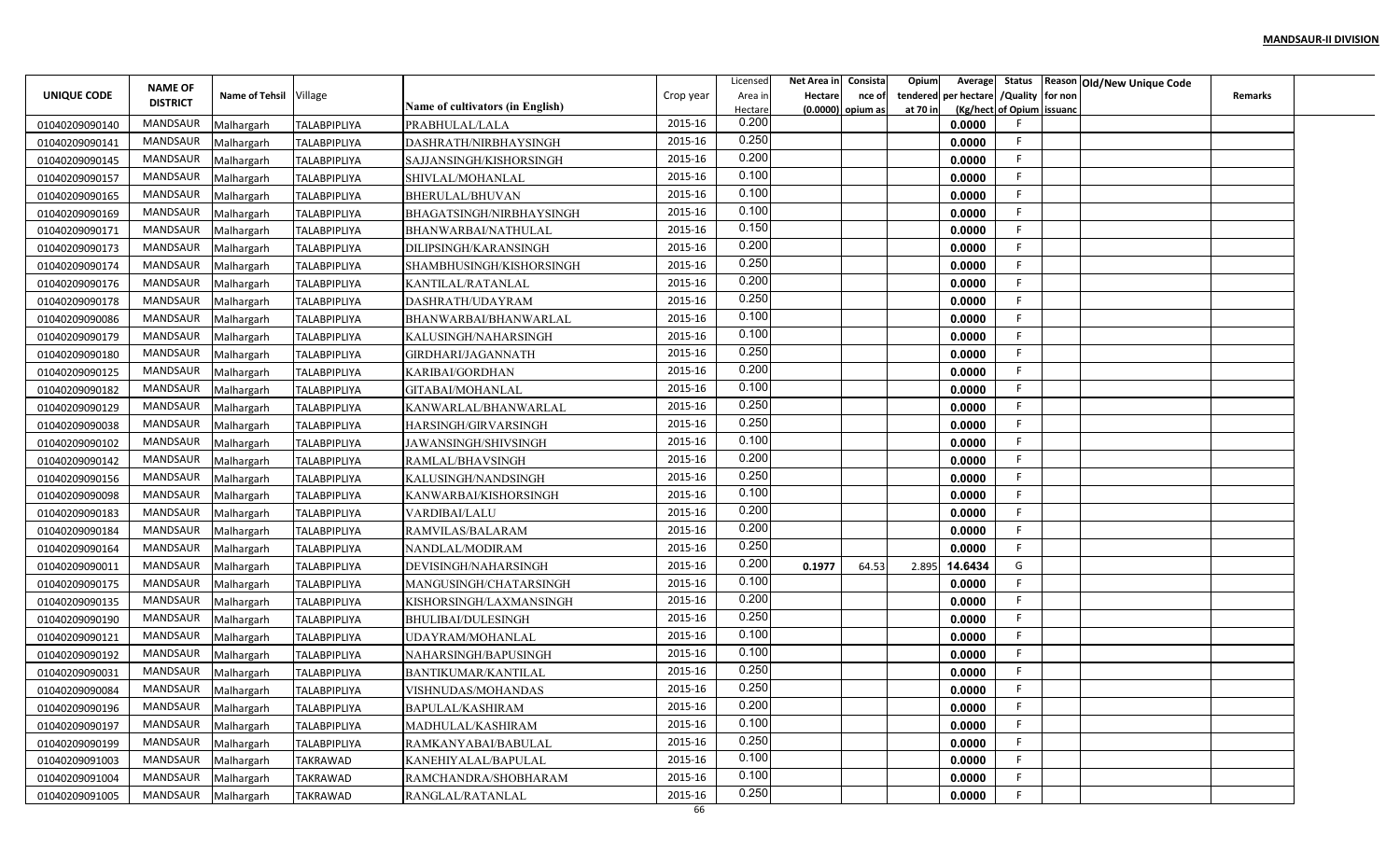|                |                 |                        |                 |                                  |           | Licensed | Net Area in | Consista            | Opium<br>Average        |                           | Status Reason Old/New Unique Code |                |  |
|----------------|-----------------|------------------------|-----------------|----------------------------------|-----------|----------|-------------|---------------------|-------------------------|---------------------------|-----------------------------------|----------------|--|
| UNIQUE CODE    | <b>NAME OF</b>  | Name of Tehsil Village |                 |                                  | Crop year | Area in  | Hectare     | nce of              | per hectare<br>tendered | /Quality for non          |                                   | <b>Remarks</b> |  |
|                | <b>DISTRICT</b> |                        |                 | Name of cultivators (in English) |           | Hectare  |             | $(0.0000)$ opium as | at 70 in                | (Kg/hect of Opium issuanc |                                   |                |  |
| 01040209091006 | <b>MANDSAUR</b> | Malhargarh             | <b>TAKRAWAD</b> | MOHANLAL/BHERULAL                | 2015-16   | 0.250    |             |                     | 0.0000                  |                           |                                   |                |  |
| 01040209091007 | <b>MANDSAUR</b> | Malhargarh             | <b>TAKRAWAD</b> | HIRALAL/KISHANLAL                | 2015-16   | 0.250    |             |                     | 0.0000                  | -F                        |                                   |                |  |
| 01040209091008 | MANDSAUR        | Malhargarh             | <b>TAKRAWAD</b> | BASANTILAL/KANWARLAL             | 2015-16   | 0.250    |             |                     | 0.0000                  | -F                        |                                   |                |  |
| 01040209091010 | <b>MANDSAUR</b> | Malhargarh             | <b>TAKRAWAD</b> | MOHANBAI/BHUVANIRAM              | 2015-16   | 0.200    |             |                     | 0.0000                  | F                         |                                   |                |  |
| 01040209091011 | <b>MANDSAUR</b> | Malhargarh             | TAKRAWAD        | BALARAM/KISHANLAL                | 2015-16   | 0.100    |             |                     | 0.0000                  | - 6                       |                                   |                |  |
| 01040209091012 | <b>MANDSAUR</b> | Malhargarh             | TAKRAWAD        | KANEHIYALAL/BHERULAL             | 2015-16   | 0.250    |             |                     | 0.0000                  | -F                        |                                   |                |  |
| 01040209091013 | MANDSAUR        | Malhargarh             | TAKRAWAD        | RAJMAL/MOTYABAI                  | 2015-16   | 0.200    |             |                     | 0.0000                  | -F                        |                                   |                |  |
| 01040209091014 | <b>MANDSAUR</b> | Malhargarh             | <b>TAKRAWAD</b> | BHERULAL/JAYKISHAN               | 2015-16   | 0.250    |             |                     | 0.0000                  |                           |                                   |                |  |
| 01040209091016 | MANDSAUR        | Malhargarh             | <b>TAKRAWAD</b> | SURATRAM/RATANLAL                | 2015-16   | 0.250    |             |                     | 0.0000                  |                           |                                   |                |  |
| 01040209091017 | <b>MANDSAUR</b> | Malhargarh             | TAKRAWAD        | KANTABAI/KARULAL                 | 2015-16   | 0.200    |             |                     | 0.0000                  | F.                        |                                   |                |  |
| 01040209091018 | MANDSAUR        | Malhargarh             | <b>TAKRAWAD</b> | JAGDISH/RAMPRAHLAD               | 2015-16   | 0.200    |             |                     | 0.0000                  | -F                        |                                   |                |  |
| 01040209091019 | <b>MANDSAUR</b> | Malhargarh             | <b>TAKRAWAD</b> | BANSHILAL/BHANWARLAL             | 2015-16   | 0.200    |             |                     | 0.0000                  | -F                        |                                   |                |  |
| 01040209091021 | <b>MANDSAUR</b> | Malhargarh             | <b>TAKRAWAD</b> | DEVRAM/BHUVANIRAM                | 2015-16   | 0.250    |             |                     | 0.0000                  |                           |                                   |                |  |
| 01040209091022 | <b>MANDSAUR</b> | Malhargarh             | TAKRAWAD        | <b>JUZHAR/KISHAN</b>             | 2015-16   | 0.200    |             |                     | 0.0000                  |                           |                                   |                |  |
| 01040209091023 | <b>MANDSAUR</b> | Malhargarh             | TAKRAWAD        | NARAYANDAS/TIKAMDAS              | 2015-16   | 0.250    |             |                     | 0.0000                  |                           |                                   |                |  |
| 01040209091024 | <b>MANDSAUR</b> | Malhargarh             | TAKRAWAD        | MATHURALAL/HAJARILAL             | 2015-16   | 0.250    |             |                     | 0.0000                  |                           |                                   |                |  |
| 01040209091025 | <b>MANDSAUR</b> | Malhargarh             | TAKRAWAD        | CHANDARBAI/TULSIRAM              | 2015-16   | 0.100    |             |                     | 0.0000                  |                           |                                   |                |  |
| 01040209091027 | <b>MANDSAUR</b> | Malhargarh             | TAKRAWAD        | RAMESHWAR/BHERULAL               | 2015-16   | 0.250    |             |                     | 0.0000                  | -F                        |                                   |                |  |
| 01040209091029 | MANDSAUR        | Malhargarh             | <b>TAKRAWAD</b> | RAMNARAYAN/HAJARILAL             | 2015-16   | 0.250    |             |                     | 0.0000                  |                           |                                   |                |  |
| 01040209091030 | MANDSAUR        | Malhargarh             | TAKRAWAD        | MANGILAL/KALURAM                 | 2015-16   | 0.250    |             |                     | 0.0000                  | -F                        |                                   |                |  |
| 01040209091031 | <b>MANDSAUR</b> | Malhargarh             | TAKRAWAD        | PARASRAM/MATHURALAL              | 2015-16   | 0.100    |             |                     | 0.0000                  | -F                        |                                   |                |  |
| 01040209091032 | <b>MANDSAUR</b> | Malhargarh             | TAKRAWAD        | RAMGOPAL/BHUVANIRAM              | 2015-16   | 0.250    |             |                     | 0.0000                  |                           |                                   |                |  |
| 01040209091033 | <b>MANDSAUR</b> | Malhargarh             | TAKRAWAD        | DHAPUBAI/RAMDAYAL                | 2015-16   | 0.250    |             |                     | 0.0000                  | -F                        |                                   |                |  |
| 01040209091035 | MANDSAUR        | Malhargarh             | <b>TAKRAWAD</b> | SAMPATBAI/VARDICHAND             | 2015-16   | 0.200    |             |                     | 0.0000                  | -F                        |                                   |                |  |
| 01040209091036 | <b>MANDSAUR</b> | Malhargarh             | <b>TAKRAWAD</b> | RAMKANYABAI/MANGILAL             | 2015-16   | 0.200    |             |                     | 0.0000                  |                           |                                   |                |  |
| 01040209091039 | <b>MANDSAUR</b> | Malhargarh             | TAKRAWAD        | JAGDISH/VARDICHAND               | 2015-16   | 0.200    |             |                     | 0.0000                  |                           |                                   |                |  |
| 01040209091041 | <b>MANDSAUR</b> | Malhargarh             | TAKRAWAD        | DEVRAM/ONKARLAL/KACHRU           | 2015-16   | 0.250    |             |                     | 0.0000                  | F                         |                                   |                |  |
| 01040209091048 | MANDSAUR        | Malhargarh             | TAKRAWAD        | GHANSHYAM/KANEHIYALAL/BAPULAL    | 2015-16   | 0.100    |             |                     | 0.0000                  | F                         |                                   |                |  |
| 01040209091049 | <b>MANDSAUR</b> | Malhargarh             | TAKRAWAD        | RAKESHKUMAR/RADHAKISHAN          | 2015-16   | 0.250    |             |                     | 0.0000                  | F                         |                                   |                |  |
| 01040209091050 | <b>MANDSAUR</b> | Malhargarh             | TAKRAWAD        | MOHANBAI/CHAMPALAL               | 2015-16   | 0.200    |             |                     | 0.0000                  |                           |                                   |                |  |
| 01040209091052 | <b>MANDSAUR</b> | Malhargarh             | TAKRAWAD        | MANGIBAI/MANGILAL                | 2015-16   | 0.200    |             |                     | 0.0000                  |                           |                                   |                |  |
| 01040209091054 | MANDSAUR        | Malhargarh             | TAKRAWAD        | HARISHKUMAR/BALMUKUNAD           | 2015-16   | 0.250    |             |                     | 0.0000                  |                           |                                   |                |  |
|                | MANDSAUR        |                        |                 |                                  | 2015-16   | 0.100    |             |                     | 0.0000                  |                           |                                   |                |  |
| 01040209091056 | MANDSAUR        | Malhargarh             | <b>TAKRAWAD</b> | RAMPRASAD/RATANLAL               | 2015-16   | 0.200    |             |                     | 0.0000                  |                           |                                   |                |  |
| 01040209091058 | MANDSAUR        | Malhargarh             | <b>TAKRAWAD</b> | MANGIBAI/GIRDHARI                | 2015-16   | 0.100    |             |                     |                         | -F                        |                                   |                |  |
| 01040209091059 | MANDSAUR        | Malhargarh             | <b>TAKRAWAD</b> | AMARJI/BHERULAL                  | 2015-16   | 0.100    |             |                     | 0.0000<br>0.0000        | -F                        |                                   |                |  |
| 01040209091061 | MANDSAUR        | Malhargarh             | <b>TAKRAWAD</b> | NIRBHAYRAM/PHOOLCHAND            | 2015-16   | 0.200    |             |                     |                         | -F                        |                                   |                |  |
| 01040209091062 | MANDSAUR        | Malhargarh             | TAKRAWAD        | BHULIBAI/PANNALAL                | 2015-16   | 0.250    |             |                     | 0.0000                  | -F                        |                                   |                |  |
| 01040209091063 | MANDSAUR        | Malhargarh             | TAKRAWAD        | RADHESHYAM/BHERULAL              | 2015-16   | 0.250    |             |                     | 0.0000                  |                           |                                   |                |  |
| 01040209091069 |                 | Malhargarh             | <b>TAKRAWAD</b> | MOOLCHANDRA/RADHAKISHAN          | 67        |          |             |                     | 0.0000                  |                           |                                   |                |  |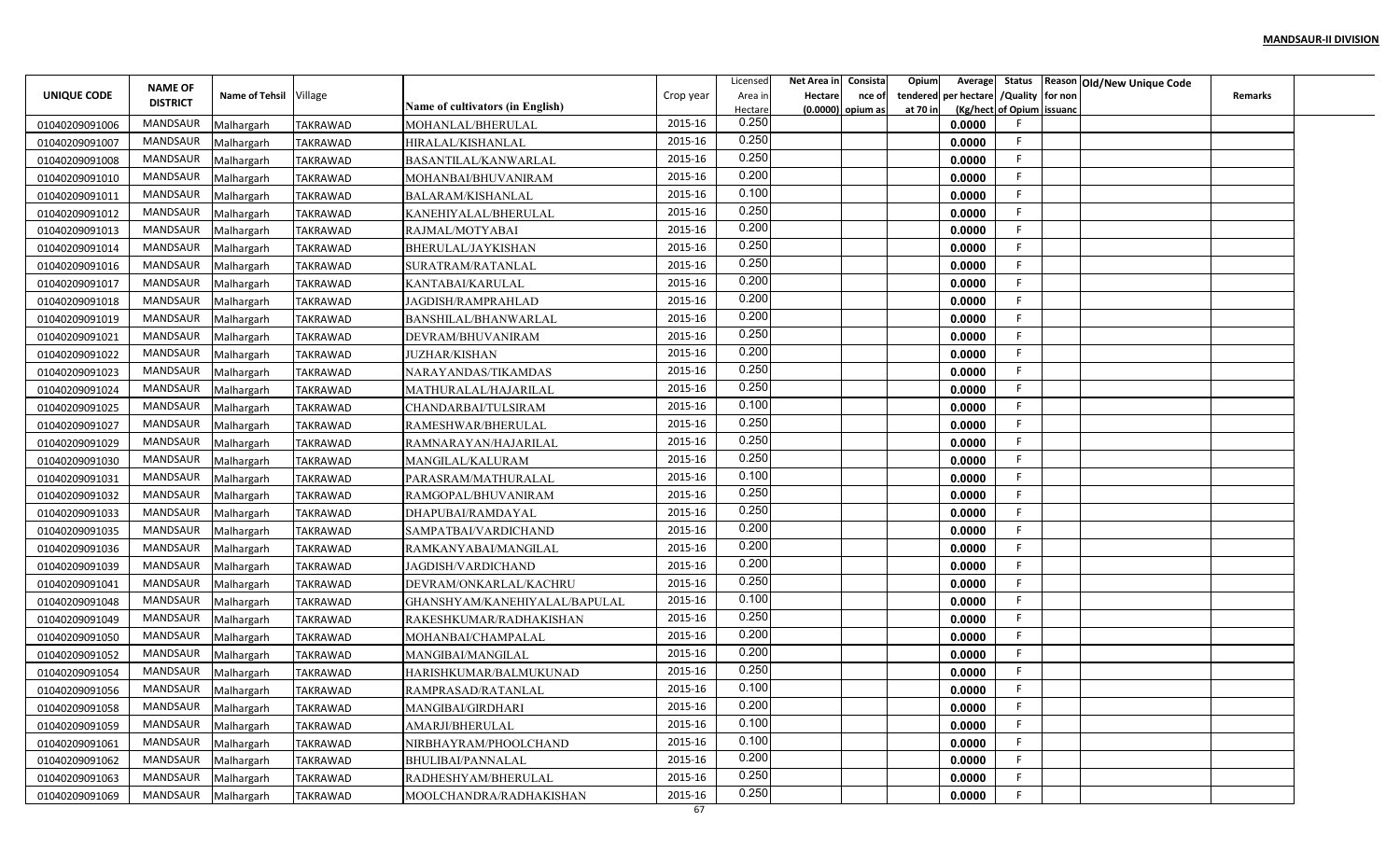|                                  | <b>NAME OF</b>  |                          |                                    |                                               |           | Licensed         | Net Area in    | Consista            | Opium    |                                        |                           | Average Status Reason Old/New Unique Code |                |  |
|----------------------------------|-----------------|--------------------------|------------------------------------|-----------------------------------------------|-----------|------------------|----------------|---------------------|----------|----------------------------------------|---------------------------|-------------------------------------------|----------------|--|
| UNIQUE CODE                      | <b>DISTRICT</b> | Name of Tehsil Village   |                                    |                                               | Crop year | Area in          | <b>Hectare</b> | nce of              |          | tendered per hectare / Quality for non |                           |                                           | <b>Remarks</b> |  |
|                                  | MANDSAUR        |                          | <b>TAKRAWAD</b>                    | <b>Name of cultivators (in English)</b>       | 2015-16   | Hectare<br>0.250 |                | $(0.0000)$ opium as | at 70 in | 0.0000                                 | (Kg/hect of Opium issuanc |                                           |                |  |
| 01040209091072<br>01040209091073 | MANDSAUR        | Malhargarh               | <b>TAKRAWAD</b>                    | MANGILAL/BHUVANIRAM                           | 2015-16   | 0.200            |                |                     |          | 0.0000                                 | F.                        |                                           |                |  |
|                                  | MANDSAUR        | Malhargarh               |                                    | GANGARAM/HARIRAM                              | 2015-16   | 0.100            |                |                     |          |                                        | F.                        |                                           |                |  |
| 01040209091077                   | <b>MANDSAUR</b> | Malhargarh               | <b>TAKRAWAD</b>                    | VIKRAMSINGH/JUZHARSINGH                       | 2015-16   | 0.250            |                |                     |          | 0.0000                                 | F.                        |                                           |                |  |
| 01040209091078                   | MANDSAUR        | Malhargarh               | TAKRAWAD                           | GULAMHUSSAIN/NIJAMKHAN                        | 2015-16   | 0.100            |                |                     |          | 0.0000                                 | F.                        |                                           |                |  |
| 01040209091082                   | MANDSAUR        | Malhargarh               | TAKRAWAD                           | MEMUNABI/DILKHUSHKHAN                         | 2015-16   | 0.150            |                |                     |          | 0.0000                                 | F.                        |                                           |                |  |
| 01040209091087                   | MANDSAUR        | Malhargarh               | TAKRAWAD                           | KANEHIYALAL/NATHULAL                          | 2015-16   | 0.100            |                |                     |          | 0.0000<br>0.0000                       | F                         |                                           |                |  |
| 01040209091092<br>01040209091093 | MANDSAUR        | Malhargarh<br>Malhargarh | <b>TAKRAWAD</b><br><b>TAKRAWAD</b> | KAILASHCHANDRA/JAGANNATH<br>KASHIRAM/PRBHULAL | 2015-16   | 0.250            |                |                     |          | 0.0000                                 | F.                        |                                           |                |  |
| 01040209091095                   | MANDSAUR        | Malhargarh               | TAKRAWAD                           | RADHESHYAM/JAGANNATH                          | 2015-16   | 0.100            |                |                     |          | 0.0000                                 | E                         |                                           |                |  |
| 01040209091098                   | MANDSAUR        | Malhargarh               | TAKRAWAD                           | KARULAL/RAMNIVAS                              | 2015-16   | 0.100            |                |                     |          | 0.0000                                 | F                         |                                           |                |  |
| 01040209091099                   | MANDSAUR        | Malhargarh               | <b>TAKRAWAD</b>                    | SURESHCHANDRA/RAMNIVAS                        | 2015-16   | 0.200            |                |                     |          | 0.0000                                 | -F                        |                                           |                |  |
| 01040209091100                   | MANDSAUR        | Malhargarh               | <b>TAKRAWAD</b>                    | GOVINDRAM/RAMNIVAS                            | 2015-16   | 0.100            |                |                     |          | 0.0000                                 | -F                        |                                           |                |  |
| 01040209091107                   | MANDSAUR        | Malhargarh               | TAKRAWAD                           | CHAMOBAI/KHAJUKHAN                            | 2015-16   | 0.250            |                |                     |          | 0.0000                                 | F.                        |                                           |                |  |
| 01040209091108                   | MANDSAUR        | Malhargarh               | TAKRAWAD                           | RADHESHYAM/MATHURALAL                         | 2015-16   | 0.200            |                |                     |          | 0.0000                                 | E                         |                                           |                |  |
| 01040209091109                   | MANDSAUR        | Malhargarh               | TAKRAWAD                           | GHANSHYAM/KANEHIYALAL                         | 2015-16   | 0.250            |                |                     |          | 0.0000                                 | F.                        |                                           |                |  |
| 01040209091112                   | <b>MANDSAUR</b> | Malhargarh               | TAKRAWAD                           | MISHRILAL/DEVILAL                             | 2015-16   | 0.100            |                |                     |          | 0.0000                                 | F.                        |                                           |                |  |
| 01040209091114                   | MANDSAUR        | Malhargarh               | TAKRAWAD                           | MOHANLAL/NANURAM                              | 2015-16   | 0.250            |                |                     |          | 0.0000                                 | F                         |                                           |                |  |
| 01040209091115                   | MANDSAUR        | Malhargarh               | TAKRAWAD                           | NANALAL/NATHULAL                              | 2015-16   | 0.250            |                |                     |          | 0.0000                                 | F                         |                                           |                |  |
| 01040209091117                   | MANDSAUR        | Malhargarh               | TAKRAWAD                           | KARULAL/PANNALAL                              | 2015-16   | 0.200            |                |                     |          | 0.0000                                 | -F                        |                                           |                |  |
| 01040209091118                   | MANDSAUR        | Malhargarh               | <b>TAKRAWAD</b>                    | <b>BALURAM/MANGILAL</b>                       | 2015-16   | 0.250            |                |                     |          | 0.0000                                 | F.                        |                                           |                |  |
| 01040209091120                   | MANDSAUR        | Malhargarh               | TAKRAWAD                           | JALLAUDDIN/KHUDABAKSH                         | 2015-16   | 0.250            |                |                     |          | 0.0000                                 | -F                        |                                           |                |  |
| 01040209091121                   | MANDSAUR        | Malhargarh               | TAKRAWAD                           | GANGABAI/RAMESHWAR                            | 2015-16   | 0.250            |                |                     |          | 0.0000                                 | F.                        |                                           |                |  |
| 01040209091124                   | MANDSAUR        | Malhargarh               | <b>TAKRAWAD</b>                    | KANEHIALAL/BHANWARLAL                         | 2015-16   | 0.250            |                |                     |          | 0.0000                                 | F.                        |                                           |                |  |
| 01040209091116                   | MANDSAUR        | Malhargarh               | <b>TAKRAWAD</b>                    | SUGNABAI/BAPULAL                              | 2015-16   | 0.100            |                |                     |          | 0.0000                                 | F                         |                                           |                |  |
| 01040209091127                   | MANDSAUR        | Malhargarh               | TAKRAWAD                           | MUNNIBAI/HIRALAL                              | 2015-16   | 0.100            |                |                     |          | 0.0000                                 | F                         |                                           |                |  |
| 01040209091133                   | MANDSAUR        | Malhargarh               | TAKRAWAD                           | KANKUBAI/MANGILAL                             | 2015-16   | 0.150            |                |                     |          | 0.0000                                 | F                         |                                           |                |  |
| 01040209091134                   | MANDSAUR        | Malhargarh               | TAKRAWAD                           | RAMCHANDRA/SALEGRAM                           | 2015-16   | 0.250            |                |                     |          | 0.0000                                 | F.                        |                                           |                |  |
| 01040209091135                   | MANDSAUR        | Malhargarh               | <b>TAKRAWAD</b>                    | JHMAKLAL/MOHANLAL                             | 2015-16   | 0.250            |                |                     |          | 0.0000                                 | F                         |                                           |                |  |
| 01040209091137                   | MANDSAUR        | Malhargarh               | TAKRAWAD                           | RAMBHAJAN/RAMNARAYAN                          | 2015-16   | 0.200            |                |                     |          | 0.0000                                 | F.                        |                                           |                |  |
| 01040209091138                   | <b>MANDSAUR</b> | Malhargarh               | TAKRAWAD                           | AMBALAL/VARDICHAND                            | 2015-16   | 0.200            |                |                     |          | 0.0000                                 | E                         |                                           |                |  |
| 01040209091146                   | MANDSAUR        | Malhargarh               | TAKRAWAD                           | RAMESHWAR/HIRALAL                             | 2015-16   | 0.100            |                |                     |          | 0.0000                                 | F.                        |                                           |                |  |
| 01040209091148                   | MANDSAUR        | Malhargarh               | <b>TAKRAWAD</b>                    | MANOHARLAL/BHERULAL                           | 2015-16   | 0.200            |                |                     |          | 0.0000                                 | F                         |                                           |                |  |
| 01040209091153                   | MANDSAUR        | Malhargarh               | <b>TAKRAWAD</b>                    | LAXMINARAYAN/MATHURALAL                       | 2015-16   | 0.250            |                |                     |          | 0.0000                                 | F.                        |                                           |                |  |
| 01040209091154                   | MANDSAUR        | Malhargarh               | <b>TAKRAWAD</b>                    | LAXMINARAYAN/DHANNA                           | 2015-16   | 0.100            |                |                     |          | 0.0000                                 | F                         |                                           |                |  |
| 01040209091158                   | MANDSAUR        | Malhargarh               | TAKRAWAD                           | ROOPKUNWAR/BAPUSINGH                          | 2015-16   | 0.250            |                |                     |          | 0.0000                                 | F                         |                                           |                |  |
| 01040209091160                   | MANDSAUR        | Malhargarh               | TAKRAWAD                           | BHERULAL/SHANKARLAL                           | 2015-16   | 0.250            |                |                     |          | 0.0000                                 | F.                        |                                           |                |  |
| 01040209091161                   | MANDSAUR        | Malhargarh               | TAKRAWAD                           | SURAJBAI/DEVILAL                              | 2015-16   | 0.100            |                |                     |          | 0.0000                                 | F                         |                                           |                |  |
| 01040209091164                   | MANDSAUR        | Malhargarh               | <b>TAKRAWAD</b>                    | TORIRAM/KANEHIYALAL                           | 2015-16   | 0.200            |                |                     |          | 0.0000                                 | F.                        |                                           |                |  |
| 01040209091167                   | MANDSAUR        | Malhargarh               | <b>TAKRAWAD</b>                    | ALLAUDDIN/FAKIRA                              | 2015-16   | 0.150            |                |                     |          | 0.0000                                 | F.                        |                                           |                |  |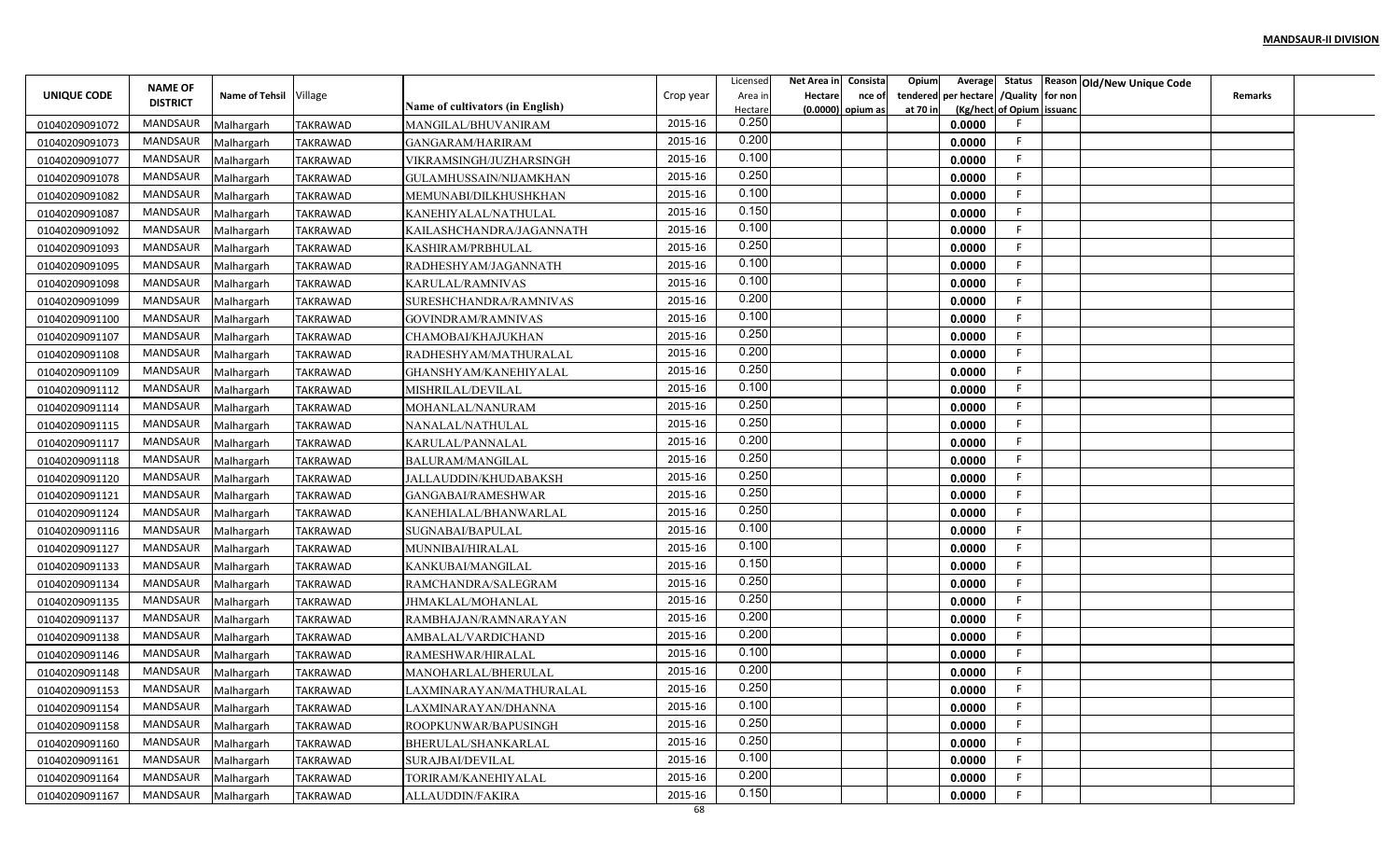|                |                                   |                        |                 |                                  |                    | Licensed         | Net Area in | Consista            | Opium<br>Average        |                           | Status Reason Old/New Unique Code |                |  |
|----------------|-----------------------------------|------------------------|-----------------|----------------------------------|--------------------|------------------|-------------|---------------------|-------------------------|---------------------------|-----------------------------------|----------------|--|
| UNIQUE CODE    | <b>NAME OF</b><br><b>DISTRICT</b> | Name of Tehsil Village |                 |                                  | Crop year          | Area in          | Hectare     | nce of              | per hectare<br>tendered | /Quality for non          |                                   | <b>Remarks</b> |  |
|                | <b>MANDSAUR</b>                   |                        |                 | Name of cultivators (in English) | 2015-16            | Hectare<br>0.100 |             | $(0.0000)$ opium as | at 70 in                | (Kg/hect of Opium issuanc |                                   |                |  |
| 01040209091169 | <b>MANDSAUR</b>                   | Malhargarh             | <b>TAKRAWAD</b> | RAMLAL/PRABHULAL                 | 2015-16            | 0.200            |             |                     | 0.0000                  | -F                        |                                   |                |  |
| 01040209091174 |                                   | Malhargarh             | <b>TAKRAWAD</b> | KALAWANTIBAI/RAMBHAJAN           |                    | 0.100            |             |                     | 0.0000                  | -F                        |                                   |                |  |
| 01040209091178 | MANDSAUR<br><b>MANDSAUR</b>       | Malhargarh             | <b>TAKRAWAD</b> | RADHESHYAM/MADHU                 | 2015-16<br>2015-16 | 0.250            |             |                     | 0.0000                  | F                         |                                   |                |  |
| 01040209091180 |                                   | Malhargarh             | <b>TAKRAWAD</b> | JAMNALAL/RATANLAL                | 2015-16            | 0.200            |             |                     | 0.0000                  |                           |                                   |                |  |
| 01040209091187 | MANDSAUR                          | Malhargarh             | TAKRAWAD        | MADHAV/NATHU                     |                    | 0.250            |             |                     | 0.0000                  |                           |                                   |                |  |
| 01040209091189 | <b>MANDSAUR</b>                   | Malhargarh             | <b>TAKRAWAD</b> | RAJKUNWARBAI/BHARATSINGH         | 2015-16            | 0.100            |             |                     | 0.0000                  | -F                        |                                   |                |  |
| 01040209091190 | MANDSAUR                          | Malhargarh             | TAKRAWAD        | BHERULAL/DHANNA                  | 2015-16            | 0.250            |             |                     | 0.0000                  |                           |                                   |                |  |
| 01040209091199 | <b>MANDSAUR</b>                   | Malhargarh             | <b>TAKRAWAD</b> | KACHRU/LAXMAN NAYAK              | 2015-16            | 0.250            |             |                     | 0.0000                  |                           |                                   |                |  |
| 01040209091204 | MANDSAUR                          | Malhargarh             | <b>TAKRAWAD</b> | RAMDAYAL/BAGDULAL                | 2015-16            | 0.100            |             |                     | 0.0000                  |                           |                                   |                |  |
| 01040209091165 | <b>MANDSAUR</b>                   | Malhargarh             | TAKRAWAD        | VAJIRKHAN/FAKIRMOHD.             | 2015-16            | 0.100            |             |                     | 0.0000                  | F                         |                                   |                |  |
| 01040209091210 | MANDSAUR                          | Malhargarh             | <b>TAKRAWAD</b> | BALARAM/BHANWARLAL               | 2015-16            | 0.250            |             |                     | 0.0000                  | -F                        |                                   |                |  |
| 01040209091211 | <b>MANDSAUR</b>                   | Malhargarh             | <b>TAKRAWAD</b> | MAHENDRAKUMAR/MEHTABBAI          | 2015-16            |                  |             |                     | 0.0000                  | -F                        |                                   |                |  |
| 01040209091215 | <b>MANDSAUR</b>                   | Malhargarh             | TAKRAWAD        | SHRIRAM/ONKARLAL                 | 2015-16            | 0.250            |             |                     | 0.0000                  |                           |                                   |                |  |
| 01040209091088 | <b>MANDSAUR</b>                   | Malhargarh             | TAKRAWAD        | MANKUNWAR/KASHIRAM               | 2015-16            | 0.200            |             |                     | 0.0000                  |                           |                                   |                |  |
| 01040209091197 | <b>MANDSAUR</b>                   | Malhargarh             | TAKRAWAD        | RAMBKSH/BHNAWARLAL               | 2015-16            | 0.100            |             |                     | 0.0000                  |                           |                                   |                |  |
| 01040209091034 | <b>MANDSAUR</b>                   | Malhargarh             | TAKRAWAD        | KANWARLAL/BHUVANIRAM             | 2015-16            | 0.250            |             |                     | 0.0000                  |                           |                                   |                |  |
| 01040209091060 | <b>MANDSAUR</b>                   | Malhargarh             | TAKRAWAD        | PHOOLKUNWARBAI/DULICHAND         | 2015-16            | 0.100            |             |                     | 0.0000                  |                           |                                   |                |  |
| 01040209091218 | <b>MANDSAUR</b>                   | Malhargarh             | TAKRAWAD        | CHAGANLAL/BAGDURAM               | 2015-16            | 0.200            |             |                     | 0.0000                  | -F                        |                                   |                |  |
| 01040209091191 | MANDSAUR                          | Malhargarh             | <b>TAKRAWAD</b> | KANEHIYALAL/BAGDU                | 2015-16            | 0.200            |             |                     | 0.0000                  |                           |                                   |                |  |
| 01040209091222 | MANDSAUR                          | Malhargarh             | TAKRAWAD        | RAMBHJAN/ONKARLAL                | 2015-16            | 0.250            |             |                     | 0.0000                  | -F                        |                                   |                |  |
| 01040209091224 | <b>MANDSAUR</b>                   | Malhargarh             | TAKRAWAD        | BAPULAL/NATHULAL                 | 2015-16            | 0.250            |             |                     | 0.0000                  | -F                        |                                   |                |  |
| 01040209091225 | <b>MANDSAUR</b>                   | Malhargarh             | TAKRAWAD        | DINESHCHANDRA/SHRIRAM            | 2015-16            | 0.250            |             |                     | 0.0000                  |                           |                                   |                |  |
| 01040209091226 | <b>MANDSAUR</b>                   | Malhargarh             | TAKRAWAD        | PURALAL/KANEHIYALAL              | 2015-16            | 0.250            |             |                     | 0.0000                  | -F                        |                                   |                |  |
| 01040209091227 | MANDSAUR                          | Malhargarh             | <b>TAKRAWAD</b> | RAHMANSHAH/NOORSHAH              | 2015-16            | 0.100            |             |                     | 0.0000                  | -F                        |                                   |                |  |
| 01040209091051 | <b>MANDSAUR</b>                   | Malhargarh             | <b>TAKRAWAD</b> | LAXMINARAYAN/CHAMPALAL           | 2015-16            | 0.100            | 0.0390      | 68.05               | 63.0769<br>2.460        |                           |                                   |                |  |
| 01040209091209 | <b>MANDSAUR</b>                   | Malhargarh             | TAKRAWAD        | MANGILAL/KASHIRAM                | 2015-16            | 0.100            |             |                     | 0.0000                  |                           |                                   |                |  |
| 01040209091229 | <b>MANDSAUR</b>                   | Malhargarh             | TAKRAWAD        | MANOHARLAL/RAMCHANDRA            | 2015-16            | 0.150            |             |                     | 0.0000                  | -F                        |                                   |                |  |
| 01040209091230 | MANDSAUR                          | Malhargarh             | TAKRAWAD        | VIDYABAI/HARIPRASAD              | 2015-16            | 0.100            |             |                     | 0.0000                  | F                         |                                   |                |  |
| 01040209091185 | <b>MANDSAUR</b>                   | Malhargarh             | TAKRAWAD        | SUGNABAI/MOHANLAL                | 2015-16            | 0.100            |             |                     | 0.0000                  | -F                        |                                   |                |  |
| 01040209091231 | <b>MANDSAUR</b>                   | Malhargarh             | TAKRAWAD        | RAMPRASAD/KESHURAM               | 2015-16            | 0.250            |             |                     | 0.0000                  |                           |                                   |                |  |
| 01040209091232 | <b>MANDSAUR</b>                   | Malhargarh             | TAKRAWAD        | IANKILAL/BHULIBAI/BANSHILAL      | 2015-16            | 0.200            |             |                     | 0.0000                  |                           |                                   |                |  |
| 01040209091132 | MANDSAUR                          | Malhargarh             | TAKRAWAD        | RAMESH/LAXMINARAYAN              | 2015-16            | 0.100            |             |                     | 0.0000                  |                           |                                   |                |  |
| 01040209091145 | MANDSAUR                          | Malhargarh             | <b>TAKRAWAD</b> | SURESHCHANDRA/BHANWARLAL         | 2015-16            | 0.100            |             |                     | 0.0000                  |                           |                                   |                |  |
| 01040209091233 | MANDSAUR                          | Malhargarh             | <b>TAKRAWAD</b> | RAMGOPAL/PYARCHAND               | 2015-16            | 0.100            |             |                     | 0.0000                  |                           |                                   |                |  |
| 01040209091044 | MANDSAUR                          | Malhargarh             | TAKRAWAD        | BANSHILAL/LAXMINARAYAN           | 2015-16            | 0.250            |             |                     | 0.0000                  | -F                        |                                   |                |  |
| 01040209091234 | MANDSAUR                          | Malhargarh             | <b>TAKRAWAD</b> | ISHAKMOHAMMAD/MOHAMMAD HUSSAIN   | 2015-16            | 0.250            |             |                     | 0.0000                  | -F                        |                                   |                |  |
| 01040209091009 | MANDSAUR                          | Malhargarh             | TAKRAWAD        | RAJIBAI/JAGANNATH                | 2015-16            | 0.250            |             |                     | 0.0000                  | -F                        |                                   |                |  |
| 01040209091235 | MANDSAUR                          | Malhargarh             | <b>TAKRAWAD</b> | PIRBAKSH/NOORKHAN                | 2015-16            | 0.250            |             |                     | 0.0000                  | -F                        |                                   |                |  |
| 01040209092001 | <b>MANDSAUR</b>                   | Malhargarh             | KHEDAKALYAKHEDI | <b>BAPUSINGH/DEVISINGH</b>       | 2015-16            | 0.100            |             |                     | 0.0000                  |                           |                                   |                |  |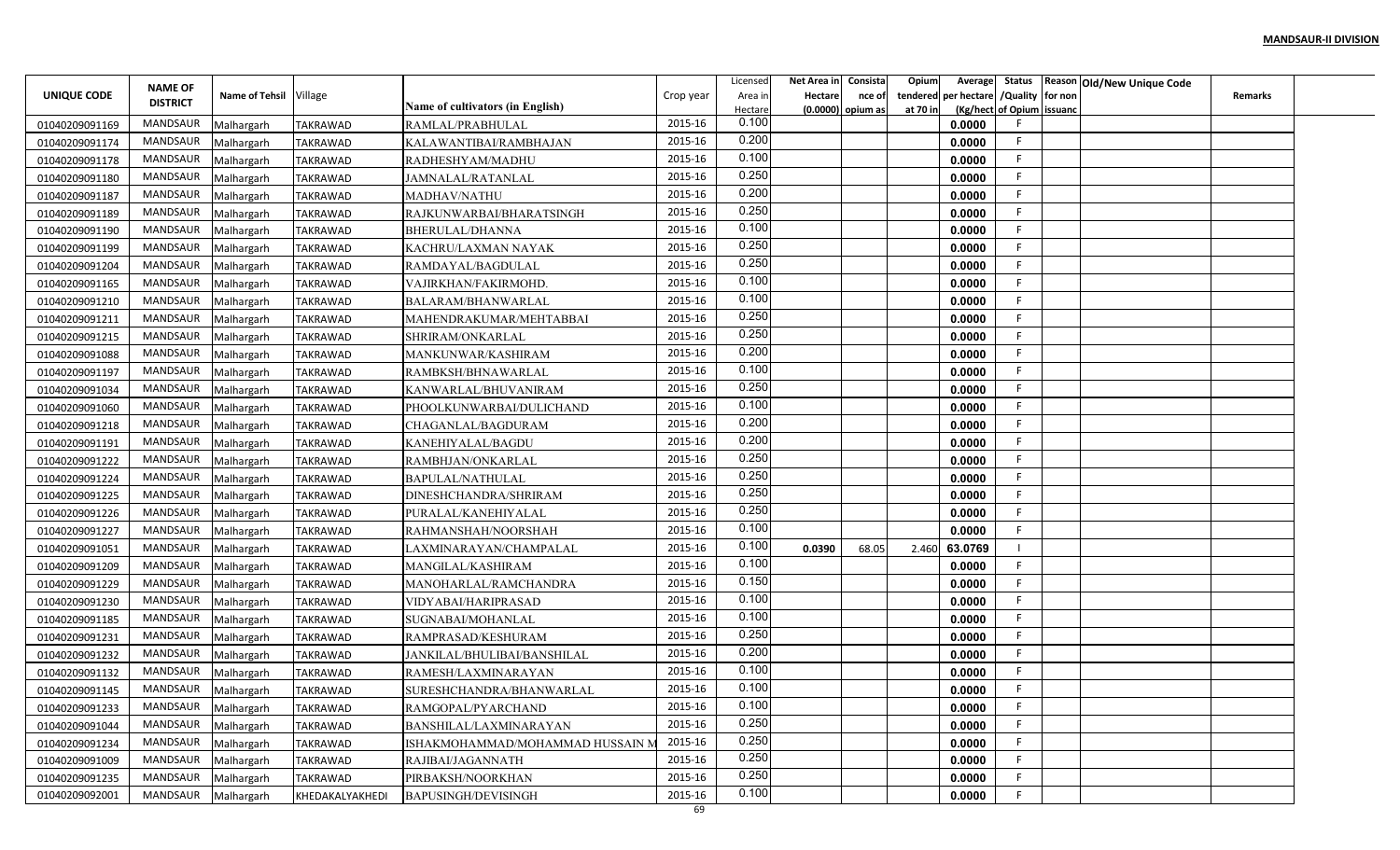|                |                                   |                        |                         |                                          |           | Licensed       | Net Area in    | Consista          | Opium    |                                        |                           | Average Status Reason Old/New Unique Code |                |  |
|----------------|-----------------------------------|------------------------|-------------------------|------------------------------------------|-----------|----------------|----------------|-------------------|----------|----------------------------------------|---------------------------|-------------------------------------------|----------------|--|
| UNIQUE CODE    | <b>NAME OF</b><br><b>DISTRICT</b> | Name of Tehsil Village |                         |                                          | Crop year | Area in        | <b>Hectare</b> | nce of            |          | tendered per hectare / Quality for non |                           |                                           | <b>Remarks</b> |  |
|                |                                   |                        |                         | Name of cultivators (in English)         |           | Hectare        |                | (0.0000) opium as | at 70 in |                                        | (Kg/hect of Opium issuanc |                                           |                |  |
| 01040209092002 | MANDSAUR                          | Malhargarh             | KHEDAKALYAKHEDI         | GITABAI/PREMSINGH                        | 2015-16   | 0.100          |                |                   |          | 0.0000                                 |                           |                                           |                |  |
| 01040209092006 | MANDSAUR                          | Malhargarh             | KHEDAKALYAKHEDI         | MADANSINGH/RAMSINGH                      | 2015-16   | 0.200<br>0.200 |                |                   |          | 0.0000                                 | F.                        |                                           |                |  |
| 01040209092010 | MANDSAUR                          | Malhargarh             | KHEDAKALYAKHEDI         | KAMALSINGH/NAHARSINGH                    | 2015-16   | 0.200          |                |                   |          | 0.0000                                 | -F.                       |                                           |                |  |
| 01040209092011 | <b>MANDSAUR</b>                   | Malhargarh             | KHEDAKALYAKHEDI         | MANGIBAI/NATHULAL                        | 2015-16   |                |                |                   |          | 0.0000                                 | F.                        |                                           |                |  |
| 01040209092013 | MANDSAUR                          | Malhargarh             | KHEDAKALYAKHEDI         | BHOPALSINGH/SARDARSINGH                  | 2015-16   | 0.100          |                |                   |          | 0.0000                                 | F.                        |                                           |                |  |
| 01040209092015 | MANDSAUR                          | Malhargarh             | KHEDAKALYAKHEDI         | KANEHIYALAL/BHUVAN                       | 2015-16   | 0.100          |                |                   |          | 0.0000                                 | F.                        |                                           |                |  |
| 01040209092017 | MANDSAUR                          | Malhargarh             | KHEDAKALYAKHEDI         | CHARANSINGH/SAJJANSINGH                  | 2015-16   | 0.100          |                |                   |          | 0.0000                                 | F.                        |                                           |                |  |
| 01040209092021 | MANDSAUR                          | Malhargarh             | KHEDAKALYAKHEDI         | ISHWARSINGH/GIRWARSINGH                  | 2015-16   | 0.250          |                |                   |          | 0.0000                                 | F.                        |                                           |                |  |
| 01040209092023 | MANDSAUR                          | Malhargarh             | KHEDAKALYAKHEDI         | MANGUSINGH/BHUVANISINGH                  | 2015-16   | 0.150          |                |                   |          | 0.0000                                 | F                         |                                           |                |  |
| 01040209092028 | <b>MANDSAUR</b>                   | Malhargarh             | KHEDAKALYAKHEDI         | SHIVSINGH/MADHUSINGH@MANGUSINGH          | 2015-16   | 0.100          |                |                   |          | 0.0000                                 | F                         |                                           |                |  |
| 01040209092014 | MANDSAUR                          | Malhargarh             | KHEDAKALYAKHEDI         | GORDHANSINGH/BHUWANISINGH                | 2015-16   | 0.100          |                |                   |          | 0.0000                                 | -F                        |                                           |                |  |
| 01040209092040 | MANDSAUR                          | Malhargarh             | KHEDAKALYAKHEDI         | BHURIBAI/GOBARSINGH                      | 2015-16   | 0.100          |                |                   |          | 0.0000                                 | -F                        |                                           |                |  |
| 01040209092032 | MANDSAUR                          | Malhargarh             | KHEDAKALYAKHEDI         | MUKESHSINGH/BHUVANISINGH                 | 2015-16   | 0.250          |                |                   |          | 0.0000                                 | F.                        |                                           |                |  |
| 01040209092033 | MANDSAUR                          | Malhargarh             | KHEDAKALYAKHEDI         | ISHWARSINGH/MADHOSINGH                   | 2015-16   | 0.150          |                |                   |          | 0.0000                                 | F.                        |                                           |                |  |
| 01040209092029 | MANDSAUR                          | Malhargarh             | KHEDAKALYAKHEDI         | PAWANSINGH/BHARATSINGH                   | 2015-16   | 0.150          |                |                   |          | 0.0000                                 | F.                        |                                           |                |  |
| 01040209092024 | MANDSAUR                          | Malhargarh             | KHEDAKALYAKHEDI         | MUKUNBAI/GORDHANSINGH                    | 2015-16   | 0.100          |                |                   |          | 0.0000                                 | F.                        |                                           |                |  |
| 01040209093002 | MANDSAUR                          | Malhargarh             | KALIYAKHEDIKALA         | LALSINGH/ONKARSINGH                      | 2015-16   | 0.250          |                |                   |          | 0.0000                                 | F                         |                                           |                |  |
| 01040209093003 | MANDSAUR                          | Malhargarh             | KALIYAKHEDIKALA         | JUZHARSINGH/RATANSINGH                   | 2015-16   | 0.250          |                |                   |          | 0.0000                                 | F                         |                                           |                |  |
| 01040209093013 | MANDSAUR                          | Malhargarh             | KALIYAKHEDIKALA         | MAHAVIRDAS/UDAYRAMDAS                    | 2015-16   | 0.200          |                |                   |          | 0.0000                                 | -F                        |                                           |                |  |
| 01040209093014 | MANDSAUR                          | Malhargarh             | KALIYAKHEDIKALA         | RODMAL/KISHANLAL                         | 2015-16   | 0.100          |                |                   |          | 0.0000                                 | F.                        |                                           |                |  |
| 01040209093015 | MANDSAUR                          | Malhargarh             | KALIYAKHEDIKALA         | SHIVLAL/RAMLAL                           | 2015-16   | 0.150          |                |                   |          | 0.0000                                 | F.                        |                                           |                |  |
| 01040209093018 | MANDSAUR                          | Malhargarh             | KALIYAKHEDIKALA         | PHOOLSINGH/RAGHUNATHSINGH                | 2015-16   | 0.150          |                |                   |          | 0.0000                                 | F.                        |                                           |                |  |
| 01040209093019 | MANDSAUR                          | Malhargarh             | KALIYAKHEDIKALA         | INDARARSINGH/JUZHARSINGH                 | 2015-16   | 0.250          |                |                   |          | 0.0000                                 | F.                        |                                           |                |  |
| 01040209093020 | MANDSAUR                          | Malhargarh             | KALIYAKHEDIKALA         | HARISINGH/RAGHUNATHSINGH                 | 2015-16   | 0.150          |                |                   |          | 0.0000                                 | F                         |                                           |                |  |
| 01040209093024 | MANDSAUR                          | Malhargarh             | KALIYAKHEDIKALA         | <b>BABULAL/HIRALAL</b>                   | 2015-16   | 0.200          |                |                   |          | 0.0000                                 | F                         |                                           |                |  |
| 01040209093025 | MANDSAUR                          | Malhargarh             | KALIYAKHEDIKALA         | BHANWARSINGH/NATHUSINGH                  | 2015-16   | 0.200          |                |                   |          | 0.0000                                 | E                         |                                           |                |  |
| 01040209093031 | MANDSAUR                          | Malhargarh             | KALIYAKHEDIKALA         | SUSHILABAI/DEVILAL                       | 2015-16   | 0.100          |                |                   |          | 0.0000                                 | F.                        |                                           |                |  |
| 01040209094006 | MANDSAUR                          | Malhargarh             | KACHRIYA KADMALA        | MANGILAL/KANIRAM                         | 2015-16   | 0.100          |                |                   |          | 0.0000                                 | F                         |                                           |                |  |
| 01040209094008 | MANDSAUR                          | Malhargarh             | <b>KACHRIYA KADMALA</b> | KARANSINGH/DEVISINGH                     | 2015-16   | 0.200          |                |                   |          | 0.0000                                 | F.                        |                                           |                |  |
| 01040209094013 | MANDSAUR                          | Malhargarh             | <b>KACHRIYA KADMALA</b> | SATYANARAYAN/SUKHLAL                     | 2015-16   | 0.200          |                |                   |          | 0.0000                                 | E                         |                                           |                |  |
| 01040209094032 | MANDSAUR                          | Malhargarh             | <b>KACHRIYA KADMALA</b> | ISHWARLAL/BHERULAL                       | 2015-16   | 0.150          |                |                   |          | 0.0000                                 | F.                        |                                           |                |  |
| 01040209094048 | MANDSAUR                          | Malhargarh             | KACHRIYA KADMALA        | SAJJANSINGH/KARANSINGH                   | 2015-16   | 0.100          |                |                   |          | 0.0000                                 | F                         |                                           |                |  |
| 01040209094093 | MANDSAUR                          | Malhargarh             |                         | KACHRIYA KADMALA SAJJANSINGH/KISHORSINGH | 2015-16   | 0.150          |                |                   |          | 0.0000                                 | F.                        |                                           |                |  |
| 01040209094041 | MANDSAUR                          | Malhargarh             | KACHRIYA KADMALA        | CHANDUBAI/PYARSINGH                      | 2015-16   | 0.100          |                |                   |          | 0.0000                                 | F                         |                                           |                |  |
| 01040209094035 | MANDSAUR                          | Malhargarh             | <b>KACHRIYA KADMALA</b> | KHYALIBAI/PREMSINGH                      | 2015-16   | 0.100          |                |                   |          | 0.0000                                 | F                         |                                           |                |  |
| 01040209094019 | MANDSAUR                          | Malhargarh             | KACHRIYA KADMALA        | <b>BAPUSINGH/HARISINGH</b>               | 2015-16   | 0.100          |                |                   |          | 0.0000                                 | F.                        |                                           |                |  |
| 01040209094026 | MANDSAUR                          | Malhargarh             | KACHRIYA KADMALA        | LALITABAI/DASHRATHLAL                    | 2015-16   | 0.100          |                |                   |          | 0.0000                                 | N                         |                                           |                |  |
| 01040209094057 | MANDSAUR                          | Malhargarh             | <b>KACHRIYA KADMALA</b> | <b>BHERUSINGH/BHUVANISINGH</b>           | 2015-16   | 0.100          |                |                   |          | 0.0000                                 | F.                        |                                           |                |  |
| 01040209094045 | MANDSAUR                          | Malhargarh             | <b>KACHRIYA KADMALA</b> | PREMSINGH/RAMSINGH                       | 2015-16   | 0.100          |                |                   |          | 0.0000                                 | F                         |                                           |                |  |
|                |                                   |                        |                         |                                          | 70        |                |                |                   |          |                                        |                           |                                           |                |  |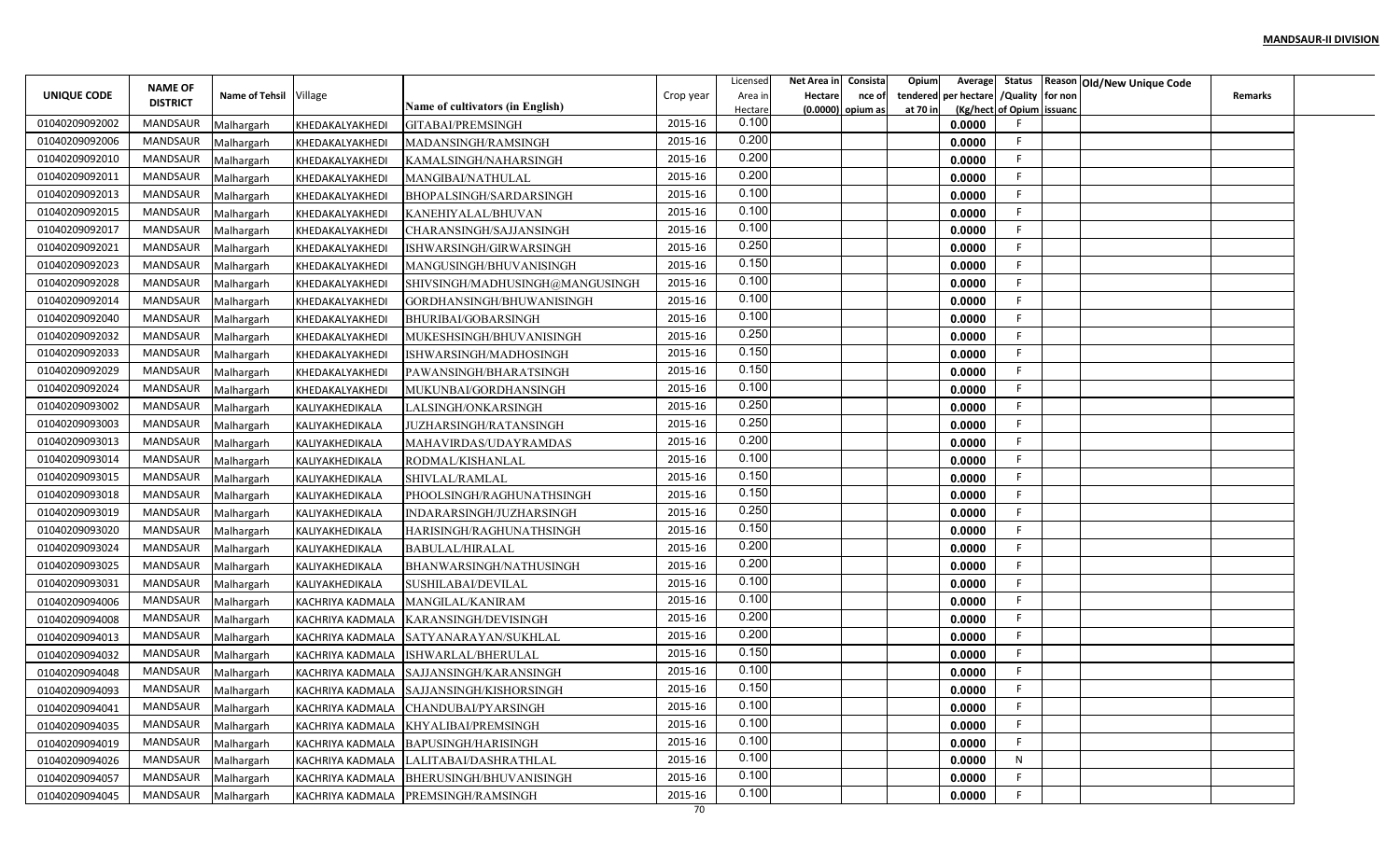|                |                                   |                        |                  |                                  |               | Licensed | Net Area in | Consista            | Opium<br>Average        |                           | Status Reason Old/New Unique Code |                |  |
|----------------|-----------------------------------|------------------------|------------------|----------------------------------|---------------|----------|-------------|---------------------|-------------------------|---------------------------|-----------------------------------|----------------|--|
| UNIQUE CODE    | <b>NAME OF</b><br><b>DISTRICT</b> | Name of Tehsil Village |                  |                                  | Crop year     | Area in  | Hectare     | nce of              | per hectare<br>tendered | /Quality for non          |                                   | <b>Remarks</b> |  |
|                |                                   |                        |                  | Name of cultivators (in English) |               | Hectare  |             | $(0.0000)$ opium as | at 70 in                | (Kg/hect of Opium issuanc |                                   |                |  |
| 01040209094087 | <b>MANDSAUR</b>                   | Malhargarh             | KACHRIYA KADMALA | SHANKARLAL/NATHULAL              | 2015-16       | 0.100    |             |                     | 0.0000                  |                           | 01040209098038                    |                |  |
| 01040209095001 | <b>MANDSAUR</b>                   | Malhargarh             | <b>GARRAWAD</b>  | KARULAL/DALLA                    | 2015-16       | 0.250    |             |                     | 0.0000                  | -F                        |                                   |                |  |
| 01040209095004 | MANDSAUR                          | Malhargarh             | <b>GARRAWAD</b>  | PADAMSINGH/RAMSINGH              | 2015-16       | 0.250    |             |                     | 0.0000                  | -F                        |                                   |                |  |
| 01040209095005 | <b>MANDSAUR</b>                   | Malhargarh             | <b>GARRAWAD</b>  | ROOPSINGH/SAMANDSINGH            | 2015-16       | 0.250    |             |                     | 0.0000                  | F                         |                                   |                |  |
| 01040209095007 | MANDSAUR                          | Malhargarh             | <b>GARRAWAD</b>  | KISHORSINGH/BHANWARSINGH         | 2015-16       | 0.250    |             |                     | 0.0000                  |                           |                                   |                |  |
| 01040209095008 | <b>MANDSAUR</b>                   | Malhargarh             | <b>GARRAWAD</b>  | NAWALSINGH/GAJRAJSINGH           | 2015-16       | 0.200    |             |                     | 0.0000                  | -F                        |                                   |                |  |
| 01040209095010 | MANDSAUR                          | Malhargarh             | <b>GARRAWAD</b>  | RUKMANBAI/BHANWARSINGH           | 2015-16       | 0.250    |             |                     | 0.0000                  | -F                        |                                   |                |  |
| 01040209095011 | <b>MANDSAUR</b>                   | Malhargarh             | <b>GARRAWAD</b>  | TEJPALSINGH/RAYSINGH             | 2015-16       | 0.250    |             |                     | 0.0000                  |                           |                                   |                |  |
| 01040209095015 | <b>MANDSAUR</b>                   | Malhargarh             | <b>GARRAWAD</b>  | FATEHSINGH/RAMSINGH              | 2015-16       | 0.250    |             |                     | 0.0000                  |                           |                                   |                |  |
| 01040209095018 | <b>MANDSAUR</b>                   | Malhargarh             | <b>GARRAWAD</b>  | ROOPSINGH/NIRBHAYSINGH           | 2015-16       | 0.250    |             |                     | 0.0000                  | F                         |                                   |                |  |
| 01040209095019 | MANDSAUR                          | Malhargarh             | <b>GARRAWAD</b>  | JUWANSINGH/KALUSINGH             | 2015-16       | 0.250    |             |                     | 0.0000                  | -F                        |                                   |                |  |
| 01040209095020 | <b>MANDSAUR</b>                   | Malhargarh             | <b>GARRAWAD</b>  | JUZHARSINGH/SULTANSINGH          | 2015-16       | 0.200    |             |                     | 0.0000                  | -F                        |                                   |                |  |
| 01040209095025 | <b>MANDSAUR</b>                   | Malhargarh             | GARRAWAD         | DEVBAI/GOVINDRAM                 | 2015-16       | 0.250    |             |                     | 0.0000                  |                           |                                   |                |  |
| 01040209095026 | <b>MANDSAUR</b>                   | Malhargarh             | GARRAWAD         | MANGUSINGH/NANUSINGH             | 2015-16       | 0.200    |             |                     | 0.0000                  |                           |                                   |                |  |
| 01040209095027 | <b>MANDSAUR</b>                   | Malhargarh             | <b>GARRAWAD</b>  | KALABAI/SULTANSINGH              | 2015-16       | 0.250    |             |                     | 0.0000                  | - 6                       |                                   |                |  |
| 01040209095029 | <b>MANDSAUR</b>                   | Malhargarh             | <b>GARRAWAD</b>  | BAPULAL/RATANLAL                 | 2015-16       | 0.250    |             |                     | 0.0000                  |                           |                                   |                |  |
| 01040209095031 | <b>MANDSAUR</b>                   | Malhargarh             | <b>GARRAWAD</b>  | MANOHARSINGH/NAHARSINGH          | 2015-16       | 0.250    |             |                     | 0.0000                  |                           |                                   |                |  |
| 01040209095032 | <b>MANDSAUR</b>                   | Malhargarh             | <b>GARRAWAD</b>  | HARISHANKAR/DULICHAND            | 2015-16       | 0.200    |             |                     | 0.0000                  | -F                        |                                   |                |  |
| 01040209095037 | MANDSAUR                          | Malhargarh             | <b>GARRAWAD</b>  | KARANSINGH/NAHARSINGH            | 2015-16       | 0.250    |             |                     | 0.0000                  |                           |                                   |                |  |
| 01040209095038 | MANDSAUR                          | Malhargarh             | <b>GARRAWAD</b>  | GORDHANGIR/BHUVANIGIR            | 2015-16       | 0.100    |             |                     | 0.0000                  | -F                        |                                   |                |  |
| 01040209095040 | <b>MANDSAUR</b>                   | Malhargarh             | <b>GARRAWAD</b>  | NANIBAI/JAWANSINGH               | 2015-16       | 0.250    |             |                     | 0.0000                  | -F                        |                                   |                |  |
| 01040209095041 | <b>MANDSAUR</b>                   | Malhargarh             | <b>GARRAWAD</b>  | MOOLCHANDBAI/UDAYSINGH           | 2015-16       | 0.250    |             |                     | 0.0000                  |                           |                                   |                |  |
| 01040209095046 | <b>MANDSAUR</b>                   | Malhargarh             | <b>GARRAWAD</b>  | JAGANNATH/RUPA                   | 2015-16       | 0.250    |             |                     | 0.0000                  | -F                        |                                   |                |  |
| 01040209095047 | MANDSAUR                          | Malhargarh             | <b>GARRAWAD</b>  | LALSINGH/RAMSINGH                | 2015-16       | 0.200    |             |                     | 0.0000                  | -F                        |                                   |                |  |
| 01040209095048 | <b>MANDSAUR</b>                   | Malhargarh             | <b>GARRAWAD</b>  | SITABAI/MOOLCHAND                | 2015-16       | 0.250    |             |                     | 0.0000                  |                           |                                   |                |  |
|                | <b>MANDSAUR</b>                   |                        |                  |                                  | 2015-16       | 0.200    |             |                     | 0.0000                  |                           |                                   |                |  |
| 01040209095049 | <b>MANDSAUR</b>                   | Malhargarh             | <b>GARRAWAD</b>  | GHISIBAI/BHERUSINGH              | 2015-16       | 0.250    |             |                     | 0.0000                  | F                         |                                   |                |  |
| 01040209095050 | MANDSAUR                          | Malhargarh             | <b>GARRAWAD</b>  | MANOHARLAL/MANGILAL              | 2015-16       | 0.200    |             |                     |                         | F                         |                                   |                |  |
| 01040209095054 |                                   | Malhargarh             | GARRAWAD         | GOVINDSINGH/BHANWARSINGH         |               | 0.100    |             |                     | 0.0000                  | F                         |                                   |                |  |
| 01040209095056 | <b>MANDSAUR</b>                   | Malhargarh             | <b>GARRAWAD</b>  | PANIBAI/KACHRUSINGH              | 2015-16       | 0.200    |             |                     | 0.0000                  |                           |                                   |                |  |
| 01040209095063 | <b>MANDSAUR</b>                   | Malhargarh             | GARRAWAD         | KESHARSINGH/HARISINGH            | 2015-16       | 0.250    |             |                     | 0.0000                  |                           |                                   |                |  |
| 01040209095064 | <b>MANDSAUR</b>                   | Malhargarh             | <b>GARRAWAD</b>  | NAWALSINGH/RAMSINGH CHOHAN       | 2015-16       | 0.200    |             |                     | 0.0000                  |                           |                                   |                |  |
| 01040209095066 | MANDSAUR                          | Malhargarh             | <b>GARRAWAD</b>  | PRABHULAL/HIRALAL                | 2015-16       |          |             |                     | 0.0000                  |                           |                                   |                |  |
| 01040209095067 | MANDSAUR                          | Malhargarh             | GARRAWAD         | KALUSINGH/MANGUSINGH             | 2015-16       | 0.250    |             |                     | 0.0000                  |                           |                                   |                |  |
| 01040209095071 | MANDSAUR                          | Malhargarh             | GARRAWAD         | GOBARSINGH/KACHRUSINGH           | 2015-16       | 0.200    |             |                     | 0.0000                  |                           |                                   |                |  |
| 01040209095072 | MANDSAUR                          | Malhargarh             | GARRAWAD         | KAMALSINGH/MOTISINGH             | 2015-16       | 0.100    |             |                     | 0.0000                  | -F                        |                                   |                |  |
| 01040209095075 | MANDSAUR                          | Malhargarh             | GARRAWAD         | BAPUSINGH/NATHUSINGH             | 2015-16       | 0.200    |             |                     | 0.0000                  | -F                        |                                   |                |  |
| 01040209095077 | MANDSAUR                          | Malhargarh             | GARRAWAD         | RAMSINGH/BHANWARSINGH            | 2015-16       | 0.250    |             |                     | 0.0000                  | -F                        |                                   |                |  |
| 01040209095080 | MANDSAUR                          | Malhargarh             | <b>GARRAWAD</b>  | ARJUNSINGH/HARISINGH             | 2015-16       | 0.200    |             |                     | 0.0000                  | -F                        |                                   |                |  |
| 01040209095184 | MANDSAUR                          | Malhargarh             | <b>GARRAWAD</b>  | KALUGIR/NANUGIR                  | 2015-16<br>71 | 0.250    |             |                     | 0.0000                  |                           |                                   |                |  |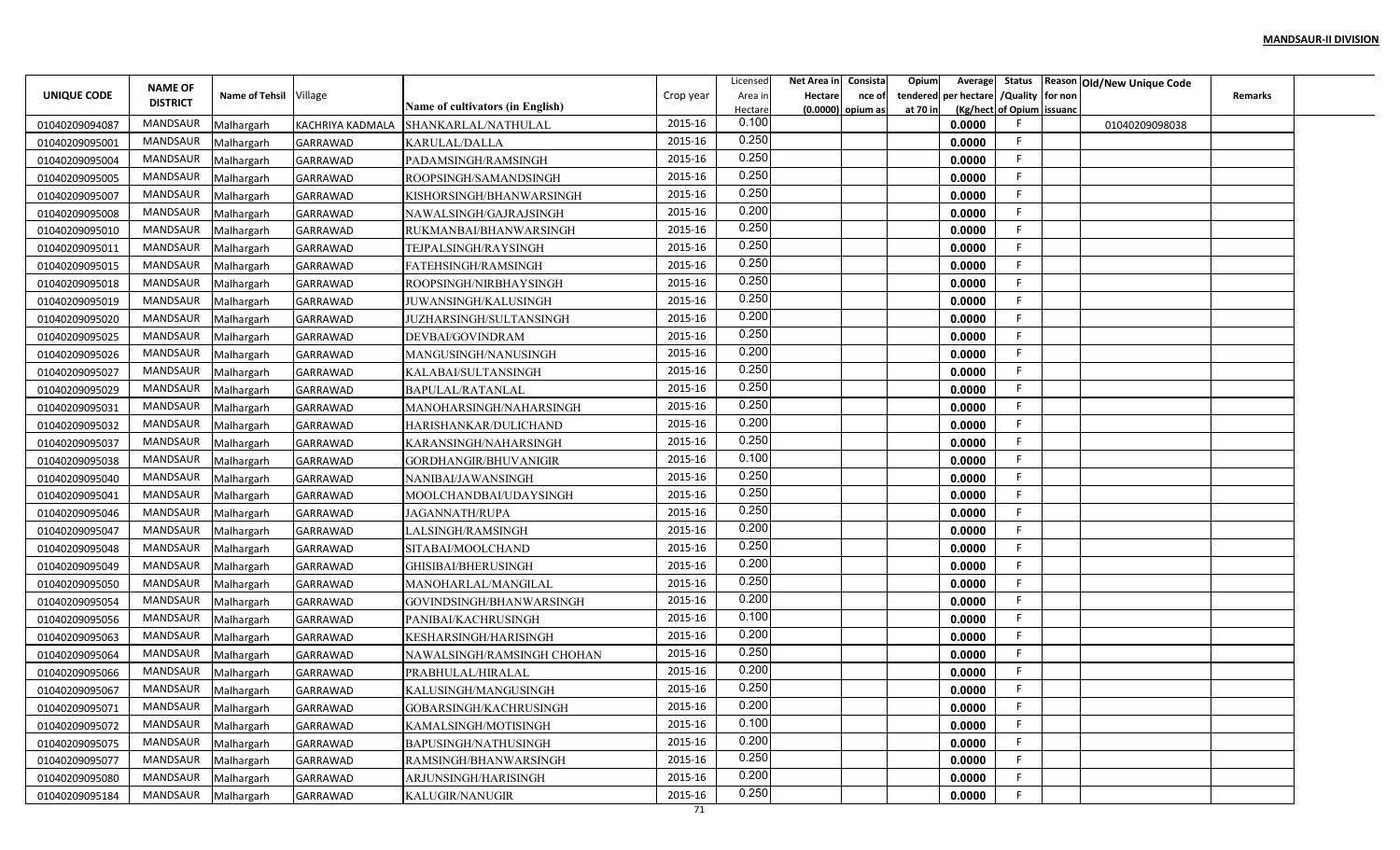|                |                                   |                        |                 |                                  |           | Licensed | Net Area in    | Consista          | Opium    |                                        |                           | Average Status Reason Old/New Unique Code |                |  |
|----------------|-----------------------------------|------------------------|-----------------|----------------------------------|-----------|----------|----------------|-------------------|----------|----------------------------------------|---------------------------|-------------------------------------------|----------------|--|
| UNIQUE CODE    | <b>NAME OF</b><br><b>DISTRICT</b> | Name of Tehsil Village |                 |                                  | Crop year | Area in  | <b>Hectare</b> | nce of            |          | tendered per hectare / Quality for non |                           |                                           | <b>Remarks</b> |  |
|                |                                   |                        |                 | Name of cultivators (in English) |           | Hectare  |                | (0.0000) opium as | at 70 in |                                        | (Kg/hect of Opium issuanc |                                           |                |  |
| 01040209095078 | MANDSAUR                          | Malhargarh             | <b>GARRAWAD</b> | KANEHIYALAL/RAMCHANDRA           | 2015-16   | 0.100    |                |                   |          | 0.0000                                 |                           |                                           |                |  |
| 01040209095081 | MANDSAUR                          | Malhargarh             | <b>GARRAWAD</b> | PREMSINGH/KALUSINGH              | 2015-16   | 0.150    |                |                   |          | 0.0000                                 | F.                        |                                           |                |  |
| 01040209095084 | MANDSAUR                          | Malhargarh             | <b>GARRAWAD</b> | MANGILAL/NATHULAL                | 2015-16   | 0.100    |                |                   |          | 0.0000                                 | -F                        |                                           |                |  |
| 01040209095086 | <b>MANDSAUR</b>                   | Malhargarh             | <b>GARRAWAD</b> | KALLUBAI/KANWARLAL               | 2015-16   | 0.250    |                |                   |          | 0.0000                                 | F.                        |                                           |                |  |
| 01040209095090 | MANDSAUR                          | Malhargarh             | <b>GARRAWAD</b> | MANGUPURI/GOBARPURI              | 2015-16   | 0.200    |                |                   |          | 0.0000                                 | F.                        |                                           |                |  |
| 01040209095092 | MANDSAUR                          | Malhargarh             | <b>GARRAWAD</b> | JAWANSINGH/PREMSINGH             | 2015-16   | 0.200    |                |                   |          | 0.0000                                 | F.                        |                                           |                |  |
| 01040209095093 | MANDSAUR                          | Malhargarh             | <b>GARRAWAD</b> | KARUSINGH/NAHARSINGH             | 2015-16   | 0.250    |                |                   |          | 0.0000                                 | F                         |                                           |                |  |
| 01040209095095 | MANDSAUR                          | Malhargarh             | <b>GARRAWAD</b> | UDAYSINGH/BHERUSINGH             | 2015-16   | 0.250    |                |                   |          | 0.0000                                 | F.                        |                                           |                |  |
| 01040209095097 | MANDSAUR                          | Malhargarh             | <b>GARRAWAD</b> | UDAYSINGH/BHANWARSINGH           | 2015-16   | 0.250    |                |                   |          | 0.0000                                 | E                         |                                           |                |  |
| 01040209095099 | MANDSAUR                          | Malhargarh             | <b>GARRAWAD</b> | KARUPURI/RATANPURI               | 2015-16   | 0.250    |                |                   |          | 0.0000                                 | F                         |                                           |                |  |
| 01040209095101 | MANDSAUR                          | Malhargarh             | <b>GARRAWAD</b> | MADANSINGH/RAYSINGH              | 2015-16   | 0.100    |                |                   |          | 0.0000                                 | -F                        |                                           |                |  |
| 01040209095104 | MANDSAUR                          | Malhargarh             | <b>GARRAWAD</b> | MANGILAL/TULSIRAM                | 2015-16   | 0.250    |                |                   |          | 0.0000                                 | -F                        |                                           |                |  |
| 01040209095105 | MANDSAUR                          | Malhargarh             | <b>GARRAWAD</b> | BHANWARLAL/NANURAM               | 2015-16   | 0.250    |                |                   |          | 0.0000                                 | -F                        |                                           |                |  |
| 01040209095107 | MANDSAUR                          | Malhargarh             | <b>GARRAWAD</b> | RUGHNATHSINGH/GORDHANSINGH       | 2015-16   | 0.250    |                |                   |          | 0.0000                                 | E                         |                                           |                |  |
| 01040209095111 | MANDSAUR                          | Malhargarh             | <b>GARRAWAD</b> | NYALBAI/AMARSINGH                | 2015-16   | 0.100    |                |                   |          | 0.0000                                 | F.                        |                                           |                |  |
| 01040209095118 | <b>MANDSAUR</b>                   | Malhargarh             | <b>GARRAWAD</b> | KACHRIBAI/BHUVANISINGH           | 2015-16   | 0.100    |                |                   |          | 0.0000                                 | F.                        |                                           |                |  |
| 01040209095128 | MANDSAUR                          | Malhargarh             | <b>GARRAWAD</b> | RAMKANYABAI/RAGHIYA              | 2015-16   | 0.100    |                |                   |          | 0.0000                                 | F                         |                                           |                |  |
| 01040209095138 | MANDSAUR                          | Malhargarh             | <b>GARRAWAD</b> | CHANDBAI/ROOPSINGH               | 2015-16   | 0.150    |                |                   |          | 0.0000                                 | F                         |                                           |                |  |
| 01040209095149 | MANDSAUR                          | Malhargarh             | <b>GARRAWAD</b> | JETUNBAI/BHUVAN DARJI            | 2015-16   | 0.250    |                |                   |          | 0.0000                                 | -F                        |                                           |                |  |
| 01040209095156 | MANDSAUR                          | Malhargarh             | <b>GARRAWAD</b> | NAJARBAI/ONKARSINGH              | 2015-16   | 0.100    |                |                   |          | 0.0000                                 | F.                        |                                           |                |  |
| 01040209095159 | MANDSAUR                          | Malhargarh             | <b>GARRAWAD</b> | BHANWARSINGH/RAYSINGH            | 2015-16   | 0.200    |                |                   |          | 0.0000                                 | -F                        |                                           |                |  |
| 01040209095161 | MANDSAUR                          | Malhargarh             | <b>GARRAWAD</b> | <b>BAGDIRAM/DEVILAL</b>          | 2015-16   | 0.250    |                |                   |          | 0.0000                                 | F.                        |                                           |                |  |
| 01040209095162 | MANDSAUR                          | Malhargarh             | <b>GARRAWAD</b> | UDAYRAM/DALU@BHANU BANJARA       | 2015-16   | 0.250    |                |                   |          | 0.0000                                 | F.                        |                                           |                |  |
| 01040209095167 | MANDSAUR                          | Malhargarh             | GARRAWAD        | DINESHKUMAR/PRABHULAL            | 2015-16   | 0.250    |                |                   |          | 0.0000                                 | F                         |                                           |                |  |
| 01040209095168 | MANDSAUR                          | Malhargarh             | <b>GARRAWAD</b> | KARULAL/KACHRU                   | 2015-16   | 0.200    |                |                   |          | 0.0000                                 | F                         |                                           |                |  |
| 01040209095164 | MANDSAUR                          | Malhargarh             | <b>GARRAWAD</b> | GHISIBAI/BHERULAL                | 2015-16   | 0.150    |                |                   |          | 0.0000                                 | E                         |                                           |                |  |
| 01040209095055 | MANDSAUR                          | Malhargarh             | <b>GARRAWAD</b> | MODSINGH/RAYSINGH                | 2015-16   | 0.250    |                |                   |          | 0.0000                                 | F.                        |                                           |                |  |
| 01040209095073 | MANDSAUR                          | Malhargarh             | <b>GARRAWAD</b> | SHANTILAL/BHERULAL               | 2015-16   | 0.250    |                |                   |          | 0.0000                                 | -F                        |                                           |                |  |
| 01040209095175 | <b>MANDSAUR</b>                   | Malhargarh             | <b>GARRAWAD</b> | AMRIBAI/BHANWARSINGH             | 2015-16   | 0.250    |                |                   |          | 0.0000                                 | F.                        |                                           |                |  |
| 01040209095030 | <b>MANDSAUR</b>                   | Malhargarh             | <b>GARRAWAD</b> | KANSINGH/AMARSINGH               | 2015-16   | 0.250    |                |                   |          | 0.0000                                 | E                         |                                           |                |  |
| 01040209095076 | MANDSAUR                          | Malhargarh             | <b>GARRAWAD</b> | ISHWARSINGH/SHITALSINGH          | 2015-16   | 0.250    |                |                   |          | 0.0000                                 | F.                        |                                           |                |  |
| 01040209095154 | MANDSAUR                          | Malhargarh             | <b>GARRAWAD</b> | NATHUSINGH/SAMANDARSINGH         | 2015-16   | 0.100    |                |                   |          | 0.0000                                 | F                         |                                           |                |  |
| 01040209095133 | MANDSAUR                          | Malhargarh             | GARRAWAD        | MADANSINGH/RAMSINGH DARBAR       | 2015-16   | 0.200    |                |                   |          | 0.0000                                 | F.                        |                                           |                |  |
| 01040209095106 | MANDSAUR                          | Malhargarh             | GARRAWAD        | BHERUSINGH/RUPSINGH              | 2015-16   | 0.200    |                |                   |          | 0.0000                                 | F                         |                                           |                |  |
| 01040209095023 | MANDSAUR                          | Malhargarh             | <b>GARRAWAD</b> | LAXMINARAYAN/BHERULAL            | 2015-16   | 0.200    |                |                   |          | 0.0000                                 | F                         |                                           |                |  |
| 01040209095036 | MANDSAUR                          | Malhargarh             | GARRAWAD        | KANCHANBAI/BHERULAL              | 2015-16   | 0.200    |                |                   |          | 0.0000                                 | F.                        |                                           |                |  |
| 01040209095182 | MANDSAUR                          | Malhargarh             | GARRAWAD        | SOHANBAI/GORDHANSINGH            | 2015-16   | 0.100    |                |                   |          | 0.0000                                 | F                         |                                           |                |  |
|                | MANDSAUR                          |                        |                 |                                  | 2015-16   | 0.200    |                |                   |          |                                        | F.                        |                                           |                |  |
| 01040209095134 | MANDSAUR                          | Malhargarh             | GARRAWAD        | DHAPUBAI/KALUSINGH               | 2015-16   | 0.200    |                |                   |          | 0.0000                                 | F                         |                                           |                |  |
| 01040209095013 |                                   | Malhargarh             | <b>GARRAWAD</b> | GANGABAI/NAHARSINGH              | 72        |          |                |                   |          | 0.0000                                 |                           |                                           |                |  |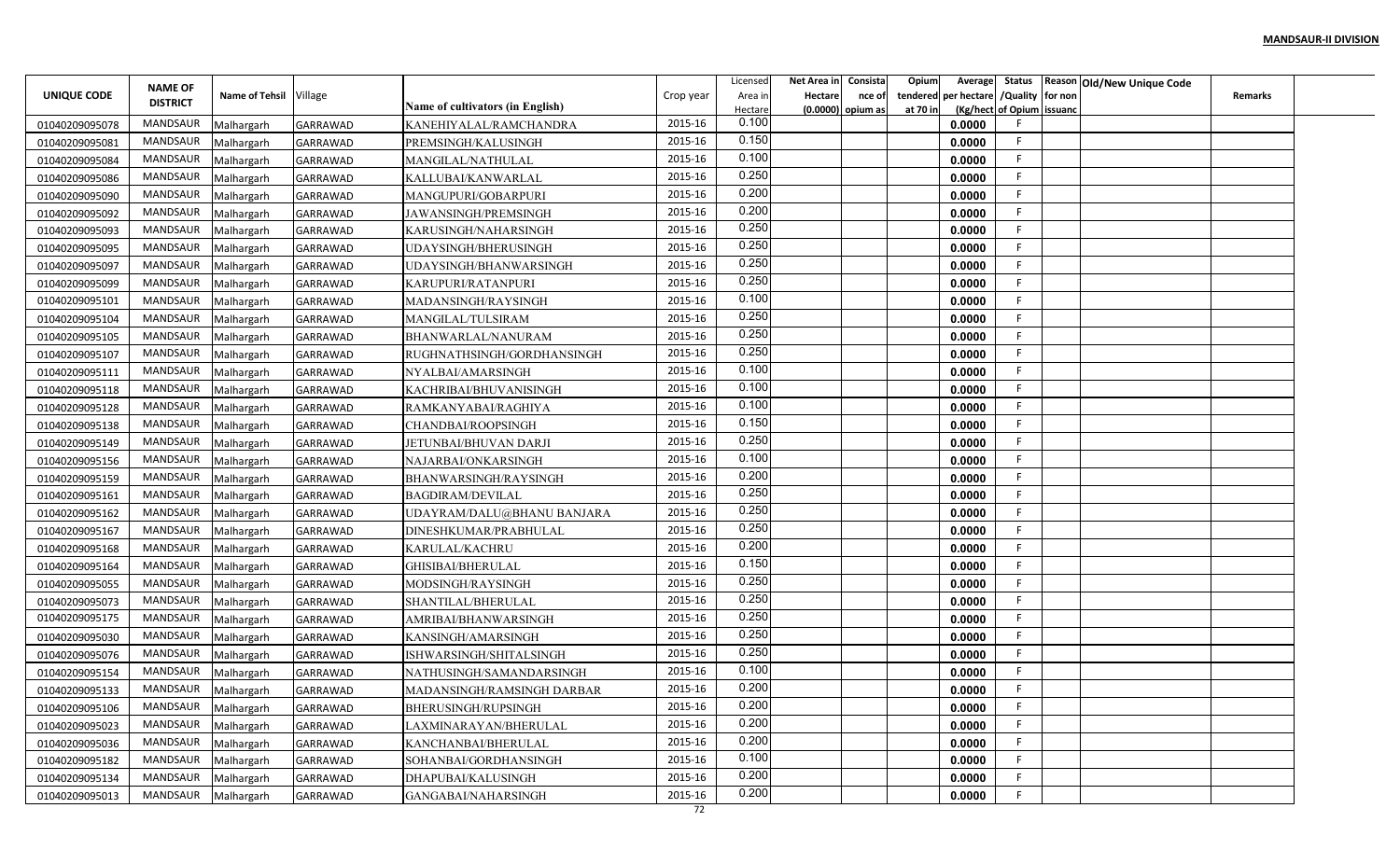|                |                 |                        |                 |                                  |           | Licensed | Net Area in    | Consista          | Opium    |                                        |                           | Average Status Reason Old/New Unique Code |                |  |
|----------------|-----------------|------------------------|-----------------|----------------------------------|-----------|----------|----------------|-------------------|----------|----------------------------------------|---------------------------|-------------------------------------------|----------------|--|
| UNIQUE CODE    | <b>NAME OF</b>  | Name of Tehsil Village |                 |                                  | Crop year | Area in  | <b>Hectare</b> | nce of            |          | tendered per hectare / Quality for non |                           |                                           | <b>Remarks</b> |  |
|                | <b>DISTRICT</b> |                        |                 | Name of cultivators (in English) |           | Hectare  |                | (0.0000) opium as | at 70 in |                                        | (Kg/hect of Opium issuanc |                                           |                |  |
| 01040209095014 | MANDSAUR        | Malhargarh             | <b>GARRAWAD</b> | NANDUBAI/FAKIRA                  | 2015-16   | 0.100    |                |                   |          | 0.0000                                 |                           |                                           |                |  |
| 01040209095017 | MANDSAUR        | Malhargarh             | <b>GARRAWAD</b> | NANURAM/JAGLIYA                  | 2015-16   | 0.100    |                |                   |          | 0.0000                                 | F.                        |                                           |                |  |
| 01040209095043 | MANDSAUR        | Malhargarh             | <b>GARRAWAD</b> | KESHARSINGH/RAYSINGH             | 2015-16   | 0.200    |                |                   |          | 0.0000                                 | -F                        |                                           |                |  |
| 01040209095069 | <b>MANDSAUR</b> | Malhargarh             | <b>GARRAWAD</b> | NAWALSINGH/RAMSINGH BORANA       | 2015-16   | 0.250    |                |                   |          | 0.0000                                 | F.                        |                                           |                |  |
| 01040209095125 | MANDSAUR        | Malhargarh             | <b>GARRAWAD</b> | JASVANTSINGH/BAPUSINGH           | 2015-16   | 0.200    |                |                   |          | 0.0000                                 | F.                        |                                           |                |  |
| 01040209095130 | MANDSAUR        | Malhargarh             | <b>GARRAWAD</b> | JUZHARSINGH/RAMSINGH             | 2015-16   | 0.250    |                |                   |          | 0.0000                                 | F.                        |                                           |                |  |
| 01040209095140 | MANDSAUR        | Malhargarh             | <b>GARRAWAD</b> | ONKARLAL/DALLA                   | 2015-16   | 0.100    |                |                   |          | 0.0000                                 | F                         |                                           |                |  |
| 01040209095120 | MANDSAUR        | Malhargarh             | <b>GARRAWAD</b> | ROOPSINGH/NAHARSINGH             | 2015-16   | 0.250    |                |                   |          | 0.0000                                 | F.                        |                                           |                |  |
| 01040209095100 | MANDSAUR        | Malhargarh             | <b>GARRAWAD</b> | SHITALSINGH/RAMSINGH             | 2015-16   | 0.200    |                |                   |          | 0.0000                                 | E                         |                                           |                |  |
| 01040209095096 | MANDSAUR        | Malhargarh             | <b>GARRAWAD</b> | SHIVPURI RATANPURI               | 2015-16   | 0.200    |                |                   |          | 0.0000                                 | F                         |                                           |                |  |
| 01040209095145 | MANDSAUR        | Malhargarh             | <b>GARRAWAD</b> | NANDUBAI/SALAGRAM                | 2015-16   | 0.100    |                |                   |          | 0.0000                                 | -F                        |                                           |                |  |
| 01040209095060 | MANDSAUR        | Malhargarh             | <b>GARRAWAD</b> | SAJJANSINGH/KALUSINGH            | 2015-16   | 0.100    |                |                   |          | 0.0000                                 | -F                        |                                           |                |  |
| 01040209095059 | MANDSAUR        | Malhargarh             | <b>GARRAWAD</b> | MANOHARSINGH/ONKARSINGH          | 2015-16   | 0.100    |                |                   |          | 0.0000                                 | -F.                       |                                           |                |  |
| 01040209095126 | MANDSAUR        | Malhargarh             | <b>GARRAWAD</b> | BHAGWATSINGH/DEVISINGH           | 2015-16   | 0.100    |                |                   |          | 0.0000                                 | E                         |                                           |                |  |
| 01040209096003 | MANDSAUR        | Malhargarh             | <b>RANAYRA</b>  | BHERUSINGH/KISHANSINGH           | 2015-16   | 0.100    |                |                   |          | 0.0000                                 | F.                        |                                           |                |  |
| 01040209096004 | MANDSAUR        | Malhargarh             | RANAYRA         | <b>MANGIBAI/ONKARPURI</b>        | 2015-16   | 0.200    |                |                   |          | 0.0000                                 | F.                        |                                           |                |  |
| 01040209096005 | MANDSAUR        | Malhargarh             | <b>RANAYRA</b>  | JAYSINGH/NATHUSINGH              | 2015-16   | 0.200    |                |                   |          | 0.0000                                 | F                         |                                           |                |  |
| 01040209096015 | MANDSAUR        | Malhargarh             | RANAYRA         | MANGALSINGH/BHAGWANSINGH         | 2015-16   | 0.200    |                |                   |          | 0.0000                                 | F                         |                                           |                |  |
| 01040209096020 | MANDSAUR        | Malhargarh             | <b>RANAYRA</b>  | BHANWARSINGH/KISHANSINGH         | 2015-16   | 0.200    |                |                   |          | 0.0000                                 | -F                        |                                           |                |  |
| 01040209096023 | MANDSAUR        | Malhargarh             | <b>RANAYRA</b>  | BHAGWANSINGH/RAMSINGH            | 2015-16   | 0.100    |                |                   |          | 0.0000                                 | F.                        |                                           |                |  |
| 01040209096033 | MANDSAUR        | Malhargarh             | RANAYRA         | GORDHANSINGH/KALUSINGH           | 2015-16   | 0.200    |                |                   |          | 0.0000                                 | -F                        |                                           |                |  |
| 01040209096064 | MANDSAUR        | Malhargarh             | RANAYRA         | UMMEDSINGH/KISHORSINGH           | 2015-16   | 0.100    |                |                   |          | 0.0000                                 | F.                        |                                           |                |  |
| 01040209096067 | MANDSAUR        | Malhargarh             | RANAYRA         | GOTAM/MADHO                      | 2015-16   | 0.200    |                |                   |          | 0.0000                                 | F.                        |                                           |                |  |
| 01040209096078 | MANDSAUR        | Malhargarh             | <b>RANAYRA</b>  | HUDDIBAI/KISHANSINGH             | 2015-16   | 0.100    |                |                   |          | 0.0000                                 | F                         |                                           |                |  |
| 01040209096092 | MANDSAUR        | Malhargarh             | RANAYRA         | SURAJPURI/BHANWARPURI            | 2015-16   | 0.200    |                |                   |          | 0.0000                                 | F                         |                                           |                |  |
| 01040209096104 | MANDSAUR        | Malhargarh             | <b>RANAYRA</b>  | BHUVANISINGH/SARDARSINGH         | 2015-16   | 0.150    |                |                   |          | 0.0000                                 | E                         |                                           |                |  |
| 01040209096106 | MANDSAUR        | Malhargarh             | <b>RANAYRA</b>  | NARENDRASINGH/NAHARSINGH         | 2015-16   | 0.200    |                |                   |          | 0.0000                                 | F.                        |                                           |                |  |
| 01040209096112 | MANDSAUR        | Malhargarh             | <b>RANAYRA</b>  | SUKHIBAI/NANDLAL                 | 2015-16   | 0.100    |                |                   |          | 0.0000                                 | -F                        |                                           |                |  |
| 01040209096121 | <b>MANDSAUR</b> | Malhargarh             | RANAYRA         | <b>BHAGWAN/MANGILAL</b>          | 2015-16   | 0.250    |                |                   |          | 0.0000                                 | F.                        |                                           |                |  |
| 01040209096026 | MANDSAUR        | Malhargarh             | RANAYRA         | BALWANTSINGH/NAHARSINGH          | 2015-16   | 0.100    |                |                   |          | 0.0000                                 | E                         |                                           |                |  |
| 01040209096155 | MANDSAUR        | Malhargarh             | RANAYRA         | MANGIBAI/RAMCHANDRA              | 2015-16   | 0.200    |                |                   |          | 0.0000                                 | F                         |                                           |                |  |
| 01040209096030 | MANDSAUR        | Malhargarh             | RANAYRA         | RAJENDRASINGH/MANSINGH           | 2015-16   | 0.150    |                |                   |          | 0.0000                                 | F                         |                                           |                |  |
| 01040209096009 | MANDSAUR        | Malhargarh             | <b>RANAYRA</b>  | PREMSINGH/MODSINGH               | 2015-16   | 0.200    |                |                   |          | 0.0000                                 | F.                        |                                           |                |  |
| 01040209096013 | MANDSAUR        | Malhargarh             | RANAYRA         | KESHARSINGH/KISHANSINGH          | 2015-16   | 0.100    |                |                   |          | 0.0000                                 | F                         |                                           |                |  |
| 01040209096022 | MANDSAUR        | Malhargarh             | RANAYRA         | BAPUSINGH/MADANSINGH             | 2015-16   | 0.250    |                |                   |          | 0.0000                                 | F                         |                                           |                |  |
| 01040209096042 | MANDSAUR        | Malhargarh             | RANAYRA         | MANGALSINGH/RAMSINGH             | 2015-16   | 0.200    |                |                   |          | 0.0000                                 | F.                        |                                           |                |  |
| 01040209096066 | MANDSAUR        | Malhargarh             | RANAYRA         | ARJUNSINGH/JAWANSINGH            | 2015-16   | 0.250    |                |                   |          | 0.0000                                 | F.                        |                                           |                |  |
| 01040209096116 | MANDSAUR        | Malhargarh             | RANAYRA         | PHOOLPURI/KACHRUPURI/DHAPUBAI    | 2015-16   | 0.250    |                |                   |          | 0.0000                                 | F.                        |                                           |                |  |
| 01040209096006 | MANDSAUR        | Malhargarh             | RANAYRA         | NARAYANPURI/BHUVANPURI           | 2015-16   | 0.250    |                |                   |          | 0.0000                                 | F                         |                                           |                |  |
|                |                 |                        |                 |                                  | 73        |          |                |                   |          |                                        |                           |                                           |                |  |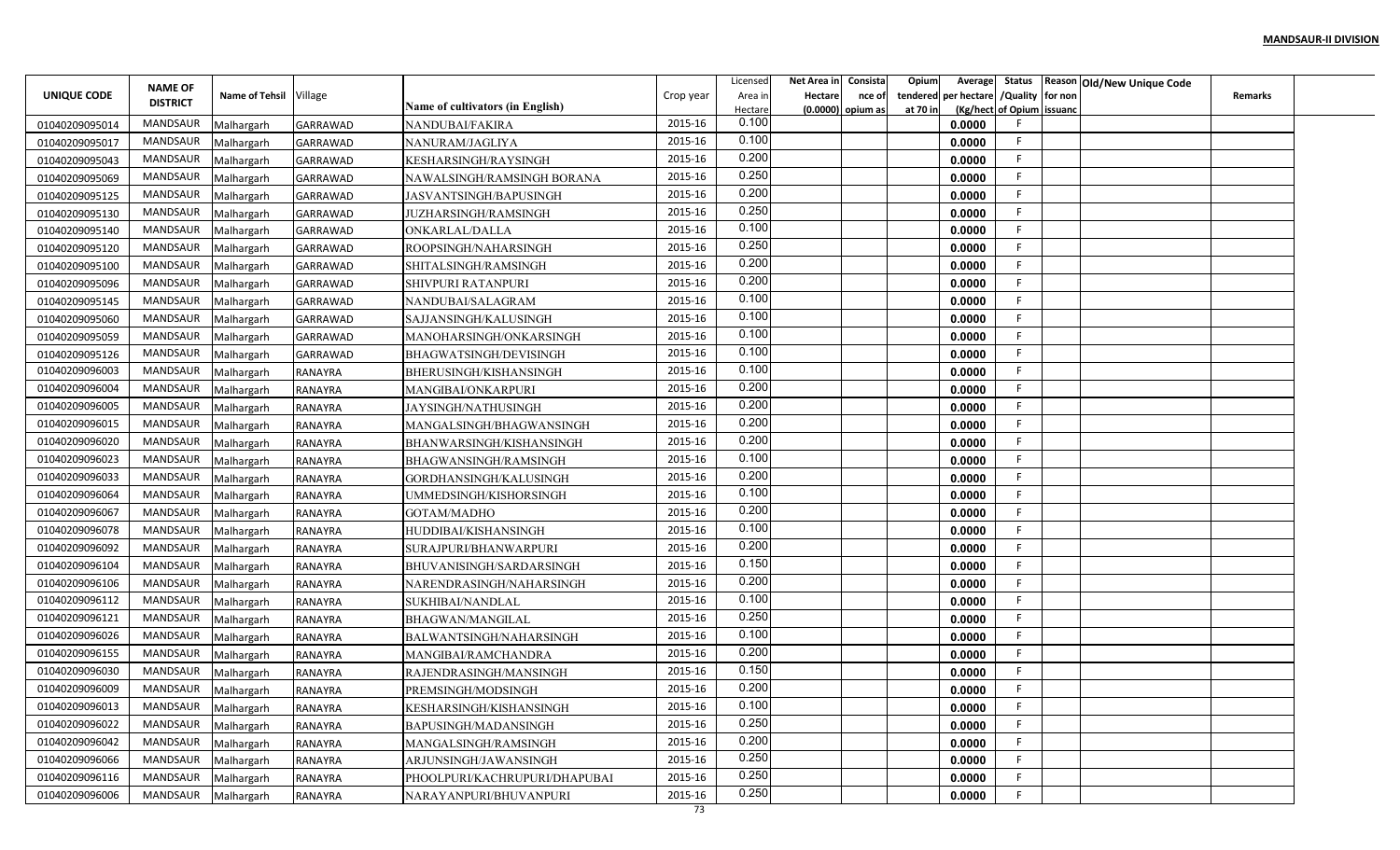|                |                 |                        |                 |                                  |           | Licensed | Net Area in    | Consista          | Opium    |                                        |                           | Average Status Reason Old/New Unique Code |                |  |
|----------------|-----------------|------------------------|-----------------|----------------------------------|-----------|----------|----------------|-------------------|----------|----------------------------------------|---------------------------|-------------------------------------------|----------------|--|
| UNIQUE CODE    | <b>NAME OF</b>  | Name of Tehsil Village |                 |                                  | Crop year | Area in  | <b>Hectare</b> | nce of            |          | tendered per hectare / Quality for non |                           |                                           | <b>Remarks</b> |  |
|                | <b>DISTRICT</b> |                        |                 | Name of cultivators (in English) |           | Hectare  |                | (0.0000) opium as | at 70 in |                                        | (Kg/hect of Opium issuanc |                                           |                |  |
| 01040209096019 | MANDSAUR        | Malhargarh             | <b>RANAYRA</b>  | BHUVANIRAM/KACHRU                | 2015-16   | 0.100    |                |                   |          | 0.0000                                 |                           |                                           |                |  |
| 01040209096031 | MANDSAUR        | Malhargarh             | <b>RANAYRA</b>  | KAMALSINGH/BHERUSINGH            | 2015-16   | 0.100    |                |                   |          | 0.0000                                 | F.                        |                                           |                |  |
| 01040209096094 | MANDSAUR        | Malhargarh             | RANAYRA         | UDAYRAM/PIRU                     | 2015-16   | 0.200    |                |                   |          | 0.0000                                 | -F                        |                                           |                |  |
| 01040209096057 | <b>MANDSAUR</b> | Malhargarh             | RANAYRA         | KULDIP PURI/KALUPURI/GANGABAI    | 2015-16   | 0.200    |                |                   |          | 0.0000                                 | F.                        |                                           |                |  |
| 01040209096069 | MANDSAUR        | Malhargarh             | RANAYRA         | VINODSINGH/HARISINGH CHOTA       | 2015-16   | 0.100    |                |                   |          | 0.0000                                 | F.                        |                                           |                |  |
| 01040209096091 | MANDSAUR        | Malhargarh             | RANAYRA         | PAPPULAL/NANDRAM                 | 2015-16   | 0.100    |                |                   |          | 0.0000                                 | F.                        |                                           |                |  |
| 01040209096002 | MANDSAUR        | Malhargarh             | RANAYRA         | RATANSINGH/NAHARSINGH            | 2015-16   | 0.100    |                |                   |          | 0.0000                                 | F.                        |                                           |                |  |
| 01040209096107 | MANDSAUR        | Malhargarh             | RANAYRA         | KESHARSINGH/BHUWANISINGH         | 2015-16   | 0.100    |                |                   |          | 0.0000                                 | F.                        |                                           |                |  |
| 01040209096074 | MANDSAUR        | Malhargarh             | <b>RANAYRA</b>  | MANSINGH/RATANSINGH              | 2015-16   | 0.100    |                |                   |          | 0.0000                                 | E                         |                                           |                |  |
| 01040209096016 | MANDSAUR        | Malhargarh             | <b>RANAYRA</b>  | DHAPUBAI/BHAGWANSINGH            | 2015-16   | 0.100    |                |                   |          | 0.0000                                 | F                         |                                           |                |  |
| 01040209096035 | MANDSAUR        | Malhargarh             | <b>RANAYRA</b>  | BHAGATSINGH/KALUSINGH            | 2015-16   | 0.100    |                |                   |          | 0.0000                                 | -F                        |                                           |                |  |
| 01040209097002 | MANDSAUR        | Malhargarh             | SINDPANSONDHIYA | DHAPUBAI/KISHANSINGH             | 2015-16   | 0.100    |                |                   |          | 0.0000                                 | -F                        |                                           |                |  |
| 01040209097021 | MANDSAUR        | Malhargarh             | SINDPANSONDHIYA | RAYSINGH/ONKARSINGH CHOTA        | 2015-16   | 0.200    |                |                   |          | 0.0000                                 | -F.                       |                                           |                |  |
| 01040209097029 | MANDSAUR        | Malhargarh             | SINDPANSONDHIYA | JASVANTSINGH/MEGHSINGH           | 2015-16   | 0.250    |                |                   |          | 0.0000                                 | E                         |                                           |                |  |
| 01040209097043 | MANDSAUR        | Malhargarh             | SINDPANSONDHIYA | ISHWARSINGH/RUPSINGH BADA        | 2015-16   | 0.200    |                |                   |          | 0.0000                                 | F.                        |                                           |                |  |
| 01040209097057 | MANDSAUR        | Malhargarh             | SINDPANSONDHIYA | SURAJBAI/MANGILAL                | 2015-16   | 0.200    |                |                   |          | 0.0000                                 | F.                        |                                           |                |  |
| 01040209097059 | MANDSAUR        | Malhargarh             | SINDPANSONDHIYA | MANOHARSINGH/KHUMANSINGH         | 2015-16   | 0.200    |                |                   |          | 0.0000                                 | F                         |                                           |                |  |
| 01040209097075 | MANDSAUR        | Malhargarh             | SINDPANSONDHIYA | KHUMANSINGH/MEGHSINGH            | 2015-16   | 0.250    |                |                   |          | 0.0000                                 | F                         |                                           |                |  |
| 01040209097078 | MANDSAUR        | Malhargarh             | SINDPANSONDHIYA | RUKMANBAI/BHARATSINGH            | 2015-16   | 0.100    |                |                   |          | 0.0000                                 | -F                        |                                           |                |  |
| 01040209097080 | MANDSAUR        | Malhargarh             | SINDPANSONDHIYA | KANCHANBAI/GOBARSINGH            | 2015-16   | 0.100    |                |                   |          | 0.0000                                 | F.                        |                                           |                |  |
| 01040209097081 | MANDSAUR        | Malhargarh             | SINDPANSONDHIYA | HARISINGH/JAWANSINGH             | 2015-16   | 0.250    |                |                   |          | 0.0000                                 | -F                        |                                           |                |  |
| 01040209097097 | MANDSAUR        | Malhargarh             | SINDPANSONDHIYA | GOVINDSINGH/BHERUSINGH           | 2015-16   | 0.150    |                |                   |          | 0.0000                                 | F.                        |                                           |                |  |
| 01040209097098 | MANDSAUR        | Malhargarh             | SINDPANSONDHIYA | MANOHARSINGH/BAPUSINGH           | 2015-16   | 0.250    |                |                   |          | 0.0000                                 | F.                        |                                           |                |  |
| 01040209097103 | MANDSAUR        | Malhargarh             | SINDPANSONDHIYA | DILIPSINGH/ISHWARSINGH           | 2015-16   | 0.200    |                |                   |          | 0.0000                                 | F                         |                                           |                |  |
| 01040209097105 | MANDSAUR        | Malhargarh             | SINDPANSONDHIYA | BAPUSINGH/DEVISINGH              | 2015-16   | 0.250    |                |                   |          | 0.0000                                 | F                         |                                           |                |  |
| 01040209097112 | MANDSAUR        | Malhargarh             | SINDPANSONDHIYA | DASHRATHLAL/BHERULAL             | 2015-16   | 0.250    |                |                   |          | 0.0000                                 | F                         |                                           |                |  |
| 01040209097124 | MANDSAUR        | Malhargarh             | SINDPANSONDHIYA | <b>BASANTIBAI/BAPUSINGH</b>      | 2015-16   | 0.200    |                |                   |          | 0.0000                                 | F.                        |                                           |                |  |
| 01040209097139 | MANDSAUR        | Malhargarh             | SINDPANSONDHIYA | PRAKASHCHAND/PRITHVIRAJ          | 2015-16   | 0.250    |                |                   |          | 0.0000                                 | F                         |                                           |                |  |
| 01040209097145 | <b>MANDSAUR</b> | Malhargarh             | SINDPANSONDHIYA | MUKESHKUMAR/RAMLAL               | 2015-16   | 0.250    |                |                   |          | 0.0000                                 | F.                        |                                           |                |  |
| 01040209097164 | MANDSAUR        | Malhargarh             | SINDPANSONDHIYA | PURANLAL/RATANLAL                | 2015-16   | 0.250    |                |                   |          | 0.0000                                 | E                         |                                           |                |  |
| 01040209097169 | MANDSAUR        | Malhargarh             | SINDPANSONDHIYA | KISHORSINGH/DEVISINGH            | 2015-16   | 0.150    |                |                   |          | 0.0000                                 | F.                        |                                           |                |  |
| 01040209097174 | MANDSAUR        | Malhargarh             | SINDPANSONDHIYA | MOHANSINGH/BHANWARSINGH          | 2015-16   | 0.250    |                |                   |          | 0.0000                                 | F                         |                                           |                |  |
| 01040209097180 | MANDSAUR        | Malhargarh             | SINDPANSONDHIYA | GITABAI/KISHANLAL                | 2015-16   | 0.250    |                |                   |          | 0.0000                                 | F.                        |                                           |                |  |
| 01040209097182 | MANDSAUR        | Malhargarh             | SINDPANSONDHIYA | <b>GOPAL/BABRU</b>               | 2015-16   | 0.100    |                |                   |          | 0.0000                                 | F                         |                                           |                |  |
| 01040209097191 | MANDSAUR        | Malhargarh             | SINDPANSONDHIYA | BHARATSINGH/KALUSINGH            | 2015-16   | 0.100    |                |                   |          | 0.0000                                 | F                         |                                           |                |  |
| 01040209097095 | MANDSAUR        | Malhargarh             | SINDPANSONDHIYA | VINODGIR/RAMGIR                  | 2015-16   | 0.250    |                |                   |          | 0.0000                                 | F.                        |                                           |                |  |
| 01040209097042 | MANDSAUR        | Malhargarh             | SINDPANSONDHIYA | BHANWARLAL/BHAGWAN               | 2015-16   | 0.100    |                |                   |          | 0.0000                                 | F                         |                                           |                |  |
| 01040209097136 | MANDSAUR        | Malhargarh             | SINDPANSONDHIYA | BHOPALSINGH/JAWANSINGH           | 2015-16   | 0.250    |                |                   |          | 0.0000                                 | F.                        |                                           |                |  |
| 01040209097219 | MANDSAUR        | Malhargarh             | SINDPANSONDHIYA | AMRTRAM/HIRALAL                  | 2015-16   | 0.100    |                |                   |          | 0.0000                                 | F                         |                                           |                |  |
|                |                 |                        |                 |                                  | 74        |          |                |                   |          |                                        |                           |                                           |                |  |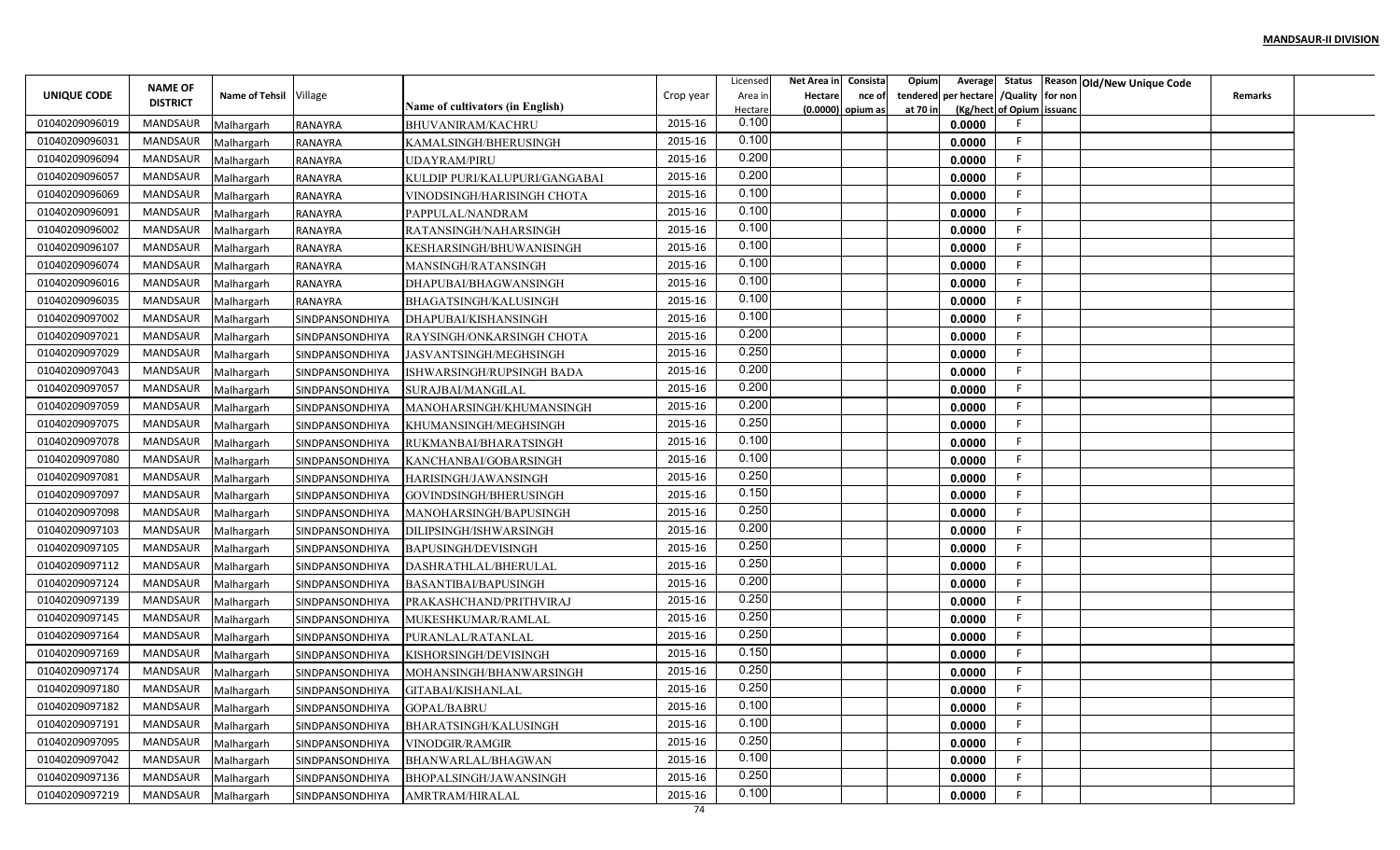|                |                                   |                        |                 |                                  |           | Licensed         | Net Area in | Consista            | Opium    | Average                   |                  | Status Reason Old/New Unique Code |                |  |
|----------------|-----------------------------------|------------------------|-----------------|----------------------------------|-----------|------------------|-------------|---------------------|----------|---------------------------|------------------|-----------------------------------|----------------|--|
| UNIQUE CODE    | <b>NAME OF</b><br><b>DISTRICT</b> | Name of Tehsil Village |                 |                                  | Crop year | Area in          | Hectare     | nce of              | tendered | per hectare               | /Quality for non |                                   | <b>Remarks</b> |  |
|                |                                   |                        |                 | Name of cultivators (in English) |           | Hectare<br>0.100 |             | $(0.0000)$ opium as | at 70 in | (Kg/hect of Opium issuanc |                  |                                   |                |  |
| 01040209097140 | MANDSAUR                          | Malhargarh             | SINDPANSONDHIYA | MUKESHKUMAR/MOHANLAL             | 2015-16   | 0.100            |             |                     |          | 0.0000                    | -F               |                                   |                |  |
| 01040209097037 | MANDSAUR                          | Malhargarh             | SINDPANSONDHIYA | <b>KAVERIBAI/BABRU</b>           | 2015-16   | 0.100            |             |                     |          | 0.0000                    | -F               |                                   |                |  |
| 01040209097058 | MANDSAUR                          | Malhargarh             | SINDPANSONDHIYA | DHAPUBAI/GANGARAM                | 2015-16   | 0.100            |             |                     |          | 0.0000                    | F                |                                   |                |  |
| 01040209097015 | <b>MANDSAUR</b>                   | Malhargarh             | SINDPANSONDHIYA | PYARSINGH/NAHARSINGH             | 2015-16   | 0.200            |             |                     |          | 0.0000                    |                  |                                   |                |  |
| 01040209097039 | MANDSAUR                          | Malhargarh             | SINDPANSONDHIYA | BHANWARNATH/KISHANNATH           | 2015-16   | 0.100            |             |                     |          | 0.0000                    | -F               |                                   |                |  |
| 01040209097022 | MANDSAUR                          | Malhargarh             | SINDPANSONDHIYA | SITABAI/PRITHVIRAJ               | 2015-16   | 0.100            | 0.1001      | 47.88               | 0.705    | 7.0430                    | G                |                                   |                |  |
| 01040209097188 | MANDSAUR                          | Malhargarh             | SINDPANSONDHIYA | MOTISINGH/KISHANSINGH            | 2015-16   | 0.200            |             |                     |          | 0.0000                    |                  |                                   |                |  |
| 01040209097213 | MANDSAUR                          | Malhargarh             | SINDPANSONDHIYA | NAHARSINGH/DEVISINGH             | 2015-16   |                  |             |                     |          | 0.0000                    |                  |                                   |                |  |
| 01040209097034 | MANDSAUR                          | Malhargarh             | SINDPANSONDHIYA | UDAYSINGH/RAYSINGH               | 2015-16   | 0.200            |             |                     |          | 0.0000                    |                  |                                   |                |  |
| 01040209097060 | MANDSAUR                          | Malhargarh             | SINDPANSONDHIYA | SAJJANBAI/BHUVANISINGH           | 2015-16   | 0.100            |             |                     |          | 0.0000                    | F                |                                   |                |  |
| 01040209097061 | MANDSAUR                          | Malhargarh             | SINDPANSONDHIYA | MOHANSINGH/PYARSINGH             | 2015-16   | 0.100            |             |                     |          | 0.0000                    | -F               |                                   |                |  |
| 01040209097062 | MANDSAUR                          | Malhargarh             | SINDPANSONDHIYA | MANGUSINGH/KALUSINGH             | 2015-16   | 0.150            |             |                     |          | 0.0000                    | -F               |                                   |                |  |
| 01040209097069 | MANDSAUR                          | Malhargarh             | SINDPANSONDHIYA | HARISINGH/NAHARSINGH             | 2015-16   | 0.100            |             |                     |          | 0.0000                    |                  |                                   |                |  |
| 01040209097111 | MANDSAUR                          | Malhargarh             | SINDPANSONDHIYA | DULESINGH/KISHANSINGH            | 2015-16   | 0.250            |             |                     |          | 0.0000                    |                  |                                   |                |  |
| 01040209097114 | MANDSAUR                          | Malhargarh             | SINDPANSONDHIYA | BHOPALSINGH/DEVISINGH            | 2015-16   | 0.200            |             |                     |          | 0.0000                    |                  |                                   |                |  |
| 01040209097127 | <b>MANDSAUR</b>                   | Malhargarh             | SINDPANSONDHIYA | SURESHKUMAR/GANGARAM             | 2015-16   | 0.100            |             |                     |          | 0.0000                    |                  |                                   |                |  |
| 01040209097133 | <b>MANDSAUR</b>                   | Malhargarh             | SINDPANSONDHIYA | ANILDAS/BALUDAS                  | 2015-16   | 0.200            |             |                     |          | 0.0000                    |                  |                                   |                |  |
| 01040209097146 | <b>MANDSAUR</b>                   | Malhargarh             | SINDPANSONDHIYA | SHANTIBAI/BAPUSINGH              | 2015-16   | 0.250            |             |                     |          | 0.0000                    | -F               |                                   |                |  |
| 01040209097185 | MANDSAUR                          | Malhargarh             | SINDPANSONDHIYA | KESHARSINGH/ROOPSINGH            | 2015-16   | 0.100            |             |                     |          | 0.0000                    |                  |                                   |                |  |
| 01040209097189 | MANDSAUR                          | Malhargarh             | SINDPANSONDHIYA | BHOPALSINGH/KALUSINGH            | 2015-16   | 0.100            |             |                     |          | 0.0000                    | -F               |                                   |                |  |
| 01040209097159 | <b>MANDSAUR</b>                   | Malhargarh             | SINDPANSONDHIYA | GOBARSINGH/BHUVANISINGH          | 2015-16   | 0.200            |             |                     |          | 0.0000                    | -F               |                                   |                |  |
| 01040209097001 | <b>MANDSAUR</b>                   | Malhargarh             | SINDPANSONDHIYA | JALAMSINGH/SHITALSINGH           | 2015-16   | 0.100            |             |                     |          | 0.0000                    |                  |                                   |                |  |
| 01040209097091 | <b>MANDSAUR</b>                   | Malhargarh             | SINDPANSONDHIYA | SHAYAMNATH/BHANWARNATH           | 2015-16   | 0.100            |             |                     |          | 0.0000                    | -F               |                                   |                |  |
| 01040209097117 | <b>MANDSAUR</b>                   | Malhargarh             | SINDPANSONDHIYA | DEVIDAS/BAGDUDAS                 | 2015-16   | 0.100            |             |                     |          | 0.0000                    | -F               |                                   |                |  |
| 01040209099001 | <b>MANDSAUR</b>                   | Malhargarh             | SONGRA          | KANKUBAI/PANNALAL                | 2015-16   | 0.200            |             |                     |          | 0.0000                    |                  |                                   |                |  |
| 01040209099004 | <b>MANDSAUR</b>                   | Malhargarh             | SONGRA          | <b>MOTI/BHERA</b>                | 2015-16   | 0.100            |             |                     |          | 0.0000                    |                  |                                   |                |  |
| 01040209099006 | <b>MANDSAUR</b>                   | Malhargarh             | <b>SONGRA</b>   | <b>BANSHILAL/LAKHA</b>           | 2015-16   | 0.200            | 0.0615      | 64.60               | 3.332    | 54.1789                   | G                |                                   |                |  |
| 01040209099008 | MANDSAUR                          | Malhargarh             | SONGRA          | MANGILAL/BAGDIRAM                | 2015-16   | 0.200            |             |                     |          | 0.0000                    | -F               |                                   |                |  |
| 01040209099013 | <b>MANDSAUR</b>                   | Malhargarh             | SONGRA          | MADANLAL/CHENRAM/RADHIBAI        | 2015-16   | 0.250            |             |                     |          | 0.0000                    | -F               |                                   |                |  |
| 01040209099016 | <b>MANDSAUR</b>                   | Malhargarh             | <b>SONGRA</b>   | DEVILAL/MOTILAL/BHERA            | 2015-16   | 0.250            |             |                     |          | 0.0000                    |                  |                                   |                |  |
| 01040209099019 | <b>MANDSAUR</b>                   | Malhargarh             | SONGRA          | GABBA/JAYSINGH                   | 2015-16   | 0.250            |             |                     |          | 0.0000                    |                  |                                   |                |  |
| 01040209099025 | MANDSAUR                          | Malhargarh             | SONGRA          | MADANLAL/RAMNARAYAN/KASHIBAI     | 2015-16   | 0.250            | 0.1200      | 63.26               | 2.051    | 17.0917                   |                  |                                   |                |  |
| 01040209099031 | MANDSAUR                          | Malhargarh             | SONGRA          | BALURAM/NANDLAL                  | 2015-16   | 0.250            |             |                     |          | 0.0000                    |                  |                                   |                |  |
| 01040209099035 | MANDSAUR                          | Malhargarh             | SONGRA          | BADAMBAI/RAMNARAYAN              | 2015-16   | 0.250            |             |                     |          | 0.0000                    |                  |                                   |                |  |
| 01040209099042 | MANDSAUR                          | Malhargarh             | <b>SONGRA</b>   | KANIRAM/KARULAL                  | 2015-16   | 0.100            |             |                     |          | 0.0000                    | -F               |                                   |                |  |
| 01040209099045 | MANDSAUR                          | Malhargarh             | SONGRA          | KAILASHCHANDRA/UDAYRAM           | 2015-16   | 0.100            |             |                     |          | 0.0000                    | -F               |                                   |                |  |
| 01040209099056 | MANDSAUR                          | Malhargarh             | SONGRA          | SURESHKUMAR/DEVILAL              | 2015-16   | 0.250            |             |                     |          | 0.0000                    | -F               |                                   |                |  |
| 01040209099057 | MANDSAUR                          | Malhargarh             | SONGRA          | NANDUBAI/KACHRU                  | 2015-16   | 0.250            |             |                     |          | 0.0000                    | -F               |                                   |                |  |
| 01040209099059 | <b>MANDSAUR</b>                   | Malhargarh             | SONGRA          | PRAHLAD/MANGILAL                 | 2015-16   | 0.100            |             |                     |          | 0.0000                    |                  |                                   |                |  |
|                |                                   |                        |                 |                                  |           |                  |             |                     |          |                           |                  |                                   |                |  |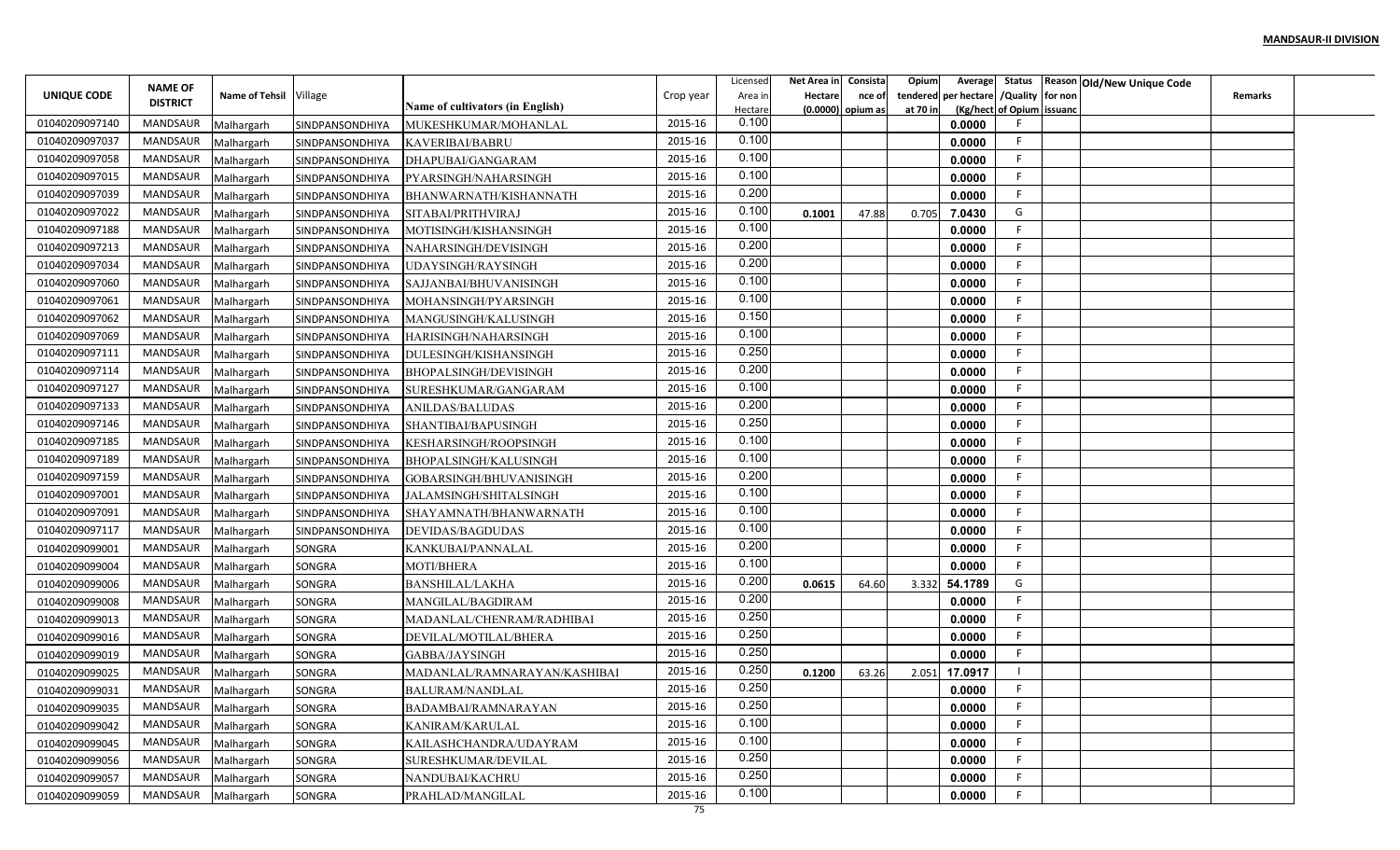|                    |                                   |                        |                       |                                         |           | Licensed | Net Area in    | Consista          | Opium    |                                        |                           | Average Status Reason Old/New Unique Code |                |  |
|--------------------|-----------------------------------|------------------------|-----------------------|-----------------------------------------|-----------|----------|----------------|-------------------|----------|----------------------------------------|---------------------------|-------------------------------------------|----------------|--|
| <b>UNIQUE CODE</b> | <b>NAME OF</b><br><b>DISTRICT</b> | Name of Tehsil Village |                       |                                         | Crop year | Area in  | <b>Hectare</b> | nce of            |          | tendered per hectare / Quality for non |                           |                                           | <b>Remarks</b> |  |
|                    |                                   |                        |                       | <b>Name of cultivators (in English)</b> |           | Hectare  |                | (0.0000) opium as | at 70 in |                                        | (Kg/hect of Opium issuanc |                                           |                |  |
| 01040209099067     | MANDSAUR                          | Malhargarh             | <b>SONGRA</b>         | DEVRAM/SITARAM                          | 2015-16   | 0.100    |                |                   |          | 0.0000                                 |                           |                                           |                |  |
| 01040209099073     | MANDSAUR                          | Malhargarh             | <b>SONGRA</b>         | <b>SEVALAL/ONKAR</b>                    | 2015-16   | 0.250    |                |                   |          | 0.0000                                 | F.                        |                                           |                |  |
| 01040209099080     | MANDSAUR                          | Malhargarh             | SONGRA                | <b>BIHARILAL/DHANNA</b>                 | 2015-16   | 0.250    |                |                   |          | 0.0000                                 | F.                        |                                           |                |  |
| 01040209099081     | <b>MANDSAUR</b>                   | Malhargarh             | <b>SONGRA</b>         | NANDUBAI/LAXMINARAYAN                   | 2015-16   | 0.200    |                |                   |          | 0.0000                                 | F.                        |                                           |                |  |
| 01040209099083     | MANDSAUR                          | Malhargarh             | SONGRA                | RAMLAL/MANGILAL                         | 2015-16   | 0.250    |                |                   |          | 0.0000                                 | F.                        |                                           |                |  |
| 01040209099091     | MANDSAUR                          | Malhargarh             | <b>SONGRA</b>         | BADRILAL/BAPULAL                        | 2015-16   | 0.250    |                |                   |          | 0.0000                                 | F.                        |                                           |                |  |
| 01040209099044     | MANDSAUR                          | Malhargarh             | SONGRA                | GANGARAM/DHANNA                         | 2015-16   | 0.250    |                |                   |          | 0.0000                                 | F                         |                                           |                |  |
| 01040209099058     | MANDSAUR                          | Malhargarh             | <b>SONGRA</b>         | LAXMAN/BIHARI                           | 2015-16   | 0.100    |                |                   |          | 0.0000                                 | F.                        |                                           |                |  |
| 01040209099075     | MANDSAUR                          | Malhargarh             | SONGRA                | <b>BALRAM/DEVRAM</b>                    | 2015-16   | 0.250    |                |                   |          | 0.0000                                 | F                         |                                           |                |  |
| 01040209099030     | MANDSAUR                          | Malhargarh             | <b>SONGRA</b>         | RAMCHANDRA/NANDRAM                      | 2015-16   | 0.250    |                |                   |          | 0.0000                                 | F                         |                                           |                |  |
| 01040209099034     | MANDSAUR                          | Malhargarh             | SONGRA                | GOPILAL/LAKHA                           | 2015-16   | 0.250    |                |                   |          | 0.0000                                 | -F                        |                                           |                |  |
| 01040209099014     | MANDSAUR                          | Malhargarh             | <b>SONGRA</b>         | RAMPRAHLAD/NIRBHAYRAM                   | 2015-16   | 0.250    |                |                   |          | 0.0000                                 | -F                        |                                           |                |  |
| 01040209099097     | MANDSAUR                          | Malhargarh             | <b>SONGRA</b>         | KANWARLAL/KARULAL                       | 2015-16   | 0.100    |                |                   |          | 0.0000                                 | F.                        |                                           |                |  |
| 01040209098020     | MANDSAUR                          | Malhargarh             | THAKHTPUR             | MOHANBAI/NIHALBAI                       | 2015-16   | 0.200    |                |                   |          | 0.0000                                 | F                         |                                           |                |  |
| 01040209098007     | MANDSAUR                          | Malhargarh             | <b>THAKHTPUR</b>      | SHIVSINGH/ONKARSINGH                    | 2015-16   | 0.150    |                |                   |          | 0.0000                                 | F.                        |                                           |                |  |
| 01040209098004     | MANDSAUR                          | Malhargarh             | <b>THAKHTPUR</b>      | MOTISINGH/GULABSINGH                    | 2015-16   | 0.100    |                |                   |          | 0.0000                                 | F.                        |                                           |                |  |
| 01040209098005     | MANDSAUR                          | Malhargarh             | <b>THAKHTPUR</b>      | MANGUSINGH/KHUMANSINGH                  | 2015-16   | 0.100    |                |                   |          | 0.0000                                 | F                         |                                           |                |  |
| 01040209100002     | MANDSAUR                          | Malhargarh             | <b>HANUMANTYA</b>     | KACHRUSINGH/RODSINGH                    | 2015-16   | 0.150    |                |                   |          | 0.0000                                 | F                         |                                           |                |  |
| 01040209100003     | MANDSAUR                          | Malhargarh             | <b>HANUMANTYA</b>     | RAMSINGH/KACHRUSINGH                    | 2015-16   | 0.250    |                |                   |          | 0.0000                                 | -F                        |                                           |                |  |
| 01040209100004     | MANDSAUR                          | Malhargarh             | <b>HANUMANTYA</b>     | VAJJABAI/BHANWARSINGH                   | 2015-16   | 0.100    |                |                   |          | 0.0000                                 | F.                        |                                           |                |  |
| 01040209100011     | MANDSAUR                          | Malhargarh             | <b>HANUMANTYA</b>     | <b>BAPUSINGH/RAYSINGH</b>               | 2015-16   | 0.100    |                |                   |          | 0.0000                                 | F.                        |                                           |                |  |
| 01040209100048     | MANDSAUR                          | Malhargarh             | <b>HANUMANTYA</b>     | NAGESHWAR/BHERU                         | 2015-16   | 0.100    |                |                   |          | 0.0000                                 | F.                        |                                           |                |  |
| 01040209100058     | MANDSAUR                          | Malhargarh             | <b>HANUMANTYA</b>     | GOVINDSINGH/SHIVSINGH                   | 2015-16   | 0.100    |                |                   |          | 0.0000                                 | F.                        |                                           |                |  |
| 01040209100062     | MANDSAUR                          | Malhargarh             | <b>HANUMANTYA</b>     | AMARSINGH/MANSINGH                      | 2015-16   | 0.200    |                |                   |          | 0.0000                                 | F                         |                                           |                |  |
| 01040209100068     | MANDSAUR                          | Malhargarh             | <b>HANUMANTYA</b>     | LACHIBAI/ONKAR                          | 2015-16   | 0.100    |                |                   |          | 0.0000                                 | F                         |                                           |                |  |
| 01040209100056     | MANDSAUR                          | Malhargarh             | <b>HANUMANTYA</b>     | BHOPALSINGH/PRABHUSINGH                 | 2015-16   | 0.150    |                |                   |          | 0.0000                                 | E                         |                                           |                |  |
| 01040209100097     | MANDSAUR                          | Malhargarh             | <b>HANUMANTYA</b>     | NAZARBAI/RAMSINGH                       | 2015-16   | 0.100    |                |                   |          | 0.0000                                 | F.                        |                                           |                |  |
| 01040209100100     | MANDSAUR                          | Malhargarh             | <b>HANUMANTYA</b>     | KHUMANSINGH/ JAISINGH                   | 2015-16   | 0.150    |                |                   |          | 0.0000                                 | F                         |                                           |                |  |
| 01040209100063     | MANDSAUR                          | Malhargarh             | HANUMANTYA            | MANGILAL/RAMLAI                         | 2015-16   | 0.100    |                |                   |          | 0.0000                                 | F.                        |                                           |                |  |
| 01040209100051     | MANDSAUR                          | Malhargarh             | <b>HANUMANTYA</b>     | SHIVSINGH/GANGASINGH                    | 2015-16   | 0.100    |                |                   |          | 0.0000                                 | E                         |                                           |                |  |
| 01040209100016     | MANDSAUR                          | Malhargarh             | <b>HANUMANTYA</b>     | DEVILAL/GOPILAL                         | 2015-16   | 0.100    |                |                   |          | 0.0000                                 | F.                        |                                           |                |  |
| 01040209101046     | MANDSAUR                          | Malhargarh             | <b>BOTALGANJ</b>      | <b>BAGDIRAM/DHANNA</b>                  | 2015-16   | 0.100    |                |                   |          | 0.0000                                 | F                         |                                           |                |  |
| 01040209101006     | MANDSAUR                          | Malhargarh             | <b>BOTALGANJ</b>      | RAFIK/MOHAMMAD                          | 2015-16   | 0.100    |                |                   |          | 0.0000                                 | F.                        |                                           |                |  |
| 01040209101016     | MANDSAUR                          | Malhargarh             | <b>BOTALGANJ</b>      | SHAKUR/AJIJ                             | 2015-16   | 0.100    |                |                   |          | 0.0000                                 | F                         |                                           |                |  |
| 01040209102003     | MANDSAUR                          | Malhargarh             | KHAKHRIYAKHEDI        | KESHYABAI/MANSINGH                      | 2015-16   | 0.200    |                |                   |          | 0.0000                                 | F                         |                                           |                |  |
| 01040209102004     | MANDSAUR                          | Malhargarh             | KHAKHRIYAKHEDI        | RATANGIR/NARAYANGIR                     | 2015-16   | 0.250    |                |                   |          | 0.0000                                 | F.                        |                                           |                |  |
| 01040209102005     | MANDSAUR                          | Malhargarh             | KHAKHRIYAKHEDI        | MOTILAL/VARDA                           | 2015-16   | 0.250    |                |                   |          | 0.0000                                 | F                         |                                           |                |  |
| 01040209102009     | MANDSAUR                          | Malhargarh             | KHAKHRIYAKHEDI        | HARIRAM/NATHULAL                        | 2015-16   | 0.200    |                |                   |          | 0.0000                                 | F.                        |                                           |                |  |
| 01040209102011     | MANDSAUR                          | Malhargarh             | <b>KHAKHRIYAKHEDI</b> | SHANTIBAI/HIRALAL                       | 2015-16   | 0.250    |                |                   |          | 0.0000                                 | F                         |                                           |                |  |
|                    |                                   |                        |                       |                                         | 76        |          |                |                   |          |                                        |                           |                                           |                |  |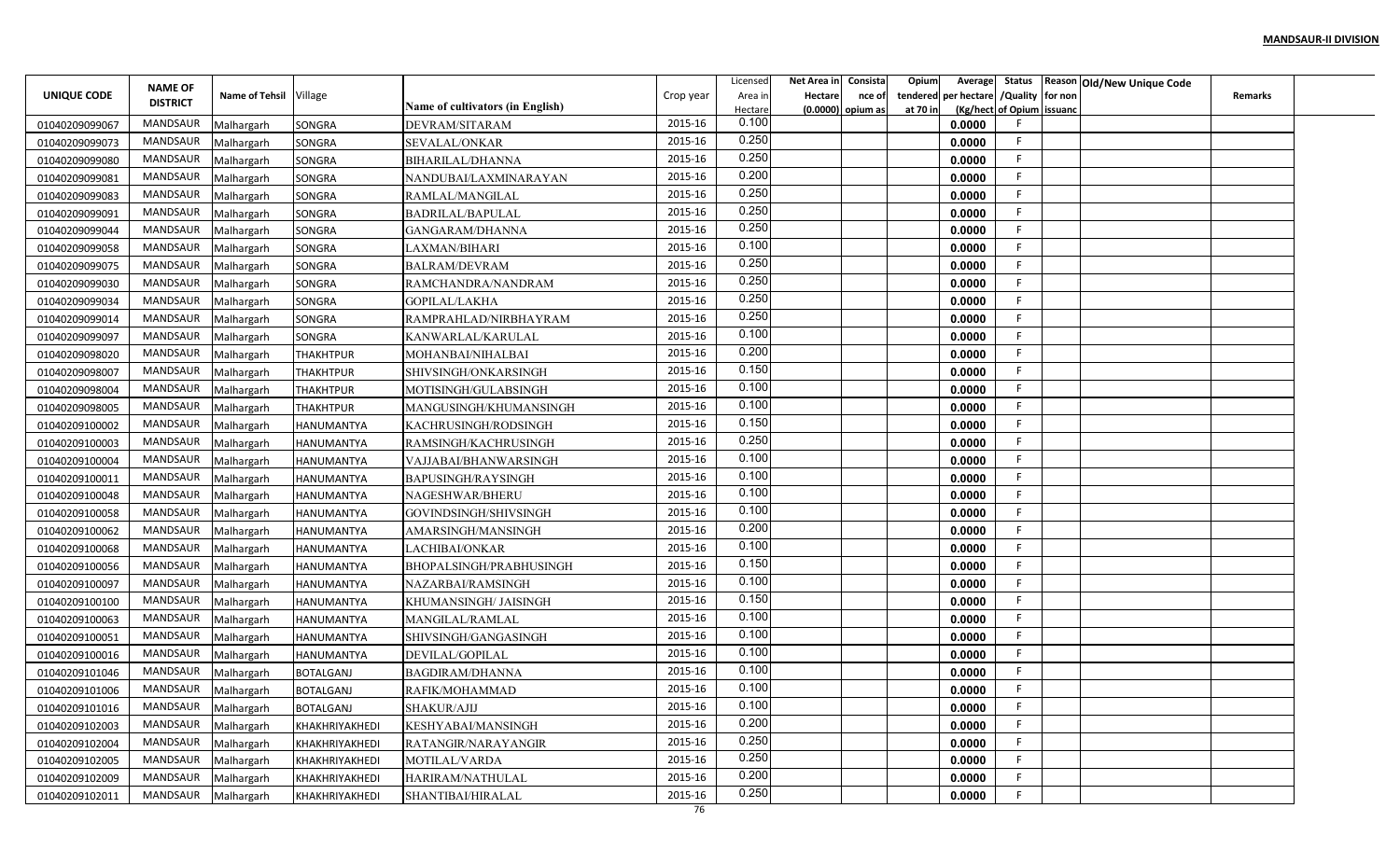|                                  |                                   |                        |                |                                         |           | Licensed | Net Area in Consista |                     | Opium    | Average                       |    | Status   Reason   Old / New Unique Code |                |  |
|----------------------------------|-----------------------------------|------------------------|----------------|-----------------------------------------|-----------|----------|----------------------|---------------------|----------|-------------------------------|----|-----------------------------------------|----------------|--|
| UNIQUE CODE                      | <b>NAME OF</b><br><b>DISTRICT</b> | Name of Tehsil Village |                |                                         | Crop year | Area in  | <b>Hectare</b>       | nce of              | tendered | per hectare / Quality for non |    |                                         | <b>Remarks</b> |  |
|                                  |                                   |                        |                | <b>Name of cultivators (in English)</b> |           | Hectare  |                      | $(0.0000)$ opium as | at 70 in | (Kg/hect of Opium issuanc     |    |                                         |                |  |
| 01040209102012                   | <b>MANDSAUR</b>                   | Malhargarh             | KHAKHRIYAKHEDI | GORDHANLAL/RAMLAL                       | 2015-16   | 0.100    |                      |                     |          | 0.0000                        |    |                                         |                |  |
| 01040209102015                   | <b>MANDSAUR</b>                   | Malhargarh             | KHAKHRIYAKHEDI | CHATARSINGH/HARISINGH                   | 2015-16   | 0.250    |                      |                     |          | 0.0000                        |    |                                         |                |  |
| 01040209102016                   | MANDSAUR                          | Malhargarh             | KHAKHRIYAKHEDI | MAHIPALSINGH/AMARSINGH                  | 2015-16   | 0.250    |                      |                     |          | 0.0000                        | F  |                                         |                |  |
| 01040209102020                   | MANDSAUR                          | Malhargarh             | KHAKHRIYAKHEDI | MANSINGH/DEVISINGH                      | 2015-16   | 0.100    |                      |                     |          | 0.0000                        | E  |                                         |                |  |
| 01040209102022                   | <b>MANDSAUR</b>                   | Malhargarh             | KHAKHRIYAKHEDI | BALWANTSINGH/NAHARSINGH                 | 2015-16   | 0.250    |                      |                     |          | 0.0000                        |    |                                         |                |  |
| 01040209102023                   | <b>MANDSAUR</b>                   | Malhargarh             | KHAKHRIYAKHEDI | RAMSINGH/BHURSINGH                      | 2015-16   | 0.250    |                      |                     |          | 0.0000                        |    |                                         |                |  |
| 01040209102024                   | MANDSAUR                          | Malhargarh             | KHAKHRIYAKHEDI | JUZHARSINGH/BHANWARSINGH                | 2015-16   | 0.100    |                      |                     |          | 0.0000                        |    |                                         |                |  |
| 01040209102025                   | <b>MANDSAUR</b>                   | Malhargarh             | KHAKHRIYAKHEDI | PYARCHAND/MANGILAL                      | 2015-16   | 0.100    |                      |                     |          | 0.0000                        |    |                                         |                |  |
| 01040209102026                   | MANDSAUR                          | Malhargarh             | KHAKHRIYAKHEDI | MEHTABSINGH/NAHARSINGH                  | 2015-16   | 0.250    |                      |                     |          | 0.0000                        |    |                                         |                |  |
| 01040209102032                   | MANDSAUR                          | Malhargarh             | KHAKHRIYAKHEDI | BAPULAL/CHUNNILAL                       | 2015-16   | 0.200    |                      |                     |          | 0.0000                        | F  |                                         |                |  |
| 01040209102036                   | MANDSAUR                          | Malhargarh             | KHAKHRIYAKHEDI | SARTANSINGH/NIRBHAYSINGH                | 2015-16   | 0.100    |                      |                     |          | 0.0000                        | F  |                                         |                |  |
| 01040209102037                   | <b>MANDSAUR</b>                   | Malhargarh             | KHAKHRIYAKHEDI | <b>BHERULAL/RAMLAL</b>                  | 2015-16   | 0.200    |                      |                     |          | 0.0000                        | F  |                                         |                |  |
| 01040209102017                   | <b>MANDSAUR</b>                   | Malhargarh             | KHAKHRIYAKHEDI | KARUGIR/RATANGIR                        | 2015-16   | 0.250    |                      |                     |          | 0.0000                        |    |                                         |                |  |
| 01040209102008                   | <b>MANDSAUR</b>                   | Malhargarh             | KHAKHRIYAKHEDI | VIRAMPURI/SHAMBHUPURI                   | 2015-16   | 0.100    |                      |                     |          | 0.0000                        |    |                                         |                |  |
| 01040209102018                   | <b>MANDSAUR</b>                   | Malhargarh             | KHAKHRIYAKHEDI | SOHANBAI/MANOHARSINGH                   | 2015-16   | 0.100    |                      |                     |          | 0.0000                        |    |                                         |                |  |
| 01040209102035                   | <b>MANDSAUR</b>                   | Malhargarh             | KHAKHRIYAKHEDI | DHANNALAL/HARCHAND                      | 2015-16   | 0.100    |                      |                     |          | 0.0000                        |    |                                         |                |  |
| 01040209102019                   | MANDSAUR                          | Malhargarh             | KHAKHRIYAKHEDI | UDAYLAL/BHERULAL                        | 2015-16   | 0.100    |                      |                     |          | 0.0000                        |    |                                         |                |  |
| 01040209102010                   | <b>MANDSAUR</b>                   | Malhargarh             | KHAKHRIYAKHEDI | GANESHRAM/PYARCHAND                     | 2015-16   | 0.100    |                      |                     |          | 0.0000                        |    |                                         |                |  |
| 01040209103003                   | MANDSAUR                          | Malhargarh             | <b>DORWADA</b> | BULAKBAI/BALWANTSINGH                   | 2015-16   | 0.200    |                      |                     |          | 0.0000                        |    |                                         |                |  |
| 01040209103012                   | MANDSAUR                          | Malhargarh             | <b>DORWADA</b> | RAMLAL/MAGAN                            | 2015-16   | 0.100    |                      |                     |          | 0.0000                        | F  |                                         |                |  |
| 01040209103013                   | MANDSAUR                          | Malhargarh             | <b>DORWADA</b> | RUKMANBAI/NANDRAM                       | 2015-16   | 0.250    |                      |                     |          | 0.0000                        |    |                                         |                |  |
| 01040209103015                   | <b>MANDSAUR</b>                   | Malhargarh             | <b>DORWADA</b> | MOHANBAI/DEVISINGH                      | 2015-16   | 0.200    |                      |                     |          | 0.0000                        |    |                                         |                |  |
| 01040209103019                   | <b>MANDSAUR</b>                   | Malhargarh             | <b>DORWADA</b> | SITABAI/DULICHAND                       | 2015-16   | 0.250    |                      |                     |          | 0.0000                        |    |                                         |                |  |
| 01040209103020                   | MANDSAUR                          | Malhargarh             | <b>DORWADA</b> | ROOPSINGH/JAYSINGH                      | 2015-16   | 0.100    |                      |                     |          | 0.0000                        | F  |                                         |                |  |
| 01040209103024                   | <b>MANDSAUR</b>                   | Malhargarh             | <b>DORWADA</b> | SURAJBAI/BHERUSINGH                     | 2015-16   | 0.200    |                      |                     |          | 0.0000                        |    |                                         |                |  |
| 01040209103025                   | MANDSAUR                          | Malhargarh             | <b>DORWADA</b> | MADANLAL/RATANLAI                       | 2015-16   | 0.200    |                      |                     |          | 0.0000                        |    |                                         |                |  |
| 01040209103026                   | MANDSAUR                          | Malhargarh             | <b>DORWADA</b> | MOHANBAI/JALAMSINGH                     | 2015-16   | 0.100    |                      |                     |          | 0.0000                        | F  |                                         |                |  |
| 01040209103029                   | MANDSAUR                          | Malhargarh             | <b>DORWADA</b> | MANGUSINGH/BHUVANISINGH                 | 2015-16   | 0.250    |                      |                     |          | 0.0000                        |    |                                         |                |  |
| 01040209103037                   | <b>MANDSAUR</b>                   | Malhargarh             | <b>DORWADA</b> | NAZARBAI/JAYSINGH                       | 2015-16   | 0.100    |                      |                     |          | 0.0000                        | F  |                                         |                |  |
| 01040209103040                   | <b>MANDSAUR</b>                   | Malhargarh             | <b>DORWADA</b> | BHOMARBAI/MANGILAL                      | 2015-16   | 0.100    |                      |                     |          | 0.0000                        |    |                                         |                |  |
| 01040209103041                   | <b>MANDSAUR</b>                   | Malhargarh             | <b>DORWADA</b> | AMARSINGH/MEGHSINGH                     | 2015-16   | 0.100    |                      |                     |          | 0.0000                        |    |                                         |                |  |
| 01040209103044                   | MANDSAUR                          | Malhargarh             | <b>DORWADA</b> | KHUMANSINGH/PREMSINGH                   | 2015-16   | 0.250    |                      |                     |          | 0.0000                        |    |                                         |                |  |
| 01040209103048                   | MANDSAUR                          | Malhargarh             | DORWADA        | KESHARBAI/NAHARSINGH                    | 2015-16   | 0.200    |                      |                     |          | 0.0000                        |    |                                         |                |  |
| 01040209103050                   | MANDSAUR                          | Malhargarh             | <b>DORWADA</b> | MANGILAL/MAGNIRAM                       | 2015-16   | 0.100    |                      |                     |          | 0.0000                        |    |                                         |                |  |
| 01040209103053                   | MANDSAUR                          | Malhargarh             | <b>DORWADA</b> | KESHARSINGH/NAWALSINGH                  | 2015-16   | 0.100    | 0.0980               | 66.08               | 2.945    | 30.0510                       |    |                                         |                |  |
|                                  | MANDSAUR                          | Malhargarh             |                | GITABAI/BHIUVANISHANKAR                 | 2015-16   | 0.200    |                      |                     |          | 0.0000                        | F. |                                         |                |  |
| 01040209103059<br>01040209103068 | MANDSAUR                          | Malhargarh             | <b>DORWADA</b> |                                         | 2015-16   | 0.200    |                      |                     |          | 0.0000                        | F  |                                         |                |  |
|                                  | MANDSAUR                          |                        | <b>DORWADA</b> | <b>BHERUSINGH/DEVISINGH</b>             | 2015-16   | 0.250    |                      |                     |          |                               |    |                                         |                |  |
| 01040209103073                   |                                   | Malhargarh             | <b>DORWADA</b> | BAPUSINGH/NATHUSINGH                    | 2015-16   | 0.100    |                      |                     |          | 0.0000                        |    |                                         |                |  |
| 01040209103074                   | MANDSAUR                          | Malhargarh             | <b>DORWADA</b> | DEVISINGH/LAXMANSINGH                   | 77        |          |                      |                     |          | 0.0000                        |    |                                         |                |  |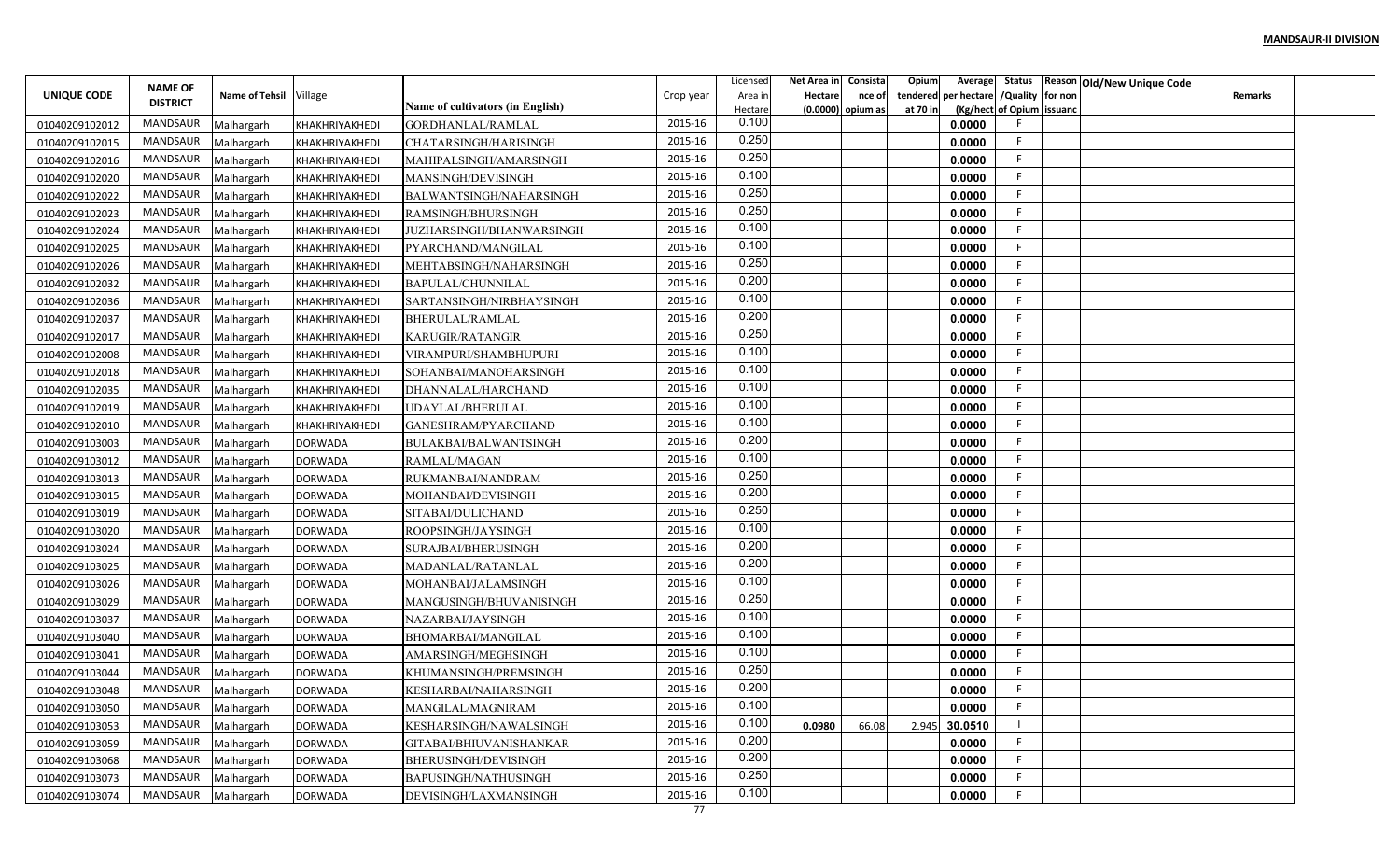|                    |                 |                        |                         |                                         |           | Licensed | Net Area in Consista |                     | Opium    | Average                       | Status Reason Old/New Unique Code |                |  |
|--------------------|-----------------|------------------------|-------------------------|-----------------------------------------|-----------|----------|----------------------|---------------------|----------|-------------------------------|-----------------------------------|----------------|--|
| <b>UNIQUE CODE</b> | <b>NAME OF</b>  | Name of Tehsil Village |                         |                                         | Crop year | Area in  | <b>Hectare</b>       | nce of              | tendered | per hectare / Quality for non |                                   | <b>Remarks</b> |  |
|                    | <b>DISTRICT</b> |                        |                         | <b>Name of cultivators (in English)</b> |           | Hectare  |                      | $(0.0000)$ opium as | at 70 in | (Kg/hect of Opium issuanc     |                                   |                |  |
| 01040209103075     | MANDSAUR        | Malhargarh             | <b>DORWADA</b>          | MANOHARSINGH/UDAYSINGH                  | 2015-16   | 0.250    |                      |                     |          | 0.0000<br>-F                  |                                   |                |  |
| 01040209103077     | MANDSAUR        | Malhargarh             | <b>DORWADA</b>          | ROOPSINGH/KALUSINGH                     | 2015-16   | 0.100    |                      |                     |          | F.<br>0.0000                  |                                   |                |  |
| 01040209103080     | MANDSAUR        | Malhargarh             | <b>DORWADA</b>          | VISHNUGIR/SHAMBHUGIR                    | 2015-16   | 0.250    |                      |                     |          | F.<br>0.0000                  |                                   |                |  |
| 01040209103089     | MANDSAUR        | Malhargarh             | <b>DORWADA</b>          | HARISINGH/UDAYSINGH                     | 2015-16   | 0.250    |                      |                     |          | F.<br>0.0000                  |                                   |                |  |
| 01040209103091     | MANDSAUR        | Malhargarh             | <b>DORWADA</b>          | MUNNABAI/BHANWARSINGH                   | 2015-16   | 0.100    |                      |                     |          | F.<br>0.0000                  |                                   |                |  |
| 01040209103200     | MANDSAUR        | Malhargarh             | <b>DORWADA</b>          | UMABAI/LAXMANSINGH                      | 2015-16   | 0.250    |                      |                     |          | F.<br>0.0000                  |                                   |                |  |
| 01040209103060     | MANDSAUR        | Malhargarh             | <b>DORWADA</b>          | BHERUSINGH/BHUVANISINGH                 | 2015-16   | 0.250    |                      |                     |          | F.<br>0.0000                  |                                   |                |  |
| 01040209103205     | MANDSAUR        | Malhargarh             | <b>DORWADA</b>          | SHANTILAL/MANGILAL                      | 2015-16   | 0.250    |                      |                     |          | F.<br>0.0000                  |                                   |                |  |
| 01040209103067     | MANDSAUR        | Malhargarh             | <b>DORWADA</b>          | TORGIR/ONKARGIR                         | 2015-16   | 0.100    |                      |                     |          | N<br>0.0000                   |                                   |                |  |
| 01040209103093     | MANDSAUR        | Malhargarh             | <b>DORWADA</b>          | SATYANARAYAN/RATANLAL                   | 2015-16   | 0.250    |                      |                     |          | 0.0000<br>F.                  |                                   |                |  |
| 01040209103095     | MANDSAUR        | Malhargarh             | <b>DORWADA</b>          | RAMESHCHANDRA/PRABHULAL                 | 2015-16   | 0.250    |                      |                     |          | F.<br>0.0000                  |                                   |                |  |
| 01040209103096     | MANDSAUR        | Malhargarh             | <b>DORWADA</b>          | KALUSINGH/GOBARSINGH CHOTA              | 2015-16   | 0.250    |                      |                     |          | F.<br>0.0000                  |                                   |                |  |
| 01040209103108     | MANDSAUR        | Malhargarh             | <b>DORWADA</b>          | REKHABAI/NARAYAN                        | 2015-16   | 0.250    |                      |                     |          | F.<br>0.0000                  |                                   |                |  |
| 01040209103109     | MANDSAUR        | Malhargarh             | <b>DORWADA</b>          | <b>BHULIBAI/DEVISINGH</b>               | 2015-16   | 0.100    |                      |                     |          | F.<br>0.0000                  |                                   |                |  |
| 01040209103114     | MANDSAUR        | Malhargarh             | <b>DORWADA</b>          | KESHARSINGH/ISHWARSINGH                 | 2015-16   | 0.250    |                      |                     |          | F.<br>0.0000                  |                                   |                |  |
| 01040209103117     | MANDSAUR        | Malhargarh             | <b>DORWADA</b>          | KARULAL/MOHANLAL                        | 2015-16   | 0.250    |                      |                     |          | E<br>0.0000                   |                                   |                |  |
| 01040209103120     | MANDSAUR        | Malhargarh             | <b>DORWADA</b>          | <b>BHARATGIR/BANSHIGIR</b>              | 2015-16   | 0.100    |                      |                     |          | F<br>0.0000                   |                                   |                |  |
| 01040209103125     | MANDSAUR        | Malhargarh             | <b>DORWADA</b>          | RAJENDRASINGH/KISHORSINGH               | 2015-16   | 0.250    |                      |                     |          | E<br>0.0000                   |                                   |                |  |
| 01040209103128     | MANDSAUR        | Malhargarh             | <b>DORWADA</b>          | KANWARBAI/RAMSINGH                      | 2015-16   | 0.200    |                      |                     |          | E<br>0.0000                   |                                   |                |  |
| 01040209103151     | MANDSAUR        | Malhargarh             | <b>DORWADA</b>          | KAMLABAI/BHUVANISINGH                   | 2015-16   | 0.250    |                      |                     |          | F.<br>0.0000                  |                                   |                |  |
| 01040209103157     | MANDSAUR        | Malhargarh             | <b>DORWADA</b>          | SURAJBAI/RAMSINGH                       | 2015-16   | 0.250    |                      |                     |          | E<br>0.0000                   |                                   |                |  |
| 01040209103160     | MANDSAUR        | Malhargarh             | <b>DORWADA</b>          | RATNLAL/AMRA                            | 2015-16   | 0.100    |                      |                     |          | E<br>0.0000                   |                                   |                |  |
| 01040209103175     | MANDSAUR        | Malhargarh             | <b>DORWADA</b>          | BHANWARBAI/DHULSINGH                    | 2015-16   | 0.200    |                      |                     |          | F.<br>0.0000                  |                                   |                |  |
| 01040209103079     | MANDSAUR        | Malhargarh             | <b>DORWADA</b>          | BALWANTSINGH/SULTANSINGH                | 2015-16   | 0.150    |                      |                     |          | F.<br>0.0000                  |                                   |                |  |
| 01040209103097     | MANDSAUR        | Malhargarh             | <b>DORWADA</b>          | MUNNABAI/KISHANSINGH                    | 2015-16   | 0.100    |                      |                     |          | E<br>0.0000                   |                                   |                |  |
| 01040209103084     | MANDSAUR        | Malhargarh             | <b>DORWADA</b>          | VAJJABAI/SULTANSINGH                    | 2015-16   | 0.150    |                      |                     |          | F<br>0.0000                   |                                   |                |  |
| 01040209103198     | MANDSAUR        | Malhargarh             | <b>DORWADA</b>          | LILABAI/BHARATSINGH                     | 2015-16   | 0.200    |                      |                     |          | F.<br>0.0000                  |                                   |                |  |
| 01040209103202     | MANDSAUR        | Malhargarh             | <b>DORWADA</b>          | DALPATSINGH/BAPUSINGH                   | 2015-16   | 0.250    |                      |                     |          | E<br>0.0000                   |                                   |                |  |
| 01040209103203     | MANDSAUR        | Malhargarh             | <b>DORWADA</b>          | ISHWARSINGH/NIRBHAYSINGH                | 2015-16   | 0.200    |                      |                     |          | F.<br>0.0000                  |                                   |                |  |
| 01040209103057     | MANDSAUR        | Malhargarh             | <b>DORWADA</b>          | HARISINGH/RAMSINGH                      | 2015-16   | 0.250    |                      |                     |          | E<br>0.0000                   |                                   |                |  |
| 01040209103007     | MANDSAUR        | Malhargarh             | <b>DORWADA</b>          | MANGUSINGH/JAYSINGH                     | 2015-16   | 0.250    |                      |                     |          | F.<br>0.0000                  |                                   |                |  |
| 01040209103167     | MANDSAUR        | Malhargarh             | <b>DORWADA</b>          | BALWANTSINGH/RAMSINGH                   | 2015-16   | 0.100    |                      |                     |          | F<br>0.0000                   |                                   |                |  |
| 01040209103052     | MANDSAUR        | Malhargarh             | <b>DORWADA</b>          | KANEHIYALAL/GANESHRAM                   | 2015-16   | 0.150    |                      |                     |          | F.<br>0.0000                  |                                   |                |  |
| 01040209103179     | MANDSAUR        | Malhargarh             | <b>DORWADA</b>          | BHAGWATIBAI/MANGILAL                    | 2015-16   | 0.100    |                      |                     |          | F<br>0.0000                   |                                   |                |  |
| 01040209103078     | MANDSAUR        | Malhargarh             | <b>DORWADA</b>          | MOHANDAS/RAMESHWARDAS                   | 2015-16   | 0.100    |                      |                     |          | N<br>0.0000                   |                                   |                |  |
| 01040209104025     | MANDSAUR        | Malhargarh             | <b>BARKHEDA VIRPURA</b> | RAMLAL/BHERA                            | 2015-16   | 0.200    |                      |                     |          | F.<br>0.0000                  |                                   |                |  |
| 01040209104020     | MANDSAUR        | Malhargarh             | <b>BARKHEDA VIRPURA</b> | <b>BHERULAL/BHAGIRATH</b>               | 2015-16   | 0.200    |                      |                     |          | F<br>0.0000                   |                                   |                |  |
| 01040209104034     | MANDSAUR        | Malhargarh             | <b>BARKHEDA VIRPURA</b> | MOHANLAL/SHANKARLAL                     | 2015-16   | 0.150    |                      |                     |          | F.<br>0.0000                  |                                   |                |  |
| 01040209105001     | MANDSAUR        | Malhargarh             | AAKIYAPALRA             | RATANSINGH/PYARSINGH                    | 2015-16   | 0.250    |                      |                     |          | F.<br>0.0000                  |                                   |                |  |
|                    |                 |                        |                         |                                         | 78        |          |                      |                     |          |                               |                                   |                |  |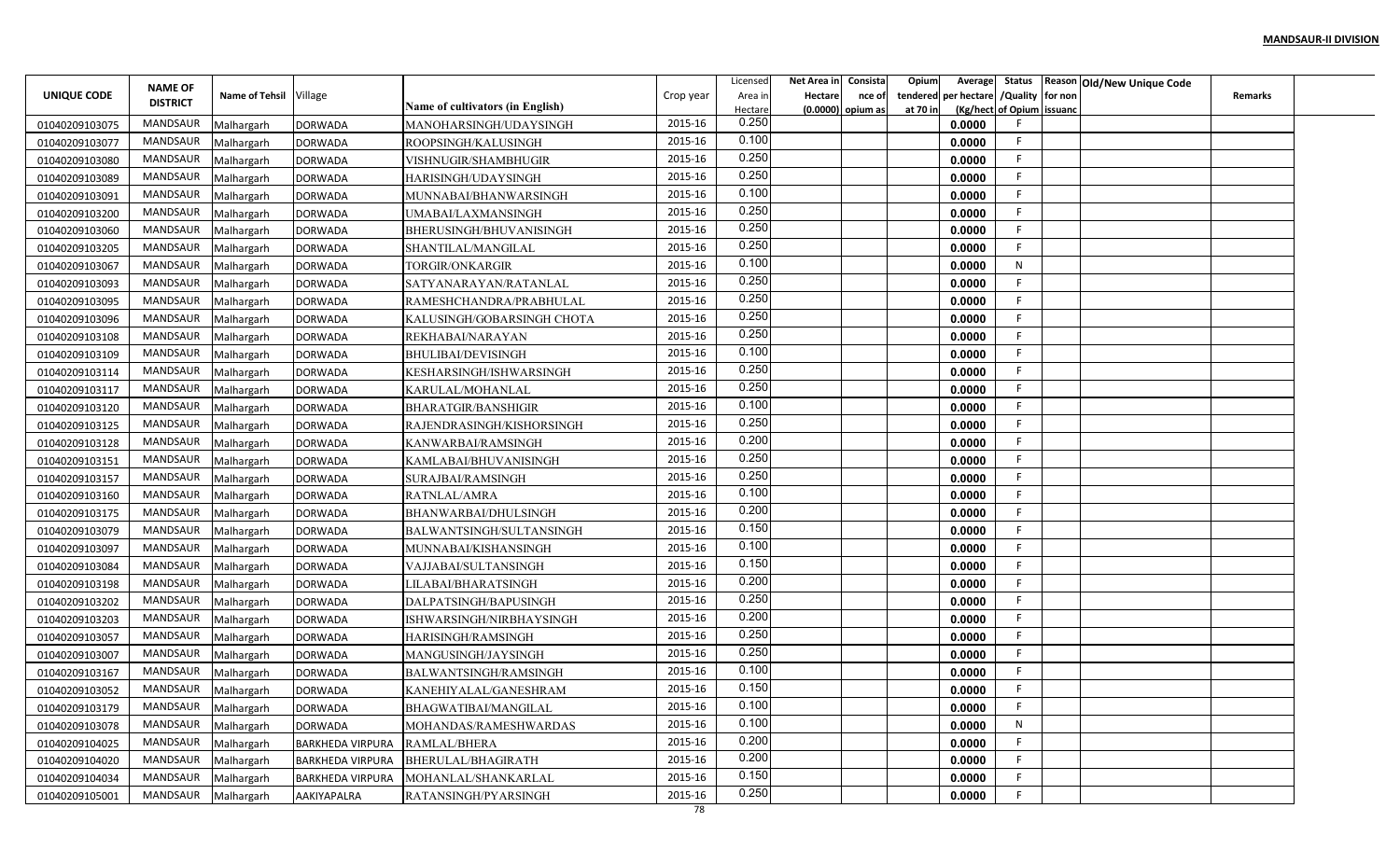| Status Reason Old/New Unique Code<br><b>NAME OF</b><br>/Quality for non<br>UNIQUE CODE<br><b>Name of Tehsil</b><br>Village<br>Hectare<br>tendered per hectare<br>Crop year<br>nce of<br>Remarks<br>Area in<br><b>DISTRICT</b><br>Name of cultivators (in English)<br>(Kg/hect of Opium issuanc<br>at 70 in<br>$(0.0000)$ opium as<br>Hectare<br>0.100<br>2015-16<br>MANDSAUR<br>0.0000<br>01040209105013<br>Malhargarh<br>AAKIYAPALRA<br>UMRAOSINGH/LAXMANSINGH<br>Theft case<br>0.250<br>E<br>MANDSAUR<br>2015-16<br>AAKIYAPALRA<br>RODIBAI/BACCHULAL<br>0.0000<br>01040209105016<br>Malhargarh<br>0.250<br>MANDSAUR<br>2015-16<br>0.0000<br>01040209105046<br>Malhargarh<br>AAKIYAPALRA<br>DHANSINGH/BALWANTSINGH<br>0.100<br>MANDSAUR<br>2015-16<br>LALSINGH/SHAMBHUSINGH<br>0.0000<br>01040209105034<br>Malhargarh<br>AAKIYAPALRA<br>0.250<br>MANDSAUR<br>2015-16<br>-F<br>0.0000<br>01040209105007<br>Malhargarh<br>AAKIYAPALRA<br>NEPALSINGH/SHAMBHUSINGH/INDARKUNW<br>0.250<br>2015-16<br>MANDSAUR<br>01040209105003<br>AAKIYAPALRA<br>HANSKUNWAR/DULESINGH<br>0.0000<br>Malhargarh<br>0.250<br>MANDSAUR<br>2015-16<br>01040209105028<br>AAKIYAPALRA<br>TULSIRAM/RATNLAL<br>0.0000<br>Malhargarh<br>0.100<br>MANDSAUR<br>2015-16<br>01040209106020<br><b>HARIPURA</b><br>GYASWANTIBAI/BAGDIRAM<br>0.0000<br>F<br>Malhargarh<br>0.100<br>MANDSAUR<br>2015-16<br><b>HARIPURA</b><br>0.0000<br>-F<br>01040209106024<br>Malhargarh<br>NARAYAN/ONKAR<br>0.150<br>MANDSAUR<br><b>HARIPURA</b><br>2015-16<br>0.0000<br>- F<br>01040209106032<br>Malhargarh<br>KALAWANTIBAI/SALEGRAM<br>0.200<br>MANDSAUR<br>2015-16<br><b>HARIPURA</b><br>0.0000<br>01040209106033<br>Malhargarh<br>RAJIBAI/DUNGARSINGH |
|---------------------------------------------------------------------------------------------------------------------------------------------------------------------------------------------------------------------------------------------------------------------------------------------------------------------------------------------------------------------------------------------------------------------------------------------------------------------------------------------------------------------------------------------------------------------------------------------------------------------------------------------------------------------------------------------------------------------------------------------------------------------------------------------------------------------------------------------------------------------------------------------------------------------------------------------------------------------------------------------------------------------------------------------------------------------------------------------------------------------------------------------------------------------------------------------------------------------------------------------------------------------------------------------------------------------------------------------------------------------------------------------------------------------------------------------------------------------------------------------------------------------------------------------------------------------------------------------------------------------------------------------------------------------------------------------------------|
|                                                                                                                                                                                                                                                                                                                                                                                                                                                                                                                                                                                                                                                                                                                                                                                                                                                                                                                                                                                                                                                                                                                                                                                                                                                                                                                                                                                                                                                                                                                                                                                                                                                                                                         |
|                                                                                                                                                                                                                                                                                                                                                                                                                                                                                                                                                                                                                                                                                                                                                                                                                                                                                                                                                                                                                                                                                                                                                                                                                                                                                                                                                                                                                                                                                                                                                                                                                                                                                                         |
|                                                                                                                                                                                                                                                                                                                                                                                                                                                                                                                                                                                                                                                                                                                                                                                                                                                                                                                                                                                                                                                                                                                                                                                                                                                                                                                                                                                                                                                                                                                                                                                                                                                                                                         |
|                                                                                                                                                                                                                                                                                                                                                                                                                                                                                                                                                                                                                                                                                                                                                                                                                                                                                                                                                                                                                                                                                                                                                                                                                                                                                                                                                                                                                                                                                                                                                                                                                                                                                                         |
|                                                                                                                                                                                                                                                                                                                                                                                                                                                                                                                                                                                                                                                                                                                                                                                                                                                                                                                                                                                                                                                                                                                                                                                                                                                                                                                                                                                                                                                                                                                                                                                                                                                                                                         |
|                                                                                                                                                                                                                                                                                                                                                                                                                                                                                                                                                                                                                                                                                                                                                                                                                                                                                                                                                                                                                                                                                                                                                                                                                                                                                                                                                                                                                                                                                                                                                                                                                                                                                                         |
|                                                                                                                                                                                                                                                                                                                                                                                                                                                                                                                                                                                                                                                                                                                                                                                                                                                                                                                                                                                                                                                                                                                                                                                                                                                                                                                                                                                                                                                                                                                                                                                                                                                                                                         |
|                                                                                                                                                                                                                                                                                                                                                                                                                                                                                                                                                                                                                                                                                                                                                                                                                                                                                                                                                                                                                                                                                                                                                                                                                                                                                                                                                                                                                                                                                                                                                                                                                                                                                                         |
|                                                                                                                                                                                                                                                                                                                                                                                                                                                                                                                                                                                                                                                                                                                                                                                                                                                                                                                                                                                                                                                                                                                                                                                                                                                                                                                                                                                                                                                                                                                                                                                                                                                                                                         |
|                                                                                                                                                                                                                                                                                                                                                                                                                                                                                                                                                                                                                                                                                                                                                                                                                                                                                                                                                                                                                                                                                                                                                                                                                                                                                                                                                                                                                                                                                                                                                                                                                                                                                                         |
|                                                                                                                                                                                                                                                                                                                                                                                                                                                                                                                                                                                                                                                                                                                                                                                                                                                                                                                                                                                                                                                                                                                                                                                                                                                                                                                                                                                                                                                                                                                                                                                                                                                                                                         |
|                                                                                                                                                                                                                                                                                                                                                                                                                                                                                                                                                                                                                                                                                                                                                                                                                                                                                                                                                                                                                                                                                                                                                                                                                                                                                                                                                                                                                                                                                                                                                                                                                                                                                                         |
| 0.100<br>MANDSAUR<br>2015-16<br><b>HARIPURA</b><br>PRABHULAL/PYARA<br>0.0000<br>Malhargarh                                                                                                                                                                                                                                                                                                                                                                                                                                                                                                                                                                                                                                                                                                                                                                                                                                                                                                                                                                                                                                                                                                                                                                                                                                                                                                                                                                                                                                                                                                                                                                                                              |
| 01040209106031<br>0.100<br>MANDSAUR<br>2015-16<br>0.0000<br><b>BELARA</b><br>01040209107019<br>Malhargarh<br>GOPAL/RAMCHANDRA/NANDUBAI                                                                                                                                                                                                                                                                                                                                                                                                                                                                                                                                                                                                                                                                                                                                                                                                                                                                                                                                                                                                                                                                                                                                                                                                                                                                                                                                                                                                                                                                                                                                                                  |
| 0.200<br>MANDSAUR<br>2015-16<br><b>BELARA</b><br>0.0000<br>01040209107015<br>Malhargarh<br>BAPULAL/NANURAM                                                                                                                                                                                                                                                                                                                                                                                                                                                                                                                                                                                                                                                                                                                                                                                                                                                                                                                                                                                                                                                                                                                                                                                                                                                                                                                                                                                                                                                                                                                                                                                              |
| 0.100<br>MANDSAUR<br>2015-16<br>01040209107048<br><b>BELARA</b><br>LAXMINARAYAN/MAGNIRAM<br>0.0000<br>Malhargarh                                                                                                                                                                                                                                                                                                                                                                                                                                                                                                                                                                                                                                                                                                                                                                                                                                                                                                                                                                                                                                                                                                                                                                                                                                                                                                                                                                                                                                                                                                                                                                                        |
| 0.100<br>MANDSAUR<br>2015-16<br>01040209107049<br><b>BELARA</b><br>GENDALAL/MAGNIRAM<br>0.0000<br>Malhargarh                                                                                                                                                                                                                                                                                                                                                                                                                                                                                                                                                                                                                                                                                                                                                                                                                                                                                                                                                                                                                                                                                                                                                                                                                                                                                                                                                                                                                                                                                                                                                                                            |
| 0.250<br>2015-16<br>MANDSAUR<br>0.0000<br>PALEWNA<br>PRABHUSINGH/JAVANSINGH<br>01040209108015<br>Malhargarh                                                                                                                                                                                                                                                                                                                                                                                                                                                                                                                                                                                                                                                                                                                                                                                                                                                                                                                                                                                                                                                                                                                                                                                                                                                                                                                                                                                                                                                                                                                                                                                             |
| 0.100<br>MANDSAUR<br>2015-16<br>- 0<br>ROOPSINGH/JAWANSINGH<br>0.0000<br>01040209108016<br>Malhargarh<br><b>PALEWNA</b>                                                                                                                                                                                                                                                                                                                                                                                                                                                                                                                                                                                                                                                                                                                                                                                                                                                                                                                                                                                                                                                                                                                                                                                                                                                                                                                                                                                                                                                                                                                                                                                 |
| 0.100<br>MANDSAUR<br>2015-16<br>PALEWNA<br>DEVBAI/BAPUSINGH<br>0.0000<br>01040209108028<br>Malhargarh                                                                                                                                                                                                                                                                                                                                                                                                                                                                                                                                                                                                                                                                                                                                                                                                                                                                                                                                                                                                                                                                                                                                                                                                                                                                                                                                                                                                                                                                                                                                                                                                   |
| 0.150<br>2015-16<br>MANDSAUR<br>PALEWNA<br>SUSHILABAI/RAJMAL<br>0.0000<br>01040209108054<br>Malhargarh                                                                                                                                                                                                                                                                                                                                                                                                                                                                                                                                                                                                                                                                                                                                                                                                                                                                                                                                                                                                                                                                                                                                                                                                                                                                                                                                                                                                                                                                                                                                                                                                  |
| 0.200<br>2015-16<br>MANDSAUR<br>0.0000<br>PALEWNA<br>SUMITRABAI/RAMSINGH<br>01040209108069<br>Malhargarh                                                                                                                                                                                                                                                                                                                                                                                                                                                                                                                                                                                                                                                                                                                                                                                                                                                                                                                                                                                                                                                                                                                                                                                                                                                                                                                                                                                                                                                                                                                                                                                                |
| 0.100<br>MANDSAUR<br>2015-16<br>F<br>01040209108070<br>PALEWNA<br>0.0000<br>Malhargarh<br>GORDHANSINGH/BHERUSINGH                                                                                                                                                                                                                                                                                                                                                                                                                                                                                                                                                                                                                                                                                                                                                                                                                                                                                                                                                                                                                                                                                                                                                                                                                                                                                                                                                                                                                                                                                                                                                                                       |
| 0.100<br>MANDSAUR<br>2015-16<br>01040209108084<br>DILIPSINGH/BAPUSINGH<br>0.0000<br>Malhargarh<br>PALEWNA                                                                                                                                                                                                                                                                                                                                                                                                                                                                                                                                                                                                                                                                                                                                                                                                                                                                                                                                                                                                                                                                                                                                                                                                                                                                                                                                                                                                                                                                                                                                                                                               |
| 0.100<br>MANDSAUR<br>2015-16<br><b>PALEWNA</b><br>NAZARBAI/GOVINDSINGH<br>0.0000<br>01040209108086<br>Malhargarh                                                                                                                                                                                                                                                                                                                                                                                                                                                                                                                                                                                                                                                                                                                                                                                                                                                                                                                                                                                                                                                                                                                                                                                                                                                                                                                                                                                                                                                                                                                                                                                        |
| 0.100<br>2015-16<br>MANDSAUR<br>Malhargarh<br>PALEWNA<br>NAHARSINGH/ROOPSINGH<br>0.0000<br>01040209108094                                                                                                                                                                                                                                                                                                                                                                                                                                                                                                                                                                                                                                                                                                                                                                                                                                                                                                                                                                                                                                                                                                                                                                                                                                                                                                                                                                                                                                                                                                                                                                                               |
| 0.150<br>2015-16<br>MANDSAUR<br>-F<br>0.0000<br>01040209108095<br>Malhargarh<br><b>PALEWNA</b><br>RAJENDRASINGH/MANSINGH                                                                                                                                                                                                                                                                                                                                                                                                                                                                                                                                                                                                                                                                                                                                                                                                                                                                                                                                                                                                                                                                                                                                                                                                                                                                                                                                                                                                                                                                                                                                                                                |
| 0.100<br>2015-16<br>F<br>MANDSAUR<br>PALEWNA<br>0.0000<br>01040209108018<br>Malhargarh<br>KUSHALBAI/SAJJANSINGH                                                                                                                                                                                                                                                                                                                                                                                                                                                                                                                                                                                                                                                                                                                                                                                                                                                                                                                                                                                                                                                                                                                                                                                                                                                                                                                                                                                                                                                                                                                                                                                         |
| 0.100<br>MANDSAUR<br>2015-16<br>RAMDAS/JAGDISHDAS<br>0.0000<br>01040209108033<br>Malhargarh<br><b>PALEWNA</b>                                                                                                                                                                                                                                                                                                                                                                                                                                                                                                                                                                                                                                                                                                                                                                                                                                                                                                                                                                                                                                                                                                                                                                                                                                                                                                                                                                                                                                                                                                                                                                                           |
| 0.100<br>MANDSAUR<br>2015-16<br>G<br>PALEWNA<br>BHARATLAL/NANURAM<br>0.0996<br>66.44<br>1.509<br>15.1506<br>01040209108073<br>Malhargarh                                                                                                                                                                                                                                                                                                                                                                                                                                                                                                                                                                                                                                                                                                                                                                                                                                                                                                                                                                                                                                                                                                                                                                                                                                                                                                                                                                                                                                                                                                                                                                |
| 0.100<br>MANDSAUR<br>2015-16<br>0.0000<br>01040209108002<br>Malhargarh<br>PALEWNA<br>JMMEDSINGH/BHANWARSINGH                                                                                                                                                                                                                                                                                                                                                                                                                                                                                                                                                                                                                                                                                                                                                                                                                                                                                                                                                                                                                                                                                                                                                                                                                                                                                                                                                                                                                                                                                                                                                                                            |
| 0.100<br>MANDSAUR<br>2015-16<br>BHUWANISINGH/KESHARSINGH<br>0.0000<br>01040209108102<br>Malhargarh<br>PALEWNA                                                                                                                                                                                                                                                                                                                                                                                                                                                                                                                                                                                                                                                                                                                                                                                                                                                                                                                                                                                                                                                                                                                                                                                                                                                                                                                                                                                                                                                                                                                                                                                           |
| 0.100<br>MANDSAUR<br>2015-16<br>01040209108072<br>RATANSINGH/KISHORSINGH<br>0.0000<br>Malhargarh<br><b>PALEWNA</b>                                                                                                                                                                                                                                                                                                                                                                                                                                                                                                                                                                                                                                                                                                                                                                                                                                                                                                                                                                                                                                                                                                                                                                                                                                                                                                                                                                                                                                                                                                                                                                                      |
| 0.200<br>MANDSAUR<br>2015-16<br><b>DEVRI</b><br>0.0000<br>E.<br>01040209109004<br>Malhargarh<br>BHERU/KACHRU                                                                                                                                                                                                                                                                                                                                                                                                                                                                                                                                                                                                                                                                                                                                                                                                                                                                                                                                                                                                                                                                                                                                                                                                                                                                                                                                                                                                                                                                                                                                                                                            |
| 0.250<br>2015-16<br>MANDSAUR<br>-F<br>0.0000<br>01040209109024<br>Malhargarh<br><b>DEVRI</b><br>BHAGWANTIBAI/BAGDIRAM                                                                                                                                                                                                                                                                                                                                                                                                                                                                                                                                                                                                                                                                                                                                                                                                                                                                                                                                                                                                                                                                                                                                                                                                                                                                                                                                                                                                                                                                                                                                                                                   |
| 0.250<br>2015-16<br>MANDSAUR<br>- F<br>Malhargarh<br><b>DEVRI</b><br>0.0000<br>01040209109028<br>DHANNALAL/MANGILAL                                                                                                                                                                                                                                                                                                                                                                                                                                                                                                                                                                                                                                                                                                                                                                                                                                                                                                                                                                                                                                                                                                                                                                                                                                                                                                                                                                                                                                                                                                                                                                                     |
| 0.100<br>2015-16<br>MANDSAUR<br>-F<br>Malhargarh<br><b>DEVRI</b><br>TANKUBAI/VANSRAM<br>0.0000<br>01040209109033                                                                                                                                                                                                                                                                                                                                                                                                                                                                                                                                                                                                                                                                                                                                                                                                                                                                                                                                                                                                                                                                                                                                                                                                                                                                                                                                                                                                                                                                                                                                                                                        |
| 0.100<br>MANDSAUR<br>2015-16<br><b>DEVRI</b><br>-F<br>Malhargarh<br>0.0000<br>01040209109041<br>BASANTILAL/PANNALAL                                                                                                                                                                                                                                                                                                                                                                                                                                                                                                                                                                                                                                                                                                                                                                                                                                                                                                                                                                                                                                                                                                                                                                                                                                                                                                                                                                                                                                                                                                                                                                                     |
| 0.100<br>2015-16<br>MANDSAUR<br>Malhargarh<br><b>DEVRI</b><br>0.0000<br>01040209109046<br>GORDHANSINGH/SHAMBHUSINGH                                                                                                                                                                                                                                                                                                                                                                                                                                                                                                                                                                                                                                                                                                                                                                                                                                                                                                                                                                                                                                                                                                                                                                                                                                                                                                                                                                                                                                                                                                                                                                                     |
| 0.100<br>2015-16<br>MANDSAUR<br>01040209109050<br>Malhargarh<br><b>DEVRI</b><br>0.0000<br>RAMESHWER/RATANLAL GAYRI                                                                                                                                                                                                                                                                                                                                                                                                                                                                                                                                                                                                                                                                                                                                                                                                                                                                                                                                                                                                                                                                                                                                                                                                                                                                                                                                                                                                                                                                                                                                                                                      |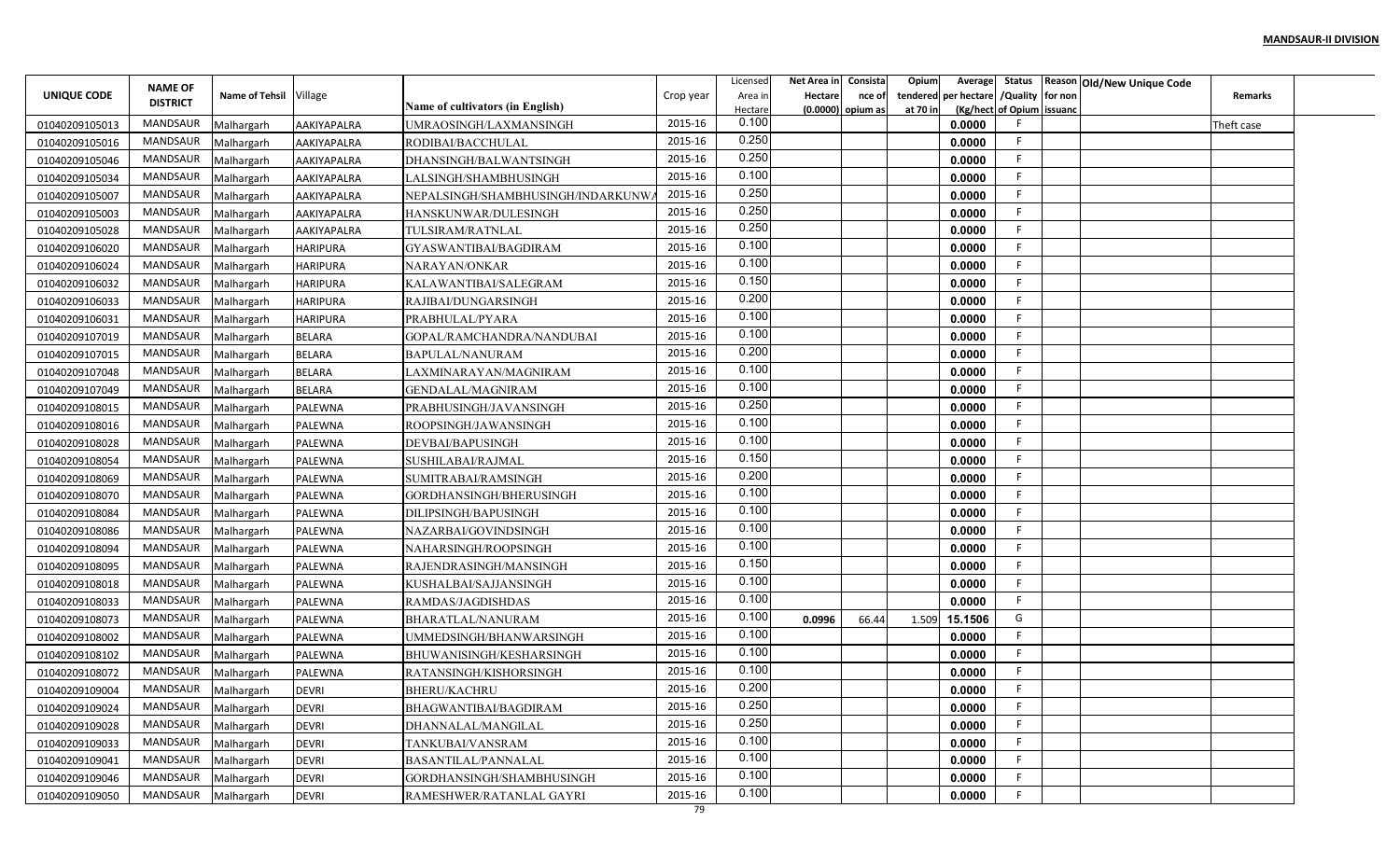|                |                 |                        |                 |                                  |           | Licensed | Net Area in Consista |                     | Opium    | Average                                | Status Reason Old/New Unique Code |                |  |
|----------------|-----------------|------------------------|-----------------|----------------------------------|-----------|----------|----------------------|---------------------|----------|----------------------------------------|-----------------------------------|----------------|--|
| UNIQUE CODE    | <b>NAME OF</b>  | Name of Tehsil Village |                 |                                  | Crop year | Area in  | <b>Hectare</b>       | nce of              |          | tendered per hectare / Quality for non |                                   | <b>Remarks</b> |  |
|                | <b>DISTRICT</b> |                        |                 | Name of cultivators (in English) |           | Hectare  |                      | $(0.0000)$ opium as | at 70 in | (Kg/hect of Opium issuanc              |                                   |                |  |
| 01040209109056 | MANDSAUR        | Malhargarh             | <b>DEVRI</b>    | RANGLAL/RATANLAL                 | 2015-16   | 0.100    |                      |                     |          | 0.0000                                 |                                   |                |  |
| 01040209109060 | MANDSAUR        | Malhargarh             | <b>DEVRI</b>    | <b>BAGDIRAM/DALU</b>             | 2015-16   | 0.200    |                      |                     |          | F.<br>0.0000                           |                                   |                |  |
| 01040209109097 | MANDSAUR        | Malhargarh             | <b>DEVRI</b>    | BAGDIBAI/NATHUBAI                | 2015-16   | 0.250    |                      |                     |          | F.<br>0.0000                           |                                   |                |  |
| 01040209109119 | MANDSAUR        | Malhargarh             | <b>DEVRI</b>    | RAMESHWAR/RATANLAL PATIDAR       | 2015-16   | 0.250    |                      |                     |          | F.<br>0.0000                           |                                   |                |  |
| 01040209109121 | MANDSAUR        | Malhargarh             | <b>DEVRI</b>    | PRABHULAL/MANGILAL               | 2015-16   | 0.250    |                      |                     |          | F.<br>0.0000                           |                                   |                |  |
| 01040209109021 | MANDSAUR        | Malhargarh             | <b>DEVRI</b>    | NAGUSINGH/ARJUNSINGH             | 2015-16   | 0.100    |                      |                     |          | F.<br>0.0000                           |                                   |                |  |
| 01040209109032 | MANDSAUR        | Malhargarh             | <b>DEVRI</b>    | VARDICHAND/KASHIRAM              | 2015-16   | 0.250    |                      |                     |          | F.<br>0.0000                           |                                   |                |  |
| 01040209109048 | MANDSAUR        | Malhargarh             | <b>DEVRI</b>    | AMRITRAM/UDA                     | 2015-16   | 0.100    |                      |                     |          | F.<br>0.0000                           |                                   |                |  |
| 01040209109074 | MANDSAUR        | Malhargarh             | <b>DEVRI</b>    | RADHESHYAM/NABBA                 | 2015-16   | 0.150    |                      |                     |          | F<br>0.0000                            |                                   |                |  |
| 01040209109080 | MANDSAUR        | Malhargarh             | <b>DEVRI</b>    | CHUNNILAL/DALU                   | 2015-16   | 0.250    |                      |                     |          | 0.0000<br>F.                           |                                   |                |  |
| 01040209109087 | MANDSAUR        | Malhargarh             | <b>DEVRI</b>    | MANNALAL/CHATARBHUJ              | 2015-16   | 0.100    |                      |                     |          | F.<br>0.0000                           |                                   |                |  |
| 01040209109020 | MANDSAUR        | Malhargarh             | <b>DEVRI</b>    | AMBALAL/CHATARBHUJ               | 2015-16   | 0.100    |                      |                     |          | F.<br>0.0000                           |                                   |                |  |
| 01040209109096 | MANDSAUR        | Malhargarh             | <b>DEVRI</b>    | MAHENDRASINGH/RANVIRSINGH        | 2015-16   | 0.100    |                      |                     |          | F.<br>0.0000                           |                                   |                |  |
| 01040209109057 | <b>MANDSAUR</b> | Malhargarh             | <b>DEVRI</b>    | SAMPATBAI/PRABHULAL              | 2015-16   | 0.250    |                      |                     |          | F.<br>0.0000                           |                                   |                |  |
| 01040209109122 | MANDSAUR        | Malhargarh             | <b>DEVRI</b>    | RADHESHYAM/RATANLAL              | 2015-16   | 0.250    |                      |                     |          | F.<br>0.0000                           |                                   |                |  |
| 01040209110002 | MANDSAUR        | Malhargarh             | <b>BORKHEDI</b> | CHENSINGH/MANSINGH               | 2015-16   | 0.250    |                      |                     |          | E<br>0.0000                            |                                   |                |  |
| 01040209110003 | MANDSAUR        | Malhargarh             | <b>BORKHEDI</b> | BHANWARKUNWAR/BHANWARSINGH       | 2015-16   | 0.250    |                      |                     |          | F<br>0.0000                            |                                   |                |  |
| 01040209110008 | MANDSAUR        | Malhargarh             | <b>BORKHEDI</b> | SHAMBHU/KASHIRAM                 | 2015-16   | 0.250    |                      |                     |          | E<br>0.0000                            |                                   |                |  |
| 01040209110009 | MANDSAUR        | Malhargarh             | <b>BORKHEDI</b> | RAMIBAI/CHATARBHUJ               | 2015-16   | 0.100    |                      |                     |          | E<br>0.0000                            |                                   |                |  |
| 01040209110031 | MANDSAUR        | Malhargarh             | <b>BORKHEDI</b> | BALWANTSINGH/MOHANSINGH          | 2015-16   | 0.250    |                      |                     |          | F.<br>0.0000                           |                                   |                |  |
| 01040209110035 | MANDSAUR        | Malhargarh             | <b>BORKHEDI</b> | SHAYAMKUNWAR/SARDARSINGH         | 2015-16   | 0.250    |                      |                     |          | E<br>0.0000                            |                                   |                |  |
| 01040209110029 | MANDSAUR        | Malhargarh             | BORKHEDI        | NARAYANSINGH/PYARSINGH           | 2015-16   | 0.100    |                      |                     |          | E<br>0.0000                            |                                   |                |  |
| 01040209110019 | MANDSAUR        | Malhargarh             | <b>BORKHEDI</b> | KANWARLAL/RAMPRATAP              | 2015-16   | 0.100    |                      |                     |          | F.<br>0.0000                           |                                   |                |  |
| 01040209110028 | MANDSAUR        | Malhargarh             | <b>BORKHEDI</b> | LAXMAN/BHANWAR BHARTI            | 2015-16   | 0.250    |                      |                     |          | F.<br>0.0000                           |                                   |                |  |
| 01040209110039 | MANDSAUR        | Malhargarh             | <b>BORKHEDI</b> | JAGDISH/KARU BHARTI              | 2015-16   | 0.100    |                      |                     |          | E<br>0.0000                            |                                   |                |  |
| 01040209110049 | MANDSAUR        | Malhargarh             | <b>BORKHEDI</b> | KAMALSINGH/PYARSINGH             | 2015-16   | 0.100    |                      |                     |          | F<br>0.0000                            |                                   |                |  |
| 01040209110036 | MANDSAUR        | Malhargarh             | <b>BORKHEDI</b> | JORAWARSINGH/ROOPSINGH           | 2015-16   | 0.200    |                      |                     |          | F.<br>0.0000                           |                                   |                |  |
| 01040209111001 | MANDSAUR        | Malhargarh             | KAMLIYA         | BAPUSINGH/JAYSINGH               | 2015-16   | 0.250    |                      |                     |          | E<br>0.0000                            |                                   |                |  |
| 01040209111002 | MANDSAUR        | Malhargarh             | <b>KAMLIYA</b>  | BHANWARBAI/NAHARSINGH            | 2015-16   | 0.250    |                      |                     |          | F.<br>0.0000                           |                                   |                |  |
| 01040209111018 | MANDSAUR        | Malhargarh             | KAMLIYA         | KALUSINGH/JAYSINGH               | 2015-16   | 0.100    |                      |                     |          | F.<br>0.0000                           |                                   |                |  |
| 01040209111022 | MANDSAUR        | Malhargarh             | KAMLIYA         | ROOPSINGH/GAMERSINGH             | 2015-16   | 0.250    |                      |                     |          | F.<br>0.0000                           |                                   |                |  |
| 01040209111025 | MANDSAUR        | Malhargarh             | KAMLIYA         | KAMALDAS/PRABHUDAS               | 2015-16   | 0.200    |                      |                     |          | F<br>0.0000                            |                                   |                |  |
| 01040209111027 | MANDSAUR        | Malhargarh             | KAMLIYA         | UDAYSINGH/JAYSINGH               | 2015-16   | 0.100    |                      |                     |          | F.<br>0.0000                           |                                   |                |  |
| 01040209111033 | MANDSAUR        | Malhargarh             | KAMLIYA         | GOVINDSINGH/BHERUSINGH           | 2015-16   | 0.100    |                      |                     |          | F<br>0.0000                            |                                   |                |  |
| 01040209111034 | MANDSAUR        | Malhargarh             | <b>KAMLIYA</b>  | SULTANSINGH/JALAMSINGH           | 2015-16   | 0.100    |                      |                     |          | F.<br>0.0000                           |                                   |                |  |
| 01040209111049 | MANDSAUR        | Malhargarh             | KAMLIYA         | JAGDISHSINGH/KALUSINGH           | 2015-16   | 0.200    |                      |                     |          | F<br>0.0000                            |                                   |                |  |
| 01040209111050 | MANDSAUR        | Malhargarh             | <b>KAMLIYA</b>  | <b>GENDALAL/TULSIRAM</b>         | 2015-16   | 0.200    |                      |                     |          | F<br>0.0000                            |                                   |                |  |
| 01040209111054 | MANDSAUR        | Malhargarh             | KAMLIYA         | JASVANTHSINGH/NATHUSINGH         | 2015-16   | 0.250    |                      |                     |          | F.<br>0.0000                           |                                   |                |  |
| 01040209111055 | MANDSAUR        | Malhargarh             | KAMLIYA         | RAMSINGH/BAPUSINGH               | 2015-16   | 0.200    |                      |                     |          | F.<br>0.0000                           |                                   |                |  |
|                |                 |                        |                 |                                  | 80        |          |                      |                     |          |                                        |                                   |                |  |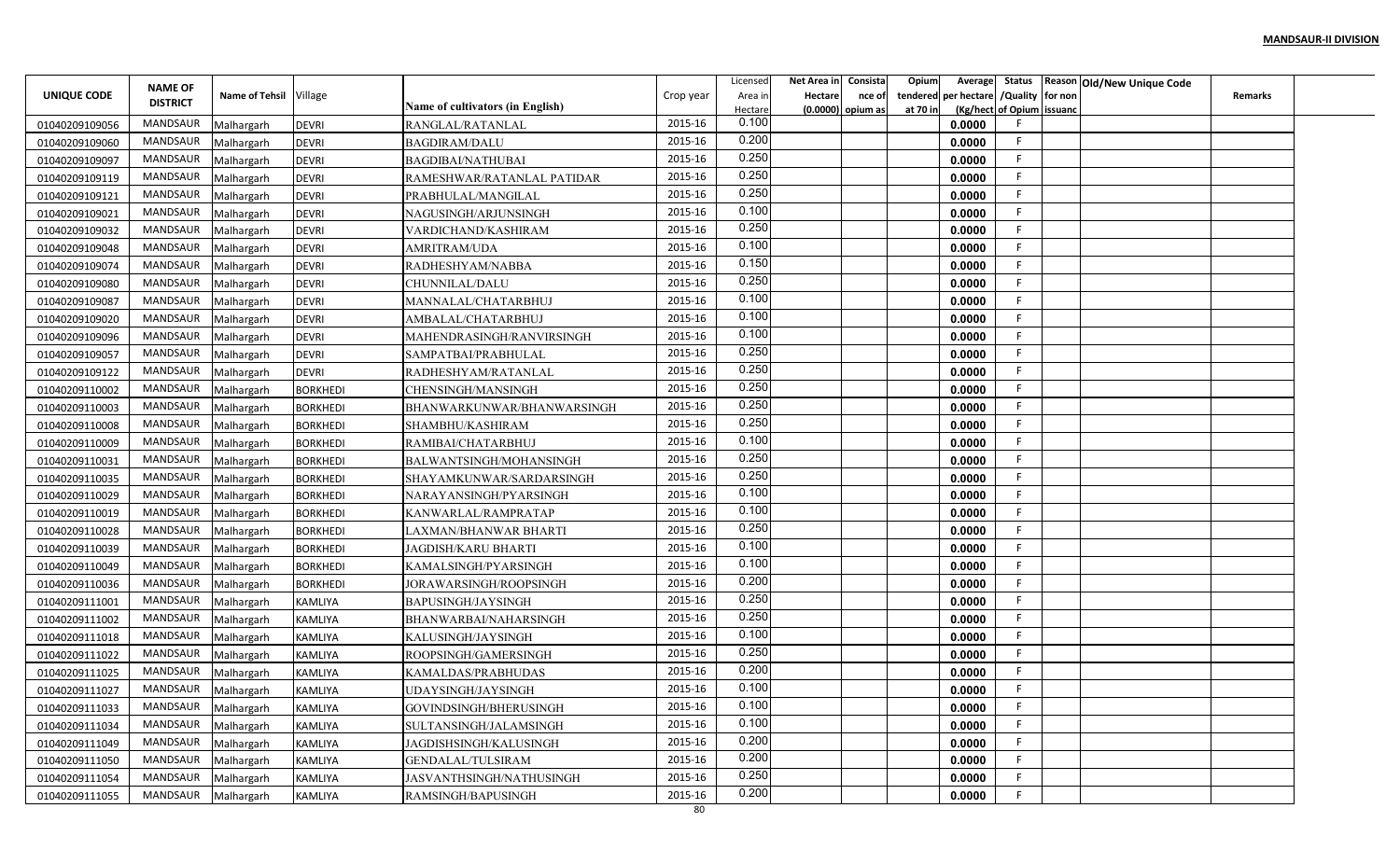|                |                 |                        |                      |                                         |           | Licensed | Net Area in    | Consista            | Opium    |                                        |                           | Average Status Reason Old/New Unique Code |                |  |
|----------------|-----------------|------------------------|----------------------|-----------------------------------------|-----------|----------|----------------|---------------------|----------|----------------------------------------|---------------------------|-------------------------------------------|----------------|--|
| UNIQUE CODE    | <b>NAME OF</b>  | Name of Tehsil Village |                      |                                         | Crop year | Area in  | <b>Hectare</b> | nce of              |          | tendered per hectare / Quality for non |                           |                                           | <b>Remarks</b> |  |
|                | <b>DISTRICT</b> |                        |                      | <b>Name of cultivators (in English)</b> |           | Hectare  |                | $(0.0000)$ opium as | at 70 in |                                        | (Kg/hect of Opium issuanc |                                           |                |  |
| 01040209111056 | MANDSAUR        | Malhargarh             | <b>KAMLIYA</b>       | KANCHANBAI/RAMSINGH                     | 2015-16   | 0.100    |                |                     |          | 0.0000                                 |                           |                                           |                |  |
| 01040209111076 | MANDSAUR        | Malhargarh             | <b>KAMLIYA</b>       | JUZHARSINGH/NIRBHAYSINGH                | 2015-16   | 0.100    |                |                     |          | 0.0000                                 | F.                        |                                           |                |  |
| 01040209111062 | MANDSAUR        | Malhargarh             | <b>KAMLIYA</b>       | MANSINGH/HARISINGH                      | 2015-16   | 0.100    |                |                     |          | 0.0000                                 | F.                        |                                           |                |  |
| 01040209111026 | <b>MANDSAUR</b> | Malhargarh             | <b>KAMLIYA</b>       | GOPALSINGH/KALUSINGH                    | 2015-16   | 0.100    |                |                     |          | 0.0000                                 | F.                        |                                           |                |  |
| 01040209111057 | MANDSAUR        | Malhargarh             | <b>KAMLIYA</b>       | VINODSINGH/JUJHARSINGH                  | 2015-16   | 0.250    |                |                     |          | 0.0000                                 | F.                        |                                           |                |  |
| 01040209111012 | MANDSAUR        | Malhargarh             | <b>KAMLIYA</b>       | MEHTABBAI/NARAYAN                       | 2015-16   | 0.250    |                |                     |          | 0.0000                                 | F.                        |                                           |                |  |
| 01040209111013 | MANDSAUR        | Malhargarh             | <b>KAMLIYA</b>       | MEHTABSINGH/NAWALSINGH                  | 2015-16   | 0.100    |                |                     |          | 0.0000                                 | F.                        |                                           |                |  |
| 01040209111028 | MANDSAUR        | Malhargarh             | <b>KAMLIYA</b>       | SULTANSINGH/GAMERSINGH                  | 2015-16   | 0.100    |                |                     |          | 0.0000                                 | F.                        |                                           |                |  |
| 01040209111031 | MANDSAUR        | Malhargarh             | <b>KAMLIYA</b>       | MANGILAL/PANNALAL                       | 2015-16   | 0.100    |                |                     |          | 0.0000                                 | E                         |                                           |                |  |
| 01040209111037 | MANDSAUR        | Malhargarh             | <b>KAMLIYA</b>       | MODSINGH/MANSINGH                       | 2015-16   | 0.250    |                |                     |          | 0.0000                                 | F                         |                                           |                |  |
| 01040209111041 | MANDSAUR        | Malhargarh             | <b>KAMLIYA</b>       | GOVINDSINGH/NIRBHAYSINGH                | 2015-16   | 0.100    |                |                     |          | 0.0000                                 | -F                        |                                           |                |  |
| 01040209111043 | <b>MANDSAUR</b> | Malhargarh             | <b>KAMLIYA</b>       | KANWARLAL/NARAYAN                       | 2015-16   | 0.250    |                |                     |          | 0.0000                                 | -F                        |                                           |                |  |
| 01040209111044 | MANDSAUR        | Malhargarh             | <b>KAMLIYA</b>       | RANGLAL/NARAYAN                         | 2015-16   | 0.250    |                |                     |          | 0.0000                                 | F.                        |                                           |                |  |
| 01040209111046 | MANDSAUR        | Malhargarh             | <b>KAMLIYA</b>       | DEVILAL/BHANWARLAL                      | 2015-16   | 0.250    |                |                     |          | 0.0000                                 | E                         |                                           |                |  |
| 01040209111061 | MANDSAUR        | Malhargarh             | KAMLIYA              | SHITALSINGH/HARISINGH                   | 2015-16   | 0.250    |                |                     |          | 0.0000                                 | F.                        |                                           |                |  |
| 01040209111063 | MANDSAUR        | Malhargarh             | <b>KAMLIYA</b>       | GOVINDSINGH/RAMSINGH                    | 2015-16   | 0.100    |                |                     |          | 0.0000                                 | F.                        |                                           |                |  |
| 01040209111072 | MANDSAUR        | Malhargarh             | <b>KAMLIYA</b>       | SHANTILAL/BHANWARLAI                    | 2015-16   | 0.250    |                |                     |          | 0.0000                                 | F                         |                                           |                |  |
| 01040209111078 | MANDSAUR        | Malhargarh             | <b>KAMLIYA</b>       | MANGUSINGH/DEVISINGH                    | 2015-16   | 0.200    |                |                     |          | 0.0000                                 | F                         |                                           |                |  |
| 01040209111040 | MANDSAUR        | Malhargarh             | <b>KAMLIYA</b>       | RUGHNATHSINGH/SURATSINGH                | 2015-16   | 0.250    |                |                     |          | 0.0000                                 | -F                        |                                           |                |  |
| 01040209111029 | MANDSAUR        | Malhargarh             | <b>KAMLIYA</b>       | ISHWARSINGH/NIRBHAYSINGH                | 2015-16   | 0.250    |                |                     |          | 0.0000                                 | F.                        |                                           |                |  |
| 01040209111080 | MANDSAUR        | Malhargarh             | <b>KAMLIYA</b>       | DHAPUBAI/SURATSINGH                     | 2015-16   | 0.250    |                |                     |          | 0.0000                                 | -F                        |                                           |                |  |
| 01040209111036 | MANDSAUR        | Malhargarh             | <b>KAMLIYA</b>       | BALWANTSINGH/BHUVANISINGH               | 2015-16   | 0.200    |                |                     |          | 0.0000                                 | F.                        |                                           |                |  |
| 01040209111048 | MANDSAUR        | Malhargarh             | <b>KAMLIYA</b>       | GORDHANLAL/NARAYAN                      | 2015-16   | 0.200    |                |                     |          | 0.0000                                 | F.                        |                                           |                |  |
| 01040209111058 | MANDSAUR        | Malhargarh             | <b>KAMLIYA</b>       | CHAINSINGH/MAANSINGH                    | 2015-16   | 0.250    |                |                     |          | 0.0000                                 | F                         |                                           |                |  |
| 01040209111059 | MANDSAUR        | Malhargarh             | <b>KAMLIYA</b>       | MOHANBAI/NIRBHAYSINGH                   | 2015-16   | 0.150    |                |                     |          | 0.0000                                 | F                         |                                           |                |  |
| 01040209111075 | MANDSAUR        | Malhargarh             | <b>KAMLIYA</b>       | GOVINDSINGH/MEHTABSINGH/BULAKBAI        | 2015-16   | 0.100    |                |                     |          | 0.0000                                 | F                         |                                           |                |  |
| 01040209111020 | MANDSAUR        | Malhargarh             | KAMLIYA              | SONABAI/KALUSINGH                       | 2015-16   | 0.250    |                |                     |          | 0.0000                                 | F.                        |                                           |                |  |
| 01040209111082 | MANDSAUR        | Malhargarh             | <b>KAMLIYA</b>       | RATANBAI/KACHRUSINGH                    | 2015-16   | 0.250    |                |                     |          | 0.0000                                 | F                         |                                           |                |  |
| 01040209111006 | MANDSAUR        | Malhargarh             | <b>KAMLIYA</b>       | KACHRUSINGH/GANGARAM                    | 2015-16   | 0.100    |                |                     |          | 0.0000                                 | F.                        |                                           |                |  |
| 01040209111017 | MANDSAUR        | Malhargarh             | <b>KAMLIYA</b>       | NATHUSINGH/PAHADSINGH                   | 2015-16   | 0.250    |                |                     |          | 0.0000                                 | F.                        | 01010101060049                            |                |  |
| 01040209111007 | MANDSAUR        | Malhargarh             | <b>KAMLIYA</b>       | MANSINGH/KISHANSINGH                    | 2015-16   | 0.100    |                |                     |          | 0.0000                                 | F.                        |                                           |                |  |
| 01040209111035 | MANDSAUR        | Malhargarh             | <b>KAMLIYA</b>       | GORDHANSINGH/JALAMSINGH                 | 2015-16   | 0.100    |                |                     |          | 0.0000                                 | F                         |                                           |                |  |
| 01040209111070 | MANDSAUR        | Malhargarh             | KAMLIYA              | AMARSINGH/LALSINGH                      | 2015-16   | 0.100    |                |                     |          | 0.0000                                 | F.                        |                                           |                |  |
| 01040209112001 | MANDSAUR        | Malhargarh             | BHANGIPIPLIYA        | SULTANSINGH/NIHALBAI                    | 2015-16   | 0.250    |                |                     |          | 0.0000                                 | F                         |                                           |                |  |
| 01040209112003 | MANDSAUR        | Malhargarh             | BHANGIPIPLIYA        | LALSINGH/GOVINDSINGH                    | 2015-16   | 0.250    |                |                     |          | 0.0000                                 | F                         |                                           |                |  |
| 01040209112005 | MANDSAUR        | Malhargarh             | BHANGIPIPLIYA        | DHAPUBAI/ROOPSINGH                      | 2015-16   | 0.250    |                |                     |          | 0.0000                                 | F.                        |                                           |                |  |
| 01040209112048 | MANDSAUR        | Malhargarh             | BHANGIPIPLIYA        | PREMSINGH/DEVISINGH                     | 2015-16   | 0.250    |                |                     |          | 0.0000                                 | F                         |                                           |                |  |
| 01040209112049 | MANDSAUR        | Malhargarh             | BHANGIPIPLIYA        | KESHARSINGH/KACHRUSINGH                 | 2015-16   | 0.250    |                |                     |          | 0.0000                                 | F.                        |                                           |                |  |
| 01040209112054 | <b>MANDSAUR</b> | Malhargarh             | <b>BHANGIPIPLIYA</b> | SOHANBAI/NAHARSINGH                     | 2015-16   | 0.250    |                |                     |          | 0.0000                                 | F                         |                                           |                |  |
|                |                 |                        |                      |                                         | 81        |          |                |                     |          |                                        |                           |                                           |                |  |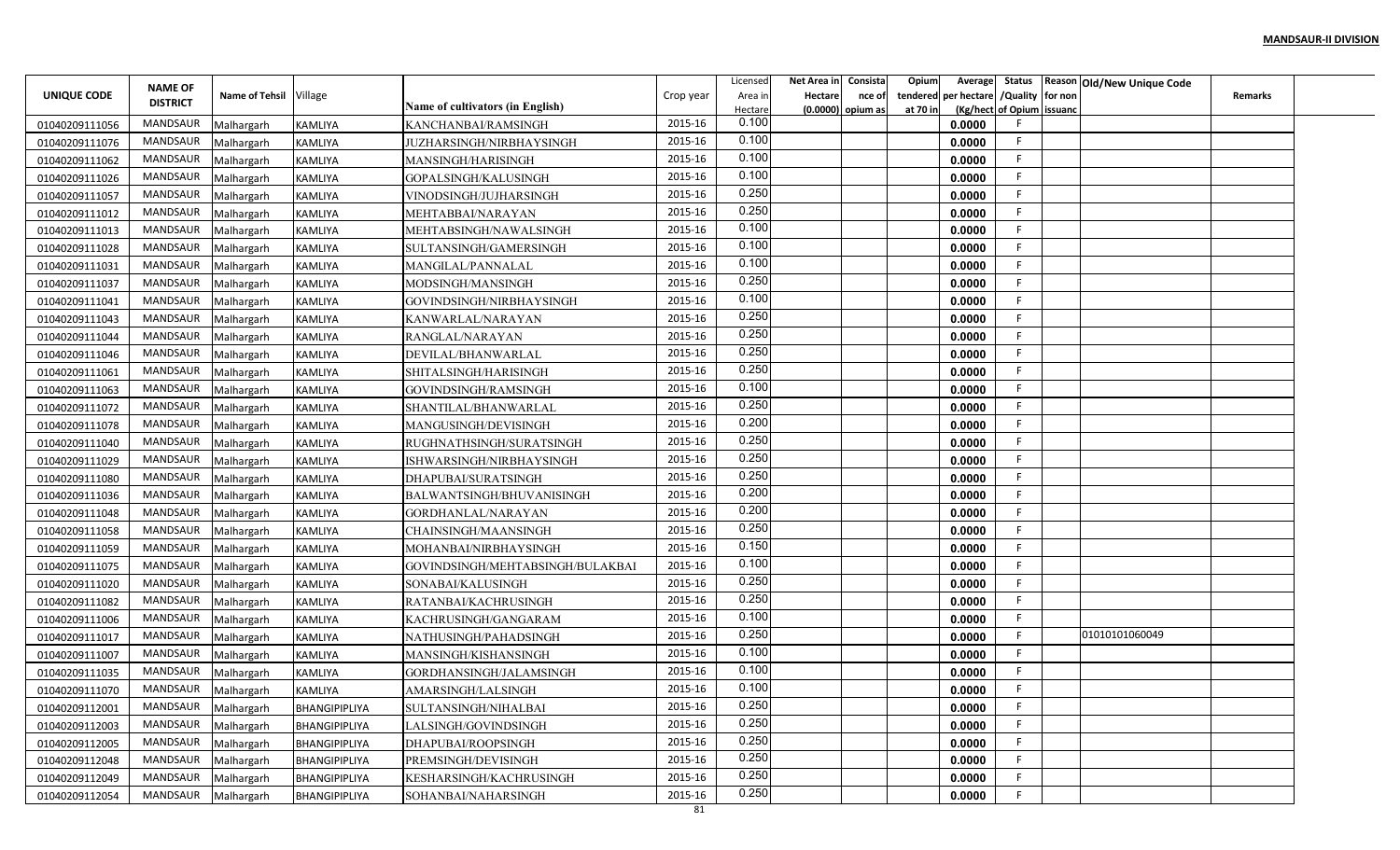|                | <b>NAME OF</b>      |                       |                      |                                   |           | Licensed           | Net Area in | Consista                    | Opium    | Average                                | Status                    | Reason Old/New Unique Code |                |  |
|----------------|---------------------|-----------------------|----------------------|-----------------------------------|-----------|--------------------|-------------|-----------------------------|----------|----------------------------------------|---------------------------|----------------------------|----------------|--|
| UNIQUE CODE    | <b>DISTRICT</b>     | <b>Name of Tehsil</b> | Village              | Name of cultivators (in English)  | Crop year | Area in<br>Hectare | Hectare     | nce of<br>(0.0000) opium as | at 70 in | tendered per hectare / Quality for non | (Kg/hect of Opium issuand |                            | <b>Remarks</b> |  |
| 01040209112065 | MANDSAUR            | Malhargarh            | BHANGIPIPLIYA        | RADHABAI/UMMEDSINGH               | 2015-16   | 0.100              |             |                             |          | 0.0000                                 |                           |                            |                |  |
| 01040209112044 | MANDSAUR            | Malhargarh            | BHANGIPIPLIYA        | RUKMANBAI/SHIVSINGH               | 2015-16   | 0.100              |             |                             |          | 0.0000                                 |                           |                            |                |  |
| 01040209112032 | MANDSAUR            | Malhargarh            | BHANGIPIPLIYA        | BALWANTSINGH/LALSINGH             | 2015-16   | 0.250              |             |                             |          | 0.0000                                 |                           |                            |                |  |
| 01040209112051 | MANDSAUR            | Malhargarh            | BHANGIPIPLIYA        | BHAGATSINGH/MANSINGH              | 2015-16   | 0.250              |             |                             |          | 0.0000                                 |                           |                            |                |  |
| 01040209112006 | MANDSAUR            | Malhargarh            | BHANGIPIPLIYA        | KISHANSINGH/DEVISINGH             | 2015-16   | 0.150              |             |                             |          | 0.0000                                 |                           |                            |                |  |
| 01040209112007 | MANDSAUR            | Malhargarh            | <b>BHANGIPIPLIYA</b> | RUGNATHSINGH/LAXMANSINGH          | 2015-16   | 0.100              |             |                             |          | 0.0000                                 |                           |                            |                |  |
| 01040209112014 | MANDSAUR            | Malhargarh            | BHANGIPIPLIYA        | PREMSINGH/RUPSINGH                | 2015-16   | 0.100              |             |                             |          | 0.0000                                 |                           |                            |                |  |
| 01040209112015 | MANDSAUR            | Malhargarh            | BHANGIPIPLIYA        | KHUMANSINGH/BHUVANISINGH          | 2015-16   | 0.250              |             |                             |          | 0.0000                                 |                           |                            |                |  |
| 01040209112016 | MANDSAUR            | Malhargarh            | BHANGIPIPLIYA        | UMMEDSINGH/DEVISINGH              | 2015-16   | 0.100              |             |                             |          | 0.0000                                 |                           |                            |                |  |
| 01040209112039 | MANDSAUR            | Malhargarh            | BHANGIPIPLIYA        | JUJHARSINGH/NIRBHAYSINGH          | 2015-16   | 0.200              |             |                             |          | 0.0000                                 |                           |                            |                |  |
| 01040209112040 | MANDSAUR            | Malhargarh            | BHANGIPIPLIYA        | MANGUSINGH/DEVISINGH              | 2015-16   | 0.100              |             |                             |          | 0.0000                                 |                           |                            |                |  |
| 01040209112066 | MANDSAUR            | Malhargarh            | BHANGIPIPLIYA        | GOPALSINGH/LAXMANSINGH            | 2015-16   | 0.150              |             |                             |          | 0.0000                                 |                           |                            |                |  |
| 01040209112024 | MANDSAUR            | Malhargarh            | BHANGIPIPLIYA        | NAHARSINGH/BHANWARSINGH           | 2015-16   | 0.250              |             |                             |          | 0.0000                                 |                           |                            |                |  |
| 01040209112026 | MANDSAUR            | Malhargarh            | BHANGIPIPLIYA        | GORDHANSINGH/BHANWARSINGH         | 2015-16   | 0.250              |             |                             |          | 0.0000                                 |                           |                            |                |  |
| 01040209112057 | MANDSAUR            | Malhargarh            | BHANGIPIPLIYA        | UDAYSINGH/CHENSINGH               | 2015-16   | 0.100              |             |                             |          | 0.0000                                 |                           |                            |                |  |
| 01040209112046 | MANDSAUR            | Malhargarh            | BHANGIPIPLIYA        | JAWANSINGH/MANSINGH               | 2015-16   | 0.100              |             |                             |          | 0.0000                                 |                           |                            |                |  |
| 01040209112037 | MANDSAUR            | Malhargarh            | <b>BHANGIPIPLIYA</b> | ONKARSINGH/PYARSINGH              | 2015-16   | 0.250              |             |                             |          | 0.0000                                 |                           |                            |                |  |
| 01040209112027 | MANDSAUR            | Malhargarh            | BHANGIPIPLIYA        | INDARSINGH/NATHUSINGH             | 2015-16   | 0.100              |             |                             |          | 0.0000                                 |                           |                            |                |  |
| 01040209112012 | MANDSAUR            | Malhargarh            | BHANGIPIPLIYA        | HARISINGH/BHAGGA                  | 2015-16   | 0.250              |             |                             |          | 0.0000                                 |                           |                            |                |  |
| 01040209112017 | <b>MANDSAUR</b>     | Malhargarh            | BHANGIPIPLIYA        | BHARATSINGH/NAHARSINGH            | 2015-16   | 0.250              |             |                             |          | 0.0000                                 |                           |                            |                |  |
| 01040209112041 | MANDSAUR            | Malhargarh            | BHANGIPIPLIYA        | CHENSINGH/PYARSINGH               | 2015-16   | 0.100              |             |                             |          | 0.0000                                 |                           |                            |                |  |
| 01040209112031 | MANDSAUR            | Malhargarh            | BHANGIPIPLIYA        | MANOHARSINGH/KISHORSINGH          | 2015-16   | 0.200              |             |                             |          | 0.0000                                 |                           | 01050209031042             |                |  |
| 01040209113001 | MANDSAUR            | Malhargarh            | CHOUTHKHEDI          | KAMLESHPURI/NARAYANPURI           | 2015-16   | 0.250              |             |                             |          | 0.0000                                 |                           |                            |                |  |
| 01040209113004 | MANDSAUR            | Malhargarh            | CHOUTHKHEDI          | RAMESHCHANDRA/BHANWARLAL          | 2015-16   | 0.100              |             |                             |          | 0.0000                                 |                           |                            |                |  |
| 01040209113005 | MANDSAUR            | Malhargarh            | <b>CHOUTHKHEDI</b>   | KISHANSINGH/UDAYSINGH/POKHARSINGH | 2015-16   | 0.100              |             |                             |          | 0.0000                                 |                           |                            |                |  |
| 01040209113006 | MANDSAUR            | Malhargarh            | <b>CHOUTHKHEDI</b>   | <b>BULAKBAI/UDAYLAL</b>           | 2015-16   | 0.100              |             |                             |          | 0.0000                                 |                           |                            |                |  |
| 01040209113007 | MANDSAUR            | Malhargarh            | <b>CHOUTHKHEDI</b>   | VARDIBAI/MANGU                    | 2015-16   | 0.100              |             |                             |          | 0.0000                                 |                           |                            |                |  |
| 01040209113008 | MANDSAUR            | Malhargarh            | CHOUTHKHEDI          | RATANLAL/BHAGIRATH                | 2015-16   | 0.150              |             |                             |          | 0.0000                                 |                           |                            |                |  |
| 01040209113034 | MANDSAUR            | Malhargarh            | CHOUTHKHEDI          | ISHWARLAL/MANGILAL                | 2015-16   | 0.100              |             |                             |          | 0.0000                                 |                           |                            |                |  |
| 01040209113044 | MANDSAUR            | Malhargarh            | <b>CHOUTHKHEDI</b>   | KARULAL/MANGILAL                  | 2015-16   | 0.200              |             |                             |          | 0.0000                                 |                           |                            |                |  |
| 01040209113046 | MANDSAUR            | Malhargarh            | <b>CHOUTHKHEDI</b>   | BASANTILAL/MANGILAL               | 2015-16   | 0.100              |             |                             |          | 0.0000                                 | F.                        |                            |                |  |
| 01040209113047 | MANDSAUR            | Malhargarh            | СНОИТНКНЕДІ          | BHARATSINGH/AMARSINGH             | 2015-16   | 0.100              |             |                             |          | 0.0000                                 |                           |                            |                |  |
| 01040209113061 | MANDSAUR            | Malhargarh            | <b>CHOUTHKHEDI</b>   | KANEHIYALAL/BHANWARLAL            | 2015-16   | 0.100              |             |                             |          | 0.0000                                 |                           |                            |                |  |
| 01040209113066 | MANDSAUR Malhargarh |                       | <b>CHOUTHKHEDI</b>   | DASHRATHSINGH/UDAYSINGH           | 2015-16   | 0.250              |             |                             |          | 0.0000                                 | F.                        |                            |                |  |
| 01040209113068 | MANDSAUR            | Malhargarh            | <b>CHOUTHKHEDI</b>   | RAMCHANDRA/KANIRAM                | 2015-16   | 0.100              |             |                             |          | 0.0000                                 | F.                        |                            |                |  |
| 01040209113085 | MANDSAUR            | Malhargarh            | CHOUTHKHEDI          | BAPUSINGH/NATHUSINGH              | 2015-16   | 0.200              |             |                             |          | 0.0000                                 | F.                        |                            |                |  |
| 01040209113089 | MANDSAUR            | Malhargarh            | <b>CHOUTHKHEDI</b>   | RADHESHYAM/PRABHULAL              | 2015-16   | 0.250              |             |                             |          | 0.0000                                 |                           |                            |                |  |
| 01040209113020 | MANDSAUR            | Malhargarh            | <b>CHOUTHKHEDI</b>   | LALSINGH/MANGILAL                 | 2015-16   | 0.200              |             |                             |          | 0.0000                                 |                           |                            |                |  |
| 01040209113031 | MANDSAUR            | Malhargarh            | <b>CHOUTHKHEDI</b>   | AMRITRAM/MANGILAL                 | 2015-16   | 0.200              |             |                             |          | 0.0000                                 |                           |                            |                |  |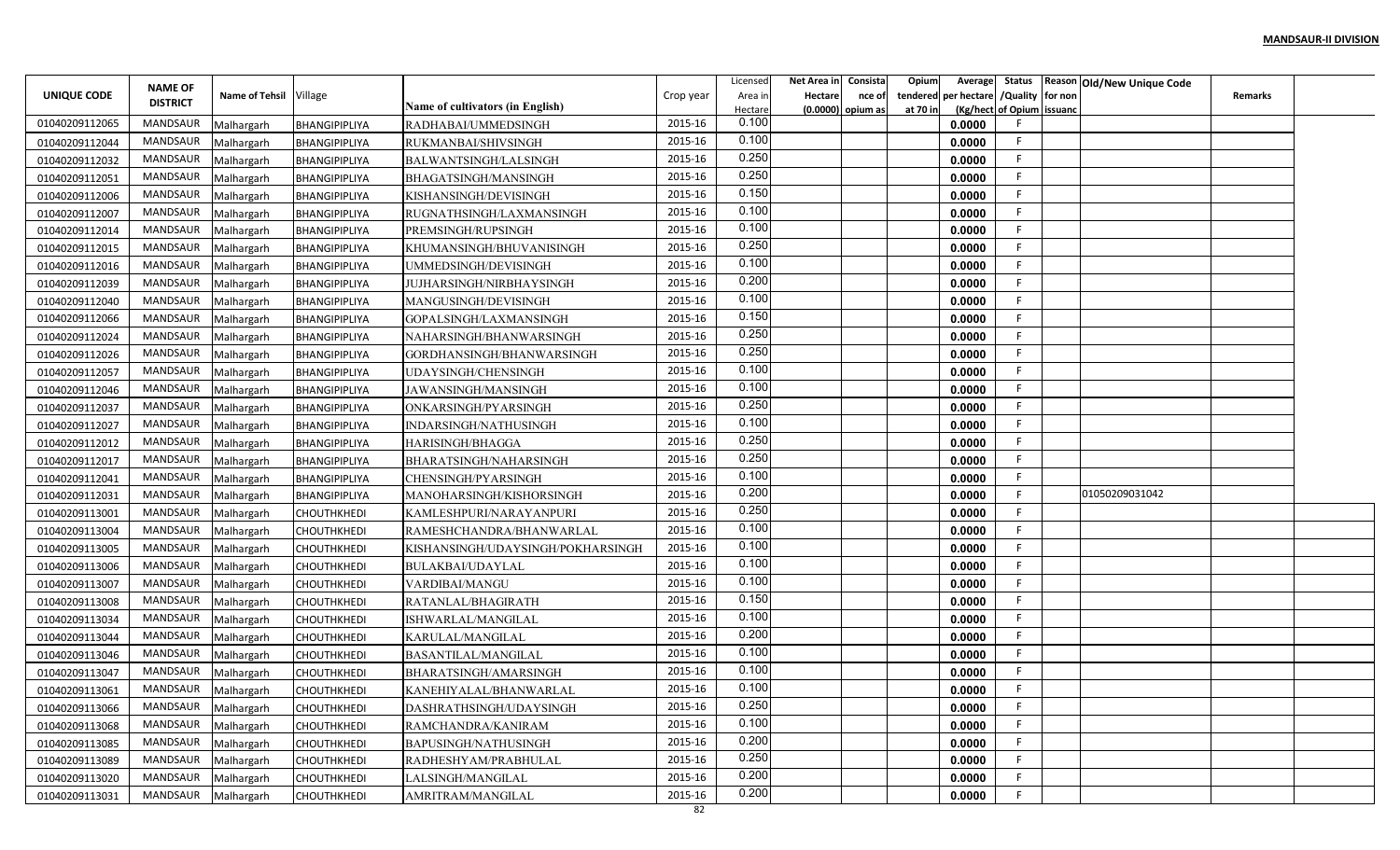|                    | <b>NAME OF</b>      |                       |                    |                                  |           | Licensed           | Net Area in | Consista                    | Opium                | Average                       |                           | Status Reason Old/New Unique Code |         |  |
|--------------------|---------------------|-----------------------|--------------------|----------------------------------|-----------|--------------------|-------------|-----------------------------|----------------------|-------------------------------|---------------------------|-----------------------------------|---------|--|
| <b>UNIQUE CODE</b> | <b>DISTRICT</b>     | <b>Name of Tehsil</b> | Village            | Name of cultivators (in English) | Crop year | Area in<br>Hectare | Hectare     | nce of<br>(0.0000) opium as | tendered<br>at 70 in | per hectare / Quality for non | (Kg/hect of Opium issuanc |                                   | Remarks |  |
| 01040209113035     | MANDSAUR            | Malhargarh            | CHOUTHKHEDI        | KANWARLAL/BHERULAI               | 2015-16   | 0.250              |             |                             |                      | 0.0000                        |                           |                                   |         |  |
| 01040209113041     | MANDSAUR            | Malhargarh            | CHOUTHKHEDI        | PRABHULAL/RAMCHANDRA             | 2015-16   | 0.250              |             |                             |                      | 0.0000                        |                           |                                   |         |  |
| 01040209113049     | MANDSAUR            | Malhargarh            | CHOUTHKHEDI        | KANCHANBAI/MOTISINGH             | 2015-16   | 0.250              |             |                             |                      | 0.0000                        |                           |                                   |         |  |
| 01040209113069     | MANDSAUR            | Malhargarh            | <b>CHOUTHKHEDI</b> | BHOPAL/RAMCHANDRA                | 2015-16   | 0.100              |             |                             |                      | 0.0000                        |                           |                                   |         |  |
| 01040209113082     | MANDSAUR            | Malhargarh            | <b>CHOUTHKHEDI</b> | DEVILAL/SHITAL                   | 2015-16   | 0.100              |             |                             |                      | 0.0000                        |                           |                                   |         |  |
| 01040209113022     | MANDSAUR            | Malhargarh            | СНОИТНКНЕДІ        | RAMLAL/VARDA                     | 2015-16   | 0.100              |             |                             |                      | 0.0000                        |                           |                                   |         |  |
| 01040209113055     | MANDSAUR            | Malhargarh            | CHOUTHKHEDI        | RATANLAL/BHERULAL                | 2015-16   | 0.100              |             |                             |                      | 0.0000                        |                           |                                   |         |  |
| 01040209113084     | MANDSAUR            | Malhargarh            | CHOUTHKHEDI        | <b>GULABBAI/NANURAM</b>          | 2015-16   | 0.100              |             |                             |                      | 0.0000                        |                           |                                   |         |  |
| 01040209113032     | MANDSAUR            | Malhargarh            | CHOUTHKHEDI        | <b>BHERULAL/PREMA</b>            | 2015-16   | 0.100              |             |                             |                      | 0.0000                        |                           |                                   |         |  |
| 01040209114007     | MANDSAUR            | Malhargarh            | <b>BADPUR</b>      | DHAPUBAI/AMRA                    | 2015-16   | 0.250              |             |                             |                      | 0.0000                        |                           |                                   |         |  |
| 01040209114019     | MANDSAUR            | Malhargarh            | <b>BADPUR</b>      | HARISINGH/BHERUSINGH             | 2015-16   | 0.100              |             |                             |                      | 0.0000                        |                           |                                   |         |  |
| 01040209114030     | MANDSAUR            | Malhargarh            | <b>BADPUR</b>      | MANGIBAI/RAJARAM                 | 2015-16   | 0.100              | 0.0983      | 66.76                       | 5.293                | 53.8454                       | G                         |                                   |         |  |
| 01040209114033     | MANDSAUR            | Malhargarh            | <b>BADPUR</b>      | RAJENDRASINGH/PYARSINGH          | 2015-16   | 0.100              |             |                             |                      | 0.0000                        |                           |                                   |         |  |
| 01040209114041     | MANDSAUR            | Malhargarh            | <b>BADPUR</b>      | PRABHUSINGH/SURATSINGH           | 2015-16   | 0.250              |             |                             |                      | 0.0000                        |                           |                                   |         |  |
| 01040209114049     | MANDSAUR            | Malhargarh            | <b>BADPUR</b>      | AMARSINGH/RAMSINGH               | 2015-16   | 0.100              |             |                             |                      | 0.0000                        |                           |                                   |         |  |
| 01040209114050     | MANDSAUR            | Malhargarh            | <b>BADPUR</b>      | RAMLAL/NARAYAN                   | 2015-16   | 0.250              |             |                             |                      | 0.0000                        |                           |                                   |         |  |
| 01040209114066     | MANDSAUR            | Malhargarh            | <b>BADPUR</b>      | BHANWARSINGH/SAMANDIBAI          | 2015-16   | 0.100              |             |                             |                      | 0.0000                        |                           |                                   |         |  |
| 01040209114070     | MANDSAUR            | Malhargarh            | <b>BADPUR</b>      | SAMARATHDAS/BALAKDAS             | 2015-16   | 0.100              |             |                             |                      | 0.0000                        |                           |                                   |         |  |
| 01040209114073     | MANDSAUR            | Malhargarh            | <b>BADPUR</b>      | MOHANSINGH/GOBARSINGH            | 2015-16   | 0.250              |             |                             |                      | 0.0000                        |                           |                                   |         |  |
| 01040209114075     | MANDSAUR            | Malhargarh            | <b>BADPUR</b>      | <b>BAGDIRAM/ONKAR</b>            | 2015-16   | 0.100              | 0.1038      | 65.50                       | 1.851                | 17.8324                       |                           |                                   |         |  |
| 01040209114074     | MANDSAUR            | Malhargarh            | <b>BADPUR</b>      | DASHRATHSINGH/GOBARSINGH         | 2015-16   | 0.100              |             |                             |                      | 0.0000                        |                           |                                   |         |  |
| 01040209114009     | MANDSAUR            | Malhargarh            | <b>BADPUR</b>      | JALAMSINGH/MODSINGH/NARVADABAI   | 2015-16   | 0.100              |             |                             |                      | 0.0000                        |                           |                                   |         |  |
| 01040209114091     | MANDSAUR            | Malhargarh            | <b>BADPUR</b>      | RAMSINGH/KISHORSINGH             | 2015-16   | 0.100              |             |                             |                      | 0.0000                        |                           |                                   |         |  |
| 01040209114076     | MANDSAUR            | Malhargarh            | <b>BADPUR</b>      | MOHANBAI/MOHANLAL                | 2015-16   | 0.250              | 0.0839      | 65.16                       | 4.664                | 55.5890                       | G                         |                                   |         |  |
| 01040209114084     | MANDSAUR            | Malhargarh            | <b>BADPUR</b>      | SHANKARLAL/PYARA                 | 2015-16   | 0.250              |             |                             |                      | 0.0000                        |                           |                                   |         |  |
| 01040209114071     | MANDSAUR            | Malhargarh            | <b>BADPUR</b>      | PRABHULAL/SHANKARLAL/KASHIBAI    | 2015-16   | 0.150              |             |                             |                      | 0.0000                        |                           |                                   |         |  |
| 01040209114079     | MANDSAUR            | Malhargarh            | <b>BADPUR</b>      | KANEHIYALAL/DHULJI               | 2015-16   | 0.100              |             |                             |                      | 0.0000                        |                           |                                   |         |  |
| 01040209114077     | MANDSAUR            | Malhargarh            | <b>BADPUR</b>      | GUDDIBAI/LALURAM                 | 2015-16   | 0.100              |             |                             |                      | 0.0000                        |                           |                                   |         |  |
| 01040209114001     | MANDSAUR            | Malhargarh            | <b>BADPUR</b>      | ISHWARSINGH/PREMSINGH            | 2015-16   | 0.100              |             |                             |                      | 0.0000                        |                           |                                   |         |  |
| 01040209114024     | MANDSAUR            | Malhargarh            | <b>BADPUR</b>      | MADANSINGH/PREMSINGH             | 2015-16   | 0.100              |             |                             |                      | 0.0000                        |                           |                                   |         |  |
| 01040209114002     | MANDSAUR            | Malhargarh            | <b>BADPUR</b>      | SAJJANBAI/JAWANSINGH             | 2015-16   | 0.100              |             |                             |                      | 0.0000                        |                           |                                   |         |  |
| 01040209114003     | MANDSAUR            | Malhargarh            | <b>BADPUR</b>      | SUGANBAI/HARISINGH/BHANWARSINGH  | 2015-16   | 0.250              |             |                             |                      | 0.0000                        |                           |                                   |         |  |
| 01040209114006     | MANDSAUR            | Malhargarh            | <b>BADPUR</b>      | HUDDIBAI/NAHARSINGH              | 2015-16   | 0.100              |             |                             |                      | 0.0000                        |                           |                                   |         |  |
| 01040209114010     | MANDSAUR Malhargarh |                       | <b>BADPUR</b>      | KALURAM/NATHULAL                 | 2015-16   | 0.100              | 0.0974      | 64.98                       |                      | 5.672 58.2341                 | G                         |                                   |         |  |
| 01040209114017     | MANDSAUR            | Malhargarh            | <b>BADPUR</b>      | KAILASHBAI/GOBARSINGH            | 2015-16   | 0.100              |             |                             |                      | 0.0000                        |                           |                                   |         |  |
| 01040209114057     | MANDSAUR            | Malhargarh            | <b>BADPUR</b>      | NANDRAM/GANGARAM                 | 2015-16   | 0.100              | 0.0972      | 48.27                       |                      | 2.869 29.5165                 | G                         |                                   |         |  |
| 01040209114080     | MANDSAUR            | Malhargarh            | <b>BADPUR</b>      | DHANNIBAI/MANGILAL               | 2015-16   | 0.250              |             |                             |                      | 0.0000                        | F.                        |                                   |         |  |
| 01040209114081     | MANDSAUR            | Malhargarh            | <b>BADPUR</b>      | SALAMSINGH/BAPUSINGH             | 2015-16   | 0.100              |             |                             |                      | 0.0000                        |                           |                                   |         |  |
| 01040209114035     | MANDSAUR Malhargarh |                       | <b>BADPUR</b>      | SHANTIBAI/RAMSINGH               | 2015-16   | 0.100              |             |                             |                      | 0.0000                        |                           |                                   |         |  |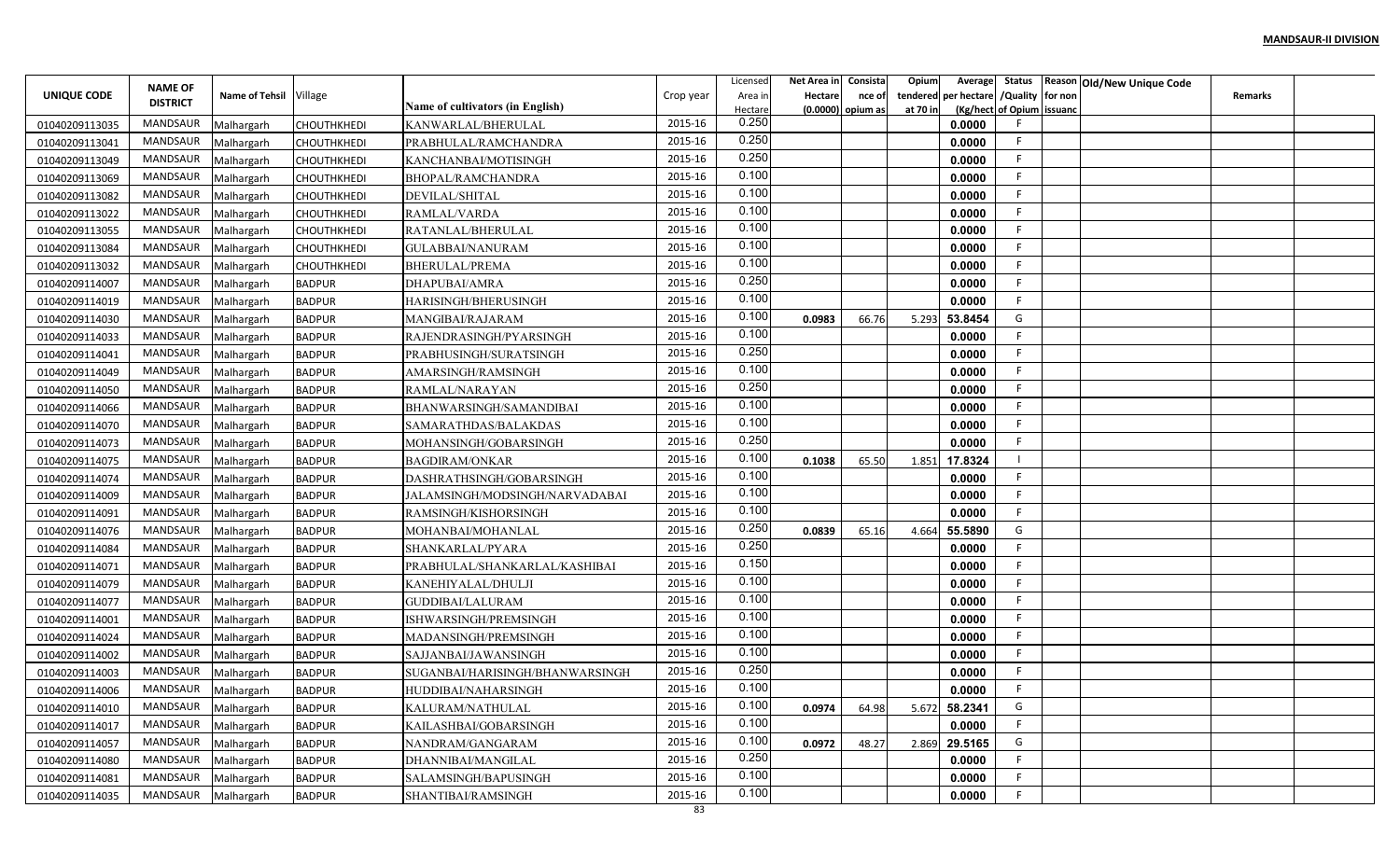|                | <b>NAME OF</b>  |                       |                  |                                  |           | Licensed         | Net Area in | Consista                    | Opium<br>Average                                      | Status                    | Reason Old/New Unique Code |  |
|----------------|-----------------|-----------------------|------------------|----------------------------------|-----------|------------------|-------------|-----------------------------|-------------------------------------------------------|---------------------------|----------------------------|--|
| UNIQUE CODE    | <b>DISTRICT</b> | <b>Name of Tehsil</b> | Village          | Name of cultivators (in English) | Crop year | Area in          | Hectare     | nce of<br>(0.0000) opium as | per hectare / Quality for non<br>tendered<br>at 70 in | (Kg/hect of Opium issuand | Remarks                    |  |
| 01040209114044 | MANDSAUR        | Malhargarh            | <b>BADPUR</b>    | <b>JUZHARSINGH/HARISINGH</b>     | 2015-16   | Hectare<br>0.100 |             |                             | 0.0000                                                |                           |                            |  |
| 01040209114090 | MANDSAUR        | Malhargarh            | <b>BADPUR</b>    | MOHANBAI/PRABHULAL               | 2015-16   | 0.250            |             |                             | 0.0000                                                |                           |                            |  |
| 01040209114036 | MANDSAUR        | Malhargarh            | <b>BADPUR</b>    | GOVINDSINGH/BHANWARSINGH         | 2015-16   | 0.250            |             |                             | 0.0000                                                |                           |                            |  |
| 01040209114083 | MANDSAUR        | Malhargarh            | <b>BADPUR</b>    | MOHANBAI/NANDRAM                 | 2015-16   | 0.100            | 0.1004      | 68.64                       | 14.3526<br>1.441                                      |                           |                            |  |
| 01040209114087 | <b>MANDSAUR</b> | Malhargarh            | <b>BADPUR</b>    | PANIBAI/MOHANSINGH               | 2015-16   | 0.250            |             |                             | 0.0000                                                |                           |                            |  |
| 01040209114072 | MANDSAUR        | Malhargarh            | <b>BADPUR</b>    | SHANKARLAL/JAYRAM                | 2015-16   | 0.100            | 0.0935      | 51.60                       | 23.8930<br>2.234                                      | G                         |                            |  |
| 01040209114055 | <b>MANDSAUR</b> | Malhargarh            | <b>BADPUR</b>    | DAKHIBAI/DEVILAL                 | 2015-16   | 0.100            | 0.0434      | 66.27                       | 62.6037<br>2.717                                      | G                         |                            |  |
| 01040209114020 | MANDSAUR        | Malhargarh            | <b>BADPUR</b>    | CHAMPALAL/HAMERJI                | 2015-16   | 0.250            |             |                             | 0.0000                                                |                           |                            |  |
| 01040209114097 | MANDSAUR        | Malhargarh            | <b>BADPUR</b>    | NANDRAM/BHAGIRATH                | 2015-16   | 0.250            |             |                             | 0.0000                                                |                           |                            |  |
| 01040209114092 | MANDSAUR        | Malhargarh            | <b>BADPUR</b>    | SHYAMUBAI/RAMSINGH               | 2015-16   | 0.100            |             |                             | 0.0000                                                |                           |                            |  |
| 01040209115001 | <b>MANDSAUR</b> | Malhargarh            | <b>THADOD</b>    | MANGIBAI/KISHOR                  | 2015-16   | 0.200            |             |                             | 0.0000                                                |                           |                            |  |
| 01040209115007 | MANDSAUR        | Malhargarh            | <b>THADOD</b>    | BABUKHAN/MOHAMMAD KHAN           | 2015-16   | 0.100            |             |                             | 0.0000                                                |                           |                            |  |
| 01040209115012 | MANDSAUR        | Malhargarh            | <b>THADOD</b>    | RAMNARAYAN/MOHANLAL              | 2015-16   | 0.250            |             |                             | 0.0000                                                |                           |                            |  |
| 01040209115017 | MANDSAUR        | Malhargarh            | <b>THADOD</b>    | RAJIBAI/MANOHARLAL               | 2015-16   | 0.150            |             |                             | 0.0000                                                |                           |                            |  |
| 01040209115031 | <b>MANDSAUR</b> | Malhargarh            | <b>THADOD</b>    | NARU/DEVA GAYRI                  | 2015-16   | 0.100            |             |                             | 0.0000                                                |                           |                            |  |
| 01040209115058 | MANDSAUR        | Malhargarh            | <b>THADOD</b>    | <b>JAGDISH/DEVA JAT</b>          | 2015-16   | 0.200            |             |                             | 0.0000                                                |                           |                            |  |
| 01040209115061 | MANDSAUR        | Malhargarh            | <b>THADOD</b>    | <b>JAKIR HUSSAIN/ALLANUR</b>     | 2015-16   | 0.100            |             |                             | 0.0000                                                |                           |                            |  |
| 01040209116007 | <b>MANDSAUR</b> | Malhargarh            | <b>UJAGRIYA</b>  | SHAFIMOHD./MOHD.HUSSAIN          | 2015-16   | 0.100            |             |                             | 0.0000                                                |                           |                            |  |
| 01040209116014 | <b>MANDSAUR</b> | Malhargarh            | <b>UJAGRIYA</b>  | INDARKUNWAR/CHOGALAL             | 2015-16   | 0.100            |             |                             | 0.0000                                                |                           |                            |  |
| 01040209116023 | <b>MANDSAUR</b> | Malhargarh            | <b>UJAGRIYA</b>  | JAKIR HUSSAIN/FAKIRMOHD.         | 2015-16   | 0.100            |             |                             | 0.0000                                                |                           |                            |  |
| 01040209116016 | MANDSAUR        | Malhargarh            | <b>UJAGRIYA</b>  | SHAFIMOHAMMAD/FAKIRMOHAMMAD      | 2015-16   | 0.100            |             |                             | 0.0000                                                |                           |                            |  |
| 01040209116006 | MANDSAUR        | Malhargarh            | <b>UJAGRIYA</b>  | SHABBIR MOHAMMAD/FAKIR MOHAMMAD  | 2015-16   | 0.100            |             |                             | 0.0000                                                |                           |                            |  |
| 01040209116020 | MANDSAUR        | Malhargarh            | <b>UJAGRIYA</b>  | <b>BHERULAL/POKHARLAI</b>        | 2015-16   | 0.100            |             |                             | 0.0000                                                |                           |                            |  |
| 01040209116011 | MANDSAUR        | Malhargarh            | <b>UJAGRIYA</b>  | MANSINGH/PRABHUSINGH             | 2015-16   | 0.100            |             |                             | 0.0000                                                |                           |                            |  |
| 01040209116003 | MANDSAUR        | Malhargarh            | <b>UJAGRIYA</b>  | VAKTAVARSINGH/MADHOSINGH         | 2015-16   | 0.100            |             |                             | 0.0000                                                |                           |                            |  |
| 01040209116026 | MANDSAUR        | Malhargarh            | <b>UJAGRIYA</b>  | BHERULAL/GOTAM                   | 2015-16   | 0.100            |             |                             | 0.0000                                                |                           |                            |  |
| 01040209117015 | MANDSAUR        | Malhargarh            | <b>DHIKNIYA</b>  | KANWARLAL/BHANWARIBAI            | 2015-16   | 0.100            |             |                             | 0.0000                                                |                           |                            |  |
| 01040209117021 | <b>MANDSAUR</b> | Malhargarh            | <b>DHIKNIYA</b>  | TULSIRAM/BAGDIRAM                | 2015-16   | 0.100            |             |                             | 0.0000                                                |                           |                            |  |
| 01040209117019 | MANDSAUR        | Malhargarh            | <b>DHIKNIYA</b>  | RADHESHYAM/AMBALAL               | 2015-16   | 0.200            |             |                             | 0.0000                                                |                           |                            |  |
| 01040209117001 | <b>MANDSAUR</b> | Malhargarh            | <b>DHIKNIYA</b>  | SHANKARLAL/DHANNA                | 2015-16   | 0.100            |             |                             | 0.0000                                                |                           |                            |  |
| 01040209118002 | MANDSAUR        | Malhargarh            | <b>BABUKHEDA</b> | RAMESHWAR/NANURAM                | 2015-16   | 0.250            |             |                             | 0.0000                                                |                           |                            |  |
| 01040209118005 | <b>MANDSAUR</b> | Malhargarh            | <b>BABUKHEDA</b> | LAXMIBAI/HARIRAM                 | 2015-16   | 0.100            |             |                             | 0.0000                                                |                           |                            |  |
| 01040209118006 | MANDSAUR        | Malhargarh            | <b>BABUKHEDA</b> | ASHOK/BHERULAL                   | 2015-16   | 0.250            |             |                             | 0.0000                                                |                           |                            |  |
| 01040209118010 | MANDSAUR        | Malhargarh            | BABUKHEDA        | BHERULAL/DALURAM                 | 2015-16   | 0.100            |             |                             | 0.0000                                                |                           |                            |  |
| 01040209118012 | MANDSAUR        | Malhargarh            | BABUKHEDA        | GOVINDRAM/SUKHLAL                | 2015-16   | 0.250            |             |                             | 0.0000                                                |                           |                            |  |
| 01040209118014 | MANDSAUR        | Malhargarh            | <b>BABUKHEDA</b> | OMPRAKASH/GITABAI/BHERULAL       | 2015-16   | 0.250            |             |                             | 0.0000                                                | F.                        |                            |  |
| 01040209118015 | MANDSAUR        | Malhargarh            | BABUKHEDA        | ISHWARSINGH/LALSINGH             | 2015-16   | 0.250            |             |                             | 0.0000                                                | F.                        |                            |  |
| 01040209118016 | MANDSAUR        | Malhargarh            | <b>BABUKHEDA</b> | PRABHULAL/BALURAM                | 2015-16   | 0.200            |             |                             | 0.0000                                                |                           |                            |  |
| 01040209118018 | MANDSAUR        | Malhargarh            | <b>BABUKHEDA</b> | JAGDISH/BHERULAL                 | 2015-16   | 0.200            |             |                             | 0.0000                                                |                           |                            |  |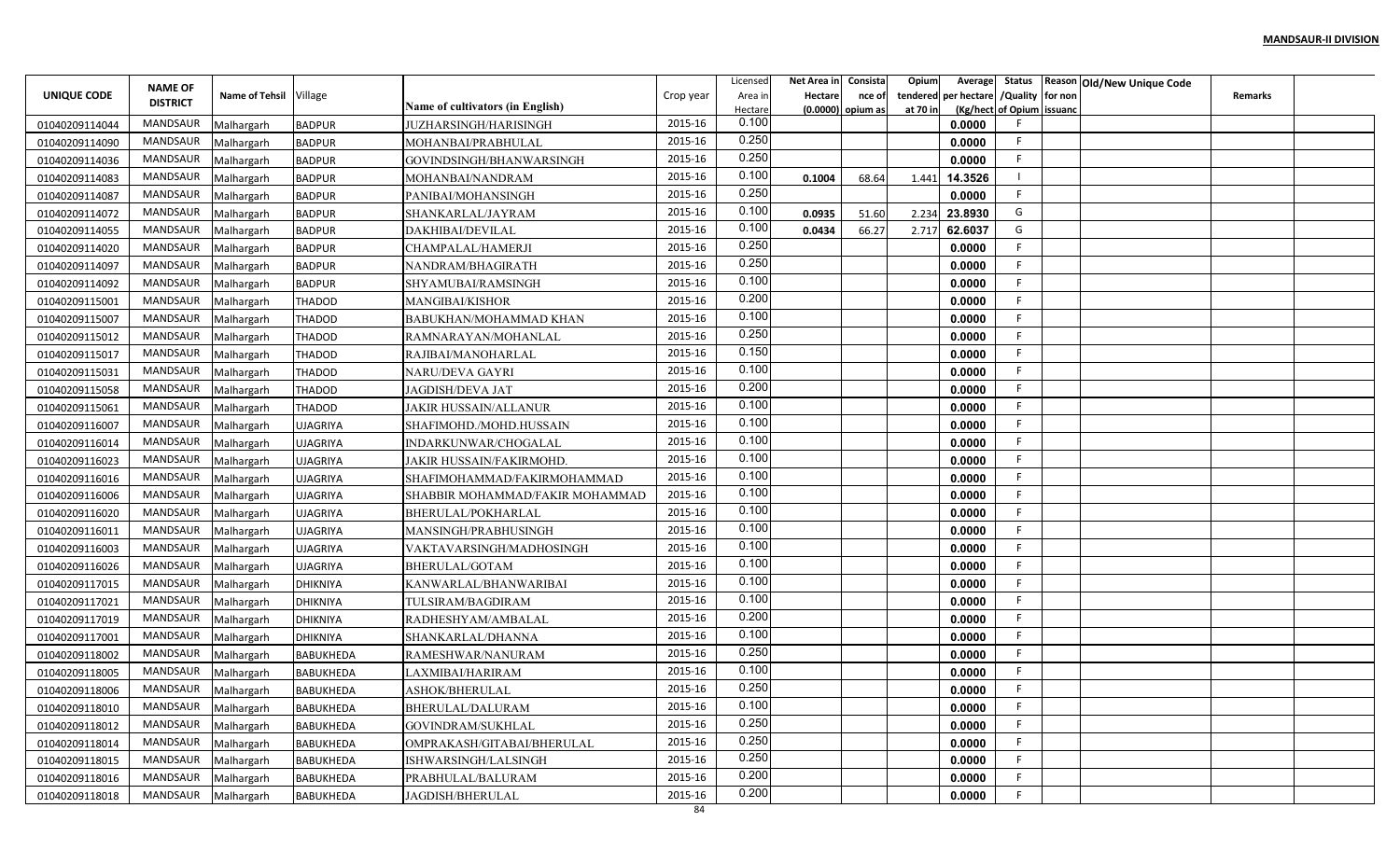|                | <b>NAME OF</b>  |                        |                         |                                         |           | Licensed           | Net Area in | Consista                    | Opium                | Average               | Status                    |         | Reason Old/New Unique Code |         |  |
|----------------|-----------------|------------------------|-------------------------|-----------------------------------------|-----------|--------------------|-------------|-----------------------------|----------------------|-----------------------|---------------------------|---------|----------------------------|---------|--|
| UNIQUE CODE    | <b>DISTRICT</b> | Name of Tehsil Village |                         | <b>Name of cultivators (in English)</b> | Crop year | Area ir<br>Hectare | Hectare     | nce of<br>(0.0000) opium as | tendered<br>at 70 in | per hectare / Quality | (Kg/hect of Opium issuanc | for non |                            | Remarks |  |
| 01040209118019 | <b>MANDSAUR</b> | Malhargarh             | <b>BABUKHEDA</b>        | SHANTIALAL/GANGABAI/NANURAM             | 2015-16   | 0.250              |             |                             |                      | 0.0000                |                           |         |                            |         |  |
| 01040209118022 | <b>MANDSAUR</b> | Malhargarh             | BABUKHEDA               | KANWARLAL/NARAYAN                       | 2015-16   | 0.250              |             |                             |                      | 0.0000                |                           |         |                            |         |  |
| 01040209118026 | <b>MANDSAUR</b> | Malhargarh             | BABUKHEDA               | NATHUKUNWAR/MOTISINGH                   | 2015-16   | 0.250              |             |                             |                      | 0.0000                |                           |         |                            |         |  |
| 01040209118029 | <b>MANDSAUR</b> | Malhargarh             | <b>BABUKHEDA</b>        | BHARATSINGH/BHANWARSINGH                | 2015-16   | 0.250              |             |                             |                      | 0.0000                |                           |         |                            |         |  |
| 01040209118035 | <b>MANDSAUR</b> | Malhargarh             | <b>BABUKHEDA</b>        | RAMLAL/SALAGRAM                         | 2015-16   | 0.250              |             |                             |                      | 0.0000                |                           |         |                            |         |  |
| 01040209118038 | MANDSAUR        | Malhargarh             | <b>BABUKHEDA</b>        | HIMMATSINGH/NAHARSINGH                  | 2015-16   | 0.250              |             |                             |                      | 0.0000                |                           |         |                            |         |  |
| 01040209118039 | MANDSAUR        | Malhargarh             | <b>BABUKHEDA</b>        | RAJESH/BHANWARLAL                       | 2015-16   | 0.250              |             |                             |                      | 0.0000                |                           |         |                            |         |  |
| 01040209118040 | <b>MANDSAUR</b> | Malhargarh             | <b>BABUKHEDA</b>        | LAXMINARAYAN/GOVINDRAM                  | 2015-16   | 0.250              |             |                             |                      | 0.0000                |                           |         |                            |         |  |
| 01040209118045 | MANDSAUR        | Malhargarh             | <b>BABUKHEDA</b>        | PRAHLAD/MOHANLAL                        | 2015-16   | 0.250              |             |                             |                      | 0.0000                |                           |         |                            |         |  |
| 01040209118046 | MANDSAUR        | Malhargarh             | <b>BABUKHEDA</b>        | TAMIJANBAI/BABUKHAN                     | 2015-16   | 0.250              |             |                             |                      | 0.0000                |                           |         |                            |         |  |
| 01040209118049 | MANDSAUR        | Malhargarh             | BABUKHEDA               | BHOPALSINGH/VIJAYSINGH                  | 2015-16   | 0.100              |             |                             |                      | 0.0000                |                           |         |                            |         |  |
| 01040209118052 | <b>MANDSAUR</b> | Malhargarh             | <b>BABUKHEDA</b>        | KANWARLAL/RAMLAL                        | 2015-16   | 0.250              |             |                             |                      | 0.0000                | F                         |         |                            |         |  |
| 01040209118060 | MANDSAUR        | Malhargarh             | <b>BABUKHEDA</b>        | GOVINDSINGH/NAHARSINGH                  | 2015-16   | 0.250              | 0.0948      | 70.3                        | 2.611                | 27.5422               | G                         |         |                            |         |  |
| 01040209118021 | <b>MANDSAUR</b> | Malhargarh             | <b>BABUKHEDA</b>        | RAMPRASAD/TORIRAM                       | 2015-16   | 0.250              |             |                             |                      | 0.0000                |                           |         |                            |         |  |
| 01040209118041 | <b>MANDSAUR</b> | Malhargarh             | <b>BABUKHEDA</b>        | OMPRAKSAH/PANNALAI                      | 2015-16   | 0.200              |             |                             |                      | 0.0000                |                           |         |                            |         |  |
| 01040209118055 | MANDSAUR        | Malhargarh             | <b>BABUKHEDA</b>        | RAMESHWAR/DHANRAJ                       | 2015-16   | 0.250              |             |                             |                      | 0.0000                |                           |         |                            |         |  |
| 01040209118020 | MANDSAUR        | Malhargarh             | BABUKHEDA               | BHANWERSINGH/KHUSHALSINGH               | 2015-16   | 0.100              |             |                             |                      | 0.0000                |                           |         |                            |         |  |
| 01040209118003 | MANDSAUR        | Malhargarh             | <b>BABUKHEDA</b>        | PARWATIBAI/MEGHRAJ                      | 2015-16   | 0.250              |             |                             |                      | 0.0000                |                           |         |                            |         |  |
| 01040209118017 | <b>MANDSAUR</b> | Malhargarh             | <b>BABUKHEDA</b>        | LALSINGH/KHUSHALSINGH                   | 2015-16   | 0.100              |             |                             |                      | 0.0000                |                           |         |                            |         |  |
| 01040209119021 | <b>MANDSAUR</b> | Malhargarh             | CHAVLI                  | SATYANARAYAN/JAGANNATH                  | 2015-16   | 0.250              |             |                             |                      | 0.0000                |                           |         |                            |         |  |
| 01040209119007 | MANDSAUR        | Malhargarh             | CHAVLI                  | SURENDRAKUMAR/BHANWARLAL                | 2015-16   | 0.250              |             |                             |                      | 0.0000                |                           |         |                            |         |  |
| 01040209119009 | <b>MANDSAUR</b> | Malhargarh             | <b>CHAVLI</b>           | CHAGANLAL/GOBAJI                        | 2015-16   | 0.250              |             |                             |                      | 0.0000                |                           |         |                            |         |  |
| 01040209119005 | MANDSAUR        | Malhargarh             | CHAVLI                  | SHANTILAL/HIRALAL                       | 2015-16   | 0.100              |             |                             |                      | 0.0000                |                           |         |                            |         |  |
| 01040209120005 | MANDSAUR        | Malhargarh             | <b>LASUDIYA RATHORE</b> | JUVANSINGH/PADAMSINGH                   | 2015-16   | 0.250              |             |                             |                      | 0.0000                |                           |         |                            |         |  |
| 01040209120007 | MANDSAUR        | Malhargarh             | LASUDIYA RATHORE        | KISHANSINGH/KALUSINGH                   | 2015-16   | 0.250              |             |                             |                      | 0.0000                | F.                        |         |                            |         |  |
| 01040209120009 | <b>MANDSAUR</b> | Malhargarh             | LASUDIYA RATHORE        | KAMLAKUNWAR/BHOMSINGH                   | 2015-16   | 0.100              |             |                             |                      | 0.0000                |                           |         |                            |         |  |
| 01040209120012 | <b>MANDSAUR</b> | Malhargarh             | LASUDIYA RATHORE        | NARAYAN/NANURAM                         | 2015-16   | 0.250              |             |                             |                      | 0.0000                |                           |         |                            |         |  |
| 01040209120014 | <b>MANDSAUR</b> | Malhargarh             | LASUDIYA RATHORE        | SOHANSINGH/RAMSINGH                     | 2015-16   | 0.250              |             |                             |                      | 0.0000                |                           |         |                            |         |  |
| 01040209120017 | <b>MANDSAUR</b> | Malhargarh             | LASUDIYA RATHORE        | SAMANDIBAI/BHERULAL                     | 2015-16   | 0.250              |             |                             |                      | 0.0000                | F                         |         |                            |         |  |
| 01040209120020 | <b>MANDSAUR</b> | Malhargarh             | LASUDIYA RATHORE        | <b>BALUSINGH/CHATARSINGH</b>            | 2015-16   | 0.200              |             |                             |                      | 0.0000                |                           |         |                            |         |  |
| 01040209120023 | MANDSAUR        | Malhargarh             | LASUDIYA RATHORE        | KASTURCHAND/SITARAM                     | 2015-16   | 0.250              |             |                             |                      | 0.0000                |                           |         |                            |         |  |
| 01040209120028 | <b>MANDSAUR</b> | Malhargarh             | <b>LASUDIYA RATHORE</b> | FUNDASINGH/BHOMSINGH                    | 2015-16   | 0.250              |             |                             |                      | 0.0000                |                           |         |                            |         |  |
| 01040209120029 | MANDSAUR        | Malhargarh             | LASUDIYA RATHORE        | KAILASHCHANDRA/RATANLAL                 | 2015-16   | 0.100              |             |                             |                      | 0.0000                |                           |         |                            |         |  |
| 01040209120037 | MANDSAUR        | Malhargarh             | LASUDIYA RATHORE        | SANJAYKUMAR/BHUVANISHANKAR              | 2015-16   | 0.250              |             |                             |                      | 0.0000                | F.                        |         |                            |         |  |
| 01040209120040 | MANDSAUR        | Malhargarh             | LASUDIYA RATHORE        | BAGDIBAI/GANGARAM                       | 2015-16   | 0.200              |             |                             |                      | 0.0000                |                           |         |                            |         |  |
| 01040209120042 | MANDSAUR        | Malhargarh             | LASUDIYA RATHORE        | RAJENDRA/RAMESHCHANDRA                  | 2015-16   | 0.250              |             |                             |                      | 0.0000                | F.                        |         |                            |         |  |
| 01040209120045 | MANDSAUR        | Malhargarh             | LASUDIYA RATHORE        | SHRWANSINGH/RAMSINGH                    | 2015-16   | 0.250              |             |                             |                      | 0.0000                | F.                        |         |                            |         |  |
| 01040209120046 | MANDSAUR        | Malhargarh             | LASUDIYA RATHORE        | MANGUSINGH/BHANWARSINGH                 | 2015-16   | 0.100              |             |                             |                      | 0.0000                | F.                        |         |                            |         |  |
| 01040209120054 | MANDSAUR        | Malhargarh             | LASUDIYA RATHORE        | PRABHUBAI/MADANLAL                      | 2015-16   | 0.100              |             |                             |                      | 0.0000                |                           |         |                            |         |  |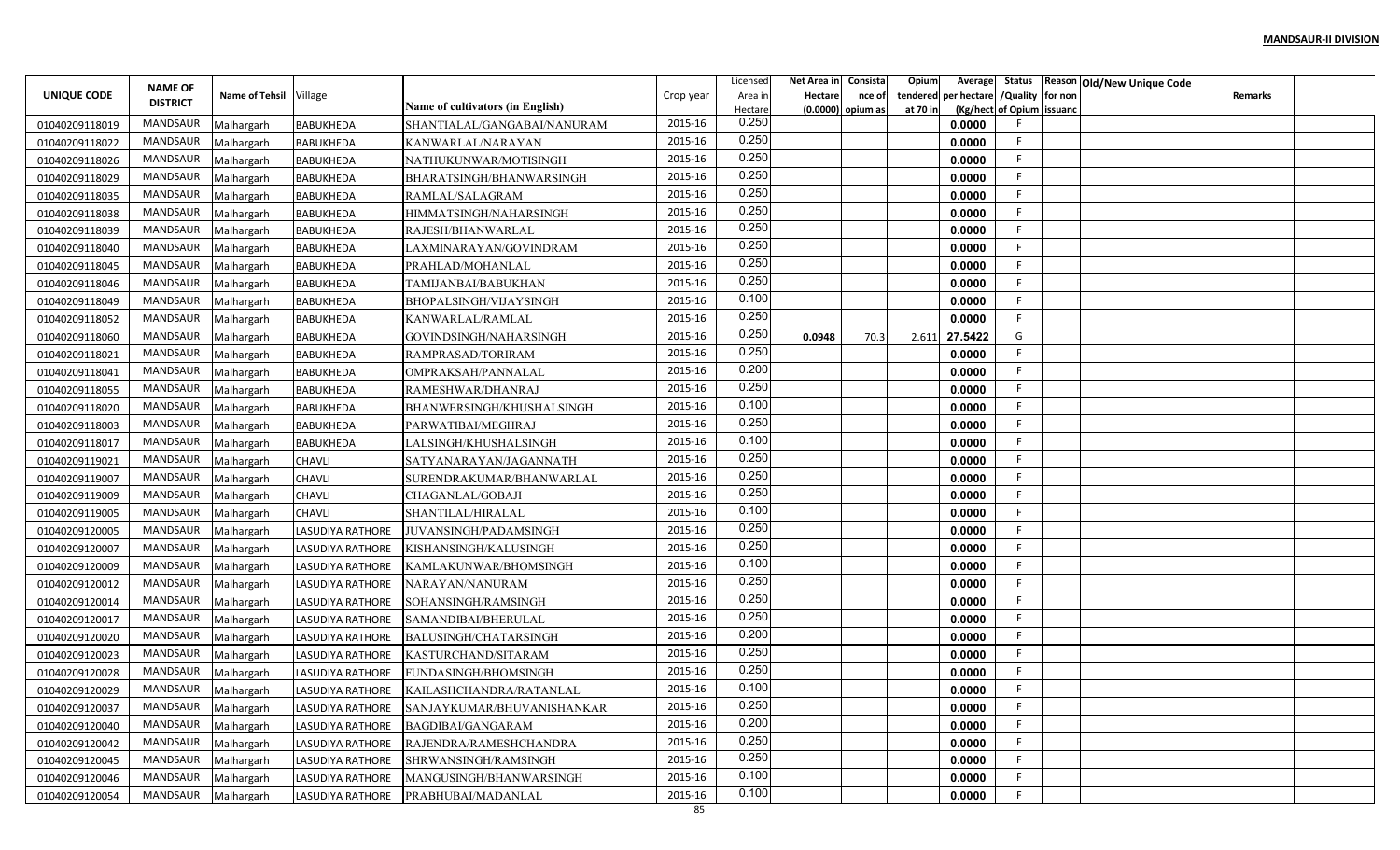|                | <b>NAME OF</b>  |                        |                         |                                         |           | Licensed           | Net Area in | Consista                    | Opium    | Average              | Status                                |         | Reason Old/New Unique Code |         |  |
|----------------|-----------------|------------------------|-------------------------|-----------------------------------------|-----------|--------------------|-------------|-----------------------------|----------|----------------------|---------------------------------------|---------|----------------------------|---------|--|
| UNIQUE CODE    | <b>DISTRICT</b> | Name of Tehsil Village |                         | <b>Name of cultivators (in English)</b> | Crop year | Area ir<br>Hectare | Hectare     | nce of<br>(0.0000) opium as | at 70 in | tendered per hectare | /Quality<br>(Kg/hect of Opium issuanc | for non |                            | Remarks |  |
| 01040209120056 | <b>MANDSAUR</b> | Malhargarh             | <b>LASUDIYA RATHORE</b> | NARAYANSINGH/BAGDUSINGH                 | 2015-16   | 0.250              |             |                             |          | 0.0000               |                                       |         |                            |         |  |
| 01040209120057 | MANDSAUR        | Malhargarh             | <b>LASUDIYA RATHORE</b> | GATTUKUNWAR/JIVANSINGH                  | 2015-16   | 0.250              |             |                             |          | 0.0000               |                                       |         |                            |         |  |
| 01040209120060 | MANDSAUR        | Malhargarh             | LASUDIYA RATHORE        | VIDYABAI/PRABHULAI                      | 2015-16   | 0.200              |             |                             |          | 0.0000               |                                       |         |                            |         |  |
| 01040209120061 | <b>MANDSAUR</b> | Malhargarh             | <b>LASUDIYA RATHORE</b> | RAMPRASAD/PRABHULAL                     | 2015-16   | 0.250              |             |                             |          | 0.0000               |                                       |         |                            |         |  |
| 01040209120077 | MANDSAUR        | Malhargarh             | LASUDIYA RATHORE        | HARISINGH/BHOMSINGH                     | 2015-16   | 0.250              |             |                             |          | 0.0000               |                                       |         |                            |         |  |
| 01040209120081 | MANDSAUR        | Malhargarh             | LASUDIYA RATHORE        | RAMKANYABAI/PRABHULAL                   | 2015-16   | 0.200              |             |                             |          | 0.0000               |                                       |         |                            |         |  |
| 01040209120088 | MANDSAUR        | Malhargarh             | LASUDIYA RATHORE        | DHANSINGH/SHAMBHUSINGH                  | 2015-16   | 0.200              |             |                             |          | 0.0000               |                                       |         |                            |         |  |
| 01040209120093 | MANDSAUR        | Malhargarh             | <b>LASUDIYA RATHORE</b> | CHENSINGH/KISHANSINGH                   | 2015-16   | 0.250              |             |                             |          | 0.0000               |                                       |         |                            |         |  |
| 01040209120096 | MANDSAUR        | Malhargarh             | <b>LASUDIYA RATHORE</b> | <b>BABULAL/NARAYAN</b>                  | 2015-16   | 0.250              |             |                             |          | 0.0000               |                                       |         |                            |         |  |
| 01040209120097 | <b>MANDSAUR</b> | Malhargarh             | LASUDIYA RATHORE        | BHANWARKUNWAR/RAJKUNWAR                 | 2015-16   | 0.100              |             |                             |          | 0.0000               |                                       |         |                            |         |  |
| 01040209120101 | MANDSAUR        | Malhargarh             | LASUDIYA RATHORE        | MUNNABAI/DASHRATHLAL                    | 2015-16   | 0.250              |             |                             |          | 0.0000               |                                       |         |                            |         |  |
| 01040209120110 | MANDSAUR        | Malhargarh             | <b>LASUDIYA RATHORE</b> | KRISHNKUNWAR/ARJUNSINGH                 | 2015-16   | 0.250              |             |                             |          | 0.0000               |                                       |         |                            |         |  |
| 01040209120124 | <b>MANDSAUR</b> | Malhargarh             | LASUDIYA RATHORE        | LAKHANSINGH/BHANWARSINGH                | 2015-16   | 0.250              |             |                             |          | 0.0000               | F.                                    |         |                            |         |  |
| 01040209120128 | <b>MANDSAUR</b> | Malhargarh             | LASUDIYA RATHORE        | SAMANDARSINGH/DIPSINGH                  | 2015-16   | 0.200              |             |                             |          | 0.0000               | F.                                    |         |                            |         |  |
| 01040209120130 | MANDSAUR        | Malhargarh             | LASUDIYA RATHORE        | NARVARSINGH/SOHANSINGH                  | 2015-16   | 0.250              |             |                             |          | 0.0000               |                                       |         |                            |         |  |
| 01040209120135 | <b>MANDSAUR</b> | Malhargarh             | LASUDIYA RATHORE        | VIKRAMSINGH/RAMSINGH                    | 2015-16   | 0.250              |             |                             |          | 0.0000               |                                       |         |                            |         |  |
| 01040209120141 | MANDSAUR        | Malhargarh             | <b>LASUDIYA RATHORE</b> | NARENDRAKUNWAR/JITSINGH                 | 2015-16   | 0.250              |             |                             |          | 0.0000               |                                       |         |                            |         |  |
| 01040209120142 | MANDSAUR        | Malhargarh             | LASUDIYA RATHORE        | RAMCHANDRA/SHIVNARAYAN                  | 2015-16   | 0.250              |             |                             |          | 0.0000               |                                       |         |                            |         |  |
| 01040209120143 | MANDSAUR        | Malhargarh             | LASUDIYA RATHORE        | AMARSINGH/SAMANDSINGH                   | 2015-16   | 0.250              |             |                             |          | 0.0000               |                                       |         |                            |         |  |
| 01040209120146 | <b>MANDSAUR</b> | Malhargarh             | <b>LASUDIYA RATHORE</b> | RAMPRASAD/RAMCHANDRA                    | 2015-16   | 0.250              |             |                             |          | 0.0000               |                                       |         |                            |         |  |
| 01040209120155 | <b>MANDSAUR</b> | Malhargarh             | LASUDIYA RATHORE        | SATYANARAYAN/BHANWARLAL                 | 2015-16   | 0.250              |             |                             |          | 0.0000               |                                       |         |                            |         |  |
| 01040209120156 | <b>MANDSAUR</b> | Malhargarh             | LASUDIYA RATHORE        | GOPAL/POONAMCHAND                       | 2015-16   | 0.200              |             |                             |          | 0.0000               |                                       |         |                            |         |  |
| 01040209120157 | MANDSAUR        | Malhargarh             | <b>LASUDIYA RATHORE</b> | RAJENDRAKUMAR/BHUVANISHANKAR            | 2015-16   | 0.250              |             |                             |          | 0.0000               |                                       |         |                            |         |  |
| 01040209120159 | MANDSAUR        | Malhargarh             | LASUDIYA RATHORE        | <b>BAGDUSINGH/RAYSINGH</b>              | 2015-16   | 0.200              |             |                             |          | 0.0000               |                                       |         |                            |         |  |
| 01040209120169 | MANDSAUR        | Malhargarh             | LASUDIYA RATHORE        | KUSHALSINGH/BHOPALSINGH                 | 2015-16   | 0.200              |             |                             |          | 0.0000               |                                       |         |                            |         |  |
| 01040209120099 | MANDSAUR        | Malhargarh             | LASUDIYA RATHORE        | SHANTILAL/AMRAJI                        | 2015-16   | 0.100              |             |                             |          | 0.0000               |                                       |         |                            |         |  |
| 01040209120104 | <b>MANDSAUR</b> | Malhargarh             | <b>LASUDIYA RATHORE</b> | <b>BHAGATRAM/KACHRU</b>                 | 2015-16   | 0.250              |             |                             |          | 0.0000               |                                       |         |                            |         |  |
| 01040209120075 | MANDSAUR        | Malhargarh             | LASUDIYA RATHORE        | KESHARSINGH/JAWANSINGH                  | 2015-16   | 0.250              |             |                             |          | 0.0000               |                                       |         |                            |         |  |
| 01040209120108 | <b>MANDSAUR</b> | Malhargarh             | <b>LASUDIYA RATHORE</b> | KHUMANSINGH/JAWANSINGH                  | 2015-16   | 0.250              |             |                             |          | 0.0000               |                                       |         |                            |         |  |
| 01040209120107 | MANDSAUR        | Malhargarh             | LASUDIYA RATHORE        | NAHARSINGH/JAWANSINGH                   | 2015-16   | 0.250              |             |                             |          | 0.0000               |                                       |         |                            |         |  |
| 01040209120161 | MANDSAUR        | Malhargarh             | <b>LASUDIYA RATHORE</b> | PAPPUSINGH/BHANWARSINGH                 | 2015-16   | 0.200              |             |                             |          | 0.0000               |                                       |         |                            |         |  |
| 01040209120053 | MANDSAUR        | Malhargarh             | LASUDIYA RATHORE        | KAMALSINGH/RAMSINGH                     | 2015-16   | 0.250              |             |                             |          | 0.0000               |                                       |         |                            |         |  |
| 01040209120118 | MANDSAUR        | Malhargarh             | LASUDIYA RATHORE        | <b>BANESINGH/BAGDUSINGH</b>             | 2015-16   | 0.100              |             |                             |          | 0.0000               |                                       |         |                            |         |  |
| 01040209120074 | MANDSAUR        | Malhargarh             |                         | LASUDIYA RATHORE BAHDURSINGH/PADAMSINGH | 2015-16   | 0.250              |             |                             |          | 0.0000               | F.                                    |         |                            |         |  |
| 01040209120091 | MANDSAUR        | Malhargarh             | LASUDIYA RATHORE        | SMARATHLAL/PRABHULAL                    | 2015-16   | 0.250              |             |                             |          | 0.0000               | E.                                    |         |                            |         |  |
| 01040209120176 | MANDSAUR        | Malhargarh             | LASUDIYA RATHORE        | PHOOLBAI/MADANSINGH                     | 2015-16   | 0.250              |             |                             |          | 0.0000               |                                       |         |                            |         |  |
| 01040209120178 | MANDSAUR        | Malhargarh             | LASUDIYA RATHORE        | ANGURBALA/LAXMAN                        | 2015-16   | 0.250              |             |                             |          | 0.0000               | F.                                    |         |                            |         |  |
| 01040209120180 | MANDSAUR        | Malhargarh             | LASUDIYA RATHORE        | MOTIYABAI/RAMCHAND                      | 2015-16   | 0.100              |             |                             |          | 0.0000               | F.                                    |         |                            |         |  |
| 01040209120082 | MANDSAUR        | Malhargarh             | LASUDIYA RATHORE        | NAGUSINGH/KAMALSINGH                    | 2015-16   | 0.100              |             |                             |          | 0.0000               |                                       |         |                            |         |  |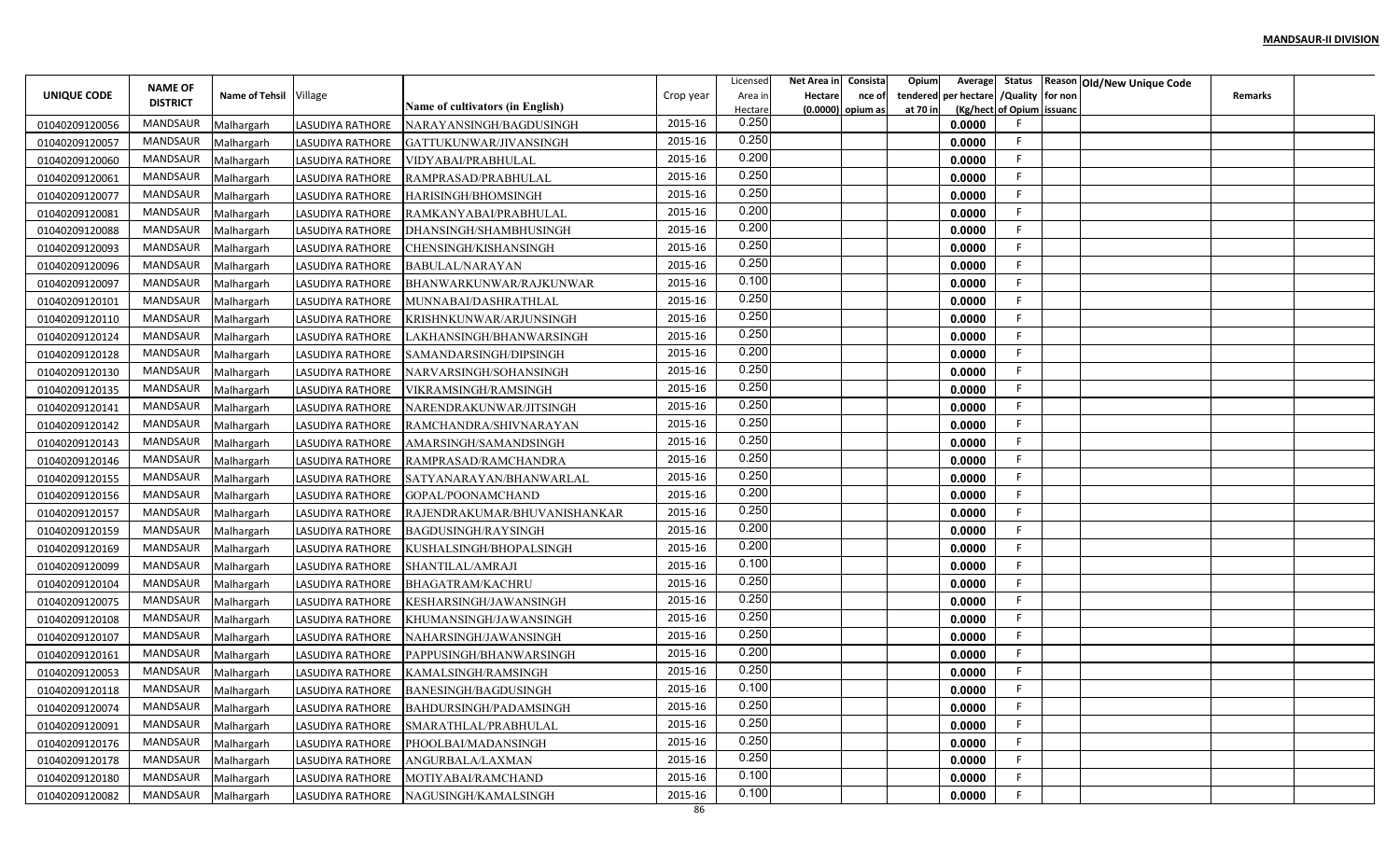|                    | <b>NAME OF</b>  |                        |                         |                                         |           | Licensed           | Net Area in | Consista                    | Opium                | Average               | Status                    |         | Reason Old/New Unique Code |         |  |
|--------------------|-----------------|------------------------|-------------------------|-----------------------------------------|-----------|--------------------|-------------|-----------------------------|----------------------|-----------------------|---------------------------|---------|----------------------------|---------|--|
| <b>UNIQUE CODE</b> | <b>DISTRICT</b> | Name of Tehsil Village |                         | <b>Name of cultivators (in English)</b> | Crop year | Area ir<br>Hectare | Hectare     | nce of<br>(0.0000) opium as | tendered<br>at 70 in | per hectare / Quality | (Kg/hect of Opium issuanc | for non |                            | Remarks |  |
| 01040209120177     | <b>MANDSAUR</b> | Malhargarh             | LASUDIYA RATHORE        | NANDUBAI/RAMLAL                         | 2015-16   | 0.100              |             |                             |                      | 0.0000                |                           |         |                            |         |  |
| 01040209120032     | <b>MANDSAUR</b> | Malhargarh             | LASUDIYA RATHORE        | <b>BAGDUSINGH/SARDARSINGH</b>           | 2015-16   | 0.250              |             |                             |                      | 0.0000                |                           |         |                            |         |  |
| 01040209120008     | <b>MANDSAUR</b> | Malhargarh             | LASUDIYA RATHORE        | RATANSINGH/PARTHESINGH                  | 2015-16   | 0.100              |             |                             |                      | 0.0000                |                           |         |                            |         |  |
| 01040209120167     | <b>MANDSAUR</b> | Malhargarh             | LASUDIYA RATHORE        | KAMALSINGH/PARTHESINGH                  | 2015-16   | 0.100              |             |                             |                      | 0.0000                |                           |         |                            |         |  |
| 01040209120018     | <b>MANDSAUR</b> | Malhargarh             | LASUDIYA RATHORE        | MOHANSINGH/UDAYSINGH                    | 2015-16   | 0.250              |             |                             |                      | 0.0000                |                           |         |                            |         |  |
| 01040209120006     | MANDSAUR        | Malhargarh             | LASUDIYA RATHORE        | PARTHA/BHUVAN                           | 2015-16   | 0.200              |             |                             |                      | 0.0000                |                           |         |                            |         |  |
| 01040209120038     | <b>MANDSAUR</b> | Malhargarh             | <b>LASUDIYA RATHORE</b> | BHANWARSINGH/BHUVANISINGH               | 2015-16   | 0.100              |             |                             |                      | 0.0000                |                           |         |                            |         |  |
| 01040209120083     | MANDSAUR        | Malhargarh             | LASUDIYA RATHORE        | <b>BALUSINGH/VAJESINGH</b>              | 2015-16   | 0.250              |             |                             |                      | 0.0000                |                           |         |                            |         |  |
| 01040209120094     | MANDSAUR        | Malhargarh             | LASUDIYA RATHORE        | PAPPUSINGH/MANOHARSINGH                 | 2015-16   | 0.100              |             |                             |                      | 0.0000                |                           |         |                            |         |  |
| 01040209120131     | MANDSAUR        | Malhargarh             | LASUDIYA RATHORE        | <b>BABULAL/SITARAM</b>                  | 2015-16   | 0.250              |             |                             |                      | 0.0000                |                           |         |                            |         |  |
| 01040209120024     | MANDSAUR        | Malhargarh             | LASUDIYA RATHORE        | JALAMSINGH/VAKTAWARSINGH                | 2015-16   | 0.250              |             |                             |                      | 0.0000                |                           |         |                            |         |  |
| 01040209120027     | <b>MANDSAUR</b> | Malhargarh             | <b>LASUDIYA RATHORE</b> | HEMRAJ/HAMERA                           | 2015-16   | 0.100              |             |                             |                      | 0.0000                | F.                        |         |                            |         |  |
| 01040209120153     | MANDSAUR        | Malhargarh             | LASUDIYA RATHORE        | DHANNALAL/HEMRAJ                        | 2015-16   | 0.200              |             |                             |                      | 0.0000                |                           |         |                            |         |  |
| 01040209120133     | <b>MANDSAUR</b> | Malhargarh             | <b>LASUDIYA RATHORE</b> | KANEHIYALAL/BHERULAL                    | 2015-16   | 0.250              |             |                             |                      | 0.0000                |                           |         |                            |         |  |
| 01040209120051     | <b>MANDSAUR</b> | Malhargarh             | LASUDIYA RATHORE        | SAGARMAL/PRABHULAI                      | 2015-16   | 0.250              |             |                             |                      | 0.0000                |                           |         |                            |         |  |
| 01040209120036     | MANDSAUR        | Malhargarh             | <b>LASUDIYA RATHORE</b> | PUNAMCHAND/ONKARLAL                     | 2015-16   | 0.250              |             |                             |                      | 0.0000                |                           |         |                            |         |  |
| 01040209120043     | MANDSAUR        | Malhargarh             | LASUDIYA RATHORE        | <b>BHABHUTRAM/KACHRU</b>                | 2015-16   | 0.250              |             |                             |                      | 0.0000                |                           |         |                            |         |  |
| 01040209120031     | MANDSAUR        | Malhargarh             | <b>LASUDIYA RATHORE</b> | SHAMBHU/GAJRIYA                         | 2015-16   | 0.250              |             |                             |                      | 0.0000                |                           |         |                            |         |  |
| 01040209120092     | <b>MANDSAUR</b> | Malhargarh             | LASUDIYA RATHORE        | <b>DEVILAL/GIRDHARI</b>                 | 2015-16   | 0.250              |             |                             |                      | 0.0000                |                           |         |                            |         |  |
| 01040209120004     | <b>MANDSAUR</b> | Malhargarh             | <b>LASUDIYA RATHORE</b> | LACHIRAM/KASHIRAM                       | 2015-16   | 0.200              |             |                             |                      | 0.0000                |                           |         |                            |         |  |
| 01040209120095     | MANDSAUR        | Malhargarh             | LASUDIYA RATHORE        | <b>BABULAL/CHIMANLAL</b>                | 2015-16   | 0.250              |             |                             |                      | 0.0000                |                           |         |                            |         |  |
| 01040209120002     | <b>MANDSAUR</b> | Malhargarh             | <b>LASUDIYA RATHORE</b> | ABHISHEK/PRABHULAI                      | 2015-16   | 0.250              |             |                             |                      | 0.0000                |                           |         |                            |         |  |
| 01040209120013     | MANDSAUR        | Malhargarh             | LASUDIYA RATHORE        | MANGILAL/CHIMANLAL                      | 2015-16   | 0.100              |             |                             |                      | 0.0000                |                           |         |                            |         |  |
| 01040209120030     | MANDSAUR        | Malhargarh             | LASUDIYA RATHORE        | <b>BHABHUTRAM/BABRU</b>                 | 2015-16   | 0.250              |             |                             |                      | 0.0000                |                           |         |                            |         |  |
| 01040209120050     | MANDSAUR        | Malhargarh             | LASUDIYA RATHORE        | RAMGOPAL/CHIMANLAL                      | 2015-16   | 0.250              |             |                             |                      | 0.0000                | F.                        |         |                            |         |  |
| 01040209120058     | <b>MANDSAUR</b> | Malhargarh             | LASUDIYA RATHORE        | <b>BANSHILAL/NANDRAM</b>                | 2015-16   | 0.200              |             |                             |                      | 0.0000                |                           |         |                            |         |  |
| 01040209120063     | <b>MANDSAUR</b> | Malhargarh             | LASUDIYA RATHORE        | <b>BHARATSINGH/HARISINGH</b>            | 2015-16   | 0.250              |             |                             |                      | 0.0000                |                           |         |                            |         |  |
| 01040209120068     | <b>MANDSAUR</b> | Malhargarh             | LASUDIYA RATHORE        | KANWARSINGH/MOHANSINGH                  | 2015-16   | 0.250              |             |                             |                      | 0.0000                |                           |         |                            |         |  |
| 01040209120069     | <b>MANDSAUR</b> | Malhargarh             | LASUDIYA RATHORE        | DILIPSINGH/ARJUNSINGH                   | 2015-16   | 0.250              |             |                             |                      | 0.0000                | F                         |         |                            |         |  |
| 01040209120071     | <b>MANDSAUR</b> | Malhargarh             | LASUDIYA RATHORE        | ANILAKUMAR/RAMPRATAP                    | 2015-16   | 0.250              |             |                             |                      | 0.0000                |                           |         |                            |         |  |
| 01040209120080     | MANDSAUR        | Malhargarh             | LASUDIYA RATHORE        | DIPSINGH/RODSINGH                       | 2015-16   | 0.250              |             |                             |                      | 0.0000                |                           |         |                            |         |  |
| 01040209120084     | <b>MANDSAUR</b> | Malhargarh             | LASUDIYA RATHORE        | RAMIBAI@RAMAKANTABAI/PRABHULAI          | 2015-16   | 0.250              |             |                             |                      | 0.0000                |                           |         |                            |         |  |
| 01040209120086     | MANDSAUR        | Malhargarh             | LASUDIYA RATHORE        | MOHANLAL/NANDRAM                        | 2015-16   | 0.250              |             |                             |                      | 0.0000                |                           |         |                            |         |  |
| 01040209120122     | MANDSAUR        | Malhargarh             | LASUDIYA RATHORE        | PHOOLSINGH/RAMSINGH                     | 2015-16   | 0.100              |             |                             |                      | 0.0000                |                           |         |                            |         |  |
| 01040209120162     | MANDSAUR        | Malhargarh             | LASUDIYA RATHORE        | MANGUSINGH/BAHADURSINGH                 | 2015-16   | 0.250              |             |                             |                      | 0.0000                |                           |         |                            |         |  |
| 01040209120076     | MANDSAUR        | Malhargarh             | LASUDIYA RATHORE        | ONKARSINGH/PADAMSINGH                   | 2015-16   | 0.250              |             |                             |                      | 0.0000                | F.                        |         |                            |         |  |
| 01040209120072     | MANDSAUR        | Malhargarh             | LASUDIYA RATHORE        | VIKRAMSINGH/UMRAOSINGH/MADHOSINGH       | 2015-16   | 0.250              |             |                             |                      | 0.0000                | F.                        |         |                            |         |  |
| 01040209120066     | MANDSAUR        | Malhargarh             | LASUDIYA RATHORE        | GOVINDKUNWAR/BAPUSINGH                  | 2015-16   | 0.250              |             |                             |                      | 0.0000                |                           |         |                            |         |  |
| 01040209120059     | MANDSAUR        | Malhargarh             | LASUDIYA RATHORE        | SHAYAMSINGH/BALUSINGH                   | 2015-16   | 0.250              |             |                             |                      | 0.0000                |                           |         |                            |         |  |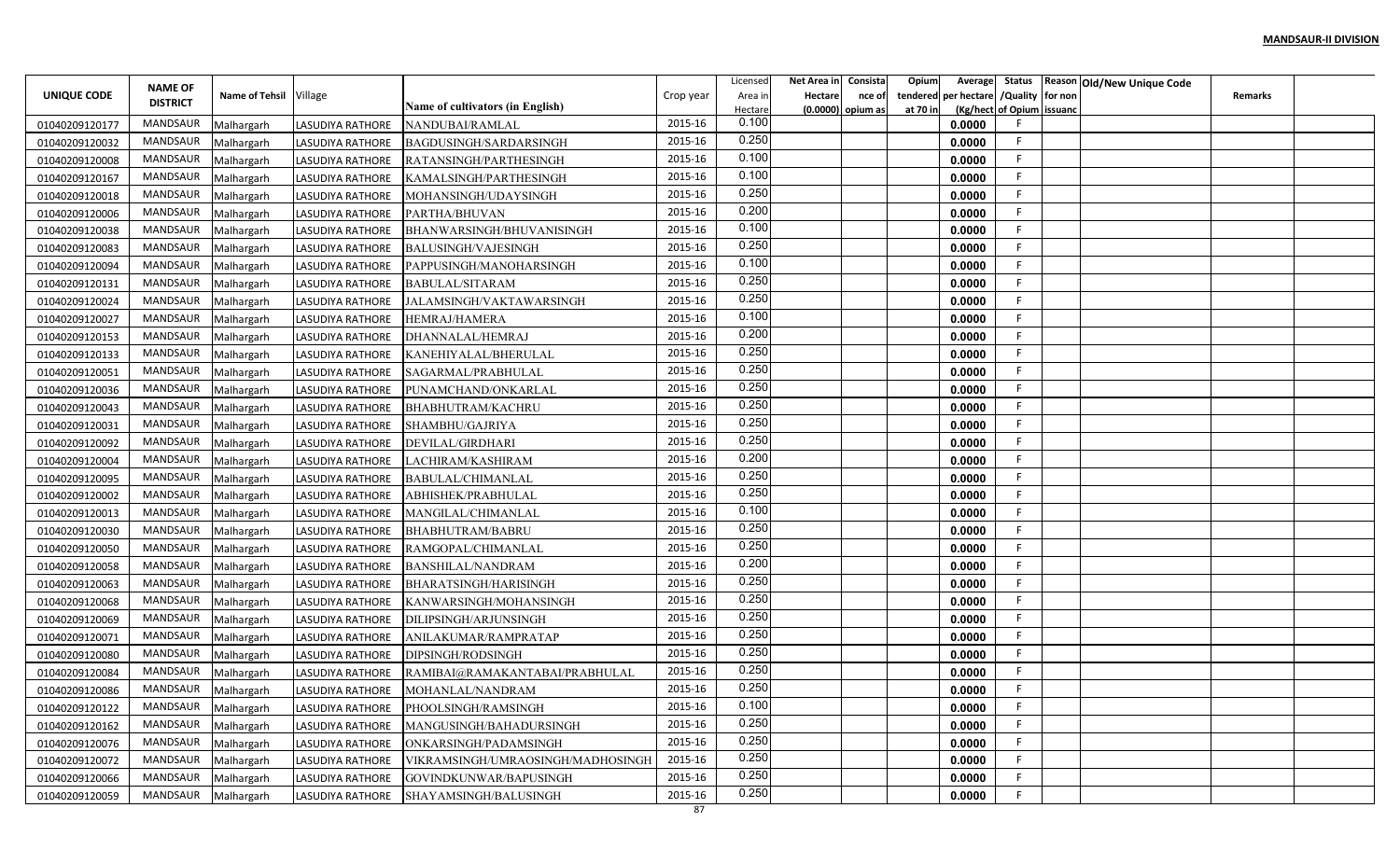|                    | <b>NAME OF</b>      |                        |                         |                                  |           | Licensed           | Net Area in | Consista                    | Opium                | Average               | Status                    |         | Reason Old/New Unique Code |         |  |
|--------------------|---------------------|------------------------|-------------------------|----------------------------------|-----------|--------------------|-------------|-----------------------------|----------------------|-----------------------|---------------------------|---------|----------------------------|---------|--|
| <b>UNIQUE CODE</b> | <b>DISTRICT</b>     | Name of Tehsil Village |                         | Name of cultivators (in English) | Crop year | Area ir<br>Hectare | Hectare     | nce of<br>(0.0000) opium as | tendered<br>at 70 in | per hectare / Quality | (Kg/hect of Opium issuanc | for non |                            | Remarks |  |
| 01040209120026     | <b>MANDSAUR</b>     | Malhargarh             | LASUDIYA RATHORE        | GOTAMLAL/MANGILAI                | 2015-16   | 0.250              |             |                             |                      | 0.0000                |                           |         |                            |         |  |
| 01040209120164     | <b>MANDSAUR</b>     | Malhargarh             | <b>LASUDIYA RATHORE</b> | RAMCHANDRA/GOKUL                 | 2015-16   | 0.250              |             |                             |                      | 0.0000                |                           |         |                            |         |  |
| 01040209120087     | <b>MANDSAUR</b>     | Malhargarh             | LASUDIYA RATHORE        | BAPUALAL/AMARAJI                 | 2015-16   | 0.250              |             |                             |                      | 0.0000                |                           |         |                            |         |  |
| 01040209120114     | <b>MANDSAUR</b>     | Malhargarh             | LASUDIYA RATHORE        | SUGANKUNWAR/MANGUSINGH           | 2015-16   | 0.250              |             |                             |                      | 0.0000                |                           |         |                            |         |  |
| 01040209120079     | <b>MANDSAUR</b>     | Malhargarh             | LASUDIYA RATHORE        | ANTARKUNWAR/GOPALSINGH           | 2015-16   | 0.250              |             |                             |                      | 0.0000                |                           |         |                            |         |  |
| 01040209120085     | MANDSAUR            | Malhargarh             | LASUDIYA RATHORE        | CHENRAM/PARTHA                   | 2015-16   | 0.250              |             |                             |                      | 0.0000                |                           |         |                            |         |  |
| 01040209120121     | MANDSAUR            | Malhargarh             | <b>LASUDIYA RATHORE</b> | <b>SHANTIBAI/DEVA</b>            | 2015-16   | 0.100              |             |                             |                      | 0.0000                |                           |         |                            |         |  |
| 01040209120062     | <b>MANDSAUR</b>     | Malhargarh             | <b>LASUDIYA RATHORE</b> | RAMCHANDRA/LACHIRAM              | 2015-16   | 0.200              |             |                             |                      | 0.0000                |                           |         |                            |         |  |
| 01040209120174     | MANDSAUR            | Malhargarh             | LASUDIYA RATHORE        | KAMLABAI/MANGILAL                | 2015-16   | 0.250              |             |                             |                      | 0.0000                |                           |         |                            |         |  |
| 01040209120158     | MANDSAUR            | Malhargarh             | LASUDIYA RATHORE        | SURAJBAI/NANDRAM                 | 2015-16   | 0.250              |             |                             |                      | 0.0000                |                           |         |                            |         |  |
| 01040209120179     | MANDSAUR            | Malhargarh             | LASUDIYA RATHORE        | NATHUSINGH/BHAGWANSINGH          | 2015-16   | 0.250              |             |                             |                      | 0.0000                |                           |         |                            |         |  |
| 01040209120011     | <b>MANDSAUR</b>     | Malhargarh             | <b>LASUDIYA RATHORE</b> | SUHAGBAI/KACHRU                  | 2015-16   | 0.250              |             |                             |                      | 0.0000                | F.                        |         |                            |         |  |
| 01040209120181     | MANDSAUR            | Malhargarh             | LASUDIYA RATHORE        | PRAHLAD/KARULAL                  | 2015-16   | 0.250              |             |                             |                      | 0.0000                |                           |         |                            |         |  |
| 01040209120182     | <b>MANDSAUR</b>     | Malhargarh             | <b>LASUDIYA RATHORE</b> | PHOONDALAL/BHANWARSINGH          | 2015-16   | 0.250              |             |                             |                      | 0.0000                |                           |         |                            |         |  |
| 01040209120117     | MANDSAUR            | Malhargarh             | <b>LASUDIYA RATHORE</b> | RODSINGH/NATHUSINGH              | 2015-16   | 0.100              |             |                             |                      | 0.0000                |                           |         |                            |         |  |
| 01040209120152     | MANDSAUR            | Malhargarh             | <b>LASUDIYA RATHORE</b> | LACHHIRAM/BHERULAL               | 2015-16   | 0.100              |             |                             |                      | 0.0000                |                           |         |                            |         |  |
| 01040209121002     | MANDSAUR            | Malhargarh             | LUNAHEDA                | SAMANBAI/RUPA                    | 2015-16   | 0.100              |             |                             |                      | 0.0000                |                           |         |                            |         |  |
| 01040209121003     | MANDSAUR            | Malhargarh             | LUNAHEDA                | DHAPUBAI/RAMCHANDRA              | 2015-16   | 0.150              |             |                             |                      | 0.0000                |                           |         |                            |         |  |
| 01040209121008     | MANDSAUR            | Malhargarh             | LUNAHEDA                | BABULAL/SITARAM                  | 2015-16   | 0.200              |             |                             |                      | 0.0000                |                           |         |                            |         |  |
| 01040209121011     | <b>MANDSAUR</b>     | Malhargarh             | LUNAHEDA                | CHOUTHMAL/LAKMICHAND             | 2015-16   | 0.200              |             |                             |                      | 0.0000                |                           |         |                            |         |  |
| 01040209121013     | MANDSAUR            | Malhargarh             | LUNAHEDA                | MOHANLAL/GHASI                   | 2015-16   | 0.100              |             |                             |                      | 0.0000                |                           |         |                            |         |  |
| 01040209121016     | <b>MANDSAUR</b>     | Malhargarh             | LUNAHEDA                | RANCHOAD/GOKUL                   | 2015-16   | 0.250              |             |                             |                      | 0.0000                |                           |         |                            |         |  |
| 01040209121017     | MANDSAUR            | Malhargarh             | LUNAHEDA                | ARJUNSINGH/BHANWERSINGH          | 2015-16   | 0.200              |             |                             |                      | 0.0000                |                           |         |                            |         |  |
| 01040209121024     | MANDSAUR            | Malhargarh             | LUNAHEDA                | SAJJANBAI/RAMPRATAP              | 2015-16   | 0.250              |             |                             |                      | 0.0000                |                           |         |                            |         |  |
| 01040209121025     | MANDSAUR            | Malhargarh             | LUNAHEDA                | HASTIMAL/CHTABHUJ                | 2015-16   | 0.250              |             |                             |                      | 0.0000                | F.                        |         |                            |         |  |
| 01040209121030     | <b>MANDSAUR</b>     | Malhargarh             | LUNAHEDA                | SHYAMDAS/MOHANDAS                | 2015-16   | 0.100              |             |                             |                      | 0.0000                |                           |         |                            |         |  |
| 01040209121031     | <b>MANDSAUR</b>     | Malhargarh             | LUNAHEDA                | BABULAL/DHANNA                   | 2015-16   | 0.250              |             |                             |                      | 0.0000                | E.                        |         |                            |         |  |
| 01040209121032     | <b>MANDSAUR</b>     | Malhargarh             | LUNAHEDA                | JAGDISH/LAXMAN                   | 2015-16   | 0.100              |             |                             |                      | 0.0000                |                           |         |                            |         |  |
| 01040209121035     | <b>MANDSAUR</b>     | Malhargarh             | LUNAHEDA                | NANDKISHOR/BHANWARLAL            | 2015-16   | 0.200              |             |                             |                      | 0.0000                | F                         |         |                            |         |  |
| 01040209121040     | <b>MANDSAUR</b>     | Malhargarh             | LUNAHEDA                | ASHOKKUMAR/BHANWARLAL            | 2015-16   | 0.200              |             |                             |                      | 0.0000                |                           |         |                            |         |  |
| 01040209121041     | MANDSAUR            | Malhargarh             | LUNAHEDA                | GHANSHYAM/RODMAI                 | 2015-16   | 0.200              |             |                             |                      | 0.0000                |                           |         |                            |         |  |
| 01040209121042     | <b>MANDSAUR</b>     | Malhargarh             | LUNAHEDA                | MOHANLAL/NANDRAM                 | 2015-16   | 0.100              |             |                             |                      | 0.0000                |                           |         |                            |         |  |
| 01040209121043     | MANDSAUR            | Malhargarh             | LUNAHEDA                | NANDRAM/AMRA                     | 2015-16   | 0.250              |             |                             |                      | 0.0000                |                           |         |                            |         |  |
| 01040209121051     | MANDSAUR Malhargarh |                        | LUNAHEDA                | MANSUKHLAL/VARDICHAND            | 2015-16   | 0.250              |             |                             |                      | 0.0000                | F.                        |         |                            |         |  |
| 01040209121054     | MANDSAUR            | Malhargarh             | LUNAHEDA                | NAHARSINGH/VIJAYSINGH            | 2015-16   | 0.250              |             |                             |                      | 0.0000                | E.                        |         |                            |         |  |
| 01040209121056     | MANDSAUR            | Malhargarh             | LUNAHEDA                | RAMSINGH/CHENSINGH               | 2015-16   | 0.250              |             |                             |                      | 0.0000                | F.                        |         |                            |         |  |
| 01040209121058     | MANDSAUR            | Malhargarh             | LUNAHEDA                | NANDUBAI/BAGDIRAM                | 2015-16   | 0.250              |             |                             |                      | 0.0000                | F.                        |         |                            |         |  |
| 01040209121071     | MANDSAUR            | Malhargarh             | LUNAHEDA                | PARWATIBAI/BAGDIRAM              | 2015-16   | 0.250              | 0.1029      | 61.14                       | 5.869                | 57.0360               | G                         |         |                            |         |  |
| 01040209121072     | MANDSAUR            | Malhargarh             | LUNAHEDA                | PYARCHAND/RADHIBAI               | 2015-16   | 0.200              |             |                             |                      | 0.0000                |                           |         |                            |         |  |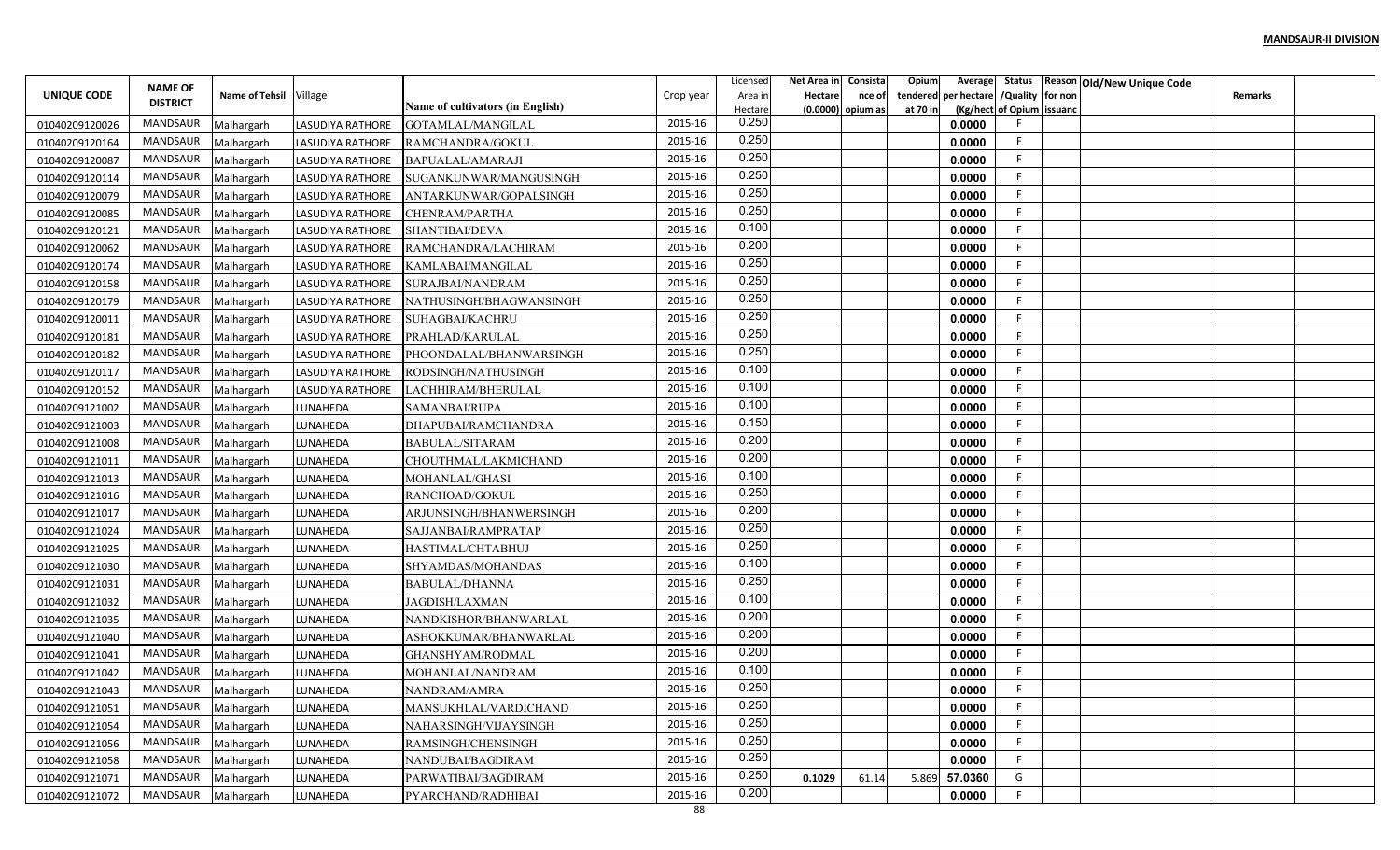|                    | <b>NAME OF</b>      |                        |                   |                                  |           | Licensed           | Net Area in | Consista                    | Opium                | Average               | Status                    |         | Reason Old/New Unique Code |         |  |
|--------------------|---------------------|------------------------|-------------------|----------------------------------|-----------|--------------------|-------------|-----------------------------|----------------------|-----------------------|---------------------------|---------|----------------------------|---------|--|
| <b>UNIQUE CODE</b> | <b>DISTRICT</b>     | Name of Tehsil Village |                   | Name of cultivators (in English) | Crop year | Area ir<br>Hectare | Hectare     | nce of<br>(0.0000) opium as | tendered<br>at 70 in | per hectare / Quality | (Kg/hect of Opium issuanc | for non |                            | Remarks |  |
| 01040209121095     | <b>MANDSAUR</b>     | Malhargarh             | LUNAHEDA          | KARULAL/BHAGIRATH                | 2015-16   | 0.250              |             |                             |                      | 0.0000                |                           |         |                            |         |  |
| 01040209121096     | <b>MANDSAUR</b>     | Malhargarh             | LUNAHEDA          | RATANLAL/BHAGIRATH               | 2015-16   | 0.250              |             |                             |                      | 0.0000                |                           |         |                            |         |  |
| 01040209121092     | <b>MANDSAUR</b>     | Malhargarh             | LUNAHEDA          | KANWARLAL/BHUVAN                 | 2015-16   | 0.100              |             |                             |                      | 0.0000                |                           |         |                            |         |  |
| 01040209121021     | <b>MANDSAUR</b>     | Malhargarh             | LUNAHEDA          | BHANWARLAL/NANURAM               | 2015-16   | 0.200              |             |                             |                      | 0.0000                |                           |         |                            |         |  |
| 01040209121099     | <b>MANDSAUR</b>     | Malhargarh             | LUNAHEDA          | PRABHULAL/CHENRAM                | 2015-16   | 0.200              |             |                             |                      | 0.0000                |                           |         |                            |         |  |
| 01040209121033     | MANDSAUR            | Malhargarh             | LUNAHEDA          | RAMPRASAD/HIRALAL                | 2015-16   | 0.200              |             |                             |                      | 0.0000                |                           |         |                            |         |  |
| 01040209121046     | <b>MANDSAUR</b>     | Malhargarh             | LUNAHEDA          | GORDHANDAS/BADRIDAS              | 2015-16   | 0.100              |             |                             |                      | 0.0000                |                           |         |                            |         |  |
| 01040209121006     | MANDSAUR            | Malhargarh             | LUNAHEDA          | JAMUNABAI/BHUWAN                 | 2015-16   | 0.200              |             |                             |                      | 0.0000                |                           |         |                            |         |  |
| 01040209121098     | MANDSAUR            | Malhargarh             | LUNAHEDA          | KAILASHCHANDRA/NATHULAL          | 2015-16   | 0.250              |             |                             |                      | 0.0000                |                           |         |                            |         |  |
| 01040209121029     | MANDSAUR            | Malhargarh             | LUNAHEDA          | LALSINGH/KALUSINGH               | 2015-16   | 0.250              |             |                             |                      | 0.0000                |                           |         |                            |         |  |
| 01040209121044     | MANDSAUR            | Malhargarh             | LUNAHEDA          | NANDKISHOR/BABULAL               | 2015-16   | 0.200              |             |                             |                      | 0.0000                |                           |         |                            |         |  |
| 01040209121047     | <b>MANDSAUR</b>     | Malhargarh             | LUNAHEDA          | JAGDISH/LAKHMICHAND              | 2015-16   | 0.250              |             |                             |                      | 0.0000                | F.                        |         |                            |         |  |
| 01040209121052     | MANDSAUR            | Malhargarh             | LUNAHEDA          | ASHOKKUMAR/KANEHIYALAL           | 2015-16   | 0.200              |             |                             |                      | 0.0000                | F.                        |         |                            |         |  |
| 01040209121053     | MANDSAUR            | Malhargarh             | LUNAHEDA          | KANWARLAL/NANURAM                | 2015-16   | 0.250              |             |                             |                      | 0.0000                |                           |         |                            |         |  |
| 01040209121005     | MANDSAUR            | Malhargarh             | LUNAHEDA          | KANCHANBAI/BABU                  | 2015-16   | 0.250              |             |                             |                      | 0.0000                |                           |         |                            |         |  |
| 01040209121019     | MANDSAUR            | Malhargarh             | LUNAHEDA          | <b>GHASI/AMIRKHAN</b>            | 2015-16   | 0.100              |             |                             |                      | 0.0000                |                           |         |                            |         |  |
| 01040209121028     | MANDSAUR            | Malhargarh             | LUNAHEDA          | VIJAYSINGH/SHIVSINGH             | 2015-16   | 0.250              |             |                             |                      | 0.0000                |                           |         |                            |         |  |
| 01040209121062     | MANDSAUR            | Malhargarh             | LUNAHEDA          | AMBALAL/MANGU                    | 2015-16   | 0.100              |             |                             |                      | 0.0000                |                           |         |                            |         |  |
| 01040209121106     | MANDSAUR            | Malhargarh             | LUNAHEDA          | <b>BALURAM/FAKIRA</b>            | 2015-16   | 0.250              |             |                             |                      | 0.0000                |                           |         |                            |         |  |
| 01040209122002     | <b>MANDSAUR</b>     | Malhargarh             | CHITAKHEDI        | MOHANIBAI/MOHANLAL               | 2015-16   | 0.100              |             |                             |                      | 0.0000                |                           |         |                            |         |  |
| 01040209122003     | MANDSAUR            | Malhargarh             | CHITAKHEDI        | SITARAM/SEVA                     | 2015-16   | 0.100              |             |                             |                      | 0.0000                |                           |         |                            |         |  |
| 01040209122008     | <b>MANDSAUR</b>     | Malhargarh             | CHITAKHEDI        | RAJARAM/NARAYAN                  | 2015-16   | 0.100              |             |                             |                      | 0.0000                |                           |         |                            |         |  |
| 01040209122012     | MANDSAUR            | Malhargarh             | CHITAKHEDI        | GOPAL/PRABHULAL                  | 2015-16   | 0.200              |             |                             |                      | 0.0000                |                           |         |                            |         |  |
| 01040209122021     | MANDSAUR            | Malhargarh             | <b>CHITAKHEDI</b> | <b>BHANWARSINGH/DEVISINGH</b>    | 2015-16   | 0.100              |             |                             |                      | 0.0000                |                           |         |                            |         |  |
| 01040209122022     | MANDSAUR            | Malhargarh             | CHITAKHEDI        | RODMAL/SHANKARLAL                | 2015-16   | 0.100              |             |                             |                      | 0.0000                | F.                        |         |                            |         |  |
| 01040209122030     | <b>MANDSAUR</b>     | Malhargarh             | <b>CHITAKHEDI</b> | RATANLAL/PREMCHAND               | 2015-16   | 0.100              |             |                             |                      | 0.0000                |                           |         |                            |         |  |
| 01040209122048     | <b>MANDSAUR</b>     | Malhargarh             | CHITAKHEDI        | <b>BABULAL/GOGA</b>              | 2015-16   | 0.250              |             |                             |                      | 0.0000                | E.                        |         |                            |         |  |
| 01040209122032     | <b>MANDSAUR</b>     | Malhargarh             | CHITAKHEDI        | BHANWARLAL/GOVINDRAM             | 2015-16   | 0.250              |             |                             |                      | 0.0000                |                           |         |                            |         |  |
| 01040209122001     | <b>MANDSAUR</b>     | Malhargarh             | CHITAKHEDI        | SHANTIBAI/SITARAM                | 2015-16   | 0.200              |             |                             |                      | 0.0000                | F                         |         |                            |         |  |
| 01040209122006     | <b>MANDSAUR</b>     | Malhargarh             | CHITAKHEDI        | <b>BHERU/DEVA GAYRI</b>          | 2015-16   | 0.200              |             |                             |                      | 0.0000                |                           |         |                            |         |  |
| 01040209122011     | MANDSAUR            | Malhargarh             | <b>CHITAKHEDI</b> | SAMARATH/BHERULAL                | 2015-16   | 0.250              |             |                             |                      | 0.0000                |                           |         |                            |         |  |
| 01040209122014     | <b>MANDSAUR</b>     | Malhargarh             | CHITAKHEDI        | <b>BALURAM/GOTAM</b>             | 2015-16   | 0.100              |             |                             |                      | 0.0000                |                           |         |                            |         |  |
| 01040209122015     | MANDSAUR            | Malhargarh             | CHITAKHEDI        | MADANLAL/BHUVAN                  | 2015-16   | 0.100              |             |                             |                      | 0.0000                |                           |         |                            |         |  |
| 01040209122017     | MANDSAUR Malhargarh |                        | <b>CHITAKHEDI</b> | <b>BHARATLAL/PREMCHAND</b>       | 2015-16   | 0.100              |             |                             |                      | 0.0000                | F.                        |         |                            |         |  |
| 01040209122020     | MANDSAUR            | Malhargarh             | CHITAKHEDI        | KAILASHCHANDRA/NARAYAN           | 2015-16   | 0.100              |             |                             |                      | 0.0000                | E.                        |         |                            |         |  |
| 01040209122037     | MANDSAUR            | Malhargarh             | CHITAKHEDI        | RAMCHANDRA/KARULAL               | 2015-16   | 0.250              |             |                             |                      | 0.0000                | F.                        |         |                            |         |  |
| 01040209122043     | MANDSAUR            | Malhargarh             | <b>CHITAKHEDI</b> | KACHRULAL/KANIRAM                | 2015-16   | 0.200              |             |                             |                      | 0.0000                | F.                        |         |                            |         |  |
| 01040209122046     | MANDSAUR            | Malhargarh             | CHITAKHEDI        | RADHAKISHAN/RAMCHANDRA           | 2015-16   | 0.250              |             |                             |                      | 0.0000                | F.                        |         |                            |         |  |
| 01040209122027     | MANDSAUR            | Malhargarh             | <b>CHITAKHEDI</b> | MANGIBAI/ROOPLAL                 | 2015-16   | 0.250              |             |                             |                      | 0.0000                |                           |         |                            |         |  |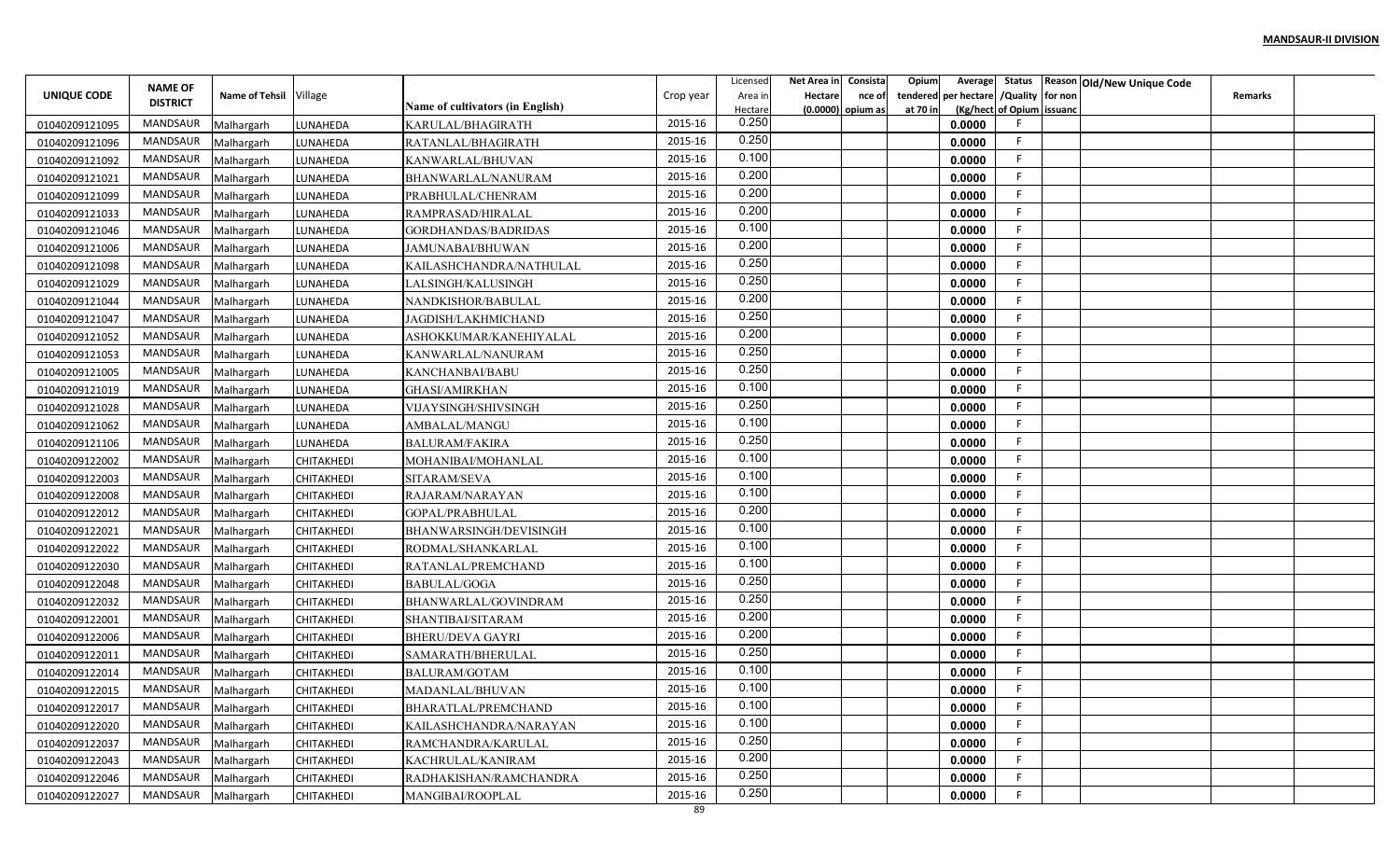|                | <b>NAME OF</b>      |                        |                |                                         |           | Licensed           | Net Area in | Consista                    | Opium                | Average               | Status                    |         | Reason Old/New Unique Code |         |  |
|----------------|---------------------|------------------------|----------------|-----------------------------------------|-----------|--------------------|-------------|-----------------------------|----------------------|-----------------------|---------------------------|---------|----------------------------|---------|--|
| UNIQUE CODE    | <b>DISTRICT</b>     | Name of Tehsil Village |                | <b>Name of cultivators (in English)</b> | Crop year | Area ir<br>Hectare | Hectare     | nce of<br>(0.0000) opium as | tendered<br>at 70 in | per hectare / Quality | (Kg/hect of Opium issuanc | for non |                            | Remarks |  |
| 01040209122045 | <b>MANDSAUR</b>     | Malhargarh             | CHITAKHEDI     | KUSHALBAI/KACHRULAL                     | 2015-16   | 0.200              |             |                             |                      | 0.0000                |                           |         |                            |         |  |
| 01040209123005 | <b>MANDSAUR</b>     | Malhargarh             | <b>BADRI</b>   | PREMCHAND/DIPCHANDRA                    | 2015-16   | 0.100              |             |                             |                      | 0.0000                |                           |         |                            |         |  |
| 01040209123011 | <b>MANDSAUR</b>     | Malhargarh             | <b>BADRI</b>   | GOPAL/DALURAM                           | 2015-16   | 0.200              |             |                             |                      | 0.0000                |                           |         |                            |         |  |
| 01040209123012 | <b>MANDSAUR</b>     | Malhargarh             | <b>BADRI</b>   | SURESHCHANDRA/CHANDRAPRAKASH            | 2015-16   | 0.200              |             |                             |                      | 0.0000                |                           |         |                            |         |  |
| 01040209123013 | <b>MANDSAUR</b>     | Malhargarh             | <b>BADRI</b>   | SAMPATBAI/BABULAL                       | 2015-16   | 0.100              |             |                             |                      | 0.0000                |                           |         |                            |         |  |
| 01040209123017 | <b>MANDSAUR</b>     | Malhargarh             | <b>BADRI</b>   | RAMESHWAR/VALLABHPRAKASH                | 2015-16   | 0.250              |             |                             |                      | 0.0000                |                           |         |                            |         |  |
| 01040209123026 | MANDSAUR            | Malhargarh             | <b>BADRI</b>   | SURESHKUMAR/MANGILAL                    | 2015-16   | 0.200              |             |                             |                      | 0.0000                |                           |         |                            |         |  |
| 01040209123034 | <b>MANDSAUR</b>     | Malhargarh             | <b>BADRI</b>   | RAMESHCHANDRA/FAKIRA                    | 2015-16   | 0.100              |             |                             |                      | 0.0000                |                           |         |                            |         |  |
| 01040209123035 | MANDSAUR            | Malhargarh             | <b>BADRI</b>   | OMPARKASH/DALURAM                       | 2015-16   | 0.100              |             |                             |                      | 0.0000                |                           |         |                            |         |  |
| 01040209123037 | MANDSAUR            | Malhargarh             | <b>BADRI</b>   | MOHANSINGH/BALVANTSINGH                 | 2015-16   | 0.100              |             |                             |                      | 0.0000                |                           |         |                            |         |  |
| 01040209123041 | MANDSAUR            | Malhargarh             | <b>BADRI</b>   | MANOHARLAL/VIDHYASAGAR                  | 2015-16   | 0.250              |             |                             |                      | 0.0000                |                           |         |                            |         |  |
| 01040209123049 | <b>MANDSAUR</b>     | Malhargarh             | <b>BADRI</b>   | KESHARBAI/RAMCHANDRA                    | 2015-16   | 0.250              |             |                             |                      | 0.0000                | E.                        |         |                            |         |  |
| 01040209123003 | MANDSAUR            | Malhargarh             | <b>BADRI</b>   | KANEHIYALAL/GOBAJI                      | 2015-16   | 0.200              |             |                             |                      | 0.0000                |                           |         |                            |         |  |
| 01040209123044 | MANDSAUR            | Malhargarh             | <b>BADRI</b>   | MANOHARSINGH/BHANWARSINGH               | 2015-16   | 0.250              |             |                             |                      | 0.0000                |                           |         |                            |         |  |
| 01040209123009 | MANDSAUR            | Malhargarh             | <b>BADRI</b>   | <b>GHISIBAI/DEVA GAYRI</b>              | 2015-16   | 0.250              |             |                             |                      | 0.0000                |                           |         |                            |         |  |
| 01040209123021 | MANDSAUR            | Malhargarh             | <b>BADRI</b>   | LAXMAN/BHULA JI                         | 2015-16   | 0.200              |             |                             |                      | 0.0000                |                           |         |                            |         |  |
| 01040209123023 | MANDSAUR            | Malhargarh             | <b>BADRI</b>   | PANNALAL/MODA                           | 2015-16   | 0.200              |             |                             |                      | 0.0000                |                           |         |                            |         |  |
| 01040209123024 | <b>MANDSAUR</b>     | Malhargarh             | <b>BADRI</b>   | MOHANLAL/MANGILAI                       | 2015-16   | 0.200              |             |                             |                      | 0.0000                |                           |         |                            |         |  |
| 01040209123025 | MANDSAUR            | Malhargarh             | <b>BADRI</b>   | MADANLAL/PREMA                          | 2015-16   | 0.150              |             |                             |                      | 0.0000                |                           |         |                            |         |  |
| 01040209123059 | <b>MANDSAUR</b>     | Malhargarh             | <b>BADRI</b>   | RAJENDRA PRASAD/VIDYASAGAR              | 2015-16   | 0.100              |             |                             |                      | 0.0000                |                           |         |                            |         |  |
| 01040209124035 | MANDSAUR            | Malhargarh             | <b>TURKIYA</b> | RAMSINGH/NATHUSINGH CHOTA               | 2015-16   | 0.200              |             |                             |                      | 0.0000                |                           |         |                            |         |  |
| 01040209124046 | <b>MANDSAUR</b>     | Malhargarh             | TURKIYA        | UMABAI/KALUSINGH                        | 2015-16   | 0.250              |             |                             |                      | 0.0000                |                           |         |                            |         |  |
| 01040209124047 | MANDSAUR            | Malhargarh             | <b>TURKIYA</b> | BHOPALSINGH/BHERUSINGH                  | 2015-16   | 0.250              |             |                             |                      | 0.0000                |                           |         |                            |         |  |
| 01040209124051 | MANDSAUR            | Malhargarh             | TURKIYA        | RATANSINGH/RAMSINGH BADA                | 2015-16   | 0.100              |             |                             |                      | 0.0000                |                           |         |                            |         |  |
| 01040209124052 | MANDSAUR            | Malhargarh             | <b>TURKIYA</b> | GORDHANSINGH/DEVISINGH                  | 2015-16   | 0.200              |             |                             |                      | 0.0000                | F.                        |         |                            |         |  |
| 01040209124053 | <b>MANDSAUR</b>     | Malhargarh             | <b>TURKIYA</b> | MULCHANDBAI/MANSINGH                    | 2015-16   | 0.100              |             |                             |                      | 0.0000                |                           |         |                            |         |  |
| 01040209124058 | <b>MANDSAUR</b>     | Malhargarh             | <b>TURKIYA</b> | GOPAL/MOOLCHAND                         | 2015-16   | 0.200              |             |                             |                      | 0.0000                |                           |         |                            |         |  |
| 01040209124062 | <b>MANDSAUR</b>     | Malhargarh             | <b>TURKIYA</b> | UDAYSINGH/DULESINGH                     | 2015-16   | 0.250              |             |                             |                      | 0.0000                |                           |         |                            |         |  |
| 01040209124066 | <b>MANDSAUR</b>     | Malhargarh             | <b>TURKIYA</b> | VINODSINGH/RAMSINGH                     | 2015-16   | 0.250              |             |                             |                      | 0.0000                | F.                        |         |                            |         |  |
| 01040209124077 | <b>MANDSAUR</b>     | Malhargarh             | <b>TURKIYA</b> | BAPUSINGH/HAMERSINGH                    | 2015-16   | 0.250              |             |                             |                      | 0.0000                |                           |         |                            |         |  |
| 01040209124089 | MANDSAUR            | Malhargarh             | <b>TURKIYA</b> | PHOOLABAI/DULESINGH                     | 2015-16   | 0.250              |             |                             |                      | 0.0000                |                           |         |                            |         |  |
| 01040209124114 | <b>MANDSAUR</b>     | Malhargarh             | TURKIYA        | UDAYSINGH/KARANSINGH                    | 2015-16   | 0.250              |             |                             |                      | 0.0000                |                           |         |                            |         |  |
| 01040209124120 | MANDSAUR            | Malhargarh             | <b>TURKIYA</b> | RAMESHSINGH/UDAYSINGH                   | 2015-16   | 0.250              |             |                             |                      | 0.0000                |                           |         |                            |         |  |
| 01040209124130 | MANDSAUR Malhargarh |                        | <b>TURKIYA</b> | SURAJBAI/MADANSINGH                     | 2015-16   | 0.250              |             |                             |                      | 0.0000                | F.                        |         |                            |         |  |
| 01040209124131 | MANDSAUR            | Malhargarh             | <b>TURKIYA</b> | PADAMSINGH/BHUVANISINGH                 | 2015-16   | 0.250<br>0.250     |             |                             |                      | 0.0000                | E.                        |         |                            |         |  |
| 01040209124024 | MANDSAUR            | Malhargarh             | <b>TURKIYA</b> | RANSINGH/HAMERSINGH                     | 2015-16   | 0.200              |             |                             |                      | 0.0000                | F.                        |         |                            |         |  |
| 01040209124036 | MANDSAUR            | Malhargarh             | <b>TURKIYA</b> | MOHANLAL/GANGARAM                       | 2015-16   |                    |             |                             |                      | 0.0000                | F.                        |         |                            |         |  |
| 01040209124057 | MANDSAUR            | Malhargarh             | <b>TURKIYA</b> | BALSINGH/BHERUSINGH                     | 2015-16   | 0.250              |             |                             |                      | 0.0000                | F.                        |         |                            |         |  |
| 01040209124037 | MANDSAUR            | Malhargarh             | <b>TURKIYA</b> | UDAYSINGH/BHANWARSINGH                  | 2015-16   | 0.200              |             |                             |                      | 0.0000                |                           |         |                            |         |  |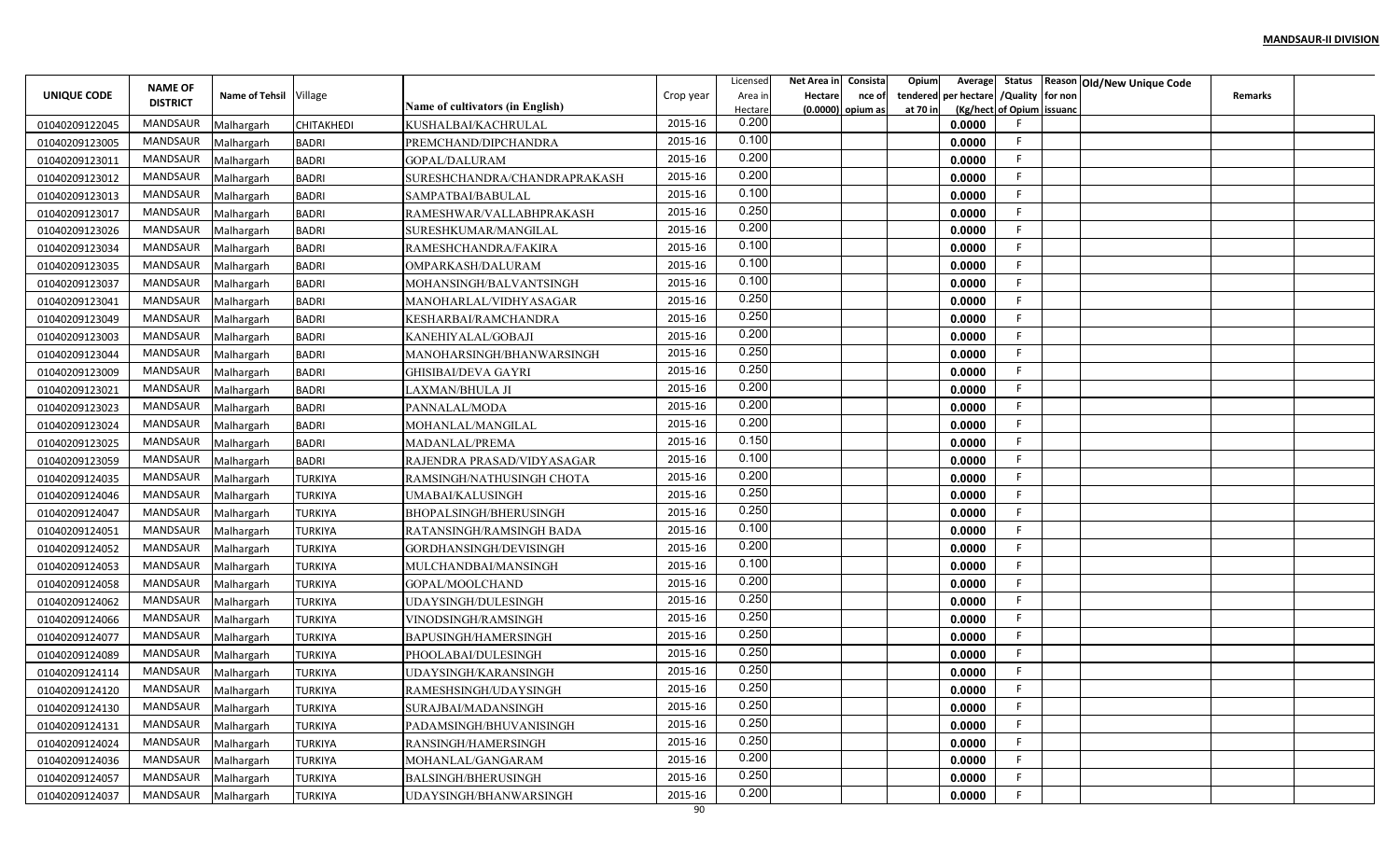|                | <b>NAME OF</b>      |                        |                |                                  |           | Licensed         | Net Area in | Consista                    | Opium    | Average                        | Status            |                    | Reason Old/New Unique Code |         |  |
|----------------|---------------------|------------------------|----------------|----------------------------------|-----------|------------------|-------------|-----------------------------|----------|--------------------------------|-------------------|--------------------|----------------------------|---------|--|
| UNIQUE CODE    | <b>DISTRICT</b>     | Name of Tehsil Village |                | Name of cultivators (in English) | Crop year | Area ir          | Hectare     | nce of<br>(0.0000) opium as | at 70 in | tendered per hectare / Quality | (Kg/hect of Opium | for non<br>issuanc |                            | Remarks |  |
| 01040209124015 | <b>MANDSAUR</b>     | Malhargarh             | <b>TURKIYA</b> | ARJUNSINGH/AMARSINGH/BHURABAI    | 2015-16   | Hectare<br>0.200 |             |                             |          | 0.0000                         |                   |                    |                            |         |  |
| 01040209124017 | <b>MANDSAUR</b>     | Malhargarh             | <b>TURKIYA</b> | NATHUSINGH/SHIVSINGH             | 2015-16   | 0.200            |             |                             |          | 0.0000                         |                   |                    |                            |         |  |
| 01040209124018 | <b>MANDSAUR</b>     | Malhargarh             | <b>TURKIYA</b> | BHULIBAI/KISHORSINGH             | 2015-16   | 0.100            |             |                             |          | 0.0000                         |                   |                    |                            |         |  |
| 01040209124020 | MANDSAUR            | Malhargarh             | <b>TURKIYA</b> | AMARSINGH/DEVISINGH              | 2015-16   | 0.250            |             |                             |          | 0.0000                         |                   |                    |                            |         |  |
| 01040209124022 | MANDSAUR            | Malhargarh             | <b>TURKIYA</b> | KALUSINGH/ROOPSINGH              | 2015-16   | 0.250            |             |                             |          | 0.0000                         |                   |                    |                            |         |  |
| 01040209124025 | MANDSAUR            | Malhargarh             | <b>TURKIYA</b> | BHADURSINGH/RUPSINGH             | 2015-16   | 0.250            |             |                             |          | 0.0000                         |                   |                    |                            |         |  |
| 01040209124034 | MANDSAUR            | Malhargarh             | TURKIYA        | RUGHNATHSINGH/DEVISINGH          | 2015-16   | 0.250            |             |                             |          | 0.0000                         |                   |                    |                            |         |  |
| 01040209124039 | MANDSAUR            | Malhargarh             | <b>TURKIYA</b> | BANSHILAL/GANGARAM               | 2015-16   | 0.250            |             |                             |          | 0.0000                         |                   |                    |                            |         |  |
| 01040209124043 | MANDSAUR            | Malhargarh             | TURKIYA        | MUNNIBAI/SARDARSINGH             | 2015-16   | 0.100            |             |                             |          | 0.0000                         |                   |                    |                            |         |  |
| 01040209124070 | <b>MANDSAUR</b>     | Malhargarh             | <b>TURKIYA</b> | SHIVSINGH/KALUSINGH              | 2015-16   | 0.100            |             |                             |          | 0.0000                         |                   |                    |                            |         |  |
| 01040209124071 | <b>MANDSAUR</b>     | Malhargarh             | TURKIYA        | BHOPALSINGH/KISHORSINGH          | 2015-16   | 0.250            |             |                             |          | 0.0000                         |                   |                    |                            |         |  |
| 01040209124075 | <b>MANDSAUR</b>     | Malhargarh             | <b>TURKIYA</b> | KAMALSINGH/JUZHARSINGH           | 2015-16   | 0.100            |             |                             |          | 0.0000                         | F.                |                    |                            |         |  |
| 01040209124076 | MANDSAUR            | Malhargarh             | <b>TURKIYA</b> | SURENDRASINGH/JUZHARSINGH        | 2015-16   | 0.250            |             |                             |          | 0.0000                         | F.                |                    |                            |         |  |
| 01040209124132 | MANDSAUR            | Malhargarh             | <b>TURKIYA</b> | BHERULAL/GOPILAL                 | 2015-16   | 0.200            |             |                             |          | 0.0000                         |                   |                    |                            |         |  |
| 01040209124050 | <b>MANDSAUR</b>     | Malhargarh             | <b>TURKIYA</b> | NAWALSINGH/KISHORSINGH BADA      | 2015-16   | 0.150            |             |                             |          | 0.0000                         |                   |                    |                            |         |  |
| 01040209124065 | MANDSAUR            | Malhargarh             | <b>TURKIYA</b> | RAJENDRAKUMAR/UDAYLAL            | 2015-16   | 0.100            |             |                             |          | 0.0000                         |                   |                    |                            |         |  |
| 01040209124021 | <b>MANDSAUR</b>     | Malhargarh             | <b>TURKIYA</b> | BHANWARLAL/BAGDIRAM TAILOR       | 2015-16   | 0.200            |             |                             |          | 0.0000                         |                   |                    |                            |         |  |
| 01040209124080 | <b>MANDSAUR</b>     | Malhargarh             | <b>TURKIYA</b> | KAILASHBAI/SHIVSINGH             | 2015-16   | 0.100            |             |                             |          | 0.0000                         |                   |                    |                            |         |  |
| 01040209124124 | <b>MANDSAUR</b>     | Malhargarh             | <b>TURKIYA</b> | NATHUSINGH/JAYSINGH              | 2015-16   | 0.100            |             |                             |          | 0.0000                         |                   |                    |                            |         |  |
| 01040209124049 | <b>MANDSAUR</b>     | Malhargarh             | <b>TURKIYA</b> | REKHAKUMARI/BHAGATSINGH          | 2015-16   | 0.100            |             |                             |          | 0.0000                         |                   |                    |                            |         |  |
| 01040209124143 | <b>MANDSAUR</b>     | Malhargarh             | <b>TURKIYA</b> | LILABAI/JALAMSINGH               | 2015-16   | 0.250            |             |                             |          | 0.0000                         |                   |                    |                            |         |  |
| 01040209124144 | MANDSAUR            | Malhargarh             | <b>TURKIYA</b> | MANOHARSINGH/JALAMSINGH          | 2015-16   | 0.250            |             |                             |          | 0.0000                         |                   |                    |                            |         |  |
| 01040209124016 | MANDSAUR            | Malhargarh             | <b>TURKIYA</b> | KANWARBAI/PREMSINGH              | 2015-16   | 0.200            |             |                             |          | 0.0000                         |                   |                    |                            |         |  |
| 01040209124033 | MANDSAUR            | Malhargarh             | <b>TURKIYA</b> | SATYAPALSINGH/UDAYSINGH          | 2015-16   | 0.250            |             |                             |          | 0.0000                         |                   |                    |                            |         |  |
| 01040209124111 | MANDSAUR            | Malhargarh             | <b>TURKIYA</b> | KANCHANBAI/HARISINGH             | 2015-16   | 0.200            |             |                             |          | 0.0000                         |                   |                    |                            |         |  |
| 01040209124082 | MANDSAUR            | Malhargarh             | TURKIYA        | KANWARBAI/KISHORSINGH            | 2015-16   | 0.150            |             |                             |          | 0.0000                         |                   |                    |                            |         |  |
| 01040209124042 | MANDSAUR            | Malhargarh             | <b>TURKIYA</b> | RAMSINGH/NAHARSINGH              | 2015-16   | 0.200            |             |                             |          | 0.0000                         |                   |                    |                            |         |  |
| 01040209124040 | <b>MANDSAUR</b>     | Malhargarh             | <b>TURKIYA</b> | PHOOLABAI/FATEHSINGH             | 2015-16   | 0.250            |             |                             |          | 0.0000                         |                   |                    |                            |         |  |
| 01040209124041 | MANDSAUR            | Malhargarh             | <b>TURKIYA</b> | RADHESHYAM/NANURAM BARETH        | 2015-16   | 0.200            |             |                             |          | 0.0000                         |                   |                    |                            |         |  |
| 01040209124118 | <b>MANDSAUR</b>     | Malhargarh             | <b>TURKIYA</b> | GHANSHYAM/NANURAM                | 2015-16   | 0.200<br>0.250   |             |                             |          | 0.0000                         |                   |                    |                            |         |  |
| 01040209124063 | MANDSAUR            | Malhargarh             | <b>TURKIYA</b> | RAMSINGH/PREMSINGH               | 2015-16   | 0.250            |             |                             |          | 0.0000                         |                   |                    |                            |         |  |
| 01040209124045 | <b>MANDSAUR</b>     | Malhargarh             | TURKIYA        | GOVINDSINGH/KESHARSINGH          | 2015-16   | 0.200            |             |                             |          | 0.0000                         |                   |                    |                            |         |  |
| 01040209124121 | MANDSAUR            | Malhargarh             | <b>TURKIYA</b> | MOHAMMADHUSAIN/SULEMAN           | 2015-16   |                  |             |                             |          | 0.0000                         |                   |                    |                            |         |  |
| 01040209124145 | MANDSAUR Malhargarh |                        | <b>TURKIYA</b> | UDAYSINGH/KALUSINGH              | 2015-16   | 0.250<br>0.250   |             |                             |          | 0.0000                         | F                 |                    |                            |         |  |
| 01040209124146 | MANDSAUR            | Malhargarh             | <b>TURKIYA</b> | SURESHKUMAR/MANAKLAL             | 2015-16   | 0.150            |             |                             |          | 0.0000                         | E.                |                    |                            |         |  |
| 01040209124147 | MANDSAUR            | Malhargarh             | <b>TURKIYA</b> | KHUMANSINGH/RAYSINGH             | 2015-16   | 0.250            |             |                             |          | 0.0000                         | F.                |                    |                            |         |  |
| 01040209124009 | MANDSAUR            | Malhargarh             | <b>TURKIYA</b> | PURANGIR/RAMGIR                  | 2015-16   | 0.250            |             |                             |          | 0.0000                         | F.                |                    |                            |         |  |
| 01040209124148 | MANDSAUR            | Malhargarh             | <b>TURKIYA</b> | GORDHANSINGH/ONKARSINGH          | 2015-16   |                  |             |                             |          | 0.0000                         | F.                |                    |                            |         |  |
| 01040209124048 | MANDSAUR            | Malhargarh             | <b>TURKIYA</b> | GORDHANSINGH/JUZHARSINGH         | 2015-16   | 0.100            |             |                             |          | 0.0000                         |                   |                    |                            |         |  |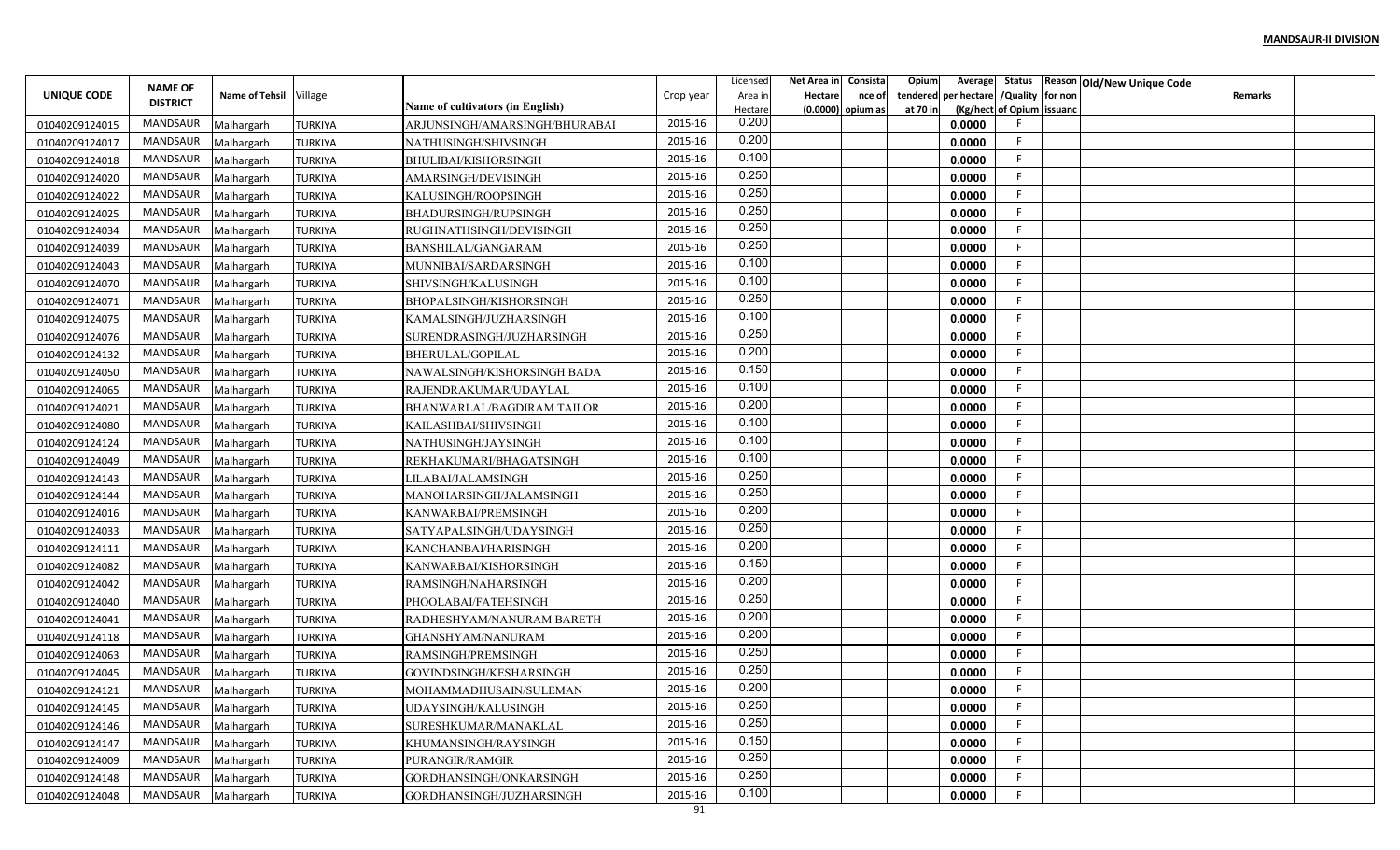|                | <b>NAME OF</b>      |                        |                   |                                         |           | Licensed           | Net Area in | Consista                    | Opium                | Average               | Status                    |         | Reason Old/New Unique Code |         |  |
|----------------|---------------------|------------------------|-------------------|-----------------------------------------|-----------|--------------------|-------------|-----------------------------|----------------------|-----------------------|---------------------------|---------|----------------------------|---------|--|
| UNIQUE CODE    | <b>DISTRICT</b>     | Name of Tehsil Village |                   | <b>Name of cultivators (in English)</b> | Crop year | Area ir<br>Hectare | Hectare     | nce of<br>(0.0000) opium as | tendered<br>at 70 in | per hectare / Quality | (Kg/hect of Opium issuanc | for non |                            | Remarks |  |
| 01040209125006 | <b>MANDSAUR</b>     | Malhargarh             | <b>BANSHKHEDI</b> | MADANSINGH/GOBARSINGH                   | 2015-16   | 0.100              |             |                             |                      | 0.0000                |                           |         |                            |         |  |
| 01040209125007 | <b>MANDSAUR</b>     | Malhargarh             | <b>BANSHKHEDI</b> | BHANWARSINGH/SURATSINGH                 | 2015-16   | 0.250              |             |                             |                      | 0.0000                |                           |         |                            |         |  |
| 01040209125009 | <b>MANDSAUR</b>     | Malhargarh             | <b>BANSHKHEDI</b> | BHANWARLAL/NARAYAN                      | 2015-16   | 0.250              |             |                             |                      | 0.0000                |                           |         |                            |         |  |
| 01040209125011 | <b>MANDSAUR</b>     | Malhargarh             | <b>BANSHKHEDI</b> | BANSHILAL/KESHURAM                      | 2015-16   | 0.200              |             |                             |                      | 0.0000                |                           |         |                            |         |  |
| 01040209125019 | <b>MANDSAUR</b>     | Malhargarh             | <b>BANSHKHEDI</b> | BABULAL/DHANRAJ                         | 2015-16   | 0.250              |             |                             |                      | 0.0000                |                           |         |                            |         |  |
| 01040209125024 | <b>MANDSAUR</b>     | Malhargarh             | <b>BANSHKHEDI</b> | ISHWARSINGH/BHANWARSINGH                | 2015-16   | 0.200              |             |                             |                      | 0.0000                |                           |         |                            |         |  |
| 01040209125025 | <b>MANDSAUR</b>     | Malhargarh             | <b>BANSHKHEDI</b> | BHAGATSINGH/MADANSINGH                  | 2015-16   | 0.150              |             |                             |                      | 0.0000                |                           |         |                            |         |  |
| 01040209125028 | <b>MANDSAUR</b>     | Malhargarh             | <b>BANSHKHEDI</b> | JAGDISHCHANDRA/BHAGIRATH                | 2015-16   | 0.100              |             |                             |                      | 0.0000                |                           |         |                            |         |  |
| 01040209125030 | MANDSAUR            | Malhargarh             | <b>BANSHKHEDI</b> | SHOBHARAM/DULICHAND                     | 2015-16   | 0.250              |             |                             |                      | 0.0000                |                           |         |                            |         |  |
| 01040209125040 | MANDSAUR            | Malhargarh             | <b>BANSHKHEDI</b> | SUDHADEVI/KANEHIYALAL                   | 2015-16   | 0.200              |             |                             |                      | 0.0000                |                           |         |                            |         |  |
| 01040209125050 | MANDSAUR            | Malhargarh             | BANSHKHEDI        | CHGANLAL/JIVA                           | 2015-16   | 0.150              |             |                             |                      | 0.0000                |                           |         |                            |         |  |
| 01040209125052 | <b>MANDSAUR</b>     | Malhargarh             | <b>BANSHKHEDI</b> | <b>KARULAL/JIVA</b>                     | 2015-16   | 0.150              |             |                             |                      | 0.0000                | F.                        |         |                            |         |  |
| 01040209125014 | MANDSAUR            | Malhargarh             | <b>BANSHKHEDI</b> | KESHARSINGH/ROOPSINGH                   | 2015-16   | 0.100              |             |                             |                      | 0.0000                |                           |         |                            |         |  |
| 01040209125031 | <b>MANDSAUR</b>     | Malhargarh             | <b>BANSHKHEDI</b> | <b>BABULAL/DULICHAND</b>                | 2015-16   | 0.250              |             |                             |                      | 0.0000                |                           |         |                            |         |  |
| 01040209125032 | MANDSAUR            | Malhargarh             | <b>BANSHKHEDI</b> | RAMSINGH/NAHARSINGH                     | 2015-16   | 0.100              |             |                             |                      | 0.0000                |                           |         |                            |         |  |
| 01040209125022 | MANDSAUR            | Malhargarh             | <b>BANSHKHEDI</b> | BHARATLAL/HIRALAL                       | 2015-16   | 0.100              |             |                             |                      | 0.0000                |                           |         |                            |         |  |
| 01040209125037 | MANDSAUR            | Malhargarh             | BANSHKHEDI        | RAMSINGH/JAYSINGH                       | 2015-16   | 0.100              |             |                             |                      | 0.0000                |                           |         |                            |         |  |
| 01040209125027 | <b>MANDSAUR</b>     | Malhargarh             | <b>BANSHKHEDI</b> | UDAYSINGH/BHANWARSINGH                  | 2015-16   | 0.250              |             |                             |                      | 0.0000                |                           |         |                            |         |  |
| 01040209125068 | <b>MANDSAUR</b>     | Malhargarh             | BANSHKHEDI        | NAWALSINGH/BHANWARSINGH                 | 2015-16   | 0.250              |             |                             |                      | 0.0000                |                           |         |                            |         |  |
| 01040209125072 | <b>MANDSAUR</b>     | Malhargarh             | <b>BANSHKHEDI</b> | BAGDUSINGH/UDAYSINGH                    | 2015-16   | 0.100              |             |                             |                      | 0.0000                |                           |         |                            |         |  |
| 01040209125053 | MANDSAUR            | Malhargarh             | <b>BANSHKHEDI</b> | ASHOKKUMAR/BHANWARLAL                   | 2015-16   | 0.100              | 0.1021      | 66.05                       | 4.171                | 40.8521               | G                         |         |                            |         |  |
| 01040209126002 | <b>MANDSAUR</b>     | Malhargarh             | <b>RICHA</b>      | HIRALAL/RATANLAL                        | 2015-16   | 0.200              |             |                             |                      | 0.0000                |                           |         |                            |         |  |
| 01040209126003 | MANDSAUR            | Malhargarh             | <b>RICHA</b>      | PYARA/ONKAR GAYRI                       | 2015-16   | 0.150              |             |                             |                      | 0.0000                |                           |         |                            |         |  |
| 01040209126004 | MANDSAUR            | Malhargarh             | <b>RICHA</b>      | <b>GANGABAI/BHUVAN</b>                  | 2015-16   | 0.200              |             |                             |                      | 0.0000                |                           |         |                            |         |  |
| 01040209126005 | MANDSAUR            | Malhargarh             | <b>RICHA</b>      | NOJIBAI/KANIRAM@KANHA                   | 2015-16   | 0.250              |             |                             |                      | 0.0000                | F.                        |         |                            |         |  |
| 01040209126010 | <b>MANDSAUR</b>     | Malhargarh             | <b>RICHA</b>      | BHERULAL/BHANWARLAL                     | 2015-16   | 0.250              |             |                             |                      | 0.0000                |                           |         |                            |         |  |
| 01040209126015 | MANDSAUR            | Malhargarh             | <b>RICHA</b>      | ONKARSINGH/BAGDUSINGH                   | 2015-16   | 0.250              |             |                             |                      | 0.0000                |                           |         |                            |         |  |
| 01040209126017 | <b>MANDSAUR</b>     | Malhargarh             | <b>RICHA</b>      | SARDARSINGH/BAGDUSINGH                  | 2015-16   | 0.100              |             |                             |                      | 0.0000                |                           |         |                            |         |  |
| 01040209126018 | <b>MANDSAUR</b>     | Malhargarh             | <b>RICHA</b>      | RAMLAL/SHIVLAL                          | 2015-16   | 0.250              |             |                             |                      | 0.0000                | F                         |         |                            |         |  |
| 01040209126019 | <b>MANDSAUR</b>     | Malhargarh             | <b>RICHA</b>      | MANSINGH/BHERUSINGH                     | 2015-16   | 0.100              |             |                             |                      | 0.0000                |                           |         |                            |         |  |
| 01040209126023 | MANDSAUR            | Malhargarh             | <b>RICHA</b>      | LAXMINARAYAN/BASANTILAL                 | 2015-16   | 0.250              |             |                             |                      | 0.0000                |                           |         |                            |         |  |
| 01040209126025 | <b>MANDSAUR</b>     | Malhargarh             | <b>RICHA</b>      | RAMLAL/UDA                              | 2015-16   | 0.250              |             |                             |                      | 0.0000                |                           |         |                            |         |  |
| 01040209126028 | MANDSAUR            | Malhargarh             | <b>RICHA</b>      | MAHENDRASINGH/KESHARSINGH               | 2015-16   | 0.200              |             |                             |                      | 0.0000                |                           |         |                            |         |  |
| 01040209126042 | MANDSAUR Malhargarh |                        | <b>RICHA</b>      | RAGHUVEERSINGH/KHUSHALSINGH             | 2015-16   | 0.200              |             |                             |                      | 0.0000                | F.                        |         |                            |         |  |
| 01040209126092 | MANDSAUR            | Malhargarh             | <b>RICHA</b>      | AYYUBMOHAMMAD/FAKIRMOHAMMAD             | 2015-16   | 0.250              |             |                             |                      | 0.0000                |                           |         |                            |         |  |
| 01040209126093 | MANDSAUR            | Malhargarh             | <b>RICHA</b>      | JAKIRHUSSAIN/FAKIRMOHAMMAD              | 2015-16   | 0.250              |             |                             |                      | 0.0000                | F.                        |         |                            |         |  |
| 01040209126097 | MANDSAUR            | Malhargarh             | <b>RICHA</b>      | KRIPALSINGH/BHAGWAN                     | 2015-16   | 0.250              |             |                             |                      | 0.0000                | F.                        |         |                            |         |  |
| 01040209126100 | MANDSAUR            | Malhargarh             | <b>RICHA</b>      | JHMAKLAL/MANGILAL                       | 2015-16   | 0.250              |             |                             |                      | 0.0000                | F.                        |         |                            |         |  |
| 01040209126104 | MANDSAUR            | Malhargarh             | <b>RICHA</b>      | KACHRULAL/CHOUTHMAL                     | 2015-16   | 0.150              |             |                             |                      | 0.0000                |                           |         |                            |         |  |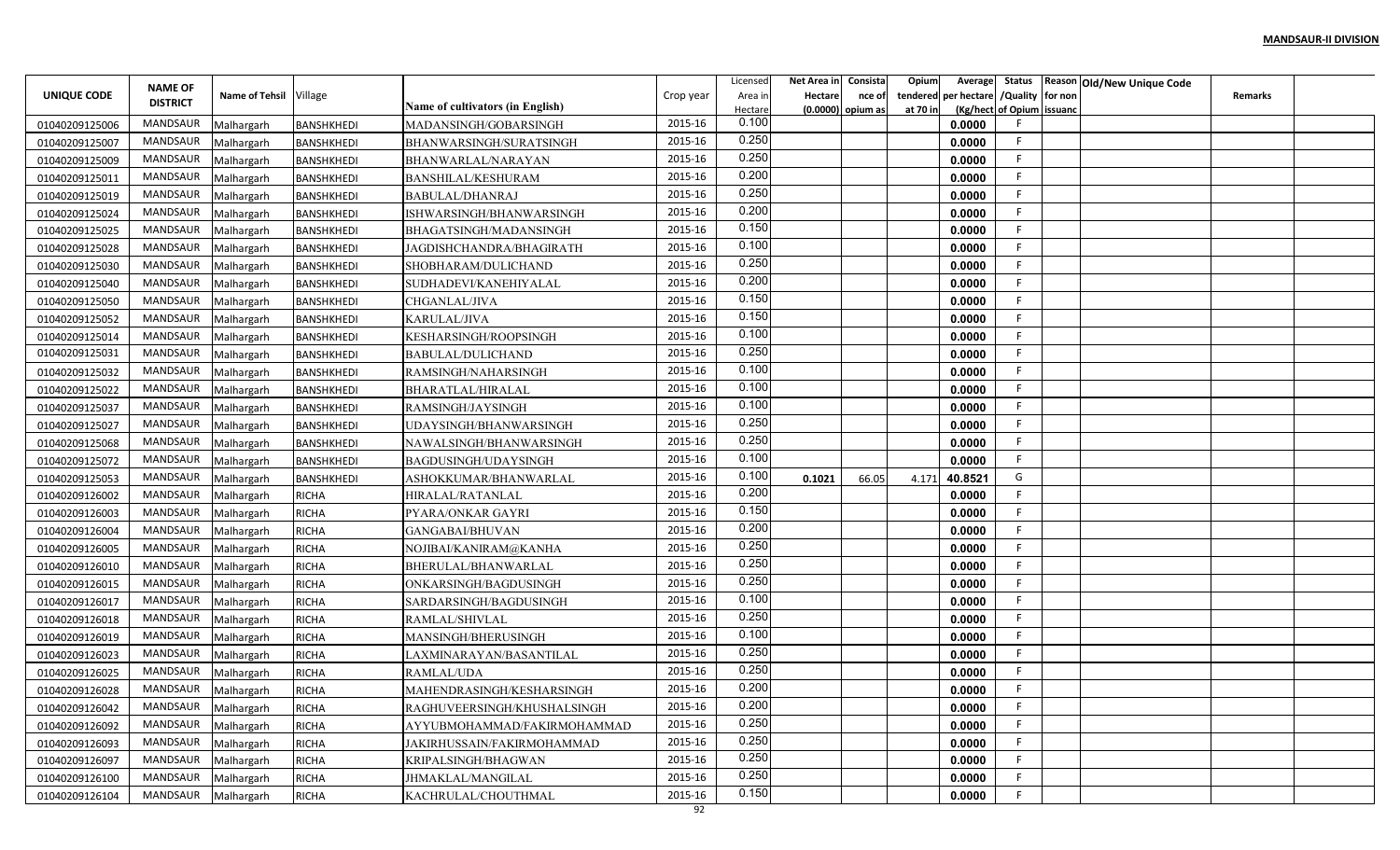|                | <b>NAME OF</b>  |                       |                 |                                  |           | Licensed         | Net Area in | Consista                    | Opium<br>Average                                      |                           | Status Reason Old/New Unique Code |
|----------------|-----------------|-----------------------|-----------------|----------------------------------|-----------|------------------|-------------|-----------------------------|-------------------------------------------------------|---------------------------|-----------------------------------|
| UNIQUE CODE    | <b>DISTRICT</b> | <b>Name of Tehsil</b> | Village         | Name of cultivators (in English) | Crop year | Area in          | Hectare     | nce of<br>(0.0000) opium as | per hectare / Quality for non<br>tendered<br>at 70 in | (Kg/hect of Opium issuand | Remarks                           |
| 01040209126109 | MANDSAUR        | Malhargarh            | <b>RICHA</b>    | KESHURAM/CHUNNILAL               | 2015-16   | Hectare<br>0.250 |             |                             | 0.0000                                                |                           |                                   |
| 01040209126115 | MANDSAUR        | Malhargarh            | <b>RICHA</b>    | AMRIBAI/KACHRULAL                | 2015-16   | 0.100            |             |                             | 0.0000                                                |                           |                                   |
| 01040209126118 | <b>MANDSAUR</b> | Malhargarh            | <b>RICHA</b>    | SITARAM/VISHRAM                  | 2015-16   | 0.250            |             |                             | 0.0000                                                |                           |                                   |
| 01040209126131 | MANDSAUR        | Malhargarh            | <b>RICHA</b>    | BHAGWANLAL/CHUNNILAL             | 2015-16   | 0.200            |             |                             | 0.0000                                                |                           |                                   |
| 01040209126134 | MANDSAUR        | Malhargarh            | <b>RICHA</b>    | PRAKASHCHAND/SHANKARLAL MAHAJAN  | 2015-16   | 0.200            |             |                             | 0.0000                                                |                           |                                   |
| 01040209126143 | MANDSAUR        | Malhargarh            | <b>RICHA</b>    | <b>JASKUNWAR/BASANTILAL</b>      | 2015-16   | 0.250            |             |                             | 0.0000                                                |                           |                                   |
| 01040209126161 | <b>MANDSAUR</b> | Malhargarh            | <b>RICHA</b>    | NANDKISHOR/AMBALAL               | 2015-16   | 0.250            |             |                             | 0.0000                                                |                           |                                   |
| 01040209126163 | MANDSAUR        | Malhargarh            | <b>RICHA</b>    | NANDUBAI/CHAMPALAL               | 2015-16   | 0.250            |             |                             | 0.0000                                                |                           |                                   |
| 01040209126095 | <b>MANDSAUR</b> | Malhargarh            | <b>RICHA</b>    | BISMILLABI/KALUKHAN              | 2015-16   | 0.250            |             |                             | 0.0000                                                |                           |                                   |
| 01040209126113 | MANDSAUR        | Malhargarh            | <b>RICHA</b>    | AMARSINGH/TEJSINGH               | 2015-16   | 0.200            |             |                             | 0.0000                                                |                           |                                   |
| 01040209126036 | <b>MANDSAUR</b> | Malhargarh            | <b>RICHA</b>    | DURGASHANKAR/MANGUGIR            | 2015-16   | 0.100            |             |                             | 0.0000                                                |                           |                                   |
| 01040209126035 | MANDSAUR        | Malhargarh            | <b>RICHA</b>    | PRABHULAL/SHIVLAL                | 2015-16   | 0.250            |             |                             | 0.0000                                                |                           |                                   |
| 01040209126047 | MANDSAUR        | Malhargarh            | <b>RICHA</b>    | BHERULAL/CHUNNILAL               | 2015-16   | 0.200            |             |                             | 0.0000                                                |                           |                                   |
| 01040209126074 | MANDSAUR        | Malhargarh            | <b>RICHA</b>    | CHENRAM/KISHANLAL                | 2015-16   | 0.200            |             |                             | 0.0000                                                |                           |                                   |
| 01040209126088 | <b>MANDSAUR</b> | Malhargarh            | <b>RICHA</b>    | MANSHARAM/NATHURAM               | 2015-16   | 0.100            |             |                             | 0.0000                                                |                           |                                   |
| 01040209126096 | MANDSAUR        | Malhargarh            | <b>RICHA</b>    | KAMALSINGH/BHANWARSINGH          | 2015-16   | 0.250            |             |                             | 0.0000                                                |                           |                                   |
| 01040209126033 | MANDSAUR        | Malhargarh            | <b>RICHA</b>    | <b>BANESINGH/JAYSINGH</b>        | 2015-16   | 0.250            |             |                             | 0.0000                                                |                           |                                   |
| 01040209126013 | MANDSAUR        | Malhargarh            | <b>RICHA</b>    | MANGILAL/HIRA                    | 2015-16   | 0.150            |             |                             | 0.0000                                                |                           |                                   |
| 01040209126130 | MANDSAUR        | Malhargarh            | <b>RICHA</b>    | RAMGOPAL/DEVILAL                 | 2015-16   | 0.200            |             |                             | 0.0000                                                |                           |                                   |
| 01040209126094 | MANDSAUR        | Malhargarh            | <b>RICHA</b>    | KEDARNARAYAN/BASANTILAL          | 2015-16   | 0.200            |             |                             | 0.0000                                                |                           |                                   |
| 01040209127001 | MANDSAUR        | Malhargarh            | BARUZHNA        | HIRALAL/NANDRAM                  | 2015-16   | 0.250            |             |                             | 0.0000                                                |                           |                                   |
| 01040209127002 | MANDSAUR        | Malhargarh            | BARUZHNA        | MOHANBAI/BHAGWAN                 | 2015-16   | 0.200            |             |                             | 0.0000                                                |                           |                                   |
| 01040209127005 | MANDSAUR        | Malhargarh            | <b>BARUZHNA</b> | KAMLESH/PRABHULAL/KALURAM        | 2015-16   | 0.200            |             |                             | 0.0000                                                |                           |                                   |
| 01040209127008 | MANDSAUR        | Malhargarh            | <b>BARUZHNA</b> | MOOLCHAND/RANCHOD                | 2015-16   | 0.250            |             |                             | 0.0000                                                |                           |                                   |
| 01040209127009 | MANDSAUR        | Malhargarh            | BARUZHNA        | OMPRAKASH/KANWARLAL              | 2015-16   | 0.200            |             |                             | 0.0000                                                |                           |                                   |
| 01040209127013 | MANDSAUR        | Malhargarh            | <b>BARUZHNA</b> | DHAPUBAI/PRABULAL                | 2015-16   | 0.250            |             |                             | 0.0000                                                |                           |                                   |
| 01040209127014 | MANDSAUR        | Malhargarh            | BARUZHNA        | SURAJMAL/BHAGATRAM               | 2015-16   | 0.250            |             |                             | 0.0000                                                |                           |                                   |
| 01040209127015 | <b>MANDSAUR</b> | Malhargarh            | <b>BARUZHNA</b> | DAULATRAM/BAPULAL                | 2015-16   | 0.150            |             |                             | 0.0000                                                |                           |                                   |
| 01040209127025 | MANDSAUR        | Malhargarh            | BARUZHNA        | SHIVNARAYAN/NANDRAM              | 2015-16   | 0.200            |             |                             | 0.0000                                                |                           |                                   |
| 01040209127028 | MANDSAUR        | Malhargarh            | BARUZHNA        | KALURAM/SALEGRAM                 | 2015-16   | 0.250            |             |                             | 0.0000                                                |                           |                                   |
| 01040209127030 | MANDSAUR        | Malhargarh            | BARUZHNA        | <b>BALARAM/NANDRAM</b>           | 2015-16   | 0.200            |             |                             | 0.0000                                                |                           |                                   |
| 01040209127038 | MANDSAUR        | Malhargarh            | <b>BARUZHNA</b> | AMBALAL/KISHANLAI                | 2015-16   | 0.200            |             |                             | 0.0000                                                |                           |                                   |
| 01040209127042 | MANDSAUR        | Malhargarh            | <b>BARUZHNA</b> | GHISIBAI/KANWARLAL               | 2015-16   | 0.200            |             |                             | 0.0000                                                |                           |                                   |
| 01040209127046 | MANDSAUR        | Malhargarh            | <b>BARUZHNA</b> | INDARMAL/ONKARLAL CHOTA          | 2015-16   | 0.200            |             |                             | 0.0000                                                |                           |                                   |
| 01040209127049 | MANDSAUR        | Malhargarh            | BARUZHNA        | SHYAMUBAI/SAJJAN                 | 2015-16   | 0.250            |             |                             | 0.0000                                                |                           |                                   |
| 01040209127051 | MANDSAUR        | Malhargarh            | <b>BARUZHNA</b> | RAJMAL/RAMCHAND                  | 2015-16   | 0.150            |             |                             | 0.0000                                                | F.                        |                                   |
| 01040209127004 | MANDSAUR        | Malhargarh            | BARUZHNA        | PRBHULAL/KALU BADA               | 2015-16   | 0.200            |             |                             | 0.0000                                                | F.                        |                                   |
| 01040209127027 | MANDSAUR        | Malhargarh            | <b>BARUZHNA</b> | SURESHCHAND/BADRILAL             | 2015-16   | 0.250            |             |                             | 0.0000                                                |                           |                                   |
| 01040209127033 | MANDSAUR        | Malhargarh            | <b>BARUZHNA</b> | GULABBAI/JAGDISH                 | 2015-16   | 0.200            |             |                             | 0.0000                                                |                           |                                   |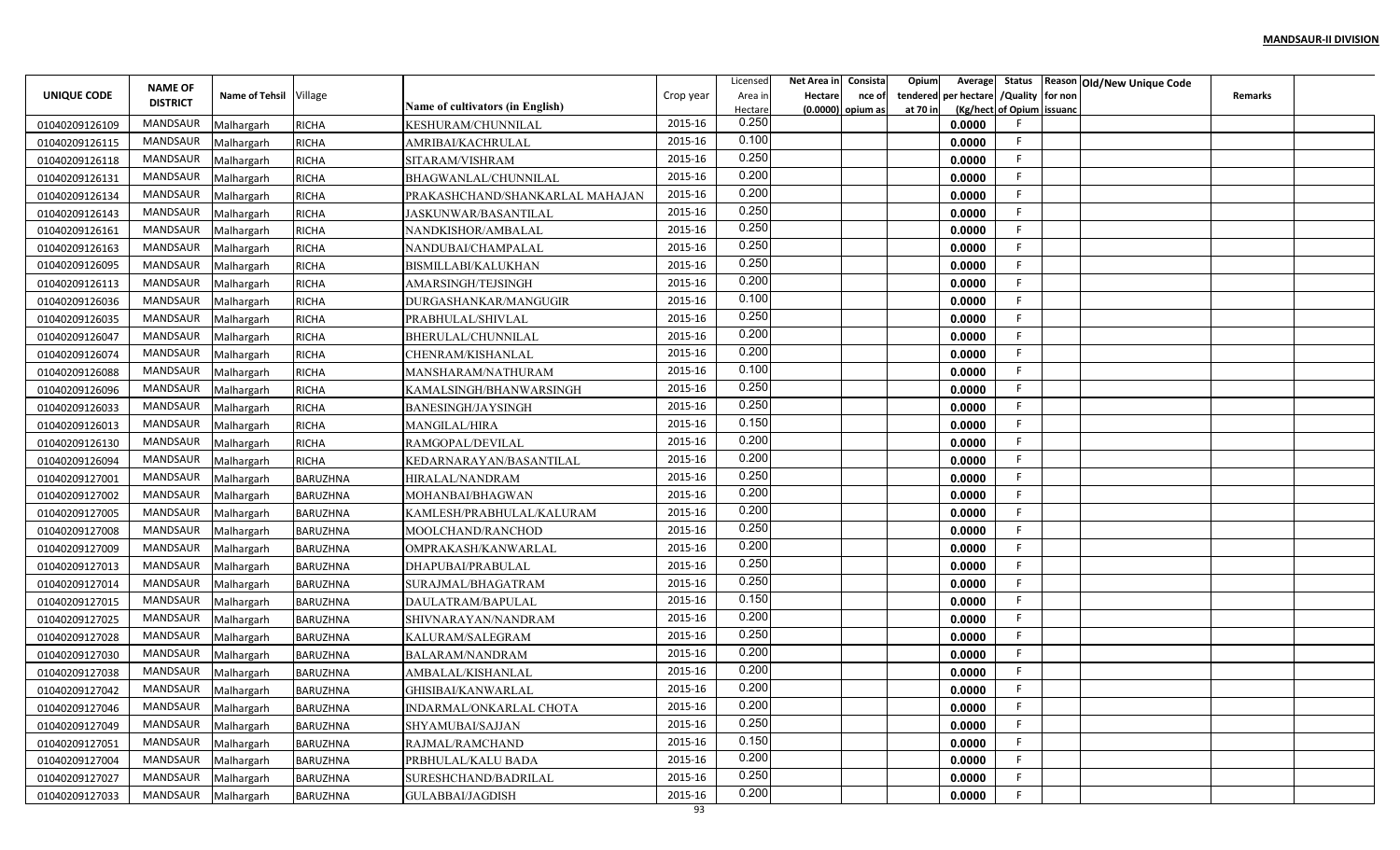|                    | <b>NAME OF</b>      |                       |                  |                                  |           | Licensed           | Net Area in | Consista                    | Opium                | Average                       |                           | Status Reason Old/New Unique Code |         |  |
|--------------------|---------------------|-----------------------|------------------|----------------------------------|-----------|--------------------|-------------|-----------------------------|----------------------|-------------------------------|---------------------------|-----------------------------------|---------|--|
| <b>UNIQUE CODE</b> | <b>DISTRICT</b>     | <b>Name of Tehsil</b> | Village          | Name of cultivators (in English) | Crop year | Area in<br>Hectare | Hectare     | nce of<br>(0.0000) opium as | tendered<br>at 70 in | per hectare / Quality for non | (Kg/hect of Opium issuanc |                                   | Remarks |  |
| 01040209127020     | MANDSAUR            | Malhargarh            | <b>BARUZHNA</b>  | AMBABAI/BHANWARLAL               | 2015-16   | 0.200              |             |                             |                      | 0.0000                        |                           |                                   |         |  |
| 01040209127010     | MANDSAUR            | Malhargarh            | BARUZHNA         | BALARAM/JAGANNATH                | 2015-16   | 0.250              |             |                             |                      | 0.0000                        |                           |                                   |         |  |
| 01040209127035     | MANDSAUR            | Malhargarh            | BARUZHNA         | KALURAM/RAMSUKH                  | 2015-16   | 0.250              |             |                             |                      | 0.0000                        |                           |                                   |         |  |
| 01040209127031     | MANDSAUR            | Malhargarh            | <b>BARUZHNA</b>  | MUKESH/SURESHCHANDRA             | 2015-16   | 0.250              |             |                             |                      | 0.0000                        |                           |                                   |         |  |
| 01040209127062     | MANDSAUR            | Malhargarh            | <b>BARUZHNA</b>  | ARVINDKUMAR/SAJJANLAL            | 2015-16   | 0.250              |             |                             |                      | 0.0000                        |                           |                                   |         |  |
| 01040209127063     | MANDSAUR            | Malhargarh            | <b>BARUZHNA</b>  | MUKESH/SHIVNARAYAN               | 2015-16   | 0.200              |             |                             |                      | 0.0000                        |                           |                                   |         |  |
| 01040209127064     | MANDSAUR            | Malhargarh            | <b>BARUZHNA</b>  | BABULAL/BALARAM                  | 2015-16   | 0.250              |             |                             |                      | 0.0000                        |                           |                                   |         |  |
| 01040209127029     | MANDSAUR            | Malhargarh            | <b>BARUZHNA</b>  | PREMNARAYAN/PRABHULAL            | 2015-16   | 0.150              |             |                             |                      | 0.0000                        |                           |                                   |         |  |
| 01040209127016     | MANDSAUR            | Malhargarh            | <b>BARUZHNA</b>  | CHANDRASHEKHAR/BAPULAL           | 2015-16   | 0.200              |             |                             |                      | 0.0000                        |                           |                                   |         |  |
| 01040209127018     | MANDSAUR            | Malhargarh            | <b>BARUZHNA</b>  | SURAJMAL/BASANTILAL              | 2015-16   | 0.200              |             |                             |                      | 0.0000                        |                           |                                   |         |  |
| 01040209127012     | MANDSAUR            | Malhargarh            | <b>BARUZHNA</b>  | MANGIBAI/KARULAL/RAMLAL          | 2015-16   | 0.200              |             |                             |                      | 0.0000                        |                           |                                   |         |  |
| 01040209127023     | MANDSAUR            | Malhargarh            | <b>BARUZHNA</b>  | JAGANNATH/NANDA                  | 2015-16   | 0.200              |             |                             |                      | 0.0000                        |                           |                                   |         |  |
| 01040209127019     | MANDSAUR            | Malhargarh            | <b>BARUZHNA</b>  | INDARMAL/ONKARLAL (BADA)         | 2015-16   | 0.150              |             |                             |                      | 0.0000                        |                           |                                   |         |  |
| 01040209127065     | MANDSAUR            | Malhargarh            | <b>BARUZHNA</b>  | MAHENDRAKUMAR/KANEHIYALAL        | 2015-16   | 0.200              |             |                             |                      | 0.0000                        |                           |                                   |         |  |
| 01040209127007     | MANDSAUR            | Malhargarh            | <b>BARUZHNA</b>  | KANEHIYALAL/BHAGATRAM            | 2015-16   | 0.250              |             |                             |                      | 0.0000                        |                           |                                   |         |  |
| 01040209127043     | MANDSAUR            | Malhargarh            | <b>BARUZHNA</b>  | ASHOKKUMAR/VARDICHAND            | 2015-16   | 0.200              |             |                             |                      | 0.0000                        |                           |                                   |         |  |
| 01040209128006     | MANDSAUR            | Malhargarh            | <b>AAFUKHEDI</b> | RAMCHAND/ONKARLAL                | 2015-16   | 0.200              |             |                             |                      | 0.0000                        |                           |                                   |         |  |
| 01040209128005     | MANDSAUR            | Malhargarh            | <b>AAFUKHEDI</b> | KANWARLAL/ONKAR                  | 2015-16   | 0.200              |             |                             |                      | 0.0000                        |                           |                                   |         |  |
| 01040209128023     | MANDSAUR            | Malhargarh            | AAFUKHEDI        | KANKUBAI/PRABHULAL               | 2015-16   | 0.100              |             |                             |                      | 0.0000                        |                           |                                   |         |  |
| 01040209128024     | MANDSAUR            | Malhargarh            | <b>AAFUKHEDI</b> | BHARATSINGH/NIRBHAYSINGH         | 2015-16   | 0.200              |             |                             |                      | 0.0000                        |                           |                                   |         |  |
| 01040209128032     | MANDSAUR            | Malhargarh            | <b>AAFUKHEDI</b> | SULTANSINGH/MANGUSINGH           | 2015-16   | 0.200              |             |                             |                      | 0.0000                        |                           |                                   |         |  |
| 01040209128037     | MANDSAUR            | Malhargarh            | AAFUKHEDI        | RAMSINGH/KACHRUSINGH             | 2015-16   | 0.200              |             |                             |                      | 0.0000                        |                           |                                   |         |  |
| 01040209128040     | MANDSAUR            | Malhargarh            | AAFUKHEDI        | KARULAL/MOTILAL                  | 2015-16   | 0.100              |             |                             |                      | 0.0000                        |                           |                                   |         |  |
| 01040209128041     | MANDSAUR            | Malhargarh            | <b>AAFUKHEDI</b> | BHANWARSINGH/BHUVANISINGH        | 2015-16   | 0.150              |             |                             |                      | 0.0000                        |                           |                                   |         |  |
| 01040209128002     | MANDSAUR            | Malhargarh            | <b>AAFUKHEDI</b> | ONKARLAL/BHANWARLAL              | 2015-16   | 0.200              |             |                             |                      | 0.0000                        |                           |                                   |         |  |
| 01040209128007     | MANDSAUR            | Malhargarh            | <b>AAFUKHEDI</b> | CHANDMOHD/NANDAJI                | 2015-16   | 0.100              |             |                             |                      | 0.0000                        |                           |                                   |         |  |
| 01040209128008     | MANDSAUR            | Malhargarh            | AAFUKHEDI        | RADHEBAI/DEVA                    | 2015-16   | 0.200              |             |                             |                      | 0.0000                        |                           |                                   |         |  |
| 01040209128033     | MANDSAUR            | Malhargarh            | AAFUKHEDI        | AMRITRAM/PRITHVIRAJ              | 2015-16   | 0.100              |             |                             |                      | 0.0000                        |                           |                                   |         |  |
| 01040209128042     | MANDSAUR            | Malhargarh            | <b>AAFUKHEDI</b> | KARIMANBAI/SUBHANKHAN            | 2015-16   | 0.150              |             |                             |                      | 0.0000                        |                           |                                   |         |  |
| 01040209129001     | MANDSAUR            | Malhargarh            | LIMBAWAS         | BHERULAL/RANGLAL                 | 2015-16   | 0.100              |             |                             |                      | 0.0000                        |                           |                                   |         |  |
| 01040209129004     | MANDSAUR            | Malhargarh            | <b>LIMBAWAS</b>  | LILABAI/RAMESHWAR                | 2015-16   | 0.200              |             |                             |                      | 0.0000                        |                           |                                   |         |  |
| 01040209129010     | MANDSAUR            | Malhargarh            | <b>LIMBAWAS</b>  | KANHYYALAL/AMRATRAM              | 2015-16   | 0.150              |             |                             |                      | 0.0000                        |                           |                                   |         |  |
| 01040209129013     | MANDSAUR            | Malhargarh            | <b>LIMBAWAS</b>  | BHOPALSINGH/KISHORSINGH          | 2015-16   | 0.100              |             |                             |                      | 0.0000                        |                           |                                   |         |  |
| 01040209129021     | MANDSAUR Malhargarh |                       | <b>LIMBAWAS</b>  | UMRAOSINGH/UDAYSINGH             | 2015-16   | 0.150              |             |                             |                      | 0.0000                        | F.                        |                                   |         |  |
| 01040209129027     | MANDSAUR            | Malhargarh            | LIMBAWAS         | AMBHALAL/BAGDIRAM                | 2015-16   | 0.200              |             |                             |                      | 0.0000                        |                           |                                   |         |  |
| 01040209129031     | MANDSAUR            | Malhargarh            | LIMBAWAS         | KACHRULAL/SHIVLAL                | 2015-16   | 0.250              |             |                             |                      | 0.0000                        | F.                        |                                   |         |  |
| 01040209129033     | MANDSAUR            | Malhargarh            | LIMBAWAS         | BANNUKUNWAR/VIKRAMSINGH          | 2015-16   | 0.150              |             |                             |                      | 0.0000                        | F.                        |                                   |         |  |
| 01040209129051     | MANDSAUR            | Malhargarh            | <b>LIMBAWAS</b>  | JAGDISHCHAND/NATHULAL            | 2015-16   | 0.100              |             |                             |                      | 0.0000                        |                           |                                   |         |  |
| 01040209129059     | MANDSAUR Malhargarh |                       | <b>LIMBAWAS</b>  | DARBARSINGH/RAGHUNATHSINGH       | 2015-16   | 0.100              |             |                             |                      | 0.0000                        |                           |                                   |         |  |